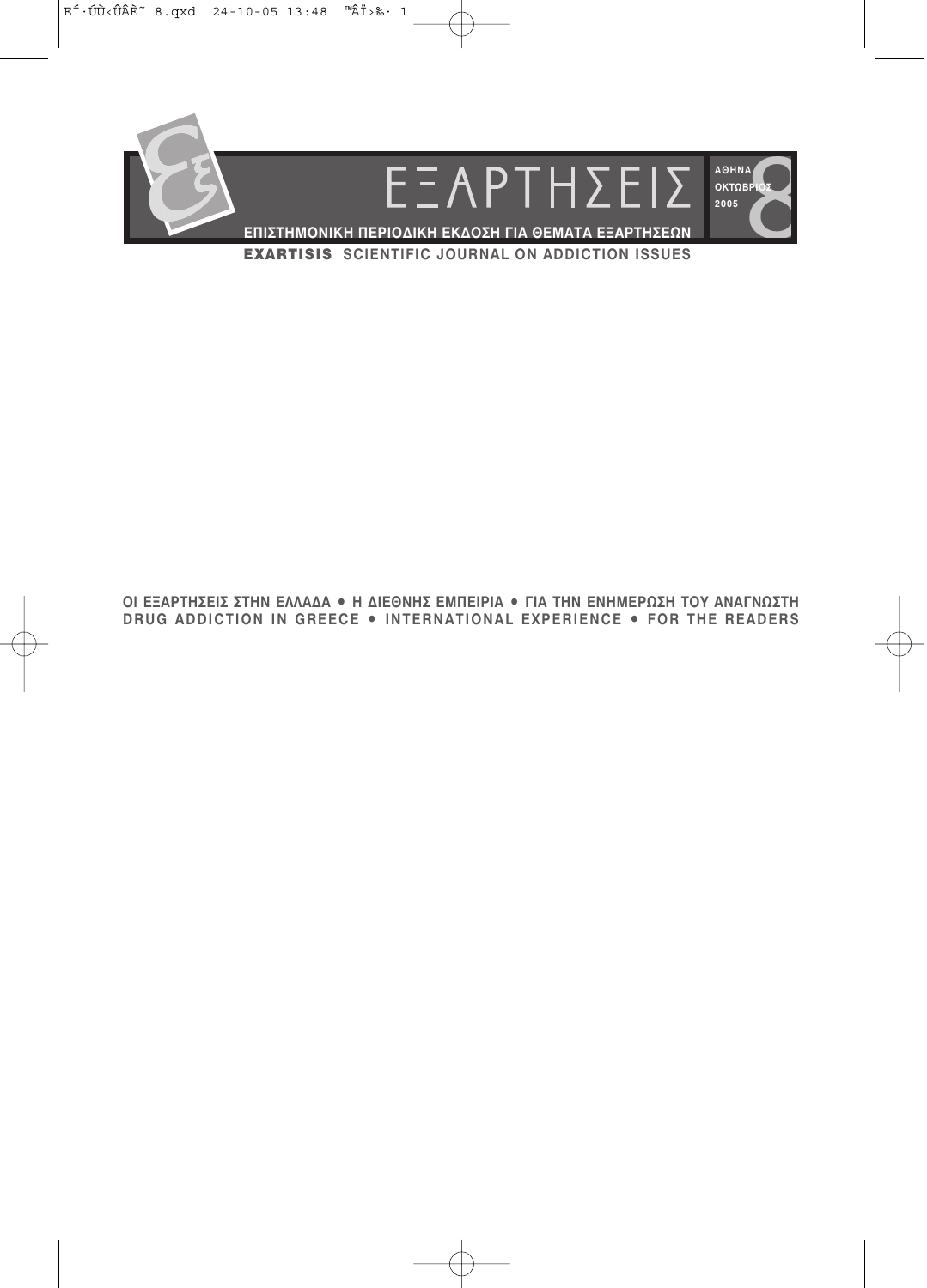$\mathcal{P}$  $E \xi \alpha \varrho \tau \eta \sigma \varepsilon \iota \varsigma$ 



**IENTIFIC JOURNAL ON ADDICTION ISSUES** 

#### Ιδιοκτησία

Κέντρο Θεραπείας Εξαρτημένων Ατόμων  $(KE. \Theta.E.A.)$ Σορβόλου 24, 116 36 ΑΘΗΝΑ τηλ.: 210 9241993-6, φαξ: 210 9241986 ηλεκτρονική διεύθυνση: exartisis@kethea.gr ιστοσελίδα: www.kethea.gr

#### Εκδότης-Διευθυντής

Γεράσιμος ΝΟΤΑΡΑΣ

Αναπληρώτρια Διευθύντρια Έκδοσης Άννα ΤΣΙΜΠΟΥΚΛΗ

#### Συντακτική Ομάδα

Σταματία ΑΛΙΦΡΑΓΚΗ, Ρέμος ΑΡΜΑΟΣ, Ελένη ΑΡΓΥΡΙΑΔΟΥ, Μίρκα ΓΟΝΤΙΚΑ, Μαρίνα ΔΑΣΚΑΛΟΠΟΥΛΟΥ, Ξενοφών ΣΕΛΠΕΣΑΚΗΣ, Αλεξάνδρα ΤΖΑΛΑ, Κωνσταντίνα ΥΦΑΝΤΗ, Γεωργία ΧΡΙΣΤΟΦΙΛΗ

#### Σύμβουλος Έκδοσης Griffith EDWARDS, Εκδότης του Addiction

#### Διεθνής Συμβουλευτική Επιτροπή

David DEITCH, καθηγητής Κλινικής Ψυχιατρικής στο Πανεπιστήμιο Καλιφόρνια Σαν Ντιέγκο Δημήτρης ΙΑΤΡΙΔΗΣ, καθηγητής Έρευνας και Κοινωνικής Πολιτικής στο Boston College Edward KAUFMAN, καθηγητής Κλινικής Ψυχιατρικής στο Πανεπιστήμιο Καλιφόρνια, Irvine και εκδότης του American Journal of Drug and Alcohol Abuse

# Επιστημονική Επιτροπή Έκδοσης

Δημοσθένης ΑΓΡΑΦΙΩΤΗΣ, Παναγιώτης ΓΕΩΡΓΑΚΑΣ, Δήμητρα ΓΚΕΦΟΥ-ΜΑΔΙΑΝΟΥ, Ανδρέας ΔΗΜΗΤΡΙΟΥ, Αθανάσιος ΔΟΥΖΕΝΗΣ, Γιώργος ΚΑΛΑΡΡΥΤΗΣ, Χάρις ΚΑΤΑΚΗ, Νέστωρ ΚΟΥΡΑΚΗΣ, Άννα ΚΟΚΚΕΒΗ, Χρήστος ΚΟΚΚΟΡΗΣ, Ευάγγελος ΚΡΟΥΣΤΑΛΑΚΗΣ, Αχιλλέας ΚΡΥΣΤΑΛΛΗΣ, Ιωάννα ΚΥΡΙΤΣΗ, Χρήστος ΛΑΣΚΑΡΑΤΟΣ, Ιωάννης ΛΙΑΠΠΑΣ, Βασίλειος ΜΑΡΚΗΣ, Μάριος ΜΑΡΣΕΛΟΣ, Κατερίνα ΜΑΤΣΑ, Βενετσάνος ΜΑΥΡΕΑΣ, Γιώργος ΜΠΑΡΔΑΝΗΣ, Αλίκη ΜΟΣΤΡΙΟΥ, Δημοσθένης ΜΠΟΥΚΗΣ, Κλήμης ΝΑΥΡΙΔΗΣ, Γεράσιμος ΠΑΠΑΝΑΣΤΑΣΑΤΟΣ, Νικόλαος ΠΑΡΑΣΚΕΥΟΠΟΥΛΟΣ, Βασίλης ΠΑΣΣΑΣ, Άννα ΠΕΤΡΙΔΟΥ, Πέτρος ΠΟΛΥΧΡΟΝΗΣ, Χαράλαμπος ΠΟΥΛΟΠΟΥΛΟΣ, Χρήστος ΡΟΓΚΟΤΗΣ, Καλλιόπη ΣΠΙΝΕΛΛΗ, Ιωάννης ΤΣΙΑΝΤΗΣ, Ανδρέας ΦΑΚΟΣ, Ιάκωβος ΦΑΡΣΕΔΑΚΗΣ, Μάρθα ΦΩΣΤΕΡΗ

#### **Publishing Body**

Therapy Centre for Dependent Individuals (KETHEA) 24, Sorvolou str., 116 36 ATHENS tel.: +30 210 9241993-6, fax: +30 210 9241986 e-mail: exartisis@kethea.gr website: www.kethea.gr

#### **Editor in Chief**

Gerassimos NOTARAS

**Assistant Editor** Anna TSIBOUKLI

#### **Editorial Group**

Stamatia ALIFRAGI. Remos ARMAOS. Eleni ARGYRIADOU, Mirka GONTIKA, Marina DASKALOPOULOU, Xenofon SELPESAKIS, Alexandra TZALA, Constantina YFANTI, Georgia CHRISTOFILI

**Consultant Editor** Griffith EDWARDS, Editor in Chief of Addiction

**International Editorial Advisory Group** David DEITCH, Professor of Clinical Psychiatry, University of California San Diego Demetrius IATRIDIS, Professor, Social Policy Planning, Boston College Graduate School of Social Work Edward KAUFMAN, Professor of Clinical Psychiatry, University of California, Irvine and Editor of the American Journal of Drug and Alcohol Abuse

#### **National Editorial Advisory Group**

Dimosthenis AGRAFIOTIS, Panagiotis GEORGAKAS, Dimitra GEFOU-MADIANOU, Andreas DIMITRIOU, Athanassios DOUZENIS, Giorgos KALARRYTIS, Charis KATAKI, Nestor KOURAKIS, Anna KOKKEVI, Christos KOKKORIS, Evangelos KROUSTALAKIS, Achilleas KRYSTALLIS, Ioanna KYRITSI, Christos LASKARATOS, Ioannis LIAPPAS, Vasileios MARKIS, Marios MARSELOS, Katerina MATSA, Venetsanos MAVREAS, Giorgos BARDANIS, Aliki MOSTRIOU, Dimosthenis BOUKIS, Klimis NAVRIDIS, Gerassimos PAPANASTASATOS, Nikolaos PARASKEVOPOULOS, Vasilis PASSAS, Anna PETRIDOU, Petros POLYCHRONIS, Charalampos POULOPOULOS, Christos ROGOTIS, Kalliopi SPINELLI, Ioannis TSIADIS, Andreas FAKOS, lakovos FARSEDAKIS, Martha FOSTERI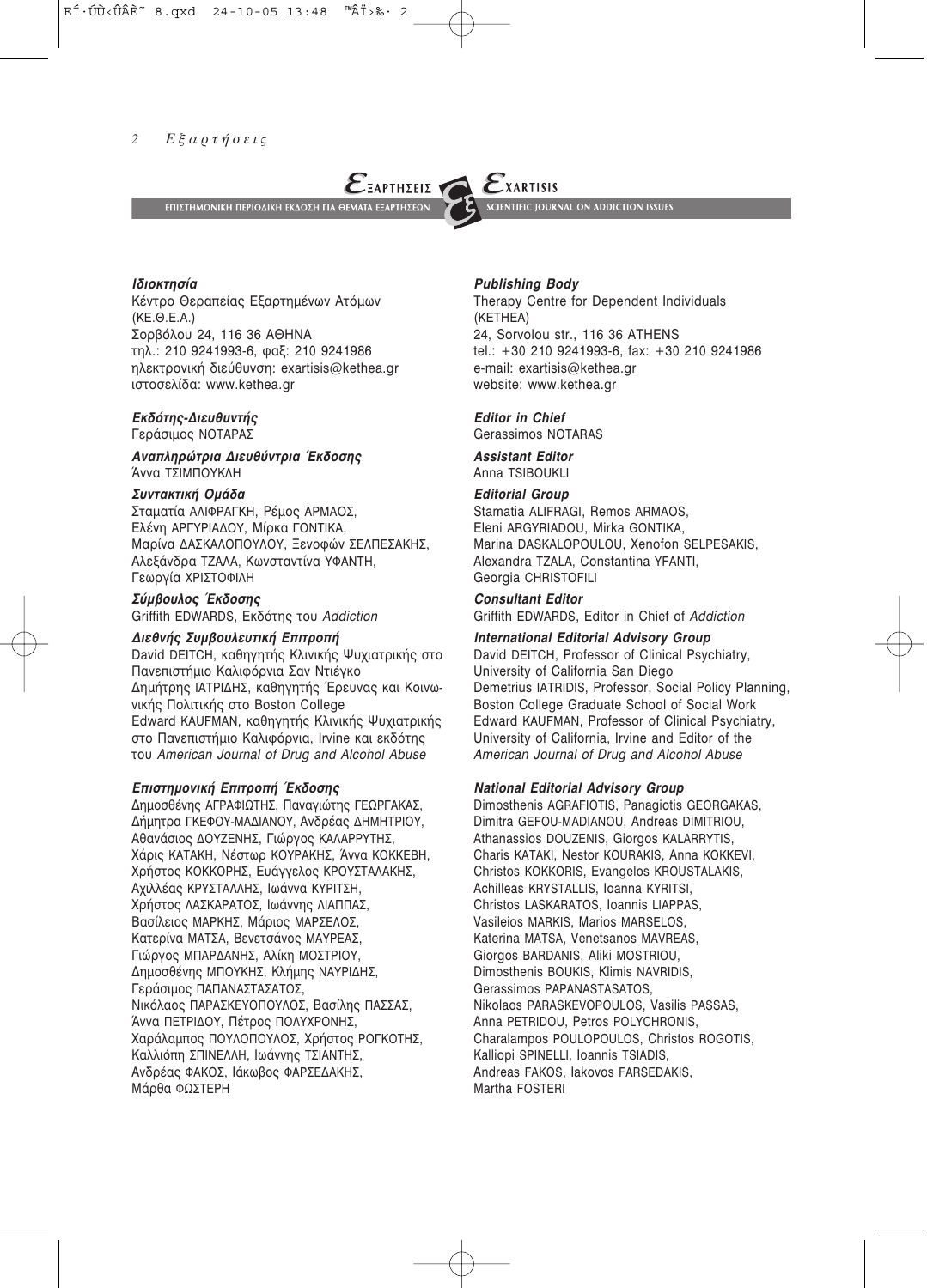# $E \xi a \varrho \tau \eta \sigma \varepsilon \iota \varsigma$  3

# **ΠΕΡΙΕΧΟΜΕΝΑ - CONTENTS**

| Εκδοτικό σημείωμα - Editorial                                                                                                                                                                                                                                                                                                                                                                                                                                                      | 5              |
|------------------------------------------------------------------------------------------------------------------------------------------------------------------------------------------------------------------------------------------------------------------------------------------------------------------------------------------------------------------------------------------------------------------------------------------------------------------------------------|----------------|
| ΣΥΝΕΝΤΕΥΞΗ με τον George DeLeon – INTERVIEW with George DeLeon                                                                                                                                                                                                                                                                                                                                                                                                                     | $\overline{7}$ |
| ΟΙ ΕΞΑΡΤΗΣΕΙΣ ΣΤΗΝ ΕΛΛΑΔΑ - DRUG ADDICTION IN GREECE<br>Χρήση ουσιών στην εφηβεία: Παράγοντας φύλο και οικογενειακό ιστορικό.<br>Μία διαχρονική μελέτη στον πληθυσμό των εφήβων χρηστών<br>που προσέγγισαν το Δ.Υ. ΣΤΡΟΦΗ κατά τα έτη 2001-2004<br>Σπυριδούλα Ζώτου, Μαρία Κοπακάκη<br>Drug abuse in adolescence: gender issues and family history.<br>A longitudinal study of the adolescents that approached the STROFI Network<br>during 2001-2004.<br>Zotou, S. & Kopakaki, M. | 23             |
| Αλκοολική εξάρτηση και ποιότητα ζωής:<br>Σύγχρονη ανασκόπηση του προβλήματος.<br>Ιωάννης Λιάππας και Μαρία Τζινιέρη-Κοκκώση<br>Alcohol dependence syndrome and quality of life:<br>Review of the problem.<br>Ioannis Liappas and Maria Ginieri-Coccossis                                                                                                                                                                                                                           | 41             |
| Η ΔΙΕΘΝΗΣ ΕΜΠΕΙΡΙΑ - INTERNATIONAL EXPERIENCE<br>Ηλικία έναρξης της χρήσης αλκοόλ και χρήση αλκοόλ στην ενήλικη ζωή:<br>μια μελέτη follow up από τα 8 έως τα 42 χρόνια για γυναίκες και άνδρες<br>Age of Onset of Drinking and the Use of Alcohol in Adulthood:<br>A Follow-up Study from Age 8 to 42 for Females and Males<br>Tuuli Pitkänen, Anna-Liisa Lyyra, and Lea Pulkkinen                                                                                                 | 57             |
| ΕΙΔΙΚΟ ΑΦΙΕΡΩΜΑ – LET'S FOCUS ON                                                                                                                                                                                                                                                                                                                                                                                                                                                   | 80             |
| ΓΙΑ ΤΗΝ ΕΝΗΜΕΡΩΣΗ ΤΟΥ ΑΝΑΓΝΩΣΤΗ – FOR THE READERS                                                                                                                                                                                                                                                                                                                                                                                                                                  |                |
| Νέα και γεγονότα - News and notes                                                                                                                                                                                                                                                                                                                                                                                                                                                  | 111            |
| Οδηγίες προς τους συγγραφείς - Guidelines to the authors                                                                                                                                                                                                                                                                                                                                                                                                                           | 119            |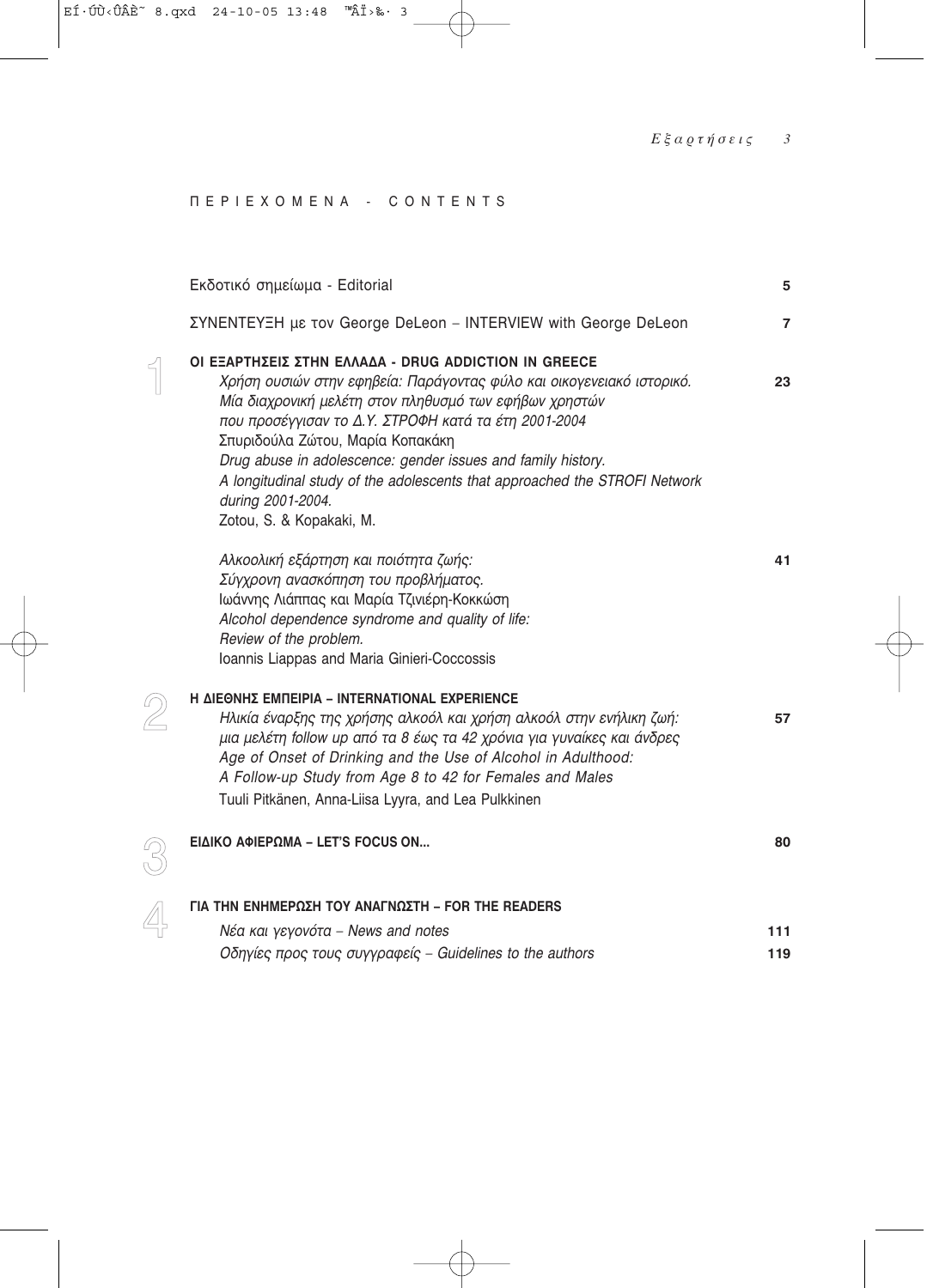Εξαρτήσεις  $\overline{4}$ 

Για την καλύτερη ενημέρωση των αναγνωστών του περιοδικού τα περιεχόμενα, οι τίτλοι των άρθρων και των περιλήψεων είναι δίγλωσσοι.

Η αναδημοσίευση των πρωτότυπων ελληνικών άρθρων επιτρέπεται μόνο με έγγραφη άδεια από τον εκδότη και θα πρέπει υποχρεωτικά να αναφέρονται η πηγή και οι συγγραφείς. Επίσης, η αναδημοσίευση των μεταφρασμένων άρθρων του περιοδικού επιτρέπεται μόνο με έγγραφη άδεια από τον εκδότη και θα πρέπει υποχρεωτικά να αναφέρονται η πηγή, οι συγγραφείς και το όνομα του μεταφραστή του άρθρου.

For the better information of the readers of this journal the contents, the titles of the articles and of the abstracts are translated into two languages.

Reprint of the original Greek articles is only allowed after the written permission of the editor, and they should always refer the source and the authors. Also reprint of the translated articles is only allowed after the written permission of the editor and they should always refer the source, the authors and the translator.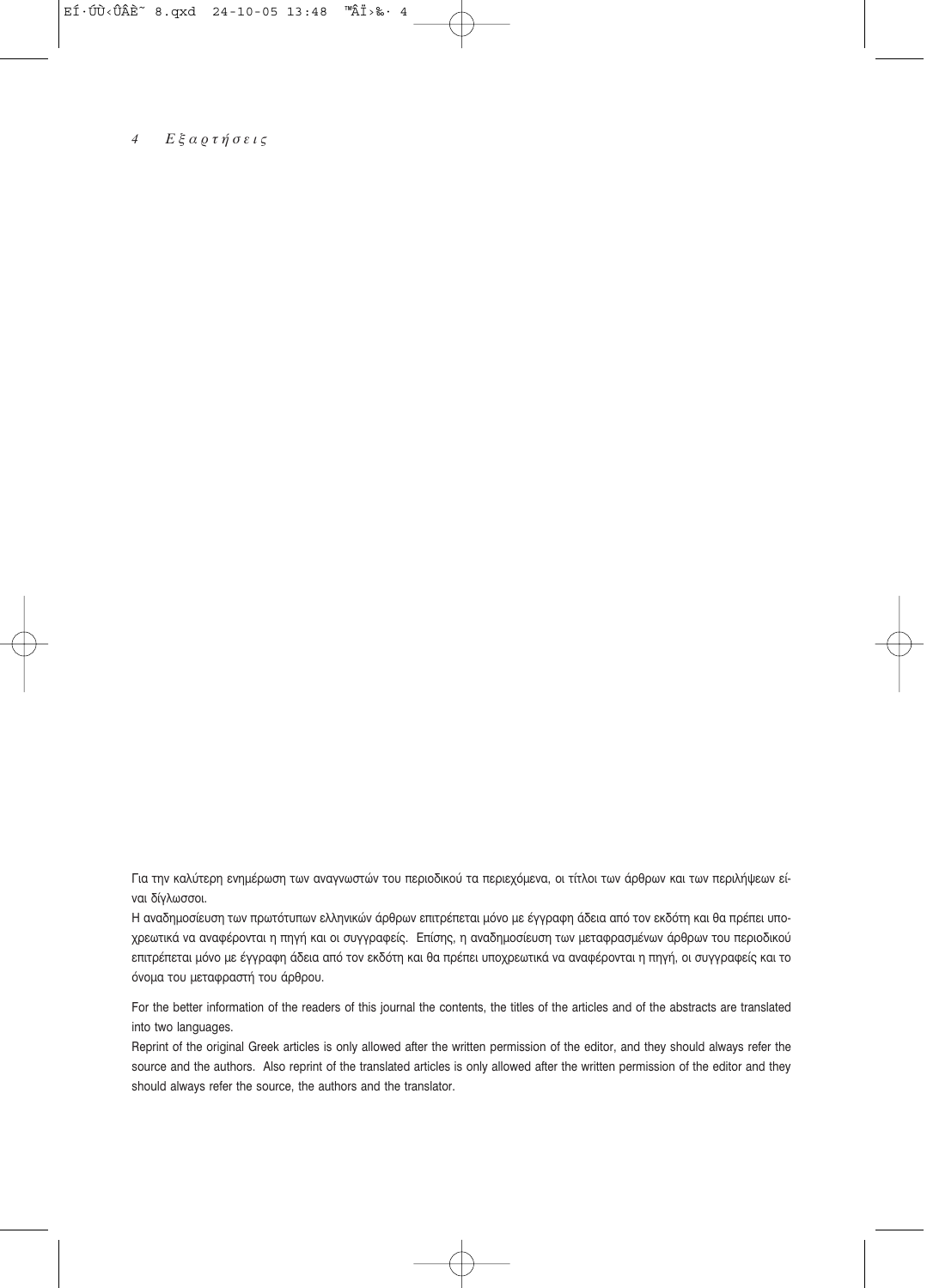# *E*κδοτικό Σημείωμα

ΕΙΧΑΜΕ ΤΗΝ ΕΥΚΑΙΡΙΑ ΚΑΙ ΣΕ ΑΛΛΕΣ ΠΕΡΙΠΤΩΣΕΙΣ να τονίσουμε, σε προλογικά σημειώματα των *Εξαρτήσεων*, την έντονη παρουσία που έχει το ΚΕ.Θ.Ε.Α. σε διεθνές επίπεδο.

Aπό το 2001 είναι ειδικός σύμβουλος οργανισμός στο Οικονομικό και Κοινω-*VΙΚΌ Συμβούλιο* (ECOSOC) των Ηνωμένων Εθνών (ΟΗΕ). Από το 1984 μέλος της Παγκόσμιας Ομοσπονδίας Θεραπευτικών Κοινοτήτων (WFTC). Τη στιγμή μάλιστα αυτή ο Διευθυντής ΚΕ.Θ.Ε.Α. είναι πρόεδρος της Συμβουλευτικής και Επιστημονικής Επιτροπής της Ομοσπονδίας. Από το 1999 ανήκει στους ειδι-Κούς συνεργάτες της Διεύθυνσης Πληροφόρησης των Ηνωμένων Εθνών (DPI). Το 1998 έγινε μέλος του διεθνούς δικτύου πρόληψης για το αλκοόλ και τα ναρκωτικά *RADAR*. Από το 1996 είναι μέλος του Διεθνούς Συμβουλίου για τα προβλήματα του Αλκοόλ και των Εξαρτήσεων (ICAA). Από το 1994 είναι μέλος της Διεθνούς Ομοσπονδίας Μη-Κυβερνητικών Οργανώσεων για την πρόληψη της χρήσης ουσιών (IFNGO).

Aν τα αναφέρουμε όλα αυτά είναι για να πούμε ότι δεν είναι περίεργο πως το ΚΕ.Θ.Ε.Α., για δεύτερη φορά μέσα σε μια δεκαετία, οργάνωσε στην Ελλάδα το συνέδριο της Ευρωπαϊκής Ομοσπονδίας Θεραπευτικών Κοινοτήτων (EFTC), της οποίας το ΚΕ.Θ.Ε.Α. είναι μέλος από το 1984 και δια του Διευθυντή του, έχει σήμερα την αντιπροεδρία της Ομοσπονδίας. Την πρώτη φορά φιλοξενήθηκε από την Ιθάκη στη Θεσσαλονίκη το 1995 και εφέτος από την Αριάδνη στο Ηράκλειο της Κρήτης. Και τις δύο φορές την ευθύνη της επιστημονικής οργάνωσης του συνεδρίου είχε ο Τομέας Εκπαίδευσης του ΚΕ.Θ.Ε.Α.

Το φετινό συνέδριο, το οποίο τελούσε υπό την αιγίδα του Γενικού Γραμματέα του Συμβουλίου της Ευρώπης και του Ευρωπαϊκού Κέντρου Παρακολούθησης Ναρκωτικών και Τοξικομανίας, ήταν ιδιαίτερα επιτυχές από όλες τις απόψεις. Οι συμμετοχές έφτασαν το στόχο που είχε θέσει η Οργανωτική Επιτροπή του Συνεδρίου υπό τη Μίρκα Γόντικα, μέλος του Δ.Σ. του ΚΕ.Θ.Ε.Α., δηλαδή τα 513 άτομα. Από αυτούς 166 ήταν ξένοι σύνεδροι, ενώ 60 ήταν μέλη των θεραπευτικών προγραμμάτων του ΚΕ.Θ.Ε.Α. που παρουσίασαν εργασίες τους. Στον υπόλοιπο αριθμό των συνέδρων συγκαταλέγονται επιστήμονες και επαγγελματίες που ασχολούνται με τα θέματα των εξαρτήσεων οι οποίοι κάλυψαν όλους σχεδόν τους σχετικούς φορείς που διαθέτει η πατρίδα μας.

Οι επιστημονικές εργασίες, υψηλοτάτου επιπέδου, που παρουσιάστηκαν ήταν σε θέση να ανταποκριθούν στο ευρύτερο δυνατό φάσμα ενδιαφερό-Vτων. Οι συμμετέχοντες στις πέντε ημέρες του συνεδρίου είχαν τη δυνατότητα να επιλέξουν μεταξύ 55 κύριων εισηγήσεων, 64 παρουσιάσεων σε στρογγυλά τραπέζια, 67 ελεύθερων προφορικών ανακοινώσεων, 23 εργαστηρίων (workshop) και 32 αναρτημένων ανακοινώσεων.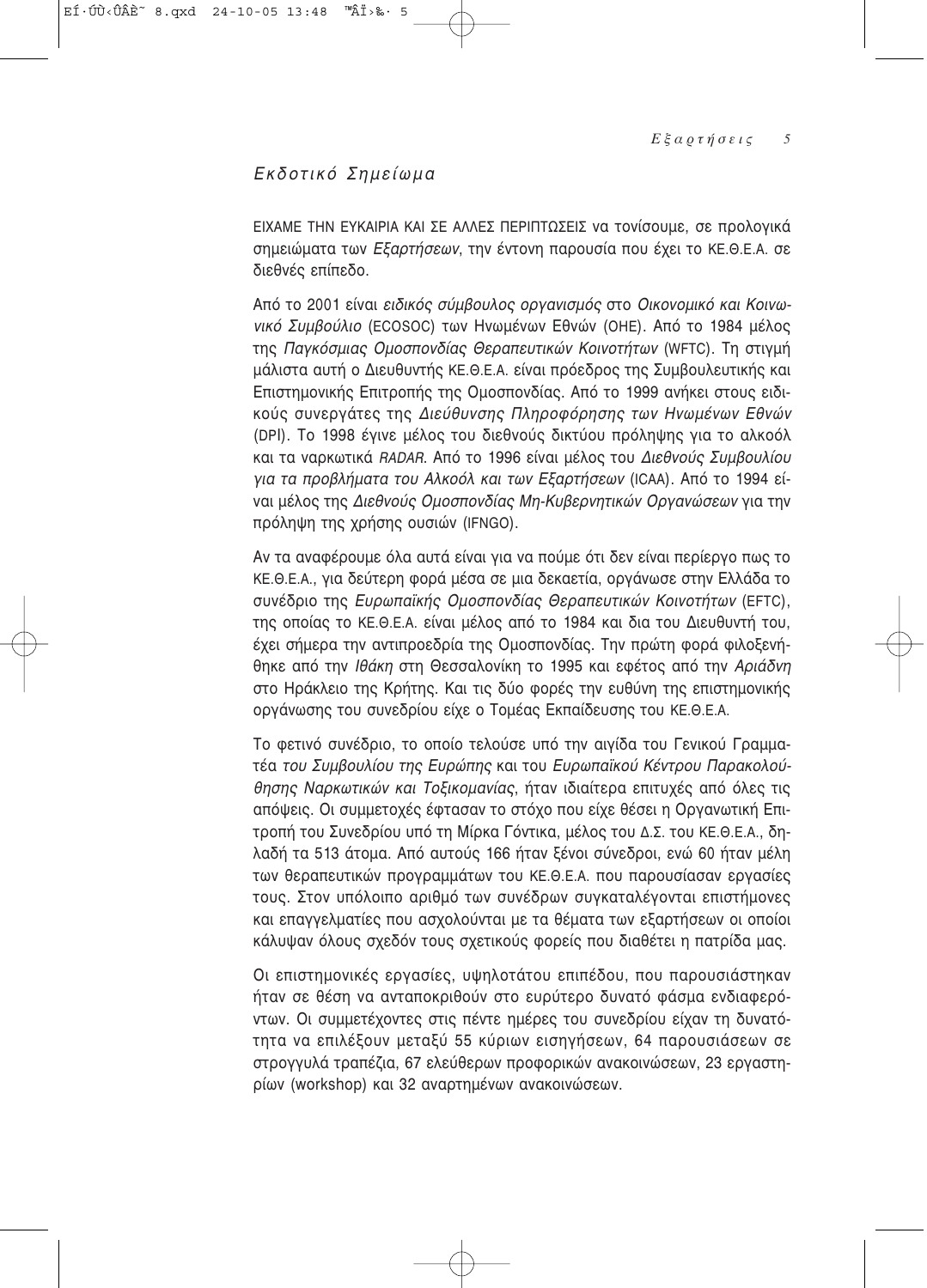Σημαντικές διεθνείς προσωπικότητες συμμετείχαν στο συνέδριο: ο David Deitch (HΠA), o Griffith Edwards (Ηνωμένο Βασίλειο), ο Marc Schuckit (ΗΠΑ), o George DeLeon (ΗΠΑ), ο *Ευρωπαίος Συνήγορος του Πολίτη* Νικηφόρος Διαμαντούρος, ο Isidor Obot της Παγκόσμιας Οργάνωσης Υγείας κ.ά.

Στο πλαίσιο του συνεδρίου της Ευρωπαϊκής Ομοσπονδίας Θεραπευτικών Κοινοτήτων συμμετείχαν και οι *Εξαρτήσεις* με ιδιαίτερο περίπτερο. Έντονη υπήρξε και η παρουσία διακεκριμένων μελών του ISAJE, της Διεθνούς Επιτροπής Εκδοτών Περιοδικών για τις Εξαρτήσεις της οποίας, όπως γνωρίζουν οι αναγνώστες μας, οι ελληνικές *Εξαρτήσεις* αποτελούν δραστήριο μέλος.

Ο Griffith Edwards του βρετανικού περιοδικού Addiction, εμπνευστής και ψυχή του ISAJE είχε πολλαπλή παρουσία. Εισηγήθηκε το θέμα: *Η ιστορία της* θεραπευτικής προσπάθειας. Μαζί με τους Antony Slater, πρόεδρο της EFTC, David Deitch, καθηγητή στο Πανεπιστήμιο της Καλιφόρνια, San Diego και Χαράλαμπο Πουλόπουλο, διευθυντή του ΚΕ.Θ.Ε.Α. έκαναν δημόσια συζήτηση με θέμα: *Σκέψεις για την Ανάπτυξη των Θεραπευτικών Κοινοτήτων*. Σε μια ειδική ενότητα του συνεδρίου υπό τον τίτλο: *Συνάντηση με τους ειδικούς*, πραγματεύθηκε το θέμα: *Εξαρτήσεις: πώς να εμβαθύνουμε στην αξία και ευχαρί-* $O$ *τηση της επαγγελματικής μας ζωής.* 

Η μέχρι πέρσι πρόεδρος του ISAJE Kerstin Stenius (Φινλανδία) παρουσίασε το θέμα: *Θεραπεία εξαρτημένων γυναικών στις Σκανδιναβικές χώρες.* Ενώ μαζί με τον Richard Pates (Ηνωμένο Βασίλειο) ήταν συντονιστές ενός εργαστηρίου με θέμα: *Η αξιοποίηση των επιστημονικών περιοδικών: Η διεθνής κοινότητα περιοδικών για τις εξαρτήσεις.* 

Ας τελειώσουμε το σημείωμά μας αυτό τονίζοντας την πολύπλευρη συμμετοχή της τοπικής κοινωνίας στις διαδικασίες του συνεδρίου. Τριάντα συμμετοχές φοιτητών του Πανεπιστημίου και του ΤΕΙ Ηρακλείου, ομάδα εθελοντών που συνέβαλαν στην άρτια διεξαγωγή των εργασιών αλλά και την απαράμιλλη κρητική φιλοξενία που επιφύλαξαν στους ξένους και έλληνες συνέδρους το προσωπικό, τα μέλη και ο σύλλογος οικογένειας του Θεραπευτικού Προγράμματος Αριάδνη.

> Για την Συντακτική Επιτροπή ΓΕΡΑΣΙΜΟΣ ΝΟΤΑΡΑΣ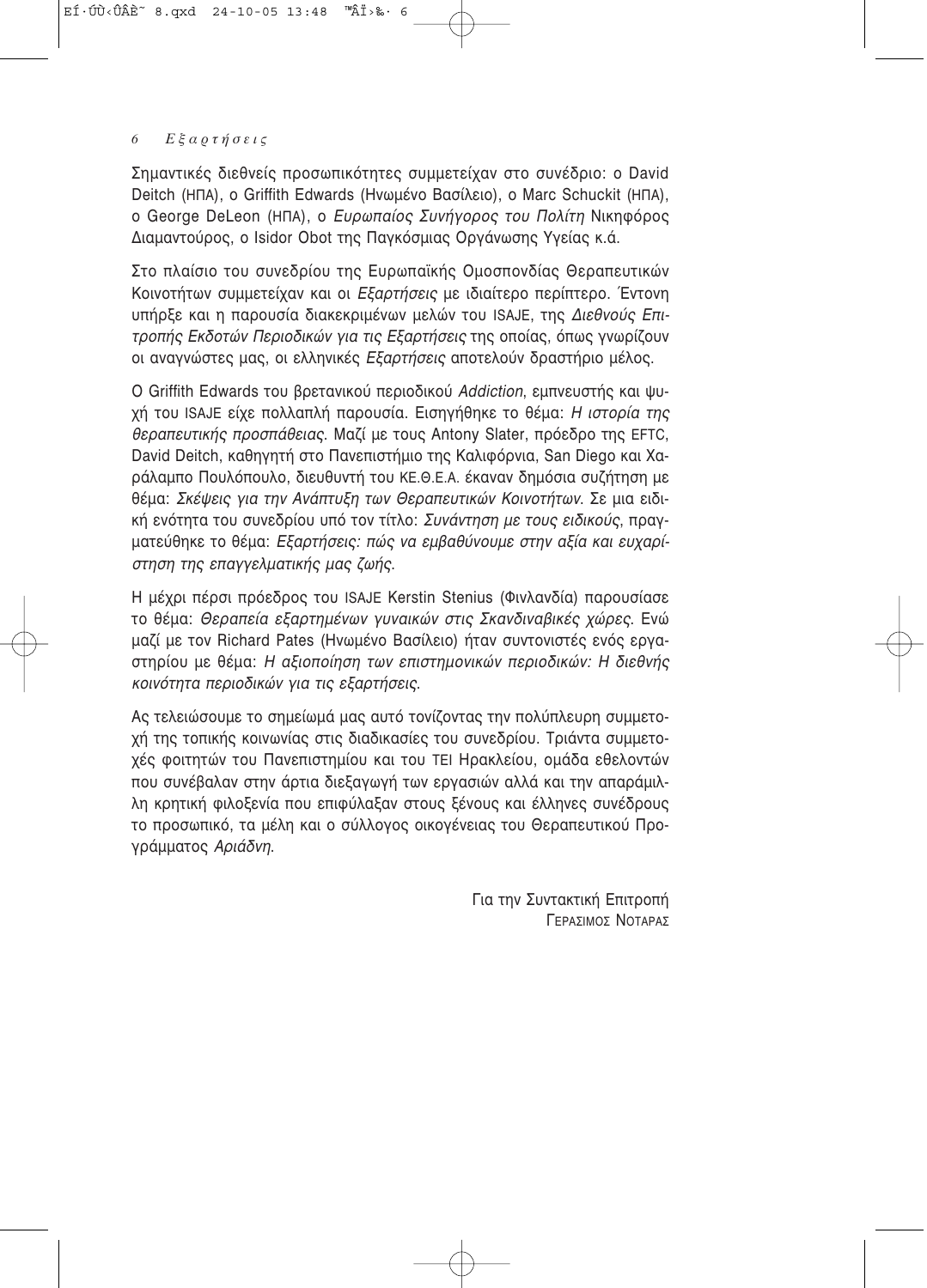*<i>Eξαρτήσεις, τεύχος 8, 2005* 

 $\Sigma$ υνέντευξη με τον Dr George DeLeon Kphth, 10 Maïoy 2005, 10° ΣyneΔpio fia thn Eπanentaeh KAI THN **NOAITIKH FIA TA NAPKOTIKA** 

*Interview with Dr George DeLeon*  CRETE, MAY 10TH 2005, 10TH EUROPEAN CONFERENCE ON REHABILITATION AND DRUG POLICY

 $M$ ετάφραση ΓΕΩΡΓΙΑ ΧΡΙΣΤΟΦΙΛΗ *Translation* GEORGIA CHRISTOFILI



- Στα πλαίσια του 10ου Ευρωπαϊκού Συνεδρίου για την Επανένταξη και την Πολιτική για τα Ναρκωτικά, που πραγματοποιήθηκε το Μάιο του 2005 στο Ηράκλειο Κρήτης, είχαμε την ευκαιρία να συναντήσουμε και να πάρουμε συνεντεύξεις από τέσσερις διακεκριμένους ανθρώπους που έχουν να παρουσιάσουν πολύ σημαντικό έργο στο χώρο. Η πρώτη από τις συνεντεύξεις που παρουσιάζουμε σε αυτό το τεύχος είναι η συνέντευξη με τον καθηγητή έρευνας της Ψυχιατρικής στο Πανεπιστήμιο της Νέας Υόρκης Dr. George De Leon, ο οποίος μας απάντησε σε ερωτήσεις που αφορούσαν το έργο και την πορεία της ζωής του.
- Λίγα λόγια για τον Dr. George De Leon. Απέκτησε το Διδακτορικό του στον τομέα της ψυχολογίας, από το Πανεπιστήμιο Κολούμπια και από τότε ανέπτυξε μία μακρά και διακεκριμένη καριέρα στον τομέα της έρευνας των θεραπευτικών κοινοτήτων. Υπήρξε Διευθυντής Έρευνας στα προγράμματα του Phoenix και σε άλλες Θεραπευτικές Κοινότητες στην Αμερική. Ακόμα, εκτός από την τωρινή θέση του, ως Διευθυντή στο Κέντρο Ερευνας των Θεραπευτικών Κοινοτήτων (Center for Therapeutic Communtiy Research-CTCR), είναι και καθηγητής έρευνας της Ψυχιατρικής στο Πανεπιστήμιο της Néac Yópkne.
- Eκτός από ερευνητής, ο Dr. George De Leon είναι και σύμβουλος της Αμερικάνικης Ακαδημίας Επαγγελματιών Ψυχικής Υγείας στον τομέα των Εξαρτήσεων (American Academy of Health Care Providers in the Addictive Disorders), που αποτελεί τον κύριο εθνικό οργανισμό πιστοποίησης των επαγγελματιών στο χώρο των εξαρτήσεων από όλους τους επιστημονικούς κλάδους. Ο Dr. George De Leon είναι μέλος της Ενωσης Αμερικανών Ψυχολόγων (American Psychological Association), πρώην πρόεδρος της Ένωσης Ψυχολόγων στον τομέα των Εξαρτήσεων (Society of Psychologists in the Addictive Behaviours), και ένα από τα ιδρυτικά μέλη και Εκλεγμένος Πρόεδρος του Νέου Τομέα Eξάρτησης (New Division 50 on Addictions) της Ενωσης Αμερικανών Ψυχολόγων (American Psychological Association).
- O Dr. George De Leon βραβεύτηκε πρόσφατα με το Pacesetter Award από το National Institute of Drug Abuse (NIDA) για την εξέχουσα προσφορά του στο τομέα της έρευνας της χρήσης ουσιών και με το ΕFTC Award, στο 10ο Συνέδριο που έγινε στην Κρήτη, για τη συνολική προσφορά του στον τομέα των Θεραπευτικών Κοινοτήτων.

Aκολουθεί η συνέντευξη που παρουσιάζουν η Κωνσταντίνα Υφαντή και η Τζίνη Χριστοφίλη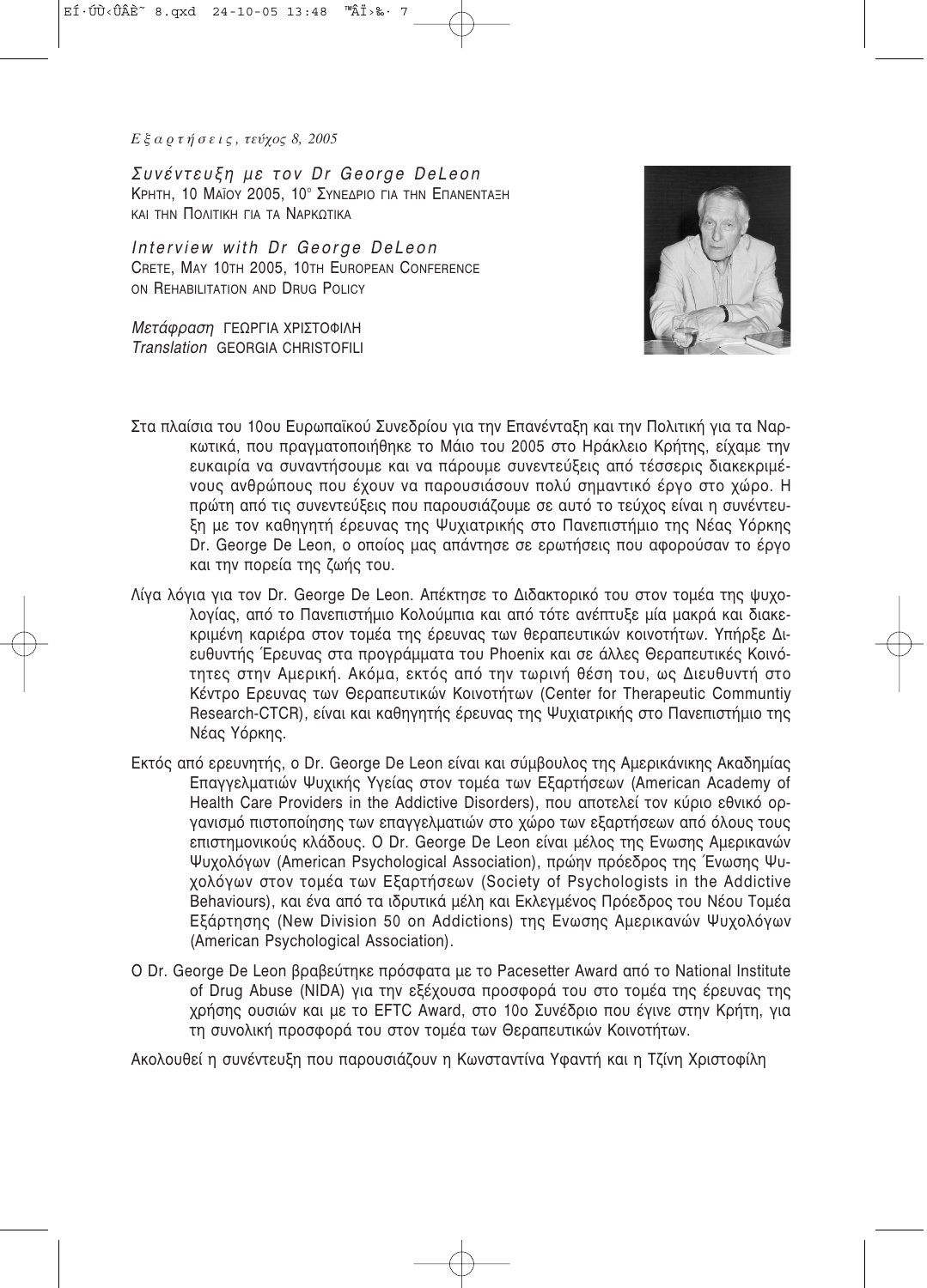*8 ∂Í·ÚÙ‹ÛÂȘ*

# **Εξαρτήσεις (Ε): Καλώς ήρθατε στην Ελλάδα, λοιπόν.**

George DeLeon (DL): Χαίρομαι πολύ που βρίσκομαι εδώ, είναι πολύ όμορφα.

- Ε: Έχετε προσφέρει πολλά στο χώρο της έρευνας, πως ξεκινήσατε; Θα μπορούσατε να **μας πείτε κάποιες από τις βασικές κατευθύνσεις στη δουλειά σας;**
- DL: Αρχικά ξεκίνησε σαν μια προσπάθεια να απαντηθεί το ερώτημα εάν οι θεραπευτικές κοινότητες λειτουργούν, καθώς και εάν είναι αποτελεσματικές. Τον πρώτο καιρό ανάπτυξης των Θεραπευτικών Κοινοτήτων (ΘΚ), τουλάχιστον στη Β. Αμερική, άρχισαν να εμφανίζονται διάφορα προνράμματα αλλά δεν υπήρχε θεραπεία για την κατάχρηση ηρωίνης και για την κατάχρηση ουσιών. Υπήρχε μόνο η μεθαδόνη. Λόνω λοιπόν της ανάγκης που υπήρχε για θεραπεία, οι άνθρωποι ακολουθούσαν αυτή τη μέθοδο παρόλο που εκείνη την περίοδο η μεθαδόνη κυκλοφορούσε ως πειραματική ουσία. Οι Θεραπευτικές Κοινότητες ήταν η μόνη εναλλακτική για την αντιμετώπιση της κατάχρησης ουσιών και συγκεκριμένα της ηρωίνης.
- Για αρκετά χρόνια κατά τη διάρκεια της δεκαετίας 1960-1970, υπήρχε ένα κρίσιμο ερώτημα: «Υπάρχουν αποδείξεις ότι οι Θεραπευτικές Κοινότητες είναι αποτελεσματικές;». Εκείνη την περίοδο συνεργάστηκα με έναν φορέα με το όνομα Phoenix House, όπου τους βοήθησα να αναπτύξουν το θεραπευτικό πρόνραμμα, ως ερευνητής. Επειδή η προσέγγιση των Θεραπευτικών Κοινοτήτων στηρίζεται ουσιαστικά στην αμοιβαία βοήθεια, οι ειδικοί στις Θεραπευτικές Κοινότητες δεν έχουν τον αυστηρά παραδοσιακό ρόλο του ψυχολόγου, του ψυχιάτρου με τον «συνηθισμένο» τρόπο όπως στις ιατρικές προσεγγίσεις ή στις προσεγγίσεις ψυχικής υγείας. Έτσι ο καλύτερος τρόπος με τον οποίο μπορούσα να βοηθήσω δεν ήταν ως παραδοσιακός ψυχολόγος, αλλά ως ερευνητής, να προσφέρω δηλαδή κάτι που δεν μπορούσαν να κάνουν μόνοι τους. Θεωρούσα πως ήταν πολύ σημαντικό να προσπαθήσω να απαντήσω στο ερώτημα εάν οι Θεραπευτικές Κοινότητες έχουν αποτέλεσμα διότι μέχρι εκείνη τη χρονική στιγμή το 1967-68 δεν υπήρχαν έρευνες για τις ΘΚ για την αντιμετώπιση της τοξικοεξάρτησης. Οι μόνες αποδείξεις για την αποτελεσματικότητα της θεραπείας στις θεραπευτικές κοινότητες ήταν η κλινική άποψη και η μαρτυρία, με άλλα λόγια αυτό που περιέγραφαν οι άνθρωποι. Έτσι δημιούργησα μια ομάδα μελετών που θα έδιναν τις βασικές πολιτικές απαντήσεις: «Έχουμε αποδείξεις ότι η Θεραπευτική Κοινότητα είναι αποτελεσματική;» και αργότερα «Πόσο στοιχίζει η θεραπεία στη ΘΚ;». Την περίοδο 1968-73, πραγματοποιήσαμε μια σειρά ερευνών μικρής κλίμακας, οι οποίες εξέταζαν τις αλλαγές στη συμπεριφορά, ή τις ψυχολογικές αλλαγές, στις ΘΚ χρησιμοποιώντας τις συνηθισμένες ψυχολογικές κλίμακες για το άγχος, την κατάθλιψη κλπ. Όλες αυτές οι ερνασίες δημοσιεύτηκαν σε επιστημονικά περιοδικά ενώ αρνότερα τις συνκεντρώσαμε σε ένα βιβλίο, το οποίο όμως δεν κυκλοφορεί πλέον. Ο τίτλος του ήταν «Phoenix House: Μελέτες στη Θεραπευτική Κοινότητα» ["Phoenix House: Studies in the therapeutic community"] και κυκλοφόρησε το 1974. Το βιβλίο αυτό περιλάμβανε τις σημαντικότερες έρευνες που πραγματοποιήσαμε το χρονικό διάστημα από το 1969 μέχρι το 1974.
- Πιστεύω ότι θα σας ενδιαφέρει αυτό γιατί με ρωτήσατε για την εξέλιξη των ερευνών. Δημοσιεύοντας τις μελέτες σ'αυτό το βιβλίο, είχαμε τουλάχιστον μια βάση για να μπορούμε να καταθέτουμε προτάσεις για χρηματοδότηση από τον Εθνικό Οργανισμό για την Kατάχρηση Ουσιών (National Institute on Drug Abuse-NIDA) στις Ηνωμένες Πολιτείες. Eκείνη την περίοδο ο NIDA χρηματοδοτούσε το Institute for Behavioral Research (IBR) στο Texas Christian University (TCU) για μια εθνική έρευνα που ονομαζόταν: «Το Πρό-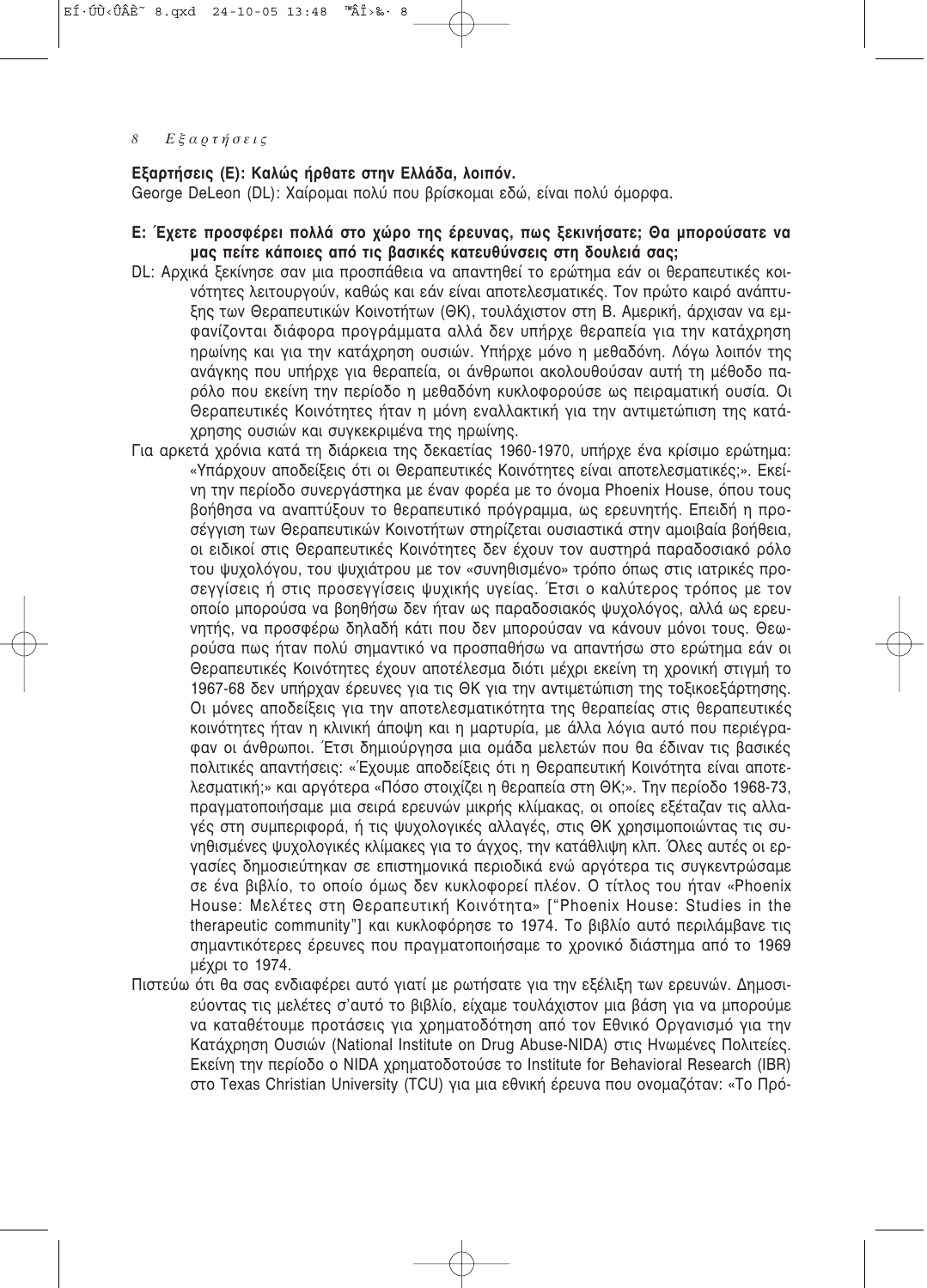γραμμα Παρακολούθησης της Κατάχρησης Ουσιών» ["The Drug Abuse Reporting Program -D.A.R.P."] και η οποία είχε ως στόχο την αξιολόγηση της αποτελεσματικότητας των προγραμμάτων των τριών κυριοτέρων μοντέλων της θεραπείας συντήρησης με μεθαδόνη, τα στεγνά προγράμματα εξωτερικής παρακολούθησης και τα προγράμματα διαμονής. Βάσει των μελετών από το βιβλίο εκείνο ο NIDA μας χρηματοδότησε τη μελέτη για τα θεραπευτικά αποτελέσματα ενός συγκεκριμένου προγράμματος, του Phoenix House. Αυτό το γεγονός σηματοδότησε την έναρξη για την ομοσπονδιακή υποστήριξη των ερευνών στις ΘΚ ανά πρόγραμμα. Μέχρι τότε, όλα όσα γράφονταν για τις θεραπευτικές κοινότητες αφορούσαν τα άτομα που είχαν αποφοιτήσει, όσους δηλαδή είχαν ολοκληρώσει τη θεραπεία. Έτσι όλα όσα αναφέρονταν για τα αποτελέσματα ήταν πάντα αρκετά ευνοϊκά. Το επιστημονικό ερώτημα ωστόσο ήταν: «Τι γίνεται με όσους δεν ολοκληρώνουν τη θεραπεία; Με όσους διακόπτουν;». Aυτό το ερώτημα ήταν μια σοβαρή πρόκληση για το εάν οι θεραπευτικές κοινότητες ήταν αποτελεσματικές, εφόσον τα ποσοστά των διακοπών ήταν πολύ υψηλά. Το ποσοστό των ατόμων που ολοκλήρωναν τη θεραπεία ήταν σχετικά χαμηλό. Εκείνη την εποχή, η ολοκλήρωση της θεραπείας απαιτούσε τουλάχιστον 24 μήνες, πολλές φορές έως και 36 μήνες. Ένα πολύ μικρό ποσοστό ατόμων ολοκλήρωναν αυτή την τόσο μα-Κροχρόνια θεραπεία. Έτσι το ερώτημα ήταν όχι μόνο εάν η ΘΚ ήταν αποτελεσματική, αλλά και σε ποιο ποσοστό των ανθρώπων είναι αποτελεσματική; Καθώς ένα σχετικά μικρό ποσοστό των εισαγωγών ολοκλήρωναν τη θεραπεία, θεωρούνταν ότι, όσοι διέκοπταν είχαν αποτύχει, ενώ ότι όσοι ολοκλήρωναν τη θεραπεία είχαν δεχτεί κάποια θετική επίδραση. Έτσι ενώ υπήρχε η πεποίθηση ότι οι Θεραπευτικές Κοινότητες ήταν αποτελεσματικές, ουσιαστικά δεν γνώριζαν την αποτελεσματικότητά τους, καθώς υπέθεταν ότι επηρέαζε μόνο τον μικρό αριθμό των αποφοίτων τους. Επιπλέον όσοι ολοκληρώνουν ίσως να αποτελούν μια «ατομικά επιλεγμένη ομάδα». Έτσι ήταν και εξακολουθεί να είναι πολύ σημαντικό να εκτιμούμε και τις διακοπές από τις ΘΚ. Το αρχικό μας δείγμα ήταν 730 εισαγωγές, ενώ το βασικό μας δείγμα στο follow-up ήταν περισσότερα από 500 άτομα, 100 απόφοιτοι και περισσότεροι από 400 που είχαν διακόψει.

# Ε: Τα αποτελέσματα που είχατε από αυτήν την έρευνα, σας ικανοποίησαν;

- DL: Νομίζω ότι το βασικότερο μήνυμα σε αυτή την ιστορία είναι να κατανοήσουμε ότι είναι σημαντικό να συμπεριλάβουμε τόσο τα άτομα που ολοκλήρωσαν όσο και τα άτομα που διέκοψαν. Παρακολουθήσαμε τα άτομα πέντε έως και επτά χρόνια μετά τη θεραπεία, και αυτό που βρήκαμε είναι κάτι κοινά αποδεκτό στο χώρο αυτό, ότι δηλαδή όσοι ολοκλήρωναν τη θεραπεία είχαν καλύτερα αποτελέσματα, αλλά επίσης ότι τα ποσοστά επιτυχίας σε αυτούς που είχαν διακόψει, συνδέονταν άμεσα με τον χρόνο παραμονής στη θεραπεία.
- Ήταν μάλλον η πρώτη μελέτη που έδωσε έμφαση στη διάρκεια της θεραπείας, ως καλύτερο παράγοντα πρόβλεψης. Και τώρα γνωρίζουμε ότι αυτό το εύρημα έχει εφαρμογή σε ολόκληρο τον πλανήτη. Το αρχικό άρθρο για αυτό το ζήτημα, δημοσιεύτηκε στο Περιοδικό του Αμερικανικού Ιατρικού Συλλόγου [Journal of the American Medical Association, J.A.M.A.], το 1973. Δείξαμε τη σχέση ανάμεσα στη διάρκεια παραμονής, μόνο για όσους διέκοψαν και στη μετέπειτα μείωση της εγκληματικότητας και της χρήσης ουσιών. Τώρα πλέον γνωρίζουμε ότι ο «χρόνος παραμονής στο πρόγραμμα» αφορά ολόκληρο τον κόσμο.
- Aυτό λοιπόν αποτέλεσε σημαντικό σταθμό στην δουλειά που έκανα, καθώς με βοήθησε να δια-Κρίνω ποιο ήταν το επόμενο ερευνητικό ερώτημα για μένα και για το χώρο των ΘΚ.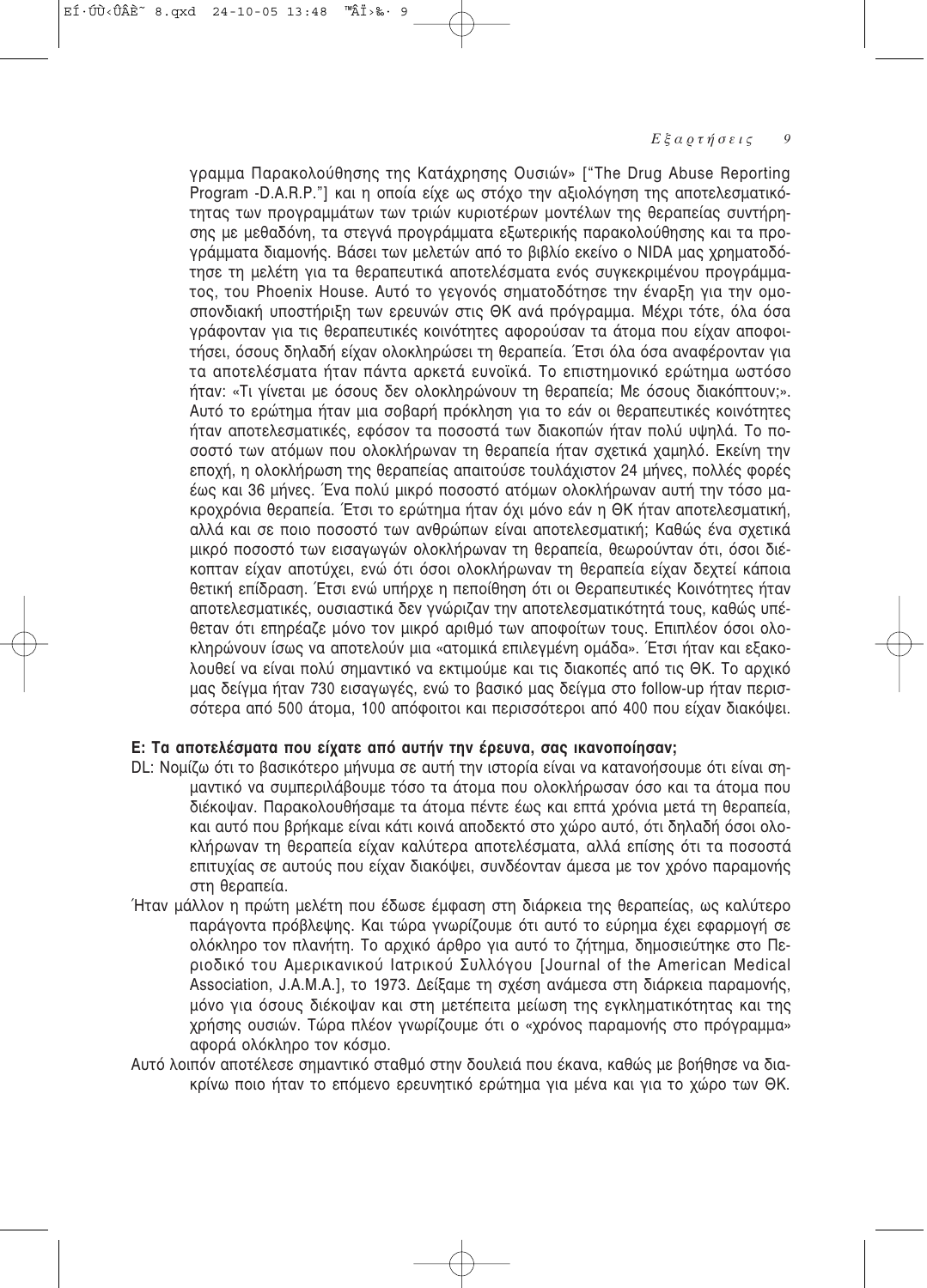*10 <i>Eξαρτήσεις* 

Ποια είναι τα ποσοστά παραμονής των μελών της κοινότητας; Ποιοι διακόπτουν και για ποιους λόγους; Πως αυξάνουμε την παραμονή τους στη θεραπεία; Έτσι το πρώτο τρίτο της ερευνητικής μου καριέρας εστιάστηκε στο να ξεκαθαρίσω την αποτελεσματικότητα των ΘΚ, ενώ το δεύτερο τρίτο της καριέρας μου εστιάστηκε στην κατανόηση των στοιχείων που συντελούν στην παραμονή στη θεραπεία. Αρχίσαμε λοιπόν να δημοσιεύουμε άρθρα σχετικά με το πώς είναι οι καμπύλες της παραμονής (τα ποσοστά διακοπών), τα στοιχεία αυτά είναι διαπολιτισμικά. Η καμπύλη παραμονής στη θεραπευτική κοινότητα, ανεξάρτητα σε ποια πολιτισμική κοινότητα την εξετάσεις, έχει παρόμοια μορφή. Ο κανόνας είναι ότι τα μέλη της κοινότητας διακόπτουν νωρίς. Έτσι λοιπόν, όσο περισσότερο χρονικό διάστημα παραμένουν στη θεραπεία, τόσο οι διακοπές λιγοστεύουν, δηλαδή όσο περισσότερο μένουν στη ΘΚ τόσο πιθανότερο είναι να ολοκληρώσουν τη θεραπεία.

- Έπειτα εξετάσαμε κάποιους παράγοντες που μπορεί να προβλέψουν την παραμονή των πελατών. Οι παράγοντες πρόβλεψης της παραμονής που βρήκαμε ήταν πολύ λίγοι. Συνήθως τα άτομα που έχουν σοβαρή ψυχοπαθολογία, ή σοβαρή εμπλοκή με εγκληματικές δραστηριότητες διακόπτουν νωρίτερα. Εκτός από αυτά όμως δεν μπορούσαμε να εντοπίσουμε κάποιο σταθερό παράγοντα πρόβλεψης της παραμονής, μέχρι το 1980 που ξεκίνησα μια καινούργια ερευνητική δουλειά, η οποία διαμόρφωσε πολλές από τις μελέτες μου έκτοτε. Ασχολήθηκα τότε με τη δημιουργία μιας κλίμακας για τη μέτρηση του βαθμού κινητοποίησης του ατόμου και άρχισα να εξετάζω το ερώτημα της κινητοποίησης και της ετοιμότητας για θεραπεία. Αυτή η κλίμακα (CMRS) έχει χρησιμοποιηθεί σε χιλιάδες ανθρώπους και μπορέσαμε να δείξουμε ότι υπάρχει άμεση σχέση ανάμεσα στην αρχική κινητοποίηση και την παραμονή στη θεραπεία. Όσο υψηλότερη είναι η κινητοποίηση, τόσο μεγαλύτερη είναι η πιθανότητα να παραμείνει ο πελάτης στη θεραπεία.
- Υπάρχουν ορισμένοι πολύ απλοί νόμοι που έχουν δημιουργηθεί μέσα από την έρευνα στο χώρο της θεραπείας της τοξικοεξάρτησης οι οποίοι έχουν διαμορφωθεί και με τη συμβολή των δικών μας μελετών. Έτσι λοιπόν, η διάρκεια της θεραπείας προβλέπει το αποτέλεσμα, η κινητοποίηση του ατόμου προβλέπει τη διάρκεια παραμονής, ενώ πολλές από τις πρόσφατες έρευνες ασχολούνται με τους παράγοντες που μπορούν να προβλέψουν την κινητοποίηση και πως αυτοί μπορεί να ενισχυθούν.
- Ενώ πραγματοποιούσαμε ένα ευρύ φάσμα άλλων μελετών για την κινητοποίηση, αναδύθηκαν άλλα σημαντικά ερωτήματα που σχετίζονται με τον τρόπο που αλλάζουν οι θεραπευτικές κοινότητες για να καλύψουν τις ανάγκες διαφορετικών πληθυσμών. Τα ερωτήματα αυτά ήταν: «Οι Θεραπευτικές Κοινότητες είναι αποτελεσματικές και για τους ψυχικά ασθενείς, ή για τα άτομα στη φυλακή, ή για τους εφήβους, ή για τις μητέρες και τα παιδιά τους;». Έτσι πραγματοποιήσαμε μια ολόκληρη σειρά μελετών για να αποδείξουμε την αποτελεσματικότητα σε αυτούς τους ειδικούς πληθυσμούς. Πολλές από αυτές έχουν συνοψισθεί σε ένα βιβλίο που κυκλοφόρησε το 1997, με τίτλο «Η Κοινότητα ως μέθοδος, Θεραπευτικές Κοινότητες για ειδικούς πληθυσμούς και ειδικές μελέτες» ["Community as a method, Therapeutic Communities for special populations and special studies"].
- Τα τελευταία στάδια της δουλειάς μου εστίασαν σε ένα ερώτημα για το οποίο μάλλον μιλήσαμε λίγο και στο συνέδριο αυτό (Κρήτη, Μάιος 2005). Πρόκειται για ένα παράδοξο ερώτημα. Καθώς οι ΘΚ γίνονται ολοένα και περισσότερο αποδεκτές, εντάσσονται περισσότερο στις βασικές υπηρεσίες για τον άνθρωπο, μήπως χάνουν σιγά σιγά την ταυτότητά τους, τα μοναδικά αυτά στοιχεία που τις καθιστούν αποτελεσματικές; Αυτό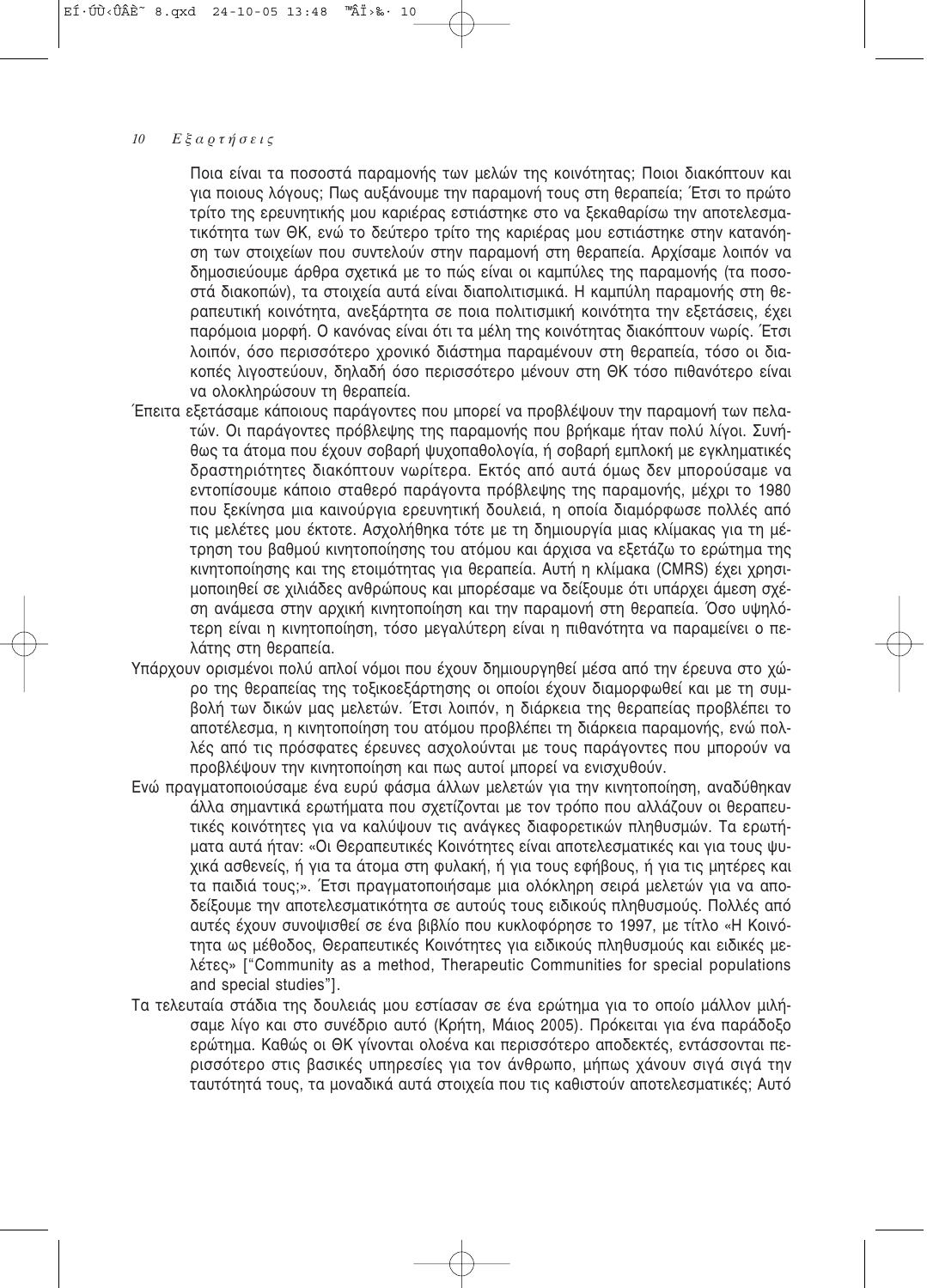το ερώτημα δεν έχει απαντηθεί ακόμη, αν και είναι αλήθεια πως έχει επηρεάσει την επαγγελματική μου πορεία τα τελευταία 12-15 χρόνια.

- Η στρατηνική ήταν αρχικά να καθορίσουμε ποια είναι τα ουσιαστικά στοιχεία που περινράψαμε για την προσέγγιση της ΘΚ. Μετά έπρεπε να πραγματοποιηθούν οι έρευνες που θα βοηθούσαν στον εντοπισμό αυτών των στοιχείων, τα οποία είναι τα σημαντικότερα και θα έπρεπε να διατηρηθούν. Έτσι εάν θέλουμε να προσαρμόσουμε τη θεραπευτική κοινότητα σε ένα πλαίσιο εξωτερικής παρακολούθησης, ή σε ένα ημερήσιο πρόγραμμα, ή σε ένα πρόγραμμα στη φυλακή, ή σε ένα ψυχιατρικό νοσοκομείο, ποιά είναι τα κύρια στοιχεία που θα πρέπει να διασφαλίσουμε ότι θα συνεχίσουν να υπάρχουν για να βεβαιωθούμε ότι η θεραπευτική κοινότητα θα λειτουργήσει αποτελεσματικά: Αλλιώς αρχίζει να μοιάζει με μια παραλλαγή ή ένα υβρίδιο προγράμματος παραδοσιακής μονάδας της ψυχικής υγείας ή άλλων υπηρεσιών για τον άνθρωπο. Ακόμη ένα επιπλέον πρόβλημα δεν είναι μόνο το ποια είναι τα βασικά στοιχεία της θεραπευτικής κοινότητας, αλλά επίσης να κατανοούμε πως και γιατί αυτά τα στοιχεία είναι αποτελεσματικά.
- Μια προσπάθεια που σχετίζεται με την κάλυψη αυτού του θέματος υπάρχει στο τελευταίο μου βιβλίο Η Θεραπευτική Κοινότητα: η Θεωρία, το Μοντέλο και η Μέθοδος [The Therapeutic Community: Theory, Model and Methodl, Φυσικά οι θεραπευτικές κοινότητες δεν ξεκίνησαν ως θεωρία, ξεκίνησαν ως πρακτική. Σε αυτή την περίπτωση η θεωρία ακολούθησε την πρακτική.

# Ε: Ασχοληθήκατε λοιπόν και με την πιστοποίηση των θεραπευτικών κοινοτήτων;

- DL: Είδαμε ότι καθώς οι θεραπευτικές κοινότητες εξελίχθηκαν υπήρχε η ανησυχία εάν λειτουργούν ακόμη ως αυθεντικές θεραπευτικές κοινότητες. Αυτό ενίσχυσε την πρωτοβουλία που θα έθετε τα κριτήρια για την πρακτική στις ΘΚ. Η θεωρία και τα βασικά στοιχεία δίνουν τη βάση για την πρακτική και τα κριτήρια. Στις Ηνωμένες Πολιτείες υπήρξαν δύο πρωτοβουλίες σχετικά με τα κριτήρια πιστοποίησης. Η πρώτη αφορά στις θεραπευτικές κοινότητες μέσα σε σωφρονιστικά ιδρύματα σε εθνικό επίπεδο. Δουλέψαμε με μια υπο-επιτροπή [Therapeutic Communities of America, TCA] πάνω σε αυτό το θέμα και στηριχτήκαμε αρκετά στο βιβλίο αυτό, αλλά και σε άλλο υλικό σχετικό με το χώρο. Τα προγράμματα στη φυλακή λοιπόν μπορούν πλέον να ζητήσουν πιστοποίηση, βάσει αυτών των κριτηρίων. Ένας οργανισμός μπορεί, εάν το επιθυμεί, να ζητήσει πιστοποίηση από τον Σύνδεσμο Αμερικανικών Σωφρονιστικών Καταστημάτων [American Correctional Association], ο οποίος έχει προσθέσει και το μοντέλο της ΘΚ στη διαδικασία πιστοποίησης
- Μία δεύτερη πρωτοβουλία που έδωσε ένα ακόμη πλαίσιο κριτηρίων εκτός των φυλακών, για τις ΘΚ στην κοινότητα και τα οποία στηρίζονται πάρα πολύ στο υλικό από το TCA αλλά και στο βιβλίο, είναι το CARF [The Rehabilitation and Accreditation Commission]. Αυτό το συμβούλιο είναι ο κύριος οργανισμός πιστοποίησης για νοσοκομεία και προγράμματα διαμονής. Τώρα υπάρχει ένα ιδιαίτερο στοιχείο στην πιστοποίησή τους που αφορά πολύ συγκεκριμένα τις θεραπευτικές κοινότητες διαμονής. Όμως η πιστοποίηση εξακολουθεί να είναι εθελοντική, δεν είναι υποχρεωτική ή προαπαιτούμενη στο χώρο.

# Ε: Ωστόσο είπατε ότι δεν είναι υποχρεωτικό;

DL: Ακόμη όχι είναι εθελοντικό. Εάν ένας οργανισμός επιθυμεί να πιστοποιηθεί και να λάβει αυτή την αναγνώριση, τότε θα το αναζητήσει. Χρειάζεται χρόνος για να πειστούν όλοι στο χώρο ότι η πιστοποίηση χρειάζεται.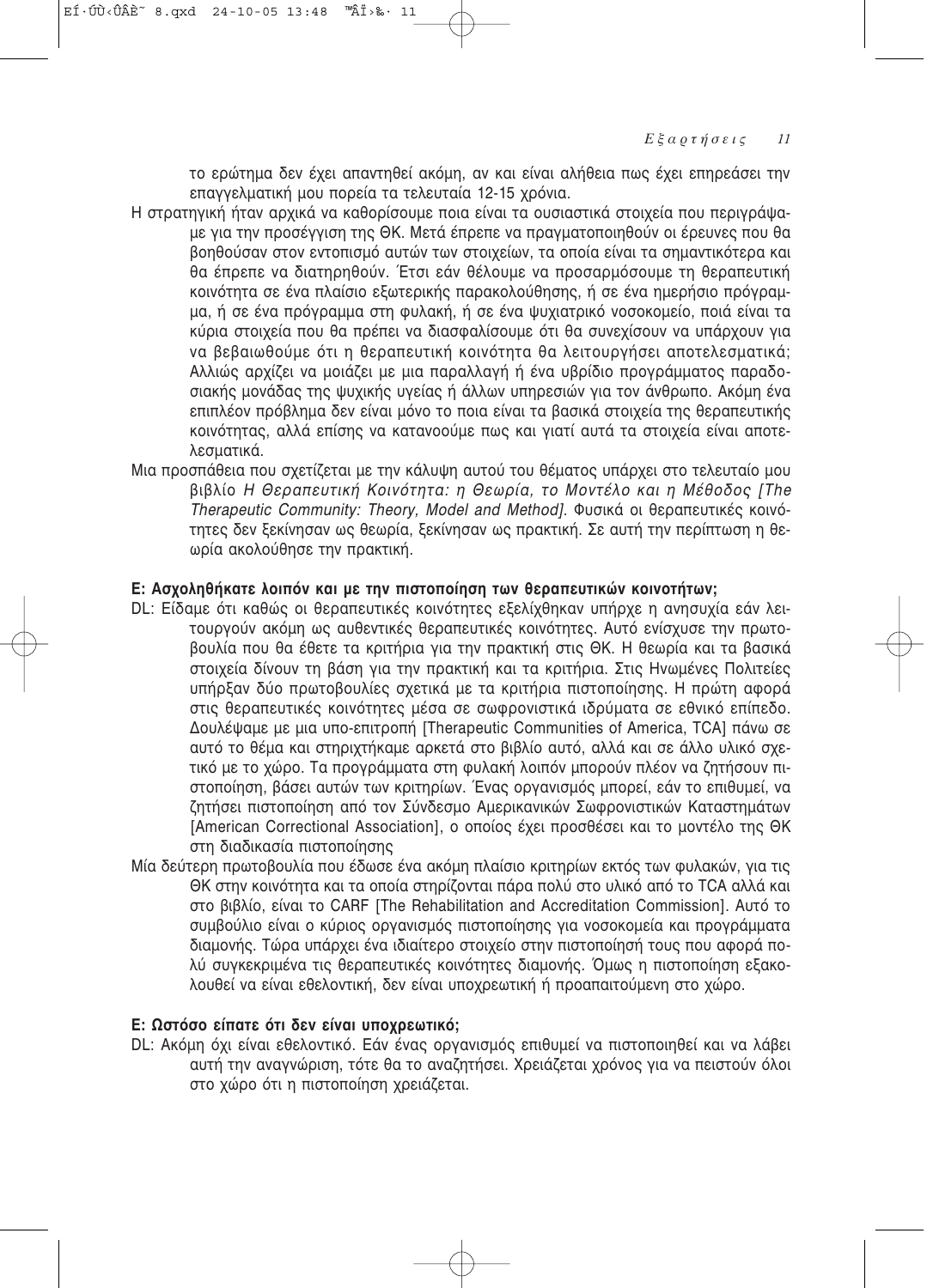- Ε: Ας συνεχίσουμε με μια πιο γενική ερώτηση. Πόσο σημαντική είναι η εκπαίδευση στην Κλινική/ θεραπευτική εργασία; Πιστεύετε ότι η προσωπική θεραπεία βοηθά στην εξέλιξη της δουλειάς του θεραπευτή;
- DL: Και τα δύο είναι πάρα πολύ σημαντικά. Ας βάλουμε όμως μια βάση στην ερώτηση. Η Θεραπευτική Κοινότητα ουσιαστικά είναι μια προσέγγιση αυτό-βοήθειας, και στηρίζεται στην αρχή της αλληλοβοήθειας. Γνωρίζουμε ότι το πραγματικά θεραπευτικό στοιχείο της θεραπευτικής κοινότητας είναι η ίδια η κοινότητα. *Η κοινότητα ως μέθοδος*, και χρησιμοποιώ αυτή την έκφραση για να ονομάσω τη διαδικασία της αμοιβαίας βοήθειας στις ΘΚ. Το σημαντικό στην ερώτησή σου είναι ότι έτσι επαναπροσδιορίζεται ο ρόλος του προσωπικού στις ΘΚ. Ιδιαίτερα ο ρόλος του θεραπευτικού προσωπικού, που έχει παραδοσιακή κλινική εκπαίδευση: του ψυχολόγου, του κοινωνικού λειτουργού, του ψυχίατρου, του νοσηλευτή. Κατά ειρωνικό τρόπο, εάν το θεραπευτικό προσωπικό δεν κατανοεί πλήρως τη θεραπευτική κοινότητα ως μέθοδο, τότε μπορεί να δημιουργηθούν προβλήματα στο πρόγραμμα.
- Μιλήσαμε νωρίτερα για τα πρώτα θετικά αποτελέσματα, τότε το προσωπικό αποτελούνταν σε ποσοστό 75% από άτομα που έχουν ολοκληρώσει με επιτυχία ένα θεραπευτικό πρόγραμμα και 25% από άτομα με παραδοσιακή κλινική εκπαίδευση. Έτσι κατά κύριο λόγο, το προσωπικό ήταν άτομα που είχαν ολοκληρώσει με επιτυχία ένα θεραπευτικό πρόγραμμα και σχετικά λίγοι άνθρωποι με κλασική εκπαίδευση. Δεν υπήρχαν πολλοί ψυχολόγοι, ή κοινωνικοί λειτουργοί. Με αυτό τον τρόπο έχεις τα καλύτερα ποσοστά επιτυχίας. Είναι πολύ σημαντικό. Ωστόσο, με το πέρασμα του χρόνου, καθώς οι θεραπευτικές κοινότητες επεκτάθηκαν και εξυπηρετούσαν πλέον διαφορετικούς πληθυσμούς, χρειαζόταν ολοένα και περισσότερο προσωπικό για τη στελέχωσή τους, πεpισσότερους «παραδοσιακούς» επαγγελματίες, θεραπευτές, ψυχολόγους, εκπαιδευτές. Το προσωπικό αυτό είναι απαραίτητο και έχει πολλές δεξιότητες. Εάν ωστόσο δεν προσαρμόσουν τη σκέψη και τις δεξιότητές τους επαρκώς στο βασικό θεραπευτι-Κό μοντέλο της ΘΚ, την κοινότητα ως μέθοδο, το οποίο είναι αρκετά περίπλοκο, τότε μπορεί να υποβιβάσουν την αξία της θεραπευτικής μεθόδου. Το προσωπικό, όλο το προσωπικό, οφείλει να αναγνωρίσει ότι η πρωταρχική θεραπεία στη ΘΚ πραγματοποιείται από και μέσα από την ίδια την κοινότητα.
- Σχετικά με την εκπαίδευση, χρειαζόμαστε το διαφορετικό προσωπικό, για να μπορέσουμε να αντιμετωπίσουμε τη διεύρυνση των Θεραπευτικών Κοινοτήτων, αλλά και τους διαφορετικούς πληθυσμούς πελατών που προσεγγίζουν πλέον τις ΘΚ. Οι έφηβοι, ή οι ψυχικά ασθενείς έχουν ιδιαίτερες ανάγκες, οπότε υπάρχει απόλυτη ανάγκη για θεραπευτικό προσωπικό που να αποτελείται από εκπαιδευμένους επαγγελματίες. Ωστόσο, όλα τα μέλη του προσωπικού πρέπει να εκπαιδευτούν στην κοινότητα ως μέθοδο. Αυτό ουσιαστικά επαναπροσδιορίζει τον τρόπο με τον οποίο οι παραδοσιακοί επαννελματίες λειτουργούν στη ΘΚ, ως ψυχολόγοι, ως κοινωνικοί λειτουργοί, ως σύμβουλοι, ως VΟσηλευτές, ως εκπαιδευτικοί. Μεγάλο μέρος των εργασιών μου αυτή την περίοδο, αφορά στην εκπαίδευση προσωπικού στην κοινότητα ως μέθοδο και στην ανάπτυξη ενός εκπαιδευτικού προγράμματος σε εθνικό επίπεδο στις Ηνωμένες Πολιτείες. Άλλοι, όπως ο David Deitch, η Naya Arbiter και οι άνθρωποι στο DAYTOP Village παρέχουν πολλή εκπαίδευση, όλα αυτά τα χρόνια, για τη μέθοδο της ΘΚ, τόσο στην Αμερική όσο και σε διεθνές επίπεδο, συμπεριλαμβανομένης και της Ελλάδας. Η εκπαίδευση ωστόσο που περιγράφω εγώ βασίζεται πολύ σε αυτό το βιβλίο (Therapeutic Community: Theory, Model and Method), πρόκειται για ένα συστηματικό τρόπο εκπαίδευσης στην κοινότητα ως μέθοδο. Ποια είναι η θεραπευτική λογική πίσω από κάθε στοιχείο, και ποιος είναι ο ρόλος του προσωπικού στην κοινότητα ως μέθοδο. Πρέπει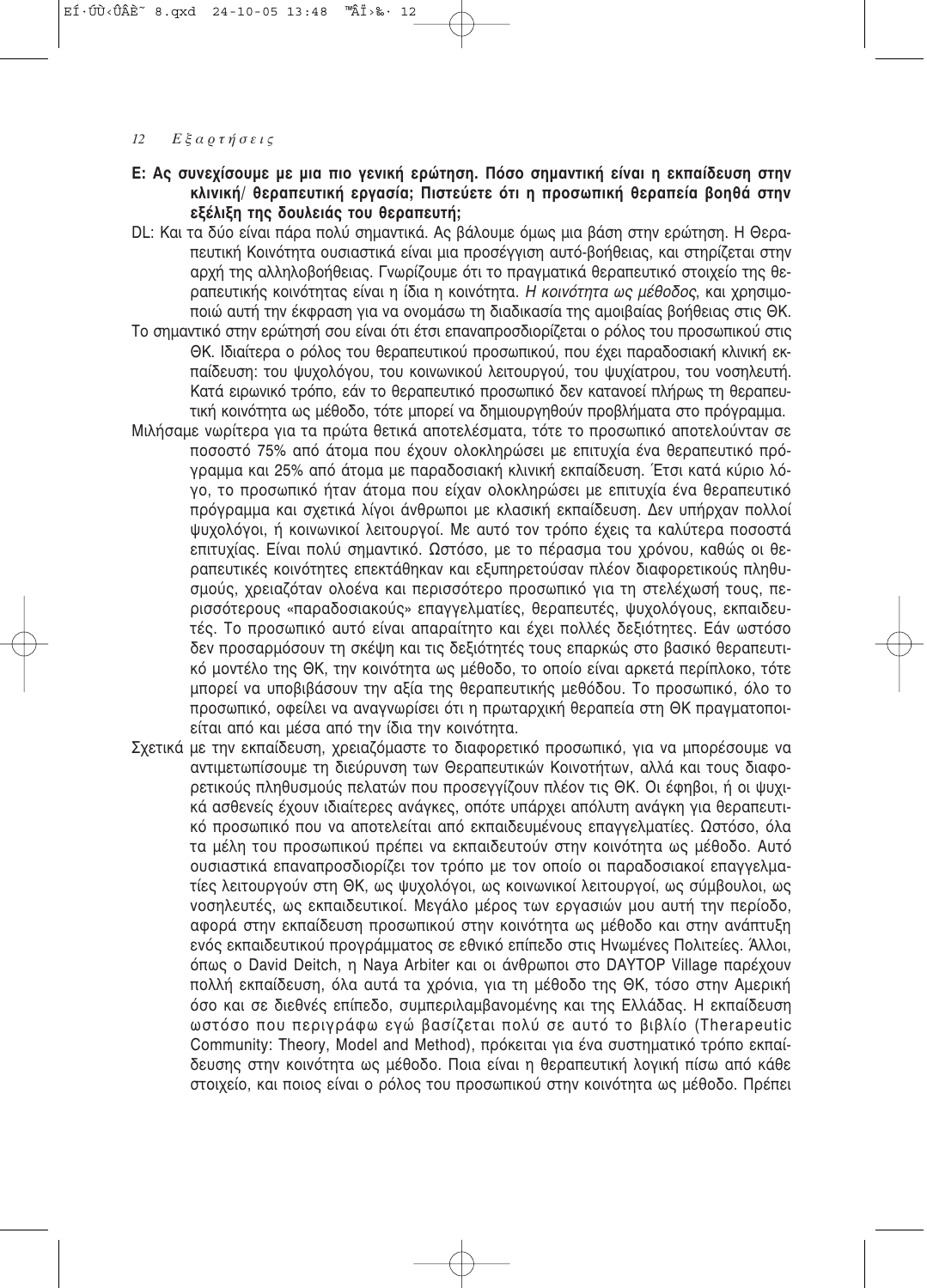να αναγνωριστεί ότι ο πρώτος και σημαντικότερος ρόλος των μελών του προσωπικού στη θεραπευτική κοινότητα είναι πραγματικά να αποτελούν και οι ίδιοι μέλη της κοιvότητας. Στο ρόλο του μέλους της κοινότητας χρησιμοποιούν τις δεξιότητές τους για να εφαρμόσουν την κοινότητα ως μέθοδο.

Ε: Είναι πολύ χρήσιμο να υπάρχουν στα μέλη του προσωπικού μιας θεραπευτικής κοινότητας και από τις δύο κατηγορίες, και θεραπευτές και άτομα που έχουν ολοκλη**ρώσει με επιτυχία ένα Θεραπευτικό Πρόγραμμα.** 

- DL: Ας σταθούμε λίνο στη γλώσσα, ή στις ετικέτες του προσωπικού: θεραπευτές, επαννελματίες, πρώην εξαρτημένοι, Η λέξη «θεραπευτής» για παράδειγμα, δεν θα πρέπει να περιορίζεται στους ψυχολόγους, ή τους κοινωνικούς λειτουργούς. Οποιοσδήποτε με τις κατάλληλες εμπειρίες και δεξιότητες μπορεί να είναι θεραπευτής. Στις πρώτες Θεραπευτικές Κοινότητες οι θεραπευτές ήταν άτομα που έχουν ολοκληρώσει με επιτυχία ένα Θεραπευτικό Πρόγραμμα. Αυτό σημαίνει ότι ήταν σε θέση να καταλάβουν τι χρειαζόταν ένας πελάτης (μέλος) στη συγκεκριμένη χρονική στιγμή για να προχωρήσει στη θεραπεία του, πώς να χρησιμοποιήσουμε την κοινότητα για να διευκολύνουμε την προσωπική απεξάρτηση. Αυτό το προσωπικό δεν είχε τυπική ή παραδοσιακή εκπαίδευση. Η βάση των θεραπευτικών τους δεξιοτήτων ήταν συχνά η εμπειρία τους από την προσωπική τους θεραπεία. Η εμπειρία τους στην αξιοποίηση των δεξιοτήτων τους στη δουλειά τους, τους ορίζει ως επαγγελματίες.
- Οποιοσδήποτε εφαρμόζει στρατηγικές με στόχο την προαγωγή της θεραπείας του ατόμου είvαι «θεραπευτής». Οι δεξιότητες μπορεί να προέρχονται από διαφορετικό χώρο, από σπουδές, ή από τη διαδικασία απεξάρτησής τους. Έτσι δεν είναι ιδιαίτερα χρήσιμο να μιλάμε για προσωπικό που είναι «πρώην χρήστες». Είναι νομίζω προτιμότερο να μιλάμε για επαγγελματίες, η επαγγελματική εμπειρία των οποίων προέρχεται από βιωματική εμπειρία και εκπαίδευσή στις ΘΚ, και άρα για «μη-παραδοσιακούς επαγγελματίες». Οι παραδοσιακοί επαγγελματίες έχουν εμπειρία που προέρχεται από ακαδημαϊκή δουλειά και από δουλειά με πληθυσμούς σε υπηρεσίες ψυχικής υνείας και υπηρεσίες για τον άνθρωπο. Αυτές οι ετικέτες αναγνωρίζουν τις διαφορές στην προέλευση της εμπειρίας και της εκπαίδευσης αλλά εξαλείφουν το στίγμα που συνδέεται με τον όρο «πρώην χρήστης». Έτσι λοιπόν, σε έναν οργανισμό όλοι αντιμετωπίζονται ως επαγγελματίες, και είναι μια πολύ σημαντική στρατηγική για να ελαχιστοποιήσουμε όλες τις διαφορές μεταξύ του προσωπικού.
- Ε: Έχετε δίκιο και το έχω ζήσει προσωπικά κι εγώ. Όταν εργαζόμουν με πληθυσμό εφήβων που έκαναν χρήση τοξικών ουσιών με παραβατική συμπεριφορά σε ένα πρόγραμμα κατάρτισης μελών, χρειάστηκε ένας ολόκληρος μήνας για να τους καταφέρω να με εμπιστευτούν. Ενώ με τους μη παραδοσιακούς επαγγελματίες από την αρχή σχεδόν ήταν όλα εντάξει. Προχωρώντας λοιπόν στην επόμενη ερώτηση, γνωρίζουμε ότι δουλεύετε και ως θεραπευτής. Από το πολύτιμο έργο σας τι είναι αυτό που σας άρεσε περισσότερο να κάνετε; Ερευνητής, συγγραφέας ή θεραπευτής;
- DL: Θα έλεγα ότι χρειάζομαι και τους τρεις ρόλους για να εκφραστώ και να νιώσω αποτελεσματικός. Χρειαζόμουν να ενημερώνω την έρευνά μου μέσω της θεραπευτικής μου εργασίας και τη θεραπευτική μου εργασία μέσω της έρευνας. Δεν μπορούσα να λειτουργήσω στον ένα ρόλο χωρίς τον άλλο.
- Υπάρχει όμως κι ένας ακόμη ρόλος τον οποίο πιθανόν δεν τον γνωρίζετε, αλλά μου είναι εξίσου απαραίτητος. Να μπορώ να παίζω τη μουσική που μου άρεσε όλα αυτά τα χρό-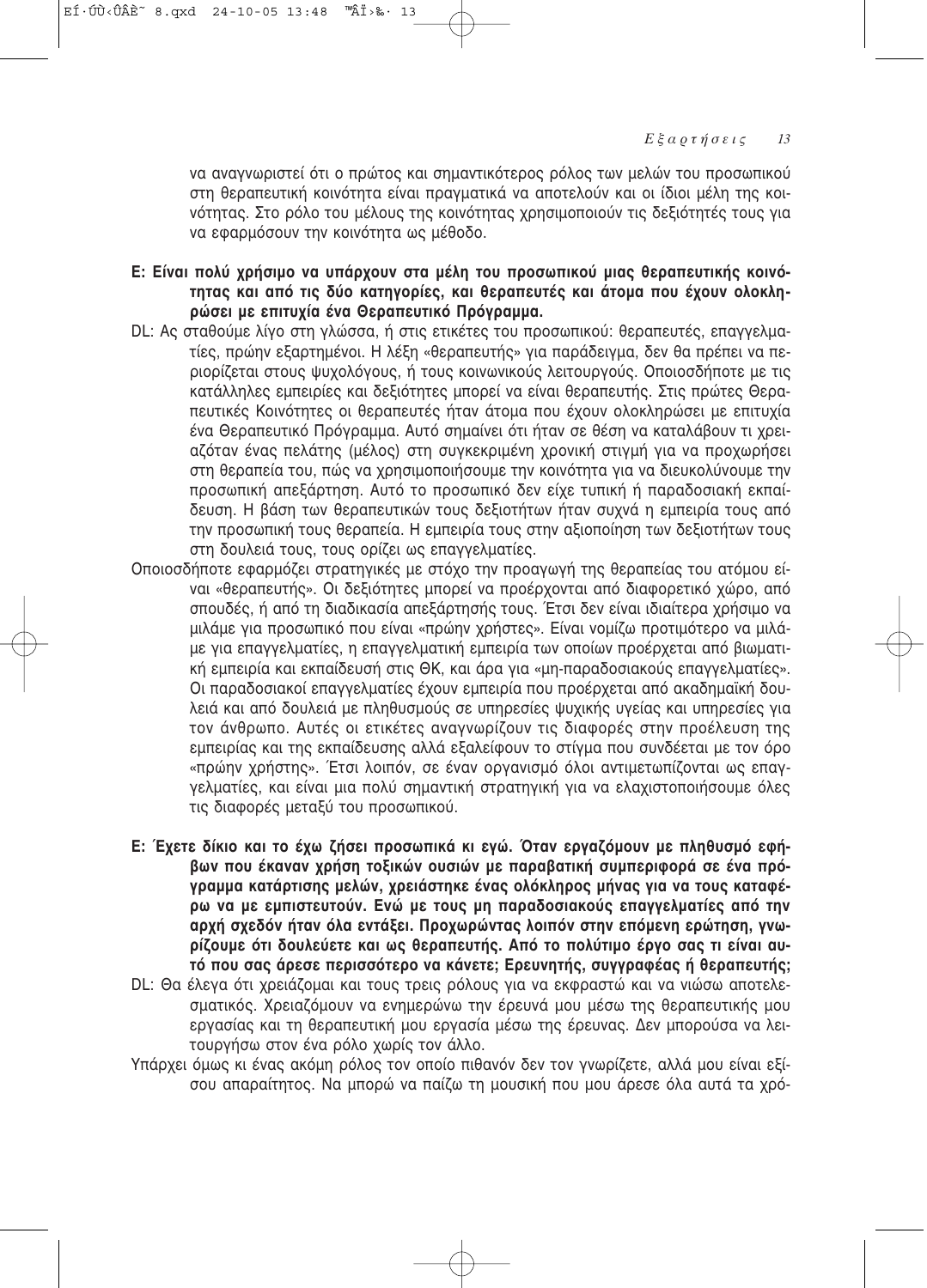νια, τη τζαζ. Ο λόγος όμως που το αναφέρω αυτό τώρα είναι γιατί η μουσική ήταν η δραστηριότητα που με βοήθησε να κρατήσω τις ισορροπίες στη δουλειά που κάνω. Επιπλέον, στο χώρο που απασχολούμαστε υπάρχουν πολλοί πρώην μουσικοί, πρώην μουσικοί της τζαζ. Με αυτό τον τρόπο έχω ένα ακόμη μέσο να επικοινωνώ μαζί τους.

# **Ε: Ποιες είναι κάποιες από τις σημαντικότερες δυσκολίες που αντιμετωπίσατε και πως καταφέρατε να τις ξεπεράσετε;**

- DL: Σε προσωπικό επίπεδο, η δυσκολία όλη μου τη ζωή ήταν να καταφέρω να διαχειριστώ τις ανάγκες του Εγώ μου. Αυτό θα πει να διατηρήσω την ισορροπία στα κίνητρα που είγα για τη δουλειά που έκανα, να θέτω πάντοτε το εξής ερώτημα: «Πόση από τη δουλεία που ετοιμάζω είναι για να τραβήξει την προσοχή και πόση θα συνεισφέρει κάτι στον επανγελματικό κόσμο; Πόση από αυτή τη δουλειά 'θα κάνει τη διαφορά' για τους πελάτες;», εξακολουθώ ακόμη να παλεύω με αυτό.
- Στον επαγγελματικό τομέα υπάρχουν κάποιες πολύ σημαντικές δυσκολίες. Μια από αυτές είναι ότι η θεραπευτική κοινότητα όταν δημιουργήθηκε, αποτελούσε ένα εναλλακτικό μοντέλο θεραπείας. Δεν ήταν το κύριο μοντέλο. Τα πρώτα προγράμματα με τα οποία ταυτίστηκα τον πρώτο καιρό, όπως το Phoenix House, έχαιραν μικρής αναγνώρισης από την ακαδημαϊκή κοινότητα, από τον ιατρικό κόσμο, από τον κόσμο της ψυχικής υγείας και των υπηρεσιών για τον άνθρωπο. Ως κλασικός ψυχολόγος με παραδοσιακές σπουδές στην ψυχική υγεία και την πειραματική ψυχολογία από το πανεπιστήμιο, πήγα σε έναν χώρο με πολύ λίγη αναγνώριση για τη δουλειά που γινόταν εκεί. Από τη μία πλευρά, αυτό ικανοποίησε το κομμάτι του Εγώ και με κράτησε και εκτός του συ-Vηθισμένου συναγωνισμού. Μου έδωσε νέο έδαφος για να ανακαλύψω και να εργαστώ, όμως η δυσκολία εξακολουθεί να παραμένει, αν και η δουλειά μου έχει κερδίσει αρκετό σεβασμό και φήμη, υπάρχουν ωστόσο ακόμη κάποιοι που μου θέτουν ερωτήματα όπως για παράδειγμα: «Πόσο αξιόπιστο είναι το μοντέλο της Θεραπευτικής Κοινότητας;». Υπάρχουν λοιπόν προκλήσεις που δέχομαι ακόμη τόσο από ερευνητές όσο και από άλλους ανθρώπους. Έτσι μια δυσκολία είναι ότι βρίσκομαι διαρκώς στη θέση να υπερασπίζομαι όχι μόνο τη δουλειά μου αλλά και τη δουλειά στο συγκεκριμένο χώρο. Αυτό είναι ένα συνεχές πρόβλημα, το να καταφέρεις δηλαδή να πείσεις τον παραδοσιακό χώρο της θεραπείας, τον ιατρικό κόσμο, να αναγνωρίσει τη σημασία αυτής της προσέγγισης. Εκτός από τη δουλειά μου, αυτό είναι σημαντικό σε αυτή την προσέγγιση και είναι μια διαρκής μάχη για τον επαγγελματία. Αυτό σημαίνει ότι ο ίδιος ο χώρος κινδυνεύει διότι συνολικά δεν κατανοεί ότι πρέπει να διατηρήσει τη διαφορετικότητα της προσέγγισης, ιδιαίτερα τώρα που συμμετέχουν ολοένα και περισσότεροι «παραδοσιακοί» επαννελματίες. Στο σύνολό του λοιπόν, όπως είπα και παραπάνω, ο χώρος αποτελεί αντικείμενο αμφισβήτησης. Έτσι η δεύτερη μεγάλη δυσκολία είναι να παραμείνει κανείς «θεραπευτικός», να συνεχίσει να προωθεί τη Θεραπευτική Κοινότητα σε μια μοναδική, τώρα την αποκαλώ μοναδική κοινωνικο-ψυχολογική προσέγγιση, ώστε να μην εξαφανιστεί και ουσιαστικά συγχωνευθεί στο σύνηθες σύστημα ψυχικής υγείας με λάθος τρόπο. Αυτή είναι μια διαρκής πρόκληση. Θα μιλήσω γι'αυτό αύριο στο συνέδριο, όμως αποτελεί δυσκολία, εγώ τη βίωσα ως τέτοια. Αυτό που συμβαίνει είναι ότι πάω σε προγράμματα αποτελεσματικά και σε προγράμματα μη-αποτελεσματικά, όπως τα ονομάζω. Τα προγράμματα αυτά δεν είναι πιστά στο μοντέλο. Έτσι πρέπει να ξαναδώ γιατί κάνουν ό,τι κάνουν. Φυσικά αυτό οδηγεί σε εκπαιδευτικές λύσεις, <u>όσον αφορά το χώρο, όμως η διατήρηση της πιστότητας αυτής της προσέγγισης απο-</u> τελεί ένα διαρκές πρόβλημα. Έτσι το βλέπω εγώ.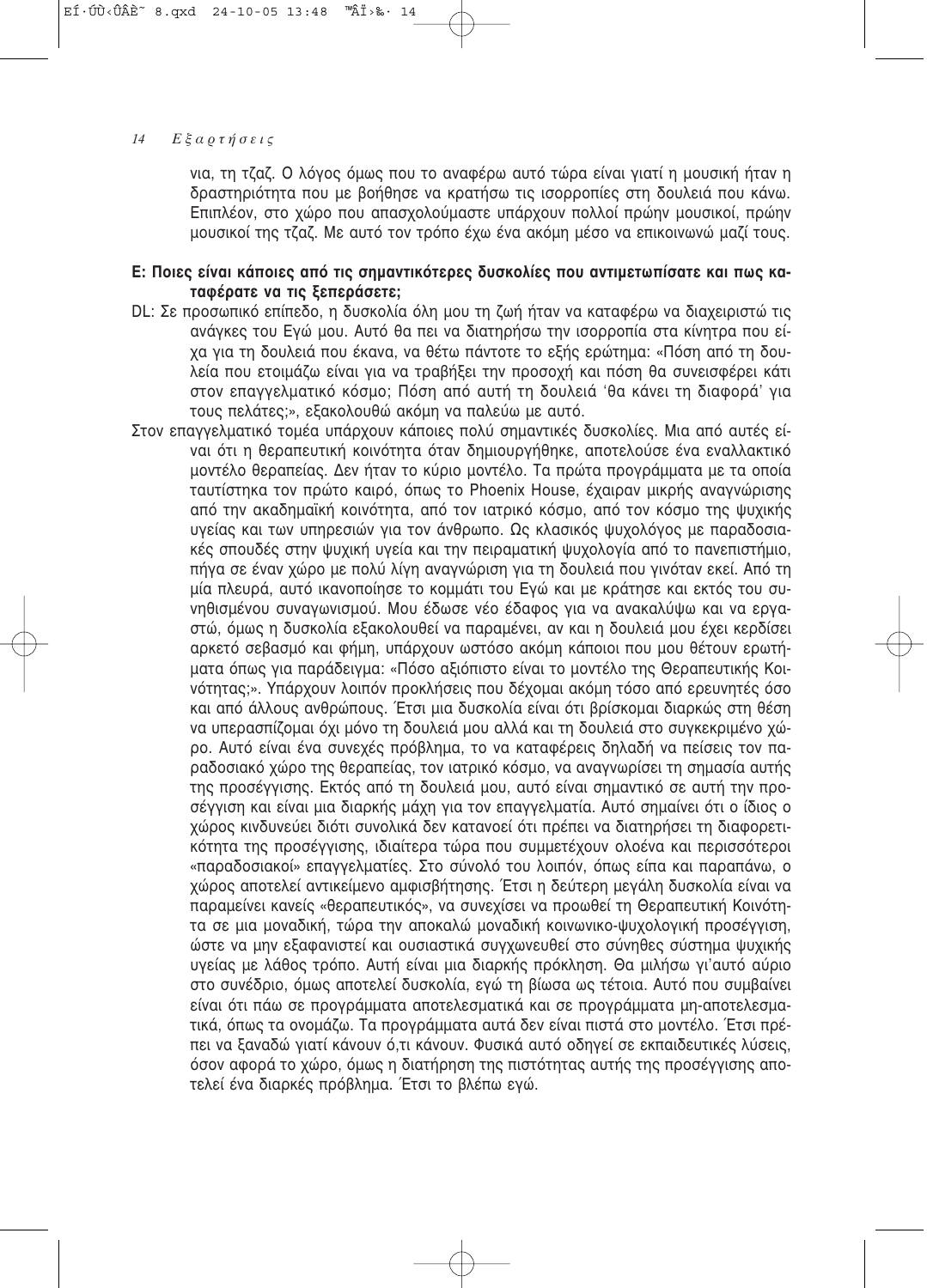Ε: Υπάρχει κάποιο περιστατικό που σας εντυπωσίασε, από το οποίο μάθατε κάτι και θα θέλατε να το μοιραστείτε μαζί μας; Κάτι που σας εντυπωσίασε, κάτι που θα θυμάστε, που σας έκανε να πείτε «Αυτή η στιγμή είναι μοναδική!»

- DL: Όταν πρωτοξεκίνησα να ασχολούμαι στο συγκεκριμένο χώρο, επηρεάστηκα βαθύτατα από την ακόλουθη παρατήρηση: είδα ανθρώπους, άτομα που έκαναν σοβαρή κατάχρηση ουσιών, ανθρώπους με εγκληματικές δραστηριότητες να μεταμορφώνονται. Δεν ήταν απλά ζήτημα βελτίωσης των συμπτωμάτων αλλά μεταμόρφωσης, «μεταμόρφωση στον τρόπο ζωής, στην ταυτότητα». Προερχόμουν από το χώρο της παραδοσιακής ψυχολονίας και είχα ασχοληθεί με ψυχικά ασθενείς. Είχα παρατηρήσει ότι η αλλαγή ήταν πολύ δύσκολο να επιτευχθεί σε αυτά τα άτομα. Στο Phoenix House λοιπόν βλέπω ανθρώπους αυτό-καταστροφικούς, με παραβατική συμπεριφορά, οι οποίοι έρχονται στο πρόγραμμα και σταδιακά μέσα σε ένα διάστημα ενός έτους περίπου, οι άνθρωποι αυτοί μεταμορφώνονται. Αυτό άλλαξε ολόκληρη την επαγγελματική μου ζωή. Αυτό που είδα να συμβαίνει εκεί, μεταμόρφωσε κι εμένα τον ίδιο. Ακόμη και ως μουσικός της τζαζ, πριν γίνω ψυχολόγος, είχα φίλους που πέθαναν από την κατάχρηση ηρωίνης, ή που πήγαν στην κοινότητα Synanon. Όταν γύρισαν από την κοινότητα Synanon, οι ζωές τους είχαν αλλάξει.
- Έτσι εάν πρέπει να συνοψίσω ποιο είναι το σημαντικό νενονός. δεν είναι μία στινμή μονάχα αλλά μια διαρκής παρατήρηση, ότι κάτι συμβαίνει στη Θεραπευτική Κοινότητα, το οποίο είναι ικανό να μεταμορφώσει ζωές και όχι απλά να βελτιώσει τα συμπτώματα. Αυτό καθόρισε την επαγγελματική μου ζωή για 40 χρόνια. Πάντα ασκούσα και ιδιωτικά το επάγγελμά μου περισσότερο για να μπορέσω να διατηρήσω την επαφή μου με διαφορετικά προβλήματα και ανθρώπους. Η κυριότερη δουλειά μου ήταν να μελετώ, να τεκμηριώνω να κατανοώ και να προωθώ αυτή την πολύ σημαντική προσέγγιση που είχε τη δύναμη να μεταμορφώνει ζωές.
- Ε: Συμφωνώ μαζί σας. Τώρα έχω να σας κάνω μια πιο προσωπική ερώτηση. Πως ήταν το περιβάλλον στο οποίο μεγαλώσατε; Το οικογενειακό σας υπόβαθρο επηρέασε τις επιλογές στη ζωή σας και με ποιον τρόπο;
- DL: Το οικογενειακό μου υπόβαθρο ήταν πολύ δύσκολο, κυρίως με οικονομικές στερήσεις, φτώχεια. Ο πατέρας μου μας εγκατέλειψε νωρίς, ενώ πέρασε και μεγάλο μέρος της ενήλικης ζωής του στη φυλακή. Έτσι εγώ ήμουν μόνος με τον αδερφό και τη μητέρα μου, επίσης στη φτώχεια. Αναγκάστηκα λοιπόν να δουλέψω από πολύ νεαρή ηλικία, από την ηλικία των 4-5 ετών, γυάλιζα παπούτσια.
- Αυτά τα χρόνια των οικονομικών στερήσεων και των οικογενειακών προβλημάτων θα μπορούσαν να θεωρηθούν ως κοινωνικό αλλά και ψυχολονικό μειονέκτημα. Όμως στην πρανματικότητα είχαν και θετική επίδραση πάνω μου, έμαθα από πολύ νωρίς να είμαι υπεύθυνος. Πώς να κερδίζω οτιδήποτε θέλω, πώς να φροντίζω τους άλλους, καθώς η μητέρα μου δεν δούλευε έπρεπε να τη φροντίζω εγώ. Έμαθα πολύ νωρίς να είμαι ανεξάρτητος και να στηρίζομαι στον εαυτό μου, έτσι έπρεπε να προσπαθώ πολύ για τους στόχους μου.
- Το σημαντικό σε αυτό είναι ότι με προετοίμασε αρκετά ώστε να μπορώ να έχω καλή επαφή με τους πελάτες που έρχονται στα προγράμματά μας, είτε είναι χρήστες ουσιών είτε είναι εγκληματίες. Ενώ ποτέ δεν υπήρξα χρήστης ουσιών ή εγκληματίας, μπορούσα να κατανοήσω τι σήμαινε να είσαι στο δρόμο. Καταλάβαινα τι σήμαινε να μην έχεις τίποτα, έτσι κατά κάποιο τρόπο η διαφορά ανάμεσα σε μένα και σε αυτούς ήταν ότι εγώ επέλεξα να μην πάρω ναρκωτικά, μια απόφαση που σε μεγάλο βαθμό επηρεάστηκε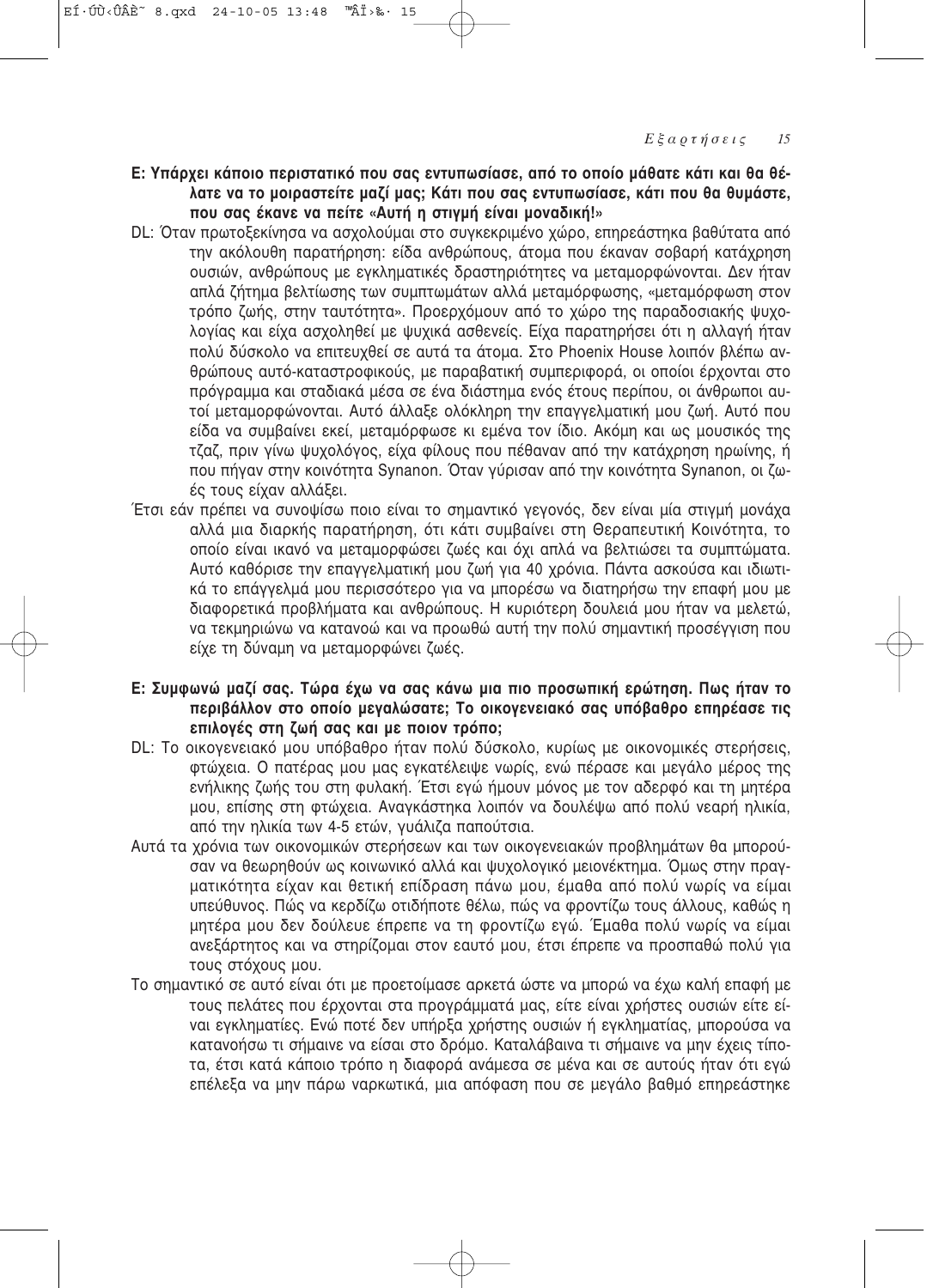> από το γεγονός ότι είχα ευθύνες. Όταν ήμουν 13-14 ετών, άλλοι άνθρωποι ήδη εξαρτούνταν από εμένα, αυτό με βοήθησε να παραμείνω εστιασμένος στους στόχους μου και να προσπαθώ.

- Αυτά τα μειονεκτήματα θεωρώ πως ήταν πολύ σημαντικοί προστατευτικοί παράγοντες απέναντι στη χρήση ουσιών. Εάν μπορούσαμε από νεαρή ηλικία να περάσουμε το μήνυμα στους νέους ότι κάποιοι τους χρειάζονται, ότι έχουν ευθύνες στη ζωή, τότε θα μειώναμε τις πιθανότητες να στραφούν στα ναρκωτικά και στην εγκληματικότητα (αυτό άλλωστε αποτελεί σημαντικό στοιχείο των ΘΚ).
- Τα πλεονεκτήματα λοιπόν από το δύσκολο παρελθόν μου σαφώς ήταν περισσότερα από τα μειονεκτήματα. Ένα από τα βασικά πλεονεκτήματα ήταν ότι με βοήθησε να συνδεθώ με τους πελάτες στις ΘΚ παρότι δεν συμμετείχα ποτέ σε εγκληματικές δραστηριότητες ή δεν έκανα χρήση ουσιών. Το πρώτο πράνμα που θέλουν να μάθουν τα μέλη είναι πότε έκανες χρήση ουσιών και τους απαντώ από πού προέρχομαι και τι ξέρω για την αλλαγή.
- Ε: Πως βλέπατε το μέλλον σας τότε; Φανταζόσαστε ποτέ ότι θα γινόσασταν αυτό που είστε τώρα;
- DL: Το σημαντικό σε αυτό το ερώτημα είναι η λέξη «φαντάζομαι», το οποίο θα ερμήνευα ως «φαντασίωση», κάτι σαν όνειρο. Ένα από τα βασικά χαρακτηριστικά που θυμάμαι σε μένα είναι διαρκώς να φαντάζομαι τι μπορώ να κάνω, ποιος μπορώ να είμαι, τι μπορώ να πετύχω. Για μια περίοδο, δεν είχα σαφή εικόνα για το μέλλον, ίσως από την ηλικία των 12 ετών μέχρι περίπου τα 21-22. Αν και πάντοτε δούλευα, αποφοίτησα από το λύκειο με μέτρια βαθμολογία και χωρίς συγκεκριμένες φιλοδοξίες εκείνη την περίοδο. Ήξερα όμως ότι ήθελα να γίνω κάτι, να γίνω κάποιος, ίσως να ασχοληθώ με τη μουσική. Όταν ήμουν πλέον 22 ετών, γνώρισα ένα θεραπευτή ο οποίος έπαιξε πολύ σημαντικό ρόλο στη ζωή μου. Με βοήθησε να αρχίσω να κατασταλάζω στο τι θα μπορούσα να κάνω ως ψυχολόγος. Στο πανεπιστήμιο πήγα όταν τελικά ήμουν 26 ετών.
- Ε: Αυτό μας οδηγεί στην επόμενη ερώτηση. Ποια άτομα στη ζωή σας θα θεωρούσατε μέντορές σας, τόσο στη δουλειά όσο και στη ζωή σας;
- DL: Ο πρώτος που θυμάμαι ήταν ένας ψυχίατρος, ο Samuel Kahn, πολύ σημαντικός άνθρωπος. Υπήρχε ένας οδοντίατρος για παράδειγμα, ο οποίος όταν ήμουν 18 ετών ανέλαβε την φροντίδα των δοντιών μου χωρίς καμία αμοιβή, εντελώς δωρεάν. Και η πράξη αυτή ήταν πολύ βοηθητική για μένα, όχι ότι υπήρξε ιδιαίτερος καθοδηγητής, απλώς ήταν μια ευγενής επιρροή. Αργότερα στο πανεπιστήμιο, όταν τελικά πήγα, υπήρχαν αρκετοί καθηνητές μου οι οποίοι με εντυπωσίασαν και με ενθάρρυναν. Ακόμη και νέοι καθηνητές, ήταν ένας νεαρός κοινωνιολόγος από την Τσεχοσλοβακία, με το όνομα Jiri Nenyavasa, μην φανταστείτε ότι θυμάμαι κάτι συγκεκριμένο που είπε, απλά με ενθάρρυνε. Ήταν φυσικά ο William Shoenfeld, ένας εξαιρετικός συμπεριφοριστής ψυχολόγος στο Πανεπιστήμιο της Κολούμπια, μου έκανε πολύ εντύπωση και με βοήθησε όσον αφορά στον κριτικό τρόπο σκέψης. Ο Marshall Segall ακόμη ένας πολύ καλός κοινωνικός ψυχολόγος και φίλος. Έπειτα ήταν ο Richard Abell, από το W. A. White Psychoanalytic School, ένας υπαρξιστής ψυχίατρος και ο Rollo May, ένας υπαρξιστής ψυχολόγος. Ακόμη ο Robert Freymann ένας γιατρός. Όμως δεν ήταν αυτό που θα λέγαμε μέντορες που με καθοδήγησαν στη ζωή μου. Αυτό που μου ενέπνευσαν ήταν ο θαυμασμός και αυτό που μου προσέφεραν περισσότερο ήταν ενθάρρυνση. Νομίζω ότι αυτό που χρειαζόμουν περισσότερο ήταν ενίσχυση για να βρω τον προσανατολισμό μου.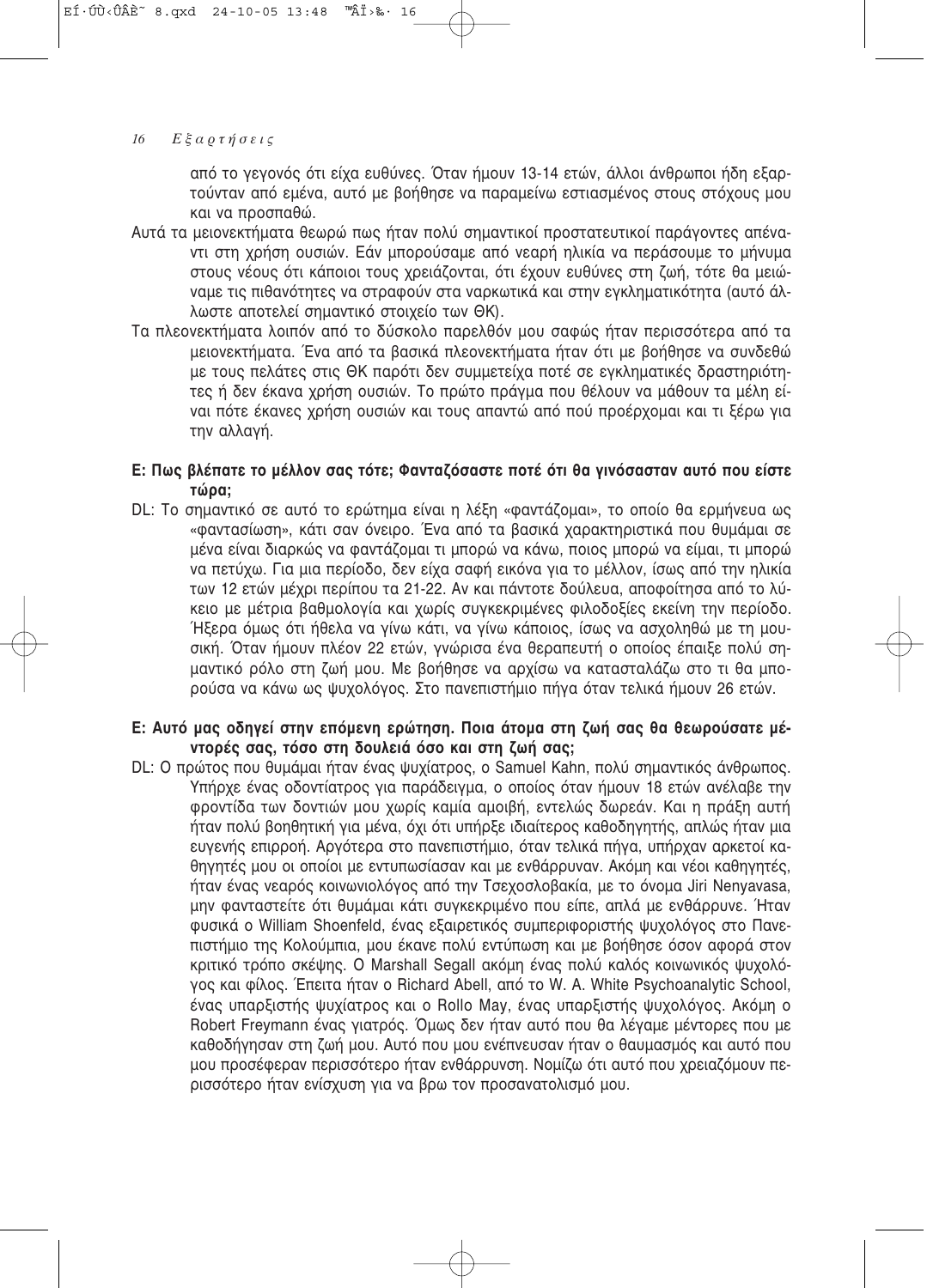#### EÍ·ÚÙ<ÛÂÈ<sup>~</sup> 8.qxd  $24 - 10 - 05$  13:48  $M\hat{A}$  $\ddot{I}$  >  $\%$ .

# Ε: Ποιες δεξιότητες αναπτύξατε που σας βοήθησαν να γίνετε αυτό που είσαστε σήμερα;

- DL: Είχα μια πολύ δύσκολη μητέρα, ήταν μια συνεχής πρόκληση. Από μόνη της αποτελούσε ένα ψυχολογικό πρόβλημα, ήταν όμως και μια πρόκληση. Έτσι κατά κάποιο τρόπο η αλληλεπίδρασή μου μαζί της, ακόμη και οι επίπονες αλληλεπιδράσεις, όξυναν τις διαπροσωπικές μου δεξιότητες, την ικανότητά μου να αντιπαρατεθώ μαζί της, την ικανότητά μου να αντέξω την αντιπαράθεση. Έτσι μπορούμε να πούμε ότι τις πρώτες θεραπευτικές δεξιότητες, πώς να ακούω, πώς να αντιδρώ, πώς να καταλαβαίνω κάποιον, πώς να κοιτάζω κάποιον αναζητώντας τα στοιχεία-χαρακτηριστικά που ενδεχομένως υπάρχουν, όλες αυτές οι δεξιότητες ήταν καλά εξασκημένες πολύ πριν το πανεπιστήμιο.
- Η ακαδημαϊκή εκπαίδευσή μου εστιάστηκε σε αυτά που δεν γνώριζα. Και αυτά που δεν γνώριζα ήταν η επιστήμη και η έρευνα. Αυτά που γνώριζα ήταν η θεραπευτική δουλειά, διάβαζα πολύ ακόμη και πριν το πανεπιστήμιο για την ψυχανάλυση και την ψυχολογία. Οι πρώτες διαισθητικές δεξιότητες που απέκτησα από την αλληλεπίδραση με τη μητέρα μου, διαμόρφωσαν το μετέπειτά ενδιαφέρον μου στην ψυχοδυναμική θεωρία, στην ψυχολογία, στην ψυχανάλυση, η οποία ανέκαθεν με προσέλκυε, και έτσι οδηγήθηκα να καλλιεργήσω και τις ερευνητικές μου δεξιότητες.
- Θεωρώ ότι είναι απολύτως απαραίτητο να διαθέτεις και τις δύο κατηνορίες δεξιοτήτων, και διαπροσωπικές διαισθητικές δεξιότητες, οι οποίες αποτελούν στοιχεία της θεραπευτικής ικανότητας, αλλά και δεξιότητες στην έρευνα και στην επιστήμη. Χρειάζονται και τα δύο για να μπορείς να αξιολογείς τι κάνεις και τι παρατηρείς. Το αδύναμο σημείο στο διαισθητικό κομμάτι είναι ότι δεν μπορούν να αποδοθούν ευθύνες. Δεν μπορούμε να εξηγήσουμε γιατί κάνουμε αυτό που κάνουμε. Ενώ στην αντικειμενικότητα της έρευνας το αδύναμο σημείο είναι ότι στερείται ενσυναίσθηση και διαίσθηση, έτσι είναι δύσκολο να εφαρμοστεί πρακτικά. Έτσι για να δουλέψεις αποτελεσματικά θεωρώ ότι χρειάζονται και τα δύο.

# E: Υπήρξαν κάποιες «λάθος» αποφάσεις που πήρατε κατά τη διάρκεια της καριέρας σας, που όμως αργότερα αποδείχθηκαν καλές;

- DL: Η απόφασή μου να μην ασχοληθώ με τον «παραδοσιακό» χώρο της ψυχικής υγείας ως ψυχολόγος και να εργαστώ στο χώρο των εξαρτήσεων ήταν επικίνδυνη και αβέβαιη τότε. Επιπλέον εγκατέλειψα την ακαδημαϊκή μου καριέρα για να πάω σε ένα φορέα όπως το Phoenix House, αυτό ουσιαστικά με έβαλε στο περιθώριο ως επαγγελματία. Κατά κάποιο τρόπο αυτή η απόφαση ήταν λάθος. Αυτό που εννοώ είναι ότι πολλές από τις δεξιότητές μου και ιδιαίτερα αυτή του δασκάλου, δεν εκφράζονταν αρκετά. Δεν υπήρχαν μαθητές μου οι οποίοι θα μπορούσαν αργότερα να συνεχίσουν και να διευρύνουν τις έρευνες, αυτό είναι κάτι για το οποίο πολλές φορές μετανιώνω ακόμη.
- Σε διάφορες περιόδους ωστόσο, είχα την ευκαιρία άμεσα ή έμμεσα να συμβάλω στην καλλιέργεια ανθρώπων του χώρου. Ορισμένοι από αυτούς είναι γνωστοί ερευνητές σε Θεραπευτικές Κοινότητες στις Ηνωμένες Πολιτείες. Κάποιοι από αυτούς είναι η Nancy Jainchill, o Gerald Melnick, o Stanley Sacks, n Joanne Sacks και ο Harry Wexler. Αυτοί όλοι είναι άνθρωποι που εκπαιδεύτηκαν κοντά μου και οι οποίοι τώρα αγωνίζονται για μια ανεξάρτητη και παραγωγική καριέρα. Επίσης, υπάρχουν ερευνητές σε ολόκληρο τον κόσμο οι οποίοι έχουν πάρει κάποια εκπαίδευση από μένα, συμπεριλαμβανομένων ατόμων από την Ελλάδα, το Βέλγιο, τη Νορβηγία αλλά και εργαζόμενοι σε άλλες χώρες οι οποίοι ακόμη επικοινωνούν μαζί μου και με συμβουλεύονται.

Όμως αυτό δεν είναι το ίδιο με το να έχεις 30 μεταπτυχιακούς φοιτητές, 2 ή 3 εκ των οποίων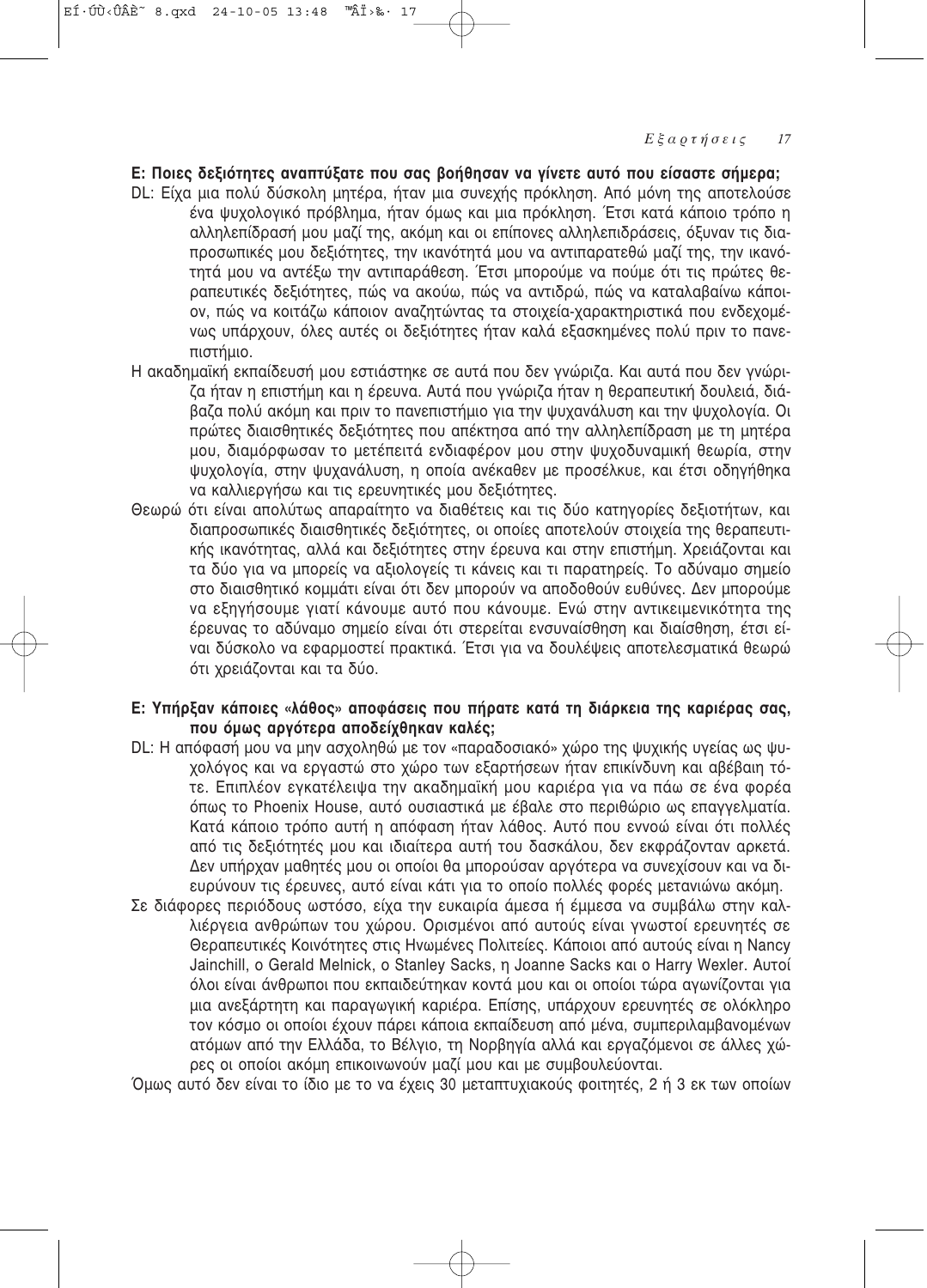#### *18 <i>Eξαρτήσεις*

μπορεί να συνεχίσουν συγκεκριμένα ερευνητικά προγράμματα. Έτσι πολλές φορές νιώθω απογοήτευση που πολλή από την ερευνητική αλλά και θεωρητική δουλειά μου δεν θα συνεχιστεί επειδή δεν υπάρχουν οι άνθρωποι να το κάνουν. Αν και βοήθησα να αναπτυχθεί το Κέντρο Ερευνών για τις Θεραπευτικές Κοινότητες [Center for Therapeutic Community Research (CTCR)] υπεύθυνη του οποίου είναι τώρα η Nancy Jainchill, εξακολουθούν να μην υπάρχουν αρκετοί φοιτητές.

- Aυτό όμως που ήταν σωστό σε αυτή την απόφαση είναι ότι ουσιαστικά με οδήγησε σε μια μοναδική καριέρα, κάτι που δεν θα μπορούσα να κάνω εάν ακολουθούσα το δρόμο της παραδοσιακής ψυχολονίας. Στην παραδοσιακή ψυχολονία, θα ήμουν απλά ένας από τις πολλές χιλιάδες ψυχολόγων που ασχολούνται με τα ίδια ζητήματα. Έτσι θα ήταν αρκετά πιο δύσκολο να προσφέρω κάτι ξεχωριστό. Μου δόθηκε η ευκαιρία να ορίσω τις έρευνες στο χώρο των ΘΚ και να εκπαιδεύσω εκατοντάδες μέλη του προσωπικού τόσο σε θεωρητικό επίπεδο όσο και στην πράξη. Έτσι αυτό που αρχικά φαινόταν ως λάθος απόφαση τελικά οδήγησε σε σωστό αποτέλεσμα, όσον αφορά στη μοναδικότητα της καριέρας. Αυτό είναι κάτι που πραγματικά με ευχαριστεί.
- E: Πολύ ενδιαφέρον. Ποια είναι κάποια αυτά τα χαρακτηριστικά που θα θεωρούσατε χρήσιμα νια ένα θεραπευτή; Αναφερόμενοι κυρίως σε ένα θεραπευτή που δουλεύει σε  $\Theta$ εραπευτική Κοινότητα.
- DL: Για έναν θεραπευτή που απασχολείται σε Θεραπευτική Κοινότητα, τα πιο χρήσιμα χαρα-Κτηριστικά είναι οι δεξιότητες για την εφαρμογή της κοινότητας ως μεθόδου. Εάν είμαι καλός θεραπευτής σε Θεραπευτική Κοινότητα, κατανοώ ότι η κατάχρηση ουσιών είναι μια διαταραχή που αφορά το άτομο ως σύνολο, τις συμπεριφορές, τις στάσεις και τη συναισθηματική του ανάπτυξη. Κατανοώ επίσης ότι η κοινότητα είναι η βασική μέθοδος με την οποία μπορούν να αντιμετωπιστούν αυτά τα χαρακτηριστικά της διαταραγής. Τότε οι βασικές μου κλινικές δεξιότητες ουσιαστικά είναι ο τρόπος με τον οποίο μπορώ να εφαρμόσω την κοινότητα ως μέθοδο για να βοηθήσω το άτομο να αλλάξει αυτά τα χαρακτηριστικά. Με άλλα λόγια, να βοηθήσω το άτομο ουσιαστικά να χρησιμοποιήσει την κοινότητα των ομοτίμων για να μπορέσει να αλλάξει τον εαυτό του.
- Ένα παράδειγμα, είναι αυτό του θεραπευτή που παίζει το ρόλο του καταλύτη. Για παράδειγμα, ένα μέλος της κοινότητας μπορεί να κοινοποιήσει ένα θεραπευτικό ζήτημα στο θεραπευτή. Ένας «παραδοσιακός» θεραπευτής θα προσπαθήσει ως πρώτη αντίδραση να το θεραπεύσει. Όμως η χρησιμότερη δεξιότητα για τον θεραπευτή σε Θεραπευτική Κοινότητα είναι πώς να βοηθήσει έτσι ώστε το συγκεκριμένο άτομο να αναζητήσει βοήθεια από την κοινότητα.
- Οι θεραπευτικές δεξιότητες της ΘΚ σχετίζονται και με άλλους χώρους εκτός των θεραπευτικών κοινοτήτων. Εγώ, για παράδειγμα, στις θεραπευτικές συνεδρίες που διατηρώ ιδιωτικά, χρησιμοποιώ δεξιότητες διευκόλυνσης της ΘΚ για να βοηθήσω ορισμένα άτομα να μάθουν να χρησιμοποιούν τις σχέσεις και τις καταστάσεις στη ζωή τους από όπου μαθαίνουν πράγματα για τον εαυτό τους. Συχνά αυτό μπορεί να σημαίνει ότι αλλάζω τον τρόπο θεραπείας και τον κάνω πιο αλληλοδραστικό, με περισσότερη αντιπαράθεση και καθοδήγηση. Αυτό το κάνω επιπρόσθετα με τις συμβατικές κλινικές δεξιότητες όπως είναι η ενεργητική ακρόαση.

# E: Τι θα συμβουλεύατε ένα νέο θεραπευτή να κάνει ή να έχει στο νου του;

DL: Και πάλι δεν είμαι σίγουρος εάν αναφέρεστε συγκεκριμένα στις θεραπευτικές κοινότητες, ή γενικά σε ένα θεραπευτή. Ας δούμε λίγο και τα δύο! Μια βασική συμβουλή για ένα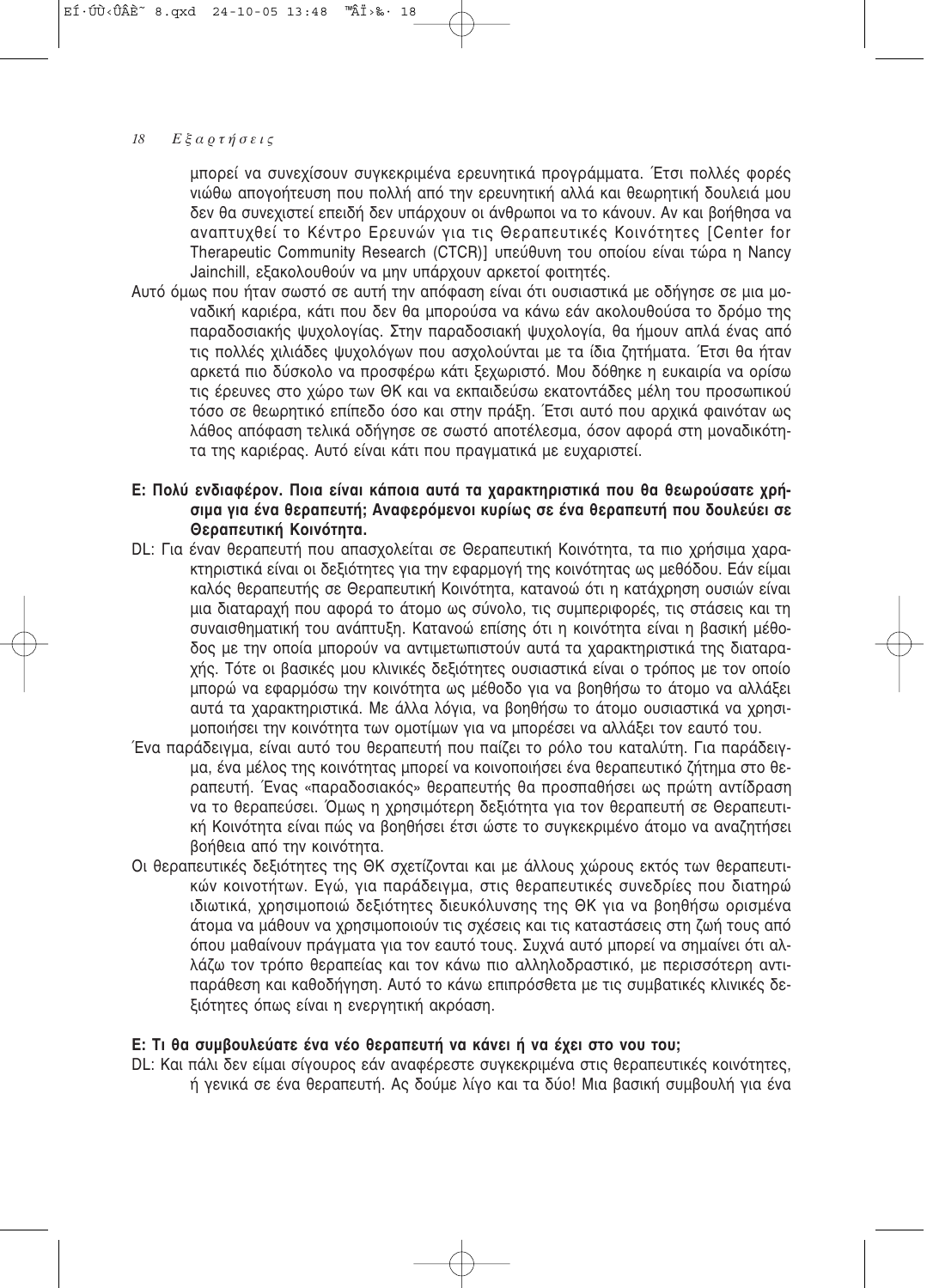#### Εξαρτήσεις 19

EÍ·ÚÙ<ÛÂÈ<sup>~</sup> 8.qxd  $24 - 10 - 05$  13:48 ™ÂÏ>‰·

> νέο άνθρωπο που θέλει να ασχοληθεί με τη θεραπεία είναι φυσικά ότι θα πρέπει να ννωρίζει καλά τον εαυτό του. Και το πρώτο που πρέπει να κάνει είναι να ασχοληθεί με τον εαυτό του. Αυτό σημαίνει να εξετάσει τα κίνητρά του, να εξετάσει ποια είναι η πραγματικότητα, πως είναι οι σχέσεις του με τους άλλους ανθρώπους. Το να γνωρίζεις τον εαυτό σου σημαίνει να πάρεις πληροφορίες και από άλλους για το πώς σε βλέπουν/βιώνουν. Δεν πρόκειται λοιπόν για απλό διαλογισμό, προσπαθώντας να κατανοήσεις ή να ανακαλύψεις τον εαυτό σου. Αλλά πρέπει να γνωρίζεις τον εαυτό σου και από μια κοινωνική άποψη, αυτό θα πει: «Πως τον/ την επηρεάζω; Τι συμπεριφορές και στάσεις εμφανίζω στις οποίες αντιδρούν οι άνθρωποι νύρω μου:».

- Για τους θεραπευτές σε ΘΚ θα πρότεινα να έχουν μεναλύτερη εκπαίδευση σε ομάδες. Οι θεραπευτές θα ήταν καλό να αξιοποιήσουν τους ομότιμούς τους για να αξιολογήσουν αμοιβαία τη συμπεριφορά ο ένας του άλλου, τις συμπεριφορές και τις στάσεις τους και το πως αυτές επηρεάζουν τους άλλους. Αυτός είναι ο πιο γρήγορος και αποτελεσματικός τρόπος σύμφωνα με την εμπειρία μου για να μάθουν οι άνθρωποι τον εαυτό τους. Κάθε εβδομάδα έχει 168 ώρες και ο θεραπευτής σου σε βλέπει μόνο 1-3 ώρες. Είναι καλύτερο να χρησιμοποιήσεις το κοινωνικό σου περιβάλλον για να μάθεις για τον εαυτό σου. Έτσι ένας θεραπευτής χρειάζεται το κουράγιο να αναζητήσει πληροφορίες για τον εαυτό του από τους άλλους γύρω του, είτε πρόκειται για επίσημη εκπαίδευση είτε όχι.
- Οι θεραπευτές θα αποκτήσουν τις δεξιότητες να δουλεύουν με άλλους κατά κύριο λόγο μέσα από την εμπειρία. Εάν βρίσκονται σε ένα συγκεκριμένο χώρο για μεγάλο χρονικό διάστημα, ανεξάρτητα εάν ασχολούνται με ψυχικά ασθενείς, με πληθυσμό στη φυλακή, ή με εφήβους το βασικό είναι η εμπειρία. Όμως ο καλύτερος τρόπος να καταλάβουν εάν είναι αποτελεσματικοί ως θεραπευτές, είναι η διαρκής διερεύνηση του εαυτού τους και της επίδρασης που έχουν στους άλλους.
- Αναφορικά με τους ερευνητές, αυτό που είναι πραγματικά ενδιαφέρον με την έρευνα είναι ότι διαρκώς εστιάζεις στην επαλήθευση των παρατηρήσεων που γίνονται για το περιβάλλον γύρω σου. Εστιάζεις στην τεκμηρίωση των ερμηνειών σου, των πεποιθήσεών σου, Κι αυτή είναι μια πολύ σημαντική δεξιότητα στη ζωή, όχι μόνο για τους ερευνητές, είναι μια δεξιότητα ζωής που αντανακλάται στη διαρκή αναζήτηση της πραγματικότητας, της αλήθειας.
- Θα ήθελα να δω περισσότερους ανθρώπους να εμπλέκονται με την έρευνα στις θεραπευτικές κοινότητες. Όμως ανεξάρτητα από το χώρο που θα εστιαστούν οι έρευνες, θα πρότεινα να ασχοληθούν με ένα πρόβλημα για μεγάλο χρονικό διάστημα, ώστε να μπορέσουν να επιτύχουν αρκετή σαφήνεια και κατανόηση. Ένας θεραπευτής θα πρέπει να ασχοληθεί αρκετά με ένα συνκεκριμένο πληθυσμό, για να μπορεί πραγματικά να πει ότι κατανοεί πως δουλεύουν με αυτό τον πληθυσμό. Ομοίως ένας θεραπευτής θα πρέπει να επιμείνει με ένα πρόβλημα αρκετά, για να κατανοήσει και να μπορέσει να απαντήσει ένα ερώτημα τη φορά. Ολοκληρώνοντας λοιπόν μια μελέτη, ποια είναι η πρότασή σου για την επόμενη; Αυτή η δουλειά είναι δύσκολη για πολλούς ερευνητές, καθώς είναι η αίγλη αλλά και η χρηματοδότηση που επηρεάζουν την κατεύθυνση πολλών ερευνών σε πιο δημοφιλή θέματα. Αυτό μπορεί να αποσπάσει ενέργεια και δημιουργικότητα που είναι απαραίτητες για την επίλυση ενός προβλήματος.

# Ε: Σας ευχαριστούμε πολύ.

DL: Εγώ σας ευχαριστώ. Είναι τιμή για μένα να μιλάμε για αυτά τα πράγματα. Είναι σημαντικό ότι σας ενδιαφέρουν αυτά που έχω να πω... Χαίρομαι πολύ ειλικρινά.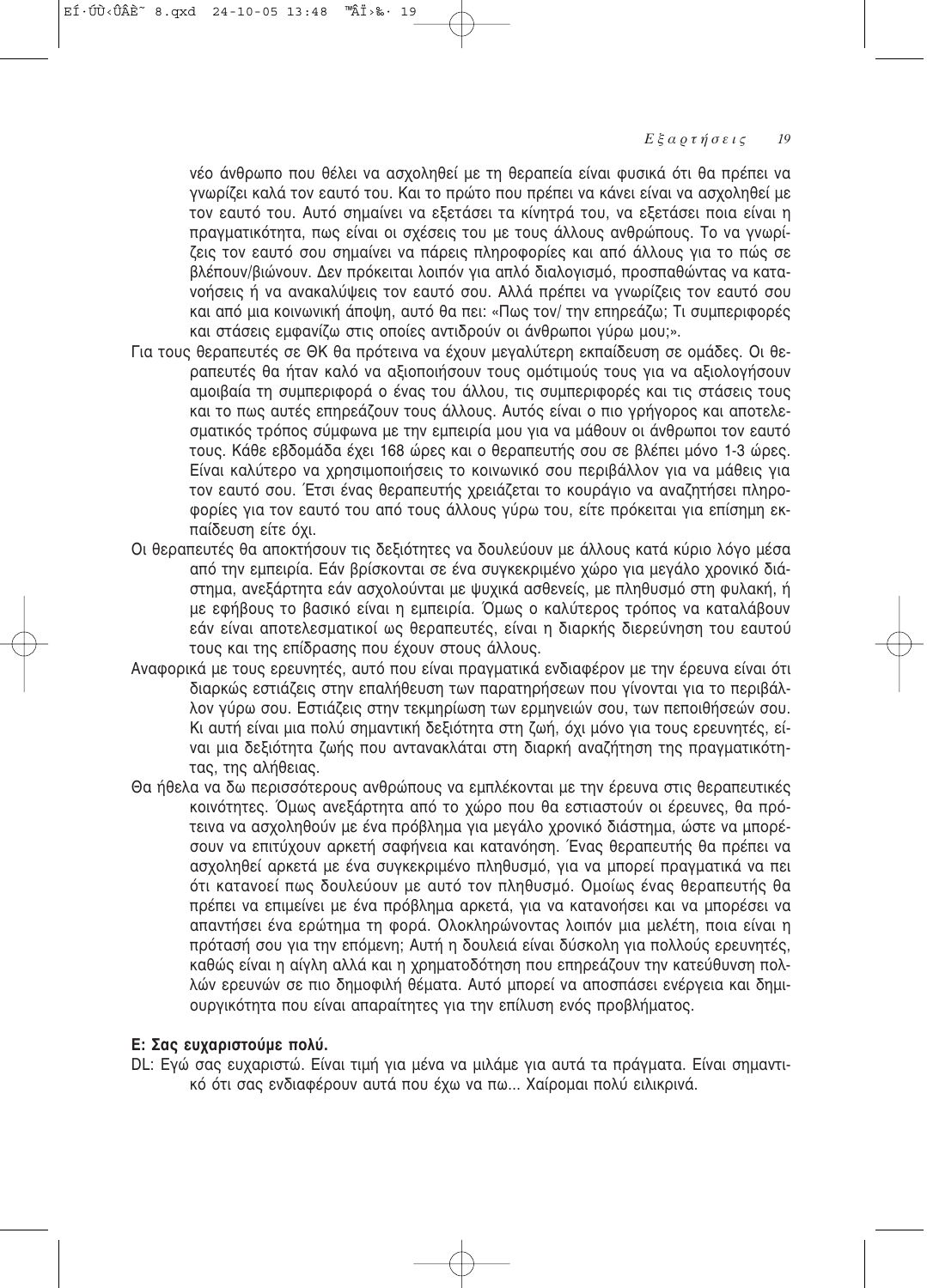Ť.

 $E$ ξαρτήσεις  $2\theta$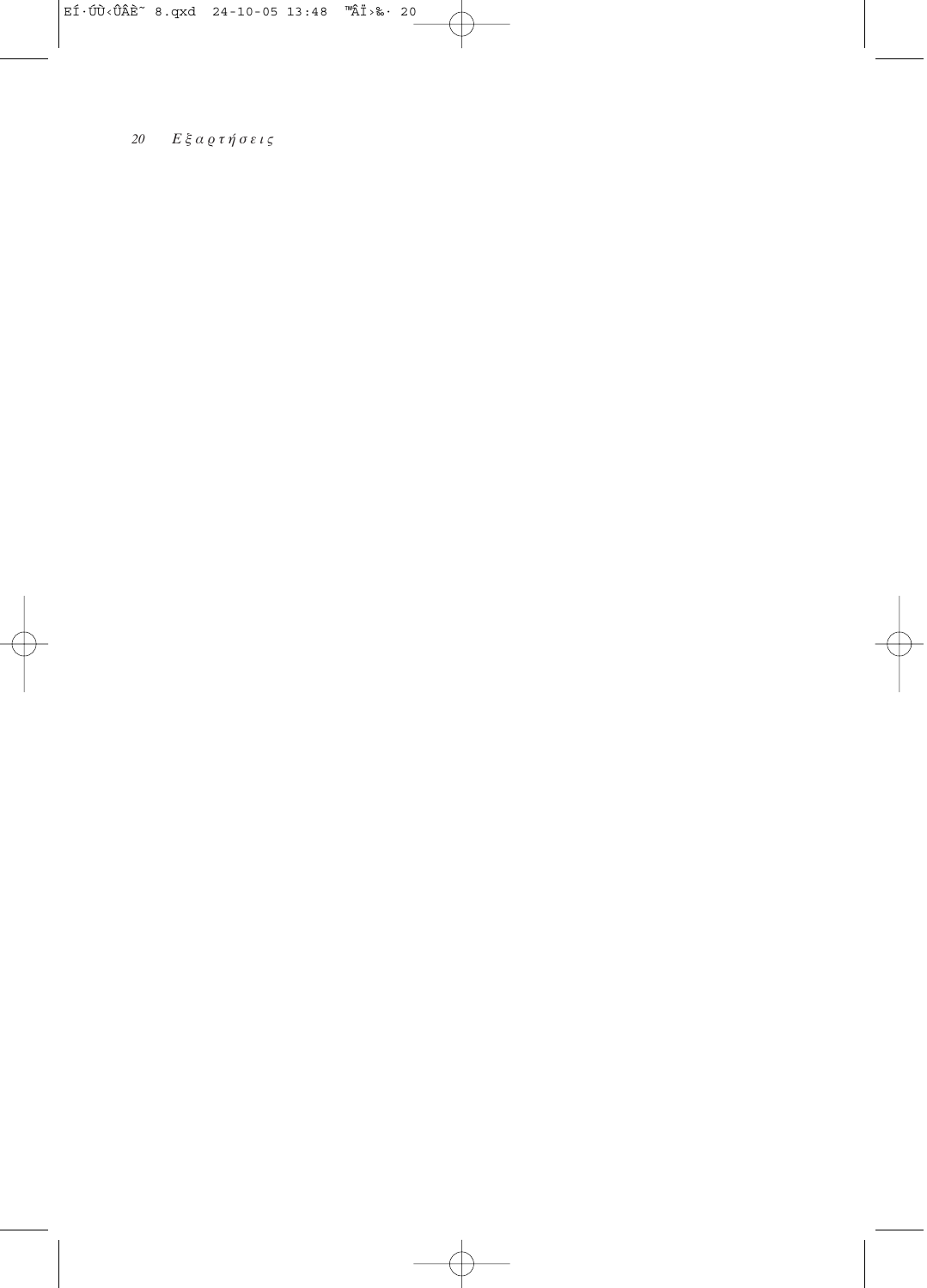$E \xi \alpha \varrho \tau \eta \sigma \epsilon \iota \zeta$  21

# <u>ΟΙ ΕΞΑΡΤΗΣΕΙΣ ΣΤΗΝ ΕΛΛΑΔΑ</u><br>Drug addiction in greece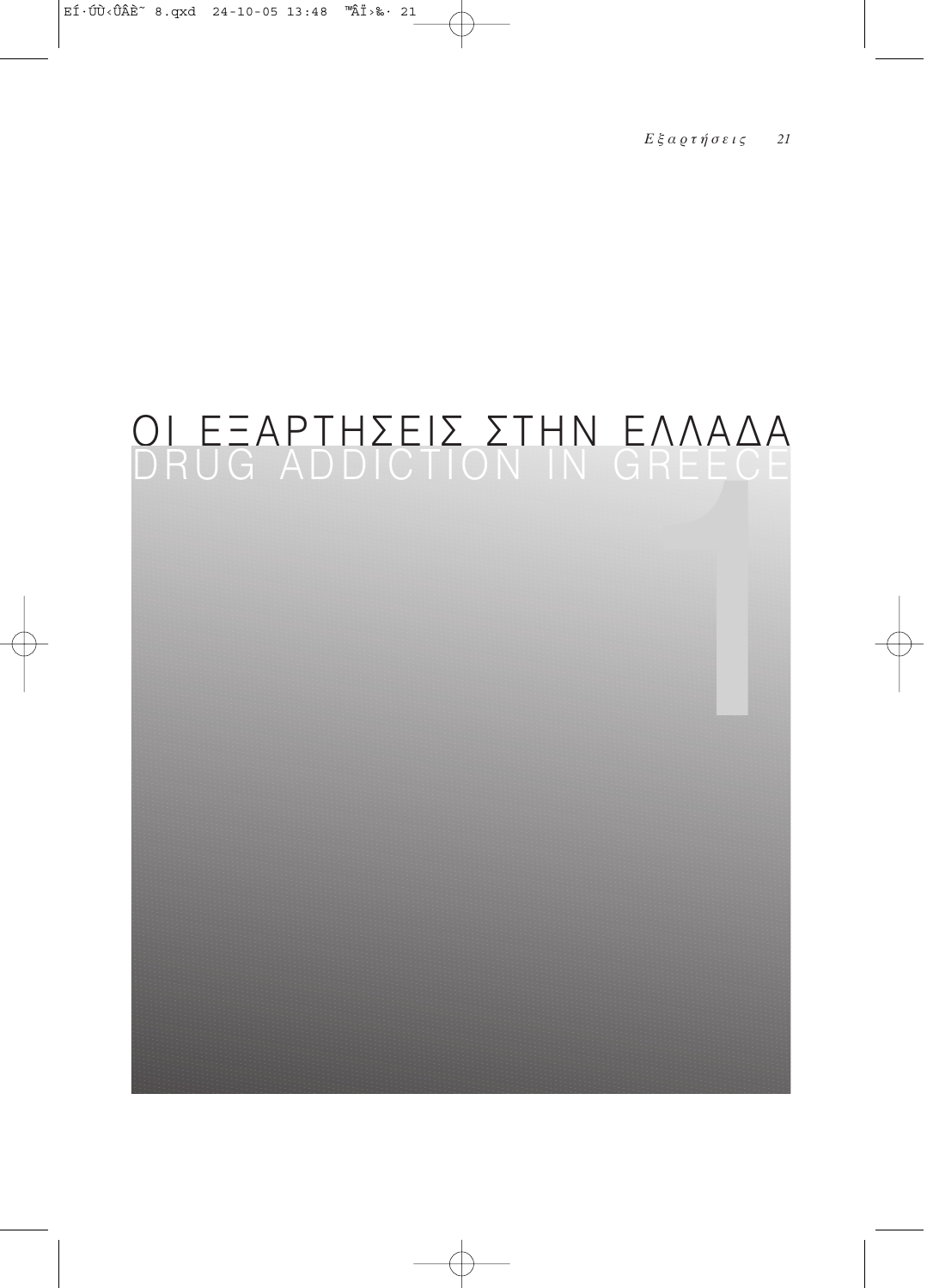22 *Εξαρτήσεις*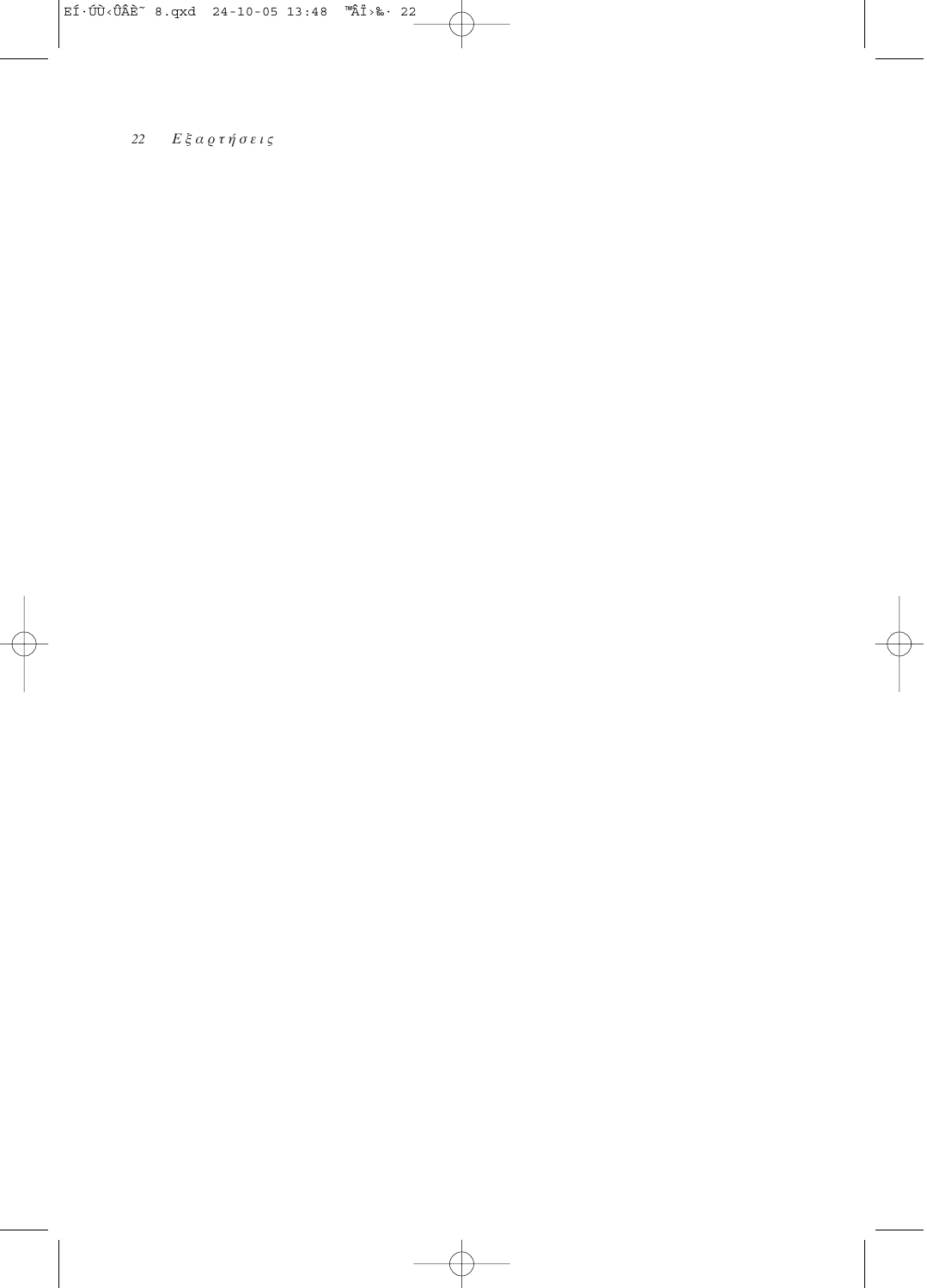$E \xi a \varrho \tau \eta \sigma \varepsilon \iota$ ς, τεύχος 8, 2005

DRUG ABUSE IN ADOLESCENCE: GENDER ISSUES AND FAMILY HISTORY. A LONGITUDINAL STUDY OF THE ADOLESCENTS THAT APPROACHED THE STROFI NETWORK DURING 2001-2004.

ZOTOU, S. & KOPAKAKI, M.

Abstract

- Aims: The phenomenon of drug abuse in adolescence is constantly expanding. Previous research has demonstrated that gender and family history are particularly important etiological factors of drug dependence at this age.
- Recent epidemiological data have shown that the traditional "gender gap" in addiction has been diminished, and therefore questioned the belief that drug abuse is a phenomenon that mostly concerns the male population. Since investigations are focusing on gender as an important factor in the understanding and treatment of the addictions, gender-specific risk factors, such as family history, have been revealed to be crucial in drug dependence.
- The present study investigates possible differentiation of the adolescent's general profile, and family history in particular, by gender.
- Setting: The research was conducted at STROFI Network, which is the first treatment program for adolescent drug users and abusers that was established in Athens in 1988. The study of the sociodemographic characteristics of the drug users that seek treatment from the program is one of the projects that run every year.

Participants: The adolescents that approached the STROFI Network during 2001-2004.

- Measurements: The research was based on the questionnaire "First Treatment Demand" Indicator", that is administered to all adolescents during the first session.
- Findings: Results showed that adolescent characteristics and family history in particular, are differentiated by gender. Gender differences are discussed in light of current scientific evidence concerning the specific factors leading women to addiction, as well as their unique treatment needs.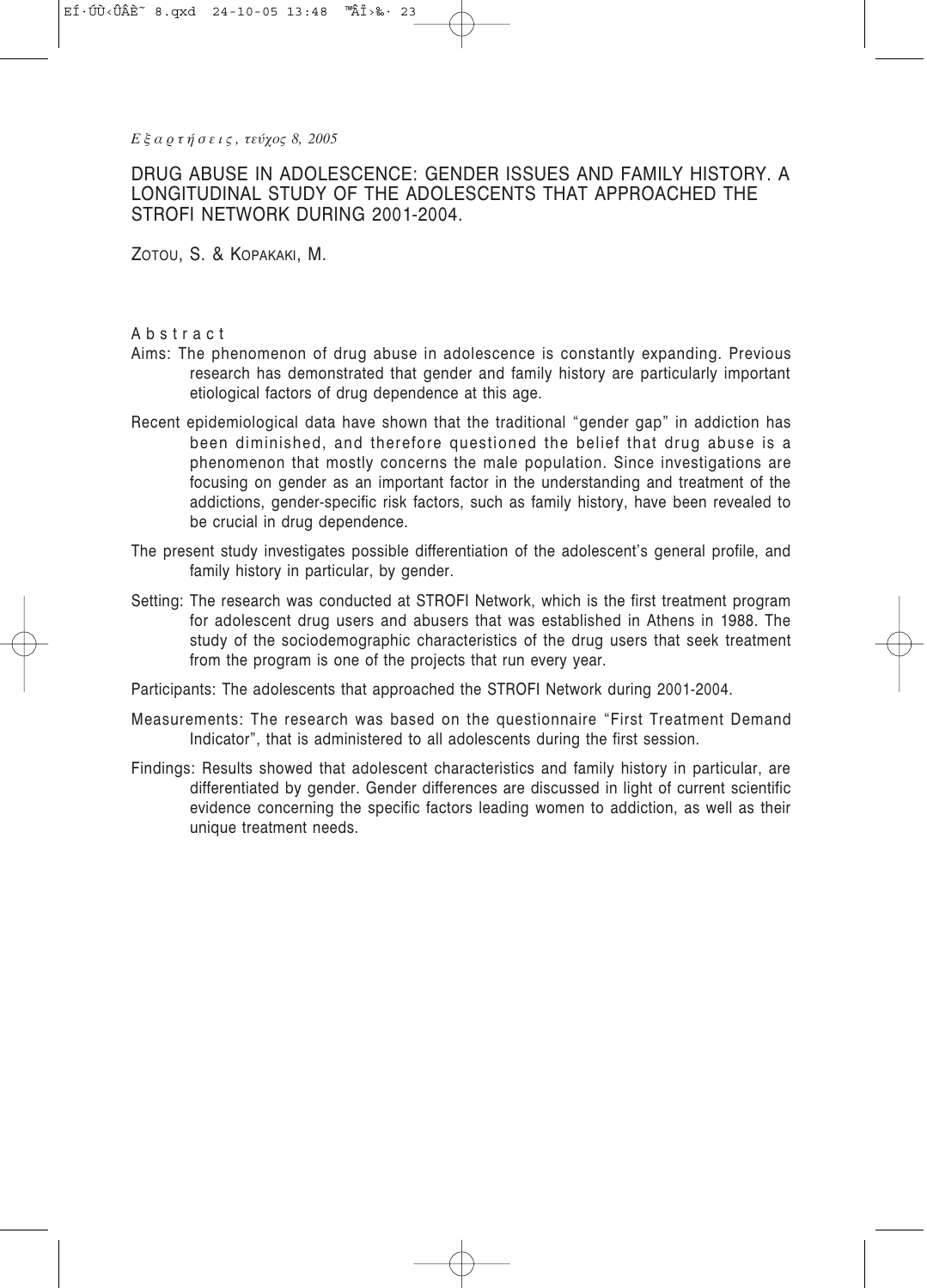$E \xi a \varrho \tau \eta \sigma \varepsilon \iota$ ς, τεύχος 8, 2005

# ΧΡΗΣΗ ΟΥΣΙΩΝ ΣΤΗΝ ΕΦΗΒΕΙΑ: ΠΑΡΑΓΟΝΤΑΣ ΦΥΛΟ ΚΑΙ ΟΙΚΟΓΕΝΕΙΑΚΟ ΙΣΤΟΡΙΚΟ ΜΙΑ ΔΙΑΧΡΟΝΙΚΗ ΜΕΛΕΤΗ ΣΤΟΝ ΠΛΗΘΥΣΜΟ ΤΩΝ ΕΦΗΒΩΝ ΧΡΗΣΤΩΝ ΠΟΥ ΠΡΟΣΕΓΓΙΣΑΝ ΤΟ Δ.Υ. ΣΤΡΟΦΗ ΚΑΤΑ ΤΑ ΕΤΗ 2001-2004

ΖΩΤΟΥ ΣΠΥΡΙΔΟΥΛΑ, MSC **KONAKAKH MAPIA, MSC** 

Περίληψη

- Στόχοι: Η χρήση ουσιών στην εφηβεία αποτελεί ένα συνεχώς αυξανόμενο φαινόμενο. Στα πλαίσια μίας προσπάθειας να περιγραφούν οι αιτιολογικοί παράγοντές του, το φύλο και το οικονενειακό ιστορικό έχουν αναδειχθεί από σχετικές έρευνες ως ιδιαίτερα σημαντικοί παράγοντες. Τα πρόσφατα επιδημιολογικά δεδομένα κατέδειξαν την μείωση του παραδοσιακού «χάσματος των δύο φύλων» στην εξάρτηση και έθεσαν σε αμφισβήτηση την αντίληψη ότι αυτή αποτελεί ένα φαινόμενο που αφορά κατά κύριο λόγο τον πληθυσμό των αγοριών και των ανδρών. Καθώς η έρευνα στράφηκε στη μελέτη του φύλου ως ενός κρίσιμου παράνοντα σε σχέση με την εξαρτητική συμπεριφορά και τη θεραπευτική της αντιμετώπιση, σκιαγραφήθηκαν οι ιδιαιτερότητες των γυναικών όσον αφορά τους παράγοντες κινδύνου που οδηγούν στη χρήση ουσιών, ένας εκ των οποίων είναι και το οικογενειακό ιστορικό.
- Η παρούσα μελέτη επικεντρώθηκε στην αναζήτηση διαφορών φύλου σε ό,τι αφορά γενικά το προφίλ και ειδικότερα το οικογενειακό ιστορικό των εφήβων χρηστών ψυχοτρόπων ουσιών
- Πλαίσιο: Η έρευνα εκπονήθηκε στο Δ.Υ. ΣΤΡΟΦΗ, το πρώτο θεραπευτικό πρόγραμμα για έφηβους χρήστες ουσιών, το οποίο λειτουργεί στην Αθήνα από το 1988. Μία από τις δράσεις του αποτελεί και η μελέτη του προφίλ των εφήβων που το προσεγγίζουν.

Συμμετέχοντες: Το σύνολο των εφήβων που προσήλθαν στη ΣΤΡΟΦΗ κατά τα έτη 2001-2004.

- Μετρήσεις: Η διερεύνηση του προφίλ πραγματοποιήθηκε με το ερωτηματολόγιο First Treatment Demand Indicator, το οποίο χορηγείται στους εφήβους κατά την πρώτη τους επαφή με το πλαίσιο.
- Ευρήματα: Τα αποτελέσματα δείχνουν διαφοροποίηση των χαρακτηριστικών των εφήβων με βάση το φύλο, και ιδιαίτερα σε ό,τι αφορά το οικογενειακό τους ιστορικό. Οι διαφορές φύλου ερμηνεύονται με άξονα τα σύγχρονα επιστημονικά ευρήματα που επικεντρώνονται στην αιτιολογία και τη φύση της εξάρτησης στις γυναίκες.
- «Άρχισα να πίνω από τα 11 ουσίες που έβρισκα από τον πατέρα μου. Από μικρή ήξερα πολλά για τα ναρκωτικά, έβλεπα και τον πατέρα μου με τσιγάρο και τέτοια... Βρήκα στο σπίτι μια σακούλα, την πήρα, πήγα σε μια φίλη μου και ήπια. Συνέχισα μέχρι τα 15,

Δίκτυο Υπηρεσιών ΣΤΡΟΦΗ, Αμορίου 4, 112 51 Αθήνα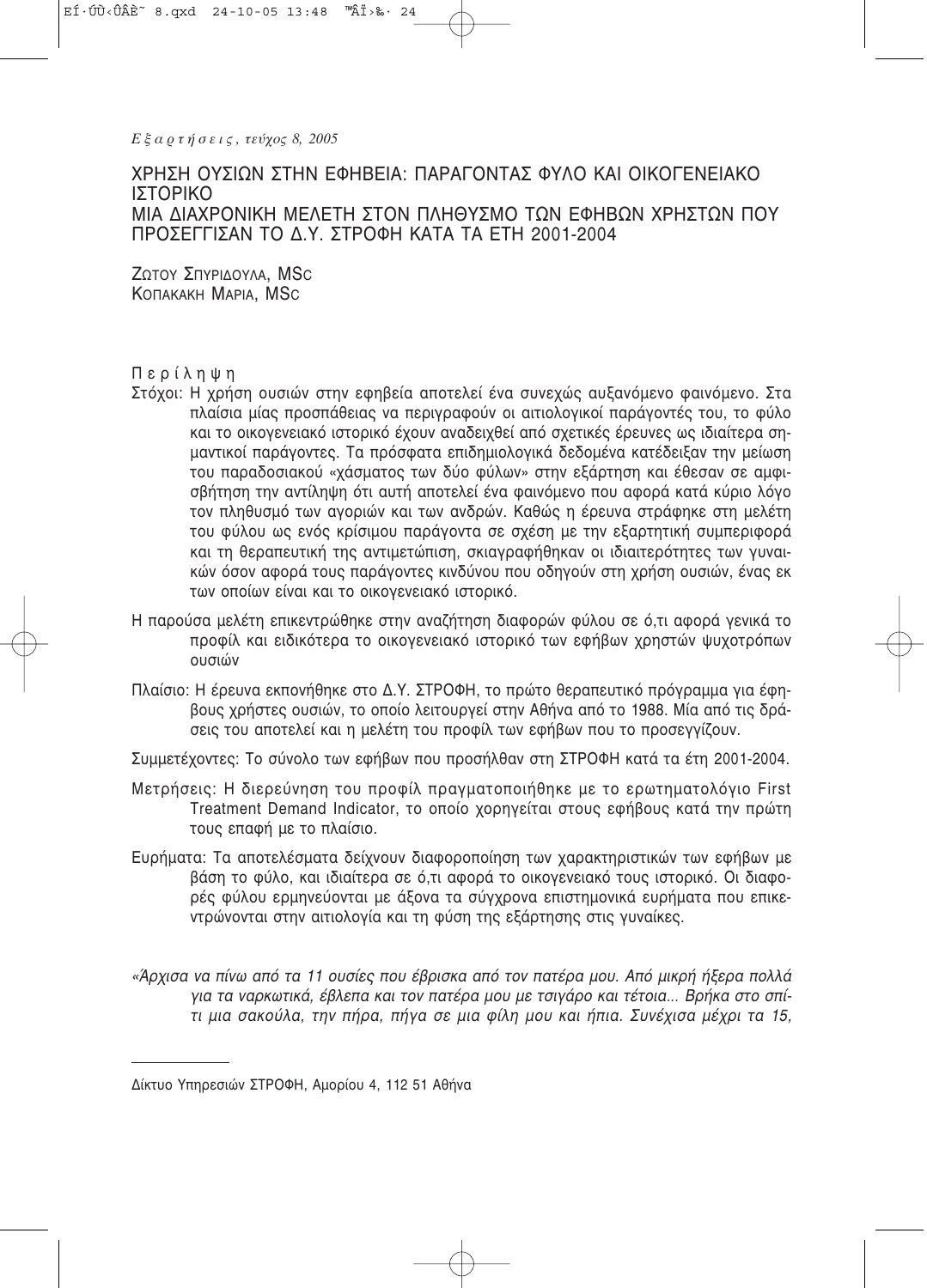ήμουν με το φίλο μου και πίναμε μαύρο. Έβλεπα βασικά το τσιγάρο στον πατέρα μου κι έλεγα ότι εγώ θα πίνω μόνο μαύρο... και μετά την ημέρα της γιορτής μου, ήπια ηρωίνη μαζί με το φίλο μου. Μετά έπινα, έπινα και τώρα τα τελευταία χρόνια ήμουν με την κόκα. Γιατί ήπια δεν ξέρω. Μάλλον επειδή τα βρήκα μέσα στη σακούλα έτσι από περιέργεια, μετά στράφηκα στο φίλο μου που ήπιε κι αυτός ...τα δύο τελευταία χρόνια, είχα λεφτά και έπινα.»

19 ετών, Μέλος της ΑΘΕΚ ΣΤΡΟΦΗ

# ΕΙΣΑΓΩΓΗ

Η έρευνα που θα παρουσιαστεί στο άρθρο αυτό εστιάζει στις διαφορές φύλου που υπάρχουν στο πληθυσμό των χρηστών, αλλά και σε ότι αφορά το οικογενειακό τους ιστορικό. Το έναυσμα για να πραγματοποιηθεί αυτή η ερευνητική εργασία δόθηκε με αφορμή τα διάφορα επιστημονικά ευρήματα που καταδεικνύουν αυτές τις διαφορές.

# ΛΙΑΦΩΡΕΣ ΣΤΩ ΠΡΩΦΙΛ ΤΩΝ ΛΥΩ ΦΥΛΩΝ ΣΤΗ ΧΡΗΣΗ

- Το φαινόμενο της χρήσης ουσιών όπως παρουσιάζεται στη βιβλιογραφία αποτελεί μια δυσλειτουργία που αφορά κυρίως τον ανδρικό πληθυσμό, καθώς το 70-80% των χρηστών είναι άνδρες (Kandall 1998). Τα ίδια συμπεράσματα έχουν προκύψει και από τα ευρήματα της έρευνας που έχει πραγματοποιηθεί στην Ευρωπαϊκή Ένωση από το European Monitoring Centre for Drugs and Drug Addiction (2005) στα προγράμματα απεξάρτησης. Επίσης η αναλογία των ανδρών-γυναικών, η οποία είναι περίπου 3 προς 1 στις εισαγωγές που πραγματοποιούνται σε θεραπευτικές κοινότητες τόσο στις Ηνωμένες Πολιτείες όσο και στην Ευρώπη, αποτελεί χαρακτηριστική εικόνα του φαινόμενου αυτού (De Leon & Jainchill, 1991). Καθώς λοιπόν υπάρχει υποεκπροσώπηση των γυναικών στα θεραπευτικά πλαίσια που ασχολούνται με τη τοξικοεξάρτηση, αυτό έχει σαν επακόλουθο να υπάρχουν ελάχιστες έρευνες σχετικά με τη θεραπεία και τα αποτελέσματά της στον γυναικείο πληθυσμό των χρηστών. Παρόλα αυτά όμως υπάρχει μεγάλη ανάγκη για περαιτέρω διερεύνηση και αξιοποίηση των ερευνητικών δεδομένων για εμπλουτισμό και εξειδίκευση της θεραπευτικής προσέγγισης που εφαρμόζεται στα διάφορα προγράμματα απεξάρτησης.
- Έρευνες που ασχολήθηκαν με τις διαφορές φύλου παρουσιάζουν ότι οι γυναίκες που προσέρχονται για θεραπεία συγκριτικά με τους άνδρες αντιμετωπίζουν σοβαρότερα ψυχολογικά προβλήματα, περισσότερα ιατρικά προβλήματα, έχουν λιγότερες επαγγελματικές δεξιότητες, χαμηλότερο εισόδημα, μεγαλύτερη σοβαρότητα εξάρτησης, μεγαλύτερα ποσοστά κακοποίησης, παρόλα αυτά όμως λιγότερα νομικά προβλήματα (Lundy, Gottheil, Serota, Weinstein & Sterling, 1995; Marsh & Miller, 1985; McLellan et al., 1992; Rohsenow, Corbett & Devine, 1998; Wallen 1992). Αυτό αποτέλεσε και ένα σημαντικό λόγο για να διερευνηθεί το γεγονός αν οι γυναίκες έχουν συγκεκριμένα χαρακτηριστικά και ανάγκες μέσα στην θεραπεία και κατά πόσο αυτό το διαφορετικό προφίλ τους επηρεάζει την έκβαση της θεραπείας τους συγκριτικά με τους άνδρες.
- Παρακάτω θα αναφερθούμε πιο λεπτομερώς τόσο στο προφίλ των γυναικών χρηστών, όσο και στις διαφορές που έχουν εντοπιστεί μεταξύ των δύο φύλων στα μοντέλα χρήσης που αναπτύσσουν.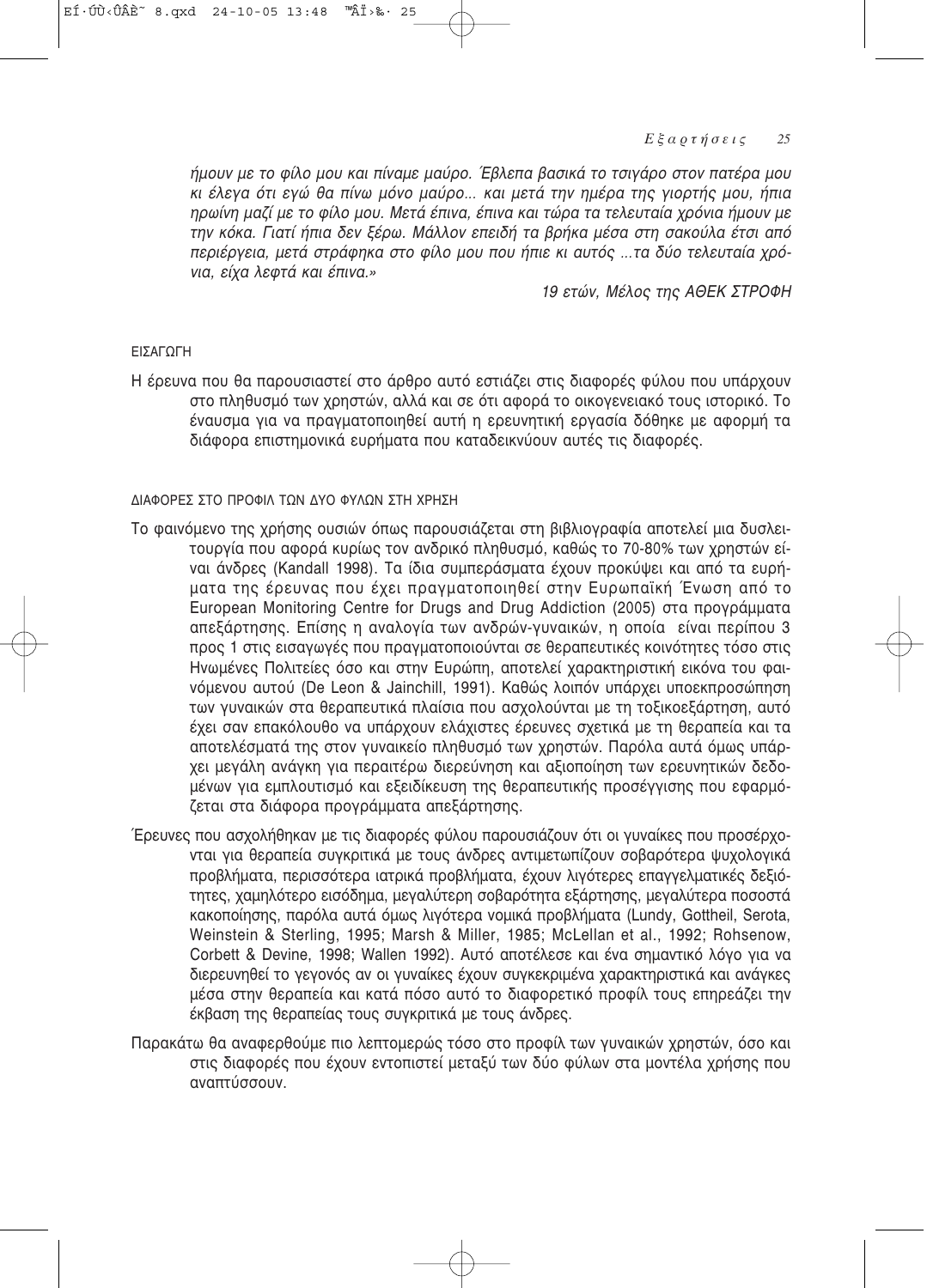#### 26 Εξαρτήσεις

# Ψυχιατρικά Προβλήματα

- Πολλές από τις γυναίκες που προσεγγίζουν προγράμματα θεραπείας για την τοξικοεξάρτηση συχνά αναφέρουν σαν ένα από τους πιο σημαντικούς λόγους τα σοβαρά ψυχολογικά, συναισθηματικά και ψυχιατρικά προβλήματα που αντιμετωπίζουν οι ίδιες (Brown et al., 2002; De Leon & Jainchill, 1982, 1991; Janinchill et al., 2000). Συγκριτικά με το άλλο φύλο οι γυναίκες παρουσιάζουν εντονότερα στοιχεία ψυχοπαθολογίας και δηλώνουν πιο συχνά απόπειρες αυτοκτονίας (Ravndal 1994). Επιπλέον σε επίπεδο διαγνωσμένων ψυχιατρικών νοσημάτων οι περισσότερες γυναίκες παρουσιάζουν δυσλειτουργίες με βάση το DSM axis I και II και πιο συγκεκριμένα εμφανίζουν υψηλότερα ποσοστά κατάθλιψης και ανχώδους διαταραχής (De Leon & Jainchill, 1991). Σε αντίθεση, οι άνδρες έχουν υψηλότερα ποσοστά αντικοινωνικής προσωπικότητας.
- Υπάρχει επίσης ένα σημαντικός αριθμός γυναικών χρηστών στις οποίες, παράλληλα με τη ψυχιατρική νόσο που έχει διαγνωστεί συνυπάρχει και αγχώδης διαταραχή. Οι γυναίκες αυτές συχνά υποφέρουν από κάποια φοβία ή από σύνδρομο μετατραυματικού στρες (Van Damme 1998), καθώς τις περισσότερες φορές είτε προέρχονται από ένα βίαιο περιβάλλον ή έχουν βιώσει τραυματικές εμπειρίες μέσα στη χρήση. Πιο συγκεκριμένα οι γυναίκες που βρίσκονται στις θεραπευτικές κοινότητες αναφέρουν για το μεγαλύτερο διάστημα της ζωής τους πιο συχνά τα εξής πέντε σημαντικά προβλήματα: σεξουαλική κακοποίηση, σωματική κακοποίηση, απόπειρες αυτοκτονίας, συνταγογράφηση φαρμάκων για οποιοδήποτε ψυχολογικό ή συναισθηματικό πρόβλημα. Οι αναφορές σε τέτοιου είδους προβλήματα συνδέονται και με διάφορα ερευνητικά ευρήματα που αποδεικνύουν ότι η ψυχοπαθολογία σε συνδυασμό με προβλήματα εξάρτησης ουσιών σχετίζονται ιδιαίτερα με τα ποσοστά σωματικής και σεξουαλικής κακοποίησης των γυναικών, τα οποία είναι υψηλότερα από αυτά των ανδρών, και κυρίως στο τομέα της σεξουαλικής κακοποίησης (Janinchill et al., 2000).
- Ένας άλλος σημαντικός παράγοντας για την επιτυχή έκβαση της θεραπευτικής πορείας των χρηστών είναι οι κοινωνικές και οι προσωπικές σχέσεις. Οι κοινωνικές σχέσεις (οικογένεια και φίλοι) φαίνεται να είναι πιο σημαντικές για τις γυναίκες προκειμένου να ανακάμψουν, παρά για τους άνδρες (Gregoire & Snively, 2001; Knight et al., 2001). Αυτό συμβαίνει γιατί οι γυναίκες αντιλαμβάνονται τις κοινωνικές σχέσεις και το ρόλο τους μέσα σ' αυτές με διαφορετικό τρόπο από ότι οι άνδρες (Finkelstein 1996), και μοιάζει οι εξαρτημένες γυναίκες να είναι περισσότερο ευάλωτες στις οικογενειακές δυσλειτουργίες που μπορεί να υπάρχουν.
- Οι προσωπικές σχέσεις από την άλλη μεριά παίζουν καθοριστικό ρόλο για την επιτυχή θεραπεία των γυναικών σε αντίθεση με τους άνδρες. Δεν πρέπει να ξεχνάμε το γεγονός ότι πολλές γυναίκες έχουν δηλώσει πως το άτομο που τους εισήγαγε στη χρήση ήταν ο χρήστης σύντροφός τους και συχνά έχουν το φόβο ότι ο σύντροφός τους θα είναι αυτός που θα υπονομεύσει τις προσπάθειές τους για θεραπεία.
- Βλέπουμε λοιπόν πως γενικά το ψυχολογικό προφίλ των γυναικών που προσεγγίζουν ένα πρόγραμμα απεξάρτησης είναι πιο επιβαρυμένο από αυτό των ανδρών και είναι σημαντικό να το λάβουμε αυτό υπόψη μας προκειμένου να διαμορφώσουμε ανάλογα τις υπηρεσίες που παρέχονται σε αυτό το πληθυσμό.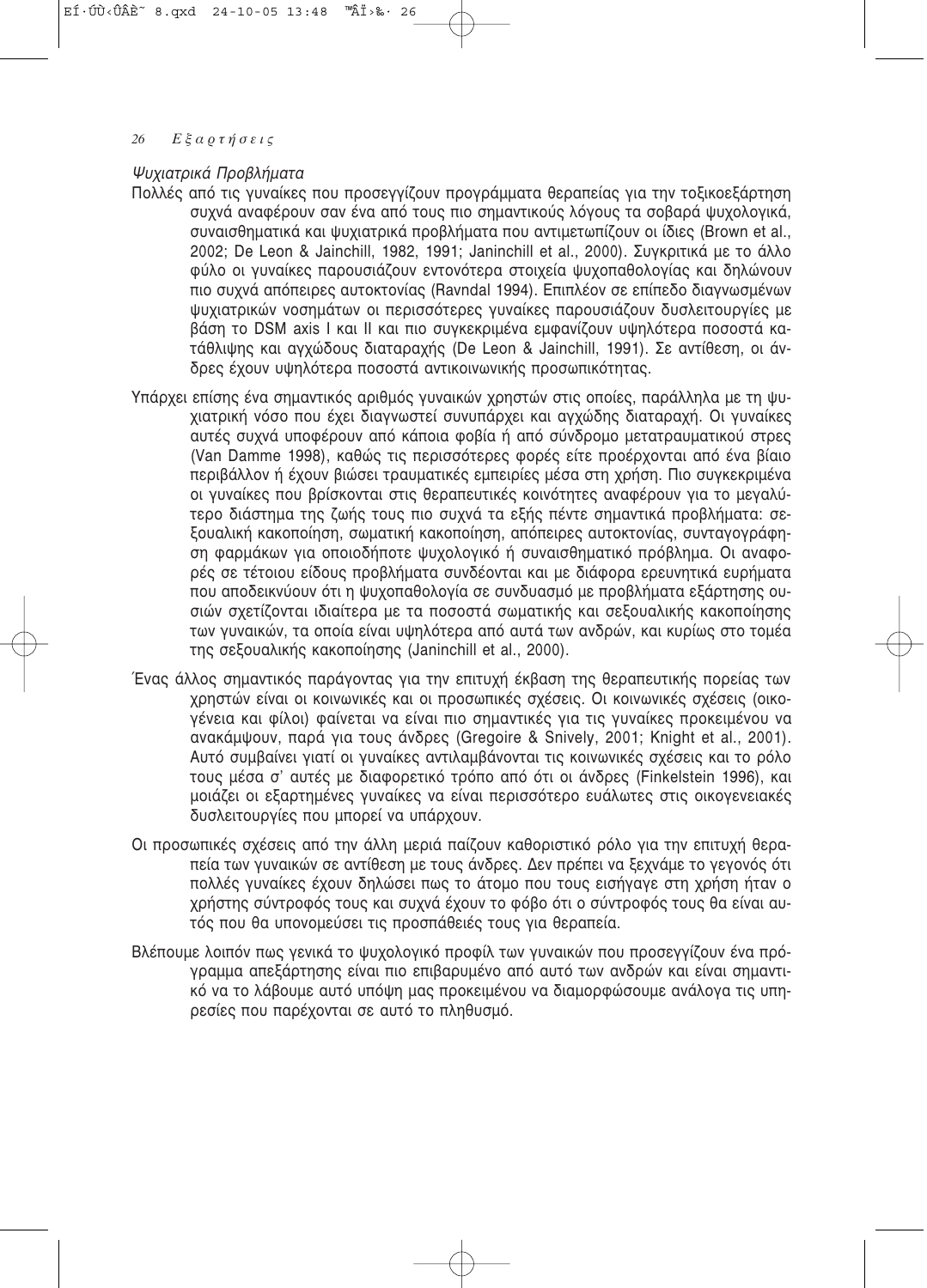# *Ιατρικά Προβλήματα*

- Οι βιολογικές διαφορές που υπάρχουν ανάμεσα στα δύο φύλα είναι κάτι που θα πρέπει να λάβουμε σοβαρά υπόψη μας. Σύμφωνα με έρευνες έχει φανεί ότι το γυναικείο σώμα αντιδρά διαφορετικά από το ανδρικό, τουλάχιστον όσον αφορά τη χρήση ουσιών. Είναι χαρακτηριστικό να αναφερθεί το γεγονός ότι οι γυναίκες που καταναλώνουν αλκοόλ έχουν διπλάσιες πιθανότητες από ό,τι οι άνδρες να εκδηλώσουν κίρρωση του ήπατος (Lex 1991).
- Ένα άλλο σημαντικό ιατρικό πρόβλημα που αντιμετωπίζουν κυρίως οι εξαρτημένες γυναίκες είναι ο αυξανόμενος κίνδυνος να προσβληθούν από σεξουαλικά μεταδιδόμενες ασθένειες (π.χ. HIV), καθώς η χρήση προφυλακτικού μοιάζει να είναι ένα γυναικείο θέμα. Είναι ένα ζήτημα που πρέπει να διαπραγματευτεί η γυναίκα με τον σύντροφό της μέσα σε ένα κοινωνικό πλαίσιο στο οποίο όμως υπάρχει άνιση δύναμη. Οι διαφορές του φύλου είναι εμφανείς όταν οι γυναίκες θεωρούν ότι είναι αποκλειστικά δικό τους ζήτημα να ζητήσουν τη χρήση προφυλακτικού από το σύντροφό τους. Πολλές γυναίκες που δεν ζητούν τη χρήση προφυλακτικού θεωρούν ότι δεν είναι ικανές να διαπραγματευτούν ένα τέτοιο θέμα, ακόμα κι αν πιστεύουν ότι το προφυλακτικό είναι ένας αποτελεσματικός τρόπος προφύλαξης. Η αντίληψη αυτή αποκτά και μια άλλη διάσταση τη στιγμή μάλιστα που η γυναίκα έρχεται αντιμέτωπη και με την αρνητική εικόνα που έχει διαμορφωθεί για την *εξαρτημένη γυναίκα, η οποία συνήθως είναι σεξουαλικά διαθέσιμη και χωρίς διακρίσεις.*

# *Επαγγελματικά Προβλήματα*

- Άλλη μία διαφορά που φαίνεται να υπάρχει μεταξύ των δύο φύλων σε σχέση με τη χρήση είναι το κοινωνικοοικονομικό προφίλ τους. Συχνά οι γυναίκες που βρίσκονται σε θεραπεία για την τοξικοεξάρτηση δηλώνουν ότι αντιμετωπίζουν σοβαρά επαγγελματικά προβλήματα και είναι λιγότερο «οικονομικά ενεργές». Παρουσιάζουν μεγαλύτερα ποσοστά ανεργίας, τιαρά το γεγονός ότι έχουν υψηλότερο εκπαιδευτικό επίπεδο από τους άνδρες.
- Aυτός ο παράγοντας μπορεί να αποτελέσει πολλές φορές και έναν δείκτη προβλεψιμότητας της υποτροπής των θεραπευόμενων.

# *Xρήση-Κατάχρηση-Εξάρτηση*

- Η διαφοροποίηση μεταξύ των δύο φύλων είναι εμφανής ακόμη και σε θέματα όπως το μοτίβο της χρήσης που αναπτύσσουν, τον τύπο των ουσιών που χρησιμοποιούν πιο συχνά, οι ηλικιακές ομάδες, αλλά και οι εμπειρίες που έχουν σε σχέση με τη χρήση.
- Στα πλαίσια αυτά λοιπόν πρέπει να αναφερθεί το γεγονός ότι οι άνδρες μοιάζει να δηλώνουν πιο εντατική χρήση ουσιών από ότι οι γυναίκες (EMCDDA, 2005). Από την άλλη μεριά οι γυναίκες συνήθως ομολογούν μικρότερη περίοδο μετάβασης από τη πρώτη φορά που έκαναν χρήση μέχρι την εξάρτηση (Grella & Joshi 1999).
- Όπως αναφέραμε και παραπάνω άλλη μία σημαντική διαφορά μεταξύ των δύο φύλων είναι σε σχέση με το είδος της ουσίας που κάνουν χρήση-κατάχρηση. Πιο συγκεκριμένα, έρευνες έχουν δείξει ότι τα ποσοστά εξάρτησης από αλκοόλ στους άνδρες είναι τα διπλάσια από αυτά των γυναικών και πιθανά αυτό να οφείλεται στο γεγονός ότι οι άνδρες κάνουν περισσότερη χρήση αλκοόλ από ότι οι γυναίκες. Ακόμη στους άνδρες τα ποσοστά είναι υψηλά ως προς χρήση-κατάχρηση κάνναβης και παραισθησιογόνων ουσιών, ενώ στις γυναίκες εμφανίζονται τα ποσοστά να είναι υψηλότερα στη χρήση-κατάχρηση υπνωτικών, κατασταλτικών χαπιών και αμφεταμινών.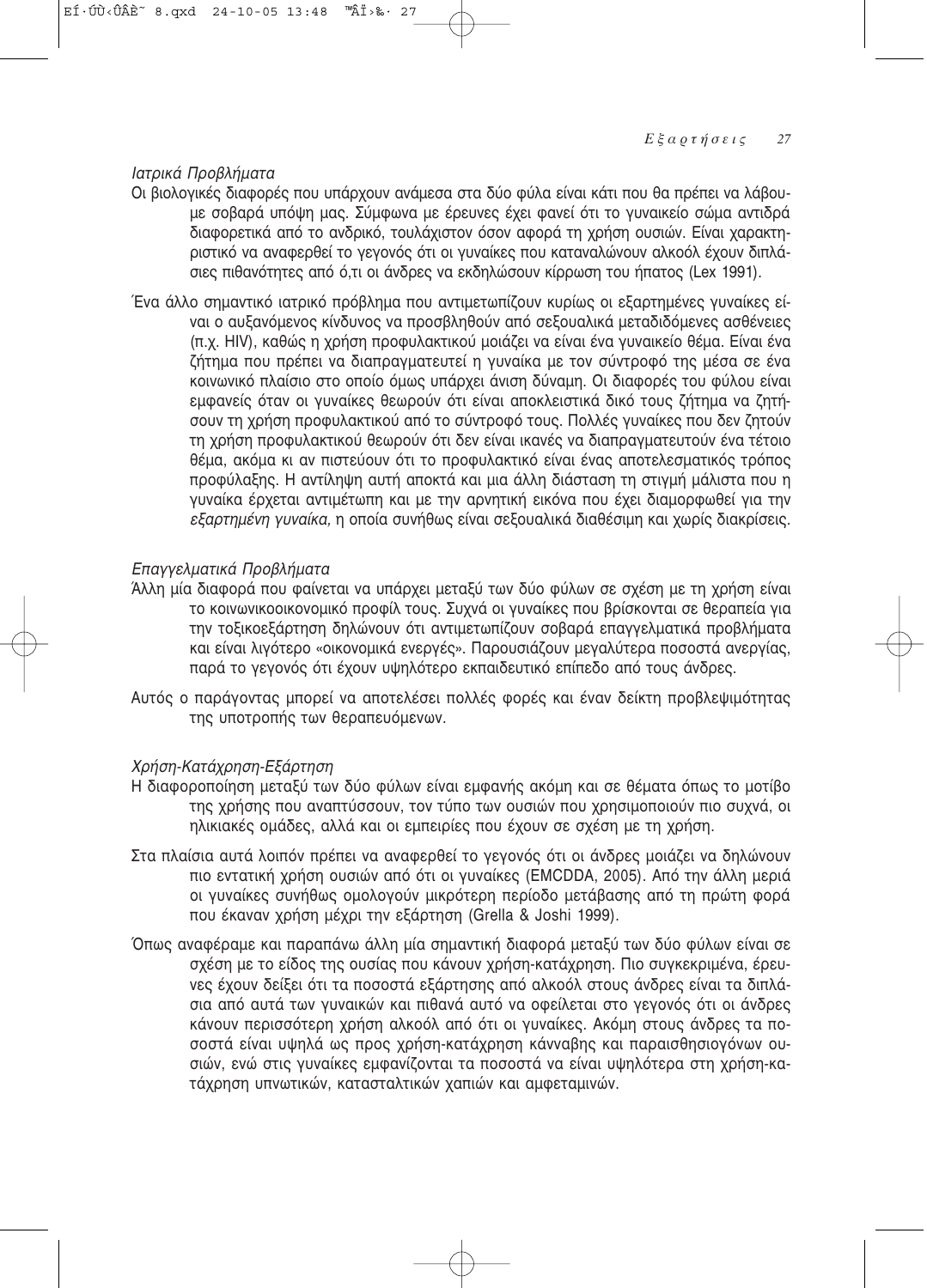Τέλος είναι σημαντικό να τονίσουμε το γεγονός ότι η αναλογία των γυναικών που κάνουν ενέσιμη χρήση στο παρόν είναι μεγαλύτερη από αυτή των ανδρών. Γεγονός που επιβεβαιώνει για άλλη μία φορά το επιβαρυμένο προφίλ των γυναικών που είναι εξαρτημένες από ουσίες.

# *Παραβατικότητα και εμπλοκή με το νόμο*

- Σε αντίθεση με όλα τα παραπάνω οι γυναίκες στον τομέα της παραβατικότητας παρουσιάζουν λιγότερα προβλήματα από ό,τι οι άνδρες. Πιο συγκεκριμένα, οι γυναίκες έχουν λιγότερες πιθανότητες να έχουν συλληφθεί, ενώ οι άνδρες αναφέρουν υψηλότερα ποσοστά να είναι «υπό επιτήρηση».
- Υπάρχουν διαφοροποιήσεις επίσης και στο είδος των αδικημάτων που έχουν διαπράξει τα δύο φύλα. Οι άνδρες συνήθως είναι αναμεμειγμένοι με αδικήματα κατά της περιουσίας, ενώ οι γυναίκες με πορνεία.
- Τέλος, πρέπει να αναφέρουμε ότι σχεδόν το 90% των παραπομπών από το νομικό σύστημα σε υπηρεσίες απεξάρτησης αφορούν άνδρες (EMCDDA, 2005).
- Συνοψίζοντας λοιπόν τη σύντομη αυτή αναφορά σχετικά με τις διαφορές που παρουσιάζουν στο προφίλ τους τα δύο φύλα στη χρήση και δίνοντας ιδιαίτερη έμφαση στο γυναικείο πληθυσμό που υποεκπροσωπείται στα διάφορα προγράμματα απεξάρτησης, θα πρέπει να πούμε ότι οι γυναίκες που ζητούν θεραπεία χαρακτηρίζονται από χαμηλή αυτοεκτίμηση και έχουν μια «τριπλή αρνητική εικόνα εαυτού: ως άτομο με προβληματική προσωπικότη-*Ù·, ˆ˜ ¿ÙÔÌÔ Ì ÚԂϋ̷ٷ ÂÍ¿ÚÙËÛ˘, ˆ˜ Á˘Ó·›Î· ̤۷ ÛÙË ÎÔÈÓˆÓ›·»* (Martens 1999).

# Οικογενειακό Ιστορικό και Χρήση Ουσιών

- Η ερευνητική περιοχή που επικεντρώνεται στη διερεύνηση της επίδρασης του οικογενειακού ιστορικού είναι ιδιαίτερα εκτεταμένη και η σύντομη παρουσίαση των κυριότερών της συμπερασμάτων, όπως επιχειρείται εδώ, δεν μπορεί παρά να είναι σχηματική. Συνοπτικά, οι σχετικές μελέτες αναγνωρίζουν ως πιθανούς παράγοντες κινδύνου την εξάρτηση του γονέα από ψυχοτρόπες ουσίες αλλά και από το αλκοόλ. Οι δύο αυτοί παράγοντες έχουν προβλεπτική ισχύ για την ανάπτυξη παρόμοιων προβλημάτων από τον απόγονο, ο οποίος γίνεται δέκτης τόσο γενετικών, όσο και περιβαλλοντικών επιρροών. Η εξάρτηση στο οικογενειακό περιβάλλον λειτουργεί, σε κάποιες περιπτώσεις, ως φαύλος κύκλος, προκαλώντας την αναπαραγωγή του προβλήματος από γενιά σε γενιά (Brooks & Rice, 1997).
- Σε σχέση με τις γενετικές-βιολογικές συνιστώσες του ζητήματος, μελέτες με διδύμους (Cutrona et al., 1994), υιοθετημένα παιδιά που προέρχονται από εξαρτημένους βιολογικούς γονείς, αλλά και έρευνες που χρησιμοποιούν ως δείγμα συγγενείς ατόμων με προβλήματα κατάχρησης αλκοόλ και ουσιών (Dube et al., 2002; Compton et al., 2002), συντείνουν στο συμπέρασμα ότι τα προβλήματα εξάρτησης έχουν ένα σημαντικό βιολογικό υπόστρωμα. Φαίνεται δηλαδή ότι η στενή βιολογική συγγένεια με κάποιο εξαρτημένο άτομο αυξάνει σε μεγάλο βαθμό την πιθανότητα να αναπτύξει κανείς προβλήματα εξάρτησης από ουσίες. Είναι σημαντικό όμως να τονιστεί ότι πρόκειται για αυξημένα επίπεδα κινδύνου, και όχι για βέβαιη πορεία προς την εξάρτηση. Η ανθεκτικότητα ή τρωτότητα ενός ατόμου απέναντι στη χρήση καθορίζεται από ποικίλες συνιστώσες και η καταγωγή από έναν αλκοολικό ή εξαρτημένο από ουσίες γονέα δεν έχει μόνη της την ισχύ να προδιαγράψει το μέλλον (Kumpfer et al., 1988).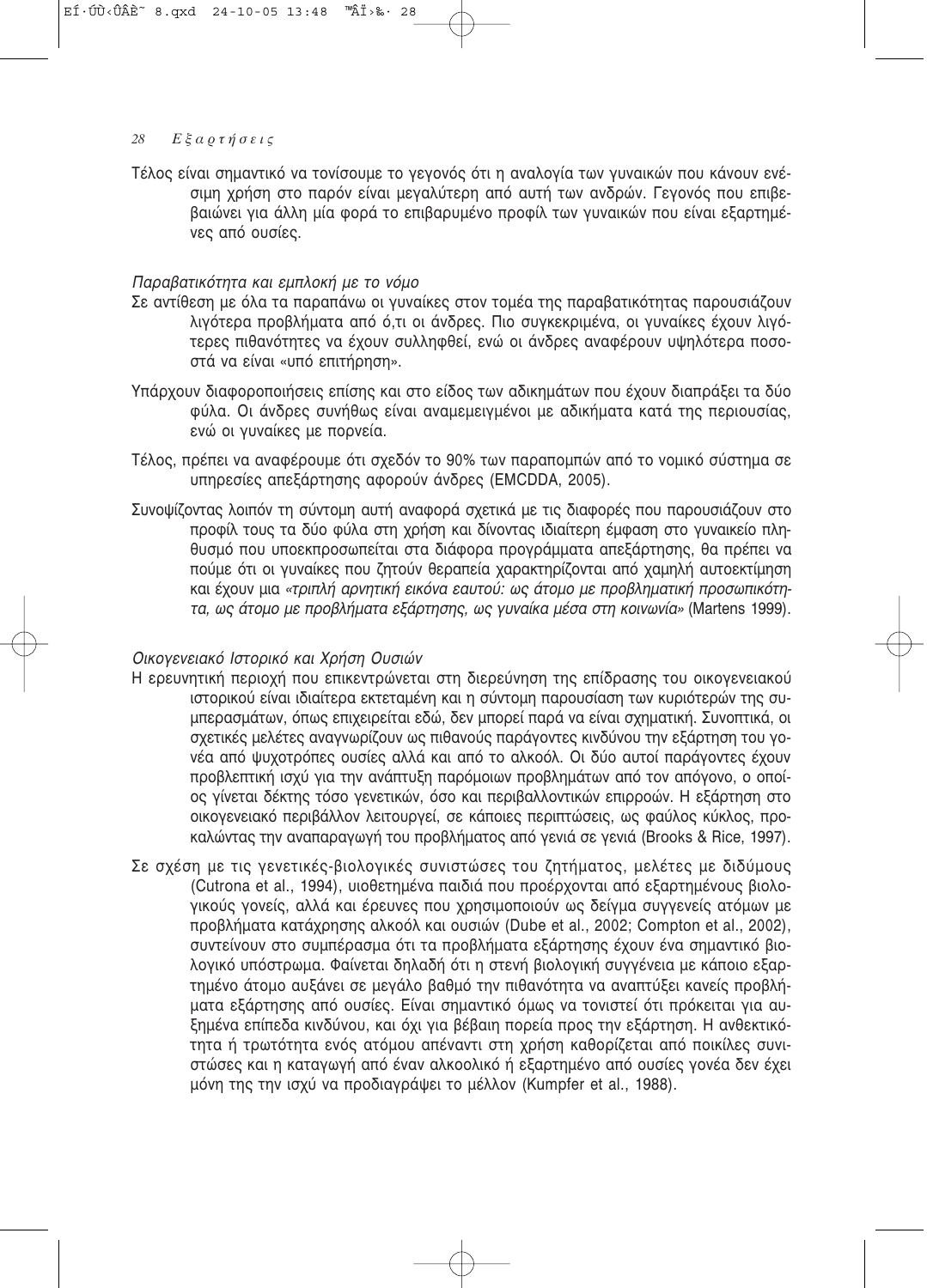#### *<i>Eξαρτήσεις* 29

Έχοντας καταλήξει στη διαπίστωση ότι οι γενετικοί παράγοντες είναι σημαντικοί στη δημιουργία της εξαρτητικής συμπεριφοράς, η σύγχρονη έρευνα επιχειρεί να απαντήσει σε ένα περιπλοκότερο ερώτημα, που αφορά στο τι είναι ακριβώς αυτό που κληρονομείται δια της γενετικής οδού. Στο πλαίσιο αυτό έχουν γίνει αντικείμενο έρευνας πολλαπλές παράμετροι, όπως το να είναι κανείς ευάλωτος στην εξάρτηση, μέσω ιδιαίτερων ψυχοφυσιολογικών χαρακτηριστικών που οδηγούν σε αυξημένη ευαισθησία στην επίδραση των ουσιών (Silvia & Liepman, 1990), αλλά και η μεταβίβαση ιδιαίτερων χαρα-Κτηριστικών της προσωπικότητας (π.χ. αντικοινωνικά χαρακτηριστικά) (Lewis & Buckholtz, 1991; Schuckit, Smith, Radziminski & Heyneman, 2000; Tarter et al., 2002) ή ελλειμμάτων στην ικανότητα ρύθμισης και διαχείρισης των συναισθημάτων και της συμπεριφοράς (Chassin, Rogosch & Barrera, 1991; Elkins, McGue, Malone & Iacono, 2004; Sher, Walitzer, Wood & Brent, 1991). Αναδεικνύεται έτσι η πολυπλοκότητα των αιτιωδών συνδέσεων, που γίνεται ακόμα μεγαλύτερη αν ληφθεί υπ' όψη ότι το επίπεδο κινδύνου μπορεί να μετριαστεί ή να αυξηθεί μέσω της επίδρασης περιβαλλοντικών, ενδο- και δια-προσωπικών παρανόντων στη νενετική σχέση.

- Η ανατροφή από γονείς με προβλήματα εξάρτησης συνδέεται, πέρα από τη γενετική της διάσταση, και με μία σειρά πιθανών περιβαλλοντικών επιδράσεων που μπορεί να λειτουργήσουν ως παράγοντες κινδύνου για την εμπλοκή σε χρήση ουσιών. Πρόκειται για τους λεγόμενους *ειδικούς παράγοντες* που σχετίζονται άμεσα με τη χρήση, και τους γενικούς παράγοντες που αναφέρονται σε γενικότερη δυσλειτουργία της οικογένειας και ασκούν έμμεση επίδραση (Ellis, Zucker & Fitzerald, 1997; Mendes et al., 1999; Merikangas, Dierker & Fenton, 1997).
- Οι κυριότεροι ειδικοί παράγοντες είναι η γονική ανοχή ή και συγκατάθεση προς τη χρήση, η άμεση έκθεση σε ουσίες και η διαθεσιμότητά τους, αλλά και η παροχή από το γονέα ενός αρνητικού μοντέλου προς μίμηση. Σε σχέση με το τελευταίο, αναφέρεται ότι το παιδί μαθαίνει μέσα στην οικογένεια να χρησιμοποιεί τις ουσίες ή το αλκοόλ ως κυρίαρχη στρατηγική αντιμετώπισης του στρες (Brooks & Rice, 1997).
- Εκτός από τις άμεσες επιδράσεις της χρήσης, ορισμένοι γενικότεροι, δευτερογενείς παράγο-VΤες μπορούν να ασκήσουν εξίσου σημαντική επίδραση στο παιδί που μεγαλώνει μέσα σε μία οικογένεια εμπλεγμένη στη χρήση ουσιών. Τέτοιου τύπου μεταβλητές μπορεί να είναι η διαταραγμένη οικογενειακή δομή, η έκθεση σε υψηλά επίπεδα σύγκρουσης μεταξύ των γονέων, η χαμηλή οικογενειακή συνοχή (Hoffmann & Cerbone, 2002), τα υψηλά επίπεδα χρόνιου στρες στο οικογενειακό περιβάλλον και η αποδυναμωμένη ικανότητα των γονέων να ασκήσουν τα γονικά τους καθήκοντα (Chassin, Pillow, Curran, Molina & Barrera, 1993; Kuperman, Schlosser, Lidral, & Reich, 1998), με ακραία εκδήλωση τη σωματική, σεξουαλική και συναισθηματική κακοποίηση των παιδιών (Cohen, Brown & Smailes, 2001; Sheridan, 1995). Γονείς εξαρτημένοι από ουσίες ή αλκοόλ είναι πιθανό να υστερούν ως προς τις δεξιότητες οικογενειακής διαχείρισης, παρουσιάζοντας πρακτικές όπως είναι η ασυνεπής επιβολή πειθαρχίας και η πλημμελής επίβλεψη της συμπεριφοράς και των κοινωνικών επαφών των παιδιών τους. Τέτοιου τύπου πρακτικές φαίνεται ότι μπορούν να λειτουργήσουν επιβαρυντικά για την εμπλοκή σε χρήση ουσιών (Fletcher, Steinberg & Williams-Wheeler, 2004; Stattin & Kerr, 2000). Η ανεπαρκής επίβλεψη διευκολύνει, ή, τουλάχιστον, δεν μετριάζει τις πιθανότητες ενσωμάτωσης του εφήβου σε ομάδες συνομηλίκων που σχετίζονται με χρήση ουσιών και παραβατικότητα (Chassin et al., 1993; Dishion, Patterson & Reid, 1988; Li, Pentz & Chou, 2002).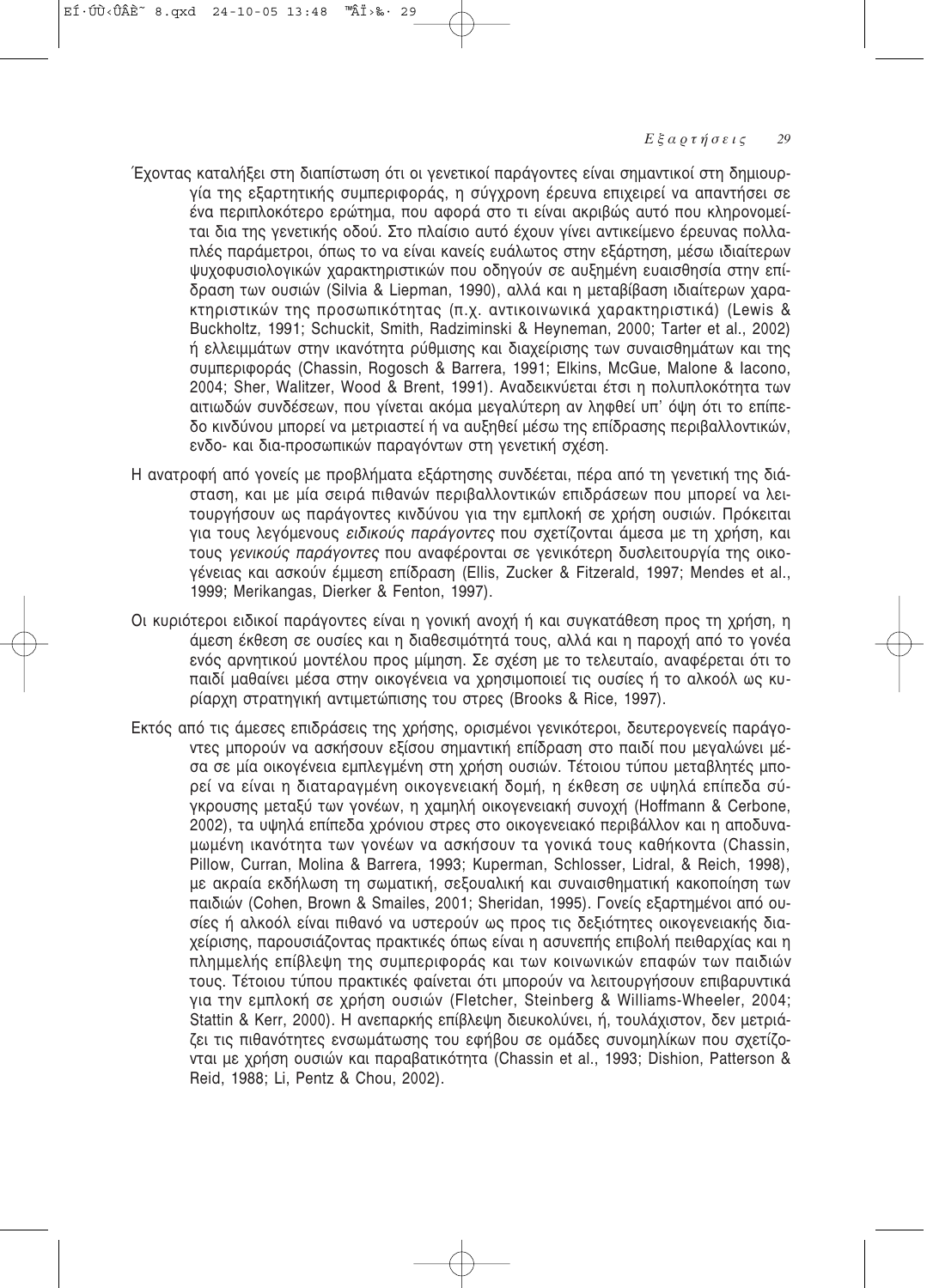Τα πρωτογενή χαρακτηριστικά που συζητήθηκαν παραπάνω, αλληλεπιδρούν και αλληλοδιαπλέκονται για να δημιουργήσουν «ένα οικογενειακό περιβάλλον που χαρακτηρίζεται από προβλήματα στην οργάνωση, στη συνοχή, στην προβλεψιμότητα, στην ικανότητα άσκησης πειθαρχίας, στη συναισθηματική φροντίδα των μελών και στη διδαχή βασι-Kών δεξιοτήτων ζωής» (Seilhamer & Jacob, 1990), το οποίο μπορεί να λειτουργήσει ως παράγοντας κινδύνου για την ανάπτυξη προβλημάτων εξάρτησης.

# *Το φύλο ως διαμεσολαβητική μεταβλητή*

- Στη βιβλιογραφία που αφορά τη σύνδεση οικογενειακού ιστορικού και εξάρτησης, το φύλο αποτελεί μία μεταβλητή που δεν έχει αξιολογηθεί με επαρκή συνέπεια ώστε να επιτρέπεται η εξαγωγή ασφαλών συμπερασμάτων. Οι περισσότερες έρευνες, είτε αφορούν αποκλειστικά τον ανδρικό πληθυσμό, είτε δεν περιλαμβάνουν συγκρίσεις μεταξύ των δύο φύλων, λόγω μεγάλης ανισομέρειας στα μεγέθη των δειγμάτων. Η έλλειψη αυτή σχετίζεται άμεσα με τη γενικότερη υπο-εκπροσώπηση των γυναικών στα θεραπευτικά πλαίσια.
- Τα αποτελέσματα των, λίγων σε αριθμό, διαθέσιμων μελετών είναι αντικρουόμενα. Μελέτες με διδύμους που επιχειρούν να ανιχνεύσουν γενετικές επιδράσεις δείχνουν στην πλειοψηφία τους ότι οι γυναίκες επηρεάζονται λιγότερο από την κληρονομικότητα σε σύγκριση με τους άνδρες, όταν προέρχονται από βιολογικούς γονείς με προβλήματα αλκοολισμού ή κατάχρησης ουσιών (Goodwin et al., 1977; McGue 1997; Merikangas & Stevens, 1998). Ορισμένες πιο πρόσφατες έρευνες, από την άλλη μεριά, καταλήγουν στο συμπέρασμα ότι οι γενετικοί παράγοντες επιδρούν με παρόμοιο τρόπο τόσο στους άνδρες όσο και στις γυναίκες. (Grella 2003; Prescott 2003; Wallen 1992)
- Στο ακριβώς αντίθετο συμπέρασμα, τέλος, καταλήγουν κάποιες μελέτες, εντοπίζοντας πιο εκτεταμένες επιδράσεις σε γυναίκες που προέρχονται από οικογένειες με προβλήματα αλκοολισμού (Russell, Cooper & Frone, 1990; Sher et al., 1991). Το τελευταίο εύρημα, αν και μοιάζει να μη συμφωνεί με τα προηγούμενα, είναι πιθανό να μην ανταvακλά την αυξημένη κληρονομικότητα αλλά να εκφράζει τη μεγαλύτερη ευπάθεια των γυναικών στην επίδραση περιβαλλοντικών παραγόντων που σχετίζονται με την διαπαιδαγώγηση σε ένα εξαρτητικό περιβάλλον (Arfken et al., 2001). Συγκεκριμένα, έχει προταθεί ότι, όσον αφορά τις γυναίκες, η αλληλεπίδραση γενετικών με περιβαλλοντικούς παράγοντες αποτελεί αναγκαία συνθήκη για την ανάπτυξη προβλημάτων εξάρτησης (Cutrona et al., 1994). Η πιο πρόσφατη έρευνα δεν επικεντρώνεται πλέον στην εκτίμηση του βαθμού στον οποίο η εξάρτηση από τις ουσίες και το αλκοόλ μεταβιβάζεται γενετικά, αλλά στον εντοπισμό των συγκεκριμένων γονιδίων και παραγόντων που καθορίζουν το επίπεδο κινδύνου. Τα μελλοντικά αποτελέσματα αυτών των ερευνών θα μπορέσουν να ενσωματωθούν στις επιδημιολογικές μελέτες, προκειμένου να ξεκαθαριστεί αν τα συγκεκριμένα γονίδια είναι υπεύθυνα για τις διαφορές ανάμεσα στα δύο φύλα όσον αφορά στην επίπτωση του αλκοολισμού (Prescott 2003).

#### ΥΠΟΘΕΣΕΙΣ

Η παρούσα ερευνητική μελέτη αξιοποίησε τα δεδομένα που αφορούν στο προφίλ των εφήβων που προσέγγισαν το Δ.Υ. ΣΤΡΟΦΗ την τελευταία τετραετία, προκειμένου να εμβαθύνει στα ζητήματα φύλου τα οποία τονίζονται από τη σχετική βιβλιογραφία, με έμφαση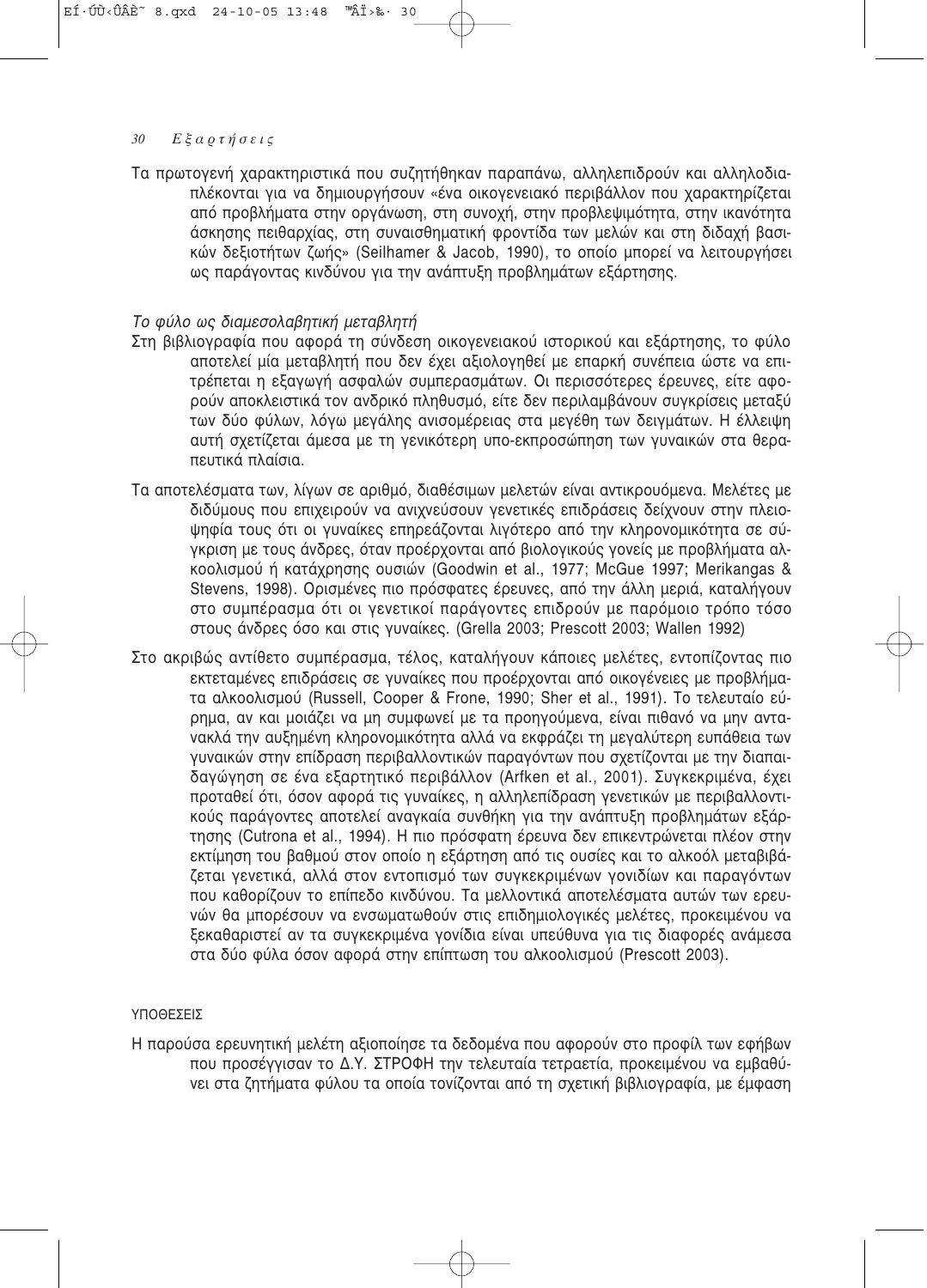#### *<i>Eξαρτήσεις* 31

EÍ·ÚÙ‹ÛÂȘ 8.qxd 24-10-05 13:48 ™ÂÏ›‰· 31

στο θέμα της οικογένειας και των επιδράσεων του ιστορικού. Συγκεκριμένα, επιχειρεί να απαντήσει στα παρακάτω ερωτήματα:

- $\bullet$  Είναι δυνατόν να εντοπιστούν διαφορές στο γενικότερο προφίλ των αγοριών και των ΚΟΟΙΤσιών:
- Αναπτύσσουν τα κορίτσια διαφορετικά μοντέλα χρήσης ουσιών, σε σχέση με τα αγόρια;
- Διαφοροποιείται η πιθανότητα ύπαρξης οικογενειακού ιστορικού αλκοολισμού ή/και χρήσης ουσιών ανάλογα με το φύλο;

#### ΜΕΘΟΔΟΣ

# $\Delta$ *είν*μα

Το δείγμα της έρευνας αποτέλεσε το σύνολο των εφήβων που προσέγγισαν το Δ.Υ. ΣΤΡΟΦΗ κατά τα έτη 2001-2004. Πρόκειται για 536 συνολικά έφηβους, εκ των οποίων οι 420 ήταν αγόρια και οι 116 ήταν κορίτσια. Καθώς ένας σημαντικός αριθμός εφήβων είχε απευθυνθεί στο Δ.Υ. ΣΤΡΟΦΗ περισσότερες από μία φορές μέσα στο παραπάνω χρονικό διάστημα, διατηρήθηκαν για τον καθένα από αυτούς τα δεδομένα που αντιστοιχούσαν στην πρωταρχική επαφή με το θεραπευτικό πλαίσιο. Η μέση ηλικία των εφή-Θων ήταν 17,96 έτη (εύρος 14–21 ετών, ΤΑ= 1,38). Δεν υπήρχε στατιστικά σημαντική διαφορά ως προς την ηλικία μεταξύ αγοριών και κοριτσιών (t= ,583, p>.05).

## *Εργαλείο Συλλογής Δεδομένων*

- Η συλλογή των δεδομένων πραγματοποιήθηκε με το ερωτηματολόγιο της «Συνέντευξης στην Πρώτη Επαφή» το οποίο είναι βασισμένο στο πρωτόκολλο που έχει σχεδιαστεί από την Επιτροπή Εμπειρογνωμόνων στην Επιδημιολογία των Ναρκωτικών του Συμβουλίου της Ευρώπης και μετρά τον δείκτη «Πρώτης Ζήτησης Θεραπείας» (First Treatment Demand Indicator). Το πρωτόκολλο αυτό εφαρμόζεται σε μενάλο αριθμό ευρωπαϊκών χωρών, με στόχο τη συλλογή συγκρίσιμων στοιχείων για τα εξαρτημένα άτομα που ζητούν θεραπεία (ΕΚΤΕΠΝ, 2000). Μία εμπλουτισμένη εκδοχή του ερωτηματολογίου διαμορφώθηκε για τις ανάγκες του ΚΕ.Θ.Ε.Α. σύμφωνα με τις προδιαγραφές που πε- $\rho$ ιγράφονται από το πρωτόκολλο (Πουλόπουλος, Παπαναστασάτος και συν., 1995).
- Για την επεξεργασία του προφίλ των εφήβων χρησιμοποιήθηκε η καινούρια, ελαφρώς τροποποιημένη από το Ευρωπαϊκό Κέντρο Παρακολούθησης για τα Ναρκωτικά και την Τοξι-Κομανία (Ε.Μ.C.D.D.A.), μορφή του ερωτηματολονίου της «Συνέντευξης στην Πρώτη Επαφή». Οι αλλαγές που έχουν πραγματοποιηθεί είναι μικρής έκτασης και συνίστανται κυρίως στην προσθήκη και στην κατάργηση κάποιων ερωτήσεων, ή σε αλλαγές στην κωδικοποίηση.
- Οι πληροφορίες συνελέγησαν κατά τη διάρκεια προσωπικής συνέντευξης από εκπαιδευμένα μέλη του προσωπικού στο Κέντρο Συμβουλευτικής Εφήβων και στο Συμβουλευτικό Σταθμό Εφήβων του Δ.Υ. ΣΤΡΟΦΗ. Η συνέντευξη διαρκεί 20-25 λεπτά της ώρας, είναι εθελοντική και τα στοιχεία που δίνονται παραμένουν απόρρητα, σύμφωνα με το σχετικό κώδικα δεοντολογίας που ορίζεται και από την Αρχή Προστασίας Δεδομένων Προσωπικού Χαρακτήρα.
- Η στατιστική ανάλυση πραγματοποιήθηκε με το Στατιστικό Πακέτο για τις Κοινωνικές Επιστή-̘ SPSS 12.0.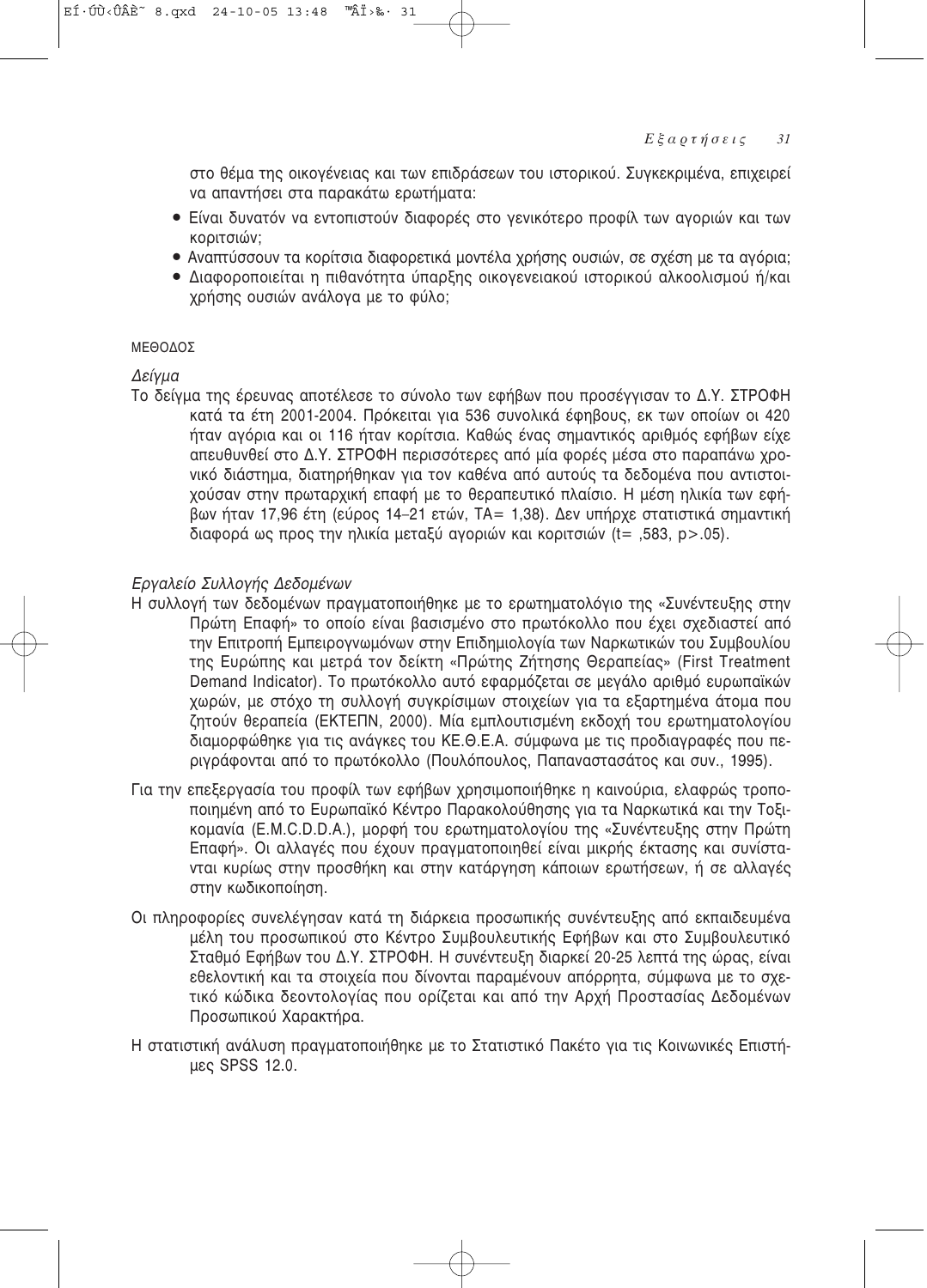#### ΑΠΟΤΕΛΕΣΜΑΤΑ

Aπό το σύνολο των μεταβλητών που απαρτίζουν το ερωτηματολόγιο FTDI επιλέχθηκαν για τη στατιστική ανάλυση όσες παρουσίαζαν νοηματική συνάφεια με το προς εξέταση ζήτημα, δηλαδή την ανίχνευση διαφορών στο προφίλ των εφήβων με βάση το φύλο. Με στόχο την πιο εύληπτη παρουσίασή τους, τα αποτελέσματα που ακολουθούν εκτίθενται σε θεματικές ενότητες.

## Οικογένεια Προέλευσης

- Ένα σημαντικό μέρος των εφήβων του δείγματος ζούσαν με έναν εκ των δύο γονέων, είτε λόγω διαζυγίου στην οικογένεια, είτε λόγω θανάτου ενός εκ των δύο γονέων (41,9%). Παρατηρείται ωστόσο διαφοροποίηση μεταξύ αγοριών και κοριτσιών ως προς τις αιτίες διάλυσης της πυρηνικής οικογένειας: Τα αγόρια έχουν υψηλότερες πιθανότητες να έχουν χάσει τον ένα γονέα (11,6%), στις περισσότερες περιπτώσεις τον πατέρα (9,8%), ενώ τα κορίτσια φαίνεται ότι προέρχονται συχνότερα από διαζευγμένους γονείς (39,7%, χ²(2)=9,149, p<.0)
- Σε ό,τι αφορά το οικογενειακό ιστορικό των εφήβων, οι διαφορές φύλου παρουσιάζονται ισχυρές: Σε σχέση με τον πατέρα, τα κορίτσια δήλωσαν κατάχρηση αλκοόλ σε ποσοστό 25,2%, ενώ το αντίστοιχο ποσοστό για τα αγόρια ήταν 12% (χ²(1)=12,552, p<.001). Το 16,4% των κοριτσιών ανέφερε τρέχουσα ή παρελθούσα χρήση ψυχοφαρμάκων από τη μητέρα (δηλωτική πιθανότατα ψυχοπαθολογίας) (χ²(1)=5,141, p<.05). Ανάλογο πρόβλημα δηλώθηκε από το 9% των αγοριών. Τέλος, το 25% των κοριτσιών είχε κάποιον αδερφό/ή επίσης εμπλεγμένο σε χρήση ουσιών, ενώ για τα αγόρια το σχετικό ποσοστό ήταν 14,2% (χ²(1)=7,329, p<.01). Αξίζει επίσης να αναφερθεί ότι τα κορίτσια είχαν υψηλότερες πιθανότητες να συνκατοικούν με κάποιον άλλο χρήστη (24,1%), σε σχέση με τα αγόρια (12,1%, χ²(1)=10,407, p<.01), γεγονός που εν μέρει σχετίζεται με το περισσότερο βεβαρημένο οικογενειακό τους περιβάλλον, μπορεί όμως να υποδηλώνει και την τάση των κοριτσιών που συμμετείχαν στην έρευνα να επιλέγουν ερωτικούς συντρόφους με προβλήματα εξάρτησης.



#### **™XHMA 1**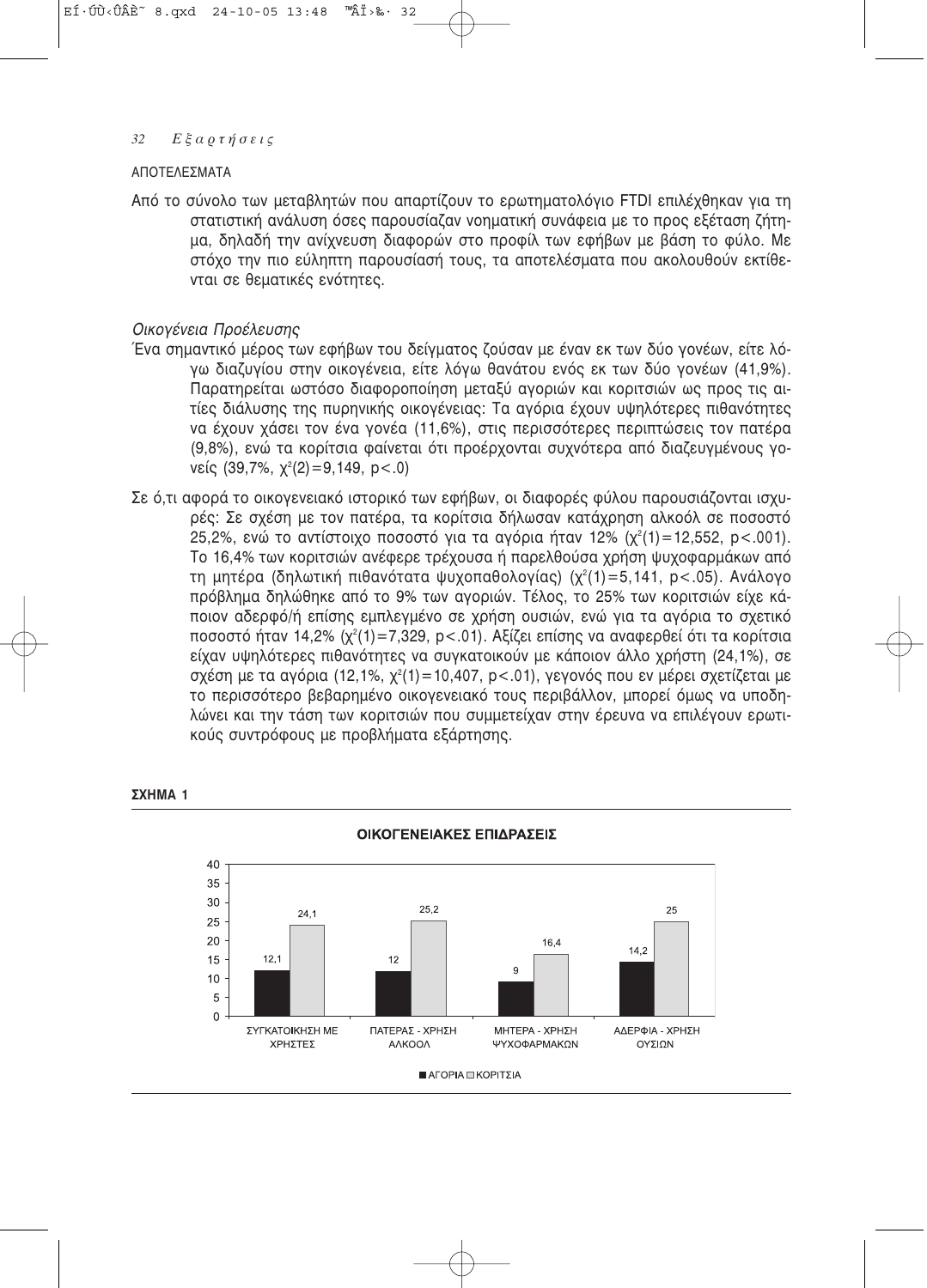# *Χρήση Ουσιών*

- Το προφίλ της χρήσης ουσιών των αγοριών και των κοριτσιών φαίνεται να διαφοροποιείται ως προς μία σειρά από χαρακτηριστικά. Ένα σημαντικό ποσοστό των ανοριών (19,2%) ξεκινά τη χρήση με πτητικές ουσίες (βενζίνη, διαλύτες). Για τα κορίτσια, αντίθετα, η κάνναβη αποτελεί σαφώς τη δημοφιλέστερη ουσία έναρξης (82,8%). Ως προς τις λοιπές ουσίες έναρξης χρήσης (κατασταλτικά χάπια, κ.λ.π.), δεν εντοπίζονται στατιστικά σημαντικές διαφορές.
- Τα κορίτσια που προσεγγίζουν το Δ.Υ. ΣΤΡΟΦΗ μοιάζουν να είναι βαθύτερα αναμεμειγμένα στη χρήση. Συγκεκριμένα, δηλώνουν την ηρωίνη ως κύρια ουσία κατάχρησης συχνότερα απ' ότι τα αγόρια (81,9% έναντι 66,4%, χ²(1)=10,312, p<.001), αλλά και αναφέρουν με μεγαλύτερη συχνότητα ενδοφλέβιας χρήσης ουσιών, τόσο τρέχουσα (27,6% έναντι 37,9%, χ²(1)=4,616, p<.05), όσο και στο παρελθόν (62,1% έναντι 47,1%, χ²(1)=8,101, p<.01). Επιπλέον, περισσότερα κορίτσια απ' ό,τι αγόρια έχουν υποστεί επεισόδια υπερβολικής δόσης (37,1% έναντι 28,1%, χ $^2$ (1)=3,483, p<.05).
- Ένα πάγιο χαρακτηριστικό των εφήβων που προσέρχονται στο Δ.Υ. ΣΤΡΟΦΗ είναι η πολυ-χρήση. Εξετάζοντας λεπτομερέστερα τις προτιμώμενες ουσίες με βάση των φύλο, διακρίνεται τάση των κοριτσιών προς τα υπνωτικά και κατασταλτικά χάπια (62,1% έναντι 41,7% για τα αγόρια, χ $^2$ (1)=16,032, p<.001), αλλά και τις αντιπαρκινσονικές ουσίες (21,6% έναντι 12,6% για τα αγόρια, χ $^2$ (1)=9,137, p<.05). Σε σχέση με τις υπόλοιπες δευτερεύουσες ουσίες χρήσης, οι προτιμήσεις δεν φαίνεται να επηρεάζονται από το φύλο του/της εφήβου.

## *Παραβατικότητα και εμπλοκή με το νόμο*

Η ανάμειξη των αγοριών σε παραβατικές συμπεριφορές παρουσιάζεται ξεκάθαρα εντονότερη από την αντίστοιχή των κοριτσιών. Μία πρώτη ένδειξη γι' αυτό αποτελεί το γεγονός ότι περισσότερα αγόρια (28,6%) απ' ότι κορίτσια (9,5%) παραπέμπονται στο Δ.Υ. ΣΤΡΟΦΗ από κάποια Δικαστική Υπηρεσία (π.χ. Επιμελητές Ανηλίκων) (χ²(8)=24,993, p<.01). Σχεδόν διπλάσιος αριθμός αγοριών αναφέρει συλλήψεις από τις αστυνομικές αρχές για αδικήματα όπως εμπορία ουσιών, κλοπές κ.α. (78,6% των αγοριών έναντι 40,5% των κοριτσιών, χ² $(1)$ =63,087, p<.001). Ένα άλλο σημαντικό διαφοροποιητικό στοιχείο είναι ότι τα κορίτσια, όταν αναφέρουν συλλήψεις, έχουν συλληφθεί σε μι- $K$ ρότερη ηλικία απ' ό,τι τα αγόρια (t = -2,199, p<.05).

# *<i>Eκπαιδευτικό Επίπεδο*

Παρ' όλη την ανάμειξή τους με τη χρήση, τα κορίτσια φαίνεται να διατηρούν την επαφή τους με την εκπαιδευτική διαδικασία και ως εκ τούτου έχουν κατακτήσει υψηλότερο εκπαιδευτικό επίπεδο από τα αγόρια. Αναλυτικότερα, το 52,6% των κοριτσιών που προσέρχονται στο Δ.Υ. ΣΤΡΟΦΗ έχουν αποφοιτήσει ή έχουν ολοκληρώσει κάποιες από τις τάξεις του Λυκείου, έναντι του 32,9% των αγοριών. Αντίστοιχα, το 13,8% των αγοριών δεν έχει καν ολοκληρώσει τη βασική εκπαίδευση, ενώ για τα κορίτσια το αντίστοιχο ποσοστό είναι 3,4%. Είναι ενδιαφέρον ότι η ηλικία έναρξης της χρήσης αλλά και έναρξης χρήσης της κύριας ουσίας κατάχρησης (ηρωίνη) είναι πανομοιότυπη για τα δύο φύλα, επομένως οι όποιες διαφορές στο εκπαιδευτικό επίπεδο δεν μπορούν να αποδοθούν σε πιθανή ύστερη είσοδο των κοριτσιών στη χρήση.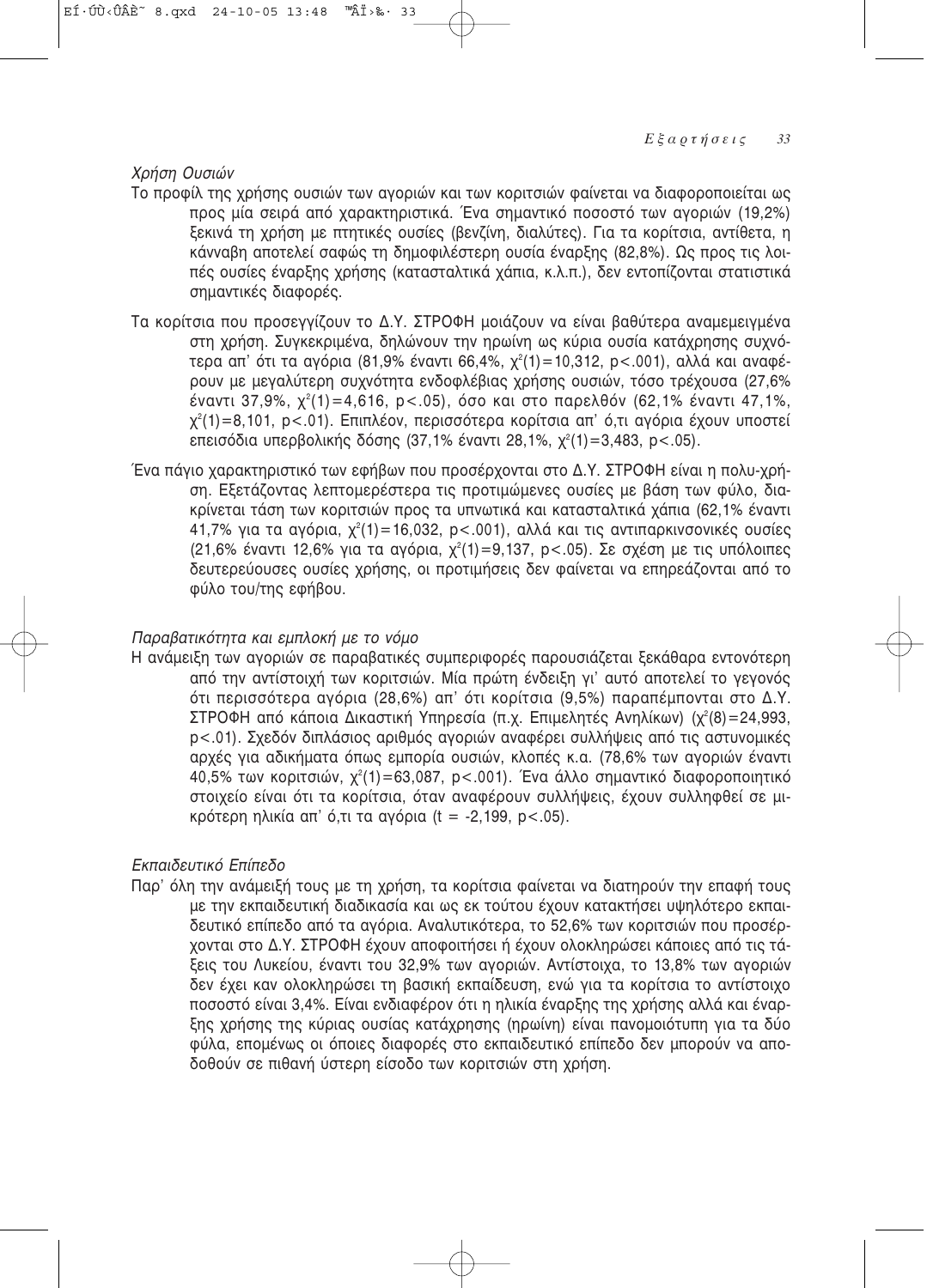# Σεξουαλική συμπεριφορά

Σε σχέση με τα πρότυπα σεξουαλικής συμπεριφοράς των εφήβων, παρόλο που τα αγόρια δηλώνουν σε μεγαλύτερο βαθμό σεξουαλικές σχέσεις με περιστασιακούς ερωτικούς συντρόφους (χ²(2)=23,117, p<.001), τα κορίτσια έχουν συχνότερα σεξουαλικές επαφές χωρίς προφύλαξη (χ²(5)=17,681, p<.01), γεγονός το οποίο, εάν συνδυαστεί με την τάση των εξαρτημένων γυναικών να σχετίζονται ερωτικά με επίσης εξαρτημένα άτομα, μεταφράζεται σε έκθεση σε υψηλά επίπεδα κινδύνου για προσβολή από μολυσματικές ασθένειες.

# Ψυχολογικά προβλήματα - Συννοσηρότητα

Ο αριθμός των κοριτσιών που αναφέρουν ψυχολογικά προβλήματα είναι σχεδόν πενταπλάσιος από εκείνο των αγοριών (26,7% έναντι 6%, χ²(1)=41,769, p<.001). Μολονότι το εύρημα αυτό συνάδει με τα αποτελέσματα των περισσότερων ερευνών που εξετάζουν τη σχέση φύλου και συννοσηρότητας των ατόμων με διαταραχή εξάρτησης από ψυχοτρόπες ουσίες, θα πρέπει να ερμηνευτεί με μεγάλη επιφύλαξη. Ο λόγος είναι ότι τα στοιχεία προκύπτουν κατά δήλωση των εφήβων και δεν αφορούν στην πλειοψηφία τους διαγνωσμένα προβλήματα, επομένως η αξιοπιστία τους είναι μειωμένη.

## **¶INAKA™ 1**

|                                                | <b>AFOPIA</b> | ΚΟΡΙΤΣΙΑ | $\chi^2$   |
|------------------------------------------------|---------------|----------|------------|
| Χρήση ουσιών                                   |               |          |            |
| Ηρωίνη ως κύρια ουσία κατάχρησης               | 66,4%         | 81,9%    | $10,31***$ |
| Κατασταλτικά ως δευτερεύουσα ουσία χρήσης      | 41,7%         | 62,1%    | $16,03***$ |
| Ενέσιμη χρήση ουσιών                           | 47,1%         | 62,1%    | $8.10*$    |
| Πρόσφατη ενέσιμη χρήση                         | 27,6%         | 37,9%    | $4,62**$   |
| Επεισόδια υπερβολικής δόσης                    | 28,1%         | 37,1%    | $3.48**$   |
| Παραβατικότητα και εμπλοκή με το νόμο          |               |          |            |
| Συλλήψεις                                      | 78,6%         | 40.5%    | 63,09***   |
| Παραπομπή από δικαστική υπηρεσία               | 28,6%         | 9.5%     | 24,99*     |
| Σεξουαλική συμπεριφορά                         |               |          |            |
| Περιστασιακοί σύντροφοι                        | 19,8%         | 44,3%    | $23,12***$ |
| Σεξουαλικές επαφές χωρίς προφύλαξη             | 24,7%         | 38,8%    | 17,68*     |
| Ψυχολογική κατάσταση                           |               |          |            |
| Ψυχολογικά προβλήματα                          | 6,0%          | 26,7%    | 41,77***   |
| Νοσηλεία λόγω ψυχ. προβλημάτων                 | 2,4%          | 7,0%     | $5,79$ **  |
| ** $p < .01$<br>*** $p < 0.001$<br>* $p$ < .05 |               |          |            |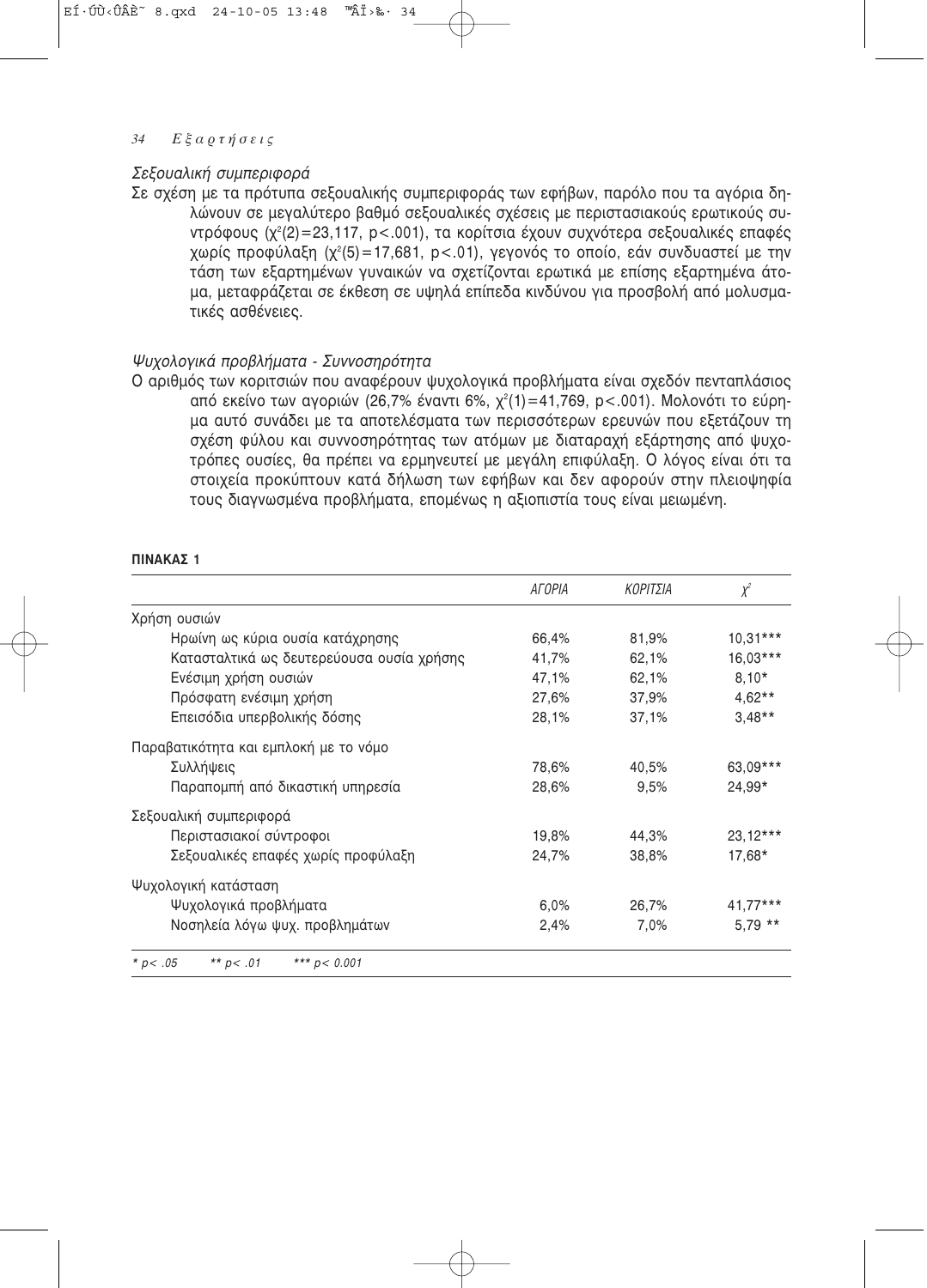#### ΣΥΖΗΤΗΣΗ

- Ο αριθμός των γυναικών που βρίσκονται σε θεραπεία απεξάρτησης από ψυχοτρόπες ουσίες είναι μικρός, και ανάλογα περιορισμένη σε έκταση είναι και η ερευνητική βιβλιογραφία που διερευνά τα χαρακτηριστικά των γυναικών που κάνουν κατάχρηση ουσιών. Η παρούσα έρευνα, μελετώντας ένα μεγάλο δείγμα εφήβων, επιχείρησε να διαπιστώσει αν το φύλο αποτελεί μία σημαντική μεταβλητή στο προφίλ και στην εξέλιξη τους.
- Στην αξιολόγηση των αποτελεσμάτων της έρευνας αυτής πρέπει να ληφθούν υπ' όψη ορισμένοι περιορισμοί. Ο αρχικός και σοβαρότερος είναι ότι αυτά προκύπτουν από την αξιολόγηση ενός πολύ συγκεκριμένου πληθυσμού με ιδιαίτερα χαρακτηριστικά (έφηβοι, εξαρτημένοι από ψυχοτρόπες ουσίες), με αποτέλεσμα η ισχύ τους να μην είναι δυνατόν να γενικευτεί και σε άλλες υπο-ομάδες ή στο σύνολο των χρηστών. Επιπλέον, πρέπει να γίνει αναφορά στο γεγονός ότι το εργαλείο που χρησιμοποιήθηκε δεν ήταν ειδικά κατασκευασμένο για τους σκοπούς της έρευνας. Λόγω αυτού, δεν μπόρεσαν να αξιολογηθούν κάποιες πολύ σημαντικές διαστάσεις που σχετίζονται άμεσα με τα ζητήματα φύλου (π.χ. σεξουαλική κακοποίηση) και αναδεικνύονται από άλλες ερευνητικές μελέτες ως κρίσιμες. Τέλος, η συλλογή των στοιχείων κατά την πρώτη επαφή των εφήβων με το θεραπευτικό πλαίσιο ανακινεί ζητήματα αξιοπιστίας, καθώς υπάρχει έλλειψη εμπιστοσύνης και πιθανώς συνακόλουθη έλλειψη ειλικρίνειας στον τρόπο ανταπόκρισης.
- Τα αποτελέσματα της έρευνας φαίνεται να επιβεβαιώνουν, σε γενικές γραμμές, τα ευρήματα της διεθνούς βιβλιογραφίας που εκτέθηκαν στην εισαγωγή. Σε σχέση με την έκταση των οικογενειακών επιρροών, οι έφηβες που προσεγγίζουν το Δ.Υ. ΣΤΡΟΦΗ έχουν περισσότερες πιθανότητες να έχουν θετικό οικογενειακό ιστορικό κατάχρησης αλκοόλ από τον πατέρα και τα αδέρφια και ψυχοφαρμάκων από τη μητέρα. Η επίδραση της χρήσης στην οικογένεια είναι, όπως είδαμε, πολύπλευρη, και μπορεί να επηρεάσει τον έφηβο μέσω πολλαπλών οδών (γενετικών και περιβαλλοντικών). Το εύρημα ότι τα κορίτσια τείνουν να προέρχονται συχνότερα από προβληματικά οικογενειακά περιβάλλο-Vτα, είναι πιθανό να αντανακλά τη μεγαλύτερη ευαισθησία των γυναικών στην ανατροφή από γονείς με θέματα κατάχρησης ουσιών, όπως εντοπίζεται από κάποιες μελέτες (Arfken et al. 2001; Cutrona et al., 1994; Russell et al., 1990; Sher et al., 1991). Aπό την άλλη μεριά, έχει βρεθεί ότι οι γυναίκες που προβάλλουν αίτημα θεραπείας για την εξάρτηση από ουσίες είναι πιθανότερο να προέρχονται από πυρηνικές οικογένειες στις οποίες υπάρχει εξαρτημένο μέλος, ή να συζούν με κάποιον επίσης εξαρτημένο ερωτικό σύντροφο. Στην περίπτωση αυτή η επίδραση του οικογενειακού ιστορικού φαίνεται να έχει δύο όψεις: από τη μία λειτουργεί ως παράγοντας κινδύνου για την εμπλοκή στη χρήση και από την άλλη ως κινητήριος δύναμη για την απεμπλοκή από αυτή (El-Guebaly 1994).
- Σε ό,τι αφορά τα πρότυπα χρήσης των εφήβων που ζητούν βοήθεια από το Δ.Υ. ΣΤΡΟΦΗ, τα κορίτσια διαφοροποιούνται δείχνοντας εμπλοκή σε μεγαλύτερης βαρύτητας χρήση ουσιών (ενδοφλέβια χρήση ηρωίνης, συχνά επεισόδια υπερβολικής δόσης) και προτίμηση στις υπνωτικές και κατασταλτικές ουσίες. Το τελευταίο εύρημα συμβαδίζει με τις πρόσφατες αλλά και παλαιότερες καταγεγραμμένες τάσεις για το σύνολο του πληθυσμού (Clayton et al., 1986; EMCDDA, 2005).
- Σε ένα γενικότερο επίπεδο τέλος, αξίζει να σχολιαστούν οι ενδείξεις που παρουσιάστηκαν για υψηλότερα επίπεδα συννοσηρότητας στα κορίτσια και για μεγαλύτερη έκθεσή τους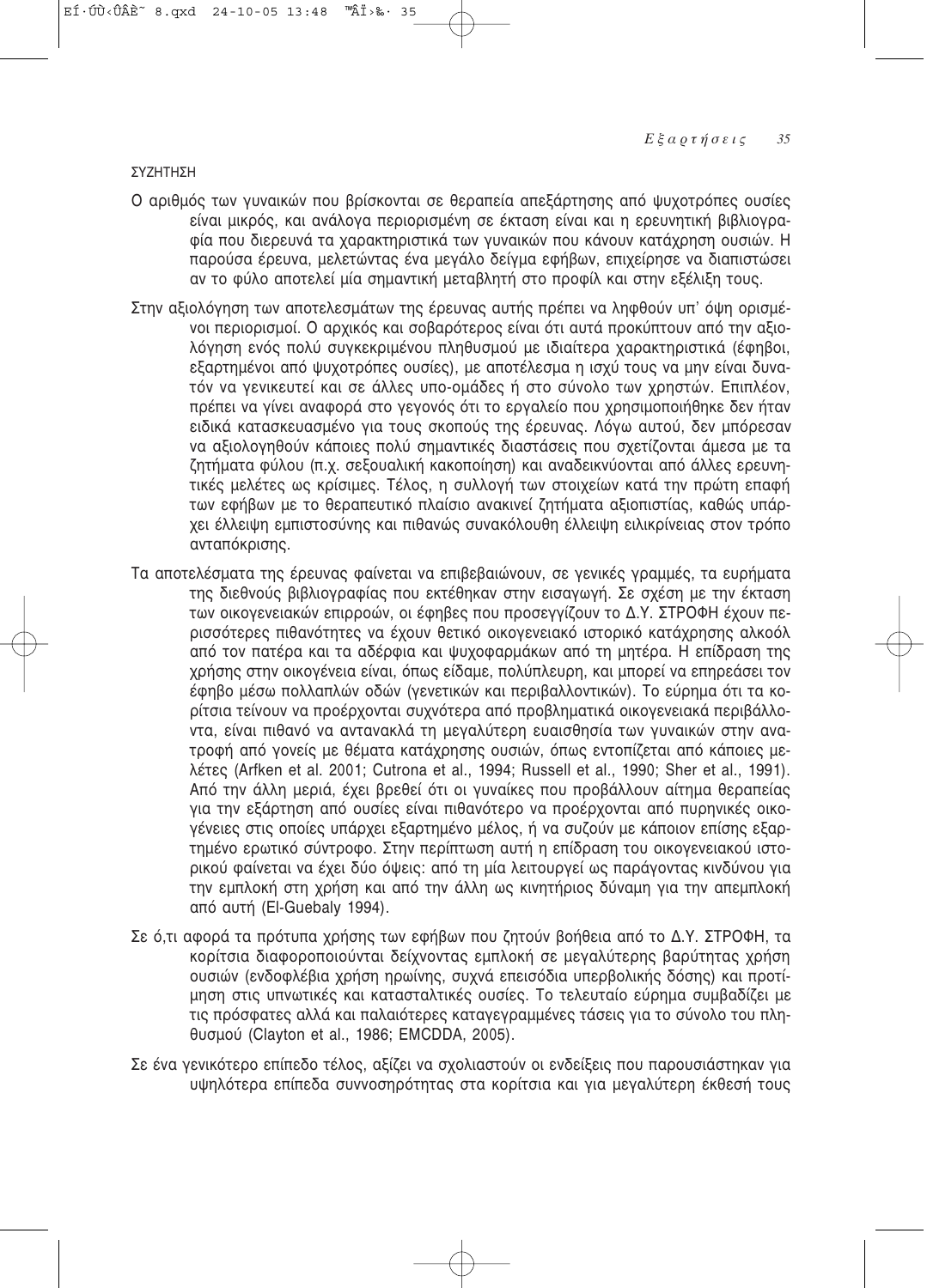> σε κινδύνους προσβολής από μολυσματικές ασθένειες λόγω της ασυνεπούς λήψης μέτρων προφύλαξης στις σεξουαλικές επαφές. Το χαμηλό εκπαιδευτικό επίπεδο και η έντονη εμπλοκή σε παραβατικές συμπεριφορές είναι τα σημεία στα οποία τα αγόρια παρουσιάζονται να μειονεκτούν έναντι των κοριτσιών.

Όλα τα παραπάνω συνθέτουν αυτό που αναδεικνύεται πολύπλευρα, τόσο από την ανασκόπηση της βιβλιογραφίας, όσο και από την θεραπευτική εμπειρία σε ένα πλαίσιο απεξάρτησης για εφήβους: οι γυναίκες και τα κορίτσια φαίνεται να αποτελούν έναν «ειδικό πληθυσμό», με ιδιαίτερες θεραπευτικές ανάγκες.

## Προτάσεις - Θεραπευτικές προσεγγίσεις

- Μέσα από αυτή την ερευνητική εργασία είναι εμφανές ότι προκύπτει έντονα η ανάγκη να σχεδιαστούν εξειδικευμένες παρεμβάσεις θεραπείας της εξάρτησης αποκλειστικά για τα κορίτσια και για τις γυναίκες.
- Σύμφωνα με τη βιβλιογραφία υπάρχουν τουλάχιστον έξι πιθανές ομάδες εξαρτημένων γυναικών που θα μπορούσαν να ενταχθούν σε εξειδικευμένες με βάση το φύλο θεραπευτικές παρεμβάσεις: οι έγκυες (που υποδιαιρούνται στις έφηβες και τις ενήλικες), όσες κάνουν ενδοφλέβια χρήση, οι έφηβες πολύ-χρήστριες, οι επαγγελματίες, οι νοικοκυρές και οι ηλικιωμένες.
- Πολλές θεραπευτικές κοινότητες προκειμένου να καλύψουν τις ιδιαίτερες ανάγκες των γυναικών οργάνωσαν ειδικές ομάδες και δραστηριότητες για αυτές και ίδρυσαν ειδικά προγράμματα για εξαρτημένες μητέρες και τα παιδιά τους. Παρ' όλες αυτές τις προσπάθειες όμως εξακολουθούν να υπάρχουν πολύ λίγες εξειδικευμένες παρεμβάσεις για τις εξαρτημένες γυναίκες (De Leon & Jainchill, 1991), όπως επίσης και να υπερκαλύπτονται από τους άνδρες μέσα στα διάφορα θεραπευτικά πλαίσια.
- Οι Ravndal και Vaglum (1994) αναφέρουν ότι οι γυναίκες που καταφέρνουν να ολοκληρώσουν τη θεραπεία τους στις θεραπευτικές κοινότητες είναι αυτές που είχαν στενές σχέσεις με άλλες γυναίκες, είχαν λιγότερη ανάμειξη με άνδρες, βρήκαν ζεστασιά και συναισθηματική στήριξη από τους ομότιμούς τους και ταυτίστηκαν θετικά με δυνατές μητέρες που δεν είχαν υποταχθεί στους συντρόφους τους.
- Πρέπει λοιπόν με βάση αυτά τα ερευνητικά δεδομένα να σχεδιαστούν επιπλέον εξειδικευμένες παρεμβάσεις που να δημιουργούν ένα πιο φιλικό περιβάλλον για τις γυναίκες μέσα στα διάφορα πλαίσια απεξάρτησης. Για να επιτευχθεί αυτό η θεραπεία θα πρέπει να περιλαμβάνει και να αποδέχεται περισσότερο τη φαρμακευτική αγωγή (κυρίως για ψυχιατρικά προβλήματα που μπορεί να συνυπάρχουν), να περιλαμβάνει περισσότερο διάλογο παρά αντιπαράθεση (καθώς η αντιπαράθεση είναι κυρίως ανδρικό χαρακτηριστικό), να προϋποθέτει περισσότερη προσωπική ψυχοθεραπεία, και πιθανότατα να μην υπάρχει τόση ιεραρχία όση στις παραδοσιακές κοινότητες. Είναι επίσης σημαντικό για τις γυναίκες να έχουν θετικά γυναικεία πρότυπα κατά τη διάρκεια της θεραπείας τους και αυτό μπορεί να ενισχυθεί από τις επαγγελματίες του ίδιου φύλου που βρίσκονται στο πλαίσιο. Ακόμη θα πρέπει να δίνεται η δυνατότητα στις γυναίκες να μοιράζονται, σε ειδικές ομάδες φύλου που θα πραγματοποιούνται, τις προσωπικές τους εμπειρίες σε σχέση με θέματα κακοποίησης φύλου, και να παρατηρούν τις αλλαγές σχετικά με αντιλήψεις και συμπεριφορές (De Leon 2000).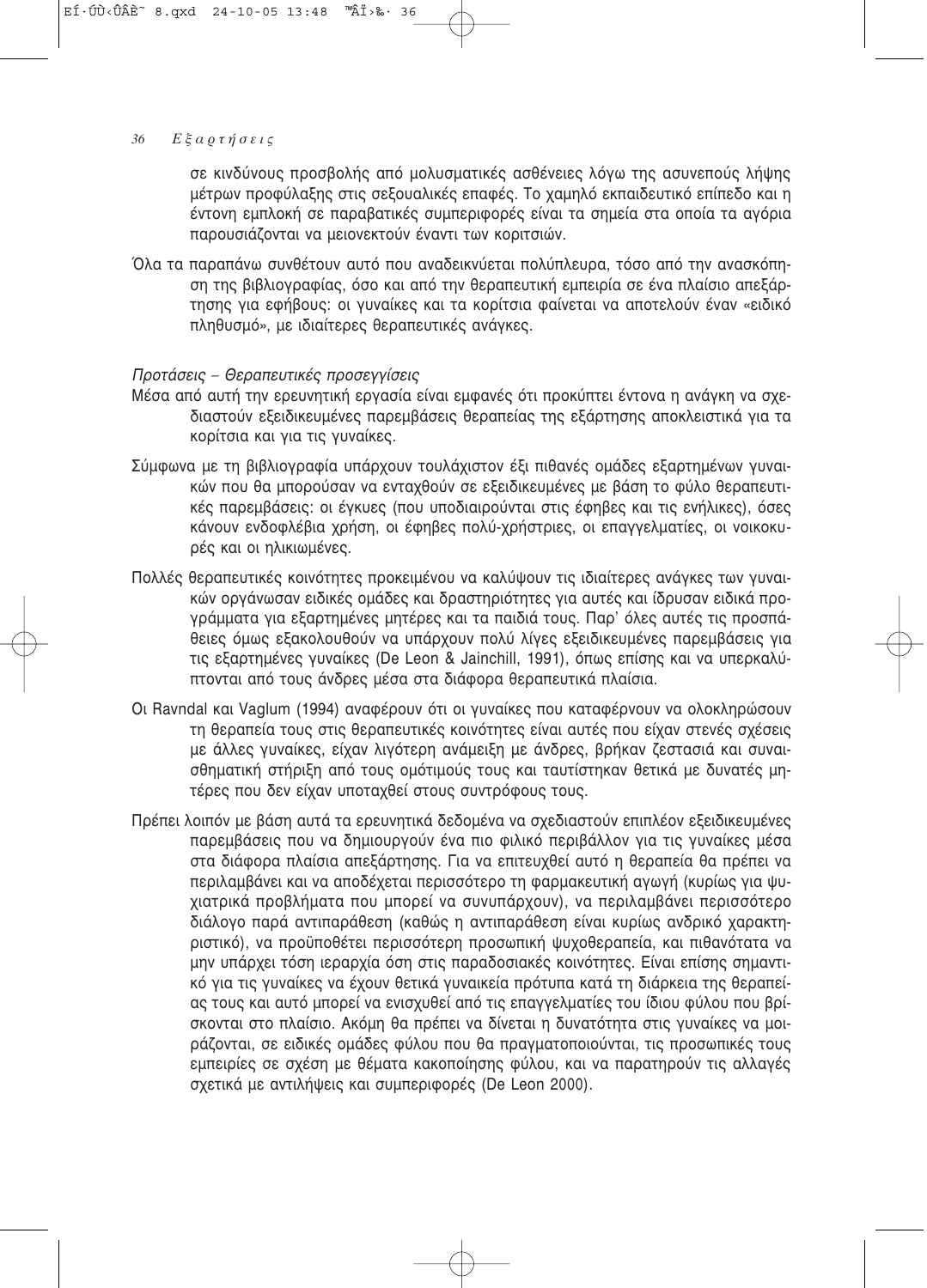- Με αυτόν τον τρόπο λοιπόν οι υπηρεσίες που θα απευθύνονται πιο συγκεκριμένα σε εξαρτημένες γυναίκες μπορεί να αποδειχθούν ιδιαίτερα βοηθητικές στο να προσελκύουν γυναίκες που σε οποιαδήποτε άλλη περίπτωση δεν θα είχαν ζητήσει βοήθεια, φοβούμενες τον κοινωνικό στιγματισμό και τις παρελκόμενες συνέπειές του.
- Στα πλαίσια αυτής της ευαισθητοποίησης των ιδιαίτερων αναγκών των γυναικών και των κοριτσιών, το Δ.Υ. ΣΤΡΟΦΗ έχει διαμορφώσει τις λειτουργίες του προκειμένου να καλύψει τις ανάγκες των εφήβων κοριτσιών. Λειτουργεί ομάδα κοριτσιών που με την καθοδήγηση γυναικών μελών του προσωπικού, οι οποίες δρουν ως θετικά πρότυπα, επεξεργάζονται θέματα που αφορούν τη σχέση τους με το άλλο φύλο, τη σεξουαλική τους συμπεριφορά, τη φροντίδα της σωματικής τους αλλά και της ψυχολογικής τους υγείας και γενικότερα θέματα που αφορούν τη γυναικεία τους ταυτότητα.

# Βιβλιογραφικές αναφορές

 $24 - 10 - 05$  13:48

™ÂÏ>‰∙

 $E\acute{\rm I}\cdot\acute{\rm U}\grave{\rm U}\cdot\hat{\rm U}\hat{\rm A}\hat{\rm E}$  ^ 8.qxd

- Arfken, C. L., Klein C., di Menza S., Schuster C.R. (2001). Gender differences in problem severity at assessment and treatment retention. Journal of Substance Abuse Treatment. 20, 53-57
- Brooks, C.S., & Rice, K.F. (1997). Families in recovery: Coming full circle. Baltimore: Brookes Publishing.
- Brown V. B., Melchior L., A. Waite-O' Brien N. & Huba G.J. (2002). Effects of women-sensitive long-term residential treatment on psychological functioning of diverse populations of women. Journal of Substance Abuse Treatment, 23, 133-144
- Chassin, L., Pillow, D.R., Curran, P.J., Molina, B.S.G., & Barrera, M. (1993). Relation of parental alcoholism to early adolescent substance use: A test of three mediating mechanisms. Journal of Abnormal Psychology, 102, 3-19.
- Chassin, L., Rogosch, F., & Barrera, M. (1991). Substance use and symptomatology among adolescent children of alcoholics. Journal of Abnormal Psychology, 100, 449-463.
- Clayton, R.C., Voss, H.L., Robbins, C., et al. (1986). Gender differences in drug use : An epidemiological perspective. In: B.A. Ray & Brande, M.C. (Eds.) Women and drugs: a new era for research. NIDA Research Monograph no. 56, Washington DC, US Department of Health and Human Services, 80-99.
- Cohen, P., Brown, J., & Smailes, E. (2001). Child abuse and neglect and the development of mental disorders in the general population. Development and Psychopathology, 13, 981-999.
- Compton, W.M., Cottler, L.B., Ridenour, T., Ben-Abdallah, A., & Spitznagel, E.L. (2001). The specificity of family history of alcohol and drug abuse in cocaine abusers. The American Journal on Addictions. 11, 85-94.
- Cutrona, C.E., Cadoret, R.J., Suhr, J.A., Richards, C.C., Troughton, E., Schutte, K., & Woodworth, G. (1994). Interpersonal variables in the prediction of alcoholism among adoptees: evidence for gene-environment interaction. Comprehensive Psychiatry, 35, 171-179.
- De Leon, G. (2000). The Therapeutic Community theory model and method. New York: Springer Publishing Company.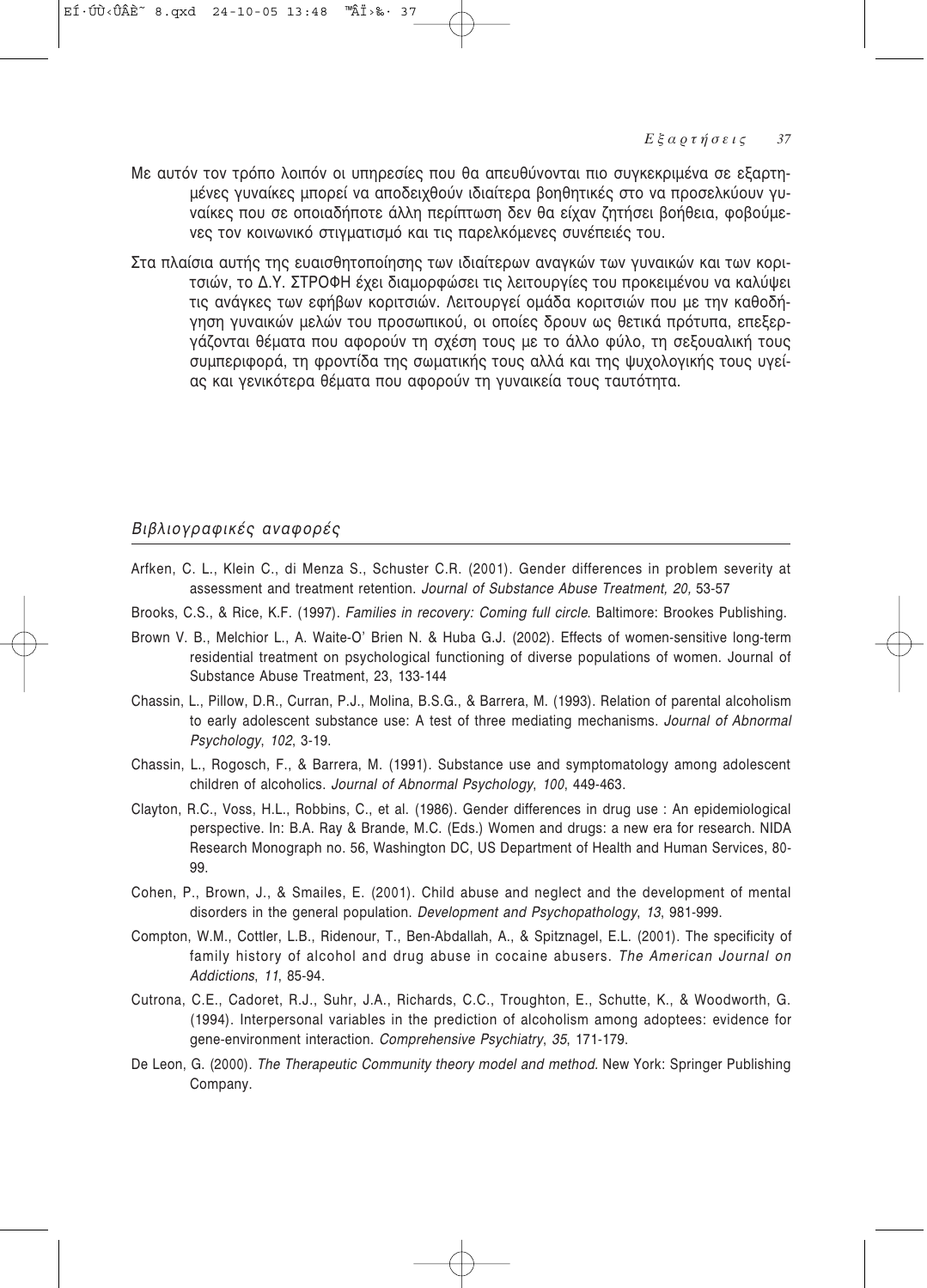- De Leon, G., & Jainchill, N. (1982). Male and female drug abusers: Social and psychological status 2 years after treatment in a Therapeutic Community. *American Journal of Drug and Alcohol Abuse,* 465-497
- De Leon, G., & Jainchill, N. (1991). Residential therapeutic communities for female substance abusers. *Bulletin of the New York Academy of Medicine, 67,* 277-290
- Dishion, T.J.,. Patterson, G. R., &. Reid, J. R (1998). Parent and peer factors associated with drug sampling in early adolescence: Implications for treatment. In E. R. Rahdert and J. Grabowski (Eds.), *Adolescent Drug Abuse: Analyses of Treatment Research* (NIDA Research Monograph N0. 77, DHHS Publication No. ADM88-1523) (pp. 69-93). Rockville, M.D: National Institute on Drug Abuse.
- Dube, S.R., Anda, R.F., Felitti, V.J., Edwards, V.J., & Croft, J.B. (2002). Adverse childhood experiences and personal alcohol abuse as an adult. *Addictive Behaviors*, *27*, 713-725.
- El-Guebaly, N. (1995). Alcohol and polysubstance abuse among women. C*anadian Journal of Psychiatry*, *40*, 73-79.
- Elkins, I.J., McGue, M., Malone, S. & Iacono, W.G. (2004). The effect of parental alcohol and drug disorders on adolescent personality. *American Journal of Psychiatry*, *161*, 670-676.
- Ellis, Zucker & Fitzerald, 1997. The role of family influences in development and risk. *Alcohol health and Research World*, *21*, 218-226.
- EMCDDA (2005). *Differences in patterns of drug use between women and men*. Retrieved in www.emcdda.eu.int
- EMCDDA (2005). *Male and female drug use: Is the gap narrowing?* Retrieved in www.emcdda.eu.int
- Finkelstein, N., (1996). Using the relational model as a context for treating pregnant and parenting chemically dependent women. *Journal of Chemical Dependency Treatment, 6* (1/2), 23-44.
- Fletcher, A.C., Steinberg, L., & Williams-Wheeler, M. (2004). Parental influences on adolescent problem behavior: Revisiting Stattin and Kerr. *Child Development*, *75*, 781-796.
- Goodwin, D.W., Schulsinger, F., Knop, J., Mednick, S., & Guze, S.B. (1977). Alcoholism and depression in adopted-out daughters of alcoholics. *Archives of General Psychiatry*, *34*, 751-755.
- Gregoire T. K & Snively, C. A. (2001). The relationship of social support and economic self-sufficiency to substance abuse outcomes in a long-term recovery program for women. *Journal of Drug Education, 31,* (3), 221-237.
- Grella, C. E. & Joshi, V. (1999). Gender differences in drug treatment careers among clients in the national Drug Abuse Treatment Outcome Study. *American Journal of Drug & Alcohol Abuse 25* (3):385-406
- Grella, C.E. (2003). Effects of gender and diagnosis on addiction history, treatment utilization and psychosocial functioning among a dually diagnosed sample in drug treatment. J*ournal of Psychoactive Drugs*, *1*, 169-179.
- Hoffmann, J.P. & Cerbone, F.G. (2002). Parental substance use disorder and the risk of adolescent drug abuse: An event history analysis. *Drug and Alcohol Dependency*, *66*, 255-264.
- Jainchill N., Hawke, J., & Yagelkn, J. (2000). Gender psychopathology and patterns of homelessness among clients in shelter-based TC's. *American Journal of Drug and Alcohol Abuse, 26,* 553-567
- Kandall, S. R. (1998). Women and addiction in the United States, 1920 to the present. In: C. L. Wetherington, & A. B. Roman (Eds.), *Drug addiction research and the health of women* (pp. 98- 4290). Rockville, MD: National Institute on Drug Abuse.
- Kumpfer, K.L., Olds, D.L., Alexander, J.F., Zucker, R.A., & Gary, L.E. (1988). Family Etiology of Youth Problems. NIDA Research Monograph 177, 12-41.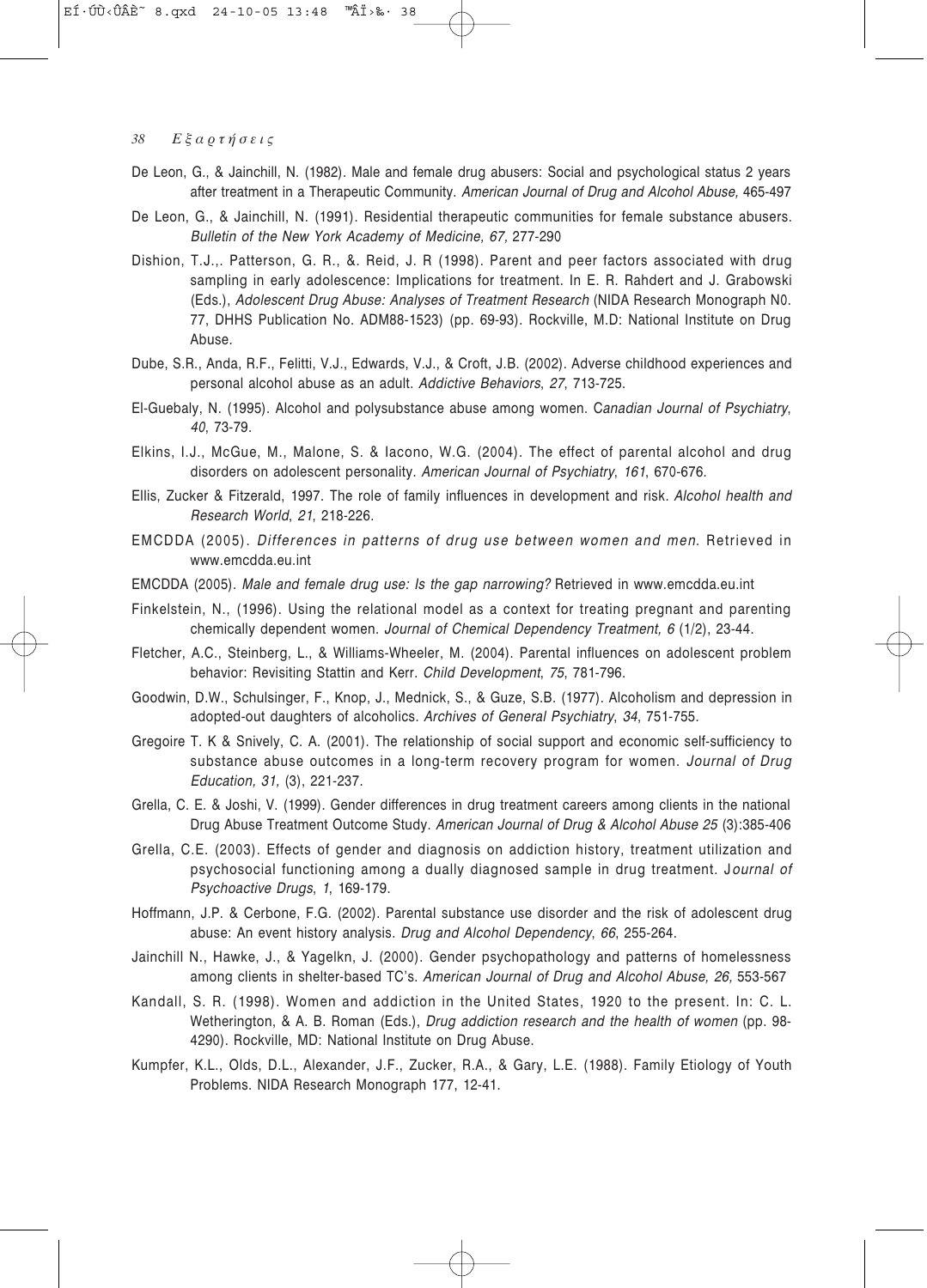- Kuperman, S., Schlosser, S.S., Lidral, J., & Reich, W. (1998). Relationship of child psychopathology to parental alcoholism and antisocial personality disorder. *Journal of the American Academy of Child and Adolescent Psychiatry*, *38*, 686-692.
- Lewis, C.E. & Buckholtz, K.K. (1991). Alcoholism, antisocial behaviour and family history. *British Journal of Addiction*, *86*, 177-194.
- Lex, B. W. (1991). Gender differences and substance abuse. In: Mello, N.K., ed. *Advances in Substance Abuse: Behavioral and Biological Research, Vol. IV*. London: Jessica Kingsley
- Li, C., Pentz, M., & Chou, C. (2002). Parental substance use as a modifier of adolescent substance use risk. *Addiction, 97*, 1537-1550.
- Lundy, A. Gottheil, E., Serota, R. D., Weinstein, S. P., & Sterling, R. C. (1995). Gender differences and similarities in African-American crack cocaine abusers. *Journal of Nervous and Mental Disease, 183,* 260-266
- Marsh J. & Miller, N. (1985). Female clients in substance abuse treatment. *International Journal of Addictions, 20,* 995-1019
- Martens, J. (1999). Women-centred approach in the Belgian Therapeutic Communities for drug addicts. In E. Brockaert, W. Vanderplassehen & V. Soyez (Eds.). *Proceedings of the International Symposium on Substance Abuse Treatment and Special Target Groups. "Community as a method" (Vol. 10, pp. 205).* Universiteit Gent. Gent Vakgroep Orthopedagogick.
- McGue, M. (1997). A genetic-behavioral perspective on children of alcoholics. Alcohol health and research world, 21, 210-217.
- McLellan, A. T., Kushner, H., Metzger, D., Peters, R., Smith, I. Grissom, G., Pettinati, H., & Argeria, M. (1992). The fifth edition of the Addiction Severity Index. *Journal of Substance Abuse Treatment, 9,* 199-213
- Mendes, F., Relvas, A.P., Lourenco, M., Reccio, J.L., Pietralunga, S., Broyer, G., Bussac, M.H., Calafat, A., & Stocco, P. (1999). Family Relationships and Primary Prevention of Drug Use in Early Adolescence. Valencia: IREFREA.
- Merikangas, K., & Stevens, D. (1998). Substance abuse among women: Familial factors and comorbidity. In C. Wetherington & A. Roman (Eds.), *Drug Addiction Research and the Health of Women.* Washington, DC: National Institute on Drug Abuse.
- Merikangas, K.R., Dierker, L. and Fenton, B. (1997). Familial Factors and Substance Abuse: Implications for prevention. In RS Ashery, EB Robertson, KL Kumpfer (eds) *Drug Abuse Prevention through Family Intervention*. Washington, DC: National Institute on Drug Abuse.
- Prescott, C.A. (2003). Sex differences in the genetic risk for alcoholism. *Alcohol Health and Research World*, *26*, 264-273.
- Ravndal, E. (1994). *Drug abuse, psychopathology and treatment in a hierarchical therapeutic community.* Unpublished prospective study; doctoral dissertation, University of Oslo, Oslo.
- Ravndal, E., & Vaglum P. (1994). Treatment of female addicts: the importance of relationships to parents, partners and peers for the outcome. *International Journal of the Addictions, 29,* 115-125
- Rohsenow, D.J., Corbett, R., & Devine, D. (1998). Molested as children: A hidden contribution to substance abuse. *Journal of Substance Abuse Treatment, 5,* 13-18
- Russell, M., Cooper, M.L., & Frone, M.R. (1990). The influence of sociodemographic characteristics on familial alcohol problems: Data from a community sample. *Alcoholism: Clinical and Experimental Research*, 14, 221-226.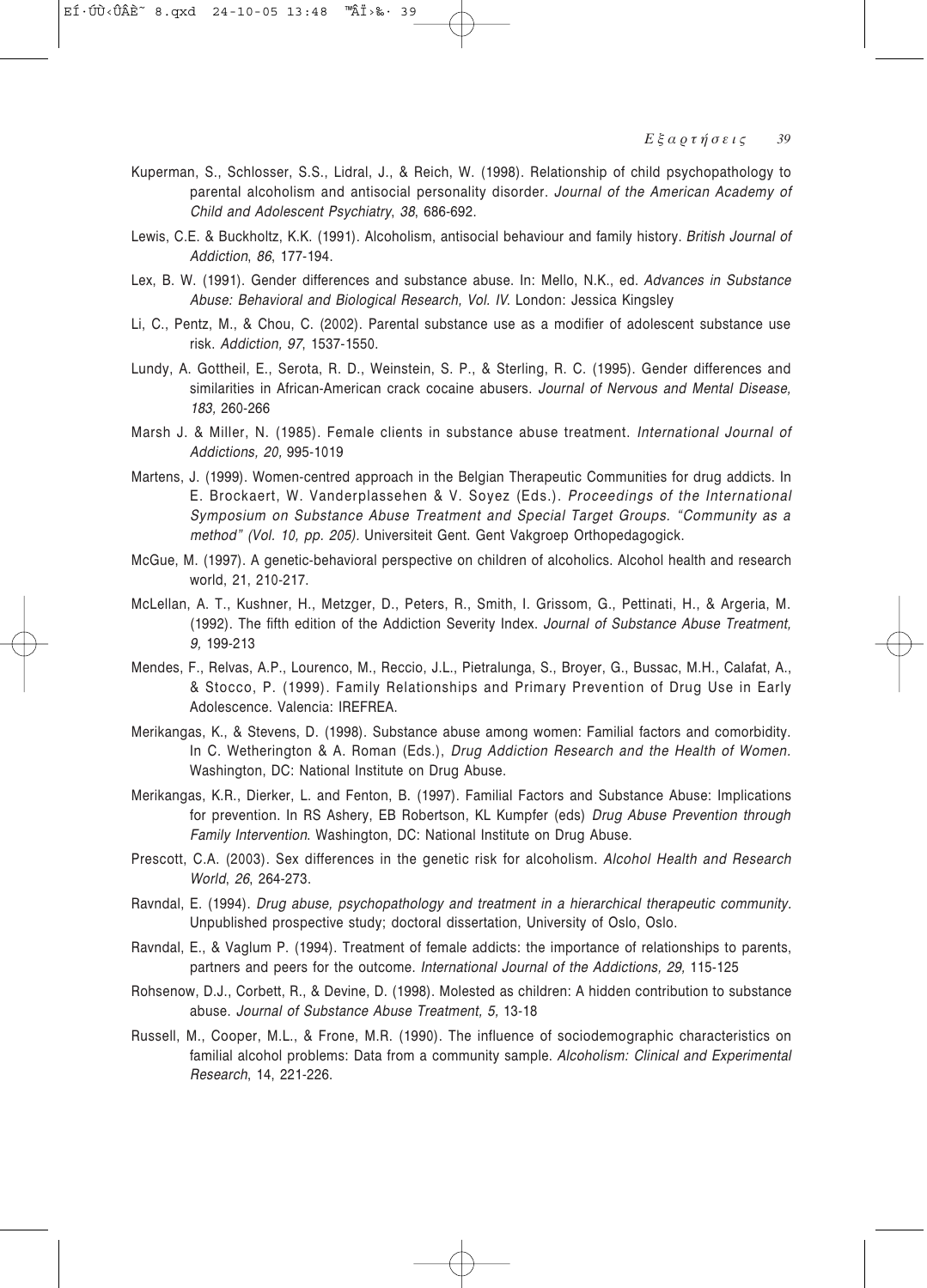- Schuckit, M.A., Smith, T.L., Radziminski, S., & Heyneman, E.K. (2000). Behavioral symptoms and psychiatric diagnoses among 162 children in non-alcoholic or alcoholic families. *American Journal of Psychiatry*, *157*, 1881-1883.
- Seilhamer, R.A., & Jacob, T. (1990). Family factors and adjustment of children of alcoholics. In M. Windle and J.S. Searles (Eds.): *Children of alcoholics: Critical perspectives*. New York: Guilford.
- Sher, K.J., Walitzer, K.S., Wood, P.K., & Brent, E.E. (1991). Characteristics of children of alcoholics: Putative risk factors, substance use and abuse, and psychopathology. *Journal of Abnormal Psychology*, *100*, 427-448.
- Sheridan, M.J. (1995). A proposed intergenerational model of substance abuse, family functioning and abuse/neglect. *Child Abuse and Neglect*, *5*, 519-530.
- Silvia, L.Y., & Liepman, M.R. (1990). Biological aspects of children of alcoholic parents. In T.M. Rivinus (Eds.) Children of Chemically Dependent Parents: Multiperspectives from the Cutting Edge. New York: Brunner/Mazel.
- Stattin, H., & Kerr, M. (2000). Parental monitoring: A reinterpretation. *Child Development*, 71, 1072-1085.
- Tarter, R.E., Kirisci, L., Vanyukov, M., Cornelius, J., Pajer, K., Shoal, G.D., & Giancola, P.R. (2002). Predicting adolescent violence: Impact of family history, substance use, psychiatric history, and social adjustment. *American Journal of Psychiatry*, *159*, 1541-1547.
- Van Damme, K. (1998). *Vronwgerichte verslavingszorg* (Jaurgang 6, 1): De Kiem
- Wallen, J. (1992). A comparison of male and female clients in substance abuse treatment. *Journal of Substance Abuse Treatment, 9,* 243-248
- Wallen, J. (1992). A comparison of male and female clients in substance abuse treatment. *Journal of Substance Abuse Treatment*, *9*, 243-248.
- Ε.Κ.Τ.Ε.Π.Ν. Εθνικό Κέντρο Τεκμηρίωσης και Πληροφόρησης για τα Ναρκωτικά (2000). *Ετήσια Έκθεση* του ΕΚΤΕΠΝ για την κατάσταση των ναρκωτικών στην Ελλάδα το 1999. Αθήνα: Ερευνητικό Ινστιτούτο Ψυχικής Υγιεινής.
- Ζώτου, Σ. & Κοπακάκη, Μ. (2004). Χαρακτηριστικά των εφήβων χρηστών που προσέγγισαν τη ΣΤΡΟΦΗ το 2003. Αθήνα: ΣΤΡΟΦΗ
- Ρήγος, Η., Ζώτου, Σ., & Κοπακάκη, Μ. (2003). Χαρακτηριστικά των εφήβων χρηστών ψυχοτρόπων ουσιών που προσέγγισαν τη ΣΤΡΟΦΗ το 2002. Αθήνα: ΣΤΡΟΦΗ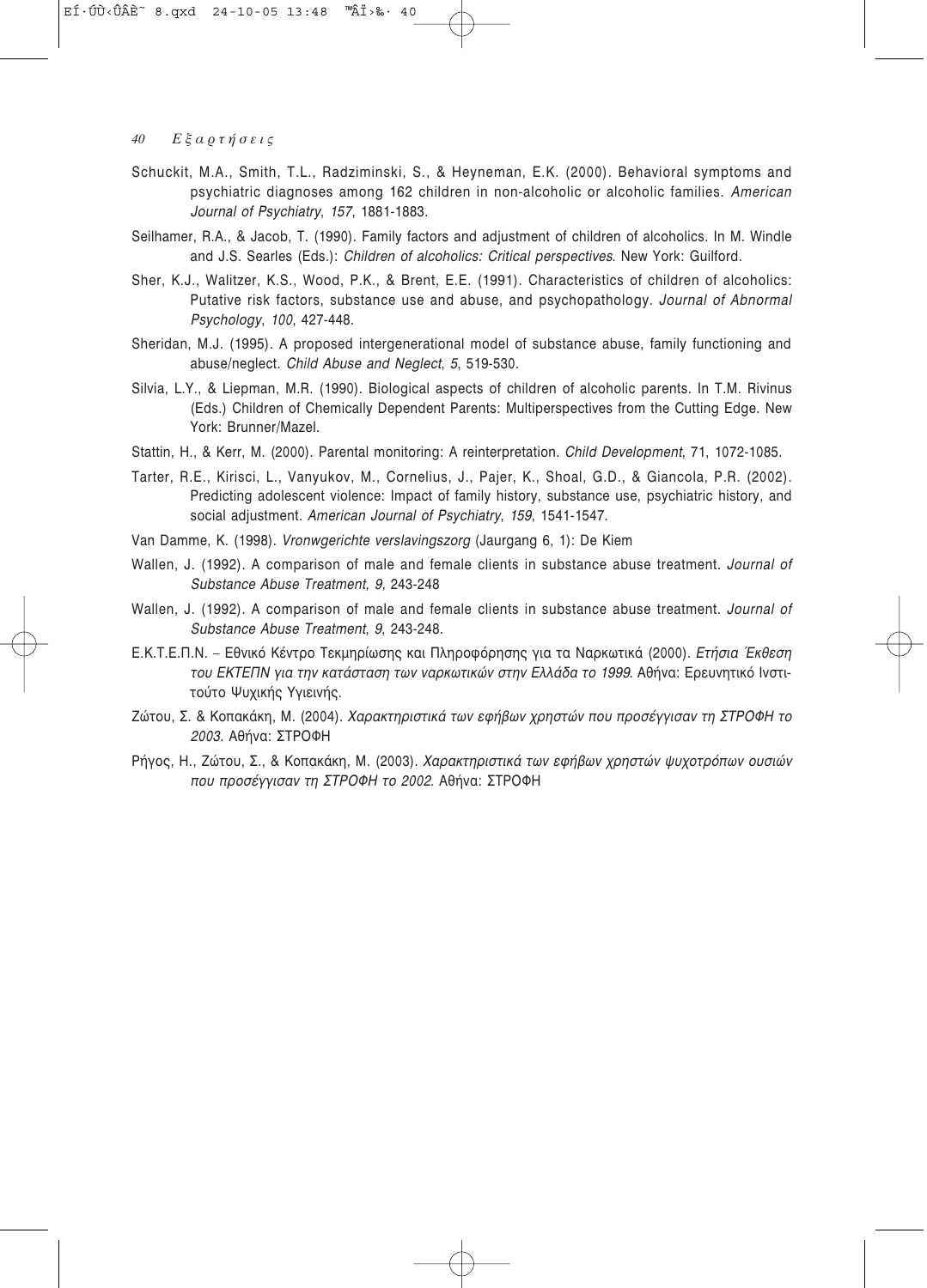$E \xi a \varrho \tau \eta \sigma \varepsilon \iota$ ς, τεύχος 8, 2005

# ALCOHOL DEPENDENCE SYNDROME AND QUALITY OF LIFE: REVIEW OF THE PROBLEM

IOANNIS LIAPPAS & MARIA GINIERI-COCCOSSIS<sup>1</sup>

#### Abstract

Alcohol dependence syndrome is one of the most prevalent psychiatric disorders, which exhibits a complicated interaction with different psychopathological symptoms and other psychiatric disorders. Co morbid psychopathology may precede or follow alcohol abuse, or may constitute the expression of a latent common pathogenic factor. Alcohol abuse has multiple negative effects on the individual's somatic health, psychological and emotional well- being and social adjustment. Furthermore, co morbidity may lead to a more serious deterioration of the alcoholic individual's quality of life and social functioning. Alcohol dependent patients need specialized and multidimensional longterm health services which could combine medical, psychotherapeutic and psychosocial interventions. In order to respond to the multiple therapeutic needs of these patients, therapy programs need to provide integrated interventions aiming at the physical, psychological and social improvement of the user with individual and group level interventions, as well as interventions for the support of the user's family.

<sup>1</sup> Corresponding author: Maria Ginieri-Coccossis, Department of Psychiatry, University of Athens, School of Medicine, Eginition Hospital, Athens, Greece e-mail: margkok@med.uoa.gr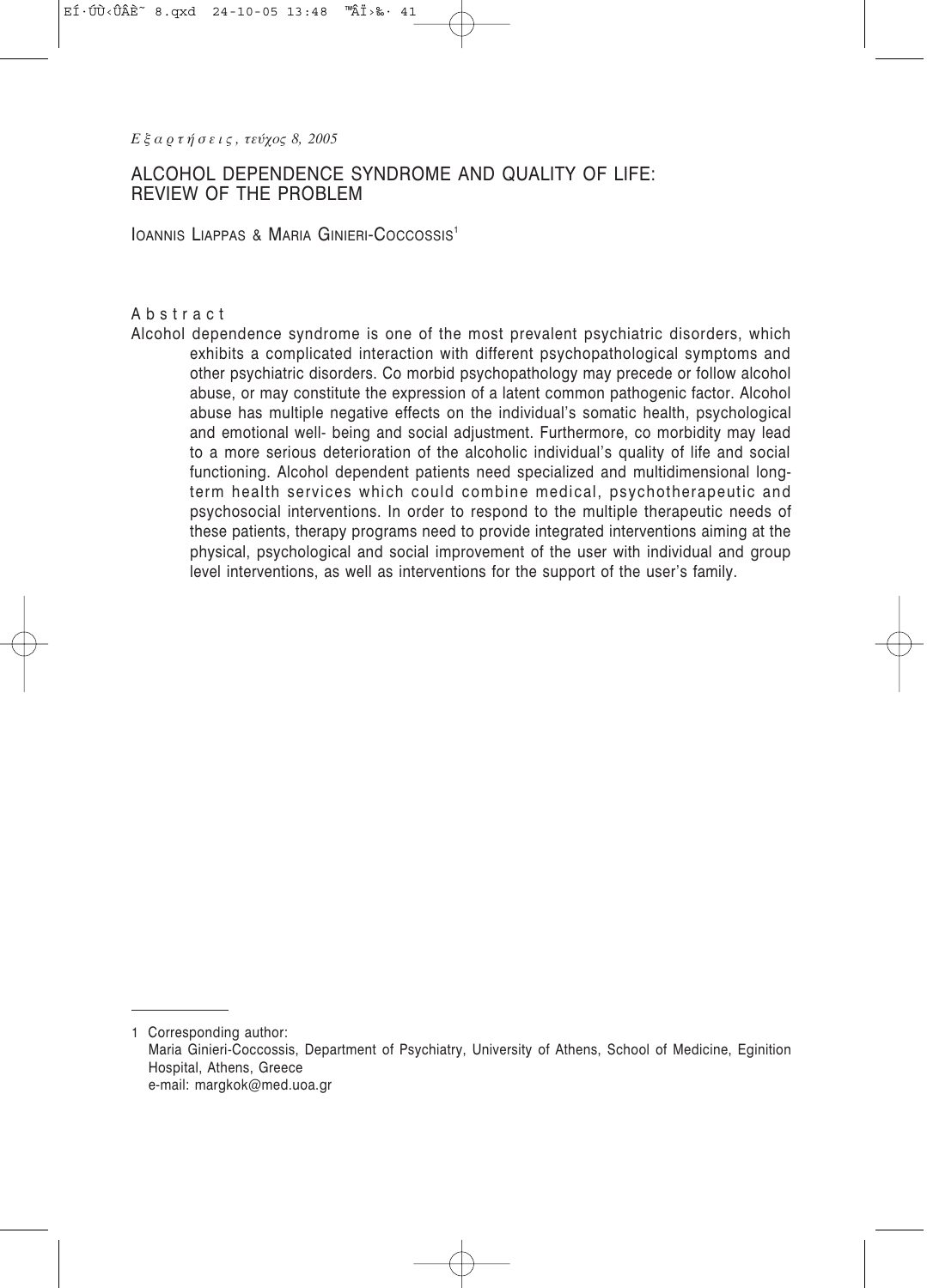$E \xi a \varrho \tau \eta \sigma \varepsilon \iota \varsigma$ , τεύχος 8, 2005

# ΑΛΚΟΟΛΙΚΗ ΕΞΑΡΤΗΣΗ ΚΑΙ ΠΟΙΟΤΗΤΑ ΖΩΗΣ: ΣΥΓΧΡΟΝΗ ΑΝΑΣΚΟΠΗΣΗ ΤΟΥ ΠΡΟΒΛΗΜΑΤΟΣ

IQANNHE A. NIANNAE, MD, PH.D, NANENIZTHMIO AOHNON, ANANAHPOTHE KAOHITHTHE WYXIATPIKHE, WYXIATPIKH KAINIKH ΠΑΝΕΠΙΣΤΗΜΙΟΥ ΑΘΗΝΩΝ, ΑΙΓΙΝΗΤΕΙΟ ΝΟΣΟΚΟΜΕΙΟ. **ΔΙΕΥΘΥΝΤΗΣ ΠΡΟΓΡΑΜΜΑΤΟΣ «ΑΘΗΝΑ», ΨΥΧΙΑΤΡΙΚΗ ΚΛΙΝΙΚΗ ΠΑΝΕΠΙΣΤΗΜΙΟΥ ΑΘΗΝΩΝ ΤΟΥ AIFINHTFIOY NOZOKOMFIOY** 

MAPIA TZINIEPH-ΚΟΚΚΩΣΗ<sup>1</sup>, PH.D, ΠΑΝΕΠΙΣΤΗΜΙΟ ΚΟΡΝΕΛ (CORNELL UNIVERSITY). ΛΕΚΤΟΡΑΣ WYXONOFIAZ WYXIATPIKH KAINIKH HANEHIZTHMIOY AOHNON - AIFINHTEIO NOZOKOMEIO

# Περίληψη

Το σύνδρομο της αλκοολικής εξάρτησης παραπέμπει στην πλέον διαδεδομένη ψυχική διαταραχή, στο πλαίσιο της οποίας ατομικοί και κοινωνικοί παράγοντες σε σχέση αλληλεπίδρασης διαμορφώνουν την ενκατάστασή της και συμπεριλαμβάνουν την παρουσία παράλληλης ψυχικής διαταραχής και ψυχοπαθολογικών συμπτωμάτων. Τα ποσοστά συννοσηρότητας είναι υψηλά, η δε ψυχοπαθολογία μπορεί να προηγείται ή να έπεται της εκδήλωσης του συνδρόμου της αλκοολικής εξάρτησης, καθώς και να αποτελεί έκφραση κάποιου λανθάνοντος κοινού παθογενετικού παράγοντα. Είναι γνωστό ότι η κατάχρηση οινοπνεύματος έχει σοβαρές αρνητικές επιπτώσεις στη συναισθηματική και κοινωνική λειτουργικότητα και γενικότερα στη σωματική και ψυχική υγεία του χρήστη. Κατά συνέπεια, στην περίπτωση των ατόμων που έχουν πλέον αναπτύξει το σύνδρομο της αλκοολικής εξάρτησης, η σταδιακή έκπτωση που παρουσιάζεται στους ανωτέρω τομείς λειτουργικότητας και υγείας αντανακλάται στην υποβάθμιση της ποιότητας ζωής των εξαρτημένων από το οινόπνευμα ατόμων. Η αντιμετώπιση των σχετικών με την αλκοολική εξάρτηση προβλημάτων απαιτεί την πολυεπίπεδη και μακροχρόνια παροχή υπηρεσιών με εξειδικευμένες ιατρικές, ψυχοθεραπευτικές και ψυχοκοινωνικες παρεμβάσεις.

#### ΕΙΣΑΓΩΓΗ

Στις αρχές της δεκαετίας του '50, ο Παγκόσμιος Οργανισμός Υγείας (Π.Ο.Υ.) όρισε την εξάρτηση από το οινόπνευμα ως μία χρόνια διαταραχή της συμπεριφοράς, η οποία εκδηλώνεται με επαναλαμβανόμενη και συνεχή χρήση οινοπνευματωδών, σε ποσότητα που υπερβαίνει τις συνήθεις διατροφικές πρακτικές, και η οποία είναι ασύμβατη με τα κοινωνικά πρότυπα του περιβάλλοντος στο οποίο ζει ο χρήστης. Σήμερα, η αλκοολική εξάρτηση καταγράφεται ως νόσος «χρόνια εξελισσόμενη και δυνητικά θανατηφόρα, η οποία προκαλεί σοβαρές ψυχιατρικές, σωματικές και κοινωνικές επιπλοκές», αλλά και το άτομο που έχει εκδηλώσει εθισμό στα οινοπνευματώδη θεωρείται ότι είναι ασθενής

1 Διεύθυνση επικοινωνίας: Μαρία Τζινιέρη-Κοκκώση, Τμήμα Ψυχιατρικής, Πανεπιστήμιο Αθηνών, Ιατρική Σχολή, Αιγινήτειο Νοσοκομείο, Αθήνα e-mail: margkok@med.uoa.gr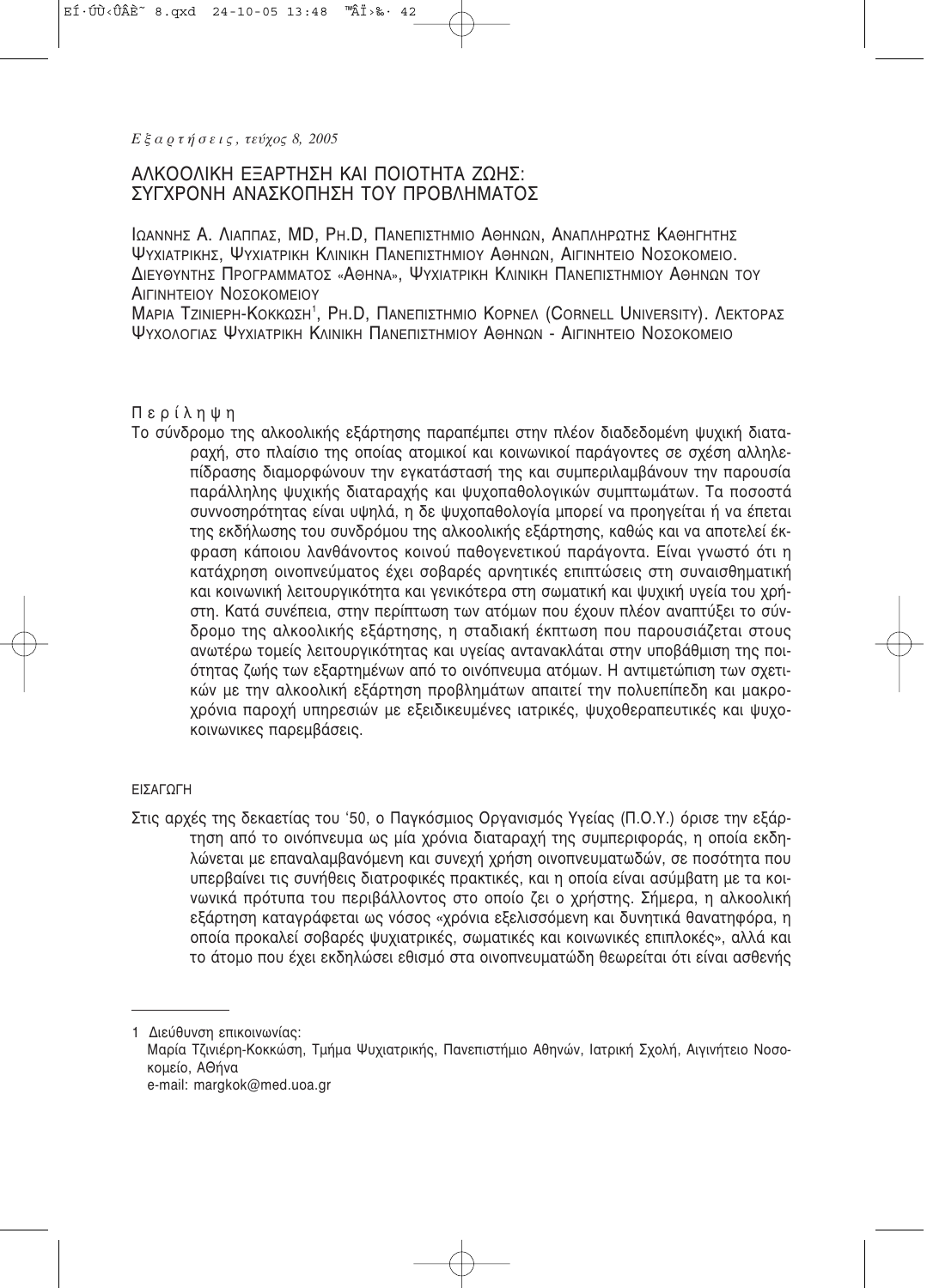EÍ·ÚÙ‹ÛÂȘ 8.qxd 24-10-05 13:48 ™ÂÏ›‰· 43

(Λύκουρας 2000). Ο εθισμός αναφέρεται συνήθως στην ανεξέλεγκτη, καταναγκαστική παρόρμηση, στην ακατάσχετη επιθυμία για χρήση ουσιών χωρίς ιατρικό σκοπό και με μεγάλο κόστος-από ιατρική και κοινωνική άποψη- για το άτομο και την κοινωνία (Leshner 1997).

Ο όρος αλκοολισμός, αν και στερείται σαφήνειας, έχει επικρατήσει στη διεθνή βιβλιογραφία. Ως αλκοολισμός θεωρείται η «κατάχρηση» και χρόνια «εξάρτηση» από το αλκοόλ, σύμφωνα με τα κριτήρια που περιγράφονται στα μείζονα διαγνωστικά εγχειρίδια για τη ταξινόμηση των ψυχικών διαταραχών DSM-IV. (American Psychiatric Association 1994) και ICD-10 (WHO 1992). Τα κριτήρια αυτά σύμφωνα με το ICD-10 περιλαμβά-VOUV: έντονη επιθυμία λήψης οινοπνεύματος, δυσκολίες στον έλεγχο της συμπεριφοράς λήψης οινοπνεύματος, σύνδρομο στέρησης κατά τη διακοπή ή την ελάττωση της δοσολογίας και αντοχή σε αυξημένες δόσεις οινοπνεύματος προκειμένου να επιτευχθεί η επιθυμητή επίδραση. Παράλληλα παρατηρείται σταδιακή παραμέληση των εναλλακτικών πηγών ευχαρίστησης και ενδιαφερόντων, καθώς και επιμονή στη χρήση οινοπνεύματος παρά τις σοβαρές βλαπτικές επιπτώσεις (Παγκόσμιος Οργανισμός Υγείας 1993). Στα εγχειρίδια ICD-10 και DSM-IV υποστηρίζεται ότι είναι απαραίτητη η διαφοροποίηση ανάμεσα στην επιβλαβή χρήση, την κατάχρηση οινοπνεύματος και την αλκοολική *εξάρτηση*. Η επιβλαβής χρήση συνδέεται με την πρόκληση σωματικής ή ψυχικής βλάβης στην υγεία του χρήστη. Η κατάχρηση αφορά ένα δυσπροσαρμοστικό τύπο χρήσης που οδηγεί σε κλινικά σημαντική έκπτωση ή ενόχληση, που εκδηλώνεται σε βασικούς τομείς της ζωής του χρήστη όπως ο οικογενειακός, ο εργασιακός, ο κοινωνικός στο πλαίσιο του οποίου παρατηρούνται δυσκολίες στις διαπροσωπικές σχέσεις, ή και εκδηλώσεις παραπτωματικής και γενικά αντικοινωνικής συμπεριφοράς. Η αλκοολική εξάρτηση αφορά ένα παθολογικό πρότυπο χρήσης οινοπνεύματος με τελική εγκατάσταση της ψυχολογικής ή και σωματικής εξάρτησης, στην οποία σημαντική θέση έχει μία ακατανίκητη επιθυμία για χρήση με εξαιρετικά επιβλαβείς συνέπειες στην ψυχική και σωματική υγεία του χρήστη. Στην περίπτωση της εξάρτησης, το εξαρτημένο άτομο εκτός της σταδιακής αύξησης της ποσότητας κατανάλωσης και της ανοχής στο οινόπνευμα, παρουσιάζει παράλληλα μείωση του ελέγχου λήψης οινοπνεύματος, και γενικότερα αύξηση της εμπλοκής με το αλκοόλ, καθώς και σοβαρή παραμέληση των κοινωνικών, επαννελματικών και ψυχανωνικών του δραστηριοτήτων και ενδιαφερόντων (American Psychiatric Association 1994; Παγκόσμιος Οργανισμός Υγείας 1993; World Health Organization 1992).

# ΕΠΙΔΗΜΙΟΛΟΓΙΑ ΚΑΙ ΑΛΚΟΟΛΙΣΜΟΣ

Ο Πανκόσμιος Οργανισμός Υνείας (Π.Ο.Υ.) προειδοποιεί ότι το φαινόμενο της υπερβολικής κατανάλωσης οινοπνευματωδών ποτών λαμβάνει ανησυχητικές διαστάσεις, με αποτέλεσμα να αποτελεί μία από τις πλέον σοβαρές απειλές για την παγκόσμια υγεία (World Health Organization 2001). Μολονότι το πρόβλημα της χρήσης οινοπνευματωδών στο πλαίσιο αρκετών Ευρωπαϊκών χωρών φαίνεται να έχει σταθεροποιηθεί, ορισμένοι επιδημιολογικοί δείκτες και εμπειρικά δεδομένα κατά τις τελευταίες δεκαετίες υποδεικνύουν μία σχετική αύξηση της κατανάλωσης αλκοολούχων ποτών σε πολλές χώρες παγκοσμίως, συμπεριλαμβανομένης και της Ελλάδας. Η κατάχρηση οινοπνευματωδών καταγράφεται ως συχνότερη στη Μεγάλη Βρετανία και στη Γερμανία, ενώ οι ναρκωτικές ουσίες εμφανίζουν μεγαλύτερη διάδοση στις ΗΠΑ. Σύμφωνα με τον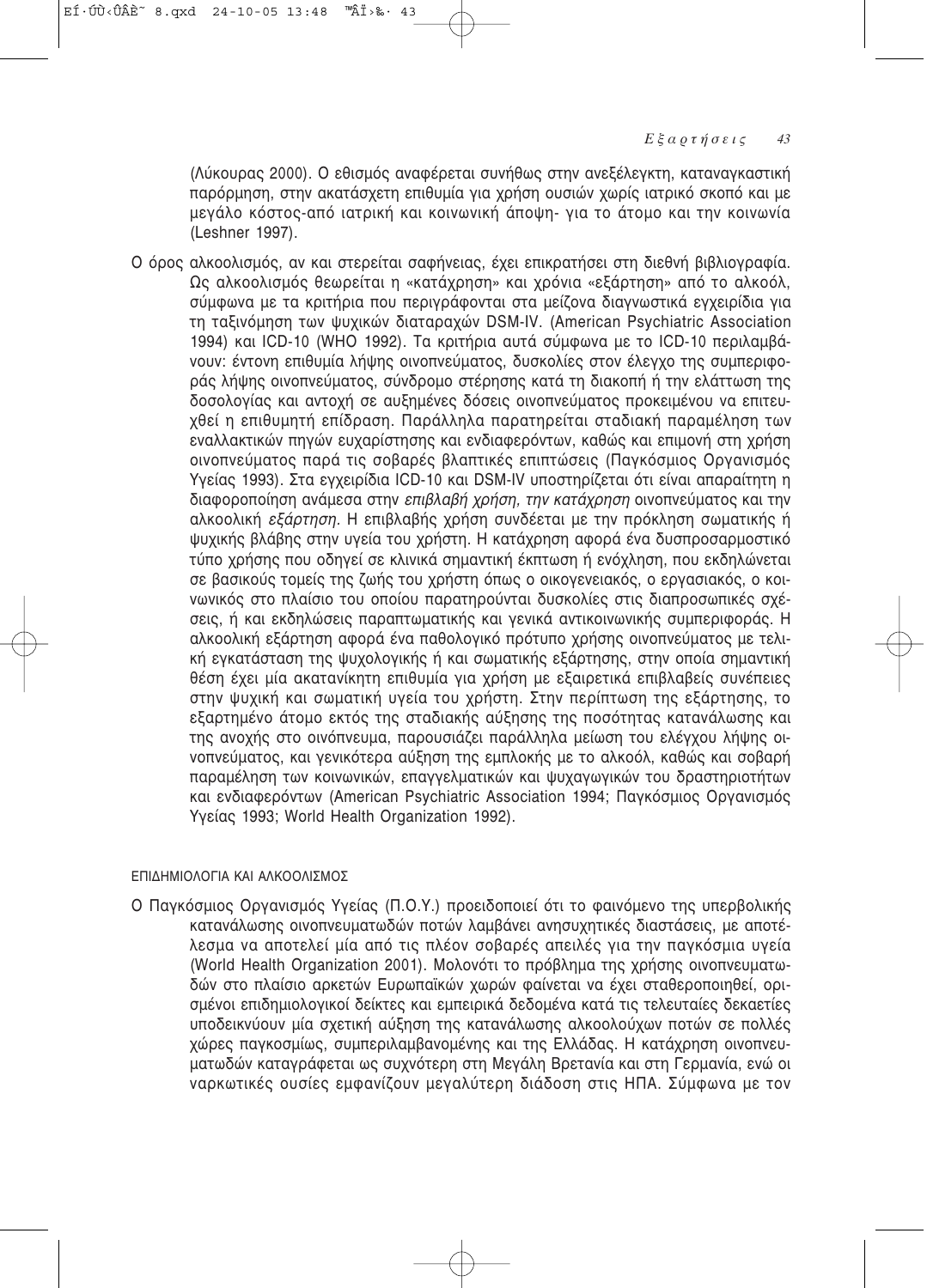$\Pi$ .O.Y. (2002), σε διεθνές επίπεδο, το ποσοστό των ατόμων που έχουν αναπτύξει διαταραχές συσχετιζόμενες με το αλκοόλ εκτιμάται σε 76,3 εκατομμύρια, ενώ το ποσοστό που κάνουν χρήση οινοπνεύματος αναφέρεται σε 2 δισεκατομμύρια. Στην Αννλία, σύμφωνα με έρευνα του 1991, η εμφάνιση του προβλήματος στο γενικό πληθυσμό επισημάνθηκε σε ποσοστά 7% των ανδρών και 5% των γυναικών αντίστοιχα αλλά και σε πρόσφατες εκτιμήσεις το ποσοστό στο γενικό πληθυσμό ανέρχεται σε 5,55% περίπου (McKenna et al. 1996; WHO 2002). Στις ΗΠΑ, αναφέρεται ότι 15,1 εκατομμύρια άτομα (περίπου 1 στους 18 ή 5,55%) παρουσιάζουν το σύνδρομο της αλκοολικής εξάρτησης, εκ των οποίων 4,6 εκατομμύρια είναι γυναίκες (NWHIC 2005). Επιπλέον, ένας πληθυσμός μερικών ακόμα εκατομμυρίων ατόμων αναφέρεται ότι εμπλέκεται σε επιβλαβή χρήση οινοπνευματωδών που μπορεί να οδηγήσει σε ποικίλα συνδυαζόμενα ιμε το οινόπνευμα προβλήματα. Είναι ενδεικτικό της μενάλης έκτασης του προβλήματος ότι το 53% των ανδρών και γυναικών αναφέρουν ότι ένα ή περισσότερα άτομα από το στενό τους περιβάλλον έχουν πρόβλημα με το οινόπνευμα (NIAAA 2005).

- Η κατάχρηση/εξάρτηση από το οινόπνευμα συνοδεύεται από ποικίλα ιατρικά, ψυχολογικά και κοινωνικά προβλήματα, όπως είναι η παραβατικότητα και η βία. Σύμφωνα με στοιχεία που παραθέτει ο Π.Ο.Υ. για την Ευρώπη, ένας στους τέσσερις θανάτους αντρών ηλικίας 15 έως 29 ετών, συνδέεται με τη χρήση/κατάχρηση οινοπνεύματος, ενώ μόνο κατά το έτος 1999, 55.000 νεαρά άτομα έχασαν τη ζωή τους από αιτίες σχετιζόμενες με τη χρήση οινοπνευματωδών (World Health Organization 2001). Η διεθνής εμπειρία καταδεικνύει τα υψηλά ποσοστά θανάτων που συνδέονται με τη χρήση οινοπνεύματος, ενώ ιδιαίτερη προσοχή χρειάζεται να δοθεί στα τροχαία ατυχήματα και τη συσχέτισή τους με την υπερβολική κατανάλωση αλκοολούχων ποτών (Παπαδόδημα 2001).
- Στην Ελλάδα, αναφέρεται σε δημοσιεύματα στον Τύπο, ότι περίπου 250.000 άνθρωποι στη χώρα μας είναι εξαρτημένοι από το οινόπνευμα, ότι το 40% των θανάτων από τροχαία οφείλονται στο αλκοόλ, καθώς και ότι κάθε χρόνο περίπου 5.000 άτομα χάνουν τη ζωή τους από αιτίες που σχετίζονται με τα οινοπνευματώδη. Αποτελεί ενδεικτικό στοιχείο του υψηλού βαθμού επιπολασμού, ότι στο πλαίσιο λειτουργίας της εξειδικευμένης μονάδας απεξάρτησης από εθιστικές ουσίες και το οινόπνευμα- πρόγραμμα «ΑΘΗΝΑ», (Πανεπιστημιακή Ψυχιατρική Κλινική του Αιγινητείου Νοσοκομείου), την περίοδο 1998-2002, προσήλθαν 252 νέα περιστατικά παθολογικής χρήσης οινοπνευματωδών (Λιάππας et al., 2002).
- Σύμφωνα με στοιχεία διακρατικής μελέτης που εκπονήθηκε το 1998 σε μαθητικό πληθυσμό, η κατανάλωση οινοπνεύματος παρουσίαζε ανησυχητική αυξητική τάση στα νεαρά άτομα με μεγαλύτερη κατανάλωση στα αγόρια σε σύγκριση με τα κορίτσια. Οι περισσότερο πρόσφατες εκτιμήσεις, φαίνεται να δείχνουν μία σχετική μείωση του ποσοστού των μαθητών και στα δύο φύλα που δηλώνουν τη χρήση οινοπνευματωδών σε όλες τις περιόδους αναφοράς, κυρίως στη μηνιαία κατανάλωση, με εξαίρεση την εβδομαδιαία κατανάλωση «άλλων οινοπνευματωδών». (ΕΚΤΕΠΝ 2003).
- Παρά την έλλειψη εκτεταμένων στατιστικών στοιχείων που να επιβεβαιώνουν ότι υπάρχει πρόβλημα αλκοολισμού στην Ελλάδα, είναι ανησυχητικό το γεγονός ότι ένας σημαντικός αριθμός ανηλίκων ατόμων του γενικού πληθυσμού παρουσιάζει εμπλοκή στη χρήση οινοπνεύματος, γεγονός που απασχολεί σοβαρά την πολιτεία και την επιστημονική κοινότητα. Σύμφωνα με μελέτες που έχουν γίνει στην Ελλάδα, κυρίως σε μαθητές γυμνασίου και λυκείου, τα παιδιά στη χώρα μας δοκιμάζουν για «πρώτη φορά» οινο-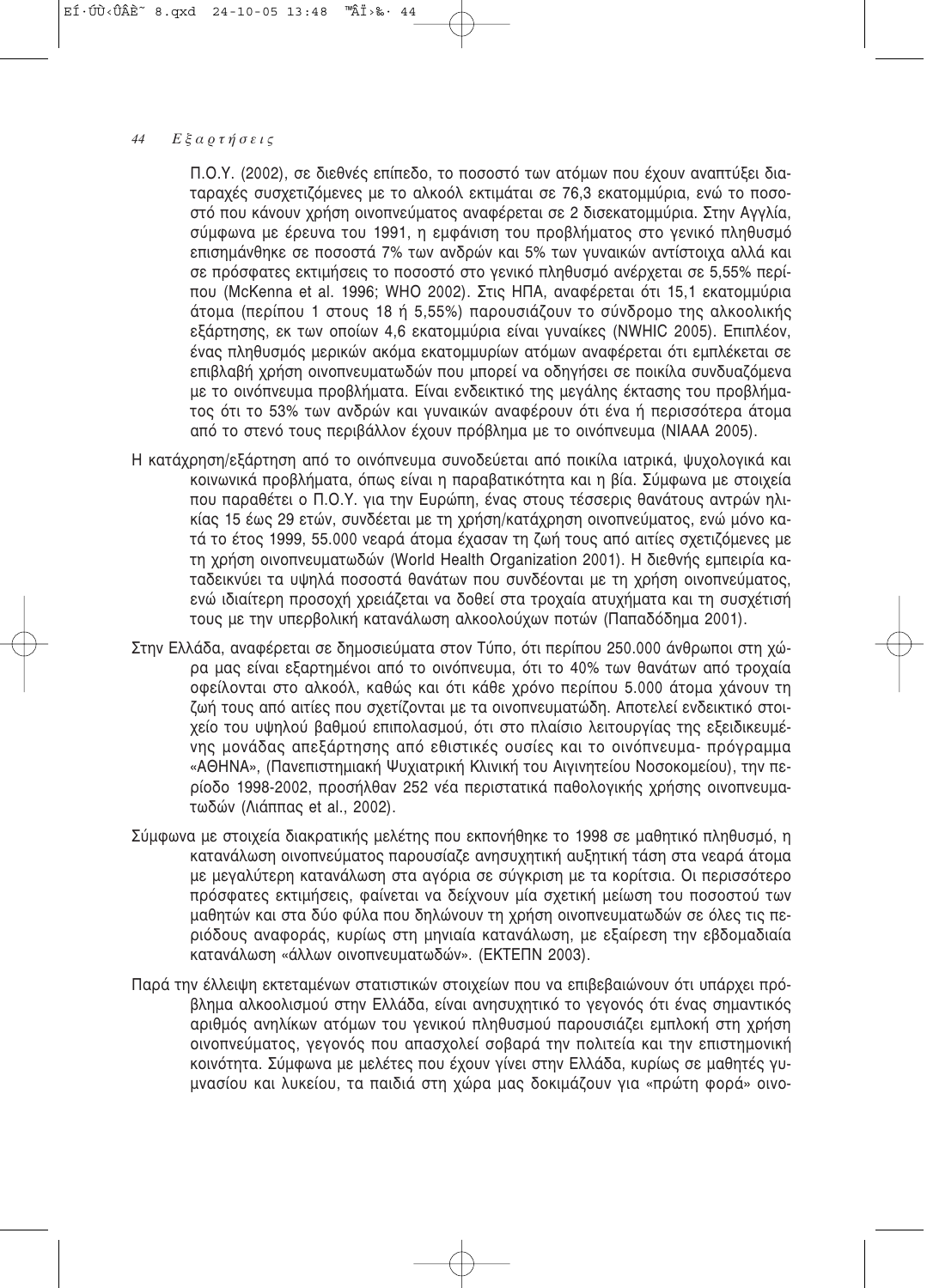EÍ·ÚÙ‹ÛÂȘ 8.qxd 24-10-05 13:48 ™ÂÏ›‰· 45

πνευματώδη ποτά κατά μέσο όρο σε ηλικία 12 ετών, ενώ περίπου το 12% του μαθητι-ΚΟύ πληθυσμού στο επίπεδο του Λυκείου δηλώνει «συχνή» κατανάλωση οινοπνευματωδών ποτών (ΕΠΙΨΥ 2003: Kokkevi et al., 2000).

# ΑΛΚΟΟΛΙΣΜΟΣ ΚΑΙ ΣΥΝΝΟΣΗΡΟΤΗΤΑ

- Η ύπαρξη παράλληλης ψυχοπαθολογίας με τη χρήση ουσιών αποτελεί ένα συχνό φαινόμενο στην εξάρτηση από ουσίες ή από οινόπνευμα. Στο πλαίσιο της συννοσηρότητας, τα ψυχοπαθολογικά συμπτώματα και οι ψυχικές παθήσεις που καταγράφονται σε συνάρτηση με την αλκοολική εξάρτηση ενδέχεται να υπερβαίνουν το 50% των περιπτώσεων των χρηστών που απευθύνονται στις σχετικές υπηρεσίες ψυχικής υγείας. Συγκεκριμένα, ως προς τον άξονα Ι του διαγνωστικού εγχειριδίου DSM-IV, η αλκοολική εξάρτηση μπορεί να καταγράφεται παράλληλα με καταθλιπτικές και αγχώδεις διαταραχές, διαταραχές του ύπνου, αγοραφοβία, κοινωνική φοβία, κρίσεις πανικού, σχιζοσυναισθηματικές διαταραχές, καθώς και σχιζοφρενικού ή ψυχωτικού τύπου διαταραχές (Λιάππας 2000; Λιάππας 2001). Επίσης, τα άτομα που παρουσιάζουν διαταραχές συνδεόμενες με το αλκοόλ, εμφανίζουν σαφώς υψηλότερη συχνότητα αυτοκτονιών σε σχέση με το γενικό πληθυσμό,(Murphy, Wetzel 1990) αλλά και γενικότερα παρουσιάζουν αυξημένο κίνδυνο για αυτοκαταστροφικές συμπεριφορές και υψηλά επίπεδα αυτοκτονικού ιδεασμού (Κονταξάκης 1994; Madianos, Gefou-Madianou, Stefanis, 1599). Επιπλέον, έχει εντοπιστεί η στενή σχέση μεταξύ κατάχρησης/εξάρτησης από το οινόπνευμα και φο- $\beta$ ίας κοινωνικού τύπου (Paparrigopoulos et al., 2000).
- Ως προς τον άξονα ΙΙ του διαγνωστικού εγχειριδίου DSM-IV, σε μεγάλο ποσοστό των χρηστών, καταγράφεται παράλληλα με τη κατάχρηση/εξάρτηση από το οινόπνεύμα, η διάγνωση της διαταραχής προσωπικότητας, με συχνότερη την διαταραχή προσωπικότητας αντικοινωνικού τύπου. Επίσης, η εξάρτηση από το οινόπνευμα, μπορεί να συνυπάρχει με εξαρτήσεις από άλλες ουσίες, όπως π.χ. την κοκαΐνη, Γενικά, σύμφωνα με μία αδρή εκτίμηση, τα άτομα που εκδηλώνουν εξάρτηση από κάποια ουσία ή το οινόπνευμα, σε ποσοστό 53% εμφανίζουν παράλληλα με το σύνδρομο της εξάρτησης και κάποια άλλη ψυχική διαταραχή

# ΔΙΤΙΟΠΑΘΩΓΕΝΕΤΙΚΩΙ ΠΑΡΑΓΩΝΤΕΣ

- Οι αιτιοπαθογενετικοί παράγοντες που σχετίζονται με τη χρήση/κατάχρηση οινοπνεύματος αποτελούν σε μεγάλο βαθμό αντικείμενο επιστημονικής μελέτης σε παγκόσμιο επίπεδο. Βιολογικοί, ψυχολογικοί και κοινωνικοί παράγοντες, συνθέτουν ένα πλέγμα παραγόντων, οι οποίοι συνυπάρχουν σε σχέση αλληλεπίδρασης και καταγράφονται στο πλαίσιο της κατάχρησης/εξάρτησης από το αλκοόλ.
- Ως προς τον κληρονομικό παράγοντα, μελέτες σύγκρισης μεταξύ μονοζυγωτικών και διζυγωτικών διδύμων δείχνουν ότι η πιθανότητα εμφάνισης της εξάρτησης από το οινόπνευμα είναι μεγαλύτερη σε μονοζυγωτικούς διδύμους (Λύκουρας 2000). Επίσης, υποστηρίζεται ότι το ποσοστό εθισμού από το οινόπνευμα είναι αυξημένο μεταξύ των μελών των οικογενειών των εξαρτημένων από το οινόπνευμα ατόμων (Λιάππας 1992). Η συχνότητα της χρήσης/κατάχρησης στα παιδιά των ατόμων που εμφανίζουν εξάρτηση από το οινόπνευμα, είναι 4 φορές υψηλότερη σε σύγκριση με τα παιδιά των φυσιολο-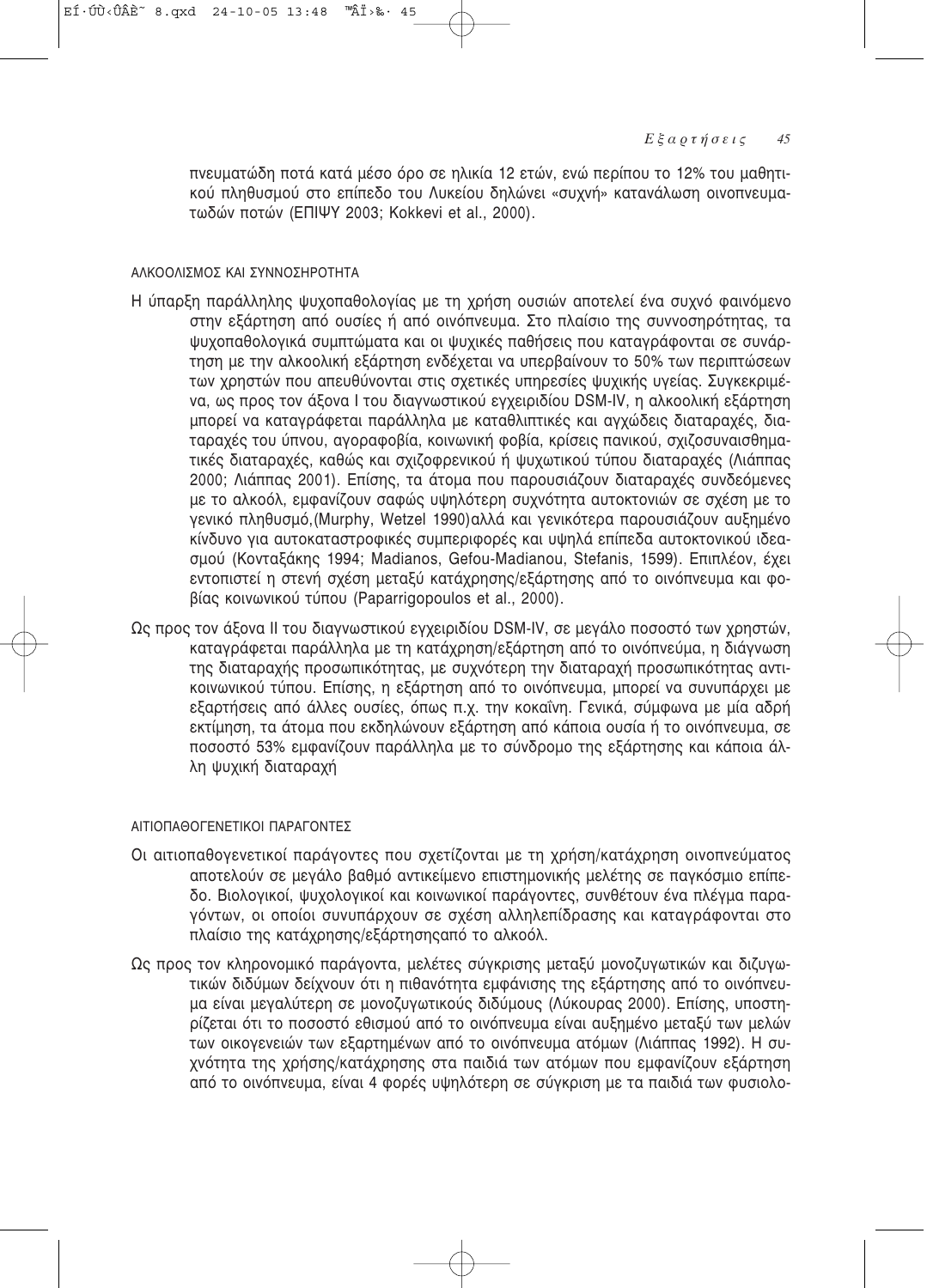> γικών γονέων. Αυτό το εύρημα ισχύει και στη περίπτωση των παιδιών που ζουν με θετούς γονείς (Λύκουρας 2000).

- Αναφορικά με νενετικούς και νευροφυσιολονικούς παράνοντες, σε αρκετές μελέτες αναφέρεται ότι τα παιδιά με υπερκινητικού τύπου διαταραχές, μαθησιακές δυσκολίες, διαταραχές ελέγχου των παρορμήσεων και προβλήματα επικέντρωσης της προσοχής, εμφανίζουν αυξημένες πιθανότητες παθολογικής εμπλοκής με το οινόπνευμα (Λιάππας  $1992$ ).
- Ως προς τους ψυχοπαθολογικούς παράγοντες, είναι γνωστό ότι η χρήση/κατάχρηση οινοπνεύματος, αλλά και νενικότερα η χρήση εξαρτησιονόνων ουσιών, συνοδεύεται από ποικίλα ψυχοπαθολογικά συμπτώματα, τα οποία μπορεί να λειτουργούν ως προδιαθεσικοί παράγοντες για την εμφάνιση του συνδρόμου εξάρτησης. Παραδείγματος χάριν, η εμπλοκή με το οινόπνευμα αναπτύσσεται συχνότερα σε άτομα που εμφανίζουν διαταραχές προσωπικότητας, κυρίως αντικοινωνικού και μεθοριακού τύπου, καθώς και σε άτομα με χαρακτηριστικά παθητικής και εξαρτητικής προσωπικότητας. Επίσης, τα άτομα που εκδηλώνουν το σύνδρομο, παρουσιάζουν σε σημαντικό ποσοστό συμπτώματα άγχους, κατάθλιψης, αλλά και ψυχωσικά συμπτώματα, όπως παρανοϊκού τύπου ιδεασμό, αυξημένη ενασχόληση με το σωματικό εγώ και αισθήματα ενοχής (Λιάππας 2001; Λιάππας et al., 2003). Επιπλέον, έχει βρεθεί ότι άτομα που είναι πιο επιρρεπή στην κατάχρηση οινοπνεύματος εμφανίζουν συχνότερα χαμηλό επίπεδο αυτοεκτίμησης, αισθήματα ενοχής, ενασχόληση με το σωματικό εγώ, καθώς επίσης, μειωμένο έλεγχο των παρορμήσεων και χαμηλό αίσθημα υπευθυνότητας (Λιάππας 1992; Seeman, Seeman 1992; Welsh, Buchsbaum, Kaplan, 1992).
- Χρειάζεται να επισημανθεί ότι η ίδια η χρήση οινοπνεύματος οδηγεί σε δευτεροπαθή ψυχοπαθολογία ή και επιτείνει τις υπάρχουσες ψυχιατρικές διαταραχές και τα συμπτώματα (Λιάππας 2000). Η προτίμηση που εκδηλώνει ο χρήστης για τη χρήση/κατάχρηση μιας συγκεκριμένης ουσίας, φαίνεται να έχει άμεση σχέση με την προσπάθεια που κάνει να καταστείλει επώδυνα υποκλινικά ψυχιατρικά συμπτώματα (Λιάππας 1992; Λιάππας 2001). Η χρήση οινοπνεύματος θεωρείται ότι μειώνει τη νευρικότητα, ενώ ενισχύει το αίσθημα αυτοπεποίθησης και παράλληλα, χρησιμοποιείται συχνά από τους χρήστες στην αντιμετώπιση στρεσογόνων γεγονότων (Λύκουρας 2000).
- Ως προς τους δημογραφικούς παράγοντες που σχετίζονται με την κατάχρηση οινοπνεύματος. έχει παρατηρηθεί η ύπαρξη σημαντικής συσχέτισης με την ηλικία έναρξης της χρήσης, η οποία στους άνδρες τοποθετείται στα 20 χρόνια, ενώ στις γυναίκες σε σχετικά μεγαλύτερη ηλικία (Kaplan, Sadock 1998; Schuckit 1998). Ως προς τους κοινωνικούς παράγοντες που οδηγούν ή ενισχύουν τη χρήση/κατάχρηση, έχουν εντοπιστεί σημαντικές συσχετίσεις αφενός με τον τύπο εργασίας ή επαγγέλματος (η έκθεση του ατόμου στο οινόπνευμα είναι προφανώς μεγαλύτερη σε ορισμένα επαγγέλματα) και αφετέρου με την κοινωνική τάξη (σε κατώτερες κοινωνικές τάξεις το πρόβλημα εμφανίζεται συχνότερα) (Λύκουρας 2000). Επίσης, σημαντικό ρόλο στην εκδήλωση συμπεριφοράς χρήσης/κατάχρησης έχουν οι προσωπικές θρησκευτικές πεποιθήσεις του ατόμου και η στάση του γενικότερα απέναντι στο οινόπνευμα. Είναι γνωστό, ότι οι στάσεις γενικά διαμορφώνονται με βάση τα κοινωνικά πρότυπα και τις αξίες που ενυπάρχουν στο κοινωνικό - πολιτισμικό πλαίσιο μέσα στο οποίο ζει το άτομο, και δια μέσου των οποίων ασκείται επιρροή και στη συμπεριφορά του ατόμου σχετικά με τη χρήση (Brennan 1990).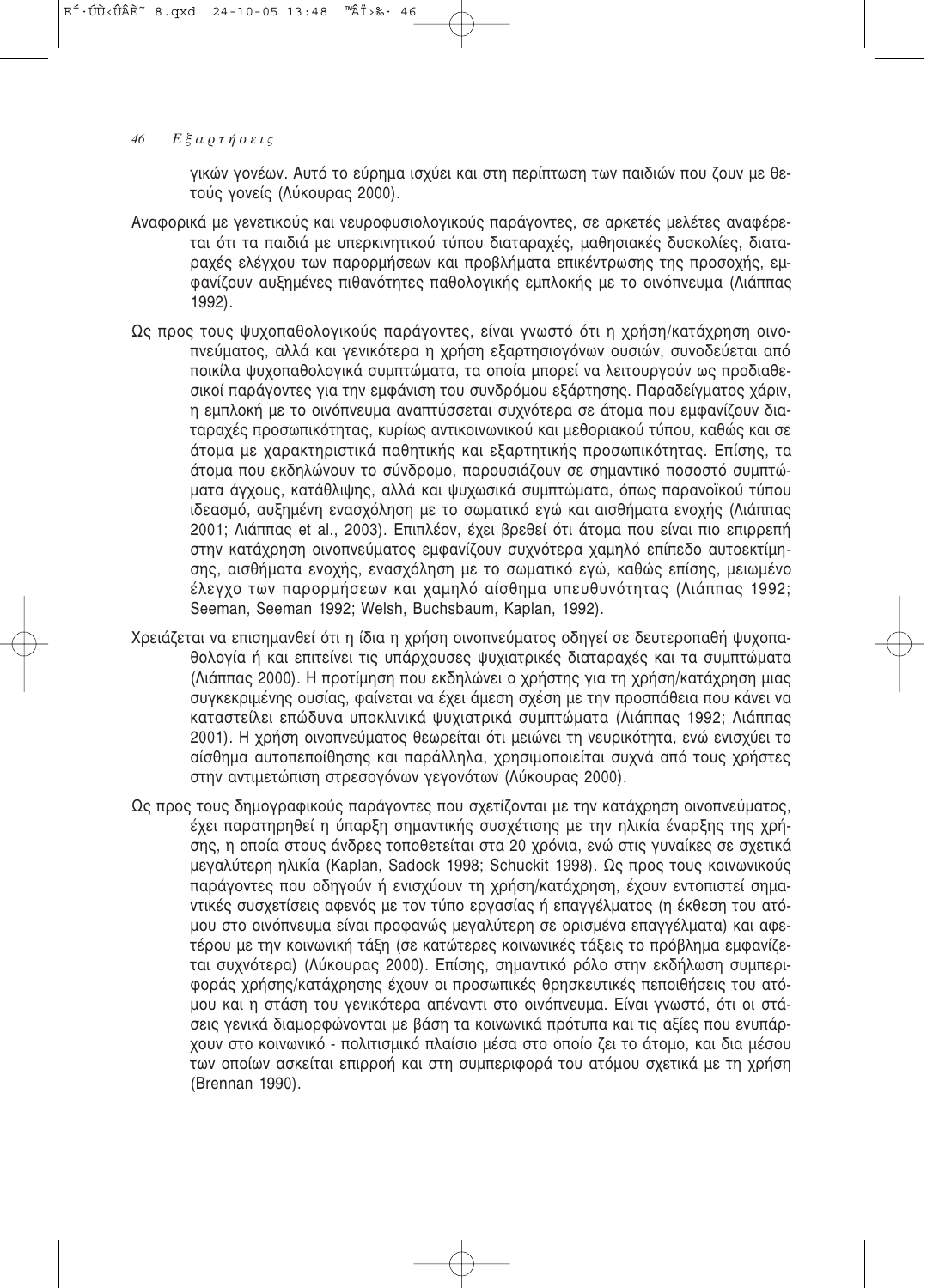- Επίσης, σχετικά με το πως αιτιολογούν την κατάχρηση οινοπνεύματος τα δυο φύλα, οι αλκοολικοί άνδρες αποδίδουν μεγαλύτερη σημασία στα οικονομικά προβλήματα, τα οποία θεωρούν ως κύρια αιτία που οδηγεί στη χρήση οινοπνεύματος, ενώ οι γυναίκες αποδίδουν μεγαλύτερη σημασία σε ψυχοτραυματικά γεγονότα, όπως το διαζύγιο και η απώλεια σημαντικού προσώπου (Brennan 1990; Fink et al., 1996).
- Όσον αφορά στην ηλικιακή ομάδα των ατόμων άνω των 65 ετών –αν και η κατάχρηση μειώνεται καθώς αυξάνεται η ηλικία- οι παράγοντες που συντείνουν στην αύξηση της χρήσης/κατάχρησης οινοπνεύματος περιλαμβάνουν εκτός από την προηγηθείσα παθολογική χρήση, συνθήκες όπως η έλλειψη συντρόφου και η κοινωνική απομόνωση. Ως προς το μορφωτικό επίπεδο, να σημειωθεί ότι το υψηλό επίπεδο εκπαίδευσης του ατόμου δεν φαίνεται να λειτουργεί αποτρεπτικά ως προς την κατάχρηση οινοπνεύματος. Επίσης, αναφορικά με το φύλο, οι ηλικιωμένοι άνδρες, συγκριτικά με τις γυναίκες, παρουσιάζουν συχνότερα παθολογική χρήση (Fink et al., 1996).
- Τέλος, σχετικά με την εμφάνιση του προβλήματος της χρήσης/κατάχρησης οινοπνεύματος σε vεαρά άτομα, τα ευρήματα των σχετικών μελετών υποδεικνύουν τη συσχέτιση ανάμεσα στη συμπεριφορά των γονιών και την υιοθέτηση αντίστοιχων συμπεριφορών από τα παιδιά. Το φαινόμενο αυτό μπορεί να ερμηνευτεί σύμφωνα με τους ψυχολογικούς μηχανισμούς της μίμησης και ταύτισης του παιδιού με τους γονείς. Η αντίληψη που έχει διαμορφώσει ο ίδιος ο νεαρός χρήστης για τη στάση των γονιών του απέναντι στο οινόπνευμα, είναι εύλογο ότι καθορίζει σε σημαντικό βαθμό και τη δική του συμπεριφορά και στάση απέναντι στο οινόπνευμα (Λιάππας 1992).
- Σχετικά με τους προγνωστικούς παράγοντες στην κατάχρηση οινοπνευματωδών ποτών, οι σχετικές μελέτες σε μαθητές Μέσης Εκπαίδευσης σε σχολεία της Αθήνας, Πάτρας και Ιωαννίνων, αναφέρουν ότι οι βασικοί αιτιολογικοί παράγοντες περιλαμβάνουν τη μη επιτυχή έκβαση της κοινωνικοποίησης του παιδιού στο πλαίσιο της οικογένειας ή στον ευρύτερο κοινωνικό χώρο και τη συνακόλουθη ρήξη με τα προβαλλόμενα κυρίαρχα κοινωνικά πρότυπα. Επίσης, σημαντικός παράγοντας αποτελεί η προβολή προτύπων συμπεριφοράς για τη χρήση οινοπνεύματος είτε από την οικογένεια είτε από τους φίλους. Επιπλέον, η πίεση που ασκείται από την κοινωνική ομάδα των συνομηλίκων για χρήση οινοπνευματωδών και ουσιών, καθώς και η ευχάριστη εμπειρία της πρώτης χρήσης, αποτελούν σημαντικούς παράγοντες που ενισχύουν την υιοθέτηση των συμπεριφορών χρήσης/κατάχρησης στο μέλλον (Λιάππας 1992).

## ΕΠΙΠΤΩΣΕΙΣ ΤΟΥ ΑΛΚΟΟΛΙΣΜΟΥ

- Οι αρνητικές επιπτώσεις που απορρέουν από την παθολογική εμπλοκή με το οινόπνευμα επιβαρύνουν σοβαρά τη σωματική υγεία και την ψυχοκοινωνική λειτουργικότητα των ατόμων που έχουν εκδηλώσει το σύνδρομο της αλκοολικής εξάρτησης, γεγονός που έχει ως επακόλουθο την υποβάθμιση της ποιότητας ζωής τους (Fink et al., 1996).
- Η κλινική εικόνα του εθισμένου από το οινόπνευμα ατόμου συνοδεύεται πολύ συχνά από συvαισθηματικές και αγχώδεις διαταραχές, καθώς και από αλκοολικής αιτιολογίας οργανικές διαταραχές του εγκεφαλικού ιστού. Επίσης, μετά από σημαντική μείωση ή διακοπή της χρήσης οινοπνεύματος, το άτομο μπορεί να εκδηλώσει στο πλαίσιο του συνδρόμου στέρησης ακόμα και παραλήρημα με ψυχωσικόμορφο περιεχόμενο, και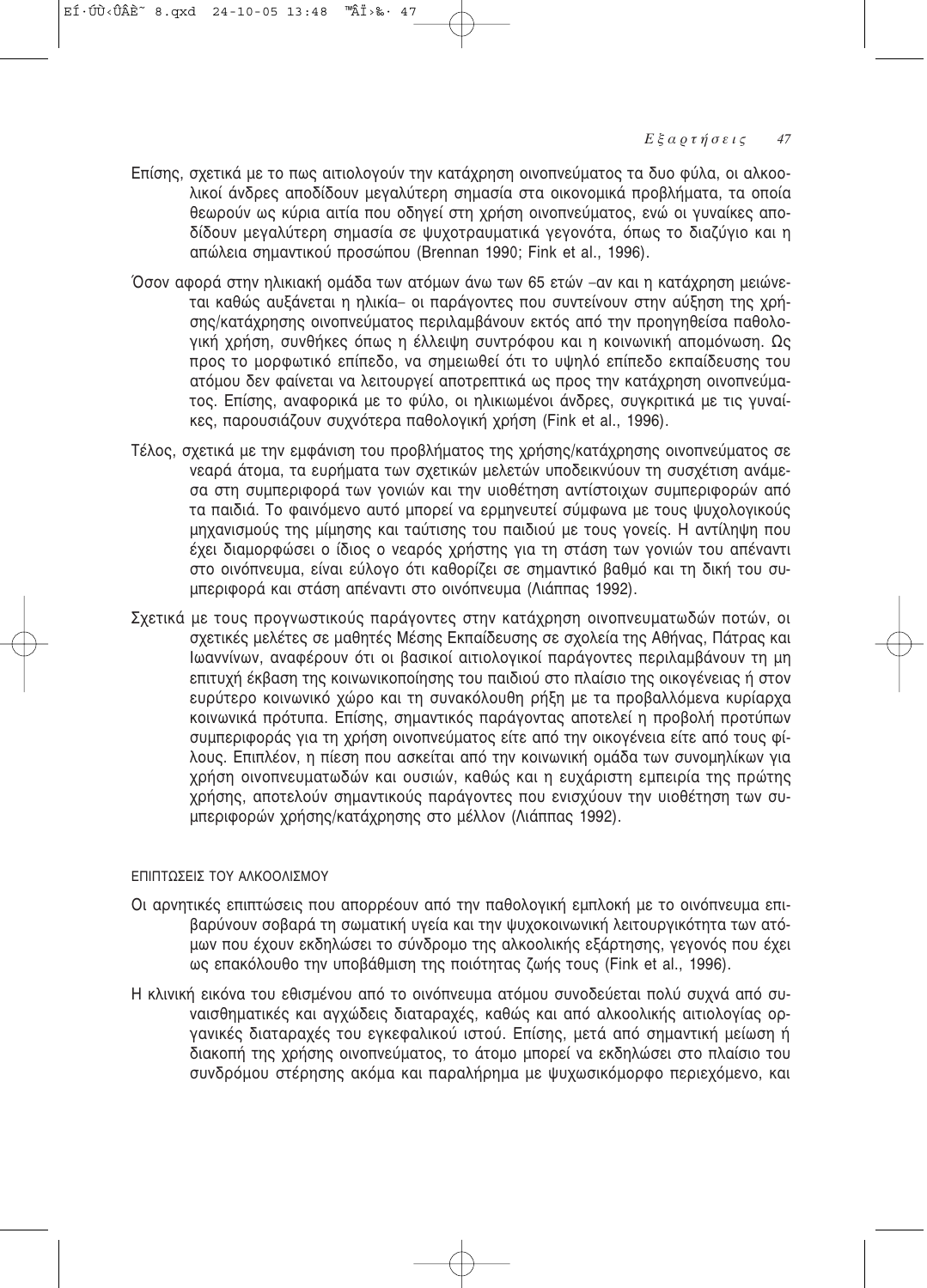48 Εξαρτήσεις

> γενικά να παρουσιάσει οργανικές και ψυχικές καταστάσεις που οφείλονται σε τοξίκωση και ενέχουν συχνά ποικίλους κινδύνους για την υγεία του ατόμου (Λύκουρας 2000). Όσον αφορά στην κλινική εικόνα της αλκοολικής τοξίκωσης, οι ασθενείς αυτοί παρουσιάζουν μετά τη χρήση μια προσωρινή κατάσταση κατά τη διάρκεια της οποίας προκαλούνται κατά κύριο λόγο διαταραχές στη συμπεριφορά όπως, π.χ. αιφνίδιες εκδηλώσεις επιθετικότητας, διαταραχές στο επίπεδο των γνωστικών λειτουργιών κ.α. Μολονότι το οινόπνευμα θεωρείται κατασταλτικό του Κεντρικού Νευρικού Συστήματος (ΚΝΣ), συχνά στην αρχή της μέθης δρα ως διεγερτική ουσία, με αποτέλεσμα να εμφανίζονται υψηλά επίπεδα ενρήνορσης σε διάφορες περιοχές του ΚΝΣ, που ελένχουν συνκεκριμένες λειτουργίες. Οι επιπτώσεις στο ΚΝΣ είναι πολλές, με σημαντικότερη την αλκοολική αμνησιακή διαταραχή, η οποία είναι γνωστή και ως σύνδρομο Korsakoff (Λύκουρας 2000).

- Οι μακροχρόνιες επιπλοκές στην υγεία που απορρέουν από την παθολογική εμπλοκή με το οινόπνευμα, καλύπτουν ένα ευρύ φάσμα διαταραχών που εκτείνεται από ελαφρές διαταραχές, όπως είναι οι κεφαλαλγίες έως πολύ πιο σοβαρές διαταραχές, όπως ασθένειες του ήπατος, (κίρρωση) καρδιολογικά προβλήματα (καρδιομυοπάθειες, αρρυθμίες, καρδιακά επεισόδια κ.α.), γαστρεντερικές διαταραχές (γαστρεντερίτιδα, φλεγμονές του οισοφάγου και του στομάχου κ.α.), μείωση των λευκών αιμοσφαιρίων καθώς και αβιταμίνωση και σεξουαλική ανικανότητα (Λύκουρας 2000; Schuckit 1998; Romeis et al., 1999). Το σύνδρομο της αλκοολικής εξάρτησης αποτελεί μια από τις συνήθεις αιτίες για την πρόκληση οξείας παγκρεατίτιδας και συνοδεύεται συχνά από αυξημένη πιθανότητα εμφάνισης νεοπλασιών, (ήπατος, οισοφάγου, λάρυγγος) σε συχνότητα δεκαπλάσια από αυτή που εμφανίζεται στο γενικό πληθυσμό (Schuckit 1998; Soran et al., 2000). Η πιο σοβαρή αρνητική παράμετρος της παθολογικής χρήσης/κατάχρησης οινοπνεύματος αναφέρεται στη θνησιμότητα, με βασικά αίτια τις καρδιολογικές παθήσεις και τον καρκίνο (Schuckit 1998; Longabaugh et al., 1994).
- Εν τούτοις, θεωρείται ότι η ελαφριά έως μέτρια κατανάλωση οινοπνεύματος (έως 2 ποτά την ημέρα για τους άνδρες και 1 για τις γυναίκες και τους ηλικιωμένους) μπορεί να έχει ευεργετικές συνέπειες, καθώς έχει συνδεθεί με την πυκνότητα της οστικής μάζας και την πρόληψη της οστεοπόρωσης. Αναφέρεται, επίσης, ότι η μέτρια χρήση οινοπνεύματος συνδέεται με την αύξηση των επιπέδων των λιποπρωτεϊνών της χοληστερόλης, τη μείωση του κινδύνου στεφανιαίας νόσου, αλλά και τη μείωση του άγχους σε κοινωνικές συναλλαγές (Fink et al., 1996).
- Το οινόπνευμα θεωρείται κατασταλτικό και κατά συνέπεια, η συνεχής παθολογική χρήση αυξάνει τις πιθανότητες υποβάθμισης της συναισθηματικής διάθεσης του χρήστη. Επιπλέον, αυξάνεται η πιθανότητα αρνητικών εμπειριών καθώς το εθισμένο άτομο συχνά αναφέρεται στην έλλειψη παροχής κοινωνικής στήριξης και τη συρρίκνωση της λειτουργικότητάς του σε διάφορους κοινωνικούς τομείς. Οι δυσμενείς συνέπειες από τη παθολογική χρήση οδηγούν σε ακόμα μεγαλύτερη επιβάρυνση της συναισθηματικής του κατάστασης. Είναι πιθανό όμως, η διαταραχή ως προς τη συναισθηματική διάθεση να έχει προηγηθεί της χρήσης/κατάχρησης οινοπνεύματος, ενώ με τη συνεχιζόμενη χρήση μπορεί να παρουσιάσει ακόμα περισσότερο σοβαρές επιπλοκές (Foster, Marshall, Peters, 2000).
- Οι επιπτώσεις από την παθολογική χρήση οινοπνεύματος στο ψυχολογικό και κοινωνικό επίπεδο, είναι δύσκολο να αξιολογηθούν. Σε αρκετές μελέτες η διερεύνηση των επιπτώσε-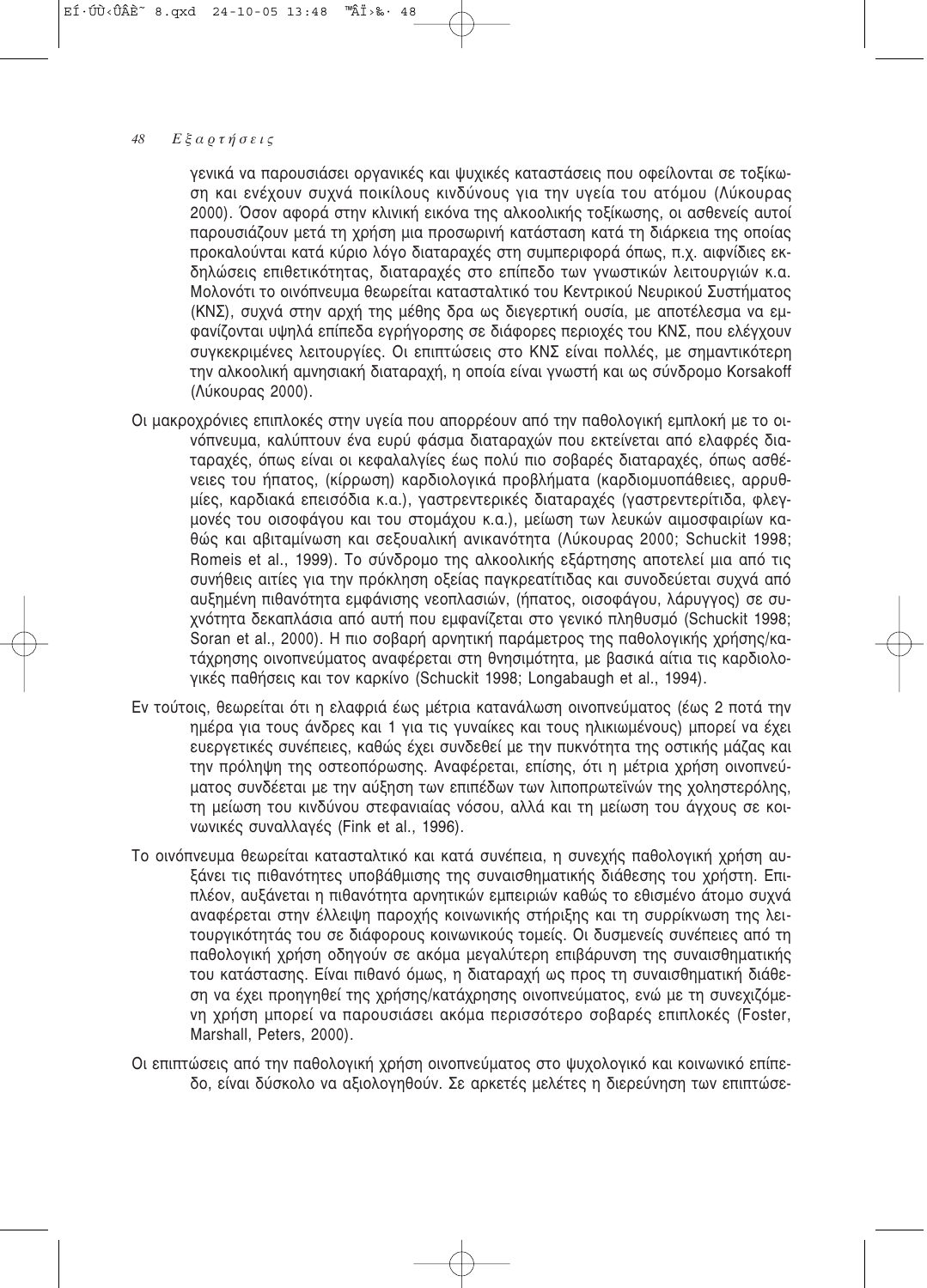ων βασίζεται σε υποκειμενικές αναφορές των συγγενών, ή άλλων ατόμων του περι- $\delta$ άλλοντος του εθισμένου ατόμου. Συχνά, οι εκτιμήσεις αυτές δεν αποτυπώνουν αντι-KΕΙΠΕΥΙΚΆ Την ΚΟΙΥΦΥΙΚή λειτουργικότητα του αλκοολικού ατόμου (Longabaugh et al., 1994). Είναι γεγονός, ότι οι σχετικές περιγραφές των συγγενών των εθισμένων ατόμων αναφέρονται σε ποικίλα κοινωνικά προβλήματα που τα άτομα αυτά δημιουργούν εξαιτίας της αδυναμίας να αντεπεξέλθουν σε κοινωνικούς ρόλους και υποχρεώσεις. Ένας τομέας ο οποίος δεν είναι εύκολο να εκτιμηθεί είναι η συχνά παραπτωματική συμπεριφορά, που εμφανίζουν τα άτομα αυτά στην οποία περιλαμβάνεται και η επι-Κίνδυνη οδήνηση, τα τροχαία ατυχήματα, καθώς και άλλα ατυχήματα, όπως εργατικά ατυχήματα από αμέλεια (π.χ. επεισόδια πυρκανιάς) (Λιάππας 1992).

- Γενικά, αυτό που έχει παρατηρηθεί είναι ότι στα πρώτα στάδια της χρήσης οινοπνεύματος, η λειτουργικότητα του ατόμου μειώνεται κυρίως σε ό,τι αφορά τους ρόλους που σχετίζονται με την οικογενειακή ζωή. Στη συνέχεια, η αυξανόμενη εμπλοκή στην αλκοολική εξάρτηση, οδηγεί στην προοδευτική μείωση της ικανότητάς του εθισμένου ατόμου να λειτουργήσει στο κοινωνικό περιβάλλον, γεγονός που εκδηλώνεται συχνά με συμπεριφορές αντικοινωνικές και αδιαφορία απέναντι στις δραστηριότητές που έχει αναλάβει να φέρει σε πέρας.
- Τέλος, τα ηλικιωμένα άτομα, που κάνουν κατάχρηση οινοπνευματωδών, παρουσιάζουν αυξημένα προβλήματα υγείας σε σωματικό και ψυχικό επίπεδο, όπως: ηπατική δυσλειτουργία, περιφερική νεφροπάθεια, άνοια, σύγχυση, κατάθλιψη, αϋπνία, και μείωση της λιβιδινικής ενέργειας. Επιπλέον, τα ηλικιωμένα άτομα που είναι χρήστες έχουν αυξημένες πιθανότητες κατάγματος του ισχίου από πτώσεις και εμφάνισης κακοήθους νεοπλασίας, εγκεφαλικών επεισοδίων, καθώς και ψυχιατρικών συνδρόμων ή άλλων διαταραχών (Fink et al., 1996).

# ΘΕΡΑΠΕΥΤΙΚΗ ΑΝΤΙΜΕΤΩΠΙΣΗ

- Στη θεραπεία του συνδρόμου αλκοολικής εξάρτησης εφαρμόζονται πολλών ειδών θεραπευτικές προσεγγίσεις, οι οποίες εκ πρώτης όψεως μπορεί να φαίνονται διαφορετικές ή και αντικρουόμενες. Η κλινική και ερευνητική εμπειρία υποδεικνύει ότι δεν υπάρχει μόνο ένας τύπος ασθενούς που πάσχει από το σύνδρομο της αλκοολικής εξάρτησης. ούτε ένα μόνο είδος θεραπευτικής αντιμετώπισης, η οποία να μπορεί να καλύψει όλες τις περιπτώσεις και τις ανάγκες των ατόμων που κάνουν χρήση/κατάχρηση, και εκείνων που είναι εξαρτημένοι. Επίσης, σε διάφορες φάσεις της «αλκοολικής διαδρομής», φαίνεται να είναι απαραίτητο το εθισμένο άτομο να υποστηρίζεται από διαφορετικές θεραπευτικές προσεγγίσεις και διαφορετικού τύπου θεραπευτικά πλαίσια (Λιάππας et al., 2003; Longabaugh et al., 1994; Endelson, Mello, 1979).
- Το πρώτο και ουσιαστικό βήμα στη θεραπεία είναι η διακοπή της χρήσης οινοπνεύματος. Αυτό μπορεί να γίνει με διάφορους τρόπους ανάλογα με τη διαθεσιμότητα των θεραπευτικών παρεμβάσεων, καθώς και την κλινική κατάσταση και την επιθυμία του ασθενούς. Στη συνέχεια, είναι απαραίτητο ο ασθενής να ενταχθεί σε ένα θεραπευτικό σχήμα, με στόχο τη διατήρηση της αποχής από το οινόπνευμα, αλλά, κυρίως, την ανάπτυξη απαpαίτητων ικανοτήτων και μηχανισμών, έτσι ώστε να «αλλάξει τρόπο ζωής» (Kaplan, Sadock 1998; Endelson, Mello, 1985). Σύμφωνα με αυτή την τοποθέτηση, η θεραπεία πρέπει να αποσκοπεί όχι μόνο στην άμεση αντιμετώπιση του προβλήματος της χρή-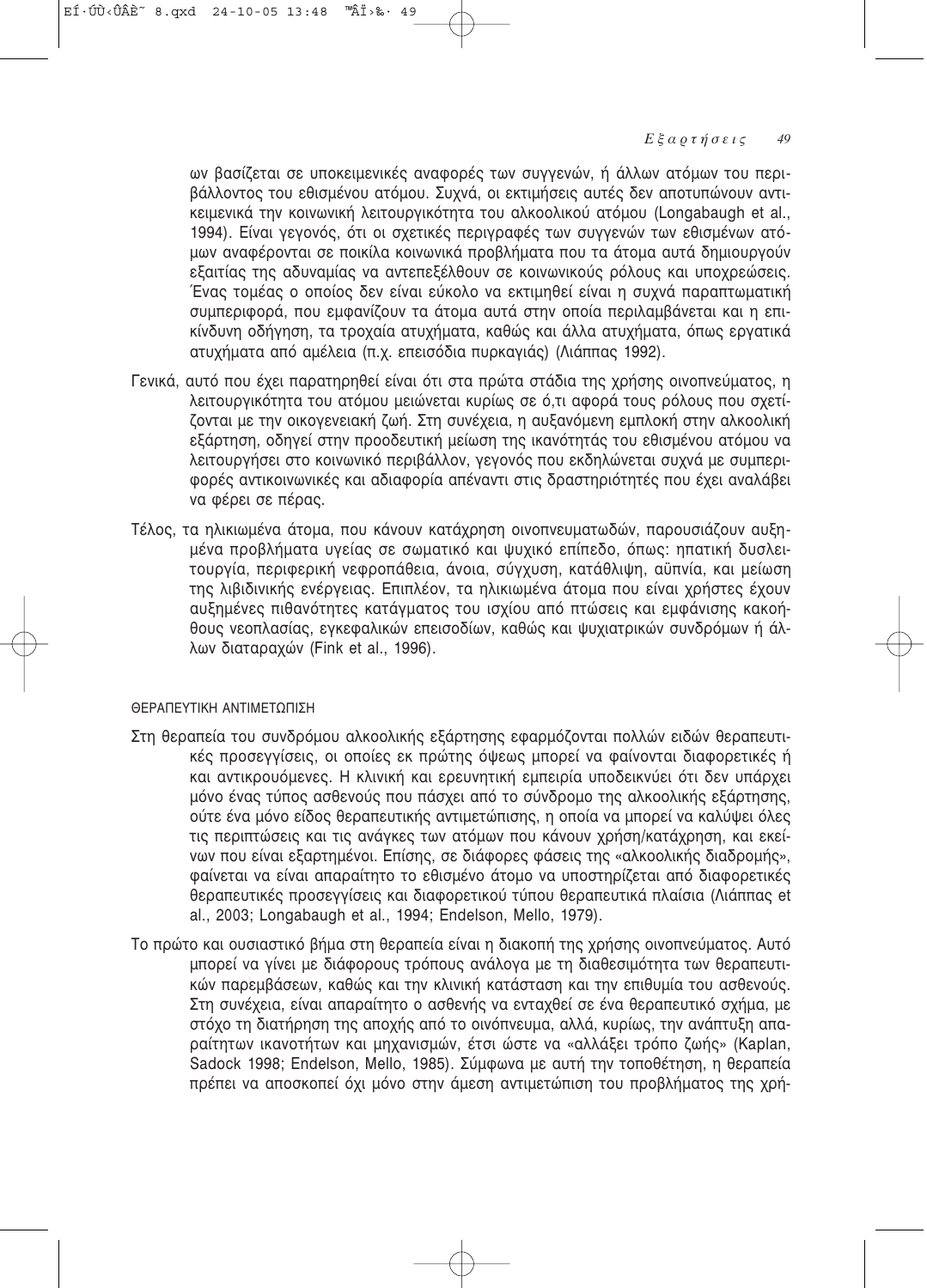σης, αλλά στην κατάκτηση βαθύτερης αυτογνωσίας, η οποία να οδηγεί στην ψυχική Kαι πνευματική αναδόμηση του πρώην χρήστη (Schuckit 1979; Λιάππας et al., 2000).

- Στις περισσότερες θεραπευτικές προσεγγίσεις, βασικός στόχος κατά το στάδιο της σωματικής απεξάρτησης είναι η διακοπή της χρήσης και στη συνέχεια η σταθερή αποχή από το οινόπνευμα. Σε ορισμένες παρεμβάσεις η αντιμετώπιση στοχεύει ευρύτερα στη μείωση της βλάβης και των αρνητικών επιπτώσεων που προέρχονται από την αυτοκαταστροφική συμπεριφορά του εθισμένου ατόμου. Σε αυτή τη περίπτωση, η προσέγγιση μπορεί να περιλαμβάνει τη βελτίωση της ψυχοκοινωνικής λειτουργικότητας, η οποία έχει υποστεί σημαντική έκπτωση εξαιτίας της κατάχρησης /εξάρτησης (Endelson, Mello, 1985; Λιάππας et al., 2000; Liappas et al., 2002). Η ολιστική θεώρηση στη θεραπεία της αλκοολικής εξάρτησης, αποσκοπεί σε θεραπευτικές ενέργειες, οι οποίες τοποθετούνται πέρα από τη διακοπή της χρήσης και στοχεύουν ευρύτερα στην βελτίωση της λειτουργικότητάς σε βασικούς τομείς και γενικότερα στη αναβάθμιση της ποιότητας ζωής του πρώην χρήστη (Welsh, Buchsbaum, Kaplan, 1992; Foster, Marshall, Peters, 2000; Endelson, Mello, 1985; Patience et al., 1997). Μετά τη διακοπή της χρήσης, χρειάζεται να παρέχεται στο πρώην εθισμένο άτομο μία μακροχρόνια ψυχοκοινωνική υποστήριξη, ώστε να μπορέσει να αναπτύξει ή να επανακτήσει ικανότητες και να καταστεί λειτουργικό σε κύριους και σημαντικούς τομείς της καθημερινής ˙ˆ‹˜ (Kaplan, Sadock 1998; Endelson, Mello, 1985).
- Οι θεραπευτικές παρεμβάσεις κατά κύριο λόγο οργανώνονται σύμφωνα με το ιατρικοφαρμακευτικό, ψυχοκοινωνικό και ψυχοθεραπευτικό μοντέλο. Ως προς τη διακοπή της χρήσης, οι διαδικασία αυτή πραγματοποιείται ακόμα και στο πλαίσιο ομάδων αυτοβοήθειας. Η απεξάρτηση όμως, σωματική και ψυχολογική, καθώς και η κοινωνική προσαρμογή και ενσωμάτωση του πρώην εθισμένου ατόμου, είναι απαραίτητο να διενεργού-Vται σε εξειδικευμένα κέντρα και μονάδες δια μέσου επιλεγμένων θεραπευτικών προσεγγίσεων και τεχνικών. Συνοπτικά, οι υπηρεσίες αυτές μπορεί να προσφέρουν: α) ατομική ψυχοθεραπευτική παρέμβαση λαμβάνοντας υπόψη τις ανάγκες και τις δυνατότητες του ατόμου για ψυχοθεραπεία, β) ομαδικού τύπου ψυχοθεραπευτική παρέμβαση, γ) ψυχοκοινωνικές παρεμβάσεις και ενέργειες για κοινωνική ενσωμάτωση, δ) θεραπευτικές κοινότητες χρηστών, καθώς και ε) υποστήριξη στην οικογένεια του χρήστη είτε σε ατομικό, είτε σε ομαδικό επίπεδο.
- Ως προς τη ψυχοθεραπεία σε ατομικό επίπεδο, οι προσεγγίσεις περιλαμβάνουν κατά κύριο λόγο, την υποστηρικτή ψυχοθεραπεία, την ψυχοθεραπεία ψυχαναλυτικού τύπου, τη γνωσιακή-συμπεριφορική ψυχοθεραπεία, και την ψυχοθεραπεία μείωσης της βλάβης, η οποία αφορά ένα συνδυασμό ψυχοδυναμικής και γνωσιακής προσέγγισης εστιάζοντας στη μείωση της βλάβης από τη χρήση. Ως προς την ομαδική ψυχοθεραπεία οι παρεμβάσεις μπορεί να περιλαμβάνουν τις θεραπευτικές κοινότητες, τις ομάδες Ανώνυμων Αλκοολικών οι οποίες αποτελούν ομάδες αυτοβοήθειας, την ομαδική γνωσιακή συμπεριφορική θεραπεία, το ψυχόδραμα, τις τεχνικές δημιουργικής θεραπείας, καθώς και τη θεραπεία δικτύου, η οποία αξιοποιεί την υποστήριξη της οικογένειας και των ατόμων από το περιβάλλον του χρήστη (Λιάππας, Πομίνι, 2004).
- Η συνηθέστερη ψυχοθεραπευτική μέθοδος για τις συνδεόμενες με τη χρήση ουσιών διαταραχές είναι η ομαδικού τύπου θεραπεία. Ο όρος αυτός διευρυμένος, αναφέρεται και σε ομάδες διεργασίας με κύριο θεραπευτικό παράγοντα την αλληλεπίδραση μεταξύ των μελών, και σε ομάδες ψυχοεκπαιδευτικές και διδακτικές συμπεριφορικών-γνωσιακών δε-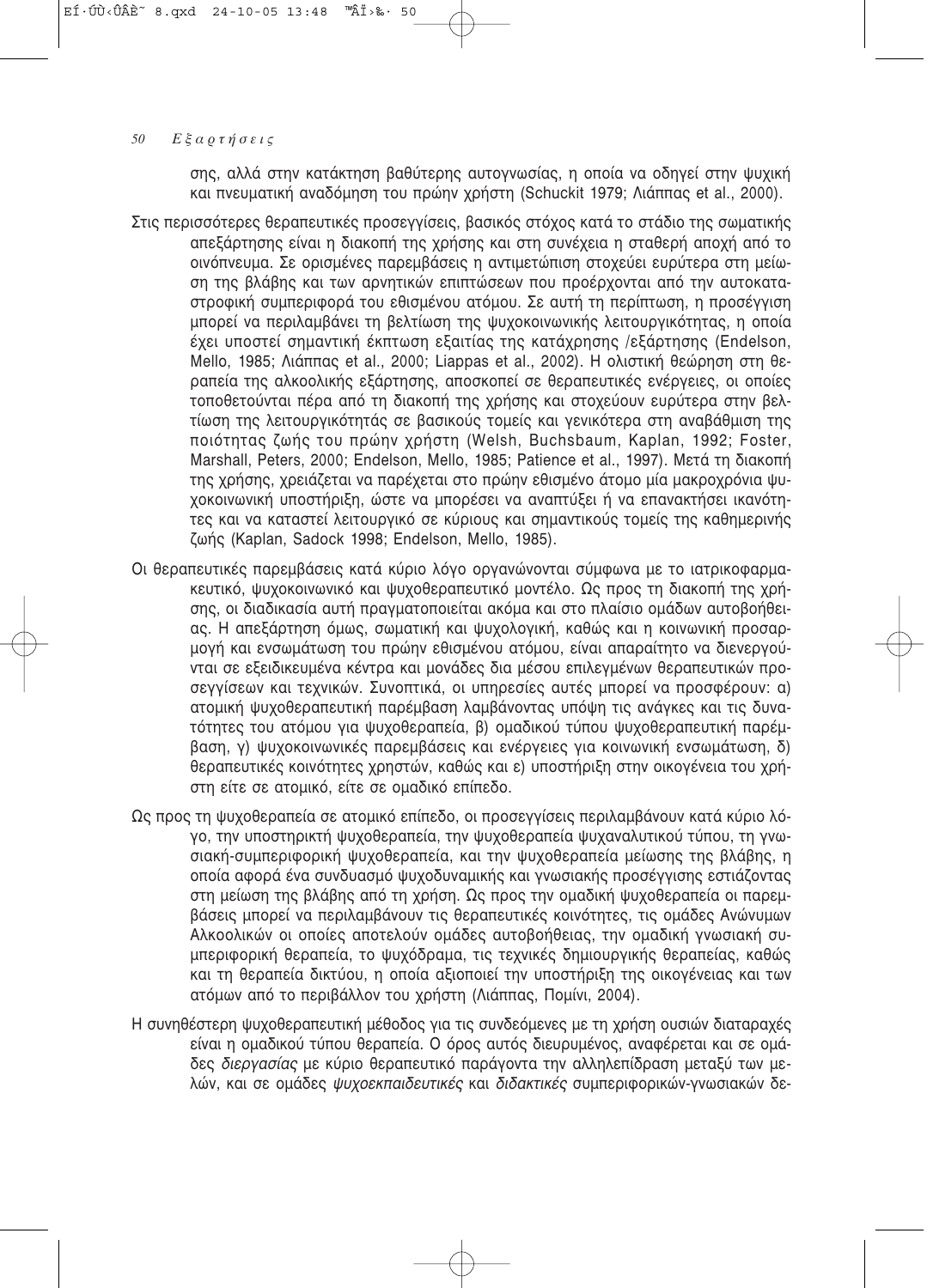#### Εξαρτήσεις 51

ξιοτήτων. Στην αλκοολική εξάρτηση, η ομαδική προσέγγιση αποσκοπεί κατά κύριο λόγο στη διακοπή ή μείωση της χρήσης ή στην αντιμετώπιση των σχετιζόμενων με τη χρήση συμπεριφορών και προβλημάτων. Η επικράτηση της ομαδικής θεραπείας οφείλεται στο σχετικά χαμηλό κόστος που απαιτείται για τη λειτουργία ομαδικών παρεμβάσεων, την πεποίθηση ότι τα μέλη μπορούν να ωφεληθούν από την ανάπτυξη διαπροσωπικών σχέσεων με άλλα άτομα που είχαν παρόμοια προβλήματα, καθώς και η ισχυρή επίδραση των βασισμένων σε συνθεραπευόμενους ομάδων όπως οι ΑΑ (Αλκοολικοί Ανώνυμοι). Σύμφωνα με τα αποτελέσματα μελετών που εξετάζουν την θεραπευτική αποτελεσματικότητα των διαφόρων προσεννίσεων. διαφαίνεται ότι η προσθήκη εξειδικευμένης ομαδικής θεραπείας μπορεί να ενισχύσει την αποτελεσματικότητα της «συνήθους θεραπείας», ενώ δεν διαπιστώνονται διαφορές ως προς την αποτελεσματικότητα μεταξύ ομαδικής και ατομικής θεραπείας, ούτε αναδεικνύεται ένας μεμονωμένος τύπος ομαδικής θεραπείας ως περισσότερο αποτελεσματικός από άλλους (Weiss et al., 2004).

Ένα στοιχείο μείζονος σημασίας για το σχεδιασμό των κατάλληλων θεραπευτικών στρατηγικών και παρεμβάσεων στην αντιμετώπιση του συνδρόμου της εξάρτησης, είναι το φαινόμενο της συννοσηρότητας και της παράλληλης διάγνωσης (Liappas et al., 2003; Λιάππας et al., 2003). Αρκετοί ερευνητές επισημαίνουν την ανάγκη παροχής ολοκληρωμένων και εξειδικευμένων προγραμμάτων αποτοξίνωσης και απεξάρτησης, στο πλαίσιο των οποίων απαραίτητη προϋπόθεση είναι η αποσαφήνιση της διάγνωσης λαμβάνοντας υπόψη το ενδεχόμενο της συννοσηρότητας, καθώς και την απαραίτητη περιγραφή των αρνητικών συνεπειών που έχουν επέλθει από τη χρήση, συμπεριλαμβανόμενης της καταγραφής των προδιαθετικών παθολογικών παραγόντων, οι οποίοι συμμετέχουν στην εγκατάσταση της εμπλοκής του ατόμου με το οινόπνευμα (Λιάππας 1992; Seeman, Seeman, 1992).

## ΣΥΜΠΕΡΑΣΜΑΤΑ

Συνοπτικά, άμεσος στόχος στη θεραπεία της αλκοολικής εξάρτησης είναι η διακοπή και μόνιμη αποχή από το οινόπνευμα. Στη συνέχεια, η θεραπεία χρειάζεται να αποσκοπεί γενικότερα στη βελτίωση της σωματικής και ψυχικής υγείας του πρώην χρήστη καθώς και στην ανάπτυξη μιας νέας στάσης απέναντι στη χρήση οινοπνεύματος και την υιοθέτηση ενός νέου τρόπου ζωής (Longabaugh et al., 1994; Λιάππας et al., 2000; Liappas et al., 2002; Daeppen et al., 1998). Θεραπευτικές προσπάθειες που στοχεύουν μονόπλευρα στην απεξάρτηση παραβλέποντας την αναγκαιότητα τροποποίησης του «αλκοολικού» τρόπου σκέψης στο πλαίσιο του οποίου έχει «ασκηθεί» το αλκοολικό άτομο κατά τη διάρκεια της εξάρτησής του, καταλήγουν συνήθως σε αποτυχία (Λιάππας et al., 2003; Seivewright 2001). Συνεπώς, σύμφωνα με αυτή τη γραμμή σκέψης, η βελτίωση της λειτουργικότητας του ασθενούς και η ανάπτυξη ενός νέου τρόπου θεώρησης του εαυτού και της ζωής, αποτελούν το σημαντικά σημεία της θεραπείας. Η θετική συσχέτιση ανάμεσα στη συντήρηση της διακοπής του οινοπνεύματος και τη βελτίωση της λειτουργικότητας του ασθενούς, εξαρτάται σε μεγάλο βαθμό από το κατά πόσο ο διττός αυτός στόχος είναι μια επιλέξιμη περιοχή της θεραπείας, η οποία πραγματοποιείται μέσω συγκεκριμένων θεραπευτικών παρεμβάσεων και τεχνικών και αντανακλάται στη στάση των εμπλεκόμενων στη θεραπεία θεραπευτών. Αν λοιπόν μία θεραπεία αποσκοπεί στην επιτυχή αποχή από το οινόπνευμα και παράλληλα προωθεί τη βελτίωση των κοινωνικών δεξιοτήτων του ασθενούς, η σχέση αυτή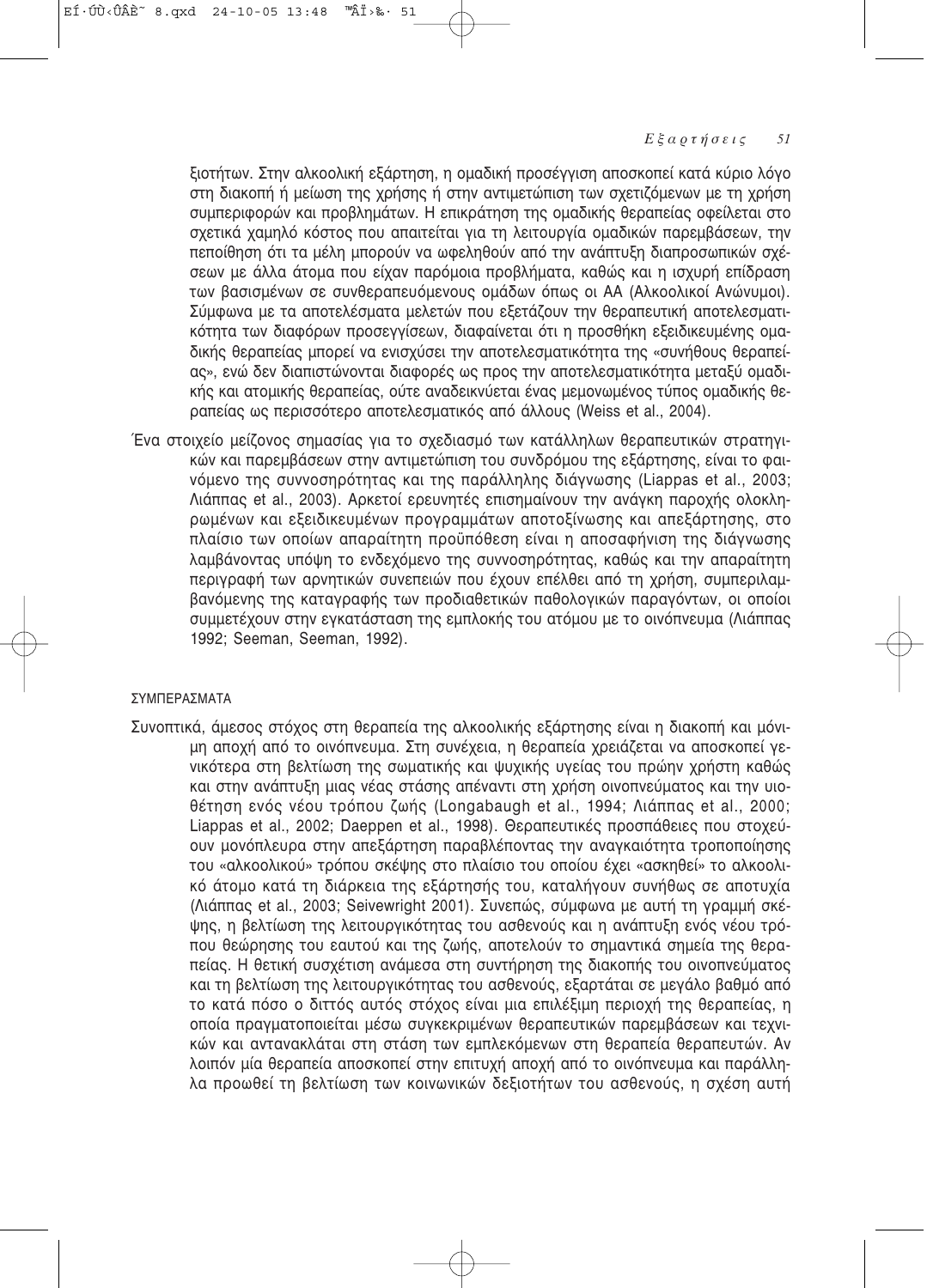χρειάζεται να διερευνηθεί στο πλαίσιο της αξιολόγησης της αποτελεσματικότητας της θεραπείας και είναι αναμενόμενο να διαφανεί στα θεραπευτικά αποτελέσματα.

- Τέλος, η αξιολόγηση των αποτελεσμάτων της θεραπευτικής παρέμβασης, είναι χρήσιμο να περιλαμβάνει όχι μόνο τα δεδομένα της χρήσης (π.χ. η διακοπή), αλλά και τις αλλαγές ως προς την λειτουργικότητα και γενικότερα την ποιότητα ζωής του εξαρτημένου από το οινόπνευμα ατόμου. Η αξιολόγηση μπορεί να αναφέρεται σε ορισμένους τομείς στους οποίους επικεντρώνεται η προσπάθεια μιας συγκεκριμένης θεραπείας, όπως διάφορες διαστάσεις της ποιότητας ζωής και της λειτουργικότητας στις οποίες ο πρώην χρήστης παρουσιάζει έκπτωση (Daeppen et al., 1998). Επίσης, στο πλαίσιο της αξιολόγησης, είναι χρήσιμο να εξετάζονται παράλληλα με τις υποκειμενικές αναφορές των χρηστών σχετικά με τη διακοπή ή τη μείωση της χρήσης, ή τις ποικίλες αρνητικές επιπτώσεις, οι απόψεις και εκτιμήσεις άλλων ατόμων από το περιβάλλον τους. Η μεθοδευμένη, αντικειμενική και πολύπλευρη εκτίμηση των στοιχείων που αφορούν στη χρόνια χρήση/κατάχρηση οινοπνεύματος και τα ποικίλα προβλήματα που συναρτώνται με την εξάρτηση είτε ως προδιαθεσικοί παράγοντες, είτε ως συνέπεια της χρήσης, αποτελούν μια εκτεταμένη θεματολογία αξιολόγησης που χρειάζεται να πραγματοποιείται στο πλαίσιο της θεραπευτικής αντιμετώπισης.
- Εν κατακλείδι, η κλινική εμπειρία και η έρευνα σε αυτόν τον τομέα αναδεικνύουν την αναγκαιότητα παροχής εξειδικευμένων υπηρεσιών στο πλαίσιο ενός σφαιρικού σχήματος θεραπείας, με άξονα όχι μόνο τη ρύθμιση της χρήσης, αλλά την αναβάθμιση της λειτουργικότητας και τη βελτίωση της ποιότητας ζωής και της υγείας του πρώην χρήστη. Το εξαρτημένο από το οινόπνευμα άτομο πέρα από τη διακοπή της χρήσης, χρειάζεται να αναπτύξει, ή να επανακτήσει ικανότητες και δεξιότητες, να δημιουργήσει νέες και κατάλληλες κοινωνικές και περιβαλλοντικές συνθήκες, και να αναδυθεί σε μία μακροχρόνια διαδικασία αναπλαισίωσης της ψυχικής και της κοινωνικής του ζωής.

# $B$ ιβλιογραφία

- American Psychiatric Association (1994) *Diagnostic and statistical manual of mental disorders*. 4th ed. American Psychiatric Association, Washington DC.
- Brennan, P.L, Moos, R.H. (1990) Life stressors, social resources, and late-life problem drinking. *Psychological Aging*, 5, 314-325.
- Daeppen, J.B., Krieg, M.A., Burnand, B., Yersin, B. (1998) MOS-SF-36 in evaluating health-related quality of life in alcohol-dependent patients. *American Journal of Drug and Alcohol Abuse*, 24(4), 685- 694.
- Endelson, J.H., & Mello, N.K.(1985) *The diagnosis and treatment of alcoholism*. McGraw-Hill, New York.
- Fink, A., Hays, R.D., Moore, A.A., & Beck, J.C. (1996) Alcohol-related problems in older persons: determinants, consequences, and screening. *Archives of International Medicine*, 156, 1150-1156.
- Foster, J.H., Marshall, E.J., & Peters, T.J. (2000) Application of a quality of life measure, the Life Situation Survey (LSS), to alcohol – dependent subjects in relapse and remission. *Alcoholism: Clinical and Experimental Research*, 24(11), 1687-1692.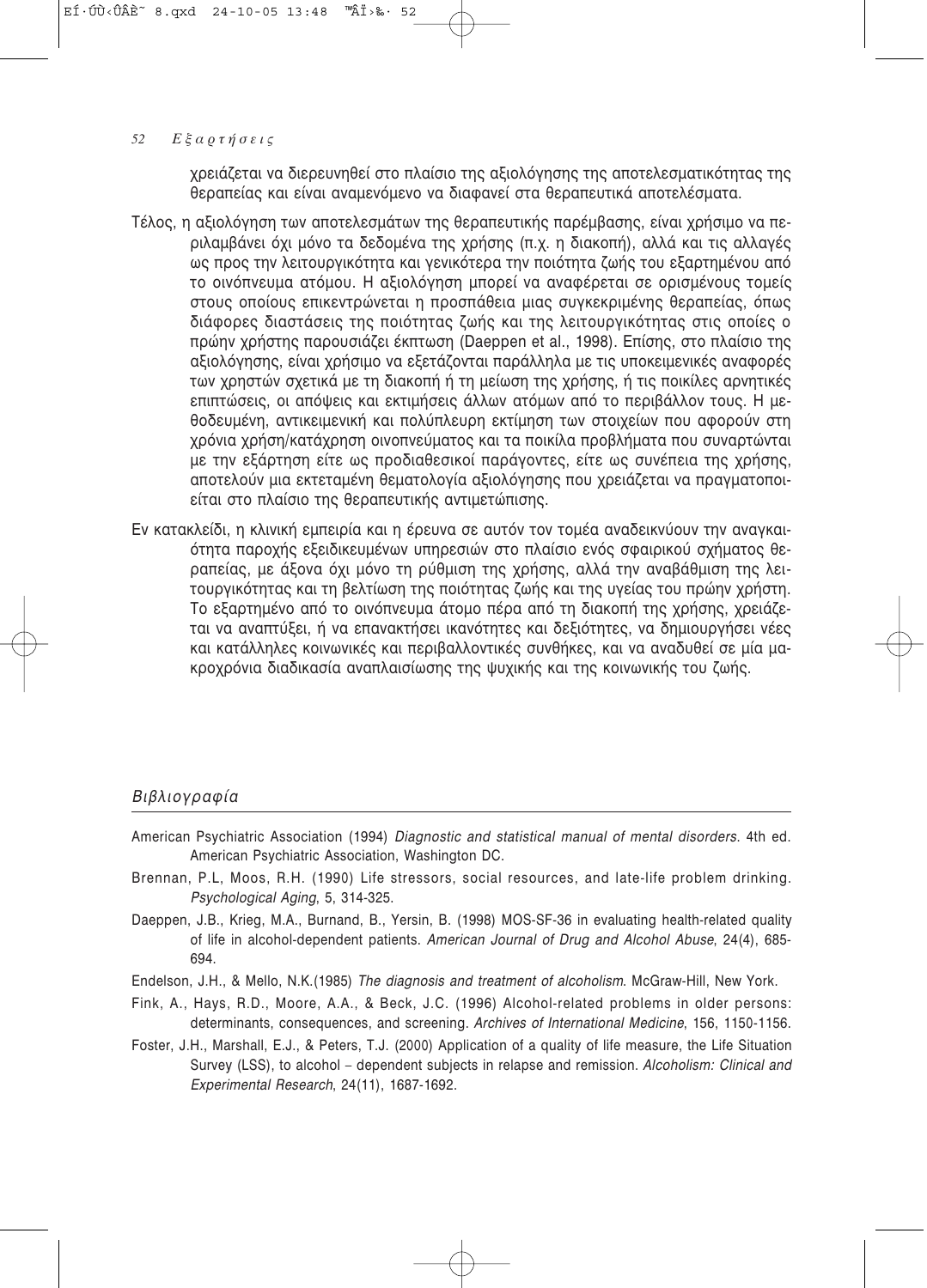$E\{f \cdot \hat{U}\} \times \hat{U} \hat{A} \hat{E}^{\sim}$  8.qxd 24-10-05 13:48  $M\{X}$ :

- Hibell, B., Andersson, B., Ahlstrom, S., Balakireva, O., Bjarnasson, T., Kokkevi, A., & Morgan, A. (2000) The 1999 ESPAD Report. The European School Survey Project on Alcohol and Other Drugs, Stockholm.
- Kaplan, H.I., & Sadock, B.J. (1998) Alcohol-related disorders. In: Kaplan, H.J., Sadock, B.I., (eds) *Synopsis of psychiatry*, 8th ed. Williams and Wilkins, Baltimore, 391-407.
- Kokkevi, A., Terzidou, M., Politicou, K., & Stefanis, C. (2000) Substance use among high school students in Greece: outburst of illicit drug use in a society under change. *Drug and alcohol dependence*, 58, 181-188.
- Leshner, Al. (1997) Drug abuse and addiction treatment research. The next generation. *Arch.Gen. Psychiatry*, 54, 691-693.
- Liappas, J., Paparrigopoulos, T., Tzavellas, E., & Christodoulou, G. (2003) Alcohol detoxification and social anxiety symptoms: a preliminary study of the impact of mirtazapine administration. *Journal of Affective Disorders*, 76, 279-284.
- Liappas, J., Paparrigopoulos, T., Tzavellas, E., & Christodoulou, G. (2002) Impact of alcohol detoxification on anxiety and depressive symptoms. *Drug and Alcohol Dependence*, 68, 215-220.
- Longabaugh, R., Mattson, M.E., Connors, G.J,, & Cooney, N.L.(1994) Quality of life as an outcome variable in alcoholism treatment research. *Journal of Studies on Alcohol*, 55 (12), 119-129.
- McKenna, M., Chick, J., Buxton, M., Howlett, H., Patience, D., & Ritson, B. (1996) The Seccat Survey: I. The costs and consequences of alcoholism. *Alcohol and Alcoholism* , 31:6, 565-576.
- Murphy, G.D., & Wetzel, R.D. (1990) The lifetime risk of suicide in alcoholism. *Archives of General Psychiatry*, 47, 383-392.
- National Institute on Alcohol Abuse and Alcoholism (NIAAA) http://www.niaaa.nih.gov/faq/fag.htm (4/08/05
- Paparrigopoulos, T., Liappas, J., Economou, D., Fafouti, S., & Christodoulou, G. (2000) Comorbidity of alcohol abuse/dependence with social anxiety disorder reduction of social anxiety symptoms after treatment. 5th ENCP Regional Meeting, St. Petersbourg, Russia.
- Patience, D., Buxton, M., Chick, J., Howlett, H., McKenna, M., & Ritson, B. (1997) The SECCAT Survey: II. The Alcohol Related Problems Questionnaire as a proxy for resource costs and quality of life in alcoholism treatment. *Alcohol and Alcoholism*, 32(1), 79-84.
- Romeis, J.C., Waterman, B., Scherrer, J.F., Goldberg, J., Eisen, S.A., Heath, A.C. et al. (1999) The impact of sociodemographics, comorbidity and symptom recency on health-related quality of life in alcoholics. *Journal of Studies on Alcohol*, 60(5), 653-662.
- Schuckit, M.A. (1979) Drug and alcohol abuse, a clinical guide to diagnosis and treatment. Plenum Medical Book Company, New York.
- Schuckit, M.A. (1998) Alcohol and alcoholism. In: Harrison (ed) *Principles of internal medicine*. 14th ed. McGraw-Hill, NY, 2503-2508.
- Seeman, M., & Seeman, A.Z. (1992) Life strains, alienation, and drinking behavior. *Alcoholism: Clinical and Experimental Research*, 16, 199-205.
- Seivewright, N. (2001) *Community treatment of drug misuse: more than methadone*. Cambridge University Press, United Kingdom.
- Soran, A., Chelluri, L., Lee, K.K.W., & Tisherman, S.A. (2000) Outcome and quality of life of patients with acute pancreatitis requiring intensive care. *Journal of Surgical Research*, 91, 89-94.
- Weiss, R.D., Jaffee, W. B., Menil, V.P., & Cogley, C.B. (2004) Group Therapy for substance Use Disorders: What do we Know?. *Harvard Rev. Psychiatry*, 12:6, 339-350.
- Welsh, J.A., Buchsbaum, D.G., & Kaplan, C.B. (1992) Quality of life of alcoholics and non-alcoholism: does excessive drinking make a difference in the urban setting? *Quality of Life Research*, 16, 199-205.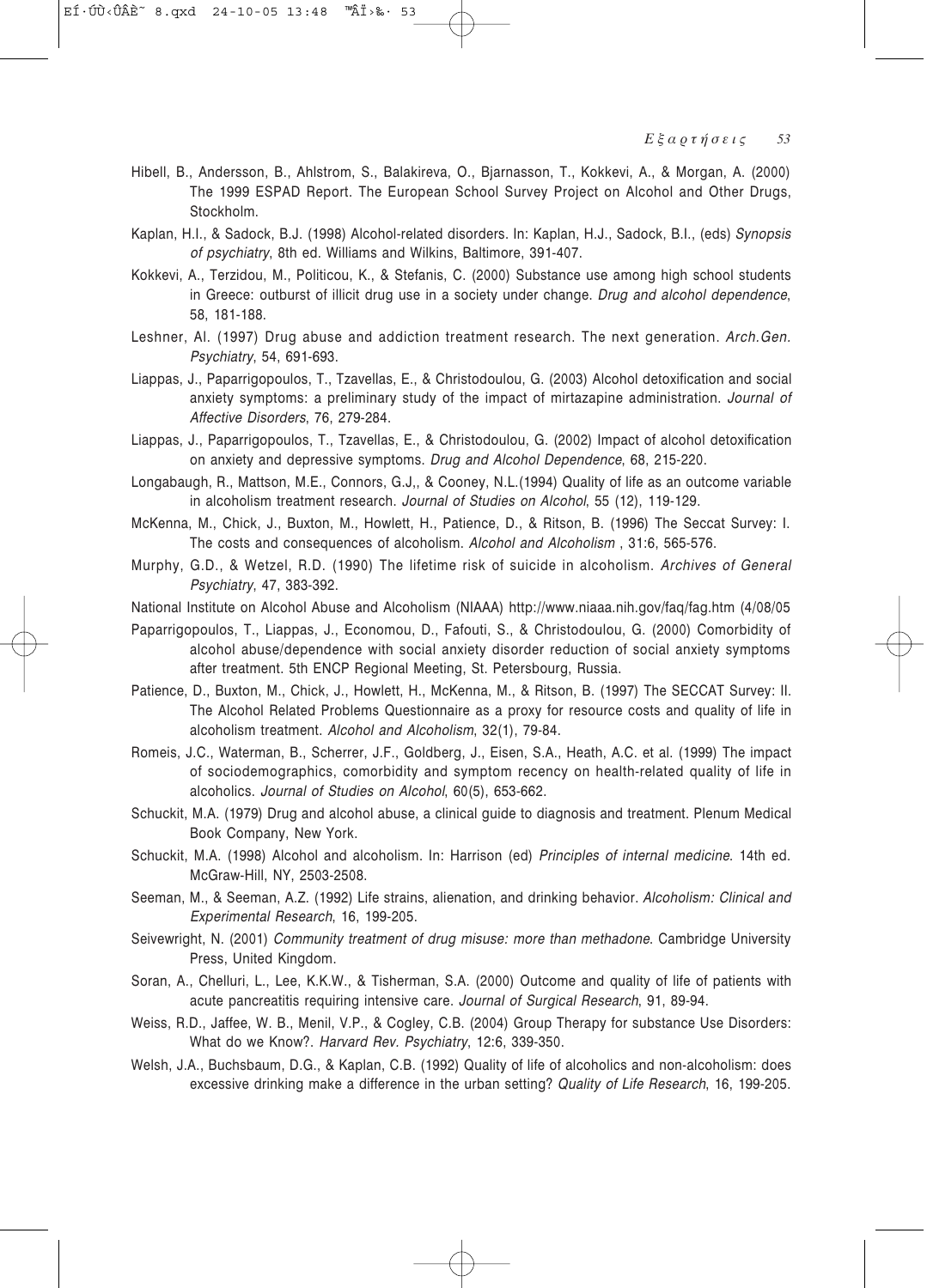#### 54  $E \xi \alpha \varrho \tau \eta \sigma \varepsilon \iota \varsigma$

- World Health Organization (1992) International classification of diseases and related health problems. 10th revision. Vol 1: Tabular list. Vol 2: Instruction manual. Vol 3: Index. WHO, Geneva.
- World Health Organization (1992). The ICD-10 classification of mental and behavioural disorders: clinical descriptions and diagnostic guidelines. Geneva: World Health Organization.
- World Health Organization (2001) Global status report on alcohol. WHO/NCD/MSD/2001.2.
- World Health Organization (2002). http://www.who.int/substance abuse/facts/en/ (4/08/2005)

www.4woman.gov (4/08/05)

- Εθνικό Κέντρο Τεκμηρίωσης και Πληροφόρησης για τα Ναρκωτικά και την Τοξικομανία, ΕΚΤΕΠΝ (2003) Ετήσια έκθεση για την κατάσταση των ναρκωτικών στην Ελλάδα κατά το 2002, ΕΠΙΨΥ, Αθήνα.
- Κονταξάκης, Β., Χαβάκη-Κονταξάκη, Μ., & Χριστοδούλου, Γ. (1994) Απόπειρες αυτοκαταστροφής σε άτομα με κατάχρηση αλκοόλ ή ουσιών. Εις: Χριστοδούλου Γ, Κονταξάκης Β (επιμ εκδ): Θέματα προληπτικής ψυχιατρικής (Τόμος 1). Κέντρο Ψυχικής Υγιεινής, Αθήνα, 247-251.
- Λιάππας, Γ.Α. (1992) Ναρκωτικά: εθιστικές ουσίες, κλινικά προβλήματα, αντιμετώπιση, Εκδόσεις Πατάκη, Αθήνα.
- Λιάππας, Ι. (2000) DSM-IV τύπου ψυχοπαθολογικές εκδηλώσεις προκαλούμενες από κατάχρηση εθιστικών ψυχοτρόπων ουσιών. 16ο Πανελλήνιο Συνέδριο Ψυχιατρικής, Κύπρος, Τόμος Περιλήψεων: 9.
- Λιάππας, Ι., Μέλλος, Ε., Πέππας, Ε., Θεοτοκά, Ι., & Χριστοδούλου, Γ. (2002) Σύγκριση θεραπευτικής αποτελεσματικότητας του προγράμματος «ΑΘΗΝΑ» μεταξύ χρηστών εξαρτησιογόνων ουσιών και χρηστών οινοπνεύματος. 17ο Πανελλήνιο Συνέδριο Ψυχιατρικής, Χαλκιδική, 19-23 Απριλίου 2002, Τόμος Περιλήψεων: Ρ37.
- Λιάππας, Ι., Μέλλος, Ε., Πομίνι, Β., Πέππας, Ε., Παπαβασιλείου, Π., Θεοτοκά, Ι. (2000) και συν. Δραστηριότητες της στεγνής ανοικτής ψυχοθεραπευτικής μονάδας απεξάρτησης της Ψυχιατρικής Κλινικής Πανεπιστημίου Αθηνών «Αθηνά» κατά τον 1ο χρόνο λειτουργίας της. 16ο Πανελλήνιο Συνέδριο Ψυχιατρικής, Κύπρος, Τόμος Περιλήψεων: 77 (περίληψη ΑΑ083).
- Λιάππας, Ι., Παπαρρηγόπουλος, Θ., Τζαβέλλας, Η., & Χριστοδούλου, Γ.Ν. (2001) Συννοσηρότητα και ουσιοεξάρτηση: σύγχρονες απόψεις. Ψυχιατρική, 12:3), 215-222.
- Λιάππας, Ι., Παπαρρηγόπουλος, Θ., Τζαβέλλας, Η., Κοντοάγγελος, Κ., Καρύδης, Χ., & Ραμπαβίλας, Α. (2003) Αλκοολισμός και συννοσηρότητα: διάγνωση και αντιμετώπιση στο πλαίσιο του προγράμματος «ΑΘΗΝΑ». Εξαρτήσεις, 4.
- Λιάππας, Ι., Πομίνι Β. (επιμ), (2004), Ουσιοεξάρτηση, Σύγχρονα θέματα, ΙΤΑΟΑ.
- Λύκουρας, Λ. (2000). Οινοπνευματώδη. Εις: Χριστοδούλου ΓΝ. και συν. (επιμ εκδ) Ψυχιατρική (1ος Τόμος). εκδόσεις Βήτα, Αθήνα, 226-233.
- Madianos, M., Gefou-Madianou, D., & Stefanis, C.(1994) Adolescent drinking and alcohol-related problems in a nationwide general population. The International Journal of the Addictions, 29:12, 1581-1599.
- Παγκόσμιος Οργανισμός Υγείας (1993) Ταξινόμηση ICD-10 ψυχικών διαταραχών και διαταραχών της συμπεριφοράς. Απόδοση στα ελληνικά και επιμέλεια: Στεφανής, Κ., Σολδάτος, Κ., Μαυρέας, Β., (Ερευνητικό Πανεπιστημιακό Ινστιτούτο Ψυχικής Υγείας). εκδόσεις Βήτα, Αθήνα.
- Παπαδόδημα, Σ. (2001) Οινόπνευμα και άλλες ψυχοδραστικές ουσίες στο οδικό ατύχημα. Διδακτορική Διατριβή. Εργαστήριο Ιατροδικαστικής και Τοξικολογίας, Ιατρική Σχολή Πανεπιστημίου Αθηνών, Αθήνα.
- The National Women's Health Information Center- NWHIC
- Υφαντής, Θ., Κούτρας, Β., Καφετζόπουλος, Ε., & Μαρσέλος, Μ.(1990) Οικογενειακοί, εκπαιδευτικοί, προσωπικοί και γενικότεροι κοινωνικοί παράγοντες ως προγνωστικοί δείκτες της χρήσης και της κατάχρησης οινοπνευματωδών ποτών από μαθητές της Μέσης Εκπαίδευσης. Ιατρική, 58:3, 264-272.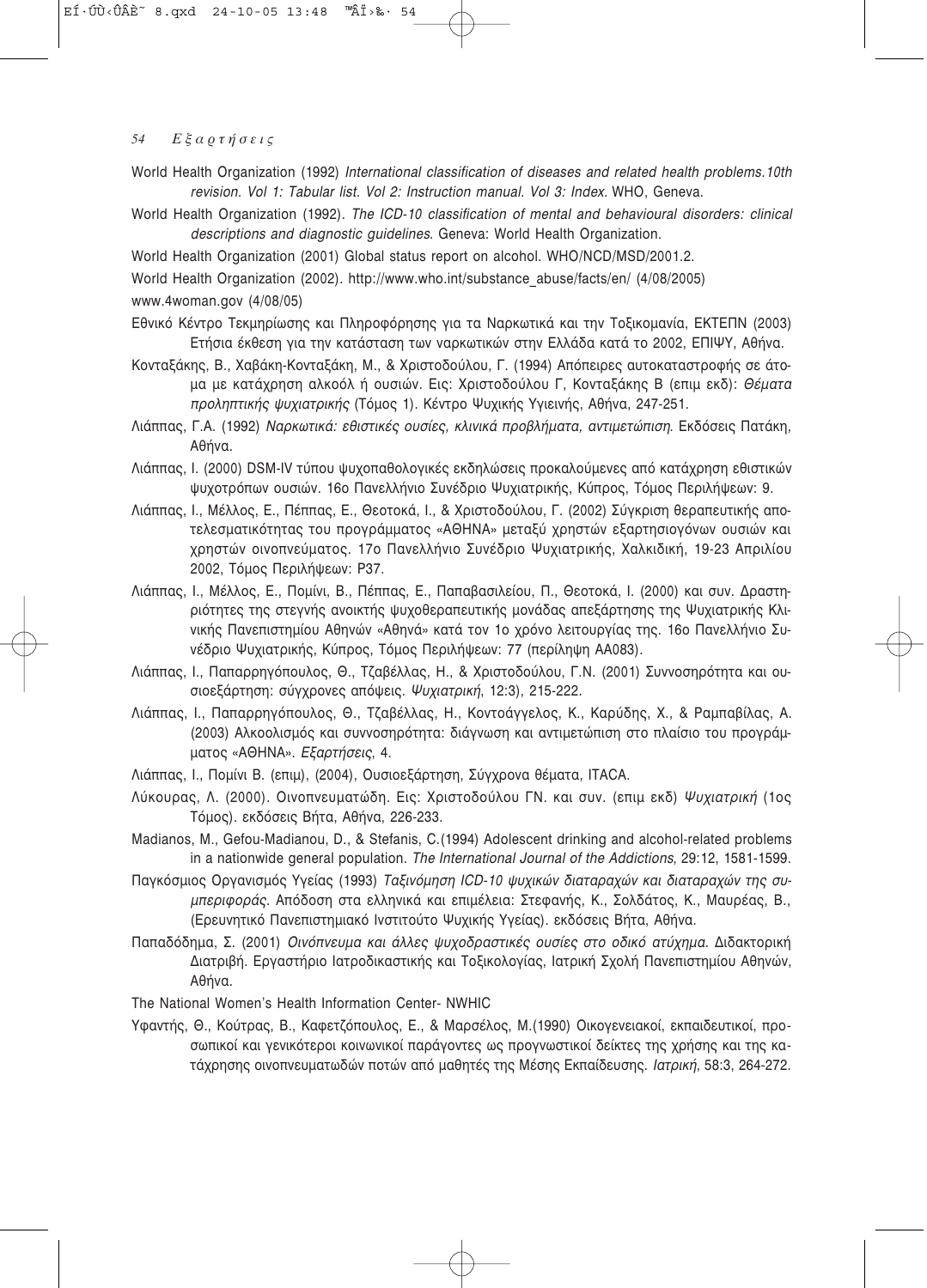$E \xi a \varrho \tau \eta \sigma \varepsilon \iota$  55

# H AIEONH E EMNEIPIA<br>INTERNATIONAL EXPERIENCE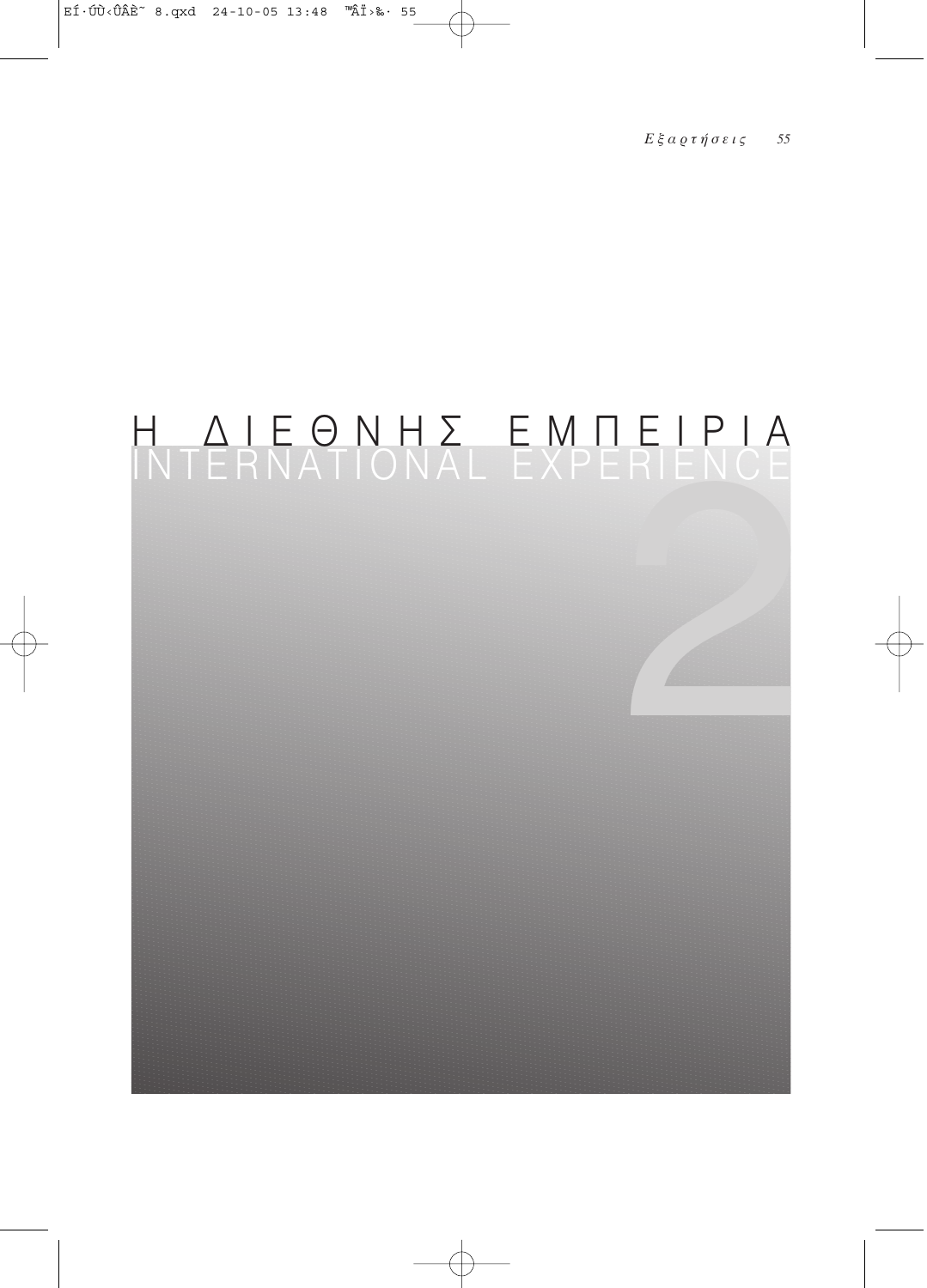Αναφορές ή παραπομπές στα άρθρα που δημοσιεύονται μεταφρασμένα στις Εξαρτήσεις πρέπει να αναφέρουν ως πηγή τα στοιχεία του πρωτότυπου ξενόγλωσσου άρθρου, όπως αυτά καταγράφονται στην αρχική σελίδα κάθε άρθρου της παρούσας δημοσίευσης.

References or quotations form the articles published in translation in the Journal Exartisis have to refer as source, the information on the original article, as they are printed on the first page of each article.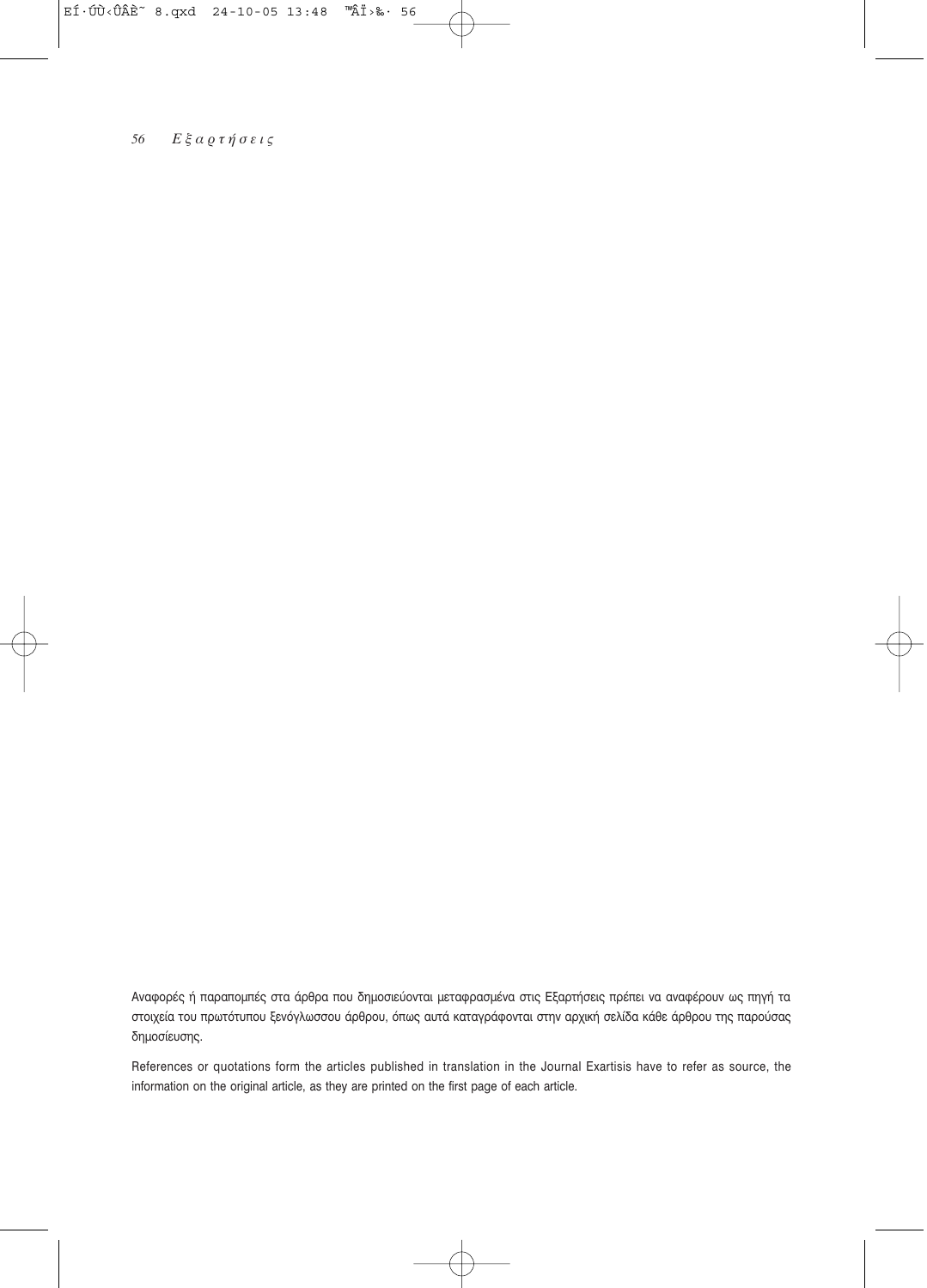$E \xi \alpha \varrho \tau \eta \sigma \varepsilon \iota$ ς, τεύχος 8, 2005

# ΗΛΙΚΙΑ ΕΝΑΡΞΗΣ ΤΗΣ ΧΡΗΣΗΣ ΑΛΚΟΟΛ ΚΑΙ ΧΡΗΣΗ ΑΛΚΟΟΛ ΣΤΗΝ ΕΝΗΛΙΚΗ ΖΩΗ: ΜΙΑ ΜΕΛΕΤΗ FOLLOW UP ΑΠΟ ΤΑ 8 ΕΩΣ ΤΑ 42 ΧΡΟΝΙΑ ΓΙΑ ΓΥΝΑΙΚΕΣ ΚΑΙ ΑΝΔΡΕΣ<sup>1</sup>

TUULI PITKÄNEN<sup>2</sup>, ANNA-LIISA LYYRA, AND LEA PULKKINEN,

Μετάφραση ΓΕΩΡΓΙΑ ΧΡΙΣΤΟΦΙΛΗ Translation GEORGIA CHRISTOFILI

Περίληψη

- Στόχος: μια μακροχρόνια μελέτη με άνδρες και γυναίκες που αφορά τη σχέση ανάμεσα στην ηλικία έναρξης της χρήσης αλκοόλ και σε διάφορους δείκτες για τη χρήση αλκοόλ.
- Σχεδιασμός, χώρος: κατά τη διάρκεια της μακροχρόνιας μελέτης για την προσωπική και κοινωνική ανάπτυξη που πραγματοποιήθηκε στην πόλη Jyväskylä της Φινλανδίας, συγκεντρώθηκαν στοιχεία μέσω συνεντεύξεων και ερωτηματολογίων. Τα στοιχεία για την κατανάλωση αλκοόλ συλλέχθηκαν στις ηλικίες των 14, 20, 27, 36 και 42 ετών, ενώ τα στοιχεία για τη συμπεριφορά στην ηλικία των 8 ετών.
- Συμμετέχοντες: συνολικά συμμετείχαν 155 γυναίκες και 176 άνδρες. Το 90,4% του αρχικού δείγματος αποτελείτο από 12 ολόκληρες σχολικές τάξεις του 1968.
- Μετρήσεις: η ηλικία της έναρξης της χρήσης αλκοόλ καθορίστηκε σύμφωνα με τις απαντήσεις των συμμετεχόντων, οι οποίες ήταν πιο κοντά στην πραγματική ηλικία έναρξης της χρήσης αλκοόλ. Για τη χρήση αλκοόλ στην ενήλικη ζωή χρησιμοποιήθηκαν τέσσερις δείκτες: η συχνότητα κατανάλωσης αλκοόλ, η υπερβολική κατανάλωση αλκοόλ σε μία μεμονωμένη περίσταση και οι βαθμολογίες από τα ερωτηματολόγια CAGE και Mm-Mast. Η κοινωνική-συναισθηματική συμπεριφορά στην ηλικία των 8 ετών εκτιμήθηκε βάσει των αξιολογήσεων του δασκάλου και των συμμαθητών.
- Ευρήματα: η χρήση αλκοόλ από νεαρή ηλικία συσχετίστηκε με τους τέσσερις δείκτες για τη χρήση αλκοόλ στην ενήλική ζωή και για τους άνδρες και για τις γυναίκες. Το επίπεδο της χρήσης αλκοόλ στην ενήλικη ζωή και τα προβλήματα με το αλκοόλ ήταν σημαντικά υψηλότερα για τους άνδρες από ό,τι για τις γυναίκες. Ο κίνδυνος για μεγάλη κατανάλωση αλκοόλ ήταν υψηλός και για τους άνδρες και για τις γυναίκες, εάν είχαν ξεκινήσει τη χρήση αλκοόλ σε ηλικία μικρότερη των 16 ετών. Η κοινωνική-συναισθηματική συμπεριφορά και η ακαδημαϊκή επιτυχία στην ηλικία των 8 ετών δεν προέβλεπε την ηλικία έναρξης της χρήσης αλκοόλ.

<sup>1</sup> Τίτλος πρωτοτύπου: "Age of Onset of Drinking and the Use of Alcohol in Adulthood: A Follow-up Study from Age 8 to 42 for Females and Males", Addiction, volume 100, No 5, May 2005

<sup>2</sup> Διεύθυνση επικοινωνίας: Tuuli Pitkänen, Department of Psychology, University of Jyväskylä, PO Box 35 (Agora), FIN-40041, Jyväskylä, Finland, email: tuuli.pitkanen@nic.fi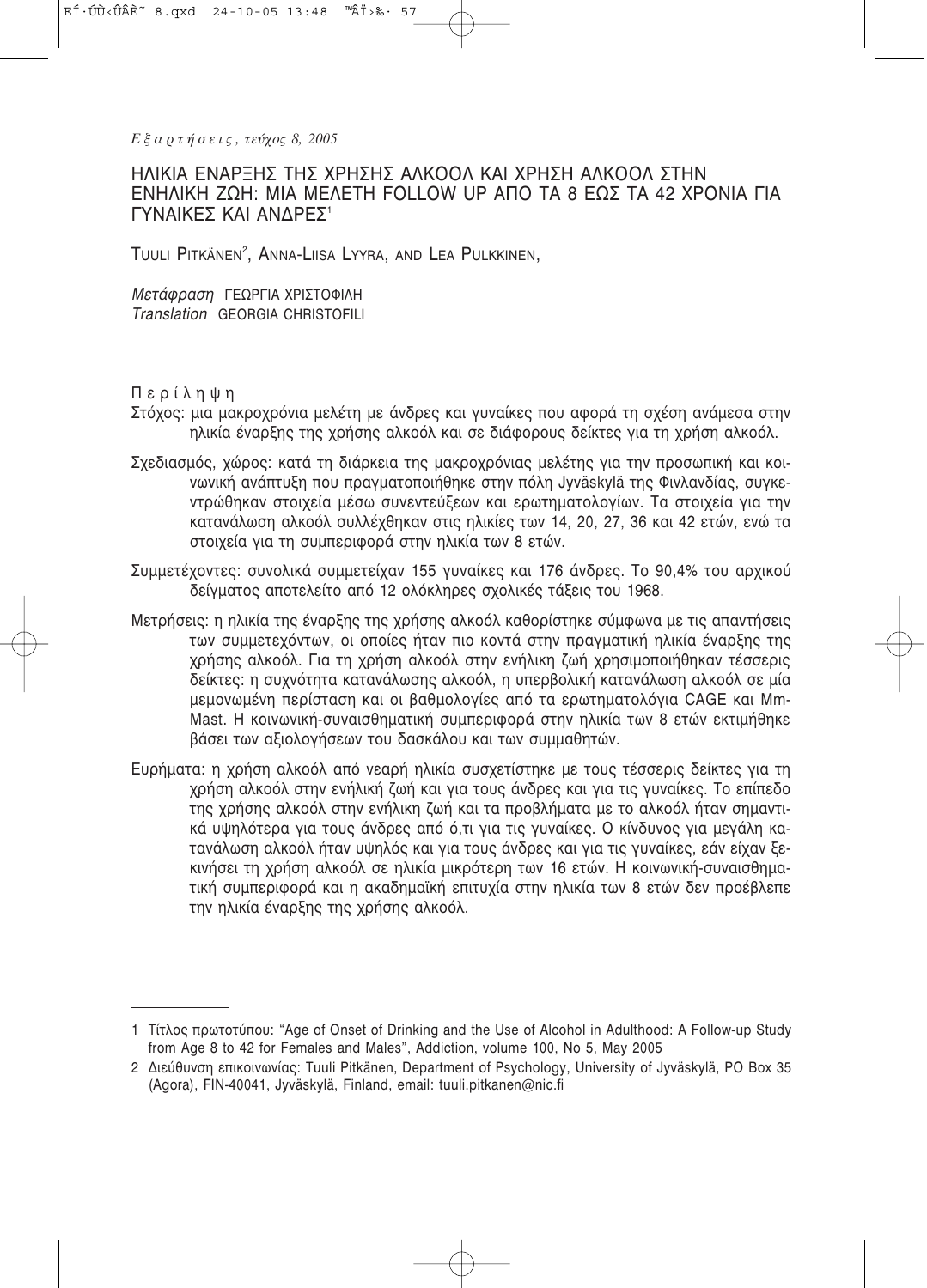- Συμπεράσματα: ένας σημαντικός στόχος για τις προσπάθειες πρόληψης είναι η καθυστέρηση της έναρξης της χρήσης αλκοόλ από την νεαρή εφηβεία στην προχωρημένη εφηβεία. Δεν εντοπίστηκε σαφής ομάδα κινδύνου στα άτομα που ξεκίνησαν τη χρήση αλκοόλ νωρίς, βάσει της προηγούμενης συμπεριφοράς τους, ανάμεσα στα άτομα ηλικίας 8 ετών.
- Λέξεις Κλειδιά: ηλικία έναρξης της χρήσης αλκοόλ, συχνότητα της χρήσης αλκοόλ, υπερβολική κατανάλωση σε μεμονωμένη περίσταση, CAGE, Mm-MAST, Μακροχρόνια μελέτη, φύλο, κοινωνική-συναισθηματική συμπεριφορά

#### EIΣAΓΩΓΗ

- Η χρήση αλκοόλ αποτελεί πλέον μέρος της κουλτούρας των νέων ανθρώπων σε πολλές από τις δυτικές κοινωνίες. Σύμφωνα με την έρευνα "European School Survey Project on Alcohol and Other Drugs" (Hibell et al. 1977), κατά την οποία συγκρίθηκε η χρήση αλκοόλ στους νέους σε 25 χώρες, η Φινλανδία, η Δανία και η Βρετανία ήταν οι τρεις χώρες με τη μεγαλύτερη συχνότητα μέθης και έναρξης της χρήσης αλκοόλ σε νεαρή ηλικία για αγόρια και κορίτσια 16 ετών. Ένα ερωτηματολόγιο για την εθνική υγεία, που συμπληρώνονταν ετησίως στα σχολεία (Rimpelä 2004) αποκάλυψε ότι το 2004 στη Φινλανδία σε παιδιά ηλικίας 14 ετών, το 37% των ανοριών και το 39% των κοριτσιών έκαναν χρήση αλκοόλ κάθε μήνα, και το 18% των αγοριών και το 19% των κοριτσιών έπιναν μέχρι μέθης τουλάχιστον μία φορά το μήνα. Στη Φινλανδία, το νόμιμο όριο ηλικίας για τη χρήση αλκοόλ είναι τα 18 έτη, αυτό όμως συχνά παραβλέπεται, τόσο από τους εφήβους όσο και από τους γονείς τους. Η τάση για χρήση αλκοόλ στη νεαρή ηλικία καθώς και η σοβαρή χρήση αλκοόλ από την προεφηβική ηλικία ακόμη έχει προκαλέσει ανησυχία στους υπεύθυνους για τη χάραξη πολιτικής στη Φινλανδία. Ένα σημαντικό ζήτημα αφορά στο εάν η ηλικία έναρξης της χρήσης αλκοόλ σχετίζεται με τη σοβαρή κατανάλωση αλκοόλ στην ενήλικη ζωή. Επιπλέον, ένα ακόμη ζήτημα είναι, εάν οι προσπάθειες πρόληψης θα πρέπει να έχουν ως στόχο τις ομάδες υψηλού κινδύνου, τα άτομα που ξεκινούν τη χρήση νωρίς, τα οποία έχουν εντοπιστεί βάσει της προηγούμενης συμπεριφοράς τους. Η παρούσα μελέτη διερευνά αυτά τα προβλήματα βάσει των στοιχείων που συγκεντρώθηκαν από μια μακροχρόνια μελέτη.
- Ο πειραματισμός των νέων με το αλκοόλ και τον καπνό έχει θεωρηθεί ως συμπεριφορά μίμησης των ενηλίκων, ως προσπάθεια για αποδοχή από τους ομότιμους και ως προσπάθεια για να ξεπεραστούν οι συνηθισμένες προκλήσεις ψυχολογικής ανάπτυξης. Επίσης, φαίνεται ότι οι έφηβοι 'ωριμάζουν' και διακόπτουν αυτή τη μορφή κατάχρησης αλκοόλ με την ανάληψη των ευθυνών της ενήλικης ζωής αργότερα (Grant, Harford & Grigson 1988; Schulendberg et al., 1996; Marlatt et al., 1998). Ωστόσο, η σοβαρή κατανάλωση αλκοόλ στην εφηβεία έχει βρεθεί από πολλές μελέτες ότι συσχετίζεται με τη μελλοντική προβληματική κατανάλωση αλκοόλ (π.χ. Wechsler & McFadden, 1979; Ghodsian & Power, 1987; Harford 1993; Pape & Hammer, 1996). Ot Labouvie, Bates & AMP Pandina (1997), βάσει της μακροχρόνιας μελέτης που πραγματοποίησαν, κατέληξαν στο συμπέρασμα ότι η χρήση αλκοόλ παρουσιάζει μείωση στη δεκαετία από τα 20-30 χρόνια και ότι η ηλικία της νόμιμης χρήσης δεν φάνηκε να προβλέπει τη χρήση αλκοόλ, ή τις συνέπειές της, στην ηλικία των 20-30 ετών. Ωστόσο, από αρκετές άλλες μελέτες έχει φανεί ότι υπάρχει σχέση ανάμεσα στη χρήση αλκοόλ από νεαρή ηλικία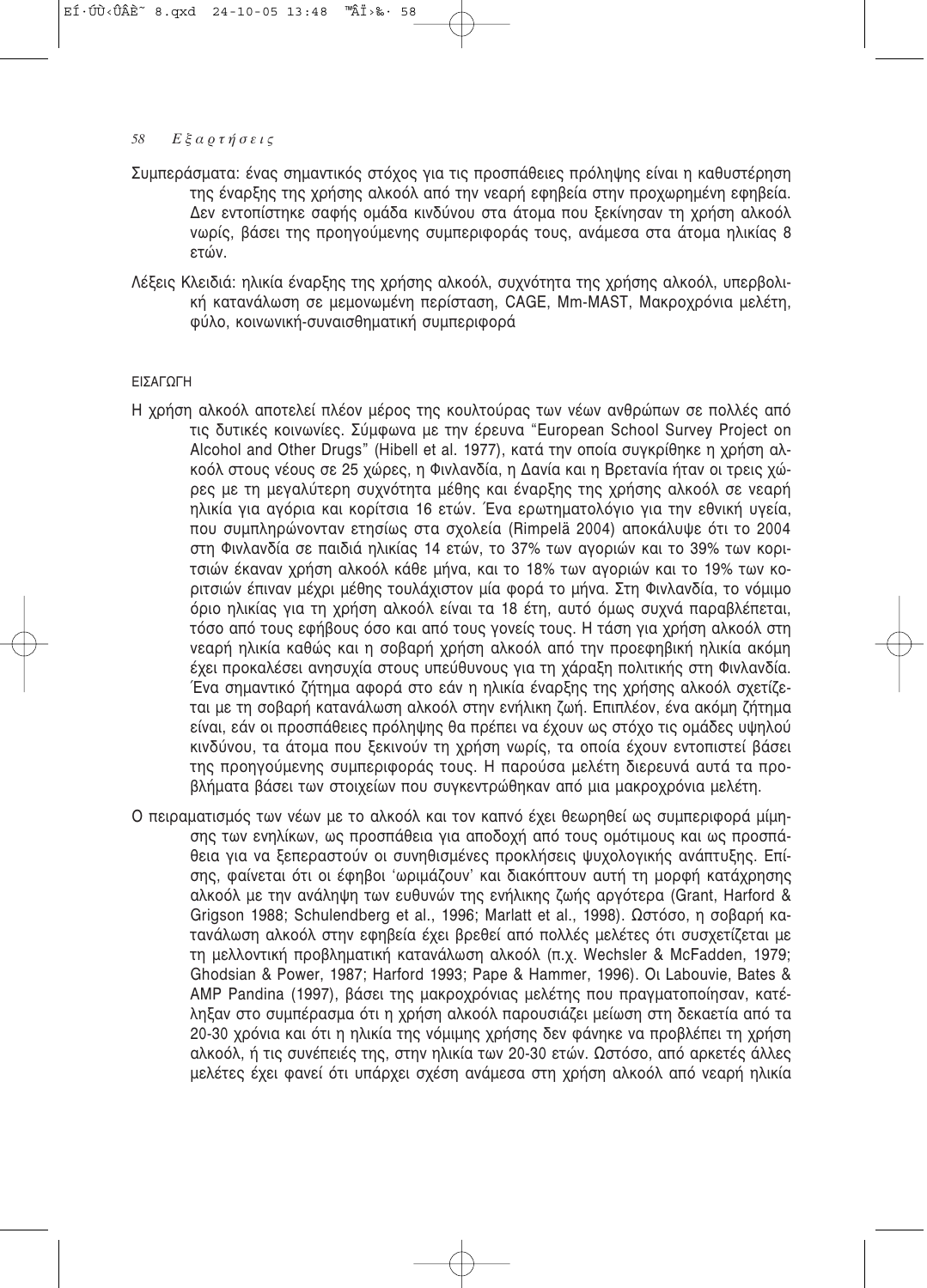και τη μελλοντική σοβαρή χρήση αλκοόλ: η μικρή ηλικία έναρξης της χρήσης αλκοόλ σχετίζεται με:

- (α) τη συγνότητα κατανάλωσης αλκοόλ κατά τη διάρκεια της δευτεροβάθμιας εκπαίδευσης (Parker, Levin & Harford 1996; Lo 2000) στις ηλικίες μεταξύ 19-21 ετών (Samson, Maxwell & Doyle, 1989; Flory et al., 2004) και για τους άνδρες στην ηλικία των 26 ετών (Casswell, Pledger & Pratap, 2002),
- (β) τη βαριά κατανάλωση αλκοόλ κατά τη διάρκεια της δευτεροβάθμιας εκπαίδευσης (Windle 1991), στις ηλικίες μεταξύ 19-21 ετών (Humphrey & Friedman 1986; Samson et al., 1989) καθώς και στις ηλικίες μεταξύ 18-37 (Muthen & Muthen, 2000),
- (γ) τη σοβαρή κατανάλωση αλκοόλ και τα προβλήματα που σχετίζονται με το αλκοόλ στις ηλικίες μεταξύ 17-18 ετών (Werner, Walker & Greene, 1994; Hawkins et al., 1997), στις ηλικίες των 20 ετών (Pedersen & Skrondal, 1998) και στις ηλικίες μεταξύ 18-25 ετών (Barnes, Welte & Dintcheff, 1992),
- (δ) την προβληματική χρήση αλκοόλ στην ηλικία των 22 ετών (Pitkänen 1999),
- (ε) τη διαγνωσμένη κατάχρηση και εξάρτηση από το αλκοόλ στην ενήλικη ζωή, σύμφωνα με τα κριτήρια του DSM (Hasin & Glick, 1992; Grant & Dawson, 1997; Prescott & Kendler, 1999; Grant, Stinson & Harford, 2001; Warner & White, 2003) και
- (στ) τον αλκοολισμό (Robins & Przybeck, 1985; York 1995). Η έναρξη χρήσης αλκοόλ σε νεαρή ηλικία αυξάνει επίσης τον κίνδυνο για τραυματισμούς από αμέλεια μετά την κατανάλωση αλκοόλ (Hingson et al., 2000) καθώς και για χρήση ναρκωτικών ουσιών (Yamaguchi & Kandel, 1984; Windle 1991; Lo 2000; Flory et al., 2004).
- Σε μελέτες που έχουν πραγματοποιηθεί στη Φινλανδία (Lintonen et al., 2000; Pitkänen 1999) ή σε αμερικάνικες μελέτες από τους Flory κ.ά. (2004) και από τους Sampson κ.ά. (1989), δεν έχουν εντοπιστεί διαφορές μεταξύ των δύο φύλων όσον αφορά στην ηλικία έναρξης της χρήσης αλκοόλ. Ενώ σε πολλές άλλες μελέτες δεν αναφέρεται ξεχωριστά η μέση ηλικία έναρξης της χρήσης αλκοόλ για γυναίκες και άνδρες. Δύο συγχρονικές μελέτες, κατά τις οποίες οι μεγαλύτεροι σε ηλικία συμμετέχοντες ήταν 60 ετών, έδειξαν μικρές διαφορές μεταξύ των φύλων σχετικά με την ηλικία έναρξης της χρήσης αλκοόλ, και φάνηκε ότι οι άνδρες ξεκινούν τη χρήση σε νεαρότερη ηλικία (York 1995: Pedersen & Skdondal 1998), Ωστόσο, οι συνήθειες κατανάλωσης αλκοόλ των δύο φύλων διαφοροποιούνται στην ενήλικη ζωή: οι άνδρες πίνουν περισσότερο, τις περισσότερες φορές φτάνουν σε μέθη και έχουν περισσότερα προβλήματα από τη χρήση από ό,τι οι γυναίκες που καταναλώνουν αλκοόλ (π.χ. Wechsler & McFadden 1979; Barnes et al., 1992; Nystrom, Perasalo & Salaspuro, 1993; Casswell et al., 2002).
- Οι κίνδυνοι από την έναρξη της χρήσης αλκοόλ σε νεαρή ηλικία όσον αφορά στη χρήση αλκοόλ στην ενήλικη ζωή είναι σαφείς βάσει των προηγούμενων μελετών. Ωστόσο, η βάση των αποτελεσμάτων που έχουμε για τη σχέση ανάμεσα στην έναρξη της χρήσης αλκοόλ σε νεαρή ηλικία και τη μετέπειτα χρήση αλκοόλ, στηρίζεται κυρίως σε συγχρονικές μελέτες, ή σε μελέτες με σύντομη περίοδο follow-up. Επιπλέον, η ηλικία έναρξης της χρήσης αλκοόλ ορίστηκε με διάφορα κριτήρια και συχνά διερευνήθηκε αναδρομικά. Στην παρούσα μελέτη, συγκεντρώθηκαν μακροχρόνια στοιχεία από αντιπροσωπευτικό δείγμα από την ηλικία των 8 έως και 42 ετών. Η ηλικία έναρξης της χρήσης καθορίστηκε βάσει συγκεκριμένων ερωτήσεων, σε διάφορες ηλικίες. Στις πε-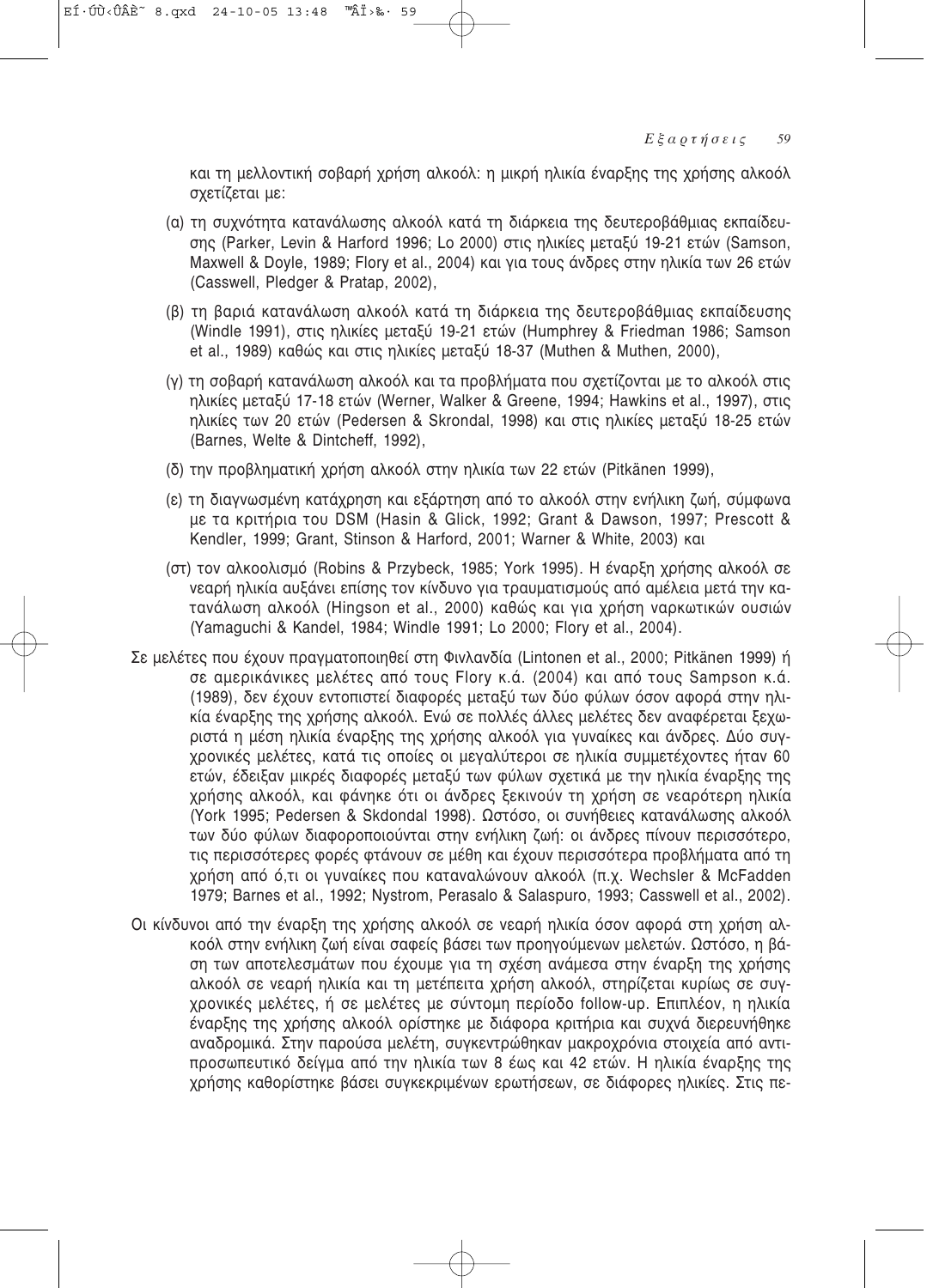ρισσότερες μελέτες η χρήση αλκοόλ στην ενήλικη ζωή υπολογίζεται με μία μέτρηση, ή ερώτηση, ή ακόμη υποδηλώνεται από τη διάγνωση κατάχρησης, ή εξάρτησης από το αλκοόλ. Στην παρούσα μελέτη, χρησιμοποιήθηκαν δύο δείκτες ποσότητας-συχνότητας για την κατανάλωση αλκοόλ στην ενήλικη ζωή, καθώς επίσης και δύο διαγνωστικά τεστ για τον αλκοολισμό στην ενήλικη ζωή.

- Περισσότερες πληροφορίες είναι απαραίτητες σχετικά με ό,τι προηγήθηκε της έναρξης της χρήσης αλκοόλ. Η αντικοινωνική συμπεριφορά στη διάρκεια της εφηβείας έχει βρεθεί ότι αποτελεί παράγοντα κινδύνου για μεταγενέστερη προβληματική χρήση αλκοόλ (π.χ. Grant et al., 2001; Pulkkinen & Pitkänen, 1993; Parker et al., 1996; Warner & White, 2003) και συσχετίζεται με την ηλικία έναρξης της κατανάλωσης αλκοόλ (Rose et al., 2001). Ωστόσο ο συσχετισμός ανάμεσα στην αντικοινωνική συμπεριφορά στην εφηβική ηλικία και στην κατανάλωση αλκοόλ δεν δίνει πληροφορίες για μια πιθανή γρονική ακολουθία αυτών των συμπεριφορών. Τα στοιχεία από αυτή τη μακρογρόνια μελέτη επέτρεψαν τη διερεύνηση για την ύπαρξη πιθανών παραγόντων, που προϋπήρχαν της έναρξης της χρήσης αλκοόλ στη νεαρή ηλικία και από την κοινωνικο-συναισθηματική συμπεριφορά του παιδιού, όταν ελέγχθηκε η ακαδημαϊκή επιτυχία και η κοινωνικο-οικονομική κατάσταση της οικογένειας, πριν οι συμμετέχοντες ξεκινήσουν τη χρήση αλκοόλ.
- Βάσει προηνούμενων μελετών, υποθέσαμε ότι η νεαρή ηλικία κατά την έναρξη της χρήσης αλ-ΚΟÓλ θα αποτελούσε παράγοντα κινδύνου για μελλοντική σοβαρή και προβληματική χρήση αλκοόλ και για τα δύο φύλα. Ακόμη, υποθέσαμε ότι ο κίνδυνος θα ήταν μεγα-<u>λύτερος όσο νωρίτερα ξεκινούσε η χρήση αλκοόλ. Επιπλέον, αναμέναμε ότι η μειω-</u> μένη ικανότητα αυτό-ελέγχου και η επιθετικότητα εάν είχαν εντοπιστεί πριν από την έναρξη της χρήσης αλκοόλ, θα σχετίζονταν με την έναρξη της χρήσης αλκοόλ σε νεαρή ηλικία. Με αυτά τα στοιχεία έχει φανεί ότι συνδέονται αρκετά μεταγενέστερα αποτελέσματα, όπως είναι η μακροχρόνια ανεργία (Kokko & Pulkkinen, 2000), η σωρεία κινδύνων όσον αφορά την κοινωνική λειτουργικότητα (Rönkä & Pulkkinen, 1995), η εγκληματική συμπεριφορά (Hämäläinen & Pulkkinen, 1996) και η χρήση αλκοόλ στην ενήλικη ζωή (Pulkkinen & Pitkänen, 1993, 1994). Η επιθετικότητα είναι ένας παράγοντας κινδύνου, που οδηγεί σε έναν κύκλο προβλημάτων προσαρμογής (Kokko & Pulkkinen, 2000). Ο εντοπισμός μιας ομάδας κινδύνου για έναρξη της χρήσης αλκοόλ σε νεαρή ηλικία, θα αποτελούσε σημαντική εξέλιξη στις προσπάθειες πρόληψης της κατάχρησης αλκοόλ.

# ΜΕΘΟΔΟΛΟΓΙΑ

# Συμμετέχοντες

Οι συμμετέχοντες στην παρούσα μελέτη βρέθηκαν από τη συνεχιζόμενη μακροχρόνια φινλανδική μελέτη για την προσωπικότητα και την κοινωνική ανάπτυξη, Jyväskylä (JYLS). Η ιμελέτη JYLS πραγματοποιείται από την Lea Pulkkinen από το 1968. Τότε επιλέχθηκαν τυχαία για να συμμετέχουν στη μελέτη 12 ολόκληρες σχολικές τάξεις μαθητών στη δευτέρα δημοτικού από την πόλη Jyväskylä (Pulkkinen 1982). Ο συνολικός αριθμός των μαθητών σε αυτές τις τάξεις ήταν 369 (173 κορίτσια και 196 αγόρια). Η πλειοψηφία των παιδιών αυτών (93%) είχαν γεννηθεί το 1959, και το 71% προέρχονταν από οικογένειες της εργατικής τάξης. Τα πιο πρόσφατα στοιχεία συγκεντρώθηκαν το 2001.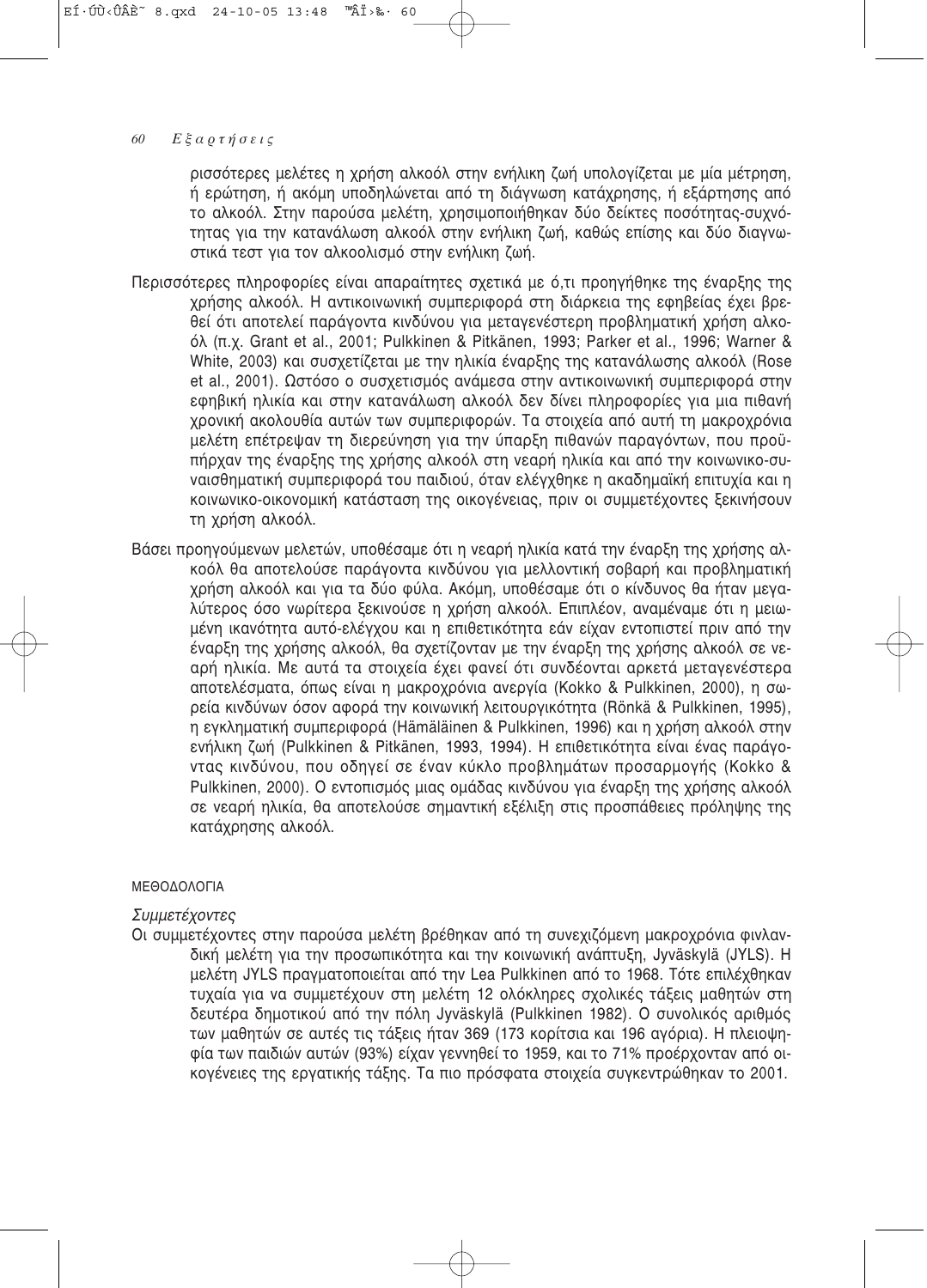EÍ·ÚÙ‹ÛÂȘ 8.qxd 24-10-05 13:48 ™ÂÏ›‰· 61

Η ηλικία έναρξης της χρήσης αλκοόλ ήταν διαθέσιμη για 356 συμμετέχοντες, οι οποίοι αποτελούν το 96,5% ολόκληρου του αρχικού δείγματος (*n* = 369). Μερικά από τα στοιχεία για τη χρήση αλκοόλ στις ηλικίες 36 ή 42 ετών ήταν διαθέσιμα για 331 συμμετέχοντες (155 γυναίκες και 176 άνδρες), ενώ το σύνολο των στοιχείων από όλες τις μετρήσεις ήταν διαθέσιμο για 308 συμμετέχοντες (142 γυναίκες, 166 άνδρες). Τα ποσοστά παραμονής για αυτούς ήταν 90,4% και 84,2%, αντίστοιχα. Ενώ τρεις από τους συμμετέχοντες απεβίωσαν, έτσι το διαθέσιμο δείγμα ενηλίκων ήταν 366 συμμετέχοντες.

- Η ανάλυση της απώλειας δείγματος έδειξε ότι η μέση ηλικία έναρξης της χρήσης αλκοόλ για τους 25 συμμετέχοντες (10 γυναίκες, 15 άνδρες) οι οποίοι δεν εντοπίστηκαν στην ενήλικη ζωή δεν διέφερε από τη μέση ηλικία των 331 συμμετεχόντων, οι οποίοι εντοπίστηκαν στην ενήλικη ζωή. Για αυτούς ήταν διαθέσιμα κάποια από τα στοιχεία για την κατανάλωση αλκοόλ στην ενήλικη ζωή. Επίσης, η ηλικία έναρξης της χρήσης αλ-ΚΟÓλ για τους 25 δεν διέφερε από τη μέση ηλικία έναρξης της χρήσης αλκοόλ για τους 308 συμμετέχοντες για τους οποίους ήταν διαθέσιμα όλα τα στοιχεία. Ακόμη, δεν υπήρχαν διαφορές ανάμεσα στα τελευταία δείγματα όσον αφορά την ηλικία έναρξης της κατανάλωσης αλκοόλ, τους δείκτες χρήσης αλκοόλ στην ενήλικη ζωή και τη χρήση αλκοόλ στις ηλικίες 14, 20 ή 27 ετών. Επίσης, συγκρίναμε τις καταγεγραμμέvες παραβάσεις του αρχικού δείγματος (n = 369) με τις παραβάσεις των συμμετεχόντων και στη μελέτη follow-up και δεν εντοπίσαμε διαφορές. Για τις αναλύσεις χρησιμοποιήθηκε το σύνολο των διαθέσιμων στοιχείων, εκτός από όπου αναφέρεται κάτι διαφορετικό.
- Τα στοιχεία για τη χρήση αλκοόλ στην ενήλικη ζωή για την παρούσα μελέτη συγκεντρώθηκαν κυρίως κατά την ηλικία των 42 ετών. Οι ίδιοι δείκτες για τη χρήση αλκοόλ στην ενήλικη ζωή, χρησιμοποιήθηκαν στην ηλικία των 36 ετών. Αυτά τα στοιχεία αξιοποιήθηκαν για να μη συμπληρωθούν με στατιστικές μεθόδους οι πληροφορίες που έλλειπαν για τους 25 συμμετέχοντες στην ηλικία των 42 ετών αλλά για τους 47 συμμετέχοντες που είχαν λάβει μέρος σε αυτή τη μελέτη στην ηλικία των 36 ετών, οι οποίοι δεν εντοπίστηκαν για το follow-up στα 42 έτη. Αυτοί οι συμμετέχοντες δεν διέφεραν όσον αφορά στη χρήση αλκοόλ στην ηλικία των 36 ετών, από αυτούς που συμμετείχαν στη μελέτη και στην ηλικία των 36 ετών και στην ηλικία των 42 ετών αλλά ούτε στις ηλικίες των 14, 20 ή 27 ετών.
- Όπως φαίνεται κι από τη σύγκριση με τα στοιχεία που προέρχονται από τη στατιστική υπηρεσία της Φινλανδίας, οι συμμετέχοντες στην ηλικία των 42 ετών εκπροσωπούσαν το σύνολο της ομάδας των Φιλανδών που είχαν γεννηθεί το 1959 αναφορικά με την οικογεvειακή κατάσταση, τον αριθμό των παιδιών και τα ποσοστά απασχόλησης (Pulkkinen et al., 2003). Ωστόσο, υπήρχαν πολύ περισσότερες γυναίκες υπάλληλοι και λιγότερες γυναίκες από την εργατική τάξη στο δείγμα, από ό,τι στην ηλικιακή ομάδα που ξεκίνησε. Καμία διαφορά δεν εντοπίστηκε για τους πιο υψηλόβαθμους υπαλλήλους.

# *Μετρήσεις και μεταβλητές*

Τα στοιχεία για τη χρήση αλκοόλ συγκεντρώθηκαν με προσωπικές συνεντεύξεις από ειδικά εκπαιδευμένους συνεντευκτές στις ηλικίες των 14, 20, 27, 36 και 42 ετών ενώ πριν τη συνέντευξη στις ηλικίες 27, 36 και 42 τους είχε αποσταλεί ταχυδρομικά το ερωτηματολόγιο Life Situation Questionnaire (LSQ).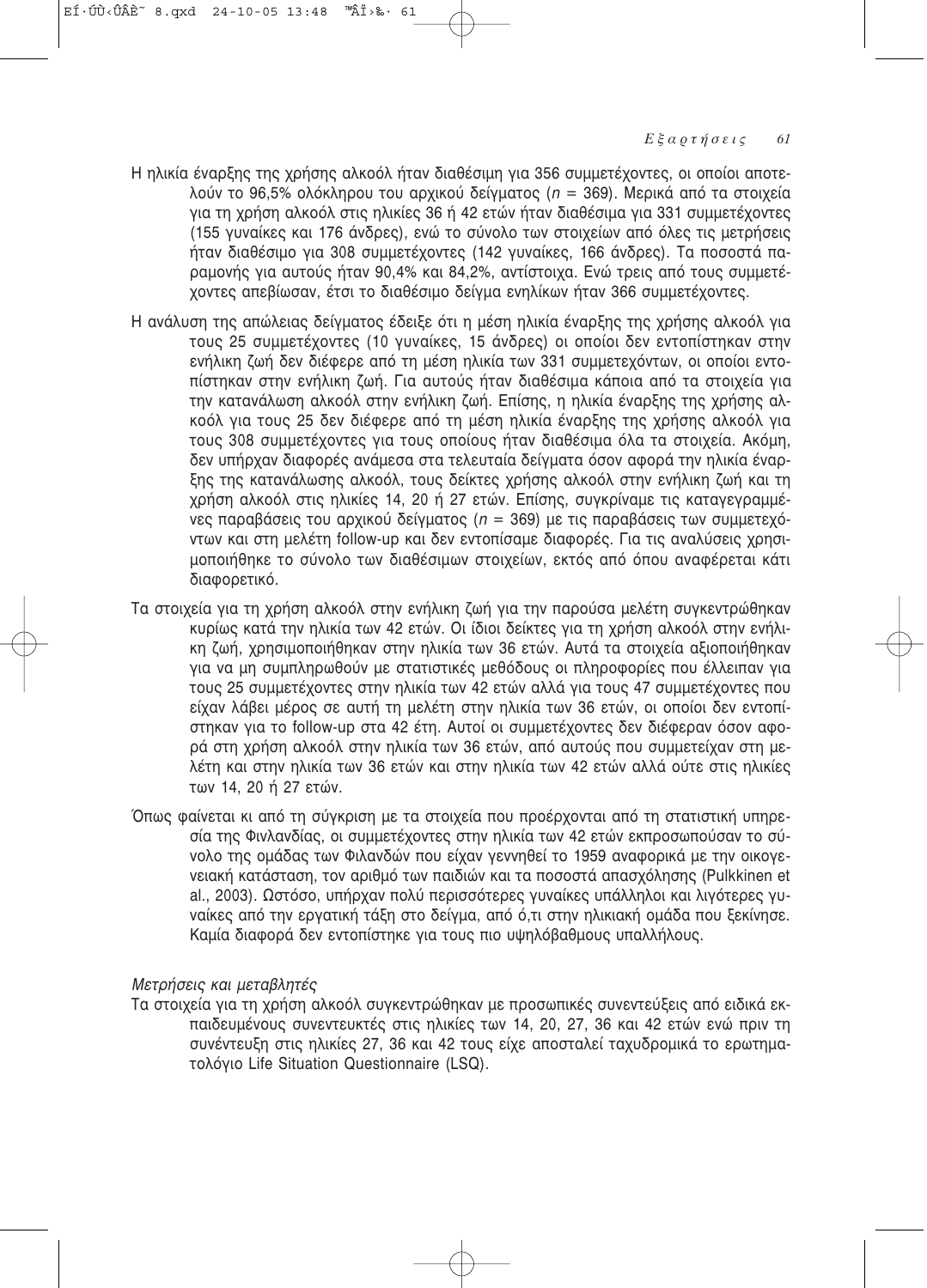- *Έναρξη της χρήσης αλκοόλ.* Η ηλικία έναρξης της χρήσης αλκοόλ καθορίστηκε στις ηλικίες 14, 20, 27, 36 και 42 με ερωτήσεις όπως: «Κάνεις χρήση αλκοόλ;», «Πόσο συχνά χρησιμοποιείς αλκοόλ:», «Έχεις μεθύσει:» και «Σε ποια ηλικία ξεκίνησες τη χρήση αλκοόλ;». Το κριτήριο για την έναρξη της χρήσης αλκοόλ ήταν ο συμμετέχοντας να έχει μεθύσει ή να έχει παραδεχτεί συστηματική χρήση αλκοόλ. Η απλή δοκιμή αλκοόλ δεν θεωρούνταν ένδειξη έναρξης της χρήσης. Προτεραιότητα δόθηκε στην πληροφορία που ήταν πιο κοντινή χρονικά με την πραγματική ηλικία έναρξης της χρήσης αλ-ΚΟÓλ. Η ηλικία έναρξης της χρήσης χρησιμοποιήθηκε τόσο ως συνεχής μεταβλητή όσο και ως κατηγορική μεταβλητή (categorical variable): 1= 13 έτη ή νεαρότερη ηλι- $K(α, 2= 14-15$ έτη, 3= 16-17 έτη, 4= 18 έτη (το νόμιμο όριο ηλικίας) ή μεναλύτερη ηλικία.
- *Η συχνότητα κατανάλωσης αλκοόλ.* Στο ερωτηματολόγιο LSQ που ταχυδρομήθηκε στους συμμετέχοντες τους ζητήθηκε να συμπληρώσουν τον πίνακα ποσότητας-συχνότητας (q-f) όπως αναπτύχθηκε από τους Pulkkinen & Pitkänen (1994), τηρώντας την ακόλουθη οδηγία: «Πόσο αλκοόλ καταναλώνεις σε μία περίσταση; Εάν έχεις σταματήσει τη χρήση αλκοόλ, παρακαλώ ανέφερε πως ήταν η κατάσταση πριν σταματήσεις. Κύκλωσε την καταλληλότερη επιλογή όσον αφορά στη συχνότητα σε κάθε γραμμή». Οι οριζόντιας ποσότητας επιλογές αποτελούνταν από διαφορετικές επιλογές δόσεων για κάθε περίσταση (ένα ποτό ή λιγότερο, δύο με τέσσερα ποτά, πέντε με επτά ποτά, οκτώ με δώδεκα ποτά, δεκατρία ή περισσότερα ποτά: στην ηλικία των 42 ετών, υπήρχαν επίσης οι επιλογές δεκατέσσερα με δεκαεννέα ποτά και είκοσι ποτά ή περισσότερο). Ένα ποτό (μία μονάδα αλκοόλ) ορίστηκε ως ένα μπουκάλι (33 cl) μπύρας (4.5% alc.), ένα ποτήρι κρασί (12 cl ~ 12% alc.), ένα ποτήρι δυνατό κρασί (8 cl ~21% alc.) ή ένα σφηνάκι οινοπνευματώδους ποτού 4 cl. Υπήρχαν επτά πιθανές επιλογές κάθετης συχνότητας: 1= καθόλου, 2= το πολύ δύο φορές το χρόνο, 3= μία φορά στους δύο μήνες, 4= μία ή δύο φορές το μήνα, 5= μία φορά την εβδομάδα, 6= δύο με πέ-Vτε φορές την εβδομάδα και 7= έξι με επτά φορές την εβδομάδα. Η ετήσια συχνότητα κατανάλωσης αλκοόλ υπολογίστηκε βάσει της εκτίμησης των ημερών κατανάλωσης ανά έτος (0= καθόλου, 2= δύο φορές το χρόνο, 6= μία φορά κάθε 2 μήνες, 18= 1,5 φορές το μήνα. 52= μία φορά την εβδομάδα. 182= 3,5 φορές την εβδομάδα και 338= 6,5 φορές την εβδομάδα) μετρώντας το σύνολο από τις επιλογές συχνότητας στις διαφορετικές ποσότητες. Το άθροισμα της ετήσιας κατανάλωσης περιορίστηκε σε μία φορά ημερησίως, που σημαίνει 365 το χρόνο.
- Δεκατρείς από τους συμμετέχοντες ανέφεραν ότι δεν έκαναν χρήση αλκοόλ την περίοδο της συγκέντρωσης των τελικών στοιχείων (10 συμμετέχοντες στην ηλικία των 42 ετών και 3 στην ηλικία των 36 ετών). Για τη σαφή σταθεροποίηση της κατάστασης αποχής από το αλκοόλ, άφησαν να περάσει ένας χρόνος αποχής, καθότι τα άτομα που κάνουν σοβαρή χρήση αλκοόλ κάνουν πολύ συχνά απόπειρες διακοπής. Γι' αυτούς η συχνότητα και η ποσότητα κατανάλωσης αλκοόλ κωδικοποιήθηκε βάση της κατανάλωσης αλκοόλ πριν τη διακοπή. Εννέα από τους συμμετέχοντες είχαν διακόψει την κατανάλωση αλκοόλ 2-29 χρόνια πριν τη συλλογή των στοιχείων, με μέση τιμή τα 4,5 χρόνια. Αυτοί κωδικοποιήθηκαν ως άτομα που δεν έκαναν κατανάλωση αλκοόλ (=0) στη μέτρηση ποσότητας-συχνότητας στην ενήλικη ζωή. Τρεις από αυτούς έκαναν σοβαρή χρήση αλκοόλ, ενώ το πρόβλημα που είχαν με τη χρήση αλκοόλ είχε ορθά εντοπιστεί από το διαγνωστικό τεστ για τη χρήση αλκοόλ στη ζωή, που χρησιμοποιήθηκε από αυτή τη μελέτη.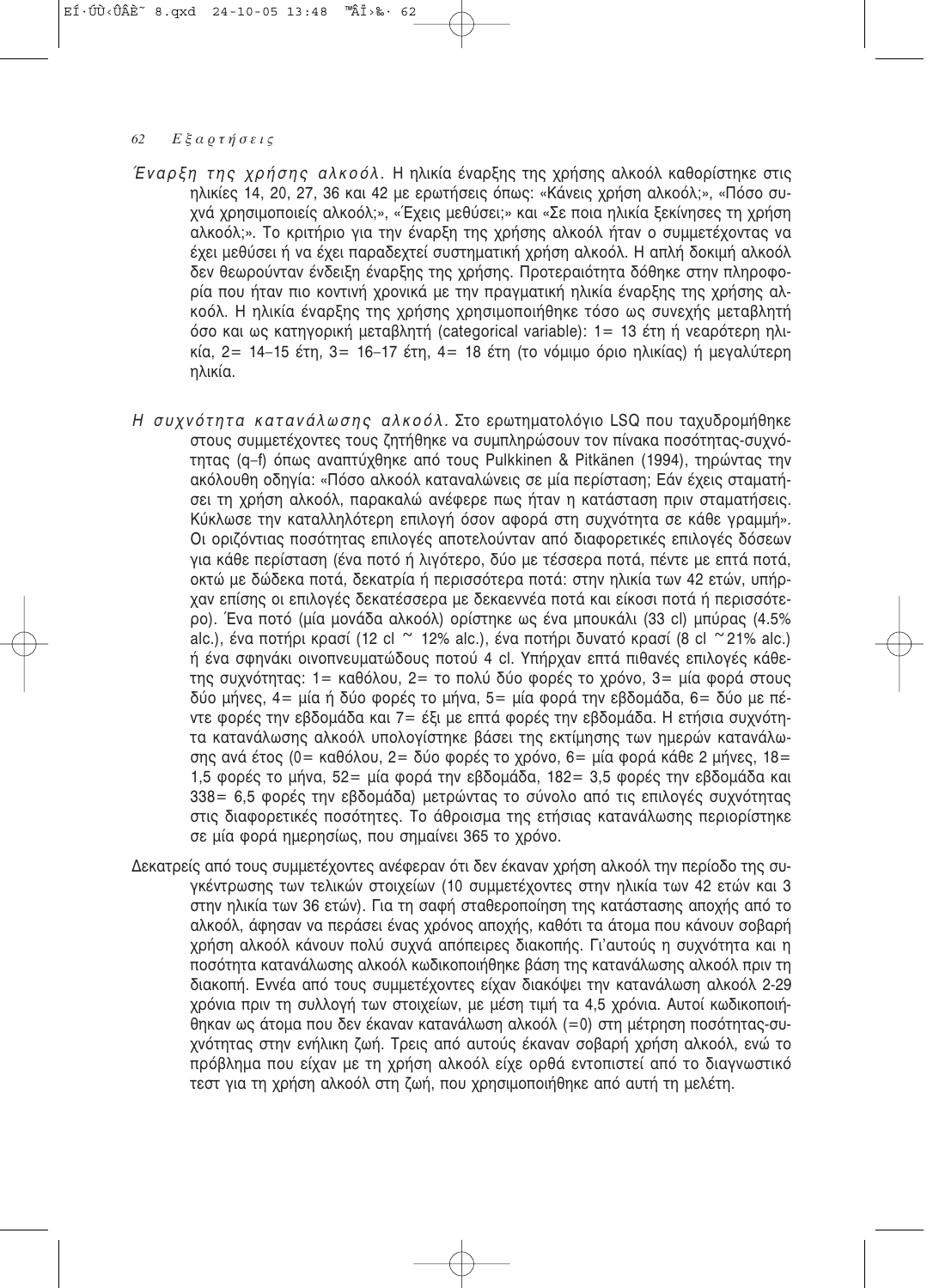Υπερβολική χρήση αλκοόλ σε μία μεμονωμένη περίσταση. Στο ερωτηματολόγιο LSQ, το οποίο τους ταχυδρομήθηκε, οι συμμετέχοντες κλήθηκαν να θυμηθούν πόσο συχνά τους τελευταίους 12 μήνες είχαν καταναλώσει τόσο πολύ αλκοόλ που να έχουν πραγματικά μεθύσει. Η υπερβολική χρήση αλκοόλ σε μία μεμονωμένη περίσταση εκφράστηκε βάσει των αναφορών μέθης, αλλά ελέγχθηκε με τη συχνότητα της κατανά-

 $E\tilde{I}\cdot\tilde{U}\tilde{U}\cdot\hat{U}\hat{A}\tilde{E}^{\sim}$  8.qxd 24-10-05 13:48  $M\tilde{A}$ :‰·

- λωσης αλκοόλ σε τουλάχιστον πέντε μονάδες αλκοόλ σε κάθε περίσταση, όπως αναφέρθηκε στον πίνακα ποσότητας-συχνότητας (q-f). Το κριτήριο των πέντε μονάδων αλκοόλ για την υπερβολική κατανάλωση αλκοόλ χρησιμοποιήθηκε επίσης από τους Hingson *et al.* (2000), Schulenberg *et al.* (1996) και Windle (1991). Η υπερβολική χρήση αλκοόλ κωδικοποιήθηκε με 0= καθόλου, 1= μία φορά το χρόνο, 2= λιγότερο συ- $\gamma$ νά από μία φορά το μήνα, 3= μία με τρεις φορές το μήνα, 4= μία φορά την εβδομάδα και 5= αρκετές φορές την εβδομάδα.
- Χρησιμοποιήθηκαν δύο διαγνωστικά τεστ για τον αλκοολισμό. Το ερωτηματολόγιο CAGE (Cutdown, Annoyed, Guilt, Eye-opener) που συντάχθηκε από τους Ewing & Rouse (Ewing 1984) χορηγήθηκε μαζί με το ερωτηματολόγιο LSQ, το οποίο ταχυδρομήθηκε. Περιλάμβανε τέσσερις ερωτήσεις: (α) «Ένιωσες ποτέ την ανάγκη να περιορίσεις την κατανάλωση αλκοόλ;» (β) «Ένιωσες ποτέ να σε ενοχλεί η κριτική νια την κατανάλωση αλκοόλ;» (γ) «Νιώθεις ενοχές για την κατανάλωση αλκοόλ;» και (δ) «Ήπιες ποτέ το πρωί αλκοόλ για να σταματήσεις ο πονοκέφαλος που είχες (για να ανοίξουν τα μάτια σου);». Οι απαντήσεις κωδικοποιήθηκαν ως 0 = όχι, 1 = ορισμένες φορές, 2 = συχνά. Ο δείκτης Cronbach alpha ήταν 0,81 για τις γυναίκες και 0,82 για τους άνδρες.
- Κάθε συμμετέχοντας συμπλήρωσε κατά τη διάρκεια της συνέντευξης μια παραλλαγή του ερωτηματολογίου MAST (Michigan Alcoholism Screening Test) το οποίο συντάχθηκε από τον Selzer (1971). Η έκδοση του ερωτηματολογίου που χρησιμοποιήσαμε, Mm-Mast, στηρίχθηκε στη σύντομη μορφή του MAST (Pokorny *et al.* 1972) που είχε προσαρμοστεί για τις Σκανδιναβικές χώρες από τους Kristenson & Trell (1982) (Malmö έκδοση της σύντομης μορφής τους MAST; Mm-MAST), και το οποίο χρησιμοποιήθηκε για πρώτη φορά στη Φινλανδία από τους Seppä, Sillanaukee & Koivula (1990), διερευνά περισσότερο τις προσωπικές συμπεριφορές και συνήθειες από ότι τα συμπτώματα. Το ερωτηματολόγιο Mm-MAST που χρησιμοποιήθηκε στην παρούσα μελέτη, αποτελούνταν από εννέα ερωτήσεις, όπως «Είχες ποτέ τη συνήθεια να πίνεις ένα ποτό πριν πας σε κάποιο πάρτυ;» οι απαντήσεις κωδικοποιήθηκαν 0= όχι, 1= ναι. Ο δείκτης Cronbach alpha ήταν 0,64 για τις γυναίκες και 0,73 για τους άνδρες.
- *Κοινωνικο-συναισθηματική συμπεριφορά.* Στην ηλικία των 8 ετών, συγκεντρώθηκαν οι ίδιες 33 ερωτήσεις για την κοινωνικο-συναισθηματική συμπεριφορά, σύμφωνα με τις αξιολογήσεις του δασκάλου και των ομοτίμων (Pitkänen 1969; Pulkkinen 1987): για παράδειγμα, «Τσακωμοί με τα άλλα παιδιά για το παραμικρό». Ζητήθηκε από το δάσκαλο να βαθμολογήσει με 3 τα παιδιά που είχαν πολύ έντονα αυτά τα χαρακτηριστικά και με 0 όσα δεν είχαν ποτέ εμφανίσει τα συγκεκριμένα χαρακτηριστικά. Η συμπεριφορά των αγοριών/κοριτσιών θα συγκρίνονταν με τη συμπεριφορά παιδιών αντίστοιχης ηλικίας από το γενικό πληθυσμό. Ακόμη, ζητήθηκε από τους μαθητές να υποδείξουν τουλάχιστον τρία παιδιά του ίδιου φύλου, που παρουσίαζαν αυτή τη συμπεριφορά. Αυτό πραγματοποιήθηκε με μια κατάσταση με τα ονόματα όλων των μαθητών του ίδιου φύλου από την τάξη τους παιδιού. Κάθε μεταβλητή διαμορφωνόταν από τις «ψήφους» που έπαιρνε ένα παιδί από τους συμμαθητές του.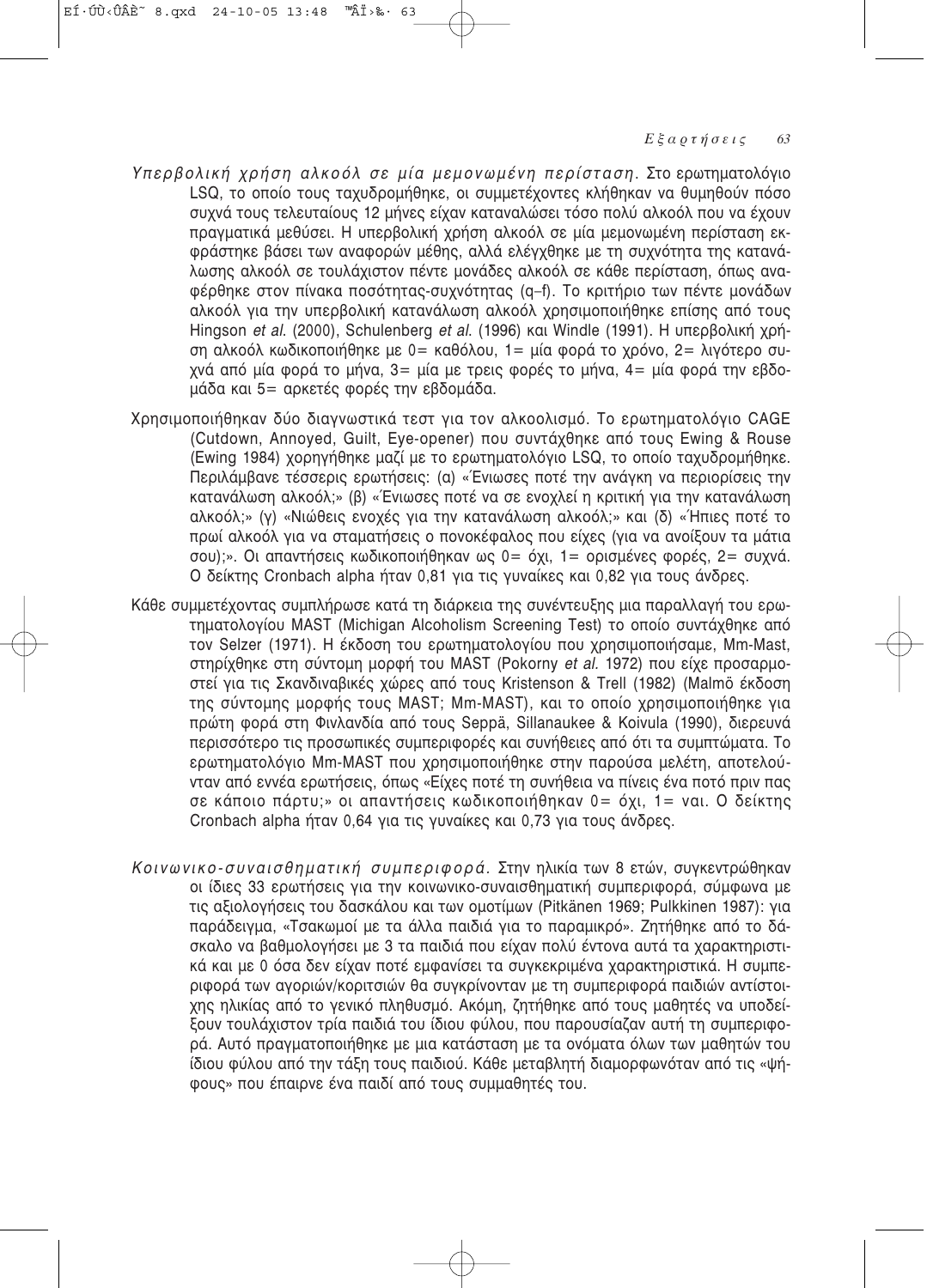- Πέντε μεταβλητές διαμορφώθηκαν ανεξάρτητα από τις τυποποιημένες αξιολογήσεις των δασκάλων και των ομοτίμων, μέσα στο πλαίσιο του μοντέλου συναισθηματικής και συμπεριφορικής ρύθμισης (Pulkkinen 1995, 1996). (1) Δημιουργικότητα, ένα άθροισμα πέντε μεταβλητών, με ρωτήσεις για παράδειγμα: «Δρα λογικά ακόμη και σε ενοχλητικές περιστάσεις». Ο δείκτης Cronbach alpha για τις αξιολογήσεις από το δάσκαλο ήταν 0,89 για τα αγόρια και 0,88 για τα κορίτσια, ενώ για τις αξιολογήσεις από τους ομότιμους 0,90 για τα αγόρια και 0,89 για τα κορίτσια. (2) Συμμόρφωση, άθροισμα τριών μεταβλητών, με ερωτήσεις για παράδειγμα: «Είναι ειρηνικό και υπομονετικό». Ο δείκτης Cronbach alpha για τις αξιολογήσεις από το δάσκαλο ήταν 0,89 για τα αγόρια και 0,85 για τα κορίτσια, ενώ για τις αξιολογήσεις από τους ομότιμους 0,88 για τα αγόρια και 0,90 για τα κορίτσια. (3) Επιθετικότητα, ένα άθροισμα εννέα μεταβλητών, με ρωτήσεις για παράδειγμα: «Επιτίθεται στα άλλα παιδιά όταν θυμώσει π.χ. τα χτυπάει, τα κλωτσάει ή τους πετάει πράγματα». Ο δείκτης Cronbach alpha για τις αξιολογήσεις από το δάσκαλο ήταν 0,91 για τα αγόρια και 0,90 για τα κορίτσια, ενώ οι αξιολογήσεις από τους ομότιμους ήταν 0,96 για τα αγόρια και 0,92 για τα κορίτσια. (4) Χαμηλός αυτό-έλεγχος, ένα άθροισμα τεσσάρων μεταβλητών, με ρωτήσεις για παράδειγμα: «Παρακούει το δάσκαλο;». Ο δείκτης Cronbach alpha για τις αξιολογήσεις από το δάσκαλο ήταν 0,79 για τα αγόρια και 0,73 για τα κορίτσια, ενώ οι αξιολογήσεις από τους ομότιμους ήταν 0,88 για τα αγόρια και 0,82 για τα κορίτσια. (5) Άγχος, ένα άθροισμα τριών μεταβλητών, με ερωτήσεις για παράδειγμα: «Κλαίει εύκολα όταν τα άλλα παιδιά του/της συμπεριφέρονται άσχημα». Ο δείκτης Cronbach alpha για τις αξιολογήσεις από το δάσκαλο ήταν 0,69 για τα αγόρια και 0,74 για τα κορίτσια, ενώ οι αξιολογήσεις από τους ομότιμους ήταν 0,83 για τα αγόρια και 0,73 για τα κορίτσια. Στο δάσκαλο δόθηκαν και ορισμένες έξτρα ερωτήσεις που χρησιμοποιήθηκαν για να εκτιμηθεί η κοινωνική δραστηριότητα – ένα άθροισμα τεσσάρων μεταβλητών, με ερωτήσεις για παράδειγμα: «Πάντοτε απασχολημένος-νη και παίζει πρόθυμα με τα υπόλοιπα παιδιά». Ο δείκτης Cronbach alpha για την αξιολόγηση από το δάσκαλο ήταν 0,79 για τα αγόρια και 0,82 για τα κορίτσια. Ακόμη, ο δάσκαλος κλήθηκε να αξιολογήσει εάν ένιωθε ανησυχία για την αντικοινωνική συμπεριφορά των μαθητών και εάν πίστευε ότι θα βρουν το δρόμο τους στη ζωή αργότερα.
- *Aκαδημαϊκή επιτυχία.* Η ακαδημαϊκή επιτυχία εκτιμήθηκε ζητώντας από τον δάσκαλο της τάξης να ταξινομήσει τα παιδιά σύμφωνα με την επίδοσή τους. Η ταξινόμηση κωδικοποιήθηκε σε πεντάβαθμη κλίμακα, λαμβάνοντας υπόψη το μέγεθος της σχολικής τάξης.
- *Κοινωνικο-οικονομική κατάσταση της οικογένειας.* Η κοινωνικο-οικονομική κατάσταση της οικογένειας κωδικοποιήθηκε βάσει του επαγγέλματος του πατέρα (ή το επάγγελμα της μητέρας, εάν επρόκειτο για τη μόνη πηγή εισοδήματος του σπιτιού) σε μια κλίμακα δύο βαθμών: 1= εργατική τάξη και 2= υπάλληλος.

# Στατιστική ανάλυση

Οι συσχετισμοί ανάμεσα στην ηλικία έναρξης της χρήσης αλκοόλ και των δεικτών χρήσης αλ**κοόλ στην ενήλικη ζωή, καθώς και οι εσωτερικοί συσχετισμοί ανάμεσα στους δείκτες,** υπολογίστηκαν ξεχωριστά για τις γυναίκες και για τους άνδρες όπως οι συσχετισμοί του Pearson. Όταν ελέγχθηκαν τυχόν διαφορές των δύο φύλων στους συσχετισμούς, χρησιμοποιήθηκε η μετατροπή του συντελεστή συσχετισμού του Fisher.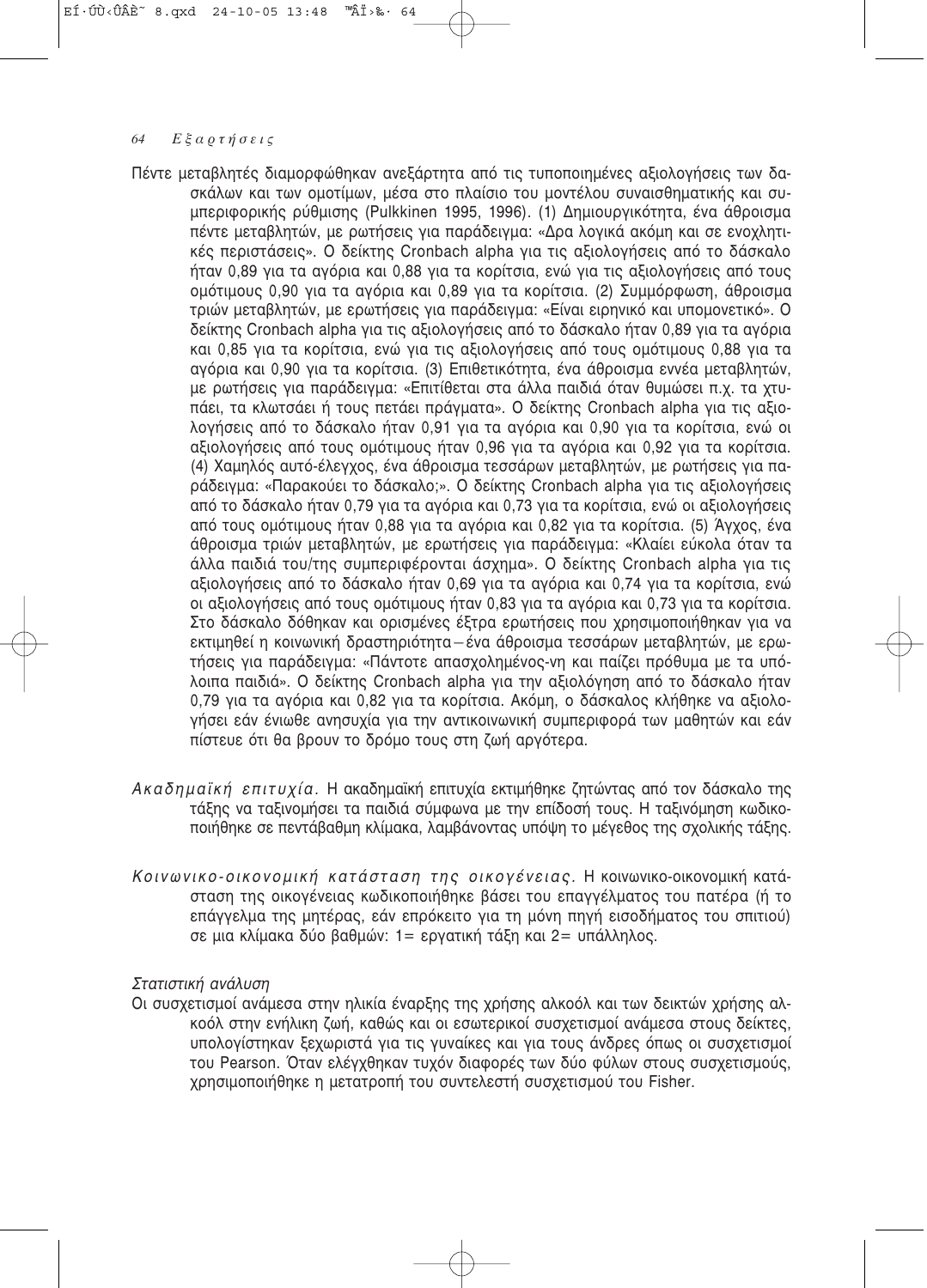- Οι σημαντικότερες επιρροές της ηλικίας έναρξης της χρήσης αλκοόλ και του φύλου, καθώς και η αλληλεπίδραση των τεσσάρων δεικτών για τη χρήση αλκοόλ στην ενήλικη ζωή μελετήθηκαν με την ανάλυση πολλαπλών μεταβλητών της διακύμανσης (MANOVA) με το λάμδα (λ) τεστ του Wilks. Επειδή έτσι δεν εντοπίστηκε καμία αλληλεπίδραση, η ανάλυση των πολλαπλών μεταβλητών της διακύμανσης πραγματοποιήθηκε χωριστά για τους άνδρες από τις γυναίκες. Οι συγκρίσεις σε ζευγάρια των μέσων όρων των δεικτών μεταξύ των ηλικιακών ομάδων έναρξης της χρήσης αλκοόλ, στηρίχθηκαν στις εκτιμήσεις των παραμέτρων που έδωσε το μοντέλο MANOVA. Ο λόγος της συνολικής μεταβλητότητας (μέγεθος αποτελέσματος) των τεσσάρων δεικτών, ο οποίος οφειλόταν στις ηλικιακές ομάδες έναρξης της χρήσης αλκοόλ, περιγράφηκε από τα στατιστικά του ήτα τετράγωνο (η²), και παρουσιάστηκε ως ποσοστό.
- Η κοινωνικο-συναισθηματική συμπεριφορά στα πρώτα σχολικά χρόνια, η επιτυχία στο σχολείο, η σχολική τάξη καθώς και η κοινωνικο-οικονομική κατάσταση της οικογένειας σε σχέση με την ηλικία έναρξης της χρήσης αλκοόλ, μελετήθηκαν με ανάλυση της συμμεταβλητότητας και με ανάλυση παλινδρόμησης με εικονικές μεταβλητές. Η κοινωνικο-οικονομική κατάσταση, η επιτυχία στο σχολείο και η σχολική τάξη σε σχέση με την ομαδοποίηση της ηλικίας έναρξης της χρήσης αλκοόλ, δοκιμάστηκαν με το τεστ χ<sup>2</sup> και το ακριβές τεστ με τη μέθοδο Monte Carlo όπου αυτό κρίθηκε απαραίτητο.
- Τα έμμεσα αποτελέσματα της κοινωνικο-συναισθηματικής συμπεριφοράς και η κοινωνικο-οικοvομική κατάσταση της οικογένειας σε σχέση με την έναρξη της χρήσης αλκοόλ και τους δείκτες για τη χρήση αλκοόλ στην ενήλικη ζωή, μελετήθηκαν προσθέτοντας αυτούς τους παράγοντες ως συμμεταβλητές στο μοντέλο MANOVA.

Η ανάλυση πραγματοποιήθηκε με το στατιστικό πρόγραμμα SPSS 11.0.

#### AΠΟΤΕΛΕΣΜΑΤΑ

#### *Περινραφή των στοιχείων*

EÍ·ÚÙ‹ÛÂȘ 8.qxd 24-10-05 13:48 ™ÂÏ›‰· 65

- Όλοι οι συμμετέχοντες έκαναν χρήση αλκοόλ κάποια στιγμή της ζωής τους. Ο μέσος όρος της ηλικίας έναρξης της χρήσης αλκοόλ ήταν τα 15,5 έτη (διακύμανση 10-30 ετών, SD= 2.4). Ούτε ο μέσος όρος της ηλικίας έναρξης της χρήσης αλκοόλ, αλλά ούτε οι κατανομές είγαν σημαντικές διαφορές μεταξύ των δύο φύλων (Πίνακας 1). Δύο τοις εκατό των συμμετεχόντων ξεκίνησαν τη χρήση αλκοόλ στην ηλικία των 10-11 ετών, 9% στην ηλικία των 18 ετών, η οποία είναι και η νόμιμη ηλικία για την κατανάλωση αλκοόλ, και 6,5% αργότερα.
- Οι ενήλικοι άνδρες έκαναν χρήση αλκοόλ συχνότερα από ό,τι οι γυναίκες (Πίνακας 1). Η συχνότητα κατανάλωσης αλκοόλ ποικίλε από δύο φορές το χρόνο, ή λιγότερο, (ποσοστό 6,5% για τις γυναίκες και 5,2% για τους άνδρες) έως καθημερινά (ποσοστό 1,3% για τις γυναίκες και 7,5% για τους άνδρες). Η μέση τιμή είναι 52 φορές το χρόνο για τις γυναίκες και 88 φορές το χρόνο για τους άνδρες. Ακόμη, η υπερβολική κατανάλωση αλκοόλ ήταν πιο συνηθισμένη στους άνδρες από ό,τι στις γυναίκες (Πίνακας 1) σε ποσοστό 3,2% των γυναικών ενώ το 10,9% των ανδρών ανέφεραν ότι είχαν μεθύσει, ή είχαν καταναλώσει αλκοόλ, τουλάχιστον 5 μονάδες σε κάθε περίσταση αρκετές φορές την εβδομάδα. Το 29,0% των γυναικών και το 12,6% των ανδρών δεν είχαν μεθύσει καθόλου τον περασμένο χρόνο. Επιπλέον, οι άνδρες σημείωναν υψηλότερες βαθμολογίες στο διαγνωστικό τεστ για τον αλκοολισμό από ό,τι οι γυναίκες. Οι μέσες τιμές των δεικτών χρήσης αλκοόλ στην ενήλικη ζωή υπολογίστηκαν για όλους τους συμμε-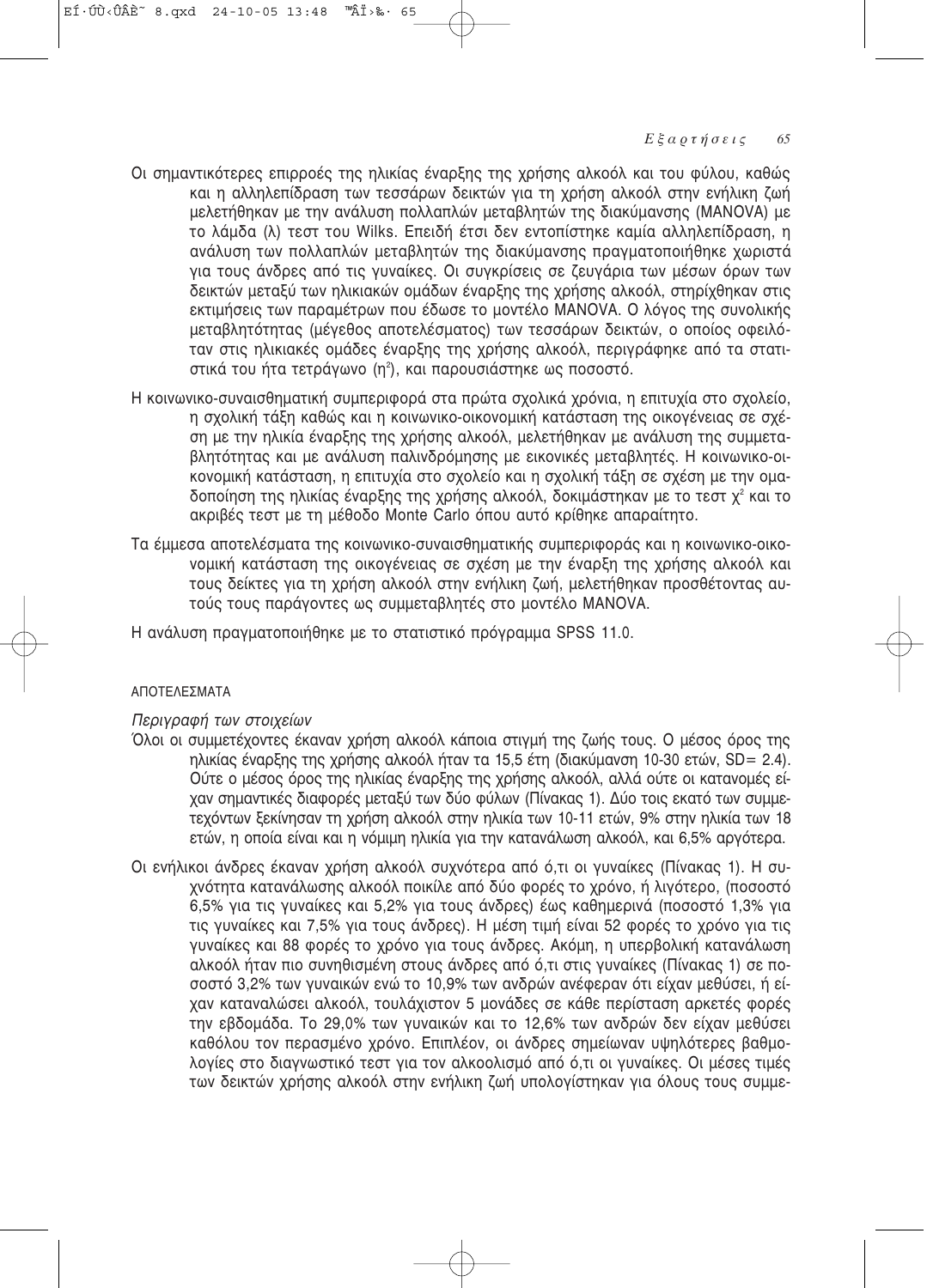τέχοντες, σχετικά με τους οποίους υπήρχαν διαθέσιμα έστω και κάποια στοιχεία για τη χρήση αλκοόλ (*n*= 311–331), και δεν διέφεραν από τους μέσους όρους που υπολογίστηκαν για τους 308 συμμετέχοντες για τους οποίους υπήρχαν όλα τα στοιχεία.

# **ΠΙΝΑΚΑΣ 1:** ΜΕΣΗ ΤΙΜΗ ΕΝΑΡΞΗΣ ΤΗΣ ΧΡΗΣΗΣ ΑΛΚΟΟΛ ΚΑΙ ΔΕΙΚΤΕΣ ΤΗΣ ΧΡΗΣΗΣ ΑΛΚΟΟΛ ΣΤΗΝ ENH§IKH ZøH

|                                                                    |        |            | Άνδρες    |       | Γυναίκες |           |      |          |  |
|--------------------------------------------------------------------|--------|------------|-----------|-------|----------|-----------|------|----------|--|
|                                                                    | $\eta$ | $\sqrt{n}$ | Μέση τιμή | SD    | $\eta$   | Μέση τιμή | SD   | t-test P |  |
| Ηλικία έναρξης της χρήσης<br>(min, 10: max, 10 $\epsilon \tau n$ ) | 331    | 176        | 15,3      | 2,3   | 155      | 15,6      | 2,6  | 0,298    |  |
| Ετήσια συχνότητα κατανάλωσης<br>αλκοόλ (0-365 ημέρες/ έτη)         | 329    | 174        | 132.0     | 117,7 | 155      | 79,9      | 84.1 | 0,000    |  |
| Υπερβολική κατανάλωση αλκοόλ<br>σε μεμονωμένη περίσταση (0-5)      | 330    | 175        | 2,5       | 1,5   | 155      | 1,5       | 1,4  | 0,000    |  |
| Συνολική βαθμολογία CAGE<br>$(0-8 \beta \alpha \theta \mu o)$      | 328    | 175        | 2,3       | 2,1   | 153      | 1,3       | 1,7  | 0,000    |  |
| Συνολική βαθμολογία Mm-Mast<br>$(0-9 \beta \alpha \theta \mu o)$   | 311    | 163        | 4,8       | 2,4   | 148      | 2,8       | 1,9  | 0,000    |  |

Οι συσχετισμοί ανάμεσα στην ηλικία έναρξης της χρήσης αλκοόλ και των τεσσάρων δεικτών για τη χρήση αλκοόλ στην ενήλικη ζωή είχαν μεγάλη σημασία ( $P < 0.001$ ): οι συσχετισμοί ήταν -0,26 για τις γυναίκες και -0,25 για τους άνδρες όσον αφορά στη συχνότητα της κατανάλωσης αλκοόλ, -0,29 και -0,32 για την υπερβολική κατανάλωση αλκοόλ σε περίσταση, -0,26 και -0,32 όσον αφορά το CAGE και -0,43 και -0,36 όσον αφορά στο mm-MAST. Οι διαφορές ανάμεσα στους άνδρες και στις γυναίκες δεν είχαν στατιστική σημασία. Οι εσωτερικοί συσχετισμοί ανάμεσα στους δείκτες για τη χρήση αλκοόλ ήταν επίσης σημαντικοί ( $P < 0.001$ , εάν δεν αναφέρεται διαφορετικά) αλλά δεν διέφεραν στατιστικά μεταξύ των δύο φύλων. Οι συσχετισμοί ανάμεσα στη συχνότητα της κατανάλωσης αλκοόλ και στην υπερβολική κατανάλωση αλκοόλ σε μία περίσταση ήταν 0,44 για τις γυναίκες και 0,53 για τους άνδρες, ενώ οι συσχετισμοί ανάμεσα στο CAGE και το Mm-MAST, ήταν αντίστοιχα, 0,58 και 0,70. Η υπερβολική κατανάλωση αλκοόλ έδειξε υψηλότερο συσχετισμό με τα διαγνωστικά τεστ για τον αλκοολισμό (0,62 και 0,50 για το CAGE, και 0,53 και 0,50 για το mm-MAST, αντίστοιχα) από ό,τι με τη συχνότητα κατανάλωσης αλκοόλ (0,20 και 0,19 για το CAGE, και 0,35 και 0,20 για το Mm-MAST;  $P < 0.05$  και για τους δύο συσχετισμούς για το CAGE και για τον τελευταίο συσχετισμό για το mm-MAST).

Η ηλικία έναρξης της χρήσης αλκοόλ ως παράγοντας πρόβλεψης της χρήσης αλκοόλ στην ενήλικη ζωή

Οι συσχετισμοί έδειξαν ότι η ηλικία έναρξης της χρήσης αλκοόλ σχετιζόταν αντίστροφα με τη χρήση αλκοόλ στην ενήλικη ζωή και για τα δύο φύλα. Χρησιμοποιήθηκε η ανάλυση πολλαπλών παραγόντων για τη διακύμανση έτσι ώστε να εντοπιστεί εάν υπάρχουν πε-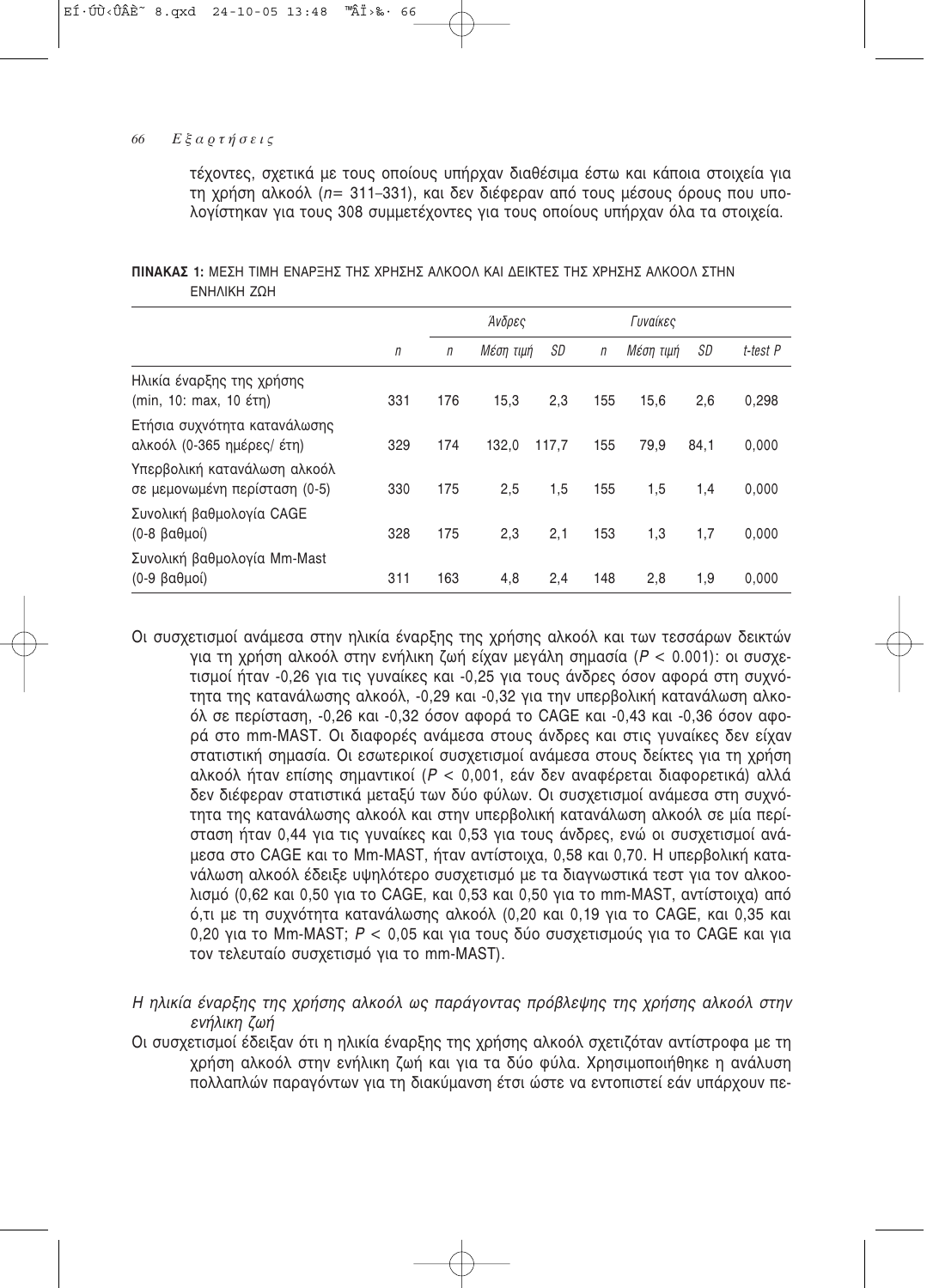$E\{f\cdot \hat{U}\hat{U}\cdot \hat{U}\hat{A}\hat{E}^{\sim}\ 8\}.$ qxd 24-10-05 13:48 ™ÂÏ>‰·

ρίοδοι όσον αφορά στην ηλικία έναρξης της χρήσης αλκοόλ, οι οποίες μπορεί να είναι πιο σημαντικές από άλλες σχετικά με τη χρήση αλκοόλ στην ενήλικη ζωή. Καθώς επίσης και για να μελετηθεί εάν οι περίοδοι αυτές ήταν παρόμοιες και για τα δύο φύλα. Οι συμμετέχοντες με πλήρη στοιχεία για τη χρήση αλκοόλ στην ενήλικη ζωή (146 γυναίκες και 162 άνδρες), κατηγοριοποιήθηκαν σε τέσσερις ομάδες ανάλογα με την ηλικία έναρξης της χρήσης: 13 ετών ή νεαρότερη ηλικία (ποσοστό 15,1% των γυναι-Kών και 19,1% των ανδρών), 14–15 ετών (ποσοστό 45,2% των γυναικών και 43,8% των ανδρών), 16–17 ετών (ποσοστό 24,0% των γυναικών και 24,1% των ανδρών) και 18 ετών ή μεναλύτερη ηλικία (ποσοστό 15,8% των νυναικών και 13,0% των ανδρών). Οι αναλογίες αυτών των ηλικιακών ομάδων δεν διέφεραν για όσους από τους συμμετέχοντες ήταν διαθέσιμη η ηλικία έναρξης (*n*= 356).

- Το μοντέλο MANOVA έδειξε ότι και το φύλο αλλά και η ηλικία έναρξης της χρήσης είχαν πολύ σημαντική επιρροή στους δείκτες χρήσης αλκοόλ στην ενήλικη ζωή (αντίστοιχα, *F*(4.300,00) = 19,4, *P* < 0,001; *F*(12.794,02) = 6,17, *P* < 0,001). Η αλληλεπίδραση ανάμεσα στο φύλο και στην ηλικία έναρξης της χρήσης αλκοόλ δεν ήταν σημαντική για κανέvαν από τους δείκτες για τη χρήση αλκοόλ στην ενήλικη ζωή (F<sub>12.786,08</sub>= 0,782, P= 0,670). Αυτό σημαίνει ότι το φύλο δεν τροποποίησε τη σχέση ανάμεσα στην ηλικία έναρξης χρήσης αλκοόλ και στην κατανάλωση αλκοόλ στην ενήλικη ζωή. Η επίδραση του φύλου ήταν εμφανής μόνο στο επίπεδο της χρήσης αλκοόλ. Έτσι ήταν λογικό να πραγματοποιηθεί ανάλυση ξεχωριστά για τα δύο φύλα.
- Στον πίνακα 2 φαίνονται οι μέσες τιμές και η τυπική απόκλιση (SD) των ομάδων στους τέσσερις δείκτες για τη χρήση αλκοόλ στην ενήλικη ζωή των ανδρών και των γυναικών, καθώς και οι σημαντικότητες σε ζεύγη διαφορών ανάμεσα στις ομάδες των δύο φύλων. Η ηλικία έναρξης της χρήσης αλκοόλ είχε μια σημαντική βασική επίδραση στη χρήση αλκοόλ στην ενήλικη ζωή τόσο για τις γυναίκες (F<sub>12.368.05</sub> = 3,28, P < 0,001) όσο και στους άνδρες (F<sub>12.410,38</sub>= 3,57, P < 0,001). Η ηλικιακή ομάδα εξηγούσε το 21% της μεταβλητότητας στις βαθμολογίες από το Mm- MAST για τις γυναίκες αλλά μόνο το 9% για τους άνδρες. Η σημασία της επίδρασης της ηλικίας έναρξης της χρήσης αλκοόλ στην υπερβολική κατανάλωση αλκοόλ σε μία μεμονωμένη περίσταση ήταν 13% για τους άνδρες Και 11% για τις γυναίκες, ενώ στο CAGE 10% για τους άνδρες και 6% για τις γυναίκες, και για τη συχνότητα κατανάλωσης αλκοόλ 7% για τους άνδρες και 6% για τις γυναίκες.
- Οι συγκρίσεις σε ζεύγη ανάμεσα στις ομάδες (Πίνακας 2) έδειξε με λεπτομέρειες πού εμφανίστηκαν οι σημαντικές διαφορές ανάμεσα στις ομάδες σχετικά με την ηλικία έναρξης της κατανάλωσης αλκοόλ. Το πιο σταθερό από τα ευρήματα αυτής της μελέτης σχετικά με τα δύο φύλα, ήταν ότι η νεαρότερη ηλικιακή ομάδα (13 ετών, ή μικρότερη) είχε σημαντικά υψηλότερες βαθμολογίες σε όλους τους δείκτες για τη χρήση αλκοόλ στην ενήλικη ζωή από ό,τι η μεγαλύτερη ηλικιακή ομάδα (18 ετών ή μεγαλύτερη). Επίσης είχαν υψηλότερη βαθμολογία στους δείκτες από την ηλικιακή ομάδα 16-17 ετών, εκτός από την υπερβολική κατανάλωση αλκοόλ σε μία μεμονωμένη περίσταση για τις γυναίκες (P= 0,059). Επιπλέον, η ηλικιακή ομάδα 14-15 ετών διέφερε από τις δύο μεγαλύτερης ηλικίας ομάδες όσον αφορά στην υπερβολική κατανάλωση αλκοόλ σε μία μεμονωμένη περίσταση και για τα δύο φύλα. Οι διαφορές που σχετίζονταν με το φύλο εντοπίστηκαν ως εξής: για τους άνδρες, η νεαρότερη ηλικιακή ομάδα διέφερε από την λίγο μεγαλύτερή της, όσον αφορά στη συχνότητα κατανάλωσης αλκοόλ και στα αποτελέσματα από το CAGE. Η δεύτερη νεαρότερη ομάδα διέφερε από τη μεγαλύτε-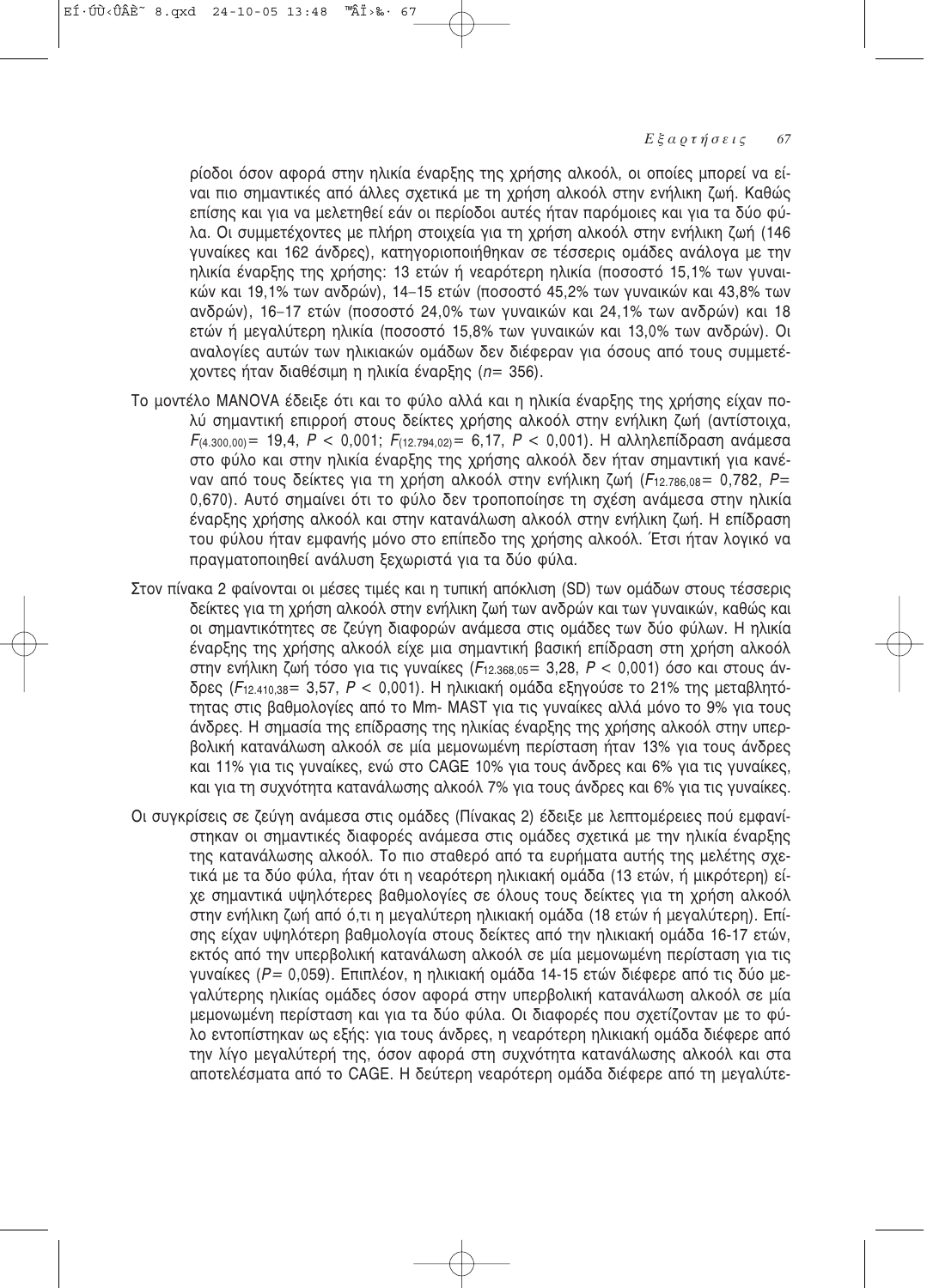ρη ομάδα στα αποτελέσματα του Mm-MAST. Για τις γυναίκες, η ομάδα των 14-15 ετών είχε σημαντικά υψηλότερες βαθμολογίες στο Mm-MAST από τις δύο μεγαλύτερης ηλικίας ομάδες, και υψηλότερη βαθμολογία από την μεγαλύτερη ηλικιακά ομάδα όσον αφορά τη συχνότητα κατανάλωσης αλκοόλ και το CAGE.

|                   | Ηλικία έναρξης        | Άνδρες<br>$n = 162$ |       | Γυναίκες<br>$n = 146$ |      | Σημαντική Διαφορά* |                          |                          |       |
|-------------------|-----------------------|---------------------|-------|-----------------------|------|--------------------|--------------------------|--------------------------|-------|
| Δείκτης           |                       | Μέση<br>τιμή        | SD    | Μέση<br>τιμή          | SD   | < 13               | $14 - 15$                | $16 - 17$                | >18   |
| Συχνότητα         | 13 ετών ή λιγότερο    | 193,0               | 137,8 | 110,0                 | 93,0 |                    | 0,290                    | 0,044                    | 0,011 |
| κατανάλωση        | 14-15 ετών            | 133,5               | 105.1 | 88,8                  | 87,8 | 0,017              | $\overline{\phantom{a}}$ | 0,168                    | 0,037 |
| αλκοόλ            | 16-17 ετών            | 106,3               | 108.4 | 65,4                  | 67,5 | 0.002              | 0,236                    |                          | 0,413 |
|                   | 18 years or more      | 101,6               | 119,2 | 47,6                  | 64,0 | 0,005              | 0,264                    | 0,879                    |       |
| Υπερβολική        | 13 ετών ή λιγότερο    | 3,2                 | 1,5   | 1,9                   | 1,2  |                    | 0,962                    | 0,059                    | 0,004 |
| κατανάλωση αλκοόλ | 14-15 ετών            | 2,8                 | 1,3   | 1,9                   | 1,5  | 0,197              | $\overline{\phantom{a}}$ | 0,017                    | 0,000 |
| σε μεμονωμένη     | 16-17 ετών            | 1,9                 | 1,3   | 1,2                   | 1,1  | 0,000              | 0,001                    | $\overline{a}$           | 0,182 |
| περίσταση         | 18 ετών ή περισσότερο | 1,8                 | 1,5   | 0,7                   | 1,1  | 0,000              | 0,004                    | 0,823                    |       |
| CAGE              | 13 ετών ή λιγότερο    | 3,6                 | 2,5   | 1,8                   | 1,7  |                    | 0,347                    | 0,032                    | 0,011 |
|                   | 14-15 ετών            | 2,3                 | 1,9   | 1,4                   | 1,9  | 0,004              | $\overline{\phantom{a}}$ | 0,090                    | 0,028 |
|                   | 16-17 ετών            | 1,6                 | 2,1   | 0,9                   | 1,2  | 0,000              | 0,096                    | $\ddot{\phantom{0}}$     | 0,506 |
|                   | 18 ετών ή περισσότερο | 1,7                 | 2,0   | 0,6                   | 1,0  | 0,002              | 0,252                    | 0,861                    |       |
| Mm-MAST           | 13 ετών ή λιγότερο    | 5,8                 | 2,2   | 3,8                   | 1,3  |                    | 0,360                    | 0,000                    | 0,000 |
|                   | 14-15 ετών            | 5,1                 | 2,0   | 3,4                   | 1,9  | 0,170              | $\overline{\phantom{a}}$ | 0,000                    | 0,000 |
|                   | 16-17 ετών            | 4,1                 | 2,7   | 2,0                   | 1,7  | 0.010              | 0,095                    | $\overline{\phantom{a}}$ | 0,267 |
|                   | 18 ετών ή περισσότερο | 3,4                 | 2,6   | 1,5                   | 1,7  | 0,000              | 0,004                    | 0,142                    |       |

| ΠΙΝΑΚΑΣ 2: ΜΕΣΗ ΔΙΑΦΟΡΑ ΣΤΗ ΧΡΗΣΗ ΑΛΚΟΟΛ ΣΤΗΝ ΕΝΗΛΙΚΗ ΖΩΗ (ΣΤΙΣ ΗΛΙΚΙΕΣ 36/42) ΣΥΜΦΩΝΑ ΜΕ |  |  |
|-------------------------------------------------------------------------------------------|--|--|
| ΤΗΝ ΗΛΙΚΙΑ ΕΝΑΡΞΗΣ ΚΑΙ ΤΟ ΦΥΛΟ.                                                           |  |  |

Στο Σχήμα 1, παρουσιάζονται οι μέσες τιμές των δεικτών χρήσης αλκοόλ στην ενήλικη ζωή, βάσει των τυποποιημένων βαθμολογιών σε ολόκληρο το δείγμα. Από το σχήμα φαίνεται ότι το επίπεδο της κατανάλωσης αλκοόλ των ανδρών στην ενήλικη ζωή ήταν υψηλότερο από την τιμή εκκίνησης (= 0) για όλους τους δείκτες, ενώ για τις γυναίκες ήταν χαμηλότερο. Παρά τις διαφορές όσον αφορά στο επίπεδο της κατανάλωσης αλκοόλ, οι μορφές των γραφημάτων ήταν παρόμοιες και για τους άνδρες και για τις γυναίκες. Αυτό σημαίνει, ότι όσο νωρίτερα ξεκινήσει η χρήση αλκοόλ, τόσο υψηλότερες θα είναι οι βαθμολογίες σχετικά με τη χρήση αλκοόλ στην ενήλικη ζωή. Η ηλικία έναρξης της χρήσης αλκοόλ σχετιζόταν ομοίως και για τα δύο φύλα με τη συχνότητα χρήσης αλκοόλ και τα αποτελέσματα του CAGE και με παρόμοιο τρόπο με την υπερβολική κατανάλωση αλκοόλ και τα αποτελέσματα του Mm-MAST.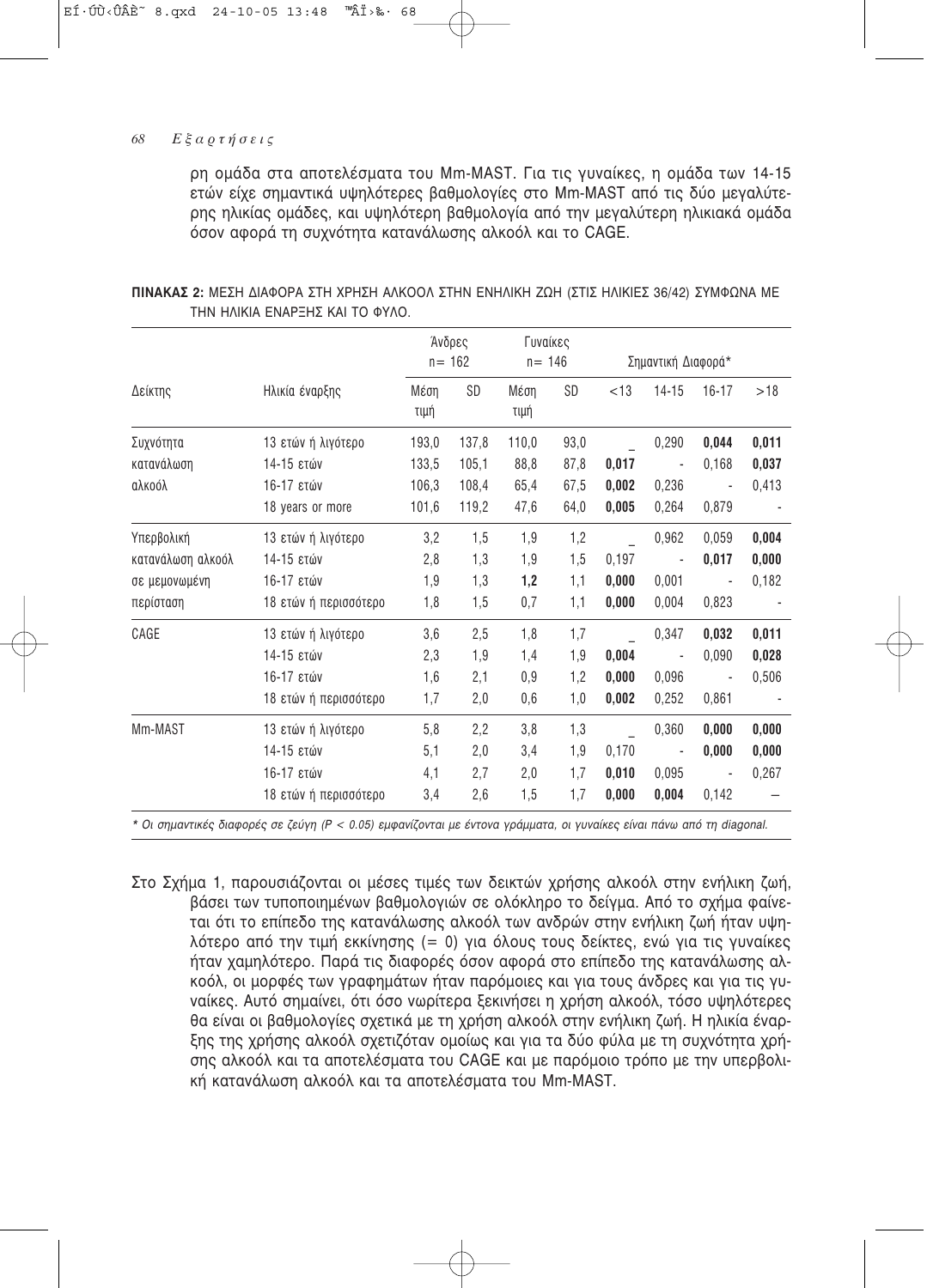



Σχήμα 1. Μέσες τιμές με διαστήματα εμπιστοσύνης 95% για τους δείκτες χρήσης αλκοόλ στην ενήλικη ζωή ανάλογα με την ηλικία έναρξης της κατανάλωσης αλκοόλ: τυποποιημένο για ολόκληρο το δείγμα. Δ=Συχνότητα κατανάλωσης αλκοόλ, Ο= υπερβολική κατανάλωση αλκοόλ σε μία μεμονωμένη περίσταση, **V** = CAGE, <sup>●</sup> = Mm-Mast

# Πρόβλεψη της ηλικίας έναρξης της χρήσης αλκοόλ σε ηλικία 8 ετών

- Στην ηλικία των 8 ετών, υπήρχαν διαθέσιμα για όλους τους συμμετέχοντες στοιχεία βάσει των αξιολογήσεων του δασκάλου και των συμμαθητών σχετικά με την κοινωνικο-συναισθηματική συμπεριφορά, την ακαδημαϊκή επιτυχία καθώς και την κοινωνικο-οικονομική κατάσταση των γονιών. Η σύγκριση ανάμεσα στα άτομα που δεν συμμετείχαν στο followμρ στην ενήλικη ζωή ( $n=38$ ) με αυτά που συμμετείχαν ( $n=331$ ) αποκάλυψε δύο σημαντικές διαφορές, κάτι που αφορούσε ωστόσο μόνο στις γυναίκες. Τα κορίτσια που δεν συμμετείχαν είχαν υψηλότερες βαθμολογίες σχετικά με το άγχος όσον αφορά στην αξιολόγηση από τους συμμαθητές τους [t(df= 171) = 2,7, P = 0,008] και χαμηλότερες βαθμολογίες σχετικά με την επιθετικότητα όσον αφορά στην αξιολόγηση από το δάσκαλο [t(df= 48,2) = -3,7,  $P < 0,001$ ] από ό,τι τα κορίτσια που συμμετείχαν.
- Η σχέση ανάμεσα στην ηλικία έναρξης της χρήσης αλκοόλ με την κοινωνικο-συναισθηματική συμπεριφορά του συμμετέχοντα, όπως αξιολογήθηκε από τον δάσκαλο και τους συμμαθητές, καθώς και με την ακαδημαϊκή επιτυχία στην ηλικία των 8 ετών, μελετήθηκε με μεθόδους απλών και πολλαπλών μεταβλητών ελέγχοντας τη σχολική τάξη (12) και την κοινωνικο-οικονομική κατάσταση της οικογένειας. Για τα αγόρια δεν εντοπίστηκαν σημαντικές σχέσεις. Για τα κορίτσια, ωστόσο, εντοπίστηκαν τρεις σημαντικές σχέσεις με την ηλικία έναρξης της χρήσης αλκοόλ, ενώ αυτοί οι παράγοντες σχετίζονταν και μεταξύ τους. Η αξιολόγηση του δασκάλου για χαμηλότερο αυτό-έλεγχο και υψηλότερη επιθετικότητα σχετίζονταν με τη μικρότερη ηλικία έναρξης της χρήσης αλκοόλ (r= -0,17;  $P = 0.014$  για χαμηλό αυτό-έλεγχο και -0.21;  $P = 0.003$  για την επιθετικότητα). Επιπλέον, το 17% των κοριτσιών των οποίων ο πατέρας ανήκε στην εργατική τάξη (n= 122) ξεκίνησαν τη χρήση αλκοόλ σε πολύ νεαρή ηλικία (13 ετών ή νεαρότερες), ενώ μόνο το 2% των κοριτσιών των οποίων ο πατέρας ήταν υπάλληλος (n= 43) ξεκίνησε σε τόσο νεαρή ηλικία [c2 (df= 3)= 10,3, P= 0,016]. Τα κορίτσια που προέρχονταν από οικογένειες εργατών είχαν χαμηλότερο αυτό-έλεγχο  $\left[t(df = 105.1\right) = 3.0$ ,  $P = 0.003$ ] και υψηλότε-

#### ΣΧΗΜΑ 1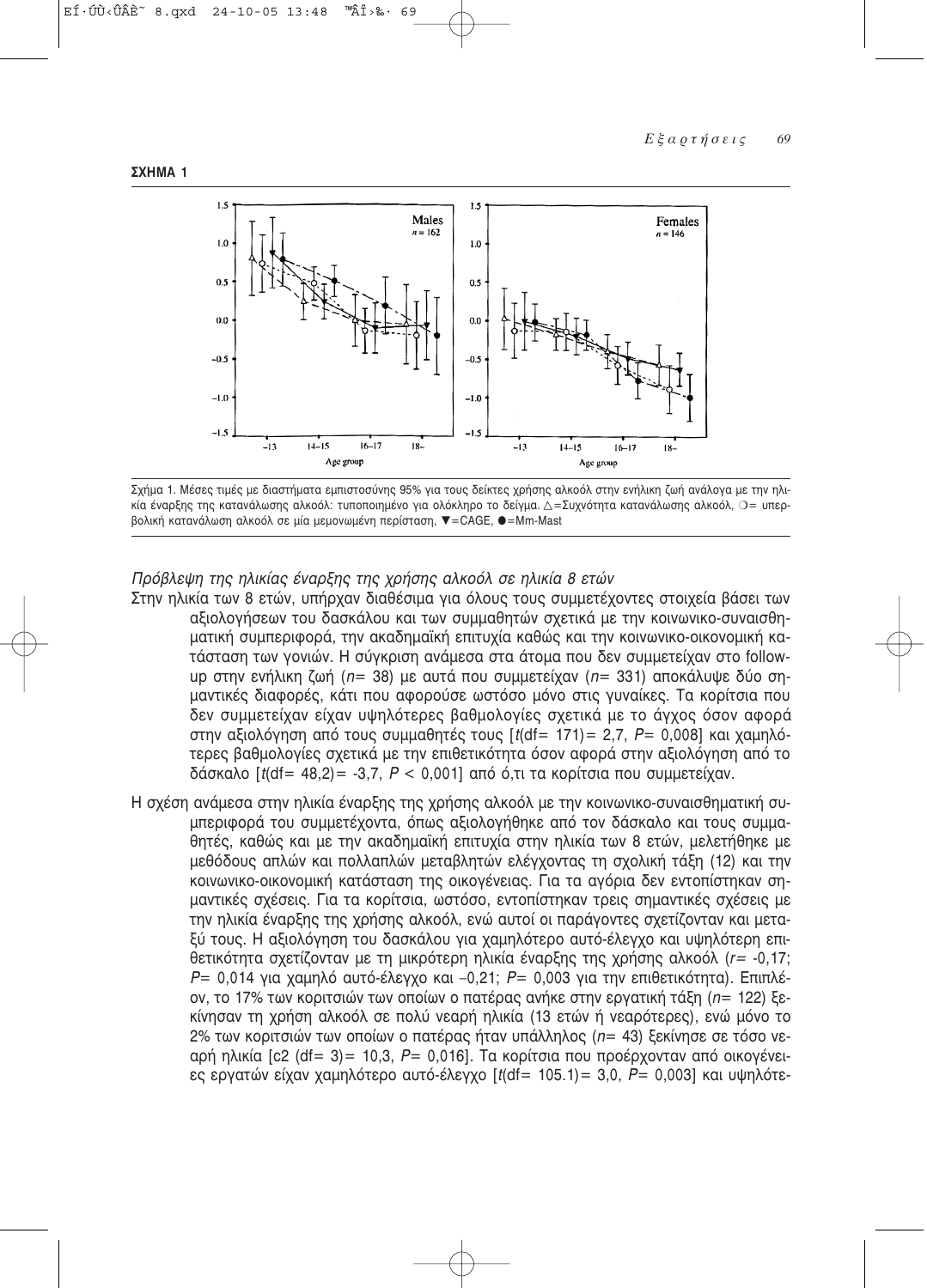ρη επιθετικότητα [t(df= 120,5) = 2,4, P= 0,017] από ό,τι εκείνα που προέρχονταν από οικογένειες υπαλλήλων. Η επίδραση της κοινωνικο-οικονομικής κατάστασης και τα κοινωνικο-συναισθηματικά χαρακτηριστικά δεν μετρίασαν ωστόσο την επίδραση που είχε η ηλικία έναρξης χρήσης αλκοόλ στην κατανάλωση αλκοόλ κατά την ενήλικη ζωή.

#### ΣΥΖΗΤΗΣΗ

- Στην παρούσα μακροχρόνια μελέτη, το 90% των συμμετεχόντων παρακολουθήθηκαν από την ηλικία των 8 ετών μέχρι την ηλικία των 36-42 ετών. Για το 84% από το τυχαίο αρχικό δείγμα, υπήρχαν διαθέσιμα όλα τα στοιχεία για την ηλικία έναρξης της χρήσης αλκοόλ και τη χρήση αλκοόλ στην ενήλικη ζωή. Η μέση ηλικία έναρξης της χρήσης αλκοόλ ήταν τα 15,5 έτη χωρίς σημαντική διαφοροποίηση ανάμεσα στα δύο φύλα. Παρά το γεγονός αυτό, οι άνδρες και οι γυναίκες διέφεραν ως προς τη χρήση αλκοόλ στις μεταγενέστερες ηλικίες. Οι άνδρες έκαναν χρήση αλκοόλ σε μεγαλύτερη συχνότητα από τις γυναίκες και πιο συχνά σε βαθμό μέθης, ενώ ταυτόχρονα είχαν υψηλότερες βαθμολογίες από τις γυναίκες σε δυο διαγνωστικά εργαλεία για τον αλκοολισμό τα CAGE και Mm-MAST. Η επίδραση του φύλου στη χρήση αλκοόλ στην ενήλικη ζωή είχε μεγάλη σημασία, όπως επίσης και η επίδραση της ηλικίας έναρξης της χρήσης αλκοόλ, η αλληλεπίδρασή τους ωστόσο δεν ήταν τόσο σημαντική. Έτσι, η επίδραση της ηλικίας έναρξης της χρήσης αλκοόλ στην κατανάλωση αλκοόλ στην ενήλικη ζωή ήταν παρόμοια και για τους άνδρες και για τις γυναίκες. Και για τα δύο φύλα, η νεαρή ηλικία έναρξης της χρήσης αλκοόλ ήταν σημαντικός παράγοντας κινδύνου για υψηλή κατανάλωση αλκοόλ και προβληματική χρήση αλκοόλ στην ενήλικη ζωή. Και οι άνδρες και οι γυναίκες συμμετέχοντες που ξεκίνησαν τη χρήση αλκοόλ πριν την ηλικία των 14 ετών, είχαν υψηλότερες βαθμολογίες στους δείκτες χρήσης αλκοόλ στην ενήλικη ζωή, από ό,τι τα άτομα που ξεκίνησαν τη χρήση αλκοόλ στα 18, ή αργότερα (το νόμιμο όριο ηλικίας). Είχαν βαθμολογίες υψηλότερες ακόμη κι από όσους ξεκίνησαν την κατανάλωση αλκοόλ στην ηλικία των 16-17 ετών. Όσον αφορά στην υπερβολική χρήση αλκοόλ σε μια μεμονωμένη περίσταση, ο υψηλότερος κίνδυνος αφορούσε τους συμμετέχοντες που ξεκίνησαν τη χρήση αλκοόλ στην ηλικία των 14-15 ετών σε σύγκριση με όσους ξεκίνησαν τη χρήση 16 ετών, ή αργότερα.
- Τα αποτελέσματα συμφωνούσαν με τις ενδείξεις από τις περισσότερες προηγούμενες μελέτες των οποίων τα στοιχεία του follow-up συγκεντρώθηκαν κατά κύριο λόγο στην εφηβεία (π.χ. Pedersen & Skrondal, 1998; Hawkins *et al.*, 1997) ή στα πρώτα χρόνια της ενήλικης ζωής (π.χ. Pitkänen 1999; Casswell *et al.*, 2002), ή στις οποίες τα στοιχεία για την ηλικία έναρξης της χρήσης αλκοόλ συγκεντρώθηκαν αναδρομικά (π.χ. Barnes *et al.*, 1992; Prescott & Kendler, 1999). Οι δείκτες για τη χρήση αλκοόλ στην ενήλικη ζωή μπορεί να περιορίστηκαν, για παράδειγμα, στον ήδη διαγνωσμένο αλκοολισμό (π.χ. Hasin & Glick, 1992; Grant *et al.*, 2001; Warner & White, 2003), ή το δείγμα να αποτελούνταν μόνο από γυναίκες (π.χ. Werner *et al.*, 1994). Τα δυνατά σημεία αυτής της μελέτης ήταν (1) ο σχεδιασμός με προοπτική αναφορικά με την ηλικία έναρξης της χρήσης αλκοόλ, (2) το τυχαίο δείγμα που περιλάμβανε άνδρες και γυναίκες και εκπροσωπούσε κοινωνικο-δημογραφικά την ηλικιακή ομάδα, (3) ο μεγάλος χρόνος follow-up, (4) τα υψηλά ποσοστά παραμονής και (5) η χρήση πολλών δεικτών για τη χρήση αλκοόλ στην ενήλικη ζωή. Οι μετρήσεις της ποσότητας και της ποιότητας έδειξαν την τρέχουσα χρήση αλκοόλ ενώ τα διαγνωστικά τεστ για τον αλκοολισμό στη διάρκεια της ζωής,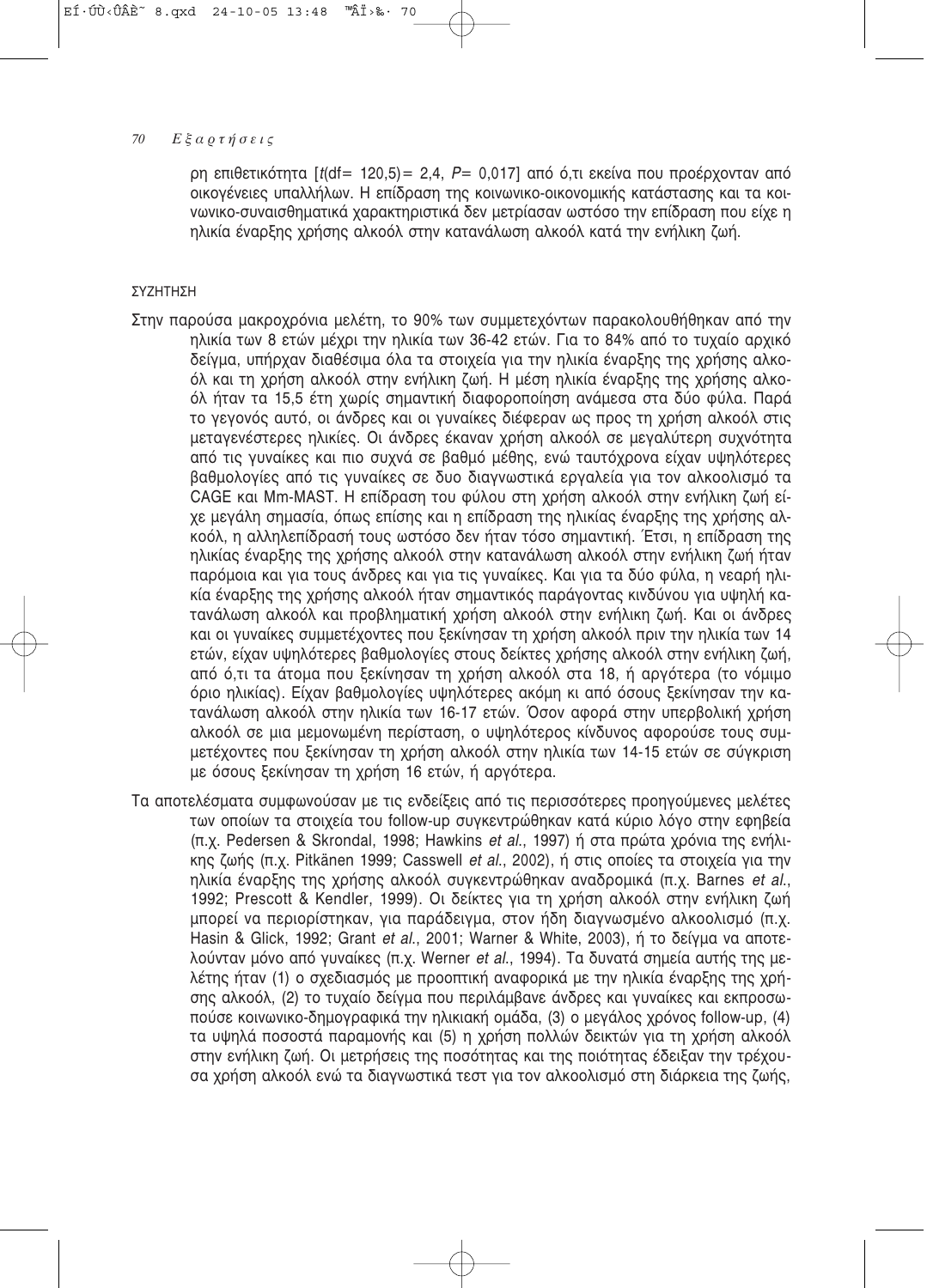$E\{f\cdot \hat{U}\hat{U}\cdot \hat{U}\hat{A}\hat{E}^{\sim}\ 8\}.$ qxd 24-10-05 13:48 ™ÂÏ>‰·

διερεύνησαν την κατανάλωση αλκοόλ που έκανε το άτομο στο παρελθόν, κάτι που επιβεβαιώθηκε από τα στοιχεία για την κατανάλωση αλκοόλ που λήφθηκαν από το ιστορι-Κό του ατόμου. Η ηλικία έναρξης της χρήσης αλκοόλ σχετίστηκε ομοίως και με τους τέσσερις δείκτες για την κατανάλωση αλκοόλ στην ενήλικη ζωή.

- Η έναρξη της χρήσης αλκοόλ σε νεαρή ηλικία, δεν ερμηνεύθηκε ούτε από τα κοινωνικο-συναισθηματικά χαρακτηριστικά του άνδρα συμμετέχοντα και την ακαδημαϊκή του επιτυχία, όπως αυτή εκτιμήθηκε πριν από την έναρξη της χρήσης αλκοόλ, ούτε από την επαγγελματική κατάσταση του πατέρα. Ωστόσο, για τις γυναίκες που συμμετείχαν χρησιμοποιήθηκε η αξιολόγηση του δασκάλου, και όχι των ομοτίμων, για την επιθετι-Κότητα και το χαμηλό αυτό-έλεγχο στα πρώτα χρόνια του σχολείου και έτσι προβλέφθηκε η έναρξη της χρήσης αλκοόλ σε νεαρή ηλικία. Αυτά τα χαρακτηριστικά και η έναρξη χρήσης αλκοόλ σε πολύ νεαρή ηλικία εμφανίζονταν πιο συχνά σε κορίτσια που ο πατέρας τους (ή η μητέρα τους, εάν αυτή ήταν η μόνη εργαζόμενη του σπιτιού) ανήκε στην εργατική τάξη, από ό,τι σε κορίτσια που ο πατέρας τους ήταν υπάλληλος. Η μόνη ομάδα κινδύνου, σχετικά με την έναρξη της χρήσης αλκοόλ σε νεαρή ηλικία που εντοπίστηκε, αποτελούνταν από κορίτσια τα οποία ανήκαν σε εργατική οικογένεια και σύμφωνα με την εκτίμηση του δασκάλου είχαν δείγματα επιθετικότητας και/ ή χαμηλό αυτό-έλεγχο. Πρακτικά μόνο ο δάσκαλος μπορούσε να εντοπίσει μια τέτοια ομάδα. Οι επιδράσεις της κοινωνικο-οικονομικής κατάστασης και των κοινωνικο-συναισθηματικών χαρακτηριστικών δεν επηρέασαν την επίδραση της ηλικίας έναρξης της χρήσης αλκοόλ όσον αφορά στη χρήση αλκοόλ στην ενήλικη ζωή για τις γυναίκες. Τα αποτελέσματα συμφωνούσαν με τα αποτελέσματα προηγούμενων μελετών που υποδείκνυαν ότι οι παράγοντες πρόβλεψης της έναρξης της χρήσης αλκοόλ ήταν περισσότερο κοινωνικοί (διαθεσιμότητα αλκοόλ) και περιστασιακοί (επιρροή των ομοτίμων) aπό ότι ψυχολογικοί (Marqulies, Kessler & Kandel, 1977; Pedersen & Skrondal, 1998; Hawkins *et al.*, 1997). Επιπλέον, τα αποτελέσματα της γενετικής ανάλυσης έδειξαν ότι οι κοινές περιβαλλοντικές επιδράσεις επικρατούν ως επιρροές στην έναρξη της χρήσης αλκοόλ στην πρώιμη εφηβεία (Rose *et al.*, 2001). Από τη στιγμή που θα ενεργοποιηθούν, τα πρότυπα της χρήσης ουσιών μεταξύ των εφήβων επηρεάζονται σημαντι**κά από γενετικούς παράγοντες (Prescott & Kendler, 1999; Rose** *et al.***, 2001). Οι περι**βαλλοντικές επιδράσεις που επηρεάζουν την έναρξη της χρήσης αλκοόλ μπορεί να βρίσκονται στην οικογένεια, στο σχολείο, ή στην ευρύτερη κοινωνία. Χρειάζονται περισσότερες πληροφορίες σχετικά με τους παράγοντες που μπορεί να επηρεάζουν την έναρξη της χρήσης αλκοόλ και οι οποίοι δεν εμπεριέχονται στην οικογένεια.
- Η χρήση αλκοόλ δεν είναι ένα σταθερό φαινόμενο. Στην παρούσα μελέτη όλοι οι συμμετέχο-VΤες είχαν κάνει χρήση αλκοόλ μέχρι την ηλικία των 30 ετών. Στις ηλικίες των 27, 36 Και 42 ετών, το 5-7% των συμμετεχόντων ανέφεραν στο ερωτηματολόνιο LSQ, ότι δεν είχαν κάνει ποτέ χρήση αλκοόλ στη ζωή τους. Για όσους διέκοπταν τη χρήση αλκοόλ, χρειαζόταν να περάσει μια περίοδος ελέγχου ενός έτους για να αποδειχθεί η αξιοπιστία της προσπάθειάς τους να διακόψουν. Η τιμή μηδέν (0) ήταν αποδεκτή για αυτούς τους συμμετέχοντες, όσον αφορά στις μετρήσεις της ποσότητας και της συχνότητας χρήσης αλκοόλ, καθώς θα έπρεπε να επαναλάβουν αυτές τις μετρήσεις στην ηλικία των 40 ετών. Μια άλλη μελέτη θα αποτελούσε η διερεύνηση, με μεγαλύτερο δείγμα συμμετεχόντων, της σχέσης ανάμεσα στην ηλικία έναρξης της χρήσης αλκοόλ και της ικανότητας να διακοπεί η σοβαρή χρήση αλκοόλ καθώς επίσης και των λόγων που μπορεί να οδηγήσουν εκεί.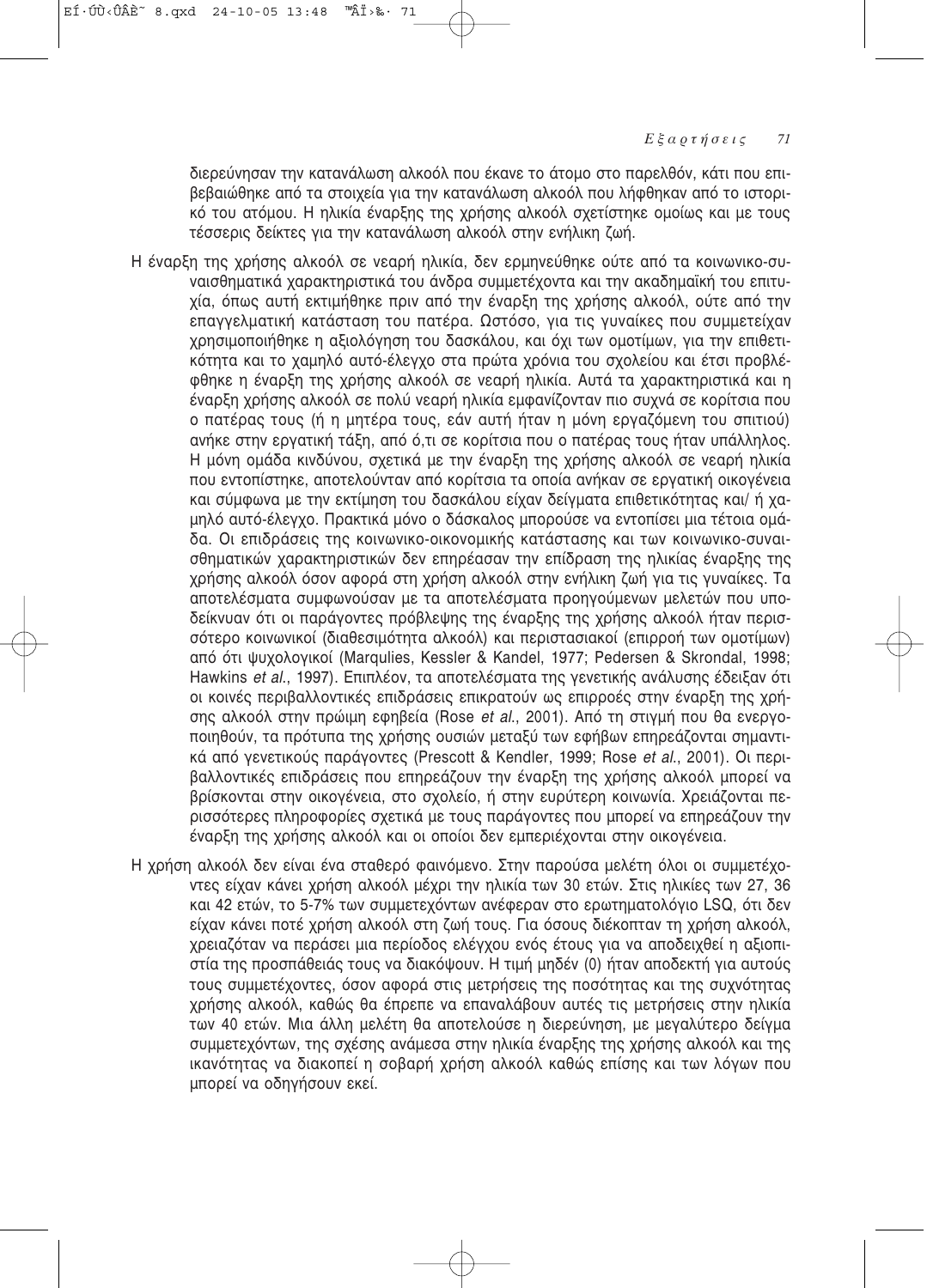- Τα ευρήματά μας δείχνουν, ότι η καθυστέρηση της έναρξης της χρήσης αλκοόλ μπορεί να αποτελεί τον καταλληλότερο στόχο για τις προσπάθειες πρόληψης και ότι επίσης κάτι που σχετίζεται πολύ με αυτό είναι το επίπεδο του νομίμου ορίου ηλικίας για τη χρήση αλκοόλ (18 χρονών). Σε ορισμένες χώρες μάλιστα το όριο αυτό είναι υψηλότερο. Οι Prescott & Kendler (1999) έχουν υποστηρίξει ωστόσο, ότι η καθυστέρηση της έναρξης της χρήσης αλκοόλ δεν πρόκειται να επηρεάσει τη βαριά χρήση αλκοόλ, καθώς σε αυτό είναι συνυπεύθυνοι πολλοί ακόμη παράγοντες. Αυτό μπορεί να ισχύει για ορισμένα άτομα, όμως τα αποτελέσματα μιας επιδημιολογικής έρευνας (Grant 1998) καθώς και ενός 7-ετούς follow-up που πρανματοποιήθηκε (Hawkins *et al.* 1997) έχουν δείξει ότι η ηλικία έναρξης της χρήσης αλκοόλ αποτελεί πολύ ισχυρό παράνοντα για εξάρτηση από το αλκοόλ και κατάχρηση στη διάρκεια της ζωής. Κι αυτό ισχύει ανεξάρτητα από το οικονενειακό ιστορικό αλκοολισμού, το στάτους του ατόμου, τη φυλή, το φύλο, την προληπτική συμπεριφορά από τους γονείς, τη δέσμευση με το σχολείο, την έναρξη της χρήσης αλκοόλ από ομοτίμους και την αντίληψη σχετικά με τη βλαπτικότητα της χρήσης αλκοόλ. Επίσης, οι Pedersen & Skrondal (1998) κατέληξαν, ότι η ηλικία έναρξης της χρήσης αλκοόλ είχε ανεξάρτητη επιρροή τόσο στη μελλοντική κατανάλωση αλκοόλ όσο και στη δημιουργία προβλημάτων που σχετίζονται με το αλκοόλ.
- Είναι πιθανόν ότι ένας άνθρωπος μπορεί να δράσει καλύτερα και έχει μεγαλύτερη ικανότητα ελέγχου της χρήσης αλκοόλ στην ενήλικη ζωή, όταν το αλκοόλ δεν αποτελεί μέρος της ζωής του ήδη από την πρώιμη εφηβική ηλικία. Καθυστερώντας την ηλικία έναρξης της χρήσης αλκοόλ, μπορεί τουλάχιστον να αποφευχθούν οι επικίνδυνες επιδράσεις της σοβαρής χρήσης αλκοόλ στην εφηβεία. Όπως υποστηρίζει ο Huttunen (2003), για την πρόληψη στο μέλλον των προβλημάτων που σχετίζονται με το αλκοόλ, είναι απαραίτητη μια αλλαγή στη γενικότερη νοοτροπία. Για να επιτευχθεί κάτι τέτοιο είναι απαραίτητο να γίνει μια κοινή προσπάθεια από όλους, συμπεριλαμβανομένων των γονιών, των ΜΜΕ, των επαγγελματιών και των πολιτικών. Ακόμη, θα χρειαστούν αλλαγές στις συνήθειες κατανάλωσης αλκοόλ από τους ενηλίκους.

#### EYXAPIΣTIEΣ

Aυτό το άρθρο αποτέλεσε μέρος του προγράμματος (44858) «Ανθρώπινη ανάπτυξη και οι σχετιζόμενοι παράγοντες κινδύνου» το οποίο χρηματοδοτήθηκε από την Ακαδημία της ºÈÓÏ·Ó‰›·˜ 'Human Development and Its Risk Factors' (Finnish Centre of Excellence Programme, 2000–05).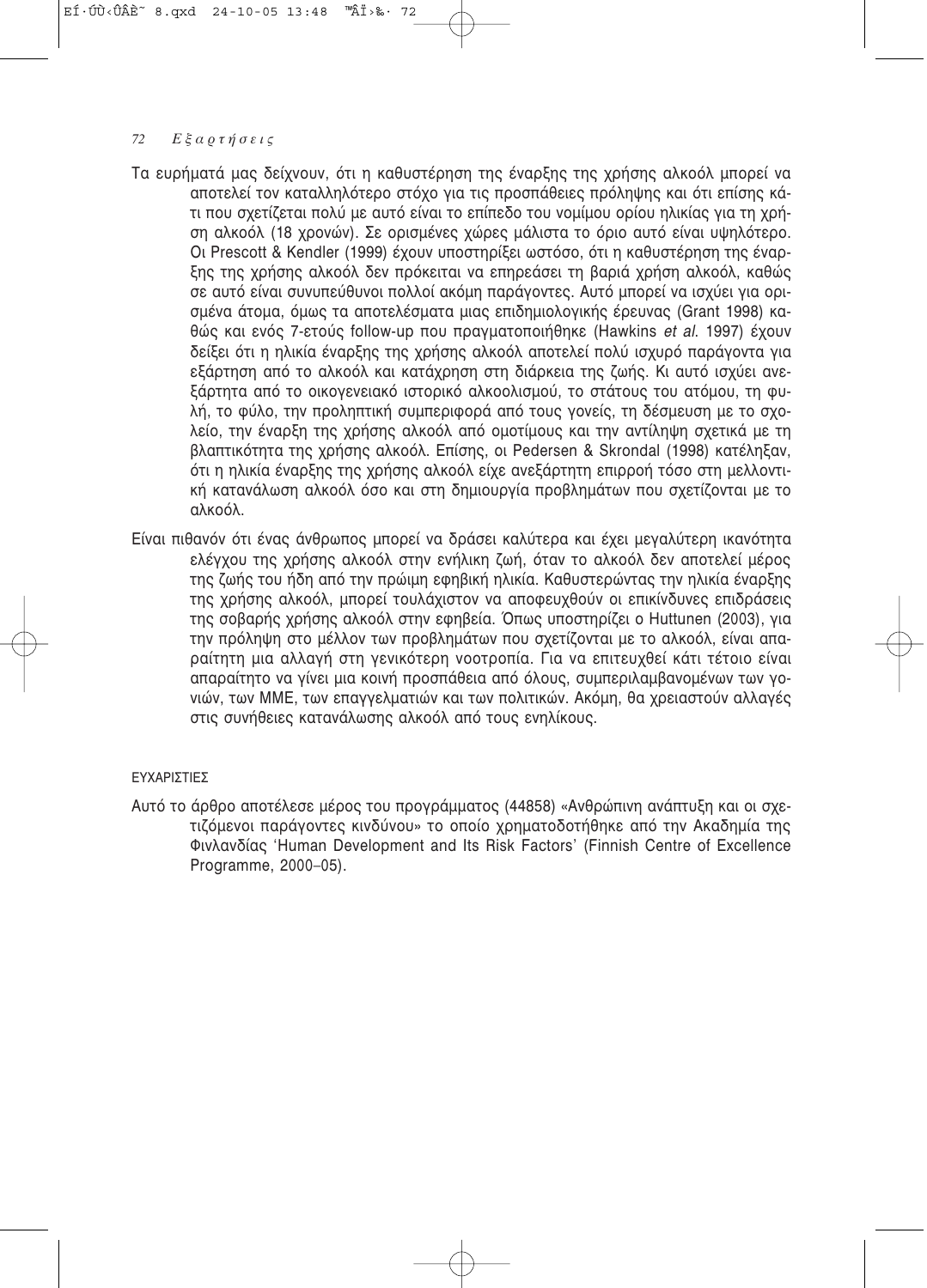### $\Pi$ αραπομπές

- Barnes, G. M., Welte, J. W. & Dintcheff, B. (1992) Alcohol misuse among college students and other young adults: findings from a general population study in New York State. *International Journal of the Addictions*, **27**, 917–934.
- Casswell, S., Pledger, M. & Pratap, S. (2002) Trajectories of drinking from 18 to 26 years: identification and prediction. *Addiction*, **97**, 1427–1437.
- Ewing, J. A. (1984) Detecting alcoholism: the CAGE Questionnaire. *JAMA*, **252**, 1905–1907.
- Flory, K., Lynam, D., Milich, R., Leukefeld, C. & Clayton, R. (2004) Early adolescent through young adult alcohol and marijuana use trajectories: early predictors, young adult outcomes, and predictive utility. *Development and Psychopathology*, **16**, 193–213.
- Ghodsian, M. & Power, C. (1987) Alcohol consumption between the ages of 16 and 23 in Britain: a longitudinal study. *British Journal of Addiction*, **82**, 175–180.
- Grant, B. F. (1998) The impact of a family history of alcoholism on the relationship between age at onset of alcohol use and DSM-IV alcohol dependence: results from the National Longitudinal Alcohol Epidemiologic Survey. *Alcohol Health and Research World*, **22**, 144–147.
- Grant, B. F. & Dawson, D. A. (1997) Age at onset of alcohol use and its association with DSM-IV alcohol abuse and dependence: results from the National Longitudinal Alcohol Epidemiologic Survey. *Journal of Substance Abuse*, **9**, 103–110.
- Grant, B. F., Harford, T. C. & Grigson, M. B. (1988) Stability of alcohol consumption among youth: a national longitudinal study. *Journal of Studies on Alcohol*, **49**, 253–260.
- Grant, B. F., Stinson, F. S. & Harford, T. C. (2001) Age at onset of alcohol use and DSM-IV alcohol abuse and dependence: a 12- year follow-up. *Journal of Substance Abuse*, **13**, 493–504.
- Hämäläinen, M. & Pulkkinen, L. (1996) Problem behaviour as a precursor of male criminality. *Development and Psychopathology*, **8**, 443–455.
- Harford, T. C. (1993) Stability and prevalence of drinking among young adults. *Addiction*, **88**, 273–277.
- Hasin, D. S. & Glick, H. (1992) Severity of DSM-III alcohol dependence: United States, 1988. *British Journal of Addiction*, **87**, 1725–1730.
- Hawkins, J. D., Graham, J. W., Maguin, E., Abbott, R., Hill, K. G. & Catalano, R. F. (1997) Exploring the effects of age of alcohol use initiation and psychosocial risk factors on subsequent alcohol misuse. *Journal of Studies on Alcohol*, **58**, 280– 290.
- Hibell, B., Andersson, B., Bjarnason, T., Kokkevi, A., Morgan, M. & Narusk, A. (1997) *Alcohol and Other Drug Use Among Students in 26 European Countries.* The 1995 ESPAD Report. Stockholm: Modin Tryck AB.
- Hingson, R. W., Heeren, T., Jamanka, A. & Howland, J. (2000) Age of drinking onset and unintentional injury involvement after drinking. *JAMA*, **284**, 1527–1533.
- Humphrey, J. A. & Friedman, J. (1986) The onset age of drinking and intoxication among university students. *Journal of Studies on Alcohol*, **51**, 221–232.
- Huttunen, J. (2003) Alkoholipolitiikan vuosi 2002—pilvet tummuvat taivaalla [Alcohol policy in Finland in 2002]. In: Heinonen, J., Alho, H., Lindeman, J., Raitasalo, K. & Roine, R., eds. *Tommi 2003* [*Yearbook of Finnish Alcohol and Drug Research*], pp. 6–11. Keuruu: Finnish Society for Alcohol and Drug Research.
- Jessor, R., Donovan, J. E. & Costa, F. M. (1991) *Beyond Adolescence: Problem Behaviour and Young Adult Development*. New York: Cambridge University Press.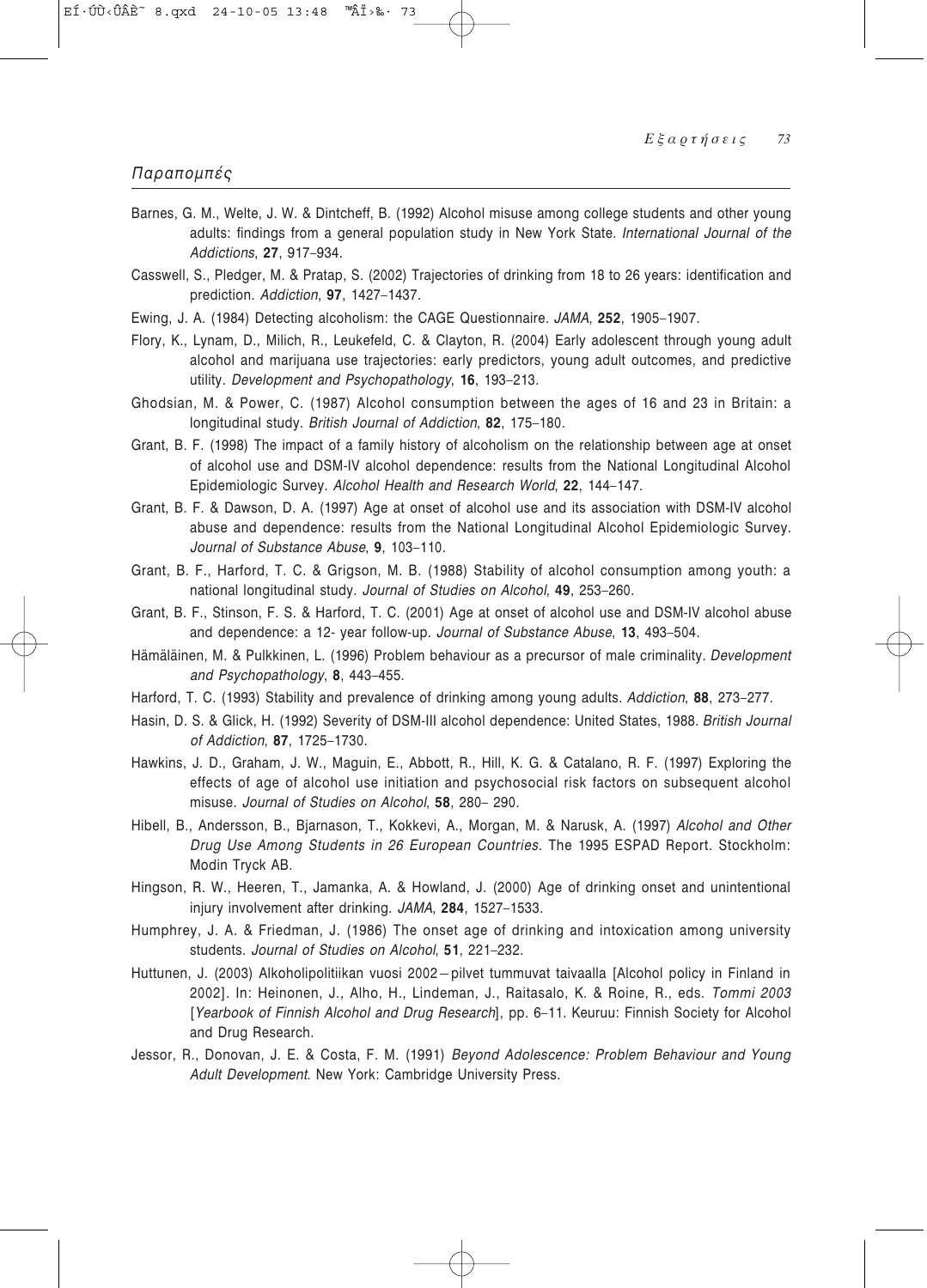- Kokko, K. & Pulkkinen, L. (2000) Aggression in childhood and long-term unemployment in adulthood: a cycle of maladaptation and some protective factors. *Developmental Psychology*, **36**, 463–472.
- Kristenson, H. & Trell, E. (1982) Indicators of alcohol consumption: Comparisons between a questionnaire (Mm-MAST), interviews and gammaglutamyl transferase (GGT) in a health survey of middle-aged males. *British Journal of Addiction*, **77**, 297–304.
- Labouvie, E., Bates, K. E. & Pandina, R. J. (1997) Age of first use: its reliability and predictive utility. *Journal of Studies on Alcohol*, **58**, 638–643.
- Lintonen, T., Rimpelä, M., Ahlström, S., Rimpelä, A. & Vikat, A. (2000) Trends in drinking habits among Finnish adolescents from 1977 to 1999. *Addiction*, **95**, 1255–1263.
- Lo, C. C. (2000) Timing of drinking initiation: a trend study predicting drug use among high school. *Journal of Drug Issues*, **30**, 525–554.
- Marlatt, G. A., Baer, J. S., Kivlahan, D. R., Dimeff, L. A., Larimer, M. E., Quiqley, L. A., Somers, J. M. & Williams, E. (1998) Screening and brief intervention for high-risk college student drinkers: results from a 2-year follow-up assessment. *Journal of Consulting and Clinical Psychology*, **66**, 604–615.
- Marqulies, R. Z., Kessler, R. & Kandel, D. B. (1977) A longitudinal study of onset of drinking among highschool students. *Journal of Studies on Alcohol*, **38**, 897–912.
- Muthen, B., O. & Muthen, L. K. (2000) The development of heavy drinking and alcohol-related problems from ages 18–37 in a U.S. national sample. *Journal of Studies on Alcohol*, **61**, 290–300.
- Nyström, M., Peräsalo, J. & Salaspuro, M. (1993) Alcohol-use patterns in young University students in Finland. *Scandinavian Journal of Primary Health Care*, **11**, 18–23.
- Pape, H. & Hammer, T. (1996) How does young people's alcohol consumption change during the transition to early adulthood? A longitudinal study of changes at aggregate and individual level. *Addiction*, **91**, 1345.
- Parker, D. A., Levin, B. M. & Harford, T. C. (1996) Effects of early drinking and an antisocial orientation on the alcohol use of young Russians. *Alcoholism: Clinical and Experimental Research*, **20**, 1179–1183.
- Pedersen, W. & Skrondal, A. (1998) Alcohol consumption debut: Predictors and consequences. *Journal of Studies on Alcohol*, **59**, 32–42.
- Pitkänen, L. (1969) *A Descriptive Model of Aggression and Nonaggression with Applications to Children's Behaviour*, vol. 19. Jyväskylä, Finland: Jyväskylä Studies in Education, Psychology Social Research.
- Pitkänen, T. (1999) Problem drinking and psychological wellbeing: a five-year follow-up study from adolescence to young adulthood. *Scandinavian Journal of Psychology*, **40**, 197–208.
- Pokorny, A. D., Miller, B. A. & Kaplan, H. B. (1972) The brief MAST: a shortened version of the Michigan alcoholism screening test. *American Journal of Psychiatry*, **129**, 342–345.
- Prescott, C. A. & Kendler, K. S. (1999) Age at first drink and risk for alcoholism: a noncausal association. *Alcoholism: Clinical and Experimental Research*, **34**, 101–107.
- Pulkkinen, L. (1982) Self-control and continuity from childhood to late adolescence. In: Baltes, B. P. & Brim, O. G. Jr, eds. *Life-Span Development and Behaviour*, vol. 4, pp. 63–105. Orlando, FL: Academic Press.
- Pulkkinen, L. (1987) Offensive and defensive aggression in humans: a longitudinal perspective. *Aggressive Behaviour*, **13**, 197–212.
- Pulkkinen, L. (1995) Behavioural precursors to accidents and resulting physical impairment. *Child Development*, **66**, 1660–1679.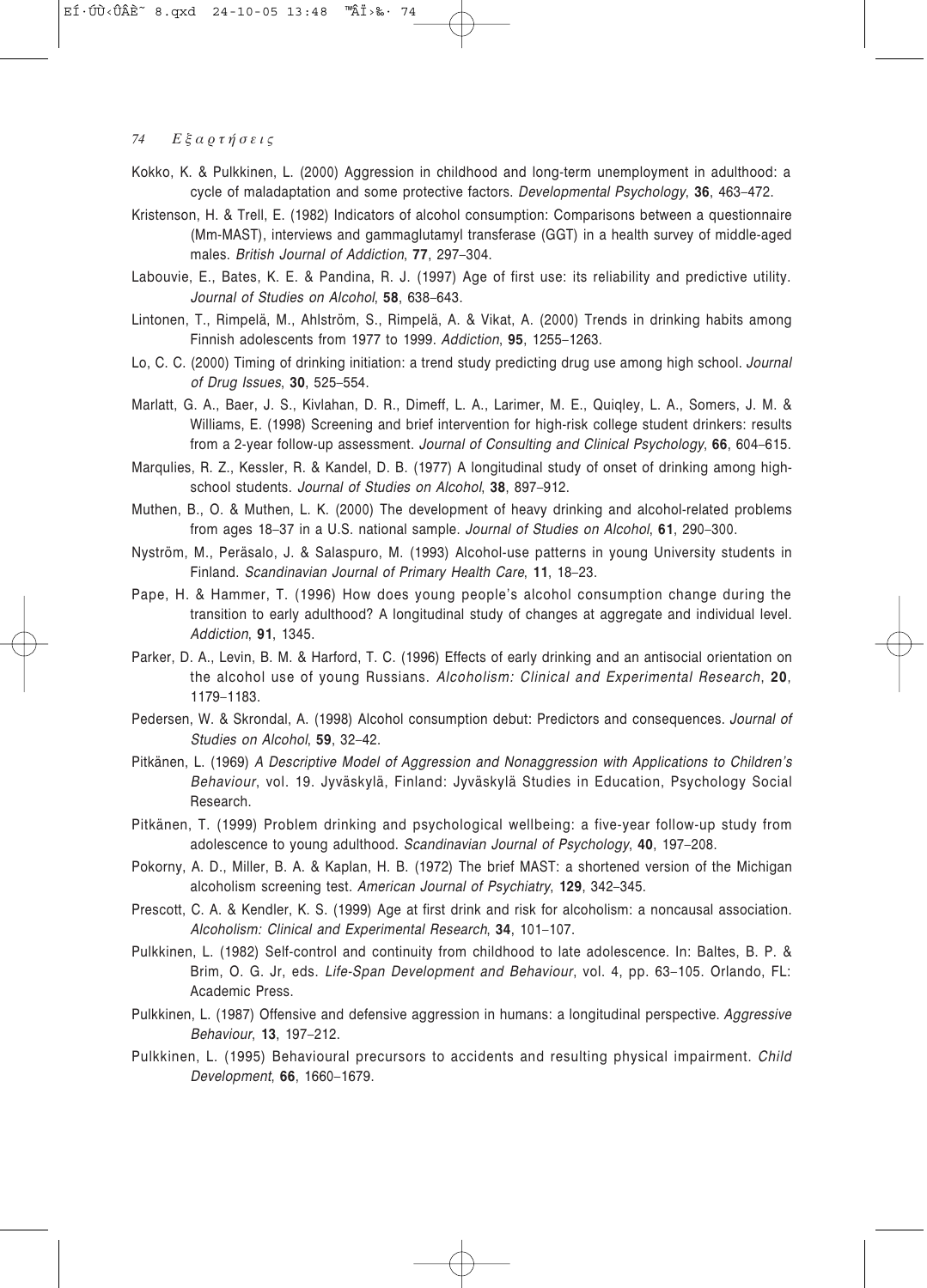- Pulkkinen, L. (1996) Female and male personality styles: a typological and developmental analysis. *Journal of Personality and Social Psychology*, **70**, 1288–1306.
- Pulkkinen, L., Fyrstén, S., Kinnunen, U., Kinnunen, M.-L., Pitkänen, T. & Kokko, K. (2003) 40+ Erään ikäluokan selviytymistarina [40+ A successful transition to middle adulthood in a cohort of Finns]. Reports from the Department of Psychology, no. 349. Finland: University of Jyväskylä.
- Pulkkinen, L. & Pitkänen, T. (1993) Continuities in aggressive behaviour from childhood to adulthood. *Aggressive Behaviour*, **19**, 249–263.
- Pulkkinen, L. & Pitkänen, T. (1994) A prospective study on the precursors to problem drinking in young adulthood. *Journal of Studies on Alcohol*, **55**, 578–587.
- Rimpelä, M. (2004) *Kouluterveystutkimuksen 2004 valtakunnalliset tulokset* [*The Results of the National School Health Survey in 2004*]. http://www.stakes.fi/kouluterveys/taulukot/2004/paihteet04.htm.
- Robins, L. N. & Przybeck, T. R. (1985) *Age of Onset of Drug Use as a Factor in Drug and Other Disorders*. In: Jones, C. L. & Battjes, R. J., eds. *Etiology of Drug Abuse: Implications for Prevention*, pp. 178–192. Washington, DC: National Institute on Drug Abuse.
- Rönkä, A. & Pulkkinen, L. (1995) Accumulation of problems in social functioning in young adulthood: a developmental approach. *Journal of Personality and Social Psychology*, **69**, 381–391.
- Rose, R. J., Dick, D. M., Viken, R. J., Pulkkinen, L. & Kaprio, J. (2001) Drinking or abstaining at age 14? A genetic epidemiological study. *Alcoholism: Clinical and Experimental Research*, **25**, 1594–1604.
- Samson, H. H., Maxwell, C. O. & Doyle, T. F. (1989) The relation of initial alcohol experiences to current alcohol consumption in a college population. *Journal of Studies on Alcohol*, **50**, 254–260.
- Schulenberg, J., O'Malley, P. M., Bachman, J. G., Wadsworth, K. N. & Johnston, L. D. (1996) Getting drunk and growing up. trajectories of frequent binge drinking during the transition to young adulthood. *Journal of Studies on Alcohol*, **57**, 289– 304.
- Selzer, M. L. (1971) The Michigan Alcoholism Screening Test: the quest for a new diagnostic instrument. *American Journal of Psychiatry*, **127**, 1653–1658.
- Seppä, K., Sillanaukee, P. & Koivula, T. (1990) The efficiency of a questionnaire in detecting heavy drinkers. *British Journal of Addiction*, **85**, 1639–1645.
- Silbereisen, R. & Noack, P. (1988) On the constructive role of problem behaviour in adolescence. In: Bolger, N., Caspi, A., Downey, G. & Moorehouse, M., eds. *Persons in Context: Developmental Processes*, pp. 152–180. New York: Cambridge University Press.
- Warner, L. A. & White, H. R. (2003) Longitudinal effects of age at onset and first drinking situations on problem drinking. *Substance Use and Misuse*, **38**, 1983–2016.
- Wechsler, H. & McFadden, M. (1979) Drinking among college student in New England: extent, social correlates and consequences of alcohol use. *Journal of Studies on Alcohol*, **40**, 969–997.
- Werner, M. J., Walker, L. S. & Greene, J. W. (1994) Longitudinal evaluation of a screening measure for problem drinking among female college freshmen. *Archives of Pediatrics and Adolescent Medicine*, **148**, 1331–1337.
- Windle, M. (1991) Alcohol use and abuse: some preliminary findings from the National Adolescent Student Health Survey. *Alcohol Health and Research World*, **15**, 5–10.
- Yamaguchi, K. & Kandel, D. B. (1984) Patterns of drug use from adolescence to young adulthood. III. Predictors of progression. *American Journal of Public Health*, **74**, 673–681.
- York, J. L. (1995) Progression of alcohol consumption across the drinking career in alcoholics and social drinkers. *Journal on Studies of Alcohol*, **56**, 328–336.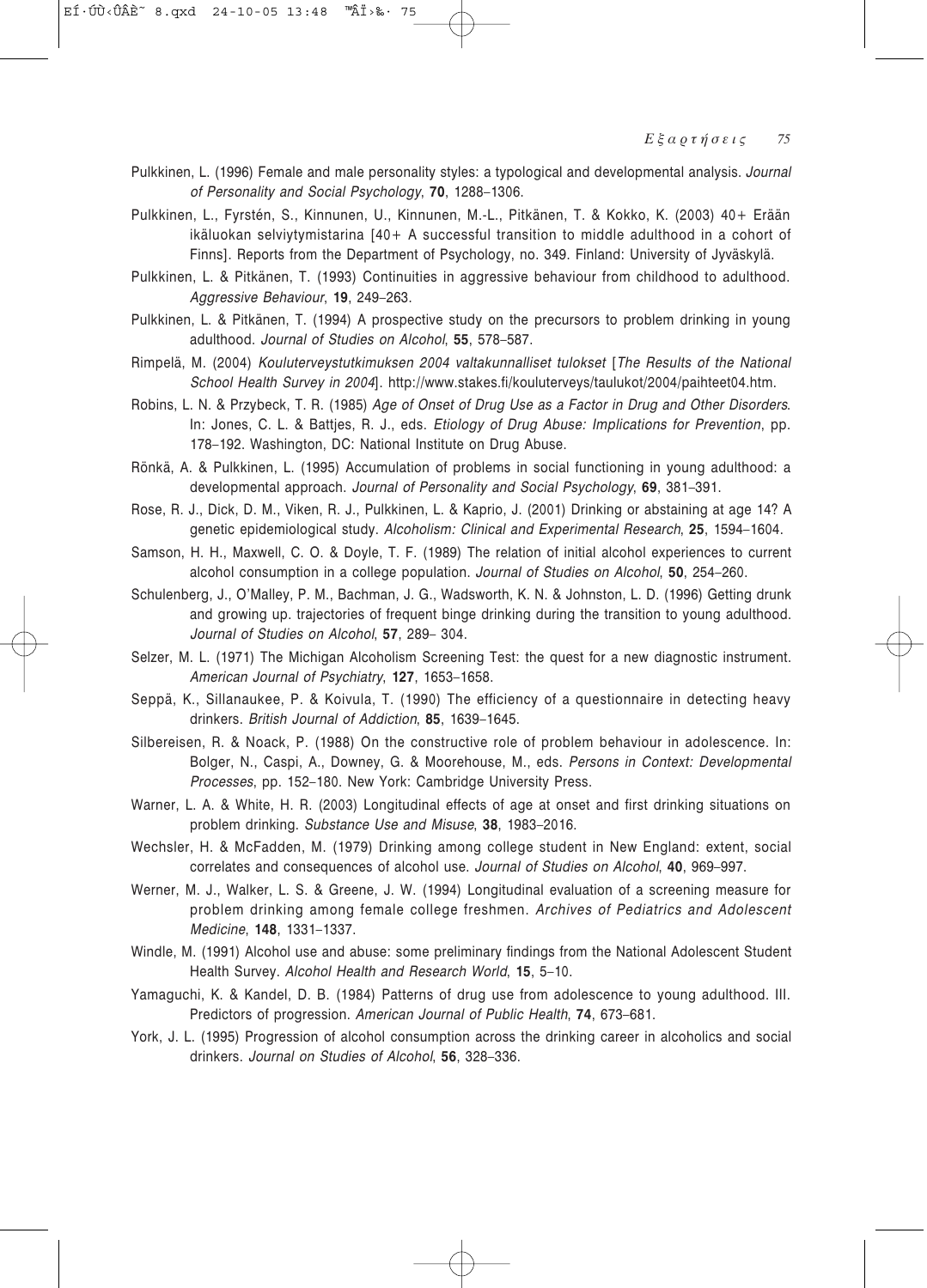$E \xi a \varrho \tau \eta \sigma \varepsilon \iota \varsigma$  $76\,$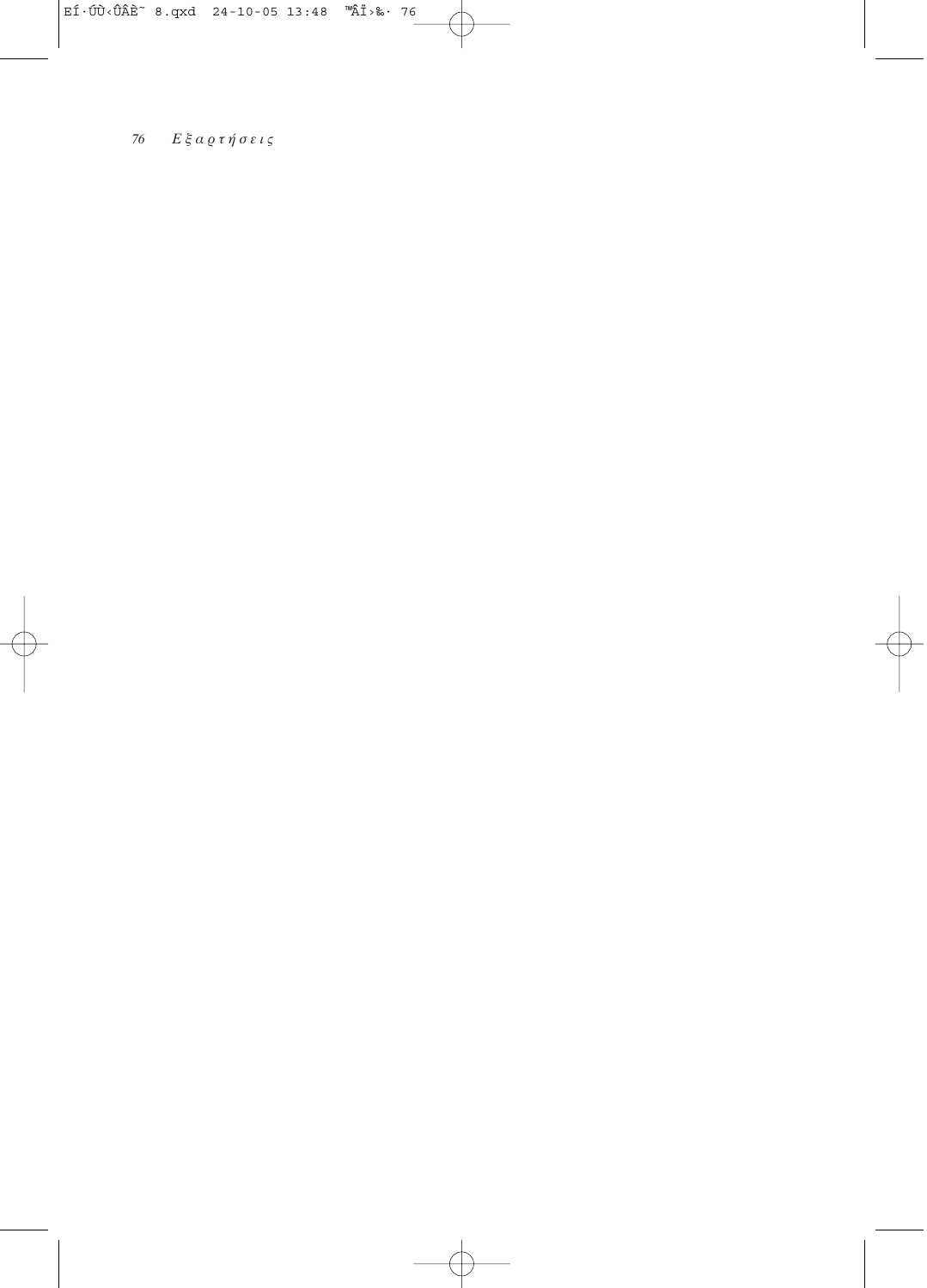$E \xi \alpha \varrho \tau \eta \sigma \varepsilon \iota$  5 77

# E | A | K O | A O | E P O M A<br>L E T S F O C U S O N ...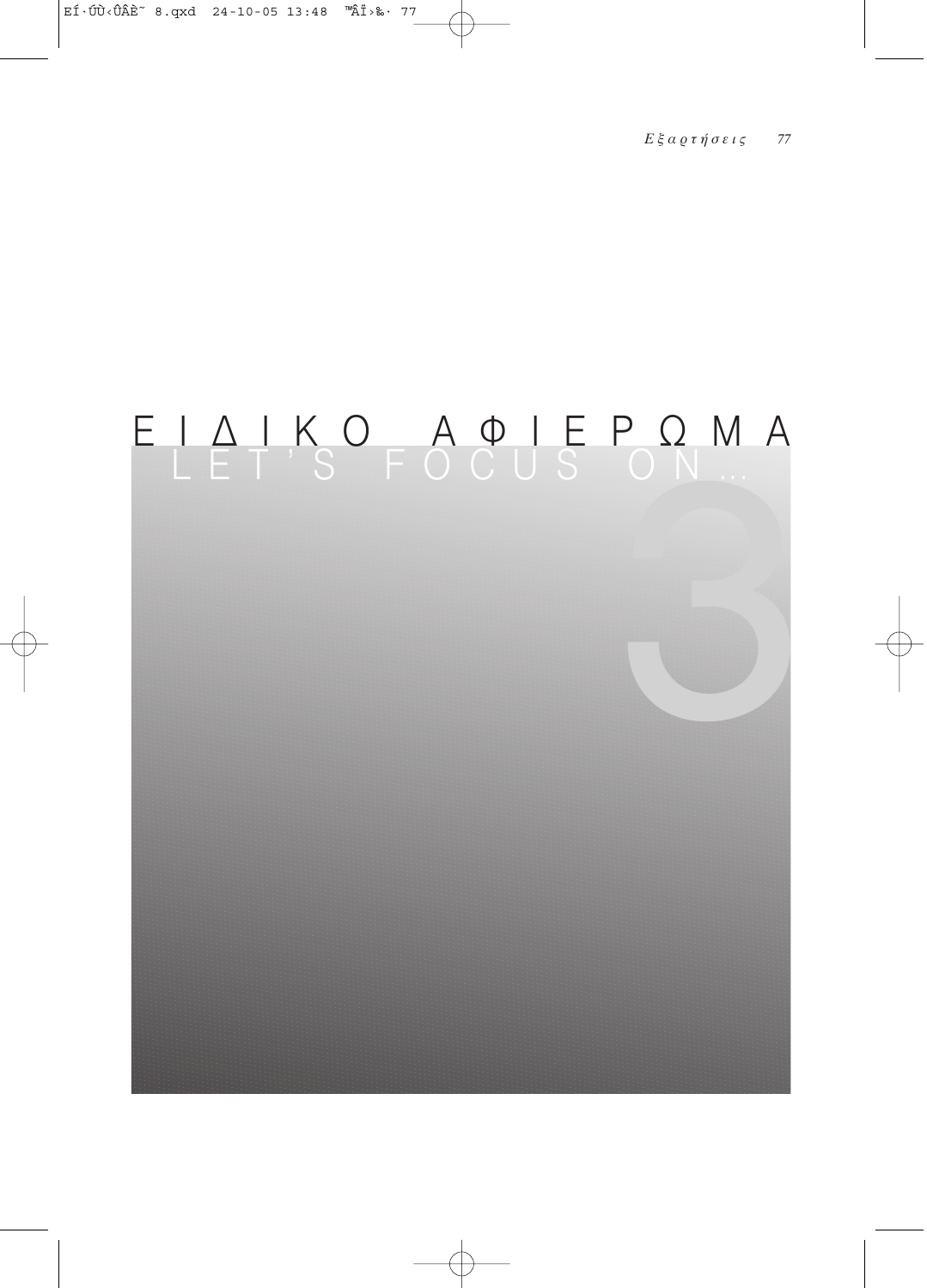$E$ ξαρτήσεις  $78\,$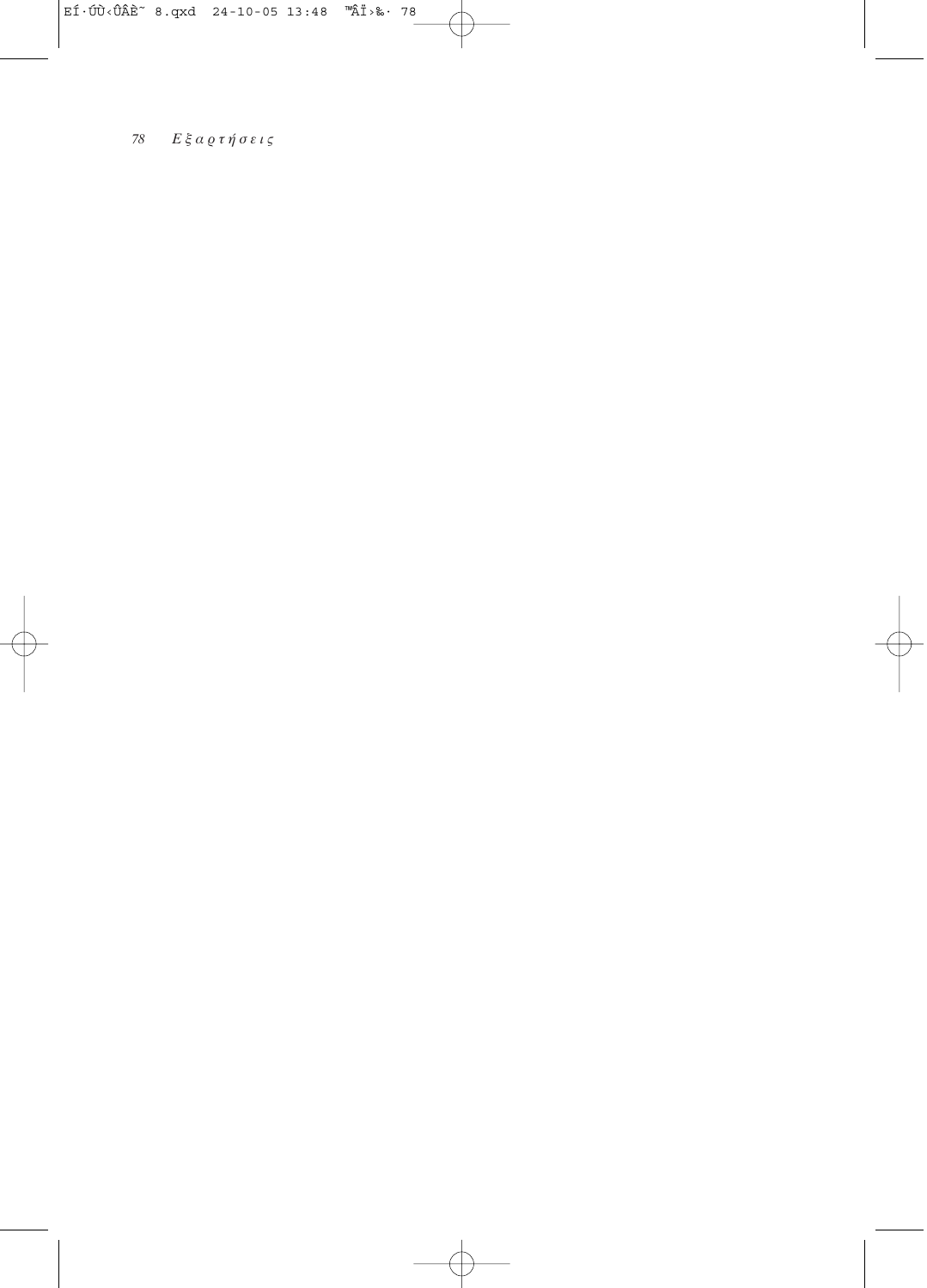### ΣΤΟ ΑΛΚΟΟΛ - ΑLCOHOL

Νότια Αφρική: Το αλκοόλ σήμερα South Africa: alcohol today  $\sigma$ . 80]

Οι Ηνωμένες Πολιτείες Αμερικής: Αλκοόλ και νέοι σήμερα The USA: alcohol and young people today  $[\sigma. 86]$ 

Ρωσία: το αλκοόλ χθες και σήμερα Russia: alcohol yesterday and today  $[ $\sigma$ . 91]$ 

Κίνα: Το αλκοόλ σήμερα China: Alcohol today  $\sigma$ . 97]

Οι διεθνείς δράσεις του Παγκοσμίου Οργανισμού Υγείας για το Αλκοόλ: οι οικονομικοί πόροι που απαιτούνται για τον εναρμονισμό με τη ρητορική World Health Organization's global action on alcohol: resources required to match the rhetoric  $\sigma$ . 105]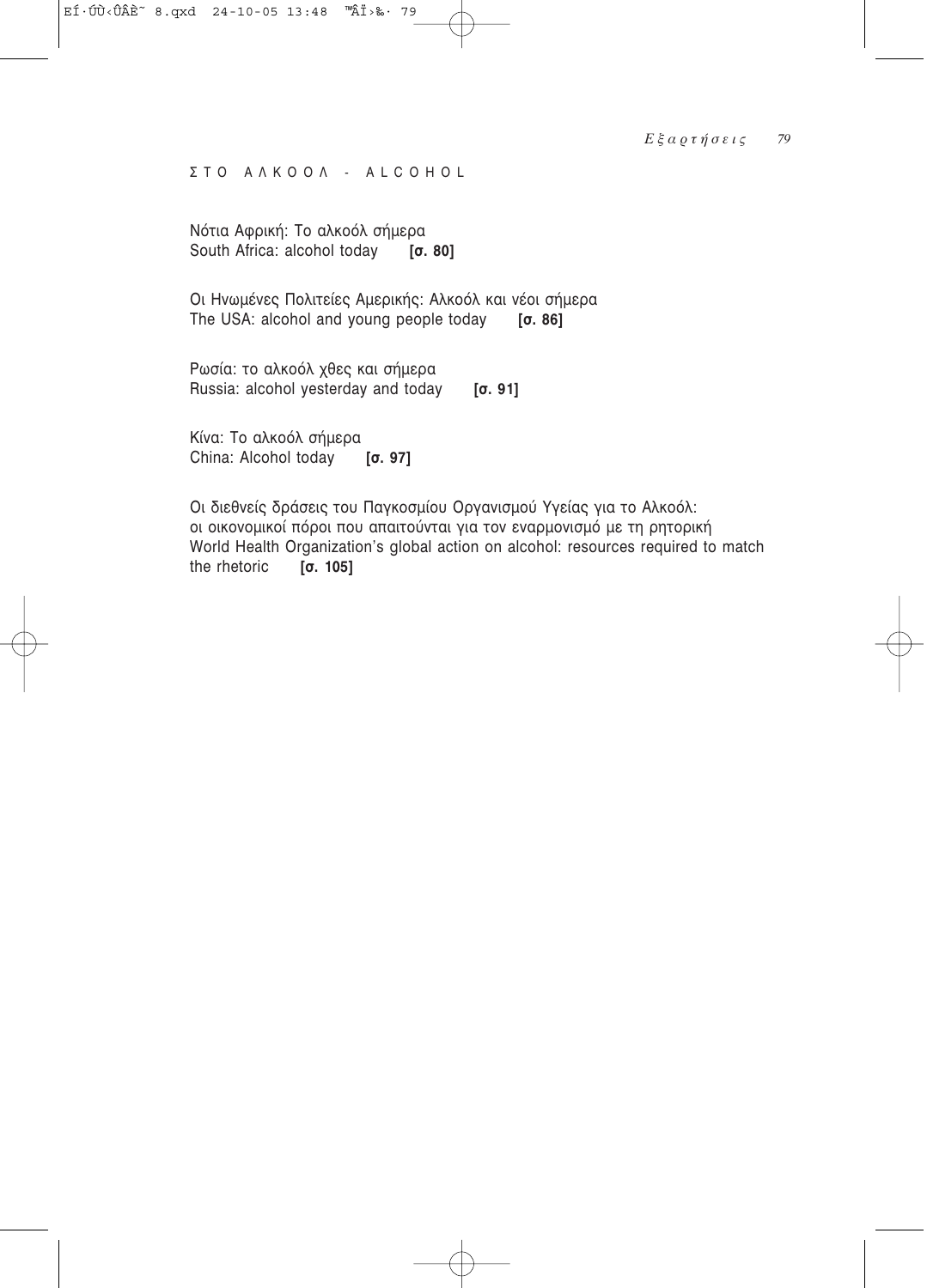*Nότια Αφρική: Το αλκοόλ σήμερα* CHARLES D. H. PARRY\*

*Μετάφραση Αλεξάνδρα Τζάλα Translation Alexandra Tzala*

Το 1995, το περιοδικό Addiction δημοσίευσε ένα κεντρικό άρθρο για την προοπτική ελέγχου της κατάχρησης ουσιών στη Νότια Αφρική<sup>[1]</sup>. Αυτή η εργασία αντανακλά την παρούσα κατάσταση της χώρας 10 χρόνια αργότερα.

### π™TOPIKO

Από την άφιξη των Ευρωπαίων αποίκων το αλκοόλ έχει παίξει έναν κεντρικό και συχνά αντιφατικό ρόλο στην καθημερινή ζωή της Νότιας Αφρικής. Αρχικά ένας σταθμός προμήθειας αναψυκτικών ιδρύθηκε σε αυτό που επρόκειτο να ονομαστεί Cape Town, ώστε τα διερχόμενα πλοία να παίρνουν προμήθειες. Η μέθη, το λαθρεμπόριο του ποτού, ο τζόγος και η βία, έγιναν κομμάτι της καθημερινής ζωής των ιθαγενών της περιοχής με την επονομασία «Η ταβέρνα των θαλασσών». Το αλκοόλ ανταλλάσσονταν με βόδια και με εργασία από τους γηγενείς πληθυσμούς. Χρησιμοποιούνταν επίσης στην εκπαίδευση των σκλάβων και έπαιξε ένα ρόλο ζωτικής σημασίας στη "διαχείριση" της εργασίας σε συγκεκριμένους τομείς της οικονομίας<sup>[2,3]</sup>. Κατά την περίοδο μεταξύ του 17ου και 20ου αιώνα σημειώθηκε ανάπτυξη των μεγάλων βιομηχανιών κρασιού και μπύρας, οι οποίες παίζουν τώρα σημαντικό ρόλο στην παγκόσμια αγορά αλκοόλ. Η ανάπτυξη του παράvομου εμπορίου (παράνομα ποτοποιεία) στο δεύτερο μισό του 20ου αιώνα λειτούργησε ως μια μορφή αντίστασης στις πολιτικές του ρατσιστικού διαχωρισμού που είχαν σκοπό να καταπιέσουν την πλειονότητα των έγχρωμων, όπως συνέβη με την καταστροφή των μαγαζιών που πουλούσαν μπύρα που διηύθυνε η κυβέρνηση στην δεκαετία του 1970. Ο σύνθετος ρόλος που παίζει το αλκοόλ στην κοινωνία της Νότιας Αφρικής αντανακλάται περαιτέρω στην Εθνική Νομοθετική Πράξη του 2003 για το Αλκοόλ. Aυτή η πράξη στοχεύει στην ανάπτυξη μιας αξιόπιστης και βιώσιμης βιομηχανίας που θα διευκολύνει την ενδυνάμωση της οικονομίας των Αφρικανών, ενώ ταυτόχρονα θα μειώνει το κοινωνικό και οικονομικό κόστος της κατάχρησης του αλκοόλ<sup>[4]</sup>.

# ΕΠΙΠΕΔΑ ΚΑΤΑΝΑΛΩΣΗΣ ΑΛΚΟΟΛ, ΤΡΟΠΟΙ ΚΑΤΑΝΑΛΩΣΗΣ ΚΑΙ ΤΑΣΕΙΣ

Το επίπεδο της καθαρής κατανάλωσης αλκοόλ για κάθε ενήλικο άτομο στη Νότια Αφρική, που το 2000 υπολογίστηκε στα 10,3 λίτρα ετησίως (12,4 λίτρα συμπεριλαμβανομένης και της μή καταγεγραμμένης κατανάλωσης), είναι σημαντικά χαμηλότερο από πολλές χώρες<sup>[5]</sup>. Παρόλα αυτά, το ποσοστό της κατανάλωσης ανά άτομο, είναι περίπου 20 λίτρα για κάθε ενήλικα, ανάμεσα στα υψηλότερα ποσοστά του κόσμου<sup>[6]</sup>. Η Νότιο-Αφρικανική Δημογραφική και Υγειονομική Μελέτη του 1998 ανακάλυψε ότι το ένα τρίτο των

\* Director Alcohol and Drug Abuse Research Unit Medical Research Council of South Africa and Professor, Department of Psychology, Stellenbosch University PO Box 19070, Tygerberg (Cape Town) 7505, South Africa E-mail: charles.parry@mrc.ac.za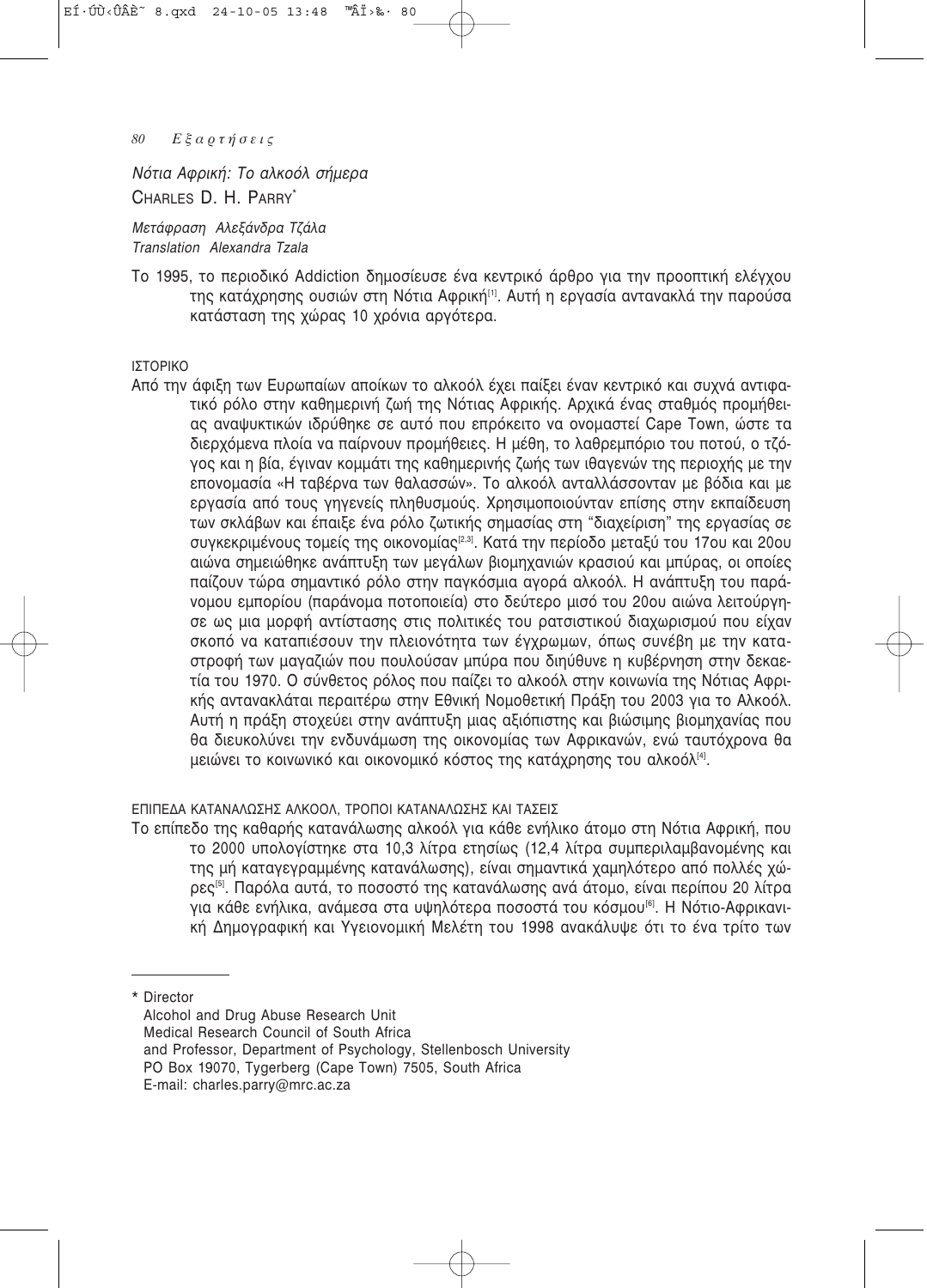ενηλίκων καταναλωτών πίνει σε επικίνδυνα επίπεδα κατά τα Σαββατοκύριακα <sup>[7]</sup>. Άλλες επιβλαβείς μορφές κατανάλωσης αλκοόλ περιλαμβάνουν τη συχνή κατανάλωση εκτός γευμάτων, την κατανάλωση σε δημόσια μέρη, την κοινή κατανάλωση (π.χ. το να πίνεις από ένα κοινό δοχείο που περνάει από τον ένα στον άλλο) και τη μεγάλη κατανάλωση σε κοινωνικά συμβάντα, όπως οι γάμοι και οι κηδείες<sup>[3]</sup>.

- Βάσει των στατιστικών στοιχείων για την παραγωγή αλκοόλ, δε φαίνεται να υπάρχει σημαντική αύξηση στην συνολική κατανάλωση για την περίοδο 1994- 2004<sup>[8-10]</sup>, όμως άλλες αλλαγές έχουν σημειωθεί, συμπεριλαμβανομένης μιας σταδιακής αύξησης στην κατά άτομο κατανάλωση των αλκοολούχων ποτών από φρούτα και των οινοπνευματωδών δροσιστικών ποτών, καθώς και μια μείωση στην κατανάλωση μπύρας από ζαχαρόχορτο (παραδοσιακή αφρικάνικη μπύρα). Υπήρξε επίσης μια αύξηση στην κατανάλωση φυσικού οίνου, μπράντι και βότκας, αλλά ακολούθησε μείωση κατά τα πρόσφατα χρόνια, σε ποσοστά χαμηλότερα του 1994. Σημειώθηκε παρόμοια τάση στην κατανάλωση μπύρας από κριθάρι, αλλά πιο πρόσφατα φάνηκε μια αύξηση υψηλότερη από τα επίπεδα του 1994.
- Η σύγκριση των δεδομένων από διαφορετικές μελέτες, που διεξήχθησαν σε διαφορετικές χρονικές περιόδους, υποδηλώνει μια αύξηση στον αριθμό των χρηστών αλκοόλ μέσα στο διάστημα των τελευταίων 30 ημερών πριν την έρευνα, ηλικίας 15 και άνω<sup>[7, 11</sup>], και μια αύξηση στην κατανάλωση καθ'όλη τη διάρκεια της ζωής των νέων, έγχρωμων Αφρικανών, ανδρών και γυναικών<sup>[12,13]</sup>.

ΤΟ ΜΕΓΕΘΟΣ ΤΩΝ ΠΡΟΒΛΗΜΑΤΩΝ ΠΟΥ ΣΧΕΤΙΖΟΝΤΑΙ ΜΕ ΤΟ ΑΛΚΟΟΛ ΚΑΙ ΟΙ ΤΑΣΕΙΣ ΣΤΙΣ ΜΕΡΕΣ ΜΑΣ

- Σε γενικές γραμμές, ένας στους τέσσερις ενήλικες άνδρες και μια στις δέκα ενήλικες γυναίκες αντιμετωπίζουν προβλήματα που σχετίζονται με το αλκοόλ, ενώ σχεδόν ένας στους τέσσερις μαθητές Λυκείου αναφέρουν περιστατικό υπερβολικής κατανάλωσης αλκοόλ κατά τη διάρκεια του προηγούμενου μήνα. Αυτό σημαίνει την κατανάλωση πέντε ή περισσότερων ποτών μέσα σε μια μέρα ή για περισσότερες ημέρες<sup>[7, 13]</sup>. Τα επίπεδα της σχετιζόμενης με το αλκοόλ θνησιμότητας και των επειγόντων περιστατικών από τραυματισμούς που σχετίζονται με το αλκοόλ είναι πολύ υψηλά, με αριθμούς μόλις κάτω από το 50% όλων των μη φυσιολογικών θανάτων το 2002. Οι συγκεντρώσεις αλκοόλ στο αίμα είναι μεγαλύτερες ή ίσες των 0,05g/100ml έως και τα δύο τρίτα όλων των περιπτώσεων που εξετάστηκαν ετησίως στα επείγοντα περιστατικά, σε τρεις πόλεις, μεταξύ του 1999 και του 2001, είχαν συγκεντρώσεις αλκοόλ στην αναπνοή πάνω από αυτό το επίπεδο<sup>[14, 15]</sup>. Παρόλο που τα επίπεδα της σχετιζόμενης με το αλκοόλ θνησιμότητας παρέμειναν σταθερά μέσα σε μια περίοδο τριών ετών, υπήρχαν αυξομειώσεις στο βαθμό των επιπλοκών που σχετίζονται με το αλκοόλ<sup>[15]</sup>.
- Τα επίπεδα του εμβρυϊκού αλκοολικού συνδρόμου (FAS) στη Νότια Αφρική είναι τα υψηλότερα που έχουν καταγραφεί ποτέ. Σε έρευνα που διεξήχθη στο Δυτικό Cape (Wellington), τα ποσοστά επικράτησης του FAS μεταξύ των μαθητών της 1ης δημοτικού ήταν 41-46‰ το 1997 και έφτασαν τα 65-74‰ το 1999 [16, Viljoen et al., υποβλήθηκε].
- Όλες οι ποιοτικές και οι ποσοτικές μελέτες, που διεξήχθησαν σε εφήβους και σε νεαρούς ενήλικες, στην επαρχία του Gauteng μεταξύ του 2002 και 2003, οδηγούν στο συμπέρασμα ότι υπάρχει στενή σχέση μεταξύ της κατανάλωσης αλκοόλ και της εμπλοκής σε σεξουαλικές συμπεριφορές υψηλού κινδύνου. Ειδικότερα, η συχνότητα κατανάλωσης αλκοόλ, οι ποσότητες που καταναλώνονται και η προβληματική κατανάλωση σχετίζο-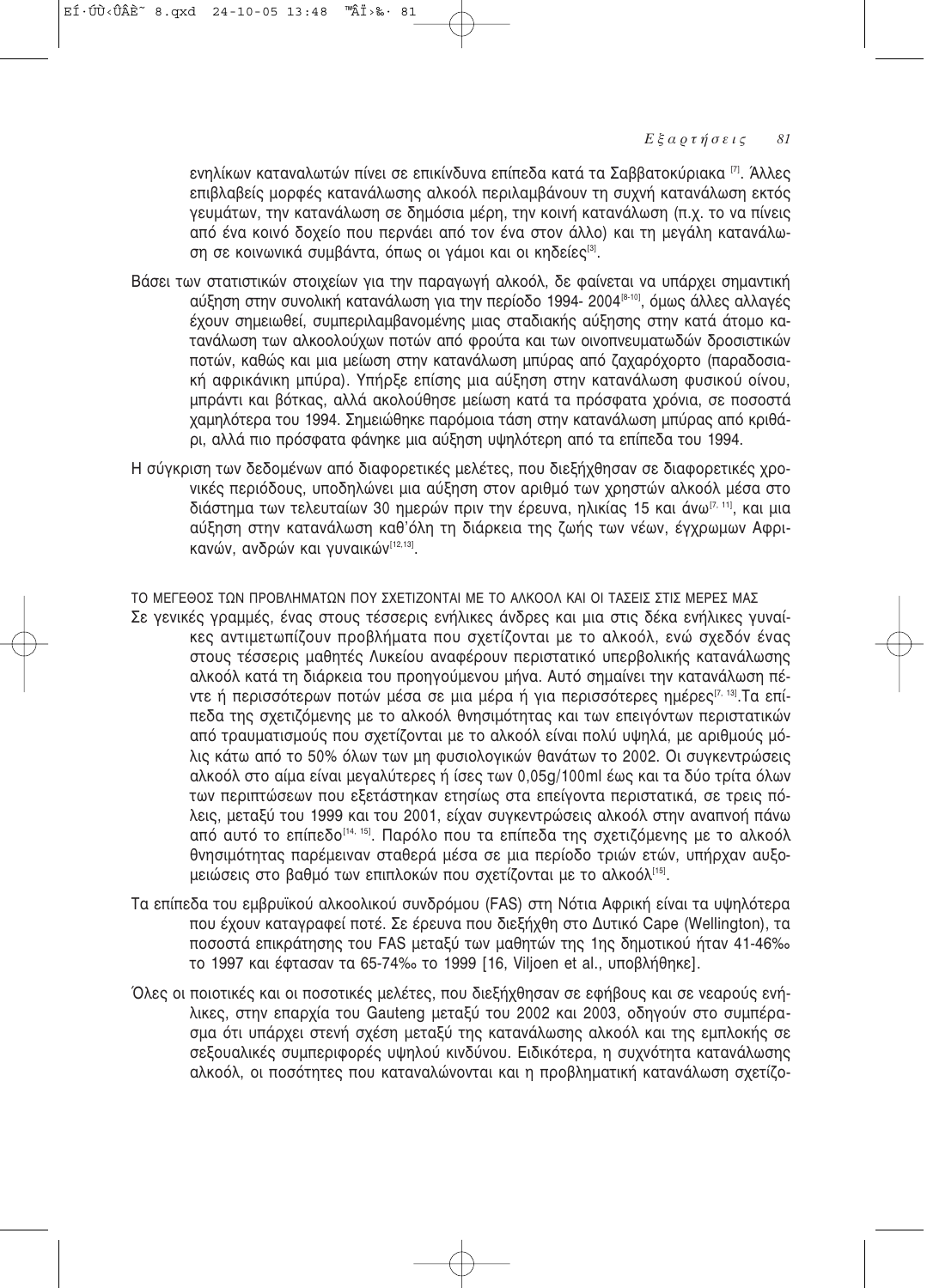Vται σημαντικά με τον αριθμό των σεξουαλικών συντρόφων που είχε ένα άτομο και με τη σύναψη σεξουαλικών σχέσεων για τις οποίες έχει μετανιώσει αργότερα<sup>[17, 18]</sup>. Επιπλέον, σχεδόν ένας στους πέντε ασθενείς με HIV, που μελετήθηκαν σε μια μενάλη κλινική για τις μολυσματικές νόσους στο Cape Town το 2003, κάλυπτε τα κριτήρια για τη διαταραχή από τη χρήση αλκοόλ. Αυτοί οι ασθενείς ήταν πιο πιθανό να έχουν συμπωματική μόλυνση από τον ιό HIV<sup>[19]</sup>.

### ΘΕΡΑΠΕΙΑ

- Με το χρόνο έχει παρατηρηθεί σημαντική μείωση στα αιτήματα θεραπείας για τα προβλήματα που σχετίζονται με το αλκοόλ<sup>[26]</sup>. Για παράδειγμα, στο Cape Town, η αναλογία των ασθενών σε εξειδικευμένα κέντρα θεραπείας για την κατάχρηση ουσιών, οι οποίοι δήλωσαν το αλκοόλ ως πρωταρχική ουσία κατάχρησης, μειώθηκε από το 81% κατά το δεύτερο μισό του 1996 στο 39% κατά το δεύτερο μισό του 2003<sup>[20]</sup>. Αυτό οφείλεται κυρίως στο κλείσιμο συγκεκριμένων κρατικών κέντρων θεραπείας, που επικεντρώνονταν σε ανθρώπους με προβλήματα σχετικά με το αλκοόλ, και στην αυξανόμενη ζήτηση για υπηρεσίες από νεότερους χρήστες παράνομων τοξικών ουσιών<sup>[21]</sup>. Το σχέδιο της κυβέρνησης ήταν να μειώσει τις τριτογενείς υπηρεσίες φροντίδας, ενώ παράλληλα να αυξήσει τις πρωτογενείς υπηρεσίες φροντίδας σε ασθενείς με προβλήματα αλκοολισμού. Αυτό γενικά δεν επιτεύχθηκε και οι υπηρεσίες παραμένουν ανεπαρκείς για να ανταπεξέλθουν στις απαιτήσεις, αφού είναι γεωγραφικά αραιά διασκορπισμένες και διχασμένες μεταξύ των τομέων υγείας και της κοινωνικής πρόνοιας.
- Aπό το 1994, υπάρχει μια δραματική αύξηση στην ίδρυση ιδιωτικών υπηρεσιών θεραπείας (εξουσιοδοτημένων και μη εξουσιοδοτημένων)<sup>[22, 23]</sup>, που όμως δεν είναι εύκολα προσβάσιμες από τους φτωχούς. Η έρευνα έχει επίσης εντοπίσει συγκεκριμένες ελλείψεις αναφορικά με την πρόσβαση από γυναίκες και έγχρωμους νότιο-Αφρικανούς σε αυτές τις υπηρεσίες<sup>[24]</sup>. Όσον αφορά στις θετικές αλλαγές, έχει πρόσφατα ολοκληρωθεί μια πρόταση για την ανάπτυξη κανόνων και κριτηρίων για τα θεραπευτικά κέντρα διαμονής<sup>[25]</sup>, όπως επίσης και μια μελέτη για την αξιολόγηση της εκπαίδευσης των επαγγελματιών υγείας σε καινοτόμες παρεμβάσεις για την αντιμετώπιση της προβληματικής κατανάλωσης αλκοόλ<sup>[26]</sup>. Επίσης, έχουν γίνει βήματα για την ίδρυση πρωτοκόλλων που αφορούν στη διαχείριση της διαδικασίας αποτοξίνωσης των ασθενών στα δευτεροβάθμια νοσοκομεία σε αρκετές επαρχίες.

# ΠΟΛΙΤΙΚΕΣ ΠΡΟΛΗΨΗΣ

Aπό το 1994 έχουν αναπτυχθεί σημαντικές δραστηριότητες που στοχεύουν στην πρόληψη της κατάχρησης ουσιών στη Νότια Αφρική. Αναφορικά με τη δημόσια παιδεία, η κυβέρνηση προώθησε κάποιες γενικές δράσεις, συμπεριλαμβανομένων των: «είμαι εξαρτημένος με τη ζωή» και «Ke Moja». Ειδικά προγράμματα έχουν επίσης προσανατολιστεί σε εγκύους και σε μεθυσμένους οδηγούς. Οι Διατροφικές Οδηγίες του Υπουργείου Υγείας επίσης περιλαμβάνουν την ίδρυση ενός τμήματος για την προώθηση της ελεγχόμενης κατανάλωσης αλκοόλ. Αυτό το τμήμα βρίσκεται στη διαδικασία σχεδιασμού των κανονισμών που έχουν στόχο να περιορίσουν τη διαφήμιση του αλκοόλ και να εισάγουν προειδοποιητικές ετικέτες στις συσκευασίες αλκοόλ για τις επιβλαβείς επιπτώσεις της χρήσης του.

Η πρόσφατα δημοσιευμένη Εθνική Διάταξη για τα Οινοπνευματώδη Ποτά<sup>[4]</sup> θέτει εκτός νόμου την προμήθεια οινοπνευματωδών ποτών έναντι της αμοιβής ή της παρακράτησης του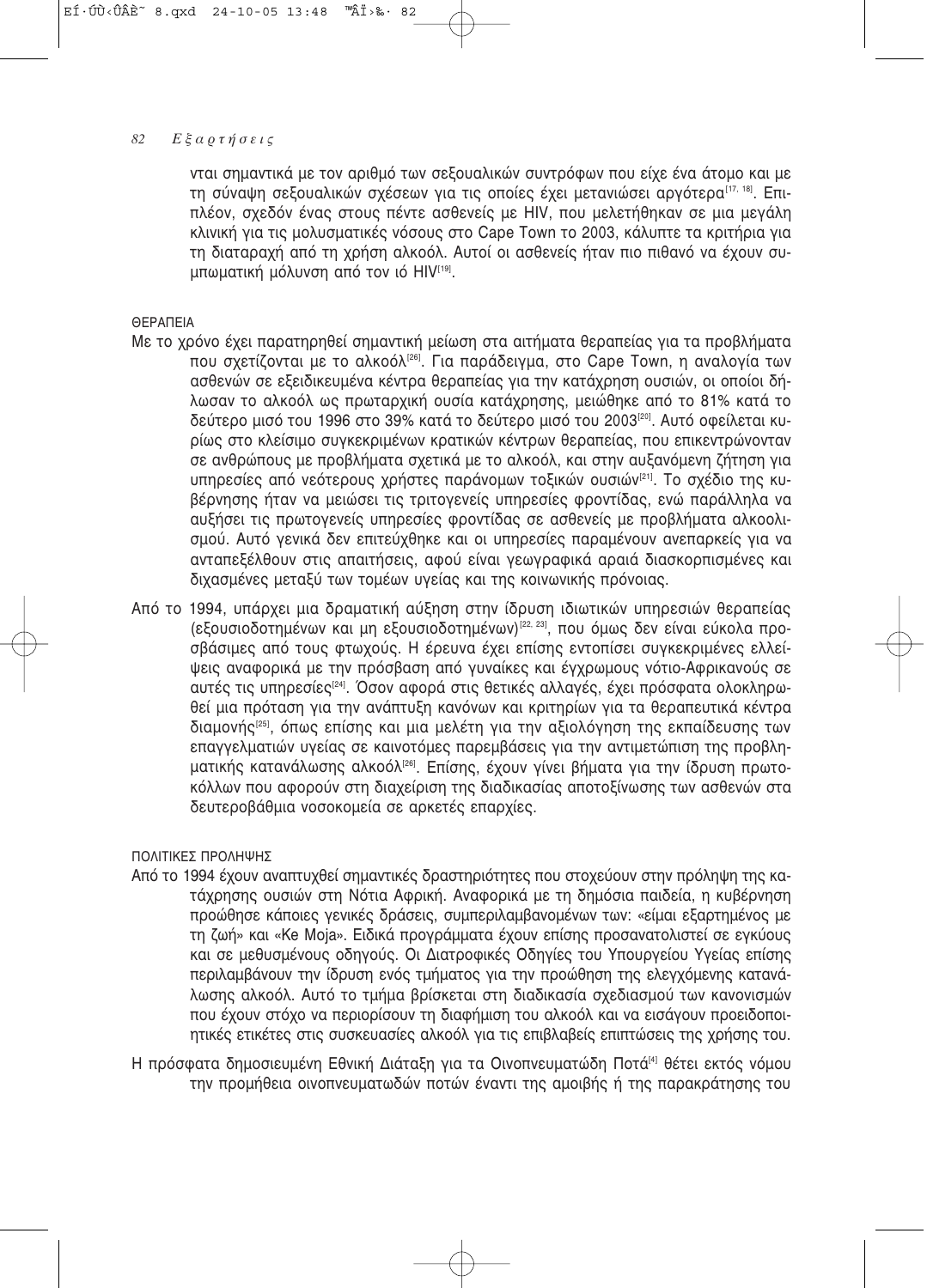EÍ·ÚÙ‹ÛÂȘ 8.qxd 24-10-05 13:48 ™ÂÏ›‰· 83

κόστους του ποτού από την αποζημίωση. Στην υποβολή αιτήσεων για την άδεια παρασκευής και διάθεσης αλκοολούχων ποτών απαιτείται η υπογραφή του βιομηχανικού Κώδικα δεοντολονίας, καθώς και η δήλωση του αιτούντος της πρόθεσης για συνεισφορά στην καταπολέμηση της κατάχρησης του αλκοόλ. Οι περισσότερες επαρχίες πρό-Κειται να φιλελευθεροποιήσουν τους περιορισμούς της λιανικής πώλησης αλκοόλ, έτσι ώστε να περιορίσουν την παράνομη αγορά αλκοόλ. Την ίδια στιγμή στοχεύουν σταδιακά να λάβουν αυστηρότερα μέτρα σε διάφορα ζητήματα δημόσιας υγείας (π.χ. πώληση αλκοόλ στους ανηλίκους). Βήματα έχουν γίνει επίσης για να επισημανθεί η επικινδυνότητα της πώλησης του αλκοόλ σε συσκευασίες από αλουμίνιο (*papsakke*).

Το Εθνικό Υπουργείο Οικονομικών έχει προχωρήσει σταδιακά στην αύξηση των φόρων για τη λιανική τιμή της μπύρας, του κρασιού και των άλλων οινοπνευματωδών ποτών, στα 33%, 23% και 43%, αντίστοιχα, αλλά έχει μειώσει τους φόρους στη μπύρα από ζαχαρότευτλο<sup>[27]</sup>. Το Υπουργείο Μεταφορών έχει επίσης μειώσει τα επιτρεπόμενα επίπεδα αλκοόλ για τους οδηγούς στα 0,05 g/100 ml. Ωστόσο τα επίπεδα εφαρμογής των μέτρων παραμένουν χαμηλά.

Η ΕΡΕΥΝΗΤΙΚΗ ΒΑΣΗ

- Η έρευνα σε θέματα που σχετίζονται με το αλκοόλ έχει αναπτυχθεί σημαντικά. Συγκεκριμένα, την περασμένη δεκαετία ιδρύθηκε στο Συμβούλιο Ιατρικής Έρευνας η Ερευνητική Μονάδα Κατάχρησης Αλκοόλ και Τοξικών Ουσιών και το Ίδρυμα για την Έρευνα σχετικά με το Αλκοόλ στο Πανεπιστήμιο του Cape Town. Η τοπική χρηματοδότηση για την έρευνα έχει αυξηθεί, ειδικά με την υποστήριξη του Υπουργείου Υγείας. Ωστόσο, οι περισσότερες έρευνες είναι επιδημιολογικές, παρά προσανατολισμένες προς μία παρέμβαση. Ειδικότερα, υπάρχει η ανάγκη για αύξηση της χρηματοδότησης της θεραπείας για πρότυπα προγράμματα που εστιάζονται στην πρόληψη, καθώς επίσης και για παρακολούθηση και αξιολόγηση των υπαρχόντων παρεμβάσεων.
- Η διεθνής χρηματοδότηση για την έρευνα σχετικά με το αλκοόλ (και τη συνεργασία) από οργανισμούς, όπως το Εθνικό Ινστιτούτο για την Κατάχρηση Αλκοόλ και Αλκοολισμού των Ηνωμένων Πολιτειών, τα Κέντρα για τον Έλεγχο των Ασθενειών των Ηνωμένων Πολιτειών και τον Παγκόσμιο Οργανισμό Υγείας, έχει αυξηθεί σημαντικά και από το 1994 έχουν πραγματοποιηθεί στη Νότια Αφρική τουλάχιστον πέντε διεθνή συνέδρια για την κατάχρηση ουσιών. Ο αριθμός των σχετικών επιστημονικών εκδόσεων με επιστημονικές συνεντεύξεις ατόμων πάνω σε θέματα σχετικά με την κατάχρηση ουσιών στη Νότια Αφρική έχει επίσης αυξηθεί<sup>[28]</sup>.

Η ΕΝΗΜΕΡΩΣΗ ΓΙΑ ΤΑ ΠΡΟΒΛΗΜΑΤΑ ΑΠΟ ΤΗ ΧΡΗΣΗ ΑΛΚΟΟΛ ΣΕ ΕΠΑΓΓΕΛΜΑΤΙΚΟ. ΔΗΜΟΣΙΟ ΚΑΙ ΠΟΛΙΤΙΚΟ ΕΠΙΠΕΔΟ

Οι ερευνητές και τα μέσα μαζικής ενημέρωσης έχουν συμβάλλει στην ανάπτυξη της συνείδησης του κοινού και των πολιτικών για τα προβλήματα που σχετίζονται με το αλκοόλ. Παρόλο που οι άλλες ανταγωνιστικές προτεραιότητες έχουν ως αποτέλεσμα να μη δίνεται επαρκής προσοχή στα ζητήματα του αλκοόλ, αυτό αρχίζει να αλλάζει, λόγω της αυξανόμενης ενημέρωσης για τη σχέση του αλκοόλ με άλλες εθνικές προτεραιότητες, όπως το HIV/AIDS, το έγκλημα, τη βία και την ανάπτυξη. Αν εισακουστούν τα καλέσματα για τη σύσταση μιας ομάδας επαγγελματιών στο χώρο των εξαρτήσεων στη Νότια Αφρική, τότε είναι πιθανό να ενισχυθούν οι προσπάθειες παρέμβασης.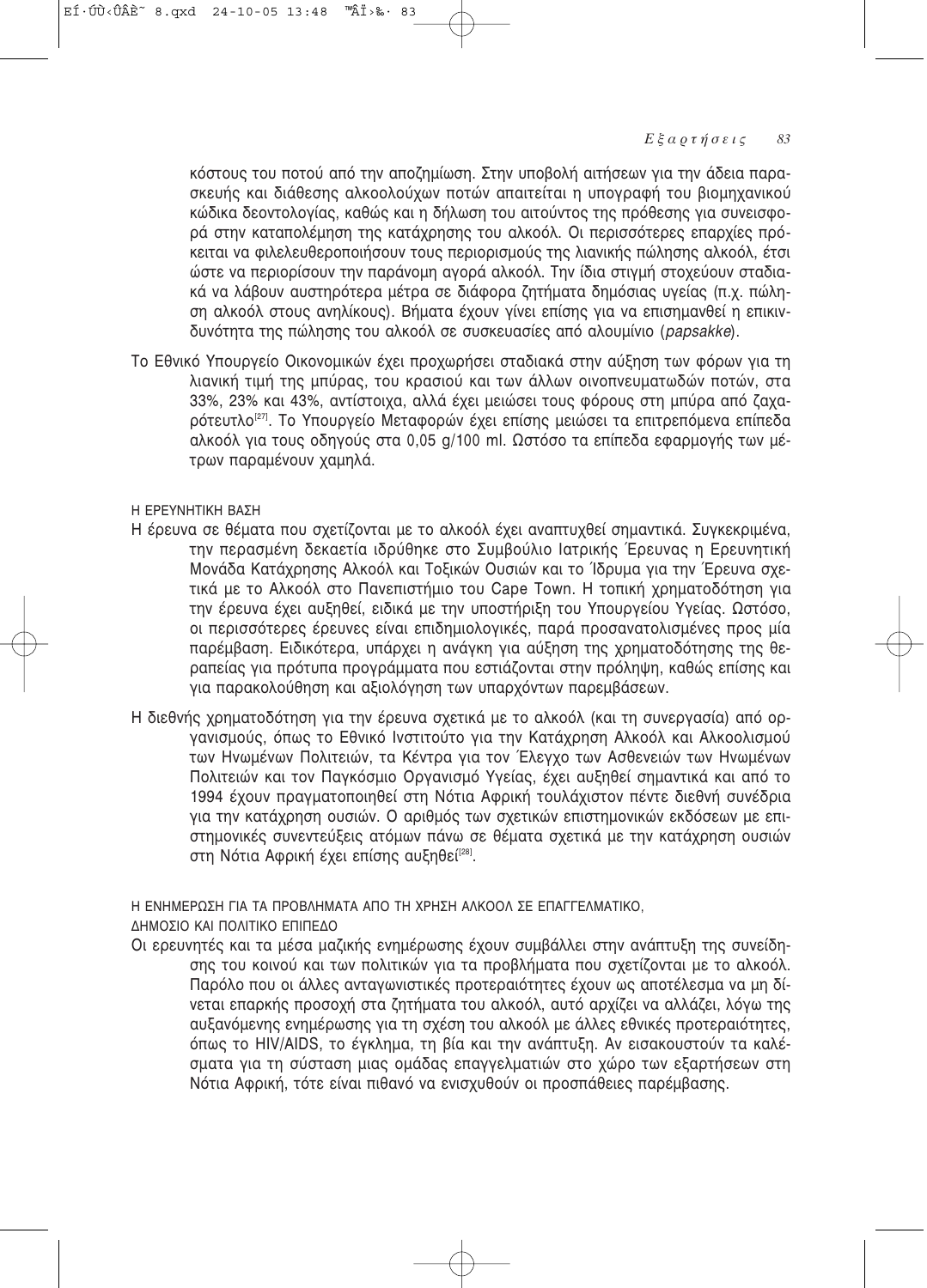### TI FINETAI META;

Ενώ η ενημέρωση σχετικά με τα προβλήματα από τη χρήση αλκοόλ και η ανάνκη για δράση έχουν αυξηθεί σημαντικά, χρειάζεται να δοθεί πολύ μεγαλύτερη έμφαση στη διευκόλυνση της εφαρμογής πολιτικής, συμπεριλαμβανομένου της διαθεσιμότητας των απαραίτητων πόρων με στόχο τη διασφάλιση μιας αποτελεσματικής ηγεσίας και γενικά την επιτάχυνση του ρυθμού της υλοποίησης. Θα έπρεπε να δοθεί μικρότερη προτεραιότητα στις ενημερωτικές εκστρατείες, αφού δεν υπάρχουν ισχυρές ενδείξεις για την αποτελεσματικότητά τους. Αντιθέτως. θα έπρεπε να δοθεί προτεραιότητα στην υλοποίηση μιας συνεκτικής πολιτικής για την αγορά αλκοολούχων ποτών. Αυτό μπορεί να επιτευχθεί με την αύξηση των τυχαίων αλκοτέστ στους οδηγούς, με την προβολή των αρνητικών συνεπειών της χρήσης καθώς επίσης και με βραχείες παρεμβάσεις και άλλες μορφές θεραπείας για τους οδηγούς υψηλής επικινδυνότητας αλλά και θέτοντας θέματα για την εκπαίδευση και την επικύρωση των προγραμμάτων θεραπείας και πρόληψης<sup>[29].</sup> Βασισμένοι στη σύγχρονη πραγματικότητα, είναι πιθανόν ότι μέσα στην επόμενη δεκαετία τα επίπεδα κατανάλωσης αλκοόλ θα αυξηθούν στη Νότια Αφρική. Παρόλα αυτά, η ανταπόκριση της κυβέρνησης είναι πιθανό να βασιστεί περισσότερο σε αρχές καλύτερης πρακτικής και αυτό θα έχει ως αποτέλεσμα τη σταθεροποίηση ή ακόμη και τη μείωση της βλάβης από τη χρήση αλκοόλ. Είναι επίσης πιθανόν να αυξηθούν οι έρευνες που εστιάζονται στις θεραπευτικές παρεμβάσεις και να συνεισφέρουν θετικά στην πολιτική σχετικά με το αλκοόλ και τις πρακτικές παρέμβασης.

### Παραπομπές

- 1. Yach, D., Parry, C. D. H. & Harrison, S. (1995) Prospects for substance abuse control in South Africa. Addiction, 90, 1293-1296
- 2. Crush, J. & Ambler, C., eds (1992) Liquor and Labor in Southern Africa. Pietermaritzburg: University of Natal Press.
- 3. Parry, C. D. H. & Bennetts, A. L. (1998) Alcohol Policy and Public Health in South Africa. Cape Town: Oxford University Press.
- 4. South Africa (2004) Liguor Act No 59 of 2003 [Gazette no. 26294]. South Pretoria: Government Printers [Laws].
- 5. Rehm, J., Room, R., Monteiro, M., Gmel, G., Graham, K., Rehn, N., Sempos, C. T., Frick, U. & Jernigan, D. (2004) Alcohol. In: Ezatti, M., Lopez, A. D., Rodgers, A. & Murray, C. J. L., eds. Comparative Quantification of Health Risks: Global and Regional Burden of Disease Attributable to Selected Risk Factors, vol. I, pp. 959-1108. Geneva: World Health Organization.
- 6. Rehm, J., Rehn, N., Room, R., Monteiro, M., Gmel, Jernigan, D. & Frick, U. (2003) The global distribution of average volume of alcohol consumption and patterns o drinking. European Addiction Research, 9, 147-156.
- 7. Parry, C. D. H., Plüddemann, A. Steyn, K., Bradshaw, D., Norman, R. & Laubcher, R. (in press) Alcohol use in South Africa: findings from the first demographic and health survey. Journal of Studies on Alcohol, in press.
- 8. Alcoholic Beverage Review (1999) Pinelands, South Africa: Ramsay, Son & Parker.
- 9. Alcoholic Beverage Review (2004) Pinelands, South Africa: Ramsay, Son & Parker.
- 10. South African Wine Industry Information & Systems (SAWIS) (2004) South African Wine Industry Statistics. Paarl, South Africa: SAWIS.
- 11. Shisana, O. & Simbayi, L. (2002) Nelson Mandela/ HSRC Study of HIV/ AIDS: South African National HIV Prevalence, Behavioural Risks and Mass Media Household Survey 2002. Cape Town: HSRC.
- 12. Rocha-Silva, L., de Miranda, S. & Erasmus, R. (1996) Alcohol, Tobacco and Other Drug Use Among Black Youth, Pretoria: Human Sciences Research Council.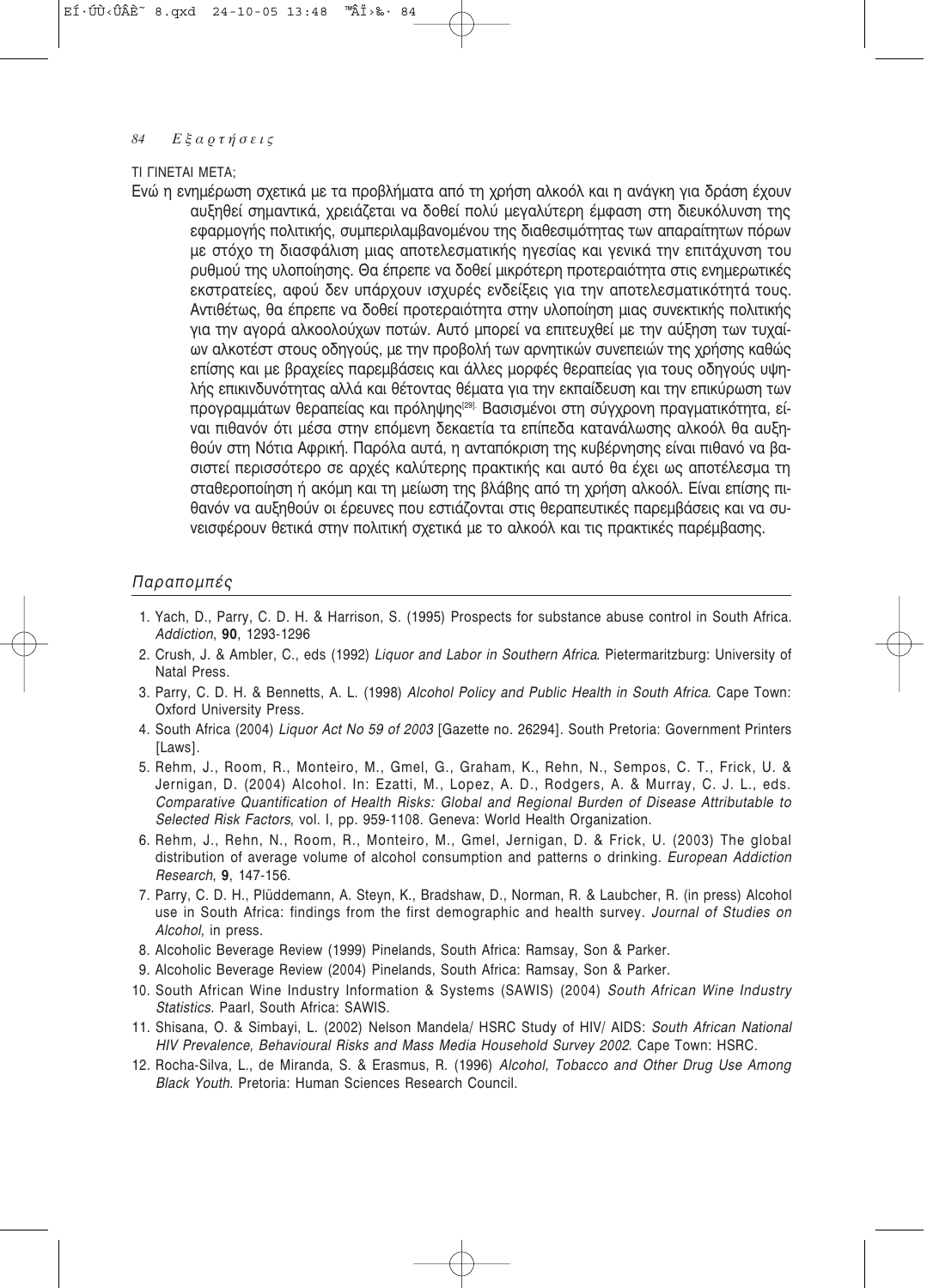EÍ·ÚÙ‹ÛÂȘ 8.qxd 24-10-05 13:48 ™ÂÏ›‰· 85

- 13. Reddy, S. P., Panday, S., Swart, D., Jinabhai, C. C., Amosun, S. L., James, S., Monyeki, K. D., Stevens, G., Morojele, N., Kambaran, N. S., Omardien, R. G. & Van der Borne, H. W. (2003) *Umthenthe Uhlaba Usamila – the South African Youth Risk Behaviour Survey 2002*. Cape Town: Medical Research Council.
- 14. Matzopoulos, R., Seedat, M. & Cassim, M. (2003) *A Profile of Fatal Injuries in South Africa*. Fourth annual report of the National Injury Mortality Surveillance System 2002. Parow: Medical Research Council.
- 15. Plüddemann, A., Parry, C. D. H., Donson, H. & Sukhai, A. (in press) Alcohol use and trauma in Cape Town, Durban and Port Elizabeth, South Africa: 1999-2001. *Injury Control and Safety Promotion.*
- 16. May, P. A., Brooke, L., Gossage, J. P., Croxford, J., Adnams, C., Jones, K. L., Robinson, L. & Viljoen, D. (2000) Epidemiology of fetal alcohol syndrome in South African community in the Western Cape Province. *American Journal of Public Health*, **90**, 1905-1912.
- 17. Morojele, N. K., Kachieng'a, M. A., Nkoko, M. A., Moshia, K. M., Mokoko, E., Parry, C. D. H., Nkowane, M. A. & Saxena, S. (2004) *Perceived effects of alcohol on sexual encounters among adults in South Africa: dimensions and associations with sexual risk behaviour*. Parow: Medical Research Council.
- 18. Morojele, N. K., Kachieng'a, M. A., Mokoko, E., Nkoko, M. A., Moshia, K. M., Parry, C. D. H., Nkowane, M. A. & Saxena, S. (2004) *The relationships between alcohol use and risky sexual behaviour among adults in urban areas in Gauteng Province, South Africa*. Parow: Medical Research Council.
- 19. Olley, B. O., Gxamza, F., Zeier, M. D., Seedat, S. & Stein, D. J. (2004) Alcohol abuse and other psychopathology in recently diagnosed HIV patients. In: Plüddemann, A., Hon, S., Bhana, A., Harker, N., Potgieter, H., Gerber, W. & Parry, C. D. H., eds. Monitoring Alcohol and Drug Abuse Trends in South Africa. Proceedings of SACENDU Report Back Meetings October 2003, pp. 13-15. Cape Town: Medical Research Council.
- 20. Plüddemann, A., Parry, C. D. H., Bhana, A., Harker, N., Potgieter, H. & Gerber, W. (2004) Monitoring alcohol and drug abuse trends in South Africa (July 1996 - December 2003). SECENDU *Research Brief*, **7**, 1-8.
- 21. Parry, C. D. H., Bhana, A., Myers, B., Plüddemann, A., Flisher, A. J., Peden, M. & Morojele, N. K. (2002) Alcohol use in South Africa: Findings from the South African Community Epidemiology Network on Drug Use (SECENDU) project. *Journal of Studies on Alcohol*, **63**, 430-435.
- 22. Department of Welfare, South Africa (1997) *Resource Directory on Services and Facilities for the Prevention and Treatment of Substance Abuse*. Pretoria: Government Printer.
- 23. Department of Social Development and Central Drug Authority, South Africa (2003) *Resource Directory on Alcohol and Drug Related Services an Facilities*. Pretoria: Government Printer.
- 24. Myers, B. & Parry, C. D. H. (2004) Indicators of substance abuse treatment demand in Cape Town, South Africa (199702001). *Curationis*, **May**, 27-31.
- 25. Muller, L., Fisher, S., Myers, B., McCarthy, G., Lund, C., Flisher, A. J. & Siegfried, N. (2003) *Norms and standards for substance dependence in-patient centres in South Africa*. Report submitted to the UN Office on Drugs and Crime. Cape Town: Bridges.
- 26. Rendall-Mkisi, K. M., Siegfried, N. & Allen, S. (2003) Sensible Drinking Project: evaluation of health worker training. *African Journal of Drug and Alcohol Studies*, **2**, 31-45.
- 27. Parry, C. D. H., Myers, B. & Thiede, M. (2003) The case for an increased tax on alcohol in South Africa. *South African Journal of Economics*, **71**, 265-281.
- 28. Alcohol and Drug Abuse Research Group (2004) Selected recent journal articles related to southern Africa, ordered by date and author. Available online at: http://www.sahealthinfo.org/admodule/recentauthor.htm.[Accessed 8 November 2004].
- 29. Parry, C. D. H. (in press) A review of policy-relevant strategies and interventions to address the burden of alcohol on individuals and society in South Africa. *South African Psychiatry Review*, **8**.

*"South Africa: alcohol today"* Addiction*, Volume 100, Number 4, April 2005*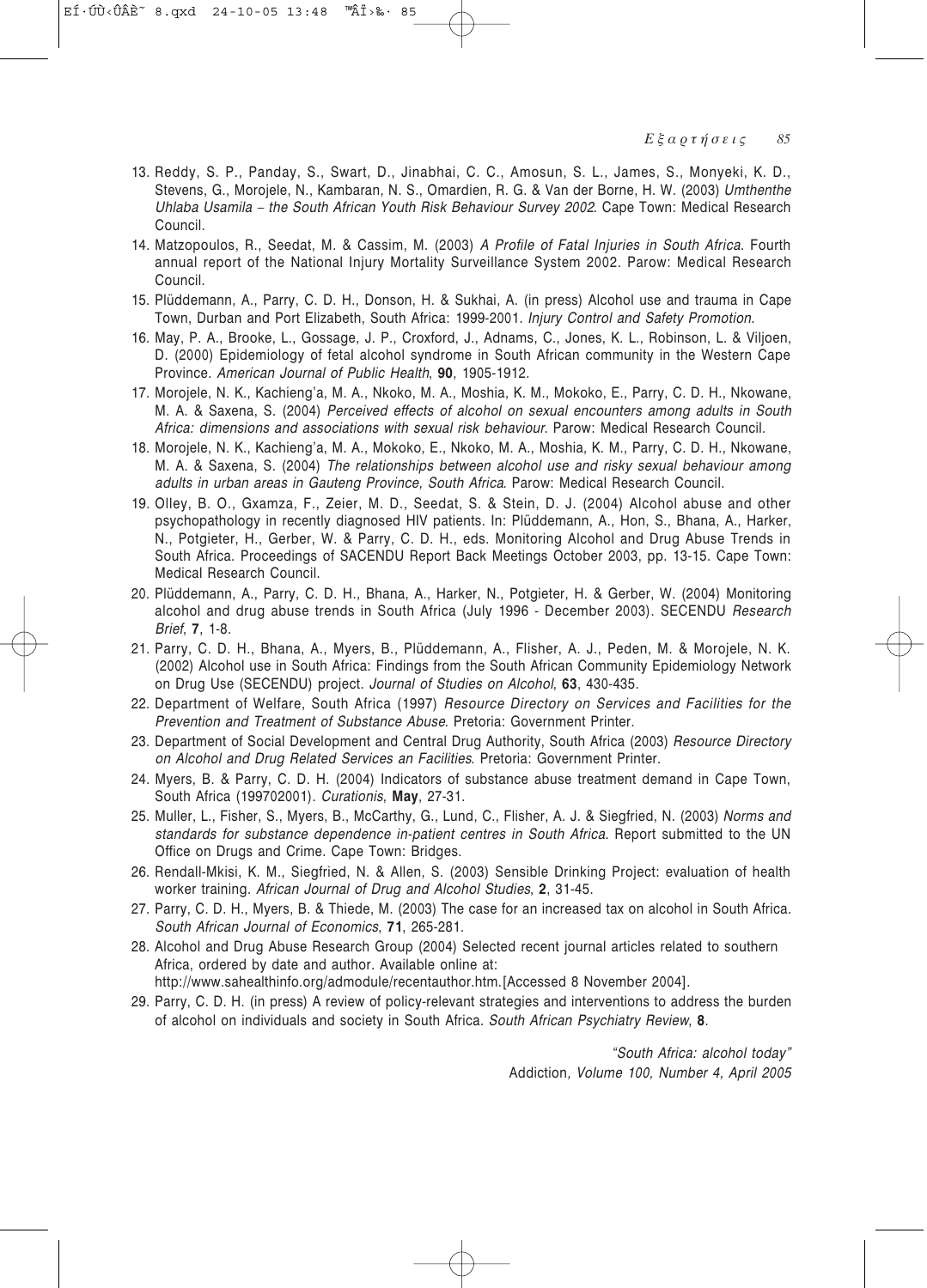Οι Ηνωμένες Πολιτείες Αμερικής: Αλκοόλ και νέοι σήμερα DAVID JERNIGAN<sup>\*</sup>

 $M$ ετάφραση Αλεξάνδρα Τζάλα *Translation Alexandra Tzala*

- Τα Κέντρα των Ηνωμένων Πολιτειών για τον Έλεγχο των Ασθενειών και την Πρόληψη πρόσφατα όρισαν την υπερβολική κατανάλωση αλκοόλ ως την τρίτη ηγετική αιτία θανάτου που μπορεί να προληφθεί στο έθνος, υπεύθυνη για 75,766 θανάτους και 2,3 εκατομμύρια χρόνια δυνητικής απώλειας ζωής το 2001. Από αυτούς τους θανάτους, οι 4554 ήταν μεταξύ ατόμων κάτω των 21 ετών, που συνιστά το νόμιμο όριο ηλικίας για την αγορά αλ-ΚΟόλ στις 50 πολιτείες<sup>[1]</sup>. Η ουσιαστική πρόοδος για τη μείωση στην κατανάλωση αλκοόλ από νέους στις Ηνωμένες Πολιτείες σταμάτησε στις αρχές της δεκαετίας του 1990. Το 2004, ερευνητές στο Εθνικό Ινστιτούτο για την Κατάχρηση Αλκοόλ και Αλκοολισμού (NIAAA), αναλύοντας τα ευρήματα τριών διαφορετικών ομοσπονδιακών ερευνών για την χρήση αλκοόλ των νέων, κατέληξαν στο ότι, ενώ η κατανάλωση αλκοόλ στους νέους έχει μειωθεί σε σχέση με το υψηλό της σημείο στη δεκαετία του 1970, την περασμένη δεκαετία οι γενικές τάσεις είχαν σταθεροποιηθεί σε ένα 'εξοργιστικά υψηλό' επίπεδο<sup>[2]</sup>. Σύμφωνα με μία από αυτές τις έρευνες, η μέση ηλικία στην οποία άτομα 12 έως 17 ετών αρχίζουν να πίνουν είναι τα 13 έτη και περίπου 7000 παιδιά κάτω των 16 ετών αρχίζουν να πίνουν καθημερινά, σε ένα ετήσιο σύνολο 2,6 εκατομμυρίων νέων πότων ηλικίας κάτω των 16 ετών (προσωπική επικοινωνία, επαναϋπολογισμός, J. Gfroerer, 14 Σεπτεμβρίου 2004). Δίνοντας προβλέψεις για το μέλλον, η εθνική έρευνα για τη χρήση vαρκωτικών στους μαθητές αναφέρει ότι, 18,6% των μαθητών της 2ας γυμνασίου, 35,2% των μαθητών της 1ης λυκείου και 48% των μαθητών της 3ης λυκείου έχουν πιει αλκοόλ μέσα στις προηγούμενες 30 ημέρες και 6,2%, 18,5% και 32,5% από κάθε τάξη, αντίστοιχα, υπήρξαν μεθυσμένοι κατά την ίδια χρονική περίοδο<sup>[3]</sup>.
- Ένας αυξανόμενος αριθμός από έρευνες έχει τεκμηριώσει τους κινδύνους της πρώιμης μύησης στο αλκοόλ στις Ηνωμένες Πολιτείες. Οι νέοι άνθρωποι που αρχίζουν να πίνουν πριν την ηλικία των 14 ετών είναι πέντε φορές πιο πιθανό να βιώσουν επιπλοκές που σχετίζονται με το αλκοόλ στη μετέπειτα ζωή τους<sup>[4]</sup>, ενώ εκείνοι που αρχίζουν πριν από την ηλικία των 15 ετών είναι τέσσερις φορές πιο πιθανό να αναπτύξουν εξάρτηση από το αλκοόλ, σε σχέση με αυτούς που καθυστερούν αυτή την έναρξη μέχρι τη VÓμιμη ηλικία των 21 ετών<sup>[5]</sup>. Πρόσφατες μελέτες έχουν δείξει ότι η ισχυρή έκθεση του εφηβικού εγκεφάλου στο αλκοόλ μπορεί να παρέμβει στην ανάπτυξη του εγκεφάλου, προκαλώντας απώλεια της μνήμης και άλλων ικανοτήτων<sup>[6-8]</sup>. Μελέτες απεικόνισης έχουν αποκαλύψει από τους εγκεφάλους 17χρονων αλκοολικών εφήβων ότι, το μέγεθος του ιπποκάμπου (τμήμα του εγκεφάλου υπεύθυνο για τη μάθηση και τη μνήμη) είναι μικρότερο σε σχέση με αυτό των μη-εξαρτημένων ομότιμων τους<sup>[9]</sup>. Ευρήματα σε ένα πρόσφατο άρθρο έκδοσης, που συντάχθηκε με τον διευθυντή του ΝΙΑΑΑ, Δρ. Ting-Kai Li, τεκμηριώνουν ότι το ξεκίνημα της εξάρτησης από το αλκοόλ φτάνει σε μια κορύφωση στην ηλικία των 18 ετών, ενώ η εμφάνιση νέων περιπτώσεων μειώ-

\* Research Director Center on Alcohol Marketing and Youth, Georgetown University 2233 Wisconsin Avenue, Suite 525, Washington DC 20007, USA, E-mail: djernigan@aol.com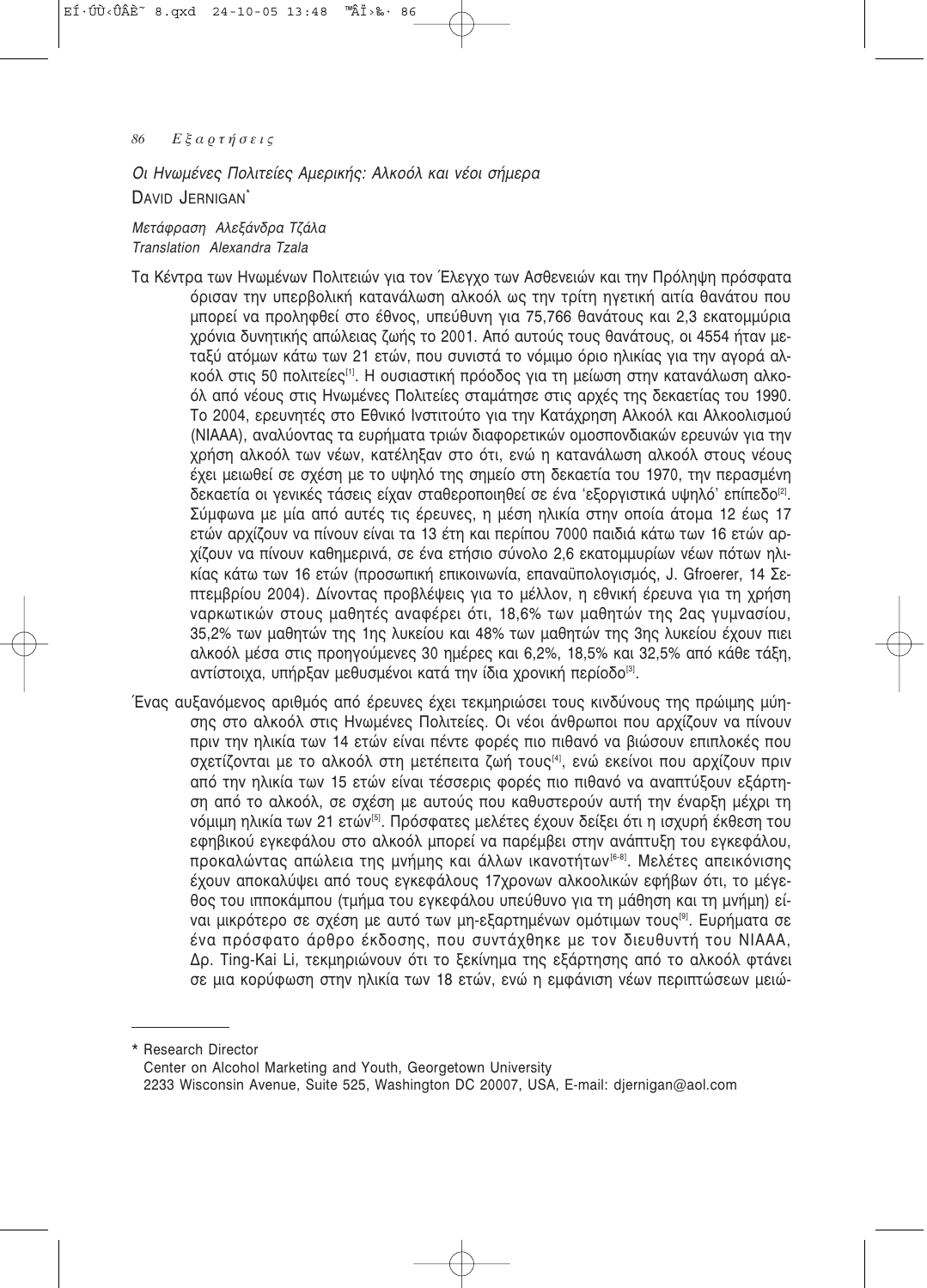$E\{f \cdot \hat{U}\hat{U} \cdot \hat{U}\hat{A}\hat{E}^{\sim} \quad 8 \cdot qxd \quad 24-10-05 \quad 13:48 \quad \sqrt[m]{2}I \cdot \text{$\% \cdot$}$ 

νεται δραματικά μετά από την ηλικία των 25 ετών<sup>[10]</sup>. Ο Δρ. Li κατέθεσε στη Σύγκλητο των Ηνωμένων Πολιτειών ότι «αυτά τα ευρήματα μας οδήγησαν στο να αναθεωρήσουμε όλη μας την αντίληψη για την εξάρτηση από το αλκοόλ... και προτείνουν ότι είναι κρίσιμο να δοθούν στη νεολαία περισσότερες ευκαιρίες, περικλείοντας έτσι το χρόνο της μέγιστης ευπάθειας<sup>[11]</sup>.

- Aυτή η έρευνα για το μέγεθος, την επίπτωση και τη σημασία της χρήσης αλκοόλ των νέων εμφανίστηκε την ίδια στιγμή που λάμβανε χώρα ένα σημαντικό φυσικό πείραμα. Το 1996, οι κατασκευαστές αποσταγμένων οινοπνευματωδών άλλαξαν σταδιακά τις εσωτερικές ρυθμίσεις του κώδικα για να τους επιτραπεί να διαφημίζονται τηλεοπτικά στις Ηνωμένες Πολιτείες. Πολύ σύντομα μετά από αυτό, οι εταιρείες άρχισαν να αναπτύσσουν και να εμπορεύονται μια νέα τάξη ποτών, με ποικίλα παρωνύμια, όπως 'εναλλα-Κτικά ανθρακούχα ποτά', 'ανθρακούχα ποτά με διάφορες γεύσεις', 'αλκοολούχα ανθρακούχα αναψυκτικά<sup>,</sup> ή 'αναψυκτικά με χαμηλό δείκτη αλκοόλ'. Σύμφωνα με βιομηχανικούς σχολιαστές, τα αλκοολούχα ανθρακούχα αναψυκτικά, πολλά από τα οποία έχουν γλυκές, φρουτώδεις γεύσεις, σχεδιάστηκαν για πότες που βρίσκονται στο στάδιο της μύησης στο αλκοόλ<sup>ία</sup>. Παρόλο που εμπορεύονται ως ανθρακούχα ποτά, μερικά από αυτά τα ποτά έφεραν ονόματα από μεγάλες μάρκες αποσταγμένων ποτών, δίvοντας τη δυνατότητα στους οινοπνευματοποιούς να εντάξουν τα εμπορικά τους σήματα σε μια ευρεία παράταξη αγοράς αγαθών, να τα διαφημίζουν στην τηλεόραση (ακόμη και στα τηλεοπτικά δίκτυα στα οποία απαγορεύεται η διαφήμιση αποσταγμένων οινοπνευματωδών) και να τα κάνουν πιο ανταγωνιστικά στην τιμή, αποφεύγοντας την υψηλή φορολογία που αφορούσε στα αποσταγμένα οινοπνευματώδη. Αυτά τα πλεονεκτήματα στην ανορά αποδεικνύονται παράνομα: Διαδοχικά τεστ από το Ομοσπονδιακό Κέντρο Φορολογίας και Εμπορίου Αλκοόλ και Καπνού κατέληξαν στο ότι τα περισσότερα αλκοολούχα ανθρακούχα ποτά είναι στην πραγματικότητα αποσταγμένα οινοπνευματώδη βάσει του ομοσπονδιακού νόμου. Σε αντίθεση, οι παραγωγοί ισχυρίζονταν πως το μεγαλύτερο μέρος του αλκοόλ που περιέχουν προέρχεται από αποσταγμένα οινοπνευματώδη<sup>[13]</sup>. Το Κέντρο πρόσφατα απαίτησε ότι από τις 3 Ιανουαρίου 2006, το μεγαλύτερο μέρος του αλκοόλ στα αλκοολούχα ανθρακούχα αναψυκτικά που βασίζονται στο ζύθο, να προέρχονται από τον ζύθο, αλλά καμία κύρωση δεν έχει επιβληθεί στις εταιρείες παραγωγής για το ιστορικό της παρερμηνεία τους<sup>[14]</sup>.
- Οι εταιρείες αλκοόλ ενίσχυσαν την προώθηση των αλκοολούχων ανθρακούχων ποτών, ξοδεύοντας για τη διαφήμισή αποκλειστικά για αυτήν την κατηγορία ποτών 68 εκατομμύρια δολάρια το 2001, 169 εκατομμύρια δολάρια το 2002 και 79 εκατομμύρια δολάρια το 2003<sup>[15]</sup>. Την ίδια στιγμή, οι οινοπνευματοποιοί αύξησαν τα έξοδα τους για τις τηλεοπτικές διαφημίσεις στα αποσταγμένα οινοπνευματώδη, επενδύοντας περισσότερο στη διαφήμιση της δορυφορικής τηλεόρασης, η οποία είναι αυστηρά χωρισμένη σε ηλικιακές τηλεοπτικές ζώνες με αποτέλεσμα να υπάρχει μεγαλύτερη έκθεση στους νέους. Aπό τις 513 διαφημίσεις στη δορυφορική τηλεόραση, κόστους 1.3 εκατομμυρίων δολαρίων το 2001, μέχρι τις 33,126 διαφημίσεις, κόστους 35 εκατομμυρίων δολαρίων το 2003, η διαφήμιση των αποσταγμένων οινοπνευματωδών εκτοξεύτηκε αυτή την περίοδο στα προγράμματα της δορυφορικής τηλεόρασης<sup>[15-17]</sup>. Ως αποτέλεσμα, ο αριθμός των τηλεοπτικών διαφημίσεων για το αλκοόλ αυξήθηκε ραγδαία από 208.909 το 2001 έως 298.054 το 2003, ενώ η έκθεση στους νέους (με το σύστημα μετρήσεων για τη διαφήμιση της βιομηχανίας μέσω μιας κλίμακας για την ακαθάριστη αποτίμηση αξίας) αυξήθηκε κατά 17%, με το μερίδιο της δορυφορικής τηλεόρασης για την έκθεση των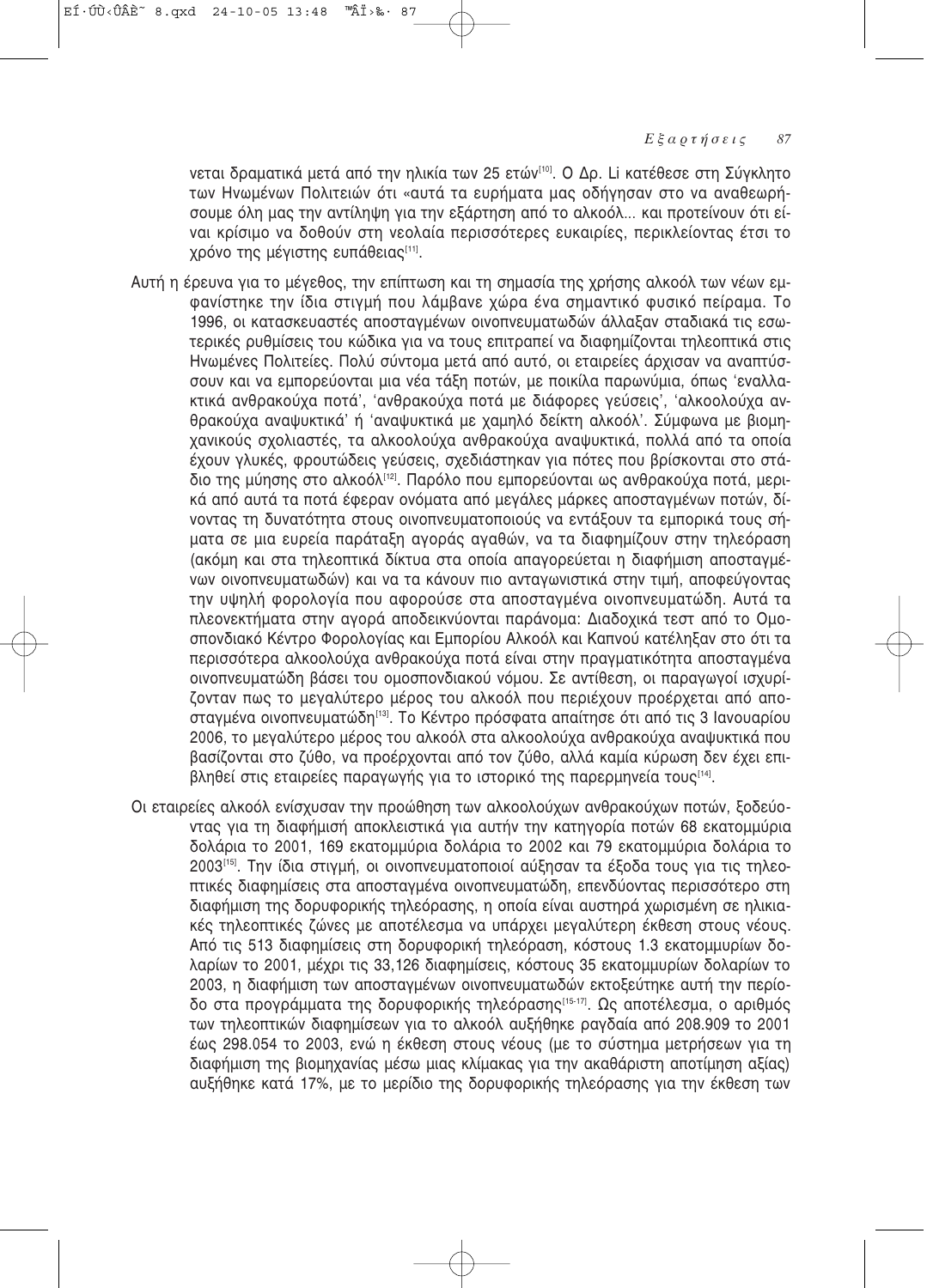νέων να μεγαλώνει από το 47% έως το 58% της συνολικής έκθεσης των νέων. Την ίδια στινμή, το πιο ακοιβό διαφημιστικό μερίδιο στο τηλεοπτικό δίκτυο έπεσε από το 40% στο 30%<sup>[15]</sup>. Επίσης αυξήθηκε η υπερβολική έκθεση των νέων από τη συνεισφορά της δορυφορικής τηλεόρασης (που ορίζεται ως τη διαφήμιση που προβάλλεται όταν το ποσοστό των νέων στο τηλεοπτικό κοινό υπερβαίνει το ποσοστό των νέων ηλικίας 12-20 ετών στο γενικό πληθυσμό για άτομα δύο ετών και άνω) από το 64% στο 76%.

- Οι ομοσπονδιακές έρευνες άρχισαν να μετρούν την κατανάλωση αλκοολούχων ανθρακούχων ποτών από τους νέους το 2003, ένα χρόνο αφότου αυτή η κατηγορία ποτών είχε φτάσει στο μέγιστο σημείο πωλήσεων. Το 2004, προσπαθώντας να κάνουν προβλέψεις για το μέλλον βρέθηκε ότι το 30,4% των μαθητών της 2ας γυμνασίου, το 49,7% των μαθητών της 1ης λυκείου και το 55,8% των μαθητών της 3ης λυκείου είχαν δοκιμάσει αλκοολούχα ανθρακούχα ποτά<sup>[3]</sup>. Οι ομοσπονδιακές έρευνες επίσης δεν μπόρεσαν να συγκεντρώσουν πληροφορίες για το ποιες μάρκες αλκοόλ προτιμούν οι νέοι, και έτσι είναι πολύ δύσκολο να συνδέσουμε τις στρατηγικές μάρκετινγκ του προϊόντος με την κατανάλωση αλκοολούχων ποτών από τους νέους. Οι ομιλητές των βιομηχανιών αλκο-<u>όλ εξακολουθούν να ισχυρίζονται ότι η διαφήμιση του αλκοόλ δεν έχει καμία επίδραση</u> στην κατανάλωση αλκοόλ των νέων<sup>[18]</sup>. Για να εξετάσουμε αυτό το ερώτημα, το 1998 το ΝΙΑΑΑ επιχορήνησε τέσσερις ερευνητικές ομάδες για τη διεξαγωγή μακροχρόνιων ερευνών σχετικά με την επίδραση της έκθεσης σε αλκοόλ από νέους. Αυτές οι ομάδες από την Ερευνητική Εταιρεία για τον Αλκοολισμό έχουν αρχίσει να αναφέρουν τα πρώτα αποτελέσματά της έρευνας τους, ενώ οι αναφορές τους έχουν δείξει ότι υπάρχουν αλληλεπιδράσεις<sup>[19]</sup>. Περαιτέρω πληροφορίες προέρχονται από τη δουλειά με απεικονίσεις εγκεφάλων οι οποίες δείχνουν ότι οι έφηβοι με διαταραχές από τη χρήση αλκοόλ παρουσιάζουν μεγαλύτερη δραστηριότητα στις περιοχές του εγκεφάλου που προηγουμένως συσχετίζονταν με την ανταμοιβή, την επιθυμία, τη θετική επιρροή και την επεισοδιακή μνήμη ως αντίδραση στις διαφημίσεις αλκοολούχων ποτών και ότι ο βαθμός εγκεφαλικής αντίδρασης ήταν μεγαλύτερος στους νέους που κατανάλωναν περισσότερα ποτά μηνιαίως και ανέφεραν μεγαλύτερη επιθυμία για πόση<sup>[20]</sup>.
- Εν συντομία, τα πρόσφατα ευρήματα ερευνών στις Ηνωμένες Πολιτείες προτείνουν ότι η εφηβεία αποτελεί την πιο κρίσιμη ηλικιακή περίοδο για τη εφαρμογή παρεμβάσεων με σκοπό την πρόληψη της εξάρτησης από αλκοόλ, των επιπλοκών καθώς και άλλων προβλημάτων που σχετίζονται με το αλκοόλ. Παρά τις σημαντικές προσπάθειες για την αυστηρή επιβολή ενός κατώτατου ορίου ηλικίας στην κατανάλωση αλκοόλ η κατανάλωση αλκοόλ από τους νέους έχει σταθεροποιηθεί κατά τη διάρκεια της περασμένης δεκαετίας σε υπερβολικά υψηλά επίπεδα.. Δύο φυσικά πειράματα βρίσκονται σε εξέλιξη, στα οποία νέοι άνθρωποι εκτίθενται σε ένα ανεπανάληπτο αριθμό διαφημίσεων αλκοόλ, από τη μια μεριά για μια νέα κατηγορία προϊόντων, τα οποία με τη γλυκιά τους γεύση, τις χαμηλές τιμές, την ευρεία διαθεσιμότητα και την τηλεοπτική διαφήμιση εύκολα προσελκύουν τους νέους πότες και από την άλλη μεριά, για τα παραδοσιακά αποσταγμένα οινοπνευματώδη προϊόντα. Την ίδια στιγμή, έρευνες για τη δημόσια υγεία αποδεικνύουν ότι αυξάνεται η επιρροή από τη διαφήμιση του αλκοόλ στην κατανάλωση των νέων. Ωστόσο, οι ομοσπονδιακές έρευνες έχουν χάσει κατά πολύ την ευκαιρία να παρακολουθήσουν τις τάσεις της κατανάλωσης των αλκοολούχων ανθρακούχων αναψυκτικών, ενώ δεν υπήρξαν διαφωτιστικές όσον αφορά στις πιθανές εναλλαγές των προϊόντων προτίμησης των νέων, γιατί δεν εξετάζουν τα είδη των αλκοολούχων ποτών που προτιμούν οι νέοι. Οι ομοσπονδιακές δαπάνες για το αλκοόλ συνεχίζουν να περιο-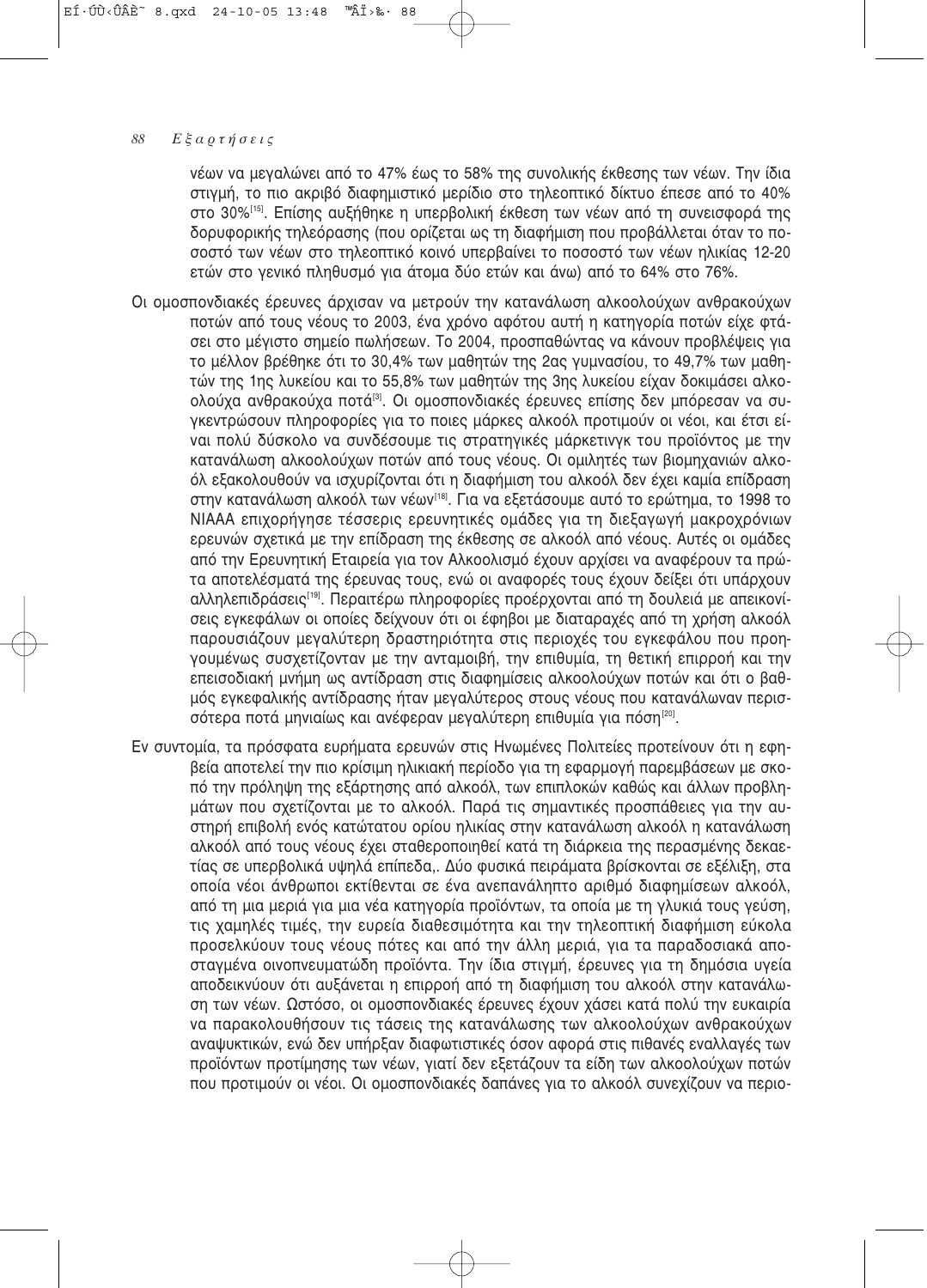ρίζονται λόγω των εκατοντάδων εκατομμυρίων δολαρίων που ξοδεύονται για την εκπαίδευση του κοινού σχετικά με τους κινδύνους από τα 'ναρκωτικά', αναφερόμενοι στις ουσίες των οποίων η χρήση έχει απαγορευτεί στο γενικό πληθυσμό (αντίθετα με το αλκοόλ, το οποίο απαγορεύεται μόνο στους νέους).

Δύο από τις ομοσπονδιακές έρευνες βρήκαν ότι, τα ποσοστά κατανάλωσης του αλκοόλ και μέθης αυξάνονται πιο γρήγορα στα κορίτσια από ό,τι στα αγόρια και, επίσης, υπάρχουν αποδείξεις ότι, η έκθεση των κοριτσιών στη διαφήμιση του αλκοόλ, συγκρινόμενη με αυτή των γυναικών, είναι μεγαλύτερη από την έκθεση των αγοριών σε σύγκριση με τους άνδρες<sup>[21]</sup>. Μια καινούρια βιογραφία περιγράφει τη χρονική πορεία μιας νεαρής Αμερικανίδας γυναίκας στον αλκοολισμό, υπενθυμίζοντας με λεπτομέρειες τις βιογραφίες για την κοκαΐνη τη δεκαετία του 1980. Αρχίζει να πίνει στα 14 έτη, έχει το πρώτο της επεισόδιο προσωρινής απώλειας μνήμης στα 16 έτη και βιώνει τα φοιτητικά της χρόνια στο κολέγιο μέσα από τη θολούρα του αλκοόλ. Στα 23 έτη, αποφασίζει να διακόψει τη χρήση αλκοόλ, αλλά βρίσκει μικρή ανταπόκριση για θεραπεία σε άτομα της ηλικίας της. Τα λόγια της εκφράζουν την απογοήτευση της γενιάς της:

«Είμαι εξαγριωμένη από τη βιομηχανία του αλκοόλ, που εναλλάσσεται μετα*ξύ* της μαστροπείας γυναικών και της χρήσης των γυναικών ως δολώματα για τους άνδρες. Σιχάθηκα τις διαφημιστικές εκστρατείες από την Svedka βότκα, οι οποίες παρουσιάζουν *τις γυναίκες να γονατίζουν για να στηρίξουν τους δίσκους με τα μαρτίνι των ανδρών* ή να κρατούν ποτήρια με βότκα ανάμεσα στα στήθη τους. Σιχάθηκα το Wet τζιν από *το Beefeater..., τις έντυπες διαφημίσεις, που λένε 'το κεφάλι σου σού λέει να μείνεις ÛÙÂÁÓfi˜, ·ÏÏ¿ Ë Î·Ú‰È¿ ÛÔ˘ ʈӿ˙ÂÈ, Wet! Wet! Wet!' Û·Ó Ó· ‹Ù·Ó ÙÔ ·ÏÎÔfiÏ ¤Ó· ··Ú·›ÙËÙÔ ÏÈ·ÓÙÈÎfi, ÙÔ ·fiÏ˘ÙÔ Û˘ÛÙ·ÙÈÎfi Ô˘ οÓÂÈ ÙȘ Á˘Ó·›Î˜ Ó· ÂÈı˘ÌÔ‡Ó… Ēίμαι αηδιασμένη με την κυβέρνηση που μέσα από τα κονδύλια δολαρίων της, θα μας έκανε να πιστεύουμε ότι η χρήση ναρκωτικών είναι ένα θέμα, είτε περισσότερο δια*δεδομένο, είτε περισσότερο άξιο λόγου από ό,τι η κατανάλωση αλκοόλ σε μικρή ηλι-*Κία, τίποτα από τα οποία δεν ισχύει. Και σιχάθηκα την άγνοια, που έχει δημιουργήσει η έλλειψη χρηματοδότησης, των πατέρων που με πλησιάζουν στα πάρτυ, με τα τετράχρονα κοριτσάκια τυλιγμένα στις πάνες τους, και λένε, «Ναι, αλλά μελέτες λένε* ότι τα παιδιά πιο εύκολα μπορούν να αγοράσουν ναρκωτικά παρά αλκοόλ». Στο οποίο *πάντα απαντώ, «Υποθέτω πως αυτό σημαίνει ότι έχετε ηρωίνη στην κάβα σας»<sup>[22]</sup>.* 

- Η νομοθεσία που εισήχθη στο Κογκρέσο των Ηνωμένων Πολιτειών θα αποτελούσε το πρώτο βήμα για μια συντονισμένη εθνική προσπάθεια αντιμετώπισης της κατανάλωσης αλκοόλ από ανήλικα άτομα. Σύμφωνα με μια πρόσφατη αναφορά από την Εθνική Ακαδημία Επιστημών<sup>[23]</sup>, η νομοθεσία διατάσσει να γίνεται μια ετήσια αναφορά για την κατανάλωση αλκοόλ από ανηλίκους, να βελτιωθούν οι μέθοδοι παρακολούθησης της κατανάλωσης των νέων και των προτιμήσεων τους αναφορικά με το αλκοόλ, όπως επίσης και της έκθεσης των νέων στη διαφήμιση και να πραγματοποιηθεί μια πιλοτική εκστρατεία των μέσων μαζικής ενημέρωσης απευθυνόμενη σε ενήλικες.
- Δεδομένου των αργών ρυθμών στον τομέα της έρευνας και στην αλλαγή πολιτικής, αναρωτιέται κανείς αν έχουμε ήδη αποτύχει σε αυτή τη γενιά. Η πρόκληση που αντιμετωπίζουμε στις Ηνωμένες Πολιτείες είναι το πώς θα ευθυγραμμίζουμε τις ερευνητικές μας ατζέντες, την επιδημιολογική εποπτεία και τις δραστηριότητες στην πρόληψη και στη θεραπεία, συνειδητοποιώντας ότι οι ευκαιρίες για πρόληψη και μείωση των προβλημάτων με το αλκοόλ έχουν περιοριστεί σημαντικά.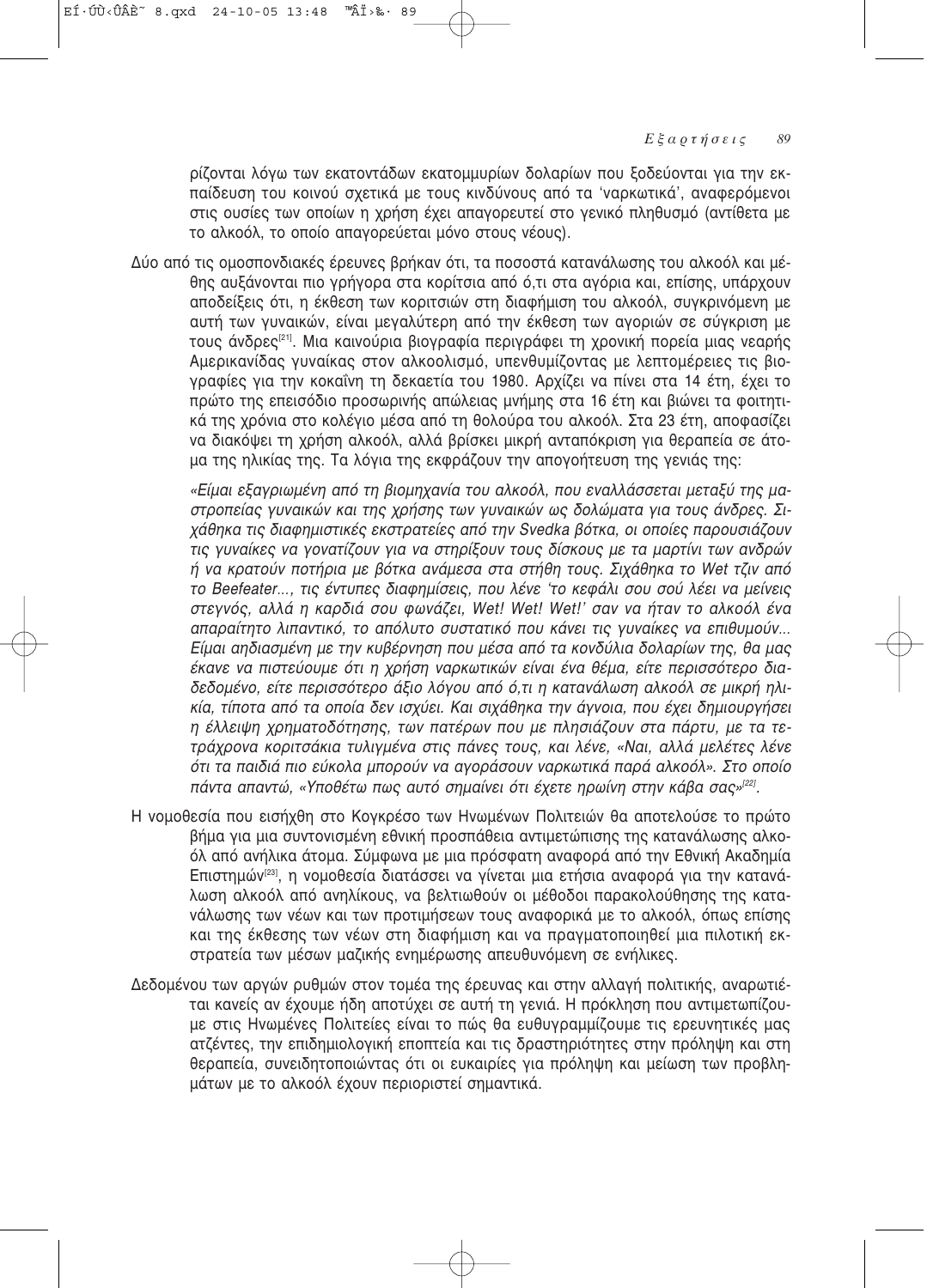### $90^{\circ}$  $E$ ξαρτήσεις

### Παραπομπές

- 1. Midanik, L., Chaloupka, F. J., Saitz, R., Toomey, T. L., Fellows, J. L., Dufour, M., Landen, M. Brounstein, P. J., Stahre, M. A., Brewer, R. D., Naimi, T. S. & Miller, J. W. (2004) Alcohol-attributable deaths and years of potential life lost- United States, 2001. Morbidity and Mortality Weekly Report, 53, 866-870.
- 2. Faden, V. & Fay, M. P. (2004) Trends in drinking among Americans age 18 and younger: 1975-2002. Alcoholism: Clinical and Experimental Research, 28, 1388-1395.
- 3. University of Michigan and National Institute on Drug Abuse (2004) Overall teen drug use continues gradual decline; but use of inhalants rises. Ann Arbor, MI: University of Michigan News Service.
- 4. Hingson, R., Heeren, T., Jamanka, T. & Howland, J. (2002) Age of drinking Onset and Unintentional Injury Involvement After Drinking. Washington, DC: National Highway Traffic Safety Administration.
- 5. Grant, B. F. & Dawson, D. (1997) Age of onset of alcohol use and its association with DSM-IV alcohol abuse and dependence:results from the National Longitudinal Alcohol Epidemiologic Survey. Journal of Substance Abuse, 9, 103-110.
- 6. Brown, S. A., Tapert, S. F., Granholm, E. & Delis, D. C. (2000) Neurocognitive functioning of adolescents: effects of protracted alcohol use. Alcoholism: Clinical and Experimental Research, 24, 164-171.
- 7. Tapert, S. F., Brown, S. A. (1999) Neuropsychological correlates of adolescent substance abuse: fouryear outcomes. Journal of the International Neuropsychological Society, 5, 481-493.
- 8. Tapert, S. F., Brown, G. G., Kindermann, S. S. Cheung, E. H., Frank, L. R. & Brown, S. A. (2001) fMRI measurement of brain dysfunction in alcohol-dependent young women. Alcoholism: Clinical and Experimental Research, 25, 236-245.
- 9. DeBellis, M. D., Clark, D. B., Beers, S. R., Soloff, P. H., Boring, A. M., Hall, J., Kersch, A. & Keshavan, M. S. (200) Hippocampal volume in adolescent-onset alcohol use disorders. American Journal of Psychiatry, 157, 737-744.
- 10. Li, T. K., Hewitt, B. G. & Grant, . (2004) Alcohol use disorders and mood disorders: a National Institute on Alcohol Abuse and Alcoholism perspective. Biological Psychiatry, 56, 718-720.
- 11. Li, T. K. (2004) Statement of Ting-Kai Li MD, Director: National Institute on Alcohol Abuse and Alcoholism. House Appropriation Committee, Subcommittee on Labor, HHS, and Education. Washington, DC.
- 12. Sherer, M. (2002) Mad for malternatives: sales of alternative malt beverages are exploding. Will the trend last? Beverage Dynamics, May-June, 6-10.
- 13. US Alcohol and Tobacco Tax and Trade Bureau (2003) Flavored malt beverages and related proposals: notice of proposed rulemaking (27 CFR parts 7 and 25, notice no. 4).
- 14. US Alcohol and Tobacco Tax and Trade Bureau (2005) Flavored malt beverages and related regulatory amendments: final rule (27 CFR parts 7 and 25).
- 15. Center on Alcohol Marketing and Youth (2004) Alcohol Advertising on Television 2001-2003: More of the same. Washington, DC: Georgetown University.
- 16. Taylor Nelson Sofres (TNS) (2001) TNS Media Intelligence/ CMR. New York: Taylor Nelson Sofres.
- 17. Taylor Nelson Sofres (TNS) (2003) TNS Media Intelligence/ CMR. New York: Taylor Nelson Sofres.
- 18. Distilled Spirits Council of the United States, Inc. (2004) Distillers [sic] Spirits advertising in Perspective. Available at: http://www.discus.org/industry/perspective.htm [accessed 4 October 2004].
- 19. Martin, S. E., Snyder, L., Hamilton, M., Fleming-Milici, F., Slater, M. D., Stacy, A., Chen, M. J. & Grube, J. W. (2002) Alcohol advertising and youth. Alcoholism: Clinical and Experimental Research, 26, 900-906.
- 20. Tapert, S. F., Cheung, e. H., Brown, G. G., Frank, L. R., Paulus, M. P., Schweinsburg, A. D., Meloy, M. J. & Brown, S. A. (2003) Neural response to alcohol stimuli in adolescents with alcohol use disorder. Archives of General Psychiatry, 60, 727-735.
- 21. Jernigan, D., Ostroff, J., Ross, C. & O'Hara, J. A. (2004) Gender differences in adolescent exposure to alcohol advertising in magazines. Archives of Pediatrics and Adolescent Medicine, 158, 629-634.
- 22. Zailckas, K. (2005) Smashed: Story of a Drunken Girlhood. New York: Viking.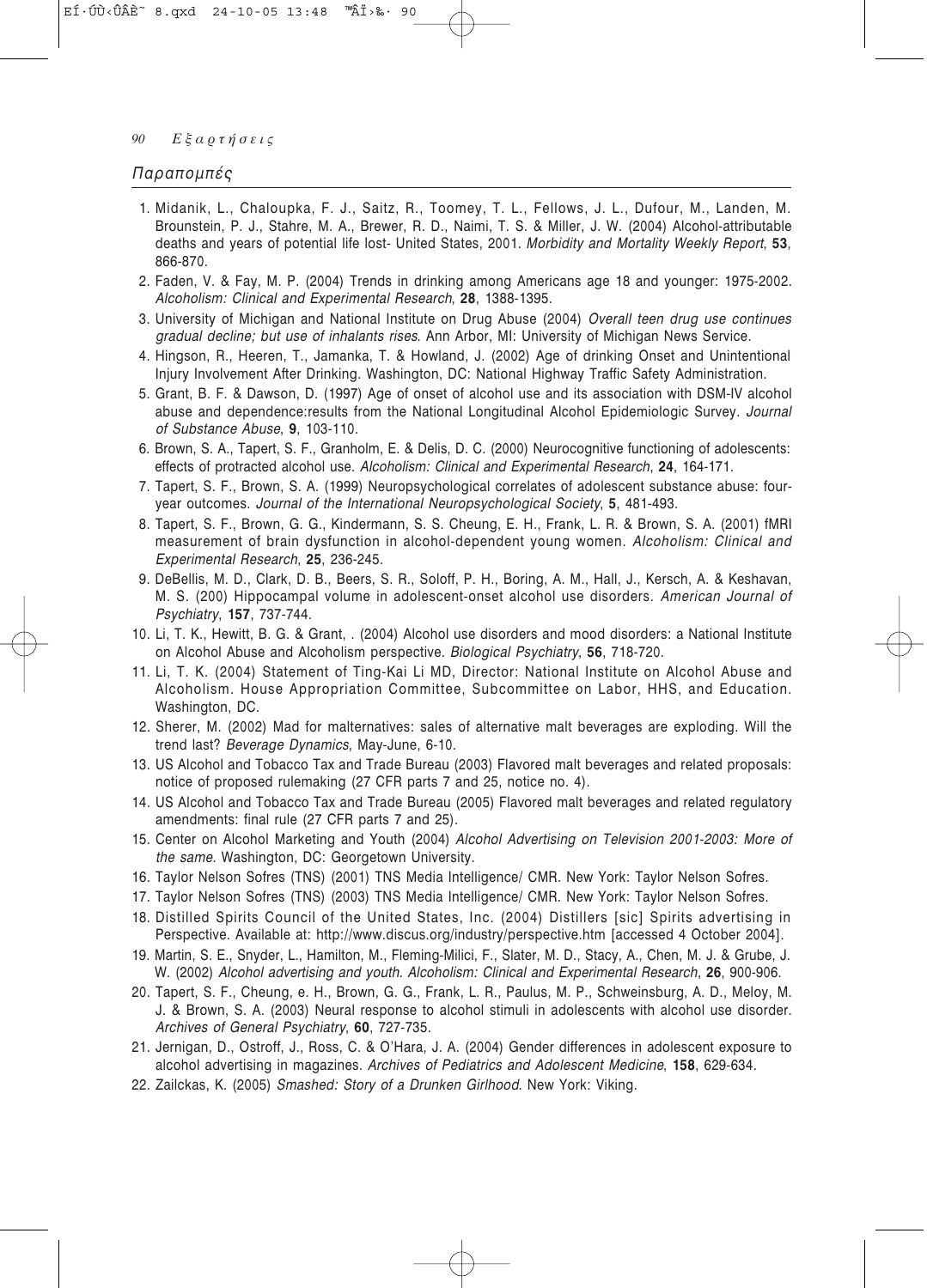EÍ·ÚÙ<ÛÂÈ<sup>~</sup> 8.qxd  $24 - 10 - 05$  13:48 ™ÂÏ>‰·  $Q<sub>1</sub>$ 

> 23. National Research Council and Institute of Medicine (2004) Reducing Underage Drinking: A Collective Responsibility. Committee on Developing a Strategy to Reduce and Prevent Underage Drinking. Richard J. Bonnie and Mary Ellen O'Connell, eds. Board on Children, Youth, and Families, Division of Behavioural and Social Sciences and Education. Washington, DC: The National Academies Press.

> > "The USA: alcohol and young people today" Addiction, Volume 100, Number 3, March 2005

Ρωσία: το αλκοόλ χθες και σήμερα

Μετάφραση Αλεξάνδρα Τζάλα Translation Alexandra Tzala

ΤΟ ΑΛΚΟΟΛ ΣΤΗ ΡΩΣΙΑ ΠΡΙΝ ΤΟΝ 20ο ΑΙΩΝΑ

- Για την κατανόηση της διαδεδομένης χρήσης αλκοόλ στη Ρωσία είναι αναγκαίο να αναλογιστούμε τα χαρακτηριστικά της χώρας. Οι πρώτοι κάτοικοι της περιοχής, που ονομάζεται τώρα Ρωσία, επιβίωσαν σε ένα κρύο και εχθρικό κλίμα με περιορισμένη δυνατότητα γεωργικής ανάπτυξης. Οι περισσότεροι κάτοικοι έζησαν σε άθλιες συνθήκες φτώχειας, με πενιχρές ποσότητες φαγητού, όπου η μοναδική πηγή αλκοόλ ήταν η ελαφριά μπύρα και μικρές ποσότητες ενός ροφήματος με βάση το μέλι (*mead*). Τον 16ο αιώνα εισήχθη το σύστημα της δουλοπαροικίας οδηγώντας στην επιδείνωση των συνθηκών της ζωής των αγροτών που μετατράπηκαν κυριολεκτικά σε σκλάβους. Έχοντας οικονομικούς πόρους που μόλις έφταναν για την επιβίωση τους, το αλκοόλ έγινε απρόσιτο για τους περισσότερους. Σε αντίθεση, αυτοί που κατοικούσαν σε νεοϊδρυθείσες πόλεις ήταν σε θέση να αγοράσουν αλκοόλ από τα korchmas, καταστήματα που παρείχαν φαγητό και ελαφριά αλκοολούχα ποτά.
- Η κατανάλωση της βότκας ξεκίνησε κατά τον 15ο ή 16ο αιώνα. Ωστόσο, μέχρι τα μέσα του 18ου αιώνα, η Ρωσική βότκα δεν περιείχε ποτέ παραπάνω από 20° βαθμούς αλκοόλ (Pokhebkin 1991).
- Το 1474 ο Πρίγκιπας Ιβάν ο 3ος με ένα διάταγμα επέβαλε φορολογία στη βότκα, δημιουργώντας έτσι μια νέα πηγή εισοδήματος και ένα ισχυρό κίνητρο στο κράτος για την εξάπλωσή της. Ο Ιβάν ο 4ος (ο Τρομερός) έκλεισε τα korchmas και εισήγαγε τα τσαρικά Kabak (χαμαιτυπεία). Αυτά τα καταστήματα δεν πουλούσαν πλέον φαγητό (Zhirov & Petrova 1998). Ως αποτέλεσμα αυτού, τα Kabak έγιναν πολυσύχναστα λόγω της πώλησης οινοπνευματωδών ποτών. Πολλές ιστορικές περιγραφές για τη Ρωσική μέθη αναφέρονται σε περιστατικά που συνέβαιναν στα Kabak.
- Η μεγάλη κατανάλωση αλκοόλ ήταν αστικό φαινόμενο μιας και τα Kabak λειτουργούσαν σχεδόν αποκλειστικά στις πόλεις (Zhirov & Petrova, 1998). Αυτό παρουσιάζεται από τα γραπτά του Kilburger, ενός Σουηδού που επισκέφτηκε τη Ρωσία το 1674, ο οποίος, ενώ περιγράφει γραφικά το μέγεθος και τις επιπτώσεις της κατανάλωσης αλκοόλ στη Ρωσία, σημειώνει ότι «... τα Kabak δεν είναι πολλά, ούτε στη Μόσχα, ούτε στην υπόλοιπη Ρωσία. Μεταξύ του Νόβγκοροντ (Novgorod) και της Ρωσίας, μια απόσταση μεγαλύτερη των 500 ρωσικών μιλιών (περίπου 500χλμ), συνάντησα μόνο εννέα με δέκα τέτοια καταστήματα. Για την ακρίβεια, υπάρχουν πολλά χωριά στα οποία δε βρίσκεται ούτε σταγόνα μπύρας» (Kurts 1915).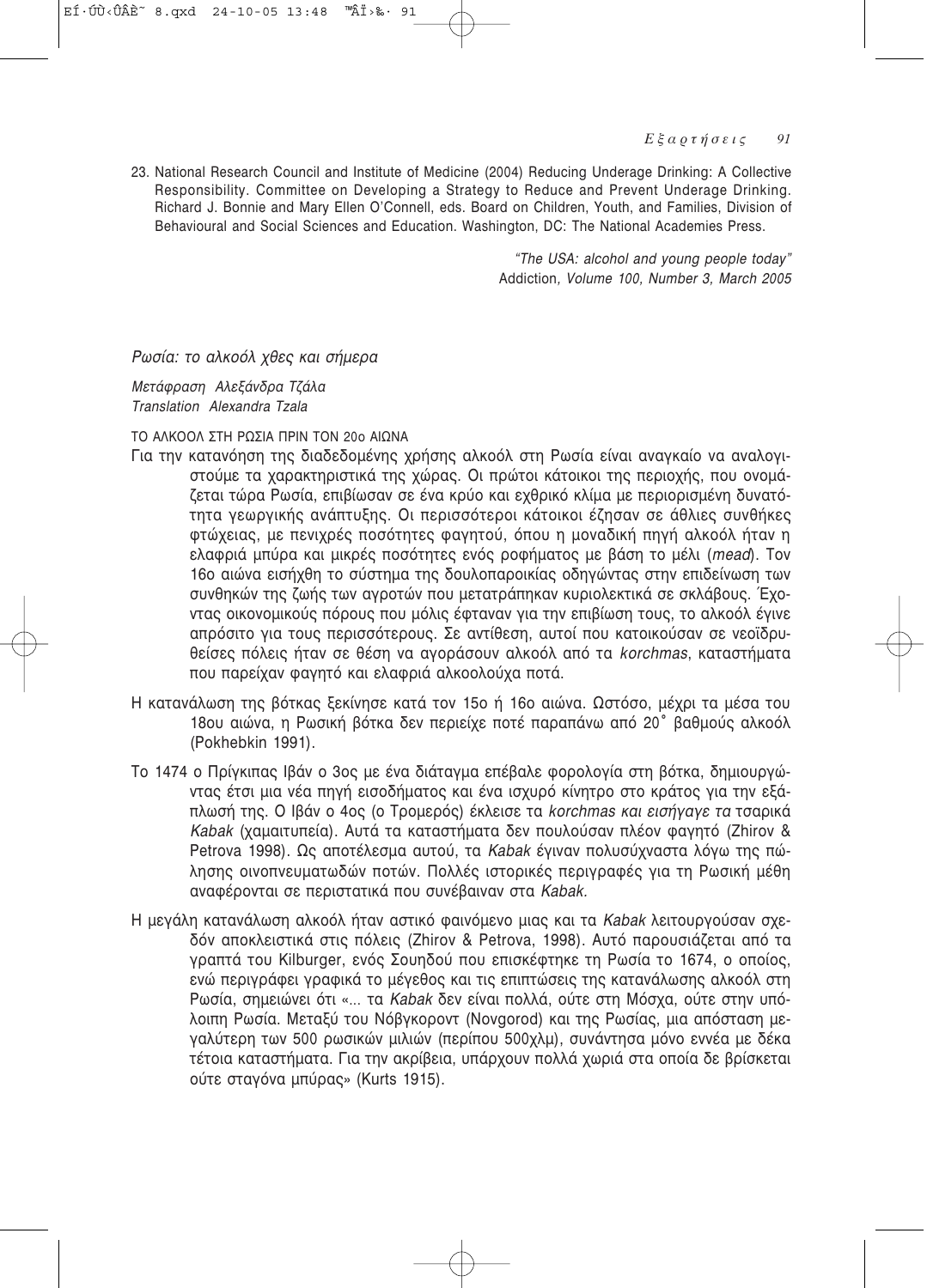- Ο αστικός-αγροτικός διαχωρισμός στην κατανάλωση αλκοόλ οξύνθηκε από την υψηλή τιμή της βότκας. Κατά τον 17ο αιώνα ένα μπουκάλι βότκα (12,3 lt) κόστιζε δύο φορές πιο ακριβά από μια ανελάδα (Kurukin 1998). Συνεπώς οι επιπτώσεις της μενάλης κατανάλωσης αλκοόλ συγκεντρωθήκαν σε μια μικρή μερίδα του πληθυσμού. Μέχρι το 1897, ο αστικός πληθυσμός της Ρωσίας ήταν μόνο το 14,5% του συνολικού πληθυσμού.
- Το δεύτερο και πιο σημαντικό στάδιο ανάπτυξης της κατανάλωσης αλκοόλ στη Ρωσία ξεκίνησε το 1716, όταν ο Πέτρος ο 1ος (ο «Μεγάλος») ωθούμενος από την μείωση του πλούτου του, ως αποτέλεσμα των πολέμων με τις ξένες χώρες, κατάργησε προσωρινά όλους τους περιορισμούς για τα αποστάγματα (αλκοολούχα ποτά). Ο αριθμός των *Kabak* σημείωσε ραγδαία αύξηση και έως το 1885 ο αριθμός τους έφτανε στις 80.000 (Pryzhov 1914), που ισοδυναμεί περίπου με έναν ανά 1400 κατοίκους. Αυτό συσχετίστηκε με μια αύξηση στη φορολογία από τις πωλήσεις αλκοόλ, οι οποίες αυξήθηκαν κατά 30% στα τέλη του 18ου αιώνα, την περίοδο της Αικατερίνης της 2ης και κατά 38% την περίοδο του Αλεξάνδρου του 2ου (Zhirov & Petrova 1998).
- Το τρίτο στάδιο ακολούθησε την κατάργηση της δουλοπαροικίας το 1861. Το 1863 το κόστος της βότκας μειώθηκε σημαντικά καθώς αυξήθηκε ο αριθμός των αποστακτήρων. Για πρώτη φορά ή βότκα έγινε προσιτή στο φτωχό αγροτικό πληθυσμό. Μέχρι τότε, η Ρωσία είχε αναπτύξει ένα σχετικά καλό σύστημα στατιστικών στοιχείων για την κατανάλωση αλκοόλ. Το 1864 καταγράφτηκε σχεδόν διπλασιασμός της κατανάλωσης αλ-Κοόλ στη Ρωσία (φτάνοντας το 6,2 λίτρα ανά άτομο), ποσοστό που είναι το υψηλότερο που έχει καταγραφεί στην τσαρική Ρωσία (Ostroumov 1914). Η πραγματική κατανάλωση ήταν κάπως μεγαλύτερη λόγω της παράνομης παραγωγής και πώλησης των αλκοολούχων ποτών, παρόλο που αυτό αποτελούσε σοβαρό ποινικό αδίκημα. Ωστόσο, τα επόμενα χρόνια η κατανάλωση μειώθηκε στα 4,11 λίτρα, ξεκινώντας μια σταθερή μείωση που συνεχίστηκε μέχρι το 1890, όπου έφτασε τα 2,6 λίτρα. Αυτό εν μέρει οφείλεται στο κλείσιμο των *Kabak* (τον Ιανουάριο του 1886) και την αναπλήρωσή τους από *traktire*, όπου σερβίρονταν και φανητό μαζί με το αλκοόλ, Ωστόσο, η μείωση αυτή αντανακλούσε επίσης μια σταθερή αύξηση στη φορολογία, η οποία αυξήθηκε κατά 2,5 φορές σε διάστημα 30 ετών.
- Στις αρχές του 1890, ωστόσο, η τάση μείωσης συγκρατήθηκε από την ανάπτυξη της βιομηχαvίας, όταν ο αγροτικός πληθυσμός μετοίκησε για να εργαστεί στα νέα εργοστάσια των πόλεων (με την κατανάλωση να φτάνει τα 3,3 λίτρα το 1913). Αυτά τα ποσοστά όμως ήταν πολύ χαμηλότερα από τα αντίστοιχα της Δυτικής Ευρώπης κατά τη διάρκεια του 20ου αιώνα, με την ετήσια κατανάλωση να είναι υψηλότερη από 20 λίτρα στη Γαλλία, 15 λίτρα στην Ιταλία και 10 λίτρα στην Ισπανία και στη Μεγάλη Βρετανία.

### $O$  20οΣ ΑΙΩΝΑΣ...

Μια σειρά γεγονότων κατά το 2ο μισό του 20ου αιώνα διατήρησαν την κατανάλωση του αλκοόλ σε ελεγχόμενο επίπεδο. Η Ρωσία έζησε δύο παγκόσμιους πολέμους, έναν εμφύλιο πόλεμο και τον Σταλινισμό του 1930. Επιπρόσθετα, υπήρξαν «ημι-στεγνές» νομοθεσίες το 1914 και το 1918 οι οποίες, κατά διαστήματα, απαγόρευσαν την παραγωγή και πώληση αλκοολούχων ποτών με περισσότερους από 12° με 20° βαθμούς (Zaigraev 1992). Στις αρχές του 1950 σημειώθηκε στη Ρωσία μια κατακόρυφη αύξηση στην κατανάλωση αλκοόλ, φτάνοντας τα 4,5 λίτρα το 1960, 8,2 λίτρα το 1970 και 10,5 λίτρα το 1980 (ποσοστά για τις καταγεγραμμένες πωλήσεις αλκοόλ, περιλαμβάνοντας το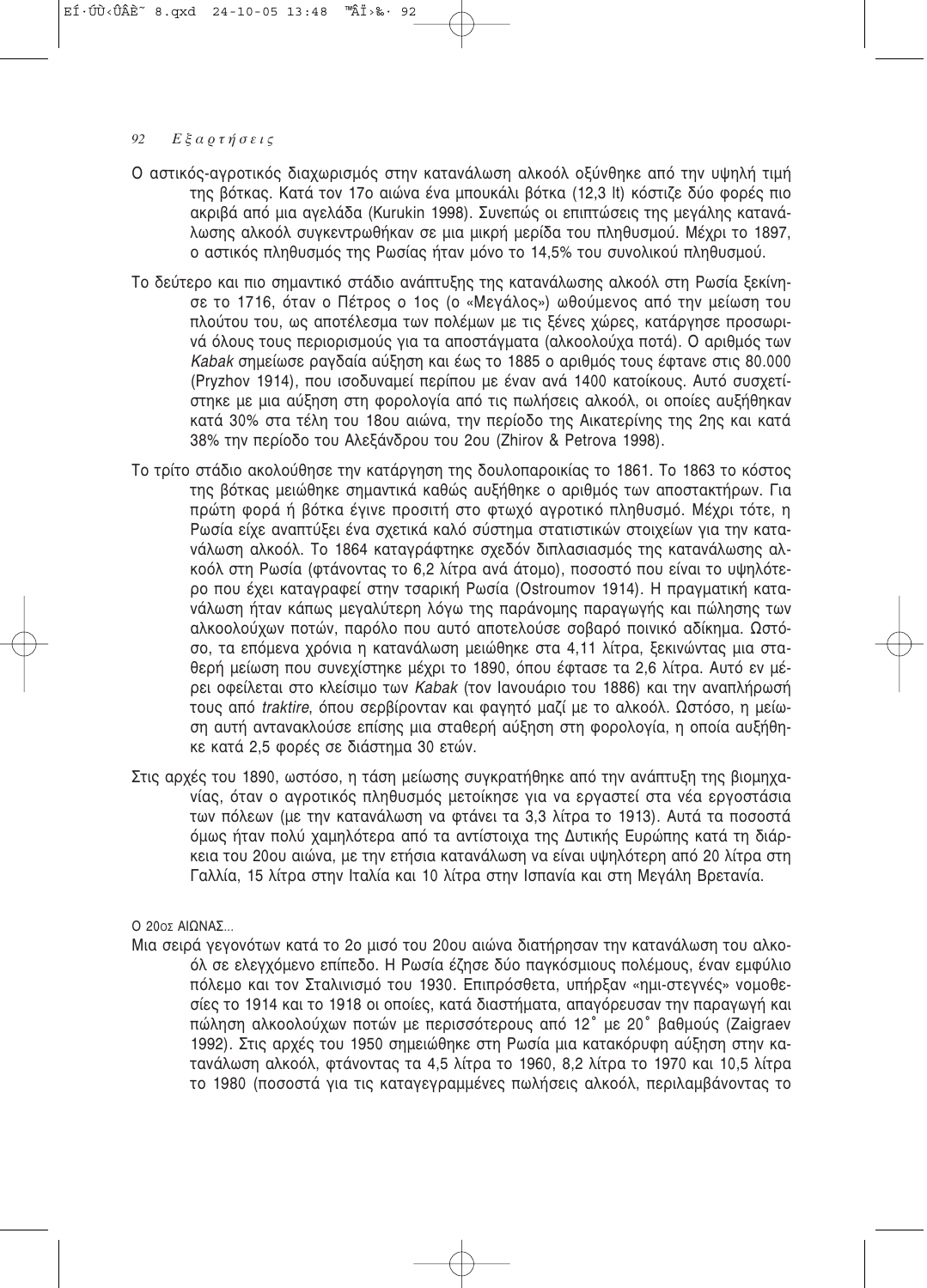EÍ·ÚÙ‹ÛÂȘ 8.qxd 24-10-05 13:48 ™ÂÏ›‰· 93

Κρασί και τη μπύρα: επίσημα στοιχεία από το Goskomstst της Ρωσικής Ομοσπονδίας). Ωστόσο για άλλη μια φορά αυτά είναι τα επίσημα στοιχεία: μέχρι τα τέλη του 1970 τα ιδιωτικά αποστακτήρια του samogon (home distilling of samogon) υπολογίστηκε ότι πρόσθεσαν ακόμα 3-4 λίτρα στην κατανάλωση αλκοόλ (Treml 1997; Nemtsov 2000). Σε αυτό το σημείο ο τρόπος κατανάλωσης αλκοόλ άρχισε να αλλάζει τόσο σε ποσότητα όσο και σε ποιότητα. Στο παρελθόν, τα μεγαλύτερα ποσοστά κατανάλωσης αλκοόλ στη Ρωσία σημειώνονταν στην περίοδο των διακοπών, ενώ τώρα ήταν συνήθης η κατανάλωση τις εργάσιμες ημέρες, συχνά δε και στη διάρκεια των ωρών εργασίας και στον εργασιακό χώρο, ενώ επίσης εξαπλώθηκε στα νεαρά άτομα και στις γυναίκες στους οποίους πρωτύτερα ήταν κοινωνικά μη αποδεκτή.

- ΚΑΙ ΠΙΟ ΠΡΟΣΦΑΤΑ...
- Το 1985 ο Mikhail Gorbachev ξεκίνησε μια μεγάλη εκστρατεία κατά του αλκοόλ. Πριν από αυτήν, η πραγματική κατανάλωση ανά άτομο υπολογίστηκε στα 14,2 λίτρα (Nemtsov 2000). Η καμπάνια συσχετίστηκε με μια πτώση στις πωλήσεις του αλκοόλ οι οποίες σημείωσαν μείωση κατά 63% στα κρατικά καταστήματα. Παρόλ' αυτά η πραγματική μείωση στην κατανάλωση ήταν μικρότερη, ποσοστό 25% (στο 10,5 lt το 1986) (Nemtsov 2000), λόγω της μαζικής ανάπτυξης στα ιδιωτικά αποστακτήρια η οποία παλαιότερα ήταν μετρίου μεγέθους (ένα τέταρτο της συνολικής κατανάλωσης αλκοόλ). Ως αποτέλεσμα της καμπάνιας κατά του αλκοόλ, η διάρκειά ζωής των ανδρών αυξήθηκε κατά 3 χρόνια μέσα σε διάστημα 3 ετών (από 62 έτη το 1984 σε 65 έτη το 1987). Ωστόσο, η θετική επιρροή της καμπάνιας διήρκησε λίγο. Μέχρι το 1991-92 η κατανάλωση του αλκοόλ και ο μέσος όρος ηλικίας επέστρεψαν στα αρχικά επίπεδα.

## Η ΕΠΙΔΡΑΣΗ ΣΤΗΝ ΥΓΕΙΑ ΤΟΥ ΠΛΗΘΥΣΜΟΥ

- Aπό το 1985 η κατανάλωση αλκοόλ και η προσδόκιμη διάρκεια ζωής είχαν παράλληλες αυξοιμειώσεις, με αύξηση στην κατανάλωση έως το 1994, πτώση έως το 1998 και μια ακόμα αύξηση από το 1999 μέχρι σήμερα. Αυτές οι αυξομειώσεις έγιναν το αντικείμενο εντατικής έρευνας, γεγονός που επιβεβαιώνει το σημαντικό ρόλο που έπαιξε το αλκοόλ. Ενώ, άλλοι παράγοντες όπως το κάπνισμα, η διατροφή και οι αδυναμίες στο σύστημα υγείας συνεισφέρουν στο υψηλό ποσοστό θνησιμότητας στη Ρωσία δεν μπορούν να ερμηνεύσουν αυτές τις αυξομειώσεις.
- Μέχρι το 2001 η κατανάλωση αυξήθηκε στα 15,0 lt, ενώ η διάρκεια ζωής των ανδρών μειώθηκε στα 59 χρόνια (Nemtsov 2003). Αντίθετα με την κατάσταση που επικρατούσε στο παρελθόν, η κατανάλωση αλκοόλ στις αγροτικές περιοχές ήταν ακόμα υψηλότερη στα 17,3 lt το 2002 (Zaigraev 2004a). Ένας σημαντικός παράγοντας είναι το χαμηλό κόστος του αλκοόλ, μεγάλο μέρος του οποίου είναι νοθευμένο και δεν φορολογείται.
- Στη Ρωσία οι ανησυχητικές επιπτώσεις της χρήσης του αλκοόλ στην υγεία δεν περιορίζονται μόνο στην ποσότητα αλλά και στον τρόπο της κατανάλωσης δηλαδή την κατανάλωση πολύ δυνατών ποτών (έως και 80%-90% αλκοόλ), την υπερβολική κατανάλωση αλκοόλ (McKEe & Britton, 1998) και την κατανάλωση αλκοόλ με άδειο στομάχι.
- Ως αποτέλεσμα, έχει υπολογιστεί ότι περισσότερο από το 30% των θανάτων στη Ρωσία μπορεί να αποδοθεί άμεσα ή έμμεσα στο αλκοόλ (Nemtsov 2001). Σε αντίθεση, τα αντίστοιχα ποσοστά από τις χώρες τις Ευρωπαϊκής Ένωσης (και τη Νορβηγία) είναι μόνο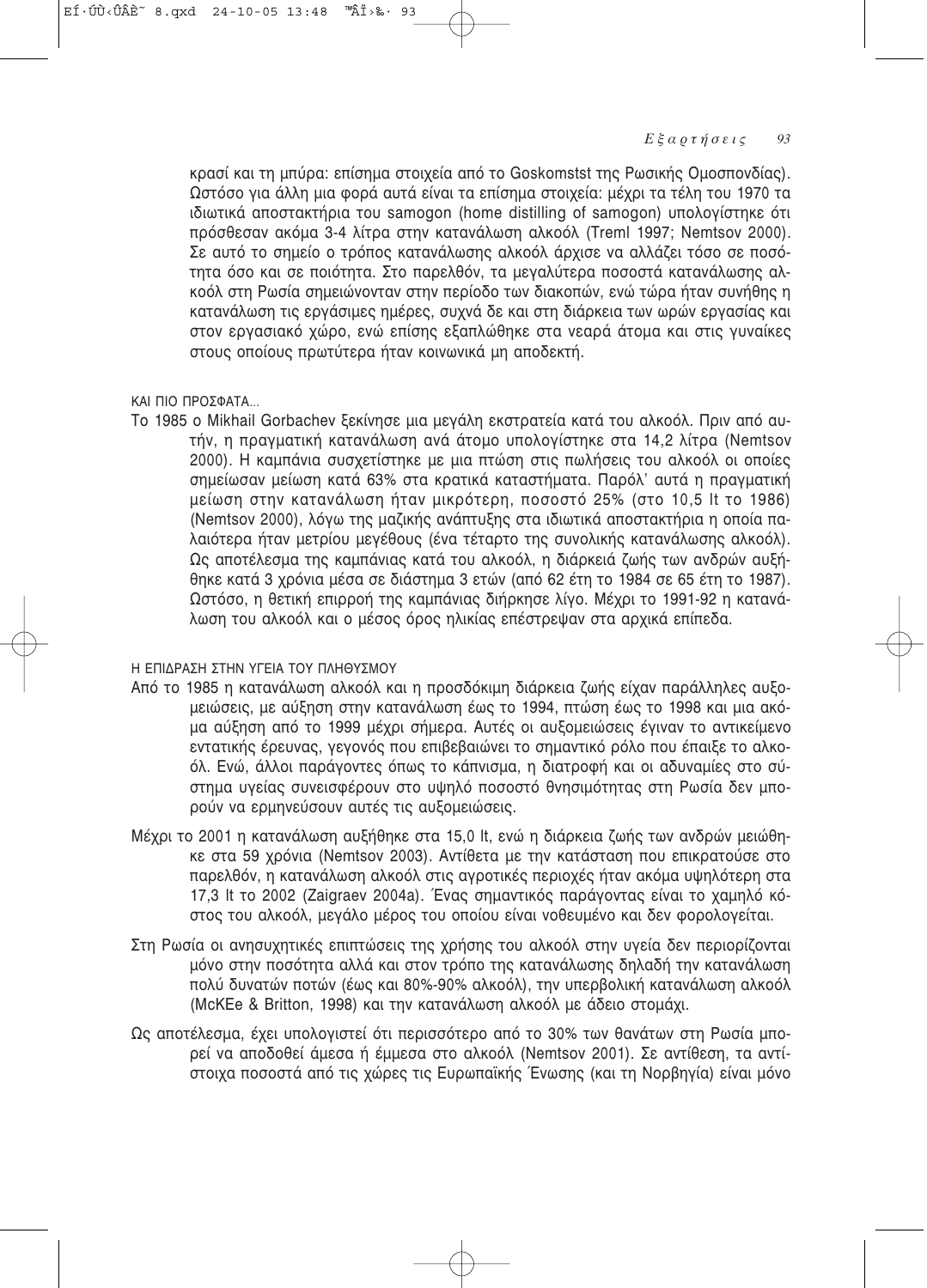στο 4% (ένας νέος υπολογισμός των δεδομένων του Ramstedt 2002). Η διάρκεια ζωής των ανδρών σε αυτές τις χώρες είναι μεταξύ των 74 και 77 ετών. Ωστόσο, τα υψηλά ποσοστά των θανάτων στη Ρωσία που αποδίδονται στο αλκοόλ οφείλονται όχι μόνο στο βαθμό και στον τρόπο κατανάλωσης αλκοόλ, αλλά επίσης και στην έντονη οι-ΚΟΥΟμική εξαθλίωση του πληθυσμού, που επιδεινώνεται λόγω της κακής διατροφής, της κακής ποιότητας των παρεχομένων υπηρεσιών στο χώρο της υγείας, των ανεπαρκών υπηρεσιών πρώτων βοηθειών και των ανεπαρκών δεξιοτήτων των επαγγελματιών υγείας που εργάζονται στο χώρο του αλκοόλ.

- Στη Σοβιετική Ένωση υπήρχε ένα καλά οργανωμένο σύστημα για τη θεραπεία του αλκοολισμού, με τη μορφή ενός δικτύου από φαρμακεία σε νοσοκομεία (εξυπηρετώντας τη συνεχή αστικοποίηση με 316 φαρμακεία το 1990) και αίθουσες συμβουλευτικής (με βοηθούς ιατρών ή ιατρούς στην περιφέρεια, με 1943 γραφεία το 1990). Υπήρχαν 2,7 εκατομμύρια εγγεγραμμένοι αλκοολικοί σε αυτές τις δημόσιες υπηρεσίες, περίπου το 2% του πληθυσμού (Russia,1984). Ωστόσο, ο πραγματικός αριθμός των ανθρώπων που ήταν εξαρτημένοι από το αλκοόλ υπολογίστηκε ότι ήταν 3 φορές υψηλότερος. Περίπου το 5-6% των εγγεγραμμένων πελατών (150.000 άτομα) υποχρεώθηκε να συμμετέχει σε θεραπεία για παρεκκλίνουσα και ημι-εγκληματική συμπεριφορά λόγω της γρήσης αλκοόλ, συνήθως για χρονικές περιόδους των 6 μηνών έως 1 έτους, από το Υπουργείο των Εσωτερικών, με εντολή Δικαστηρίου.
- Μετά το 1991 η Ρωσική Ομοσπονδία είχε διατηρήσει τις αίθουσες συμβουλευτικής, αλλά πολλά από τα φαρμακεία σε νοσοκομεία είχαν κλείσει (το 1991 μόνο 211 λειτουργούσαν) και ο αριθμός των ιατρών που εξειδικεύονταν στη θεραπεία παθήσεων από τη χρήση αλκοόλ μειώθηκαν από 7.100 το 1990, σε 4.800 το 1999 (Koshkina Korchagina & Shamota 2000). Η υποχρεωτική θεραπεία των αλκοολικών περιορίστηκε. Ένα μικρό δίκτυο ιατρικής περίθαλψης αναπτύχθηκε. Το 1999 λειτουργούσαν 169 νοσοκομεία που παρείχαν θεραπεία για παθήσεις από τη χρήση αλκοόλ, τα περισσότερα υπό την επιμέλεια των φαρμακείων στα νοσοκομεία, καθώς και 11 μενάλες δημόσιες υπηρεσίες.
- Η πιο συνηθισμένη μορφή θεραπείας στη Ρωσία είναι η κατευθυντική συμβουλευτική ψυχοθεραπεία (directive suggestive psychotherapy) που ολοκληρώνεται κατά τη διάρκεια μιας συνάντησης. Αυτή η ονομαζόμενη «κωδικοποίηση», βασισμένη σε δουλειά του Dovzhenko, φαίνεται να έχει στην καλύτερη των περιπτώσεων ένα πλασματικό αποτέλεσμα. Δεν έχει γίνει ποτέ αξιολόγηση αυτής της θεραπείας, όμως η διάδοση της συμπίπτει με τις αντιλήψεις του πληθυσμού της Σοβιετικής Ένωσης. Στα νοσοκομεία και στα φαρμακεία των νοσοκομείων παρέχονται ψυχοφάρμακα, ενώ σπάνια γίνεται χρήση της οικογενειακής και ομαδικής θεραπείας στη Ρωσία. Η θεραπεία της εξάρτησης από το αλκοόλ έχει σχετικά φτωχά αποτελέσματα.
- Με δυσκολία μπορεί κανείς να περιγράψει ως επιτυχημένη την ερευνητική πολιτική της Ρωσίας σε σχέση με το αλκοόλ. Το κύριο επιστημονικό κέντρο είναι το Εθνικό Κέντρο για τα Ναρκωτικά του Υπουργείου Υγείας της Ομοσπονδίας της Ρωσίας, το οποίο εστιάζει μόνο σε ιατρικά και βιολογικά θέματα και ασχολείται πολύ λίγο με την αντιμετώπιση του σοβαρού προβλήματος του αλκοόλ στη χώρα. Αντιθέτως, η πιο σημαντική συνεισφορά στην κατανόηση της κατάστασης έχει έρθει από επιστήμονες άλλων χωρών, συγκεκριμένα από τους Γάλλους ερευνητές Meslé, Hertrich & Vallin που συνεργάζονταν με τον Pώσο επιστήμονα Shkolnikov (Meslé et al., 1996), τους Φιλανδούς επιστήμονες Simpura και συν. (1997) και μια μεγάλη ομάδα Βρετανών επιστημόνων (McKee &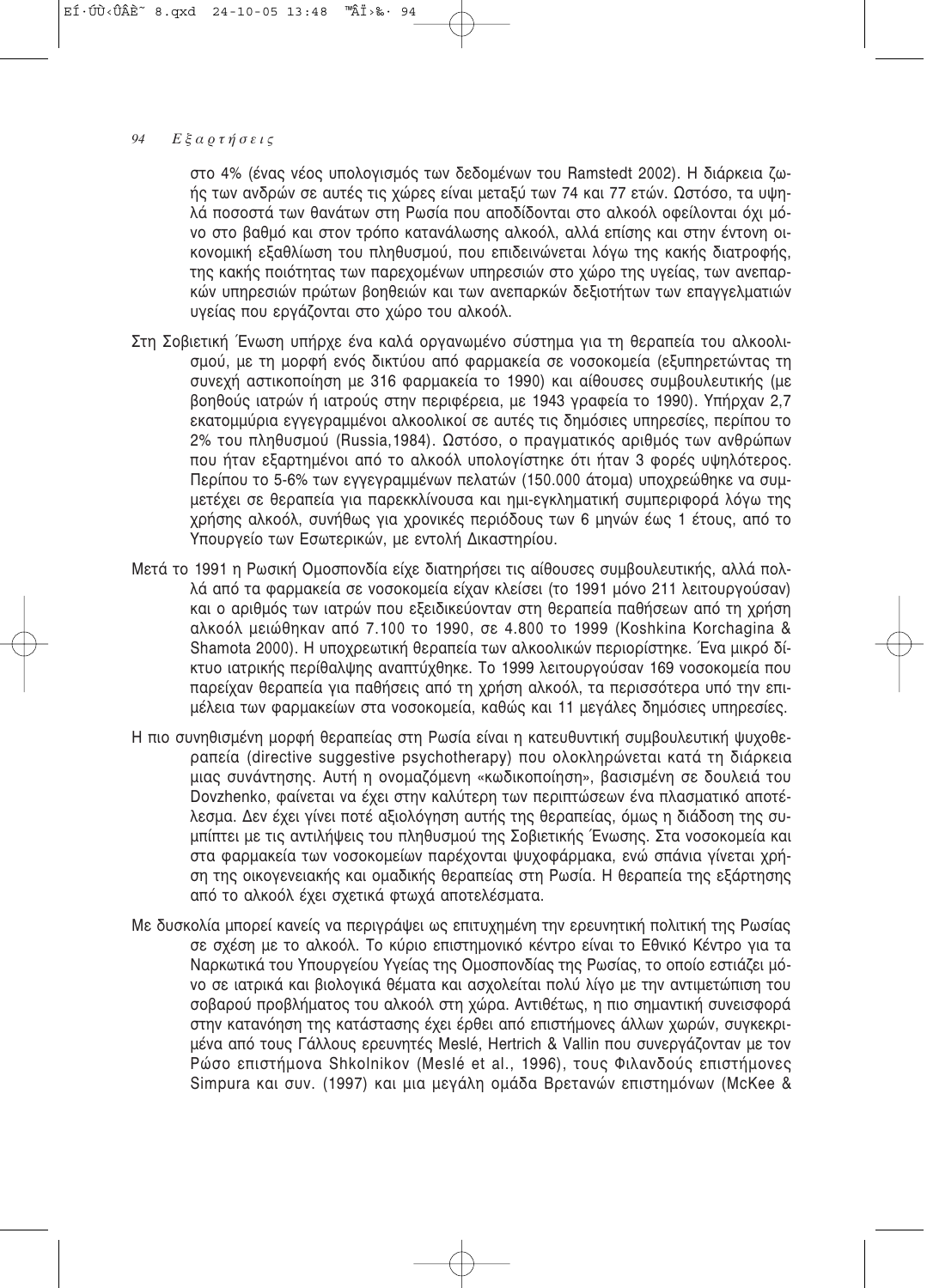Briton, 1998; McKee 1999) που συνεργάζονταν πάλι με τον Shkolnikov. Οι παραπάνω επιστήμονες απέδειξαν τη σχέση που υπάρχει ανάμεσα στις αυξομειώσεεις στη θνησιμότητα της Ρωσίας κατά το τέλος του 20ου αιώνα και στην αλλανή στην κατανάλωση αλκοόλ (McKee 1999). Οι Βρετανοί ερευνητές αναγνώρισαν τη σύνδεση ανάμεσα στην κατανάλωση αλκοόλ και στη θνησιμότητα λόγω καρδειαγγειακών παθήσεων (Chenet et al., 1998; McKee & Britton, 1998) γεγονός που ερχόταν σε αντίθεση με την κυρίαρχη άποψη ότι το αλκοόλ είχε προστατευτική δράση για τη λειτουργία της καρδιάς. Πρόσφατα, Ρώσοι συγγραφείς (Orgurtsov et al., 2003) απέδειξαν μια σημαντική διαφορά ανάμεσα στο Ρωσικό και στο Δυτικοευρωπαϊκό πληθυσμό ως προς τον ρόλο των ενζύμων στην απορρόφηση του αλκοόλ. Οι Ρώσοι έχουν υψηλή επικράτηση ενός νονιδίου που βοηθά στη γρήγορη ενεργοποίηση της δι-υδρογενάσης (dehydrogenase) του αλ-ΚΟÓλ. Το γενονός αυτό επιτρέπει στα άτομα να καταναλώνουν μενάλες ποσότητες αλκοόλ αλλά να αναρρώνουν από την κατάσταση μέθης σχετικά γρήγορα (αν έχουν επιβιώσει). Αυτό όπως, πιστεύουν οι επιστήμονες, αυξάνει την πιθανότητα της υπερβολικής περιστασιακής κατανάλωσης αλκοόλ και των άμεσων επιπτώσεων αυτής.

# TI ΠΡΕΠΕΙ ΝΑ ΓΙΝΕΙ:

- Σε ένα πρώτο επίπεδο, η εμφανής λύση στο πρόβλημα της μεγάλης κατανάλωσης αλκοόλ στη Ρωσία και των σοβαρών επιπτώσεων μπορεί να είναι η μείωση της κατανάλωσης του αλκοόλ. Όμως αρκετοί παράγοντες στέκονται εμπόδιο σε αυτήν τη επίλυση του προβλήματος. Ο πρώτος παράγοντας είναι η εξάπλωση της διαφθοράς που στηρίζει την παράνομη παραγωνή αλκοόλ. Ο δεύτερος είναι η ύπαρξη ενός ισχυρού παρασκηνίου που ευδοκιμεί από τα έσοδα της παράνομης παραγωγής αλκοολούχων ποτών. Υπάρχει επίσης ένα τρίτο στοιχείο: η αδυναμία και η απροθυμία των αρχών όσων αφορά στην αντιμετώπιση του προβλήματος του αλκοόλ στη χώρα. Τα κυβερνητικά αρχεία σημειώνουν ότι το 40-50% της αγοράς του αλκοόλ δεν ελέγχεται από την πολιτεία. Η απάντηση του πρωθυπουργού Putin στην πρόταση να γίνουν βήματα για την αντιμετώπιση της υπερβολικής κατανάλωσης αλκοόλ ήταν: «Πιστεύετε ότι θέλω να γίνω ένας δεύτερος Ligachev;» (Zaigraev 2004b). Ο Ligachev υπήρξε ένας από τους πρωτοπόρους στην προώθηση της καμπάνιας κατά του αλκοόλ το 1985.
- Ωστόσο, η μεγαλύτερη δυσκολία είναι ότι το πρόβλημα της χρήσης αλκοόλ σε αυτή τη μεγάλη χώρα με την υπερβολική κατανάλωση αλκοόλ δεν δημιουργεί σχεδόν καμία ανησυχία στην εθνική συνείδηση. Τα εκατομμύρια των προσωπικών τραγωδιών που οφείλο-Vται στην κατάχρηση αλκοόλ δε δημιουργούν ένα κοινό αίσθημα ενάντια στο αλκοόλ. Η μεγάλη κατανάλωση αλκοόλ έχει γίνει μέρος της καθημερινής ζωής για ένα μεγάλο ποσοστό του πληθυσμού. Αυτό συντηρεί την αδιαφορία που επικρατεί σχετικά με το πρόβλημα του αλκοόλ. Ωστόσο, αν η πολιτεία μπορούσε να μειώσει την κατανάλωση του αλκοόλ έστω σε ποσοστό 5-10% θα μπορούσαν να σωθούν 100.000-200.000 ζωές το χρόνο (Nemtsov 2003). Αν η Ρωσική κυβέρνηση ενδιαφέρεται πραγματικά για τη δραματική μείωση του πληθυσμού της Ρωσίας, τότε αυτός είναι ένας χώρος στον οποίο θα πρέπει να δράσει.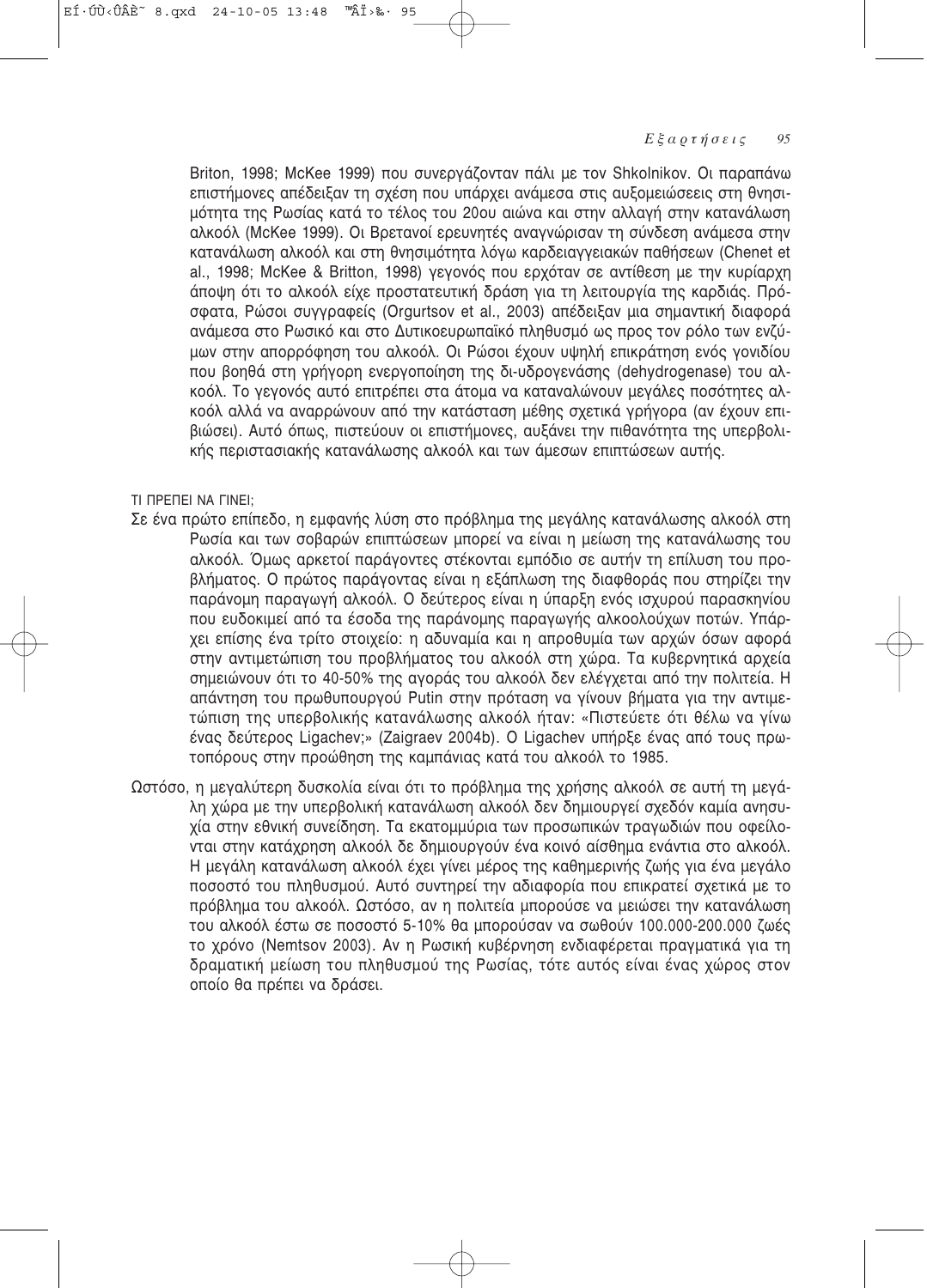### Εξαρτήσεις 96

### Παραπομπές

- Chenet. L., McKee. M., Leon. D., Shkolnikov. V. & Vasin. S. (19 9 8) Alcohol and cardiovascular mortality in Moscow: new evidence of a causal association. Journal of Epidemiology and Community Health, 52. 772-774.
- Koshkina, E. A., Korchagina, G. A. & Shamota, A. Z. (2000) Zabolevaemost' I Boleznennost' Alkogolizrnom I Narkomaniami V Rossiiskoii Federatsii [Morbidity and Morbidness by Alcoholism and Drug Addiction in the Russian Federation]. Moscow: Research Institute of Addiction [in Russian].
- Kurts. B. T. (1915) Sochinenie Kil'burgera 0 Russkoii Torgovle V Tsarstvovanie Alekseia Mikhaillvicha [The Kil'burgera's Oeuvre About Russian Trade in the Reign of Alekseii Mikhailovich]. Kiev: Imperial Saint Vladimir University Publishing House Iin Russian1.
- Kurukin. I. (1998) Gosudarevo kabtskoe delo [Monarch kabak business]. Itogi [Sizing Up], 1. 36-44.
- McKee. M.(1999) Alcohol in Russia. Alcohol and Alcoholism. 34. 824-829.
- McKee. M. & Britton. A. (1998) The positive relationship between alcohol and heart disease in Eastern Europe: potential physiological mechanisms. Journal of the Royal Society of Medicine. 91.402-407.
- Meslé. F.. Shkolnikov. V. M.. Hertrich. V. & Vallin. J. (1996) Tendances rède la mortalité par cause en Russie 1965-94. [Modern tendencies of mortality on causes of death in Russia 1965-1994]. INED. 2.
- Nemtsov. A. V. (2000) Estimates of total alcohol consumption in Russia. 1980-94. Drug and Alcohol Dependence. 58. 133-142.
- Nemtsov. A. V. (2001) Alkogol'naia smertnost' v Rossii [Alcohol Mortality in Russia]. Moscow: Nalex [in Russian].
- Nemtsov. A. V. (2003) Alkogol'nyii uron regionov Rossii [Alcohol Loss of the Russian Regions]. Moscow: Nalex [in Russian].
- Ogurtsov. P. P.. Garmash. I. V.. Miandina. G. I.. Gischin. A. E.. Itkis. A. V. & Moiseev. V. .S. (2001) Alcohol dehydrogenase .VDH2-1 and ADH2-2 allelic isoforms in the Russian population correlate with type of alcoholic disease. Addiction Biology. 6. 377-383.
- Ostroumov. S. (1914) Isistorii p'ianstva na Rusi [From History of Drinking in Russia], edition 259 of the Alexandro-Nevskii Society Sobriety'. Library 'Sober life'. St. Petersburg: Alexandro-Nevskii Society [in Russian].
- Pokhlebkin. V. \'. (1991) Istoria Vodki (IX-XX. V) [The History of Vodka (IX-Xxth Century)].. Moscow: inter-Verso [in Russian].
- Pryzhov. I. G. (1914) Istoria kabakov v Rossii v sviazi s istoriei russkogo naroda [The History of Kabaks in Russia in Connection with a History of Russian People]. Kazan: 'Molodye sily' [Young Forces] [in Russian].
- Ramstedt. M. (2002) Alcohol-related mortality in 15 European countries in the postwar period. European journal of Population, 18.307-323.
- Simpura. J.. Levin. B. & Mustonen. H. (1997) Russian drinking in the 1990s: patterns and trends in international comparison. In: Simpura. J. & Levin. B. M.. eds. Demystifying Russian Drinking, pp. 79-107. Saarijarvi: National Research and Development Centre for Welfare and Health.
- Treml. V. G. (1997) Soviet and Russian statistics on alcohol consumption and abuse. In: Bobadilla. J. L. Costello. C. A. & Mitchell. F.. eds. Premature Death in the New Indepen dent States pp. 220-238. Washington: National Research Council.
- Zaigraev. G. (1992) Obeshestvo I Alkogol' [Society and Alcohol]. Moscow: Research Institute of Ministry of Home Affairs [in Russian].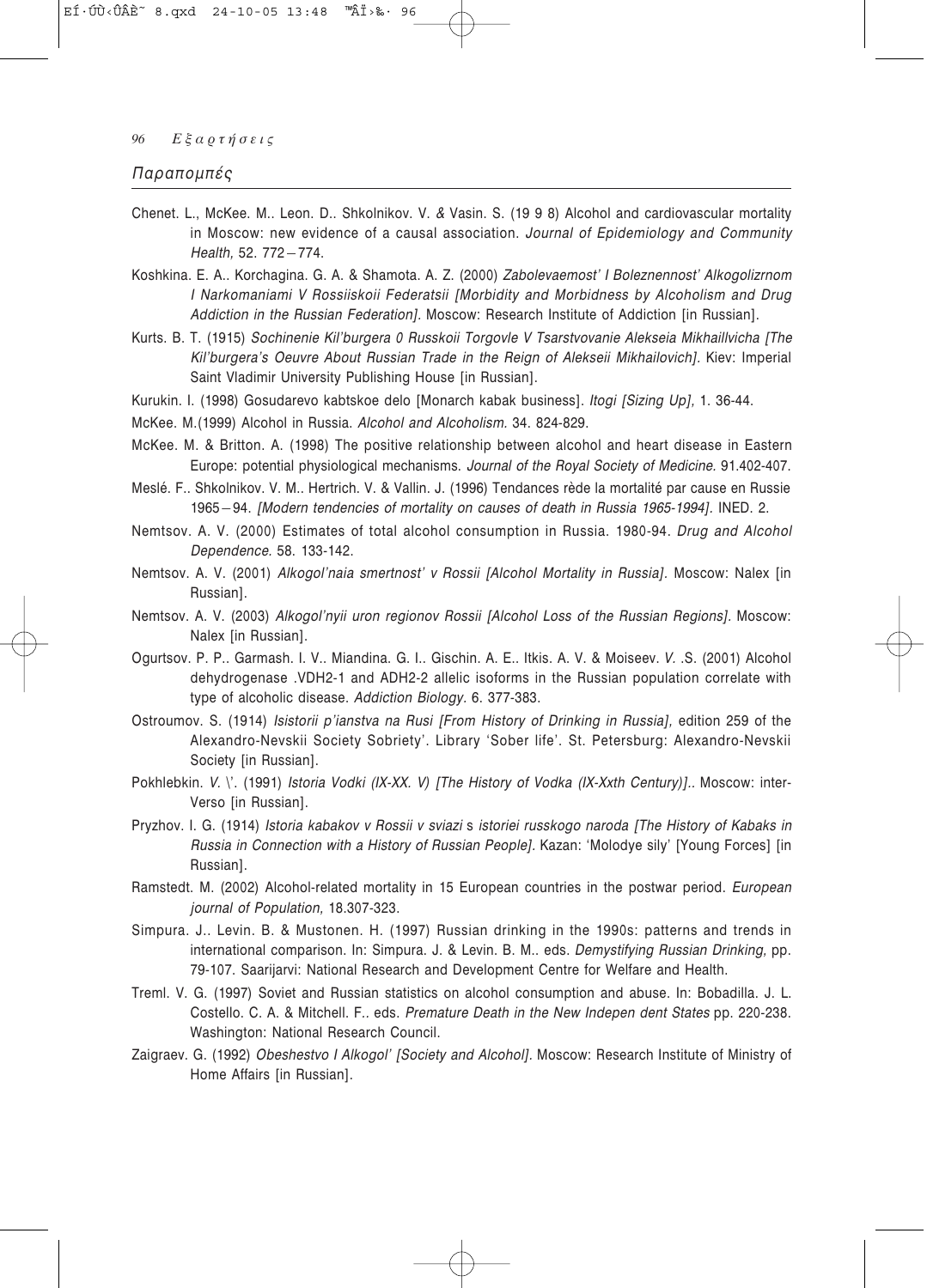Zaigraev. G. (2004a) The Russian model of noncommercial alcohol consumption. In: Haworth. A. & Simpson. R. eds. Moonshine Markets, pp. 211-234. New York: Brunner Routledge.

Zaigraev. G. (2004b) Chernoe pro 'beluiu' [Black about 'white']. Prophility' [Profile], 1. 24-25 [in Russian]. Zhirov. N.P. & Petrova. F.N. (1998) Antialcogol'noie zakonoda-tel'atvo Rossiiskoii Imperii: Istoricheskii opyt formirovania [The anti-alcoholic legislation of the Russian Empire: historical experience of formation]. St Petersburg: University of St Petersburg [in Russian].

> "Russia: alcohol yesterday and today" Addiction, Volume 100, Number 5, February 2005

Κίνα: Το αλκοόλ σήμερα WEI HAO, HANHUI CHEN, ZHONGHUA SU\*

Μετάφραση Αλεξάνδρα Τζάλα Translation Alexandra Tzala

Η Κίνα είναι μια απέραντη χώρα, αποτελεί το 22% του παγκόσμιου πληθυσμού. Κατά τις πρόσφατες δεκαετίες έχει υπάρξει σε αυτή τη χώρα ένδειξη μιας εντυπωσιακής αύξησης στην κατανάλωση αλκοόλ και στα προβλήματα σχετικά με το αλκοόλ με ενδεχόμενο μεγάλο αντίκτυπο στην υγεία.

# ΙΣΤΟΡΙΑ ΚΑΙ ΚΟΥΛΤΟΥΡΑ ΤΗΣ ΚΑΤΑΝΑΛΩΣΗΣ ΑΛΚΟΟΛ

- Η Κϊνα είναι από τις παλαιότερες χώρες στον κόσμο στις οποίες παρασκευάζονταν αλκοόλ, στην Κίνα υπάρχουν πολλοί θρύλοι και μύθοι, οι οποίοι επικεντρώνονται σε αυτό το θέμα. Η έρευνα δείχνει ότι, η προέλευση του αλκοόλ στην Κίνα χρονολογείται από την περίοδο του Shen Nong στη Νεολιθική Εποχή (περίπου πριν από 7000 χρόνια). Ο θρύλος λέει επίσης ότι, ο Du Kang, που έζησε κατά τη δυναστεία των Xia (2100 π.Χ.-1600 π.Χ.), εφηύρε το αλκοόλ. Σήμερα κάποιοι Κινέζοι ακόμη χρησιμοποιούν το όνομά του για να υποδηλώσουν το αλκοόλ. Βασισμένα σε επιγραφές μαντείων από τα τέλη της δυναστείας Shang (1200-1046 π.Χ.), τα πρώτα κείμενα από την Κίνα διακρίνουν τουλάχιστον τρία είδη ποτού: το chang, ένα κρασί από βότανα, το li, πιθανόν ένα μη αλκοολούχο ρόφημα ή ποτό από ρύζι ή κεχρί, και το Jiu, ένα ποτό από ρύζι ή κεχρί σε πλήρη ζύμωση, με περιεκτικότητα σε αλκοόλ περίπου 10-15% (McGovern et al., 2004). Κατά τη διάρκεια της περιόδου της Xia-Shang Εποχής (1700 π.Χ.), η εφεύρεση της μαγιάς του αλκοόλ συντέλεσε στη βελτίωση της ποιότητας. Με την εξέλιξη των τεχνικών αποθήκευσης, παρήχθησαν στην Κίνα πολλές φημισμένες μάρκες αλκοόλ, όπως το Moutai (135 π.Χ.).
- Ωστόσο, έρευνες που πρόσφατα δημοσιεύθηκαν δείχνουν ότι, οι Κινέζοι κατανάλωναν ροφήματα που είχαν υποστεί ζύμωση, πιθανόν κρασί, περίπου όσο 9000 χρόνια πριν. Μια μελέ-

\* Mental Health Institute Second Xiangya Hospital, Central South University Renmin Middle Road 139#, Changsha, Hunan 410011, China E-mail: haow@wpro.who.int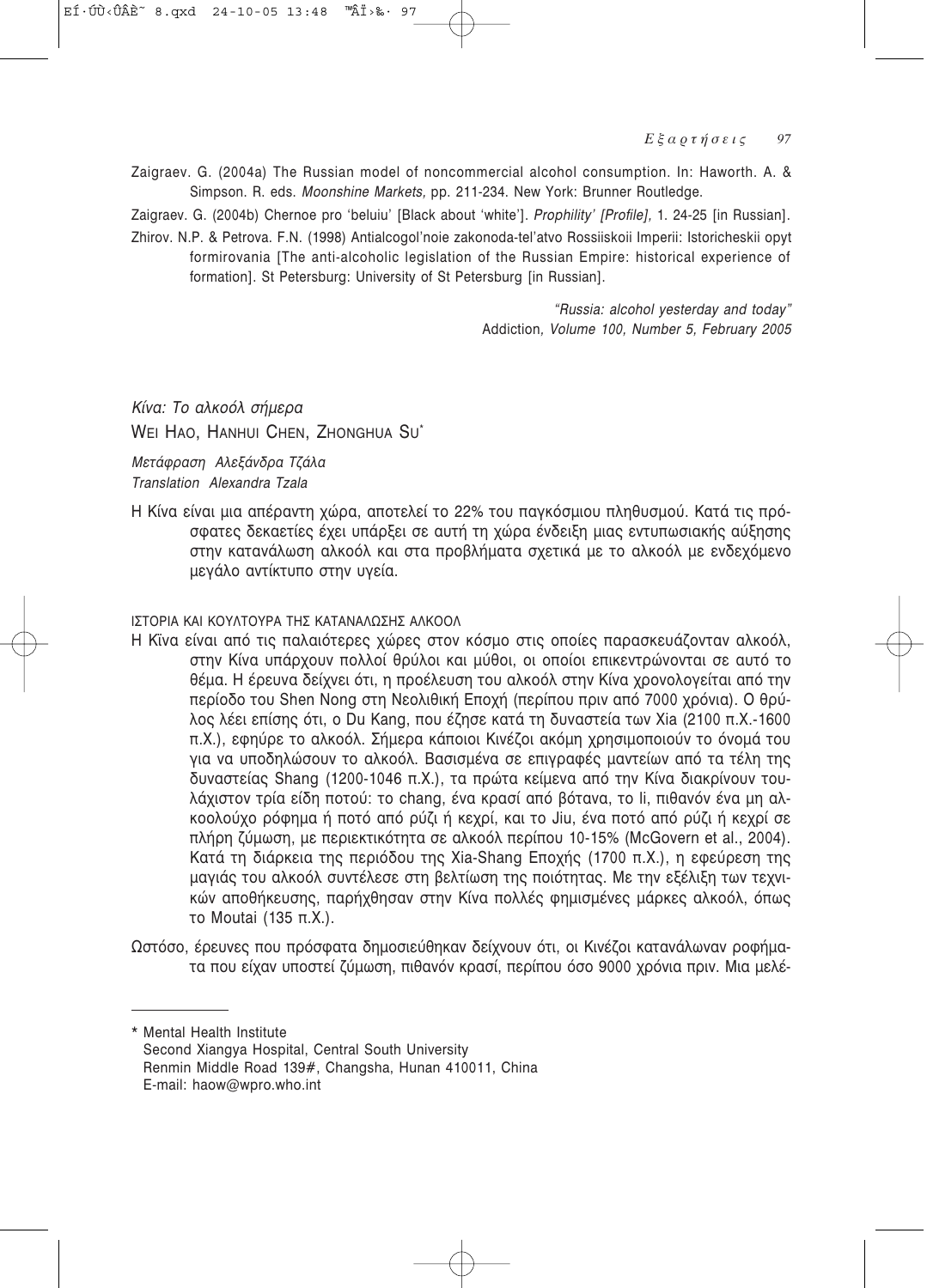τη, στην οποία χρησιμοποιήθηκαν σύγχρονες τεχνικές ανάλυσης κεραμικών (από το Jiahu, περιοχή Henan), που χρονολογούνται περίπου το 7000 π.Χ., δείχνει χημικά στοιχεία τα οποία ταιριάζουν με υπολείμματα ρυζιού και κρασιού από ρύζι, κρασιού από σταφύλι, ταννίνες σταφυλιών καθώς και άλλων αρχαίων και σύγχρονων βοτάνων. Η πιο ακριβής ερμηνεία των δεδομένων αυτών είναι ότι, τα αγγεία από την περιοχή του Jiahu περιείχαν επεξεργασμένα ροφήματα από ρύζι, μέλι και φρούτα (McGovern et al., 2004).

- Οι αρχαιολόγοι ανακάλυψαν ότι το πιο πρώιμο χάλκινο αποστακτήριο στην Κίνα χτίστηκε κατά τη διάρκεια της δυναστείας του Ανατολικού Han (25-220 μ.Χ.), αλλά επίσημα αρχεία που αναφέρουν τεχνικές απόσταξης οινοπνευματώδων ποτών παρατηρούνται κατά τη διάρκεια της δυναστείας Yuan (1206-1368 μ.Χ.) (Xu 2004). Στα τέλη του 18ου και στις αρχές του 19ου αιώνα, η μπύρα, το μπράντυ, το ουίσκυ και η βότκα εισάγονται στην Kíva (Hao & Young 2000; Cochrane et al., 2003).
- Η Κίνα είναι γνωστή ως μια χώρα στη οποία το αλκοόλ αποτελεί μια σημαντική πτυχή του πολιτισμού. Οι Κινέζοι έχουν επανειλημμένως θεωρήσει το αλκοόλ ως την αναπαράσταση της χαράς και της ενσάρκωσης των καλών οιωνών. Το αλκοόλ παίζει ένα σημαντικό ρόλο στην παραδοσιακή κινέζικη ιατρική. Έχει επίσης συσχετιστεί με τις τέχνες και την ποίηση: ο διάσημος Κινέζος ποιητής Li Bai είναι γνωστός ως ο 'Άγιος του αλκοόλ'. Ταυτόχρονα, οι Κινέζοι θεωρούν το αλκοόλ ως μια από τις 'Τέσσερις ακολασίες' ή καταστροφές. Αυτή η διττή όψη του αλκοόλ αντικατοπτρίζεται στην ιστορία της Κίνας.
- Η κατανάλωση ποτού είναι κοινωνικά αποδεκτή και παίζει σημαντικό ρόλο στα σημαντικότερα γεγονότα της καθημερινής ζωής, όπως στο Φεστιβάλ της Πρωτοχρονιάς, σε τελετές γάμου, σε πάρτυ γενεθλίων και άλλες εκδηλώσεις. Η τελετουργική κατανάλωση σε ειδικές περιστάσεις, όπως η τελετή της ευχαριστίας στο Θεό, στους προγόνους, στον ουρανό και στη γη, εξακολουθεί να διατηρείται σε κάποιες περιοχές. Ενώ αναρίθμητα έθιμα διατηρούνται, υπάρχουν ωστόσο αξιοπρόσεχτες αλλαγές στη συμπεριφορά των όσων πίνουν. Ο κινέζικος επιχειρηματικός κόσμος γίνεται υψηλά ανταγωνιστικός και η κατανάλωση αλκοόλ θεωρείται πλέον απαραίτητη για την επιτυχία. Το να πίνεις θεωρείται ότι χαλαρώνει την ένταση και διευκολύνει την κοινωνική συναλλαγή μεταξύ των Κινέζων επιχειρηματιών. Επιπλέον, το αλκοόλ πιστεύεται ότι βοηθά στη διατήρηση των καλών σχέσεων ανάμεσα σε επόπτες και εργαζομένους καθώς και ανάμεσα στους συναδέλφους (Cochrane et al., 2003; Hao & Young 2000). Γενικά, οι άνθρωποι στο Βορρά τείνουν να έχουν πιο βαριές συνήθειες κατανάλωσης αλκοόλ από όσους βρίσκονται στα νότια της Κίνας.
- Η πολιτισμική παράδοση της Κίνας ενθαρρύνει την κοινωνική κατανάλωση αλκοόλ και αποθαρρύνει τη μοναχική κατανάλωση. Παρά το έθιμο της πρόποσης (το να παρακινείς κάποιον να πιει και να τον ανανκάζεις σαν να πρόκειται νια τιμωρία στο συμπόσιο) καθώς και το παιχνίδι του ποτού, που είναι γνωστό ως «το στοίχημα», οι Κινέζοι πότες τείνουν να υπενθυμίζουν στον εαυτό τους να μην πίνουν τόσο πολύ όταν βρίσκονται με φίλους. Το μεγαλύτερο μέρος της κοινωνικής κατανάλωσης αλκοόλ λαμβάνει χώρα κατά τη διάρκεια των γευμάτων (Hao & Young 2000).
- Η νεότερη κινέζικη λογοτεχνία περιλαμβάνει πολλές αναφορές για τον έλεγχο του αλκοόλ. Οι δυναστείες λέγεται ότι έπεσαν ως αποτέλεσμα της κατάχρησης αλκοόλ από τους βασιλείς. Τα ιστορικά αρχεία υποδηλώνουν ξεκάθαρα ότι, σε διαφορετικές χρονικές περιόδους, οι κυβερνήσεις είχαν επίγνωση των προβλημάτων που σχετίζονταν με το αλ-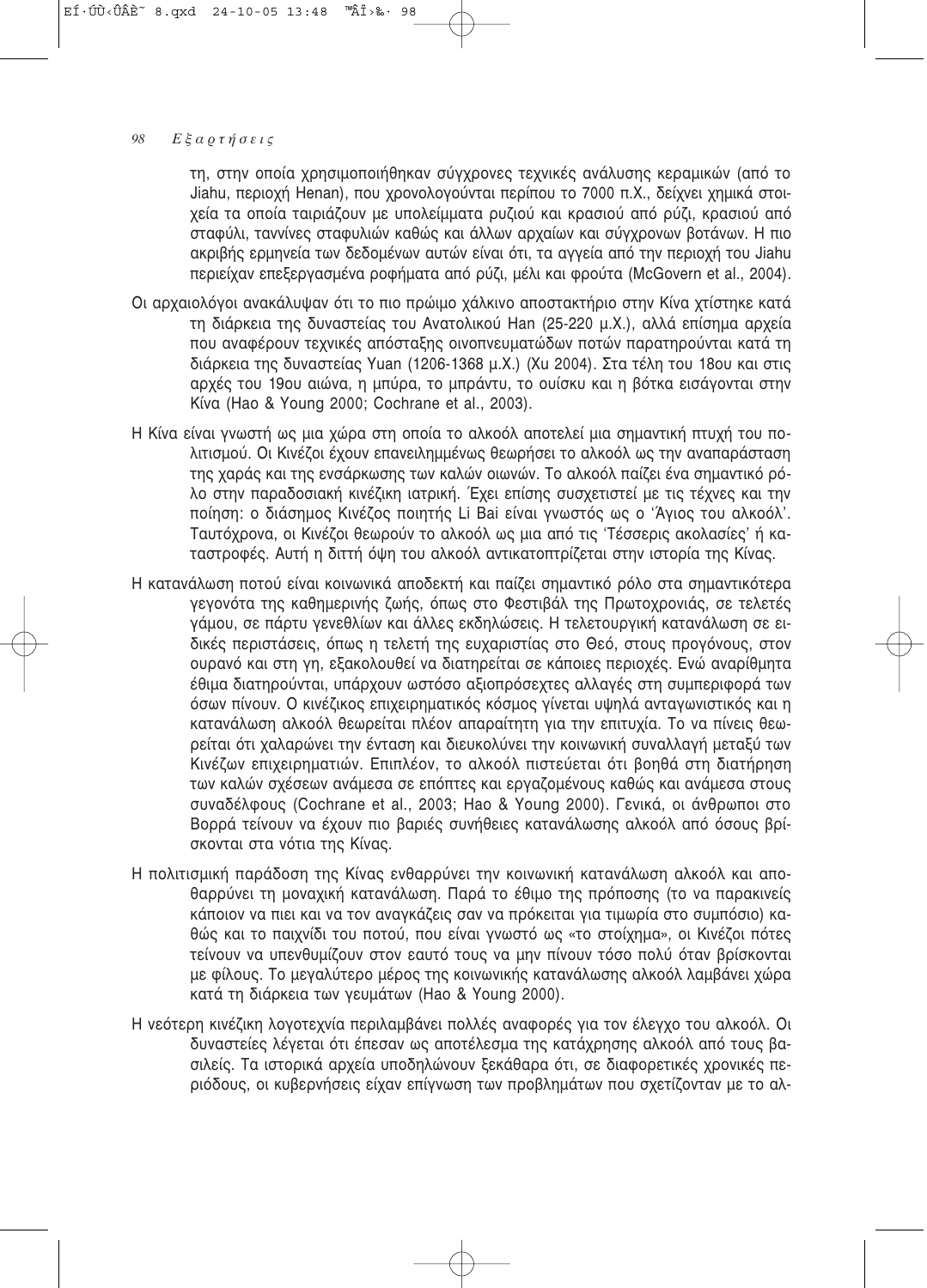EÍ·ÚÙ<ÛÂÈ<sup>~</sup> 8.qxd  $24 - 10 - 05$  13:48 ™ÂÏ>‱∙

> κοόλ και χρησιμοποιούσαν πολιτικές τακτικές για να εμποδίσουν αυτά τα προβλήματα και για να αυξήσουν τα κρατικά εισοδήματα. Για παράδειγμα, ο Αυτοκράτορας Υυ (2205-2198 π.Χ.) επέβαλε φόρο στο αλκοόλ για να μειώσει την κατανάλωση, ενώ κατά τη διάρκεια της δυναστείας του Han (220-206 π.Χ.) μια σειρά από νόμους θεσπίστηκαν για να ελέγξει την κατανάλωση. Κατά τη διάρκεια του καθεστώτος του Wei (220-246 μ.Χ.), η καταπάτηση του δικαιώματος της κυβέρνησης να έχει το μονοπώλιο του αλκοόλ, τιμωρούνταν με θάνατο. Ήταν ένα μέτρο που, ως κάποιο βαθμό, στόχευε και στο να μειώσει τα προβλήματα από τη χρήση του αλκοόλ στη δημόσια υγεία.

# ΕΙΔΗ ΚΑΙ ΚΑΤΑΝΑΛΩΣΗ ΑΛΚΟΟΛΟΥΧΩΝ ΠΟΤΩΝ

Στη σύγχρονη Κίνα καταναλώνεται μια ποικιλία αλκοολούχων ποτών (Πίνακας 1). Αυτό περιλαμβάνει 'δυνατό' αποσταγμένο οινοπνευματώδες ποτό (περίπου 54% V/V αιθανόλη), ΄λιγότερο δυνατό' οινοπνευματώδες ποτό (περίπου 32-44% περιεκτικότητα αιθανόλης), το κρασί και το κίτρινο κρασί από ρύζι (12-18% περιεκτικότητα αιθανόλης) και τη μπύρα (4-6% περιεκτικότητα αιθανόλης). Το κρασί από ρύζι παράγεται από ρύζι ή κεχρί, με περιεκτικότητα αιθανόλης συνήθως σε ποσοστό 15-16%. Επιπρόσθετα, το ιαματικό οινοπνευματώδες ποτό παρασκευάζεται περιέχοντας παραδοσιακά βότανα και χρησιμοποιείται για να βελτιώσει τη γενική υγεία και για να κουράρει μια ποικιλία από ασθένειες, συμπεριλαμβανομένης της αρθρίτιδας και των σεξουαλικών δυσλειτουργιών, όπως η ανικανότητα (Hao & Young 2000).

| Έτος                                    | 1990 | 1991 | 1992  | 1993  | 1994  | 1995  | 1996  | 1997  | 1998  | 1999  | 2000  | 2001  |
|-----------------------------------------|------|------|-------|-------|-------|-------|-------|-------|-------|-------|-------|-------|
| Μπύρα                                   | 6.92 | 8.38 | 10.21 | 11.92 | 14.15 | 15.69 | 16.82 | 18.89 | 19.88 | 20.99 | 22.31 | 22.89 |
| Οινόπνευμα                              | 5.14 | 5.24 | 5.47  | 5.43  | 6.57  | 7.91  | 8.01  | 7.82  | 5.73  | 5.02  | 4.76  | 5.17  |
| Κρασί                                   | 0.25 | 0.24 | 0.25  | 0.29  | 0.19  | 0.23  | 0.17  | 0.19  | 0.22  | 0.25  | 0.20  | 0.25  |
| Πηγή: Στατιστική Υπηρεσία Κίνας (2003). |      |      |       |       |       |       |       |       |       |       |       |       |

ΠΙΝΑΚΑΣ 1. ΕΘΝΙΚΗ ΚΑΤΑΝΑΛΩΣΗ ΑΛΚΟΟΛΟΥΧΩΝ ΠΟΤΩΝ ΣΤΗΝ ΚΙΝΑ (ΣΕ ΕΚΑΤΟΜΜΥΡΙΑ ΤΟΝΟΥΣ)

- Το ποσοστό των αλκοολούχων ποτών, που παράγονται και καταναλώνονται στην Κίνα, αυξάνεται σταθερά. Η Κίνα είναι τώρα η δεύτερη μεγαλύτερη χώρα του κόσμου στην παραγωγή μπύρας (World Drink Trends 1996; Hao & Young 2000). Το 2001, οι πωλήσεις μπύρας ανήλθαν στο 73,1% των συνολικών πωλήσεων αλκοολούχων ποτών στην Κίνα, με τα οινοπνευματώδη στο 26%. Παρόλα αυτά, τα οινοπνευματώδη εξακολουθούν να αποτελούν τη μεγαλύτερη κατανάλωση στα αλκοολούχα ποτά με περιεκτικότητα αιθανόλης τέσσερις φορές πάνω στο ποσοστό που καταναλώνεται ως οινοπνευματώδες παρά ως μπύρα (Στατιστική Υπηρεσία Κίνας 2003). Το κρασί, ειδικότερα το κόκκινο κρασί, γίνεται πιο δημοφιλές, λόγω των υποτιθέμενων ευεργετικών επιδράσεων στην υγεία. Η φορολογία στα εισαγόμενα οινοπνευματώδη (μπράντυ και ουίσκυ) μειώθηκε το 1995 από τα 150% στα 80% και ο όνκος των πωλήσεων διπλασιάστηκε την τελευταία δεκαετία, όμως η κατανάλωση αυτών των εισαγόμενων ποτών είναι περιορισμένη.
- Μία έρευνα, την οποία χρηματοδότησε ο Παγκόσμιος Οργανισμός Υγείας το 2001 (WHO) στην Κίνα, με 24.992 συμμετέχοντες (άνδρες 56%, γυναίκες 44%, μέση ηλικία 40,1±15,6),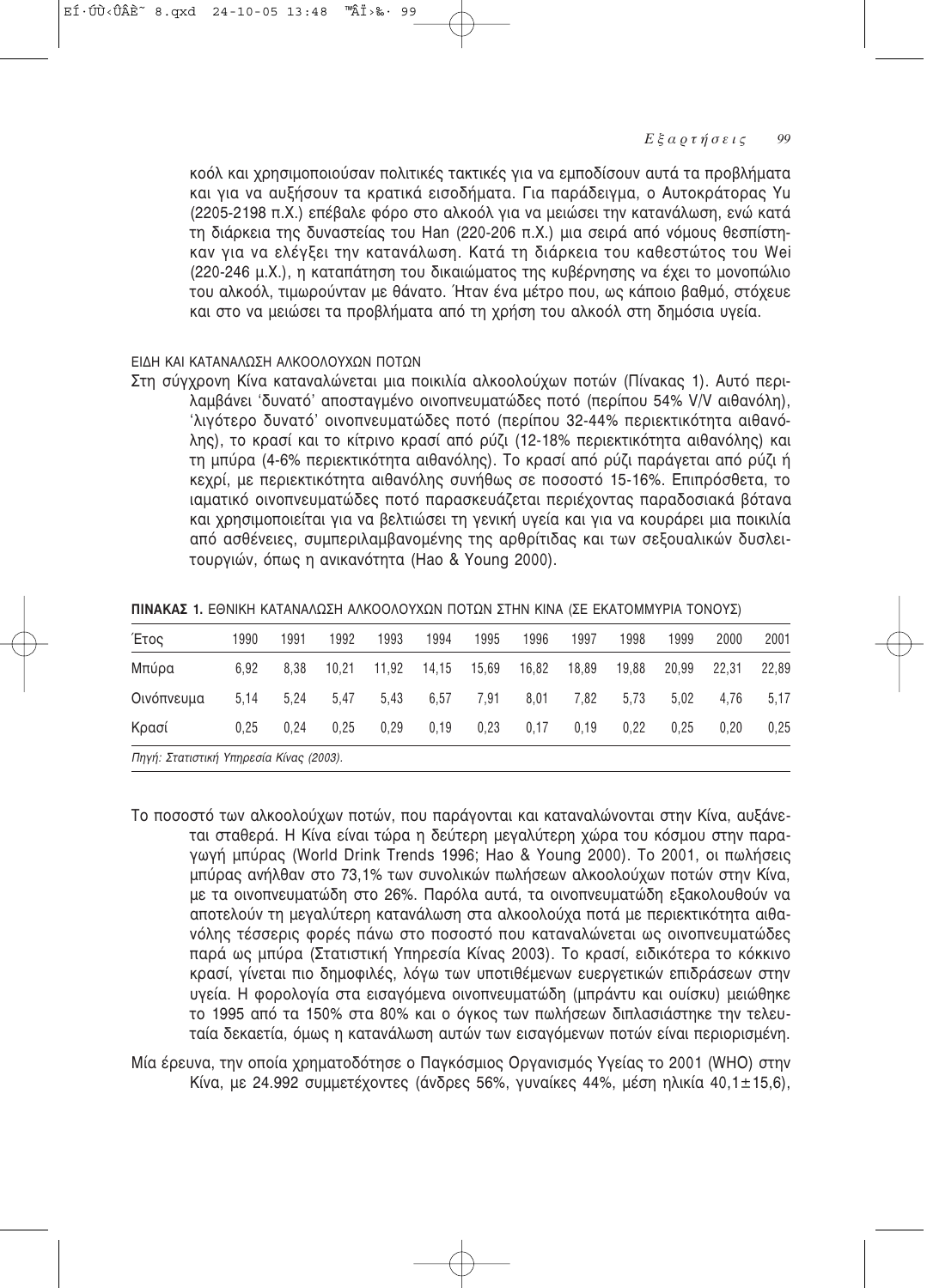έδειξε μια ετήσια κατανάλωση αιθανόλης της τάξης των 4,5 λίτρων σε ενήλικες ηλικίας 15 ετών και άνω (Hao et al., 2003). Σε αυτή την έρευνα, η δειγματοληψία έλαβε χώρα σε πέντε μέρη, στις πόλεις: Chengdu (CD) και στην παρακείμενη αγροτική περιοχή της επαρχίας Sichuan, Yanji (YJ) και στην παρακείμενη αγροτική περιοχή της επαρχίας Jilin, Fuyang (FY) και στην παρακείμενη αγροτική περιοχή της επαρχίας Anhui, Jinan (JN) και στην παρακείμενη περιοχή της επαρχίας Shandong και Hengyang (HY) και στην παρακείμενη αγροτική περιοχή της επαρχίας Hunan. Στις προαναφερθείσες περιοχές, τα οικοδομικά τετράγωνα στις πόλεις και τα χωριά στις ανροτικές περιοχές, επιλέχθηκαν με πιθανότητα αναλονική ως προς το μένεθος των πρωτονενών μονάδων, οι οποίες επιλέχθηκαν τυχαία (Hao et al., 2003).

- Βασισμένοι στα δεδομένα του Παγκόσμιου Οργανισμού Υγείας, το 1970 η κατά κεφαλή κατανάλωση αλκοόλ για τους ενήλικες στην Κίνα ήταν 1,03 λίτρα ενώ το 1996 ανήλθεέφτασε τα 5,17 λίτρα (WHO 1999). Αυτή η τιμή ήταν ακόμη χαμηλή σε σχέση με τις άλλες εκβιομηχανισμένες χώρες. Συγκριτικά, η κατά κεφαλή κατανάλωση αλκοόλ στην Ευρώπη το 2001 ήταν 8,6 λίτρα (WHO 2001). Η ανάλυση αυτών των τιμών είναι δύσκολη. Το 70-80% του πληθυσμού της Κίνας κατοικεί σε αγροτικές περιοχές και ένα ακόμη μεγαλύτερο ποσοστό θα μπορούσε να θεωρηθεί ότι ζει σε συνθήκες φρώχειας. Η δυνατότητά τους να αγοράσουν αλκοόλ είναι περιορισμένη. Στην αναφορά του Hao και των συνεργατών του (2003), η εκτίμηση της κατανάλωσης των μη καταγεγραμμένων αλκοολούχων ποτών ανά τρίμηνο (κυρίως αυτών που παρασκευάζονται στο σπίτι καθώς επίσης και των νοθευμένων αλκοολούχων ποτών, δηλαδή των παράνομων αλκοολούχων ποτών που παράγουν ασυνείδητοι έμποροι και τά εμπορεύονται ως φημισμένες μάρκες) ήταν το 7,1% μεταξύ όλων των αποκριθέντων. Επίσης, αναφέρθηκε ως πιο συχνή μορφή μη καταγεγραμμένων αλκοολούχων ποτών το κρασί από ρύζι και το κρασί από μη αποφλοιωμένο ρύζι. Η ποσοστιαία αναλογία των μη καταγεγραμμένων αλκοολούχων ποτών ερμηνεύει το 14,9% της συνολικής κατανάλωσης αλκοόλ και, αναφορικά με τις πόλεις CD και HY και τις περιφέρειές τους (στις νότιες περιοχές της χώρας), το 25,5% και το 29,9% αντίστοιχα, ενώ οι άλλες τρεις τοποθεσίες παρουσίαζαν λιγότερο από 1% η καθεμία.
- Είναι πολύ δύσκολο να γίνουν προβλέψεις για το πότε η κατανάλωση του αλκοόλ στην Κίνα μπορεί να φτάσει στο υψηλότερο σημείο και που θα συμβεί αυτό. Για τέτοιες προβλέψεις πρέπει να ληφθούν υπόψη οι βιολογικοί, πολιτιστικοί και οικονομικοί παράγοντες. Πάνω από το 10% των Κινέζων εκτιμάται ότι αντιδρά με 'αστραποβόλα' αντίδραση σε μικρές ποσότητες αλκοόλ, λόγω της διαφορετικής εκδοχής του ενζύμου της αλδεΰδικής αφυδρογενάσης. Αυτό έχει ως αποτέλεσμα τον περιορισμό στην κατανάλωση αλκοόλ από κάποιους Κινέζους. Παρόλα αυτά, οι Κορεάτες και οι Γιαπωνέζοι, οι οποίοι έχουν ένα παρόμοιο ταμπεραμέντο με τους Κινέζους, όντως πίνουν πολύ αλκοόλ (WHO 1999). Είναι οι κοινωνικοί και οι πολιτισμικοί παράγοντες που καθορίζουν το επίπεδο κατανάλωσης του αλκοόλ. Υπάρχουν κάποιοι κοινωνικοί και πολιτισμικοί παράγοντες που μπορεί να ενθαρρύνουν τον μετριασμό της κατανάλωσης αλκοόλ στην Κίνα. Οι παραδοσιακές κινέζικες αξίες και φιλοσοφίες δίνουν έμφαση στο 'μέτρο' και στην 'ηθική χρήση του'. Οι Κινέζοι παραδοσιακά πίνουν αλκοόλ μόνο όταν τρώνε και είναι ενάντιοι στη μοναχική χρήση του. Και οι κακές οικονομικές συνθήκες περιορίζουν τη χρήση αλκοόλ κάποιων ανθρώπων. Παρόλα αυτά, καθώς η Κίνα συνεχίζει να ανοίγεται στη Δύση και να γίνεται πλουσιότερη και έτσι, θα δοκιμαστούν σφοδρά αυτοί οι οικονομικοί και παραδοσιακοί πολιτισμικοί περιορισμοί απέναντι στην κα-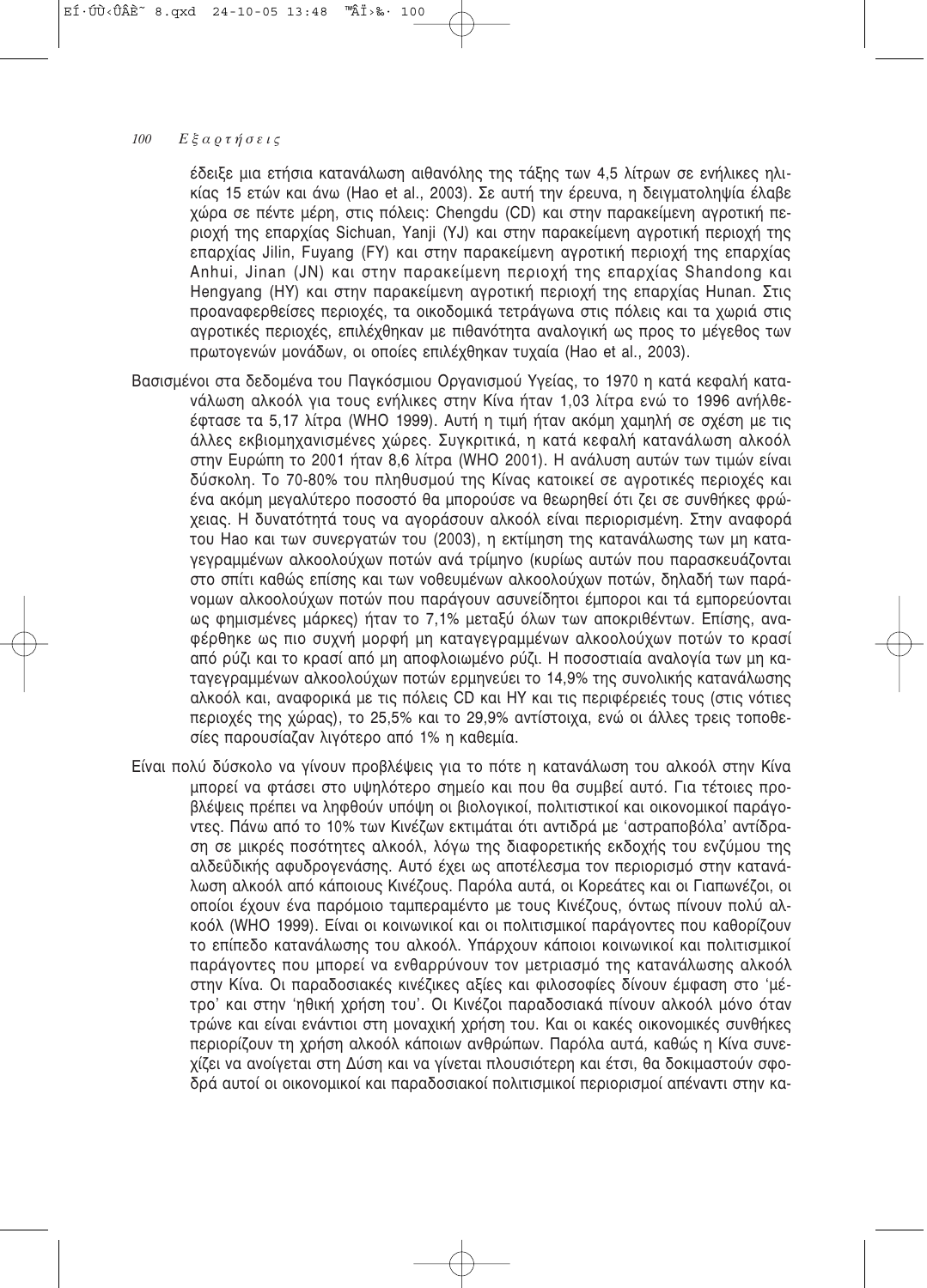EÍ·ÚÙ‹ÛÂȘ 8.qxd 24-10-05 13:48 ™ÂÏ›‰· 101

τάχρηση αλκοόλ. Η συνεχής αύξηση της κατανάλωσης αλκοόλ στην Κίνα είναι αναπό-Φευκτη.

# ΜΟΡΦΕΣ ΚΑΤΑΝΑΛΩΣΗΣ

- Στην παραπάνω έρευνα, που χρηματοδοτήθηκε από τον Παγκόσμιο Οργανισμό Υγείας, στο γενικό πληθυσμό ηλικίας 15 ετών και άνω, η αναλογία των τριμήνων ποσοστών κατανάλωσης ήταν 63,8%, 18,3% και 43,8%, για άνδρες, γυναίκες και για το συνολικό δείγμα, αντιστοίχως, ενώ η αναλογία του ετήσιου ποσοστού κατανάλωσης ήταν 74,9%, 38,8% και 59,0%, αντίστοιχα. Και η τρίμηνη και η ετήσια αναλονία ρυθμών κατανάλωσης ήταν υψηλότερες στους άνδρες από ό,τι στις γυναίκες (P<0.0001) 59,0%. Επίσης, και η τρίμηνη και η ετήσια αναλογία αυξανόταν με την ηλικία. Έφτανε σε κορύφωση στα 41-50 έτη στους άνδρες και στα 36-40 έτη στις γυναίκες και μετά παρουσίαζε ύφεση. Η πλειοψηφία, το 76,7% των γυναικών και το 33,8% ανδρών καταναλωτών έπιναν αλκοολούχα ποτά μια φορά την εβδομάδα ή λιγότερο, ενώ το 26,1% των ανδρών καταναλωτών και μόνο το 5,4% των γυναικών έπινε τουλάχιστον μια φορά την ημέρα (Hao et al., 2003). Για τους άνδρες, το αποσταγμένο οινόπνευμα είναι ποτό πρώτης επιλογής, αντιστοιχώντας σε ποσοστό μεγαλύτερο του ενός τρίτου του συνόλου ποτών που καταναλώνονται. Οι γυναίκες αναφέρουν ότι καταναλώνουν περισσότερο κρασί και μπύρα από ό,τι άλλα ποτά (Cochrane et al., 2003).
- Θα πρέπει να δοθεί περισσότερη προσοχή στη συμπεριφορά κατανάλωσης αλκοόλ των νέων στην Κίνα. Μια έρευνα (n= 1650), που διεξήχθη σε τρία γυμνάσια στην περιοχή Shijingshan στο Πεκίνο, έδειξε ότι τα ποσοστά κατανάλωσης αλκοόλ στη διάρκεια της ζωής ενός ανθρώπου ήταν 48,3% και 37,0% για τους μαθητές και τις μαθήτριες μικρότερων τάξεων, αντίστοιχα, και ποσοστά 72,8% και 56,3% για τους μαθητές και τις μαθήτριες μεγαλύτερων τάξεων αντίστοιχα. Ένα ποσοστό 12,2% ανέφερε ότι είχε την εμπειρία της μέθης κατά τον προηγούμενο χρόνο (Xing et al., 2002).
- Οι Luo και οι συνεργάτες του (2003) διεξήγαγαν μια έρευνα σε 115 γυμνάσια, λύκεια ή τεχνικά σχολεία στη Σαγκάη (n= 9308). Τα αποτελέσματα έδειξαν ότι το 47,5% των μαθητών είχε καταναλώσει αλκοολούχα ποτά στο παρελθόν και το 17,8% είχε καταναλώσει αλκοόλ 30 μέρες πριν από την έρευνα (το 5,2% είχε μεθύσει).
- Μερικές μελέτες έχουν εστιάσει σε ανθρώπους με συγκεκριμένα επαγγέλματα, όπως εργάτες σε χαλυβουργεία και ορυχεία (εργαζόμενοι σε βαρέα επαγγέλματα). Μια αναφορά έδειξε ότι, τα ημερήσια ποσοστά κατανάλωσης ήταν 63,8% για τους εργάτες σε χαλυβουργεία (n= 242: για τους άνδρες 82,2%, για τις γυναίκες 17,8%), με κατανάλωση σε καθαρό αλκοόλ κατά μέσο όρο 88γρ. την ημέρα (Lu et al., 1999).

## ΒΛΑΒΕΣ ΠΟΥ ΣΧΕΤΙΖΟΝΤΑΙ ΜΕ ΤΟ ΑΛΚΟΟΛ

Στην Κίνα δεν έχει γίνει συστηματική μελέτη και απολογισμός σχετικά με τις βλάβες από τη χρήση αλκοόλ. Το 1990 μια συντηρητική εκτίμηση από τον Παγκόσμιο Οργανισμό Υγείας έδειξε ότι, στην Κίνα το αλκοόλ ήταν υπεύθυνο για 114.000 θανάτους, 2,118 εκατομμύρια χρόνια χαμένης ζωής και 4,854 εκατομμύρια χαμένης ζωής 'σε αναπηρία', με μια επιβάρυνση σε ποσοστό 2,3% από ασθένειες (WHO 2002). Στην πρώτη έρευνα πεδίου που καταγράφηκε για τις ψυχικές ασθένειες στην Κίνα, ο Shen και οι συνεργάτες του ερεύνησαν στις αρχές της δεκαετίας του 1980, 38.136 άτομα ηλικίας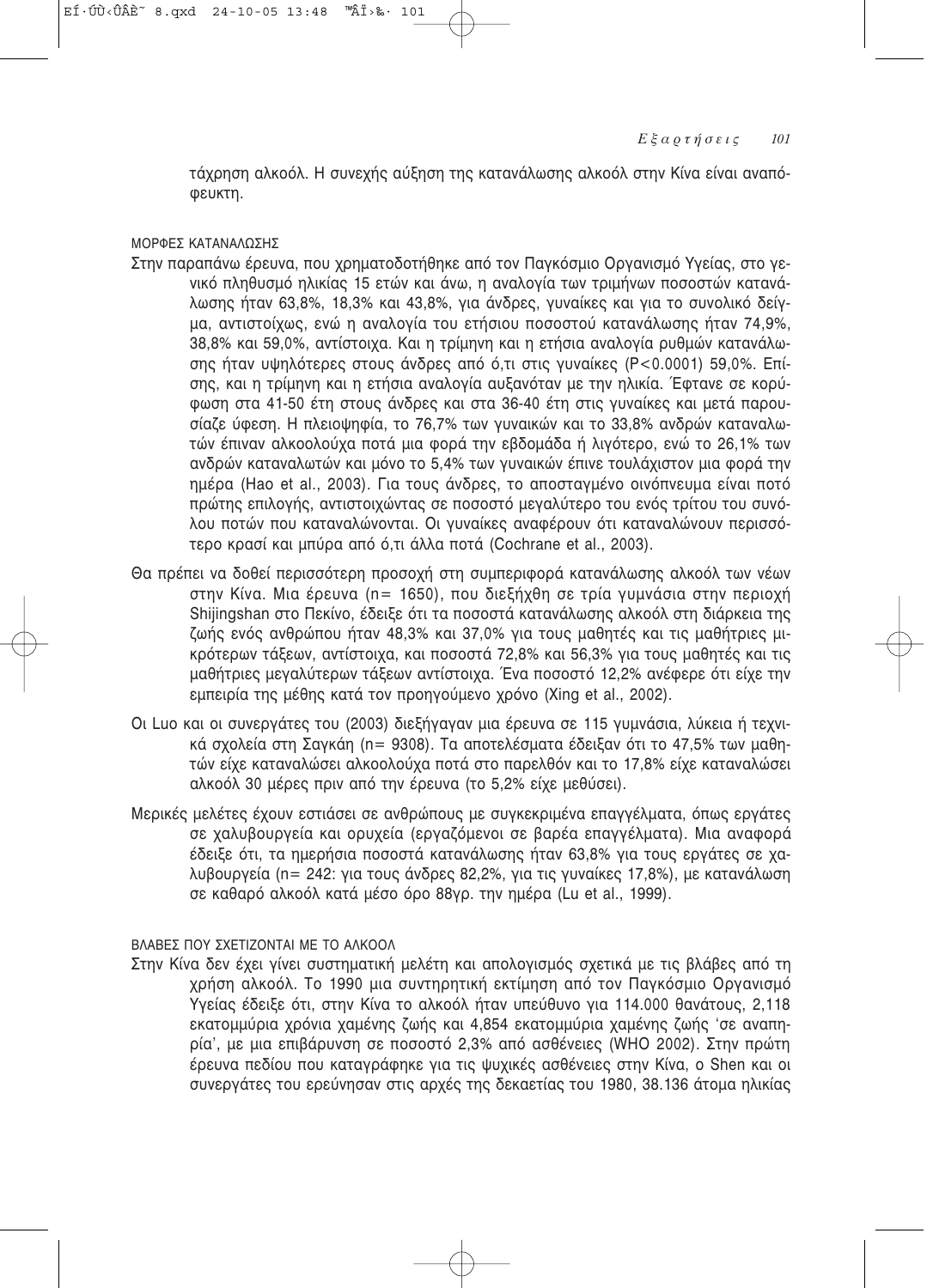15 ετών και άνω από 12.000 νοικοκυριά σε 12 περιοχές (Hao & Young 2000; Cochrane 2003). Μόνο έξι περιπτώσεις (ποσοστό 0,016%) θα μπορούσαν να διαγνωσθούν με εξάρτηση από το αλκοόλ, σύμφωνα με τα κριτήρια του ICD-9. Από τότε, στην Κίνα έχουν συμβεί ταχύτατες κοινωνικές και οικονομικές αλλαγές. Στην παραπάνω μελέτη των πέντε περιοχών, η επικράτηση της τρέχουσας εξάρτησης από αλκοόλ ήταν 6,5% στους άνδρες και 0,2% στις γυναίκες (3,87% συνολικά) και η ετήσια νοσηρότητα από γαστρίτιδα/έλκη στο συνολικό δείγμα ήταν 7,9%, η οποία συσχετίζεται μη γραμμικά με την κατανάλωση αλκοόλ, ενώ οι καρδιακές παθήσεις και η εγκεφαλική νέκρωση/αιμορραγία έδειξαν ότι σχετίζεται σε κατανομή-U (Hao et al., 2003). Μερικές άλλες επιδημιολογικές έρευνες δείχνουν τις τάσεις (Hao & Young, 2000) (Πίνακας 2).

| Έτος                                                                           | Περιοχή     | Διαγνωστικό<br>Σύστημα | Ηλικία    | Άνδρες | Γυναίκες | Άνδρες | Γυναίκες | Σύνολο |  |
|--------------------------------------------------------------------------------|-------------|------------------------|-----------|--------|----------|--------|----------|--------|--|
| 1984                                                                           | Shandong    | $ICD-9$                | $\geq$ 15 | 44.625 | 44.197   | 0.067  | 0.005    | 0,036  |  |
| 1985                                                                           | Chongquing  | ICD-9                  | $\geq$ 15 | 1.811  | 1.889    | 0,939  |          | 0,455  |  |
| 1986                                                                           | Hubei       | $ICD-9$                | $\geq$ 15 | 2.532  | 2.436    | 0.790  | 0.041    | 0,423  |  |
| 1989                                                                           | Henan       | $ICD-9$                | $\geq$ 15 | 2.833  | 2.667    | 1.412  | 0.075    | 0,764  |  |
| 1990                                                                           | Jiangsu     | $CCMD-2*$              | $\geq$ 15 | 7.682  | 5.210    | 3.931  | 0.419    | 2,363  |  |
| 1993                                                                           | Hunan       | DSM-III-R              | $\geq$ 15 | 1.029  | 1.000    | 1,555  | 0,100    | 0,838  |  |
| 1993                                                                           | Helongjiang | DSM-III-R              | $\geq$ 15 | 3.016  | 2.977    | 7.692  | 0,202    | 2,647  |  |
| 1993                                                                           | Jiangsu     | DSM-III-R              | $\geq$ 15 | 2.978  | 3.034    | 10.813 | 0,297    | 5,506  |  |
| 1993-94                                                                        | National    | <b>DSM-III-R</b>       | 15-65     | 11.972 | 11.541   | 6,632  | 0,104    | 3,428  |  |
| * CCMD-2: Κινέζικη ταξινόμηση για τις Διανοητικές Διαταραχές, 2η έκδοση, 1994. |             |                        |           |        |          |        |          |        |  |

**FINAKAY 2. YEEPIXYYH THY E=APTHYHY AFIO TO AAKOOA YTON FENIKO FIAHOYYMO** 

Είναι δύσκολο να εξακριβωθεί το αντίκτυπο που έχουν οι διαφορές από τα διαγνωστικά ποσοστά, στη μεθοδολογία έρευνας και στις αναφορές σε αυτή τη δραματική αύξηση στην επικράτηση της εξάρτησης από το αλκοόλ. Παρόλα αυτά, η αύξηση στην επικράτηση της εξάρτησης από το αλκοόλ παραλληλίζεται με την δραματική αύξηση της εμπορικής παραγωγής αλκοόλ (βλέπε παραπάνω) και με άλλες σημαντικές αλλαγές στην κοινωνία της Κίνας.

# ΕΛΕΓΧΟΣ ΚΑΙ ΠΟΛΙΤΙΚΗ

Ενώ το αλκοόλ αποτελεί ένα αναπόσπαστο κομμάτι της κινέζικης κουλτούρας, η χάραξη πολιτικής δεν ανταποκρίνεται πλήρως στο ρυθμό αύξησης της κατανάλωσης και στα προβλήματα που προκύπτουν. Οι ασθένειες που σχετίζονται με το αλκοόλ δεν αποτελούν τα μέγιστα θέματα για την προπτυχιακή και μεταπτυχιακή εκπαίδευση καθώς και την πρακτική άσκηση στην Κίνα. Δεν έχουν αναπτυχθεί παρεμβάσεις πρόληψης βασισμέ-Vες στον πληθυσμό, ενώ οι πρώιμες τεχνικές παρέμβασης δεν έχουν τεθεί σε συστηματική εφαρμογή, εξαιτίας της έλλειψης εξειδίκευσης και ενημέρωσης της κοινής γνώμης. Η ανταπόκριση των υπηρεσιών υγείας στις βλάβες που προκαλούνται από τη χρήση αλκοόλ έχει παραδοσιακά εστιαστεί στη θεραπεία των επιπλοκών, με λίγη εστίαση στην υποκείμενη διαταραχή από τη χρήση αλκοόλ (Hao 1995). Δεν έχει να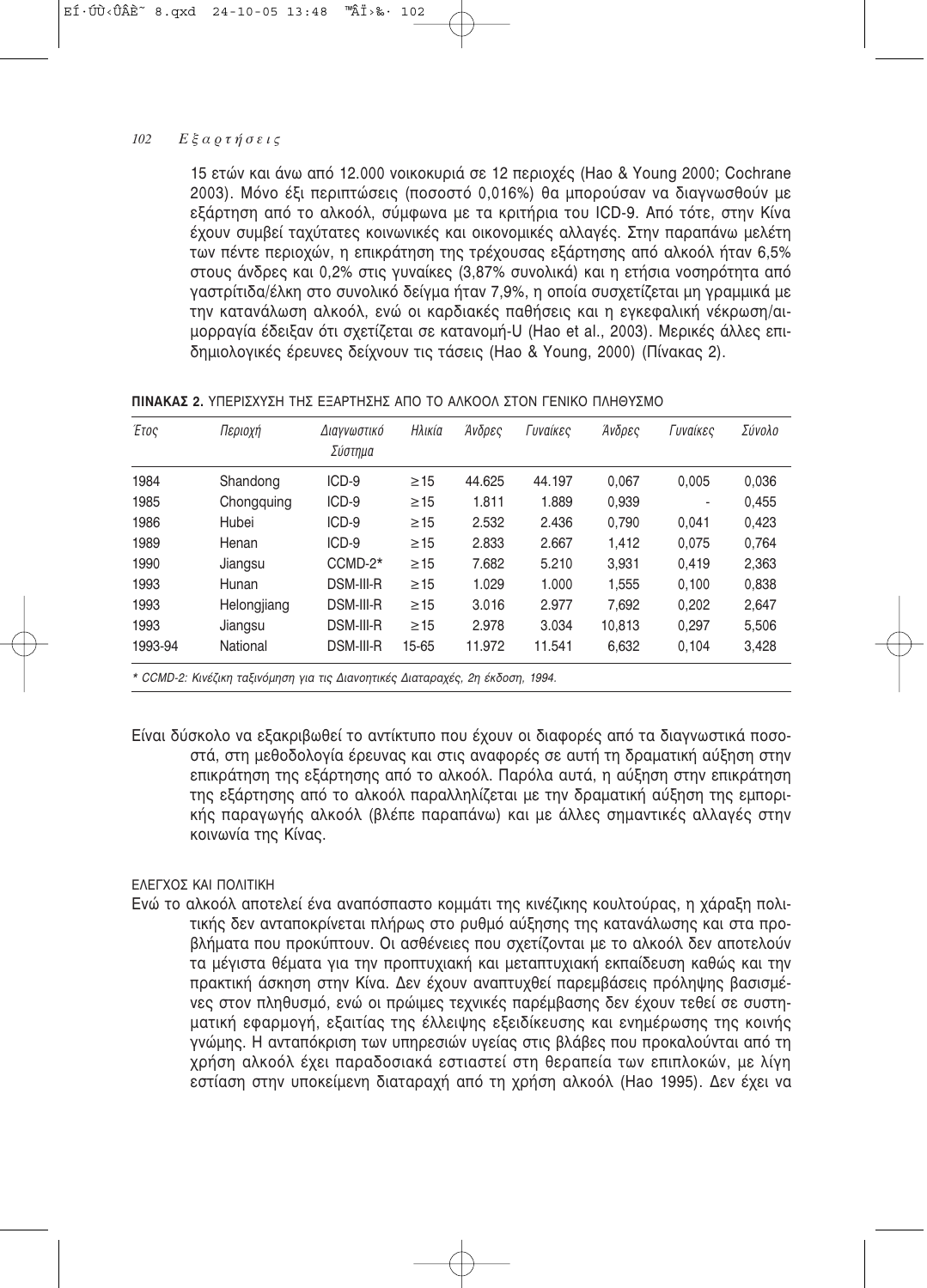EÍ·ÚÙ‹ÛÂȘ 8.qxd 24-10-05 13:48 ™ÂÏ›‰· 103

βρεθεί καμία δημοσίευση για τη μείωση της βλάβης ή τα προγράμματα πρόληψης. Υπάρχουν λίγες δημοσιευμένες αναφορές για τις σύγχρονες μεθόδους θεραπείας της εξάρτησης από το αλκοόλ στην Κίνα. Έχουν ιδρυθεί κάποιες υπηρεσίες για τη θεραπεία της εξάρτησης από το αλκοόλ, αλλά είναι πολύ λίγες και δεν υπάρχουν ειδικά κέντρα για την αντιμετώπιση του αλκοολισμού (Hao & Young 2000; Cochrane 2003). Η αποτοξίνωση στο σπίτι δεν έχει διερευνηθεί και οι ομάδες αυτοβοήθειας, παρόμοιοι με τους Ανώνυμους Αλκοολικούς, υπάρχουν μόνο σε συγκεκριμένες περιοχές. Μόνο μια πολυκεντρική μελέτη έχει διεξαχθεί για την αποτελεσματικότητα της ναλτρεξόνης και για τη μείωση της υποτροπής.

- Η οδήγηση υπό την επήρεια του αλκοόλ ευθύνεται για πολλούς θανάτους στην Κίνα (το 2001 ο αριθμός των περιπτώσεων τροχαίων ατυχημάτων στην Κίνα ξεπερνούσε τις 100.000 Kαι το 1/3 αυτών σχετιζόταν με το αλκοόλ, Zhang et al., 2004). Η κινέζικη κυβέρνηση εξέδωσε ένα νέο 'Κώδικα Οδικής Ασφάλειας', ο οποίος τέθηκε σε ισχύ από την 1η Μαΐου 2004. Οι σχετικές ποινές περιλαμβάνουν μόνιμη απόσυρση της άδειας οδήγησης και φυλάκιση. Ωστόσο, τα κριτήρια για την οδήγηση υπό την επήρεια αλκοόλ και οι σχετικές διαδικασίες δεν έχουν ξεκαθαριστεί (Zhang et al., 2004).
- Ένα άλλο σημαντικό θέμα δεν έχει θιχτεί προς το παρόν. Η Κίνα δεν ακολουθεί μια σαφή πολιτική δημόσιας υγείας στο θέμα του αλκοόλ. Η πρόσβαση στο αλκοόλ έχει λίγες απαγορεύσεις και ελέγχους. Δεν υπάρχει όριο στην ηλικία κατά την οποία μπορεί να αγοραστεί ή να καταναλωθεί αλκοόλ και το αλκοόλ είναι ελεύθερα διαθέσιμο στα πολυκαταστήματα και στα άλλα μαγαζιά. Παρόλο που η κρατική βιομηχανία και το Γρα-Φείο Εμπορίου δημοσίευσαν ένα επίσημο έγγραφο αναφορικά με «τις ρυθμίσεις για τη διαφήμιση του αλκοόλ στα μέσα μαζικής ενημέρωσης» στις 17 Νοεμβρίου 1995, το οποίο τέθηκε σε ισχύ από την 1η Ιανουαρίου 1996 (Κρατική Βιομηχανία και Γραφείο Εμπορίου 1996), γίνεται ακόμη μεγάλη διαφήμιση στο αλκοόλ, η οποία παραβιάζει τους κανονισμούς. Το περιεχόμενο των διαφημίσεων συνδέει το ποτό με την κοινωνική επιτυχία, την τόλμη, τη σκληρότητα, τον παλικαρισμό, τη διέγερση και τη χαλάρωση, και υποδηλώνει ότι το αλκοόλ μπορεί να προάγει την υγεία και τη σεξουαλική επίδοση (αλκοολούχα ποτά από βότανα).
- Ένα ευρύτερο πρόβλημα είναι ότι δεν υπάρχει φορέας που να ηγείται στην πολιτική για το αλκοόλ ή τη νομοθεσία. Πολλοί κυβερνητικοί φορείς σχετίζονται με τις ρυθμίσεις για τα αλκοολούχα ποτά, όπως: η Κρατική Διοίκηση για τη Βιομηχανία και το Εμπόριο για την ποιότητα και τη διαφήμιση, το Υπουργείο Εμπορίου σχετικά με τις ρυθμίσεις για το εμπόριο των οινοπνευματωδών ποτών, η Κρατική Διοίκηση για τη φορολογία, η Γενική Διοίκηση Επιθεώρησης της Ποιότητας, η Επιθεώρηση, η Υγειονομία, η Διοίκηση Κρατικών Τροφίμων και Φαρμάκων για τον έλεγχο της ποιότητας καθώς και η Κρατική Διοίκηση Σιτηρών για τα υλικά προέλευσης της παραγωγής αλκοόλ και άλλοι φορείς.
- Λαμβάνοντας υπόψη το χρονικό διάστημα που μεσολαβεί μεταξύ της χρήσης αλκοόλ και της χρόνιας βλάβης που προκαλείται από τη χρήση αλκοόλ, είναι πιθανό οι διαταραχές που σχετίζονται με το αλκοόλ να σημειώσουν αύξηση, ακόμη κι αν δε συνεχιστεί πλέον να αυξάνεται η κατανάλωση αλκοόλ για τα επόμενα χρόνια στην Κίνα. Και έτσι το φορτίο της επιβαρυμένης υγείας σχετικά με τη χρήση του αλκοόλ θα μεγαλώσει. Η Κίνα θα έπρεπε να αναπτύξει μια πολιτική για το αλκοόλ για να βελτιώσει τη δημόσια υγεία βασισμένη στις εμπειρίες των άλλων χωρών. Η πολιτική πρέπει να είναι μια στρατηγική μείωσης της βλάβης, της οποίας ο σκοπός θα είναι να περιοριστεί η βλά-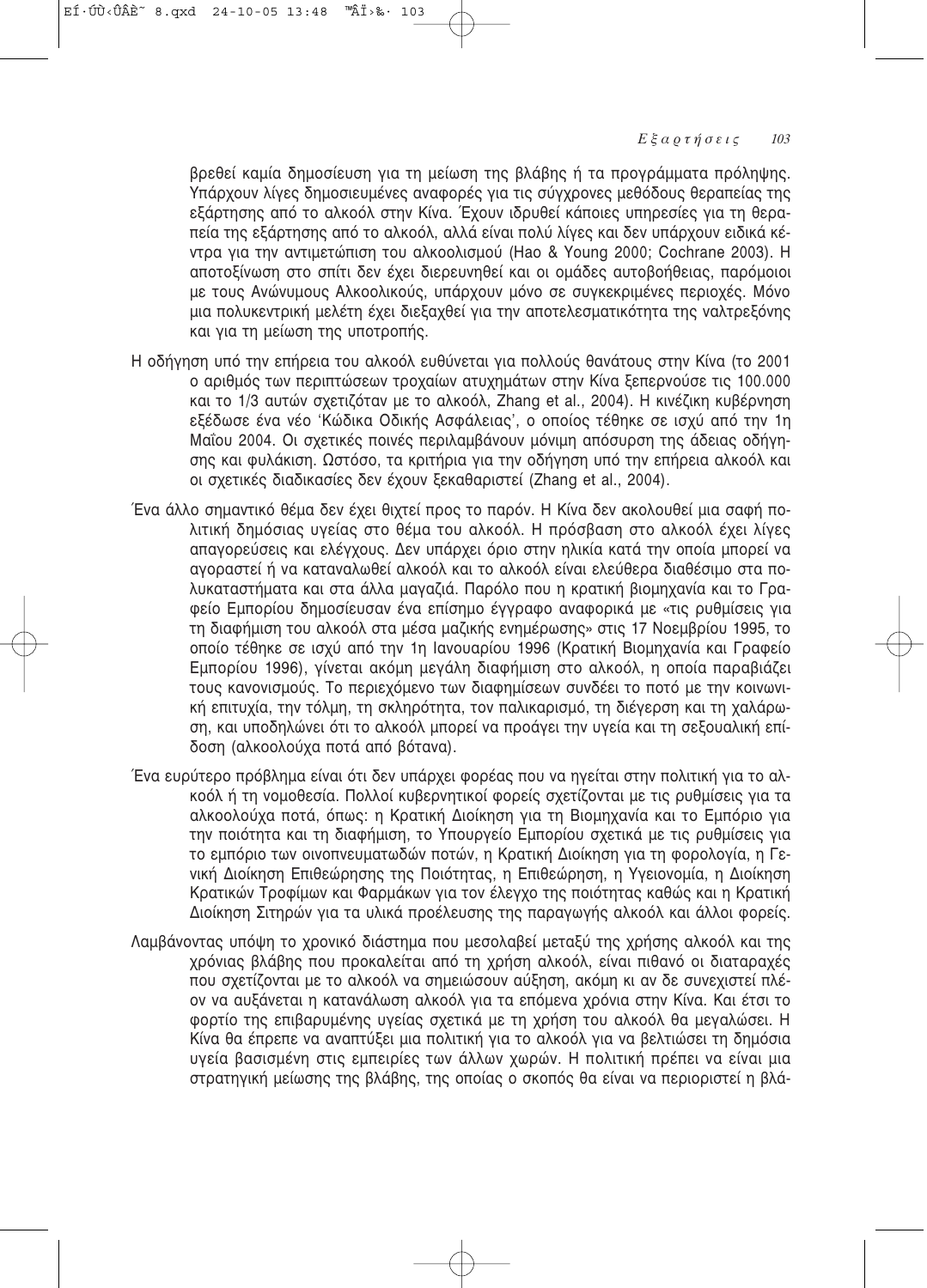βη στην υγεία και να σταθεροποιηθεί η κατανάλωση αλκοόλ. Αυτό μπορεί να επιτευχθεί μέσα από μέτρα που έχουν ως στόχο τον καθολικό έλεγχο της κατανάλωσης αλκοόλ (μια προσέγγιση βασισμένη στον πληθυσμό) και συγκεκριμένα μέτρα που έχουν ως στόχο τις συμπεριφορές κινδύνου (μια προσέγγιση υψηλού κινδύνου). Μέτρα όπως η εκπαίδευση για την ενημέρωση της κοινής γνώμης, η απαγόρευση των διαφημίσεων, η φορολογία, ο καθορισμός του ορίου ηλικίας για την κατανάλωση αλκοόλ και οι ποινές για την οδήγηση υπό την επήρεια αλκοόλ θα είχαν ένα σημαντικό αποτέλεσμα στην αντιμετώπιση των προβλημάτων που σχετίζονται με το αλκοόλ.

# ΠΡΟΣΛΟΚΙΕΣ ΚΑΙ ΕΠΙΛΟΓΟΣ

Η Κίνα τώρα βιώνει μια οικονομική και πολιτική αναμόρφωση και η κυβέρνηση χρειάζεται να επιτύχει μια ισορροπία μεταξύ της οικονομικής ανάπτυξης και της δημόσιας υγείας και μεταξύ των βραχυπρόθεσμων και μακροπρόθεσμων στρατηγικών. Στην παρούσα φάση, η προσοχή της κυβέρνησης εστιάζεται στην οικονομική ανάπτυξη. Παρόλο που το αλκοόλ και τα προβλήματα που σχετίζονται με αυτό είναι στα ενδιαφέροντα των επαγγελματιών, φαίνεται ότι υπάρχει αμέλεια από τη μεριά του δημοσίου και της κυβέρνησης ως προς την πολιτική για το αλκοόλ και τη νομοθεσία στην Κίνα. Σήμερα δεν υπάρχουν καθόλου νόμοι που να ρυθμίζουν την αγορά, την κατανάλωση ή την πώληση του αλκοόλ. Έτσι το αλκοόλ φαίνεται να ελέγχεται από την κουλτούρα, την παράδοση, την κοινωνική πίεση και την οικονομία. Με την οικονομική ανάπτυξη, τη δυτικοποίηση και την παγκοσμιοποίηση, η διαθεσιμότητα ποικιλίας στα αλκοολούχα ποτά έχει δημιουργήσει μια ιδιαίτερη αίσθηση κοσμοπολίτικη και δυτική, ειδικά για τους νέους ανθρώπους. Η δημιουργία καταστημάτων που πουλούν μπύρα έχει επίσης ελκύσει τους νέους ανθρώπους και η αύξηση του ανταγωνισμού έχει οδηγήσει στη μείωση των τιμών. Θα αποτελέσει πρόκληση στο μέλλον η παρουσίαση μιας πολιτικής για το αλκοόλ βασισμένης στον πληθυσμό της Κίνας.

### ΕΥΧΑΡΙΣΤΙΕΣ

Αυτή η εργασία υποστηρίχθηκε από το Εθνικό Βασικό Πρόγραμμα της Κίνας (2003CB515400) και το Εθνικό Ίδρυμα Φυσικών Επιστημών (30370522).

### Παραπομπές

China Statistic Bureau (2003) http://www.stats.gov.cn

- Cochrane, J., Chen, H. H., Conigrave, K. M. & Hao, W. (2003) Alcohol use in China. Alcohol and alcoholism. 38, 537-542.
- Hao, W., Su, Z. H., Liu, b. L., Zhang, H. Q., Chen, S. Z. et al. (2003) Drinking and drinking patterns and health status in the general population of five areas in China. Alcohol and alcoholism, 39, 1-10.
- Hao, W. (1995) Alcohol use and the public good: a Chinese view. Addiction, 90, 1448-1450.
- Hao, W. & Young, D. (2000) Drinking pattern and problems in China. Journal of Substance Use, 5, 71-78.
- Lu, X. H., Yang. Q. M., Wang, L. H. & Liu, U. H. (1999) Drinking and drinking related health problems in steel and mine workers. Journal of Health Psychology, 7, 58-60.
- Luo, C. Y., Peng, N. N., Zhu, W., Zhou, Y. F. & Gao, G. D. (2003) Risk behaviors of adolescents in Shanghai: Part III, smoking, drinking and addictive drug use. Chinese Journal of School Doctor, 17.401-404.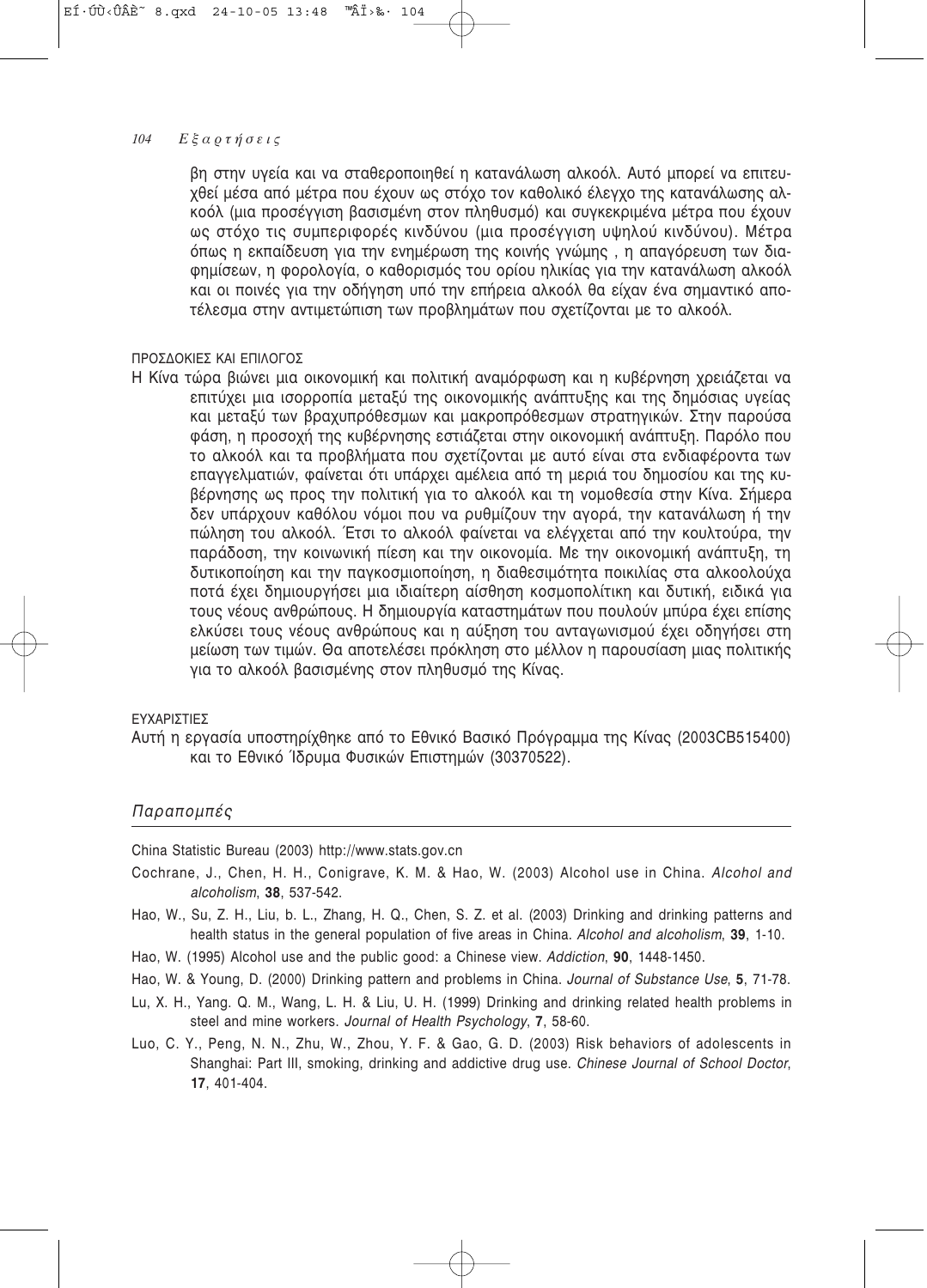EÍ∙ÚÙ<ÛÂÈ~ 8.qxd  $24 - 10 - 05$  13:48 <sup>™</sup>ÂÏ>‰· 105

> McGovern, P. E., Zhang, J. Z., Tang, J. G., Zhang, Z. Q., Hall, G. R., Moreau, R. A. et al. (2004) Fermented beverages of pre-and prehistoric China. Proceedings of the National Academy of Sciences of the United States of America (PNAS), 101, 17593-17598.

- Newman, I. (2003) Cultural aspects of drinking patterns and alcohol controls in China. http://www.ias.org.uk/publications/thglobe/02issue1globe0201\_p18html
- State Industry and Commerce Bureau (1996) Regulations of alcohol advertising on media. http://www.wiseman.com.cn/management/tools/policynlaw/01/01023.htm
- WHO (2001) A Summary of Global Status Reports on Alcohol, Geneva: WHO,
- WHO (1999) Global Status Report on Alcohol. pp. 9-13. Geneva: WHO.
- WHO (2002) International Guide for Monitoring Alcohol Consumption and Related Harm. pp. 5-6. Geneva: WHO.
- World Drink Trends (1996) International Beverage Alcohol Consumption and Production Trends. Henleyon-Thames: NTC Publications.
- Xing, Y., Ji, C. Y., Yang, X. G., Ji, H., Yang, L. P., Yu, Y. et al. (2002) The prevalence of addictive behaviors among middle school students in Shijingshan, Beijing. Chinese Journal of School Doctor, 16, 684-686.
- Xu, G. R. (2004) Overview of Chinese Alcoholic Beverages. http://www.sytu.edu.cn/zhgjiu/u1-2-1.htm.
- Zhang, H. X., Zhang, X. G., Deng, Z. H., Xie, N., Kong, B., Huang, S. X. et al. (2004) The issues of drinking driving related BAC criteria and assessment procedure in China. Journal of Forensic Sciences, 36-38.

"China: Alcohol today" Addiction, Volume 100, Number 6, June 2005

Οι διεθνείς δράσεις του Παγκοσμίου Οργανισμού Υγείας για το Αλκοόλ: οι οικονομικοί πόροι που απαιτούνται για τον εναρμονισμό με τη ρητορική

ROBIN ROOM\* THOMAS F. BABOR\*\*

Μετάφραση Αλεξάνδρα Τζάλα Translation Alexandra Tzala

Αυτόν τον Ιανουάριο, η Εκτελεστική Επιτροπή του Παγκόσμιου Οργανισμού Υγείας (WHO) συνέστησε ένα ψήφισμα σχετικά με τα 'δημόσια προβλήματα υγείας που προκαλούνται από την επιβλαβή χρήση του αλκοόλ' για να ληφθεί υπόψη και να υιοθετηθεί από το Παγκόσμιο Συμβούλιο Υγείας (WHA) τον Μάιο (WHO 2005). Το 2000 η χρήση αλκοόλ ήταν υπεύθυνη για το 4.0% του παγκόσμιου αριθμού ασθενειών, συγκρινόμενη με παράγοντες κινδύνου, όπως η χρήση καπνού (4.1%) και η υψηλή αρτηριακή πίεση (4.4%), που έχουν ως αποτέλεσμα το θάνατο και την αναπηρία (Π.Ο.Υ. 2004). Στο

\*\* Department of Community Medicine University of Connecticut School of Medicine Farmington, CT 06030-6325, USA, E-mail: Babor@ nso.uchc.edu

Director Centre for Social Research on Alcohol and Drugs Stockholm University, 10691, Stockholm, Sweden, E-mail: robin.room@sorad.su.se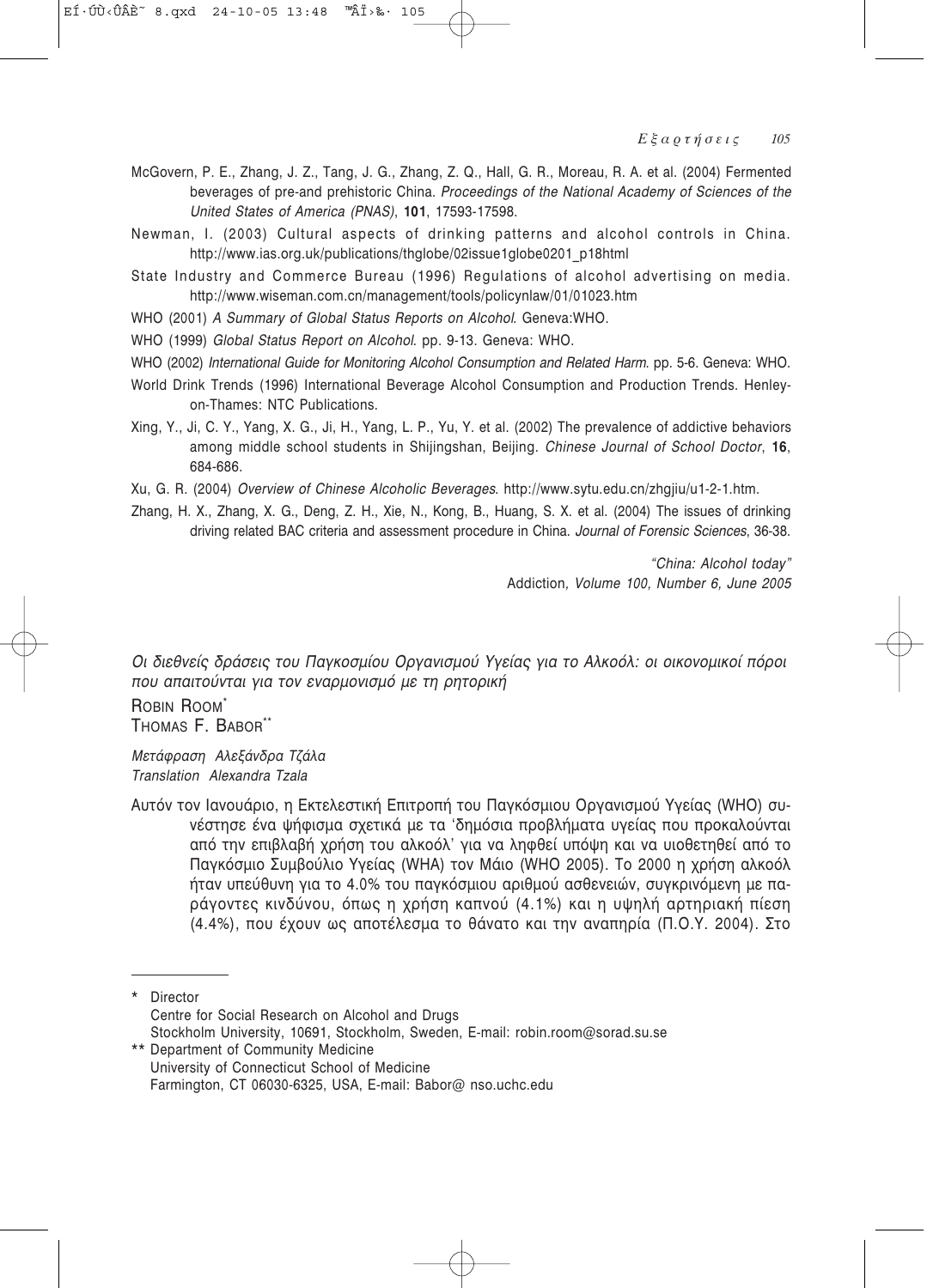προοίμιο, το ψήφισμα αναγνωρίζει τις κοινωνικές και τις υγειονομικές επιπτώσεις της κατανάλωσης αλκοόλ, τις επιπτώσεις του συνολικού βαθμού κατανάλωσης αλκοόλ και μέθης για τον πληθυσμό και άλλων 'επιβλαβών' μορφών κατανάλωσης. Το κυρίως κείμενο απαιτεί από τα κράτη- μέλη 'να αναπτύξουν, να θέσουν σε εφαρμογή και να αξιολογήσουν αποτελεσματικές στρατηγικές και προγράμματα για τη μείωση των αρνητικών υγειονομικών και κοινωνικών συνεπειών από την επιβλαβή χρήση του αλκοόλ'. Ο Γενικός Διευθυντής του Π.Ο.Υ. ενθαρρύνεται στο να ενδυναμώσει τη νομική ισχύ του Π.Ο.Υ.και 'να παράγει μια αναφορά για το WHA τον Μάιο του 2007 με τεκμηριωμένες στρατηγικές και παρεμβάσεις', όπως επίσης και 'μία περιεκτική αξιολόγηση της βλάβης στη δημόσια υγεία, που προκαλείται από την επιβλαβή χρήση του αλκοόλ'.

- Αν γίνει αποδεκτό (το ψήφισμα επί του παρόντος χρηματοδοτείται από 49 χώρες), αυτό θα είναι το πρώτο ψήφισμα του WHA για το αλκοόλ από το 1983. Αυτή η ένδειξη ανερχόμενου ενδιαφέροντος στη έδρα του Π.Ο.Υ. στη Γενεύη εναρμονίζεται με την αυξημένη δραστηριότητα στα περιφερειακά γραφεία της Αμερικής, του Δυτικού Ειρηνικού και της Ευρώπης. Στην τελευταία περίπτωση, μια περαιτέρω ανανέωση του ευρωπαϊκού σχεδίου δράσης για το αλκοόλ θα προταθεί αυτό το φθινόπωρο.
- Είμαστε αισιόδοξοι για αυτές τις νέες πρωτοβουλίες αλλά επίσης, όπως και οι μακροπρόθεσμοι παρατηρητές του Π.Ο.Υ., είμαστε λιγάκι επιφυλακτικοί. Πολλά υποσχόμενα καινούρια κινήματα (Anonymous 1991) έχουν ατονίσει σταδιακά στο παρελθόν. Στην ευρωπαϊκή περιφέρεια τη συνάντηση του Π.Ο.Υ.στη Στοκχόλμη- σε μία στιγμή σταδιακής ενδυνάμωσης της ενωμένης Ε.Ε.- για το αλκοόλ και τους νέους ανθρώπους το 2001, διαδέχτηκε μια περίοδο απραξίας που έφτασε μέχρι την εγκατάλειψη του μεγαλύτερου μέρους από το υλικό του δικτυακού τόπου WHO-EURO για το αλκοόλ. Στη Γενεύη, το 1983 υπήρξε επίσης ένα σημείο έντονης δραστηριότητας, το οποίο συμπεριλάμβανε, ανάμεσα στις ουσιαστικές δεσμεύσεις του Π.Ο.Υ., μια Επιτροπή Εμπειρογνωμόνων (Π.Ο.Υ.1979) και συζήτηση από ειδικούς για θέματα σχετικά με το αλκοόλ. Παρόλα αυτά, για πολλά χρόνια αργότερα, η συνολική δέσμευση για το αλκοόλ σε ολόκληρο το σύστημα του Π.Ο.Υ. (που στην ουσία σημαίνει ολόκληρο το σύστημα των Ηνωμένων Εθνών) ήταν στην καλύτερη των περιπτώσεων ισοδύναμο με δύο θέσεις.
- Ωστόσο, προς το παρόν, οι ενδείξεις για τη σημασία του αλκοόλ, ως ένα παγκόσμιο πρόβλημα υγείας, έχουν αυξηθεί, εξαιτίας μιας αξιοσημείωτης προσπάθειας από τον ίδιο τον Π.Ο.Υ. αξιολόγησης της επίδρασης των παραγόντων κινδύνου στο παγκόσμιο φορτίο της ασθένειας. Το κλίμα επίσης, φαίνεται να έχει αλλάξει για έναν αριθμό κρατών-μελών, έχοντας ως αποτέλεσμα μια αυξημένη αναγνώριση των προβλημάτων που μπορεί να επιφέρει η μεγάλη διαθεσιμότητα του φθηνού αλκοόλ. Έτσι πορευόμαστε με ελπίδα. Όσοι συγκαταβαίνουν με προθυμία σε αυτό θα πρέπει να εύχονται ο Π.Ο.Υ. να έχει επιτυχία στις καινούργιες πρωτοβουλίες που έχει αναλάβει.
- Ωστόσο, για να θέσει ο Π.Ο.Υ. σε ισχύ ένα αποτελεσματικό πρόγραμμα θα χρειαστεί κάτι περισσότερο από ελπίδα και πρόθυμη συγκατάθεση. Το βασικό πρόβλημα του Π.Ο.Υ. στα προγράμματα για το αλκοόλ έχει υπάρξει η έλλειψη πόρων. Πρέπει να δοθούν περισσότερες επιδοτήσεις για αυτήν τη δουλειά από τον τακτικό προϋπολογισμό. Όμως ένα πλήρες πρόγραμμα θα απαιτήσει επίσης και σημαντικά ποσά έκτακτων επιδοτήσεων από τον προϋπολογισμό, δηλαδή χρήματα εκτός προγραμματισμού από κυβερνήσεις, ιδρύματα και άλλες δωρεές. Χώρες όπως οι Ηνωμένες Πολιτείες και το Ηνωμένο Βασίλειο, οι οποίες έχουν χρηματοδοτήσει στο παρελθόν τον προγραμματισμό του αλκοόλ,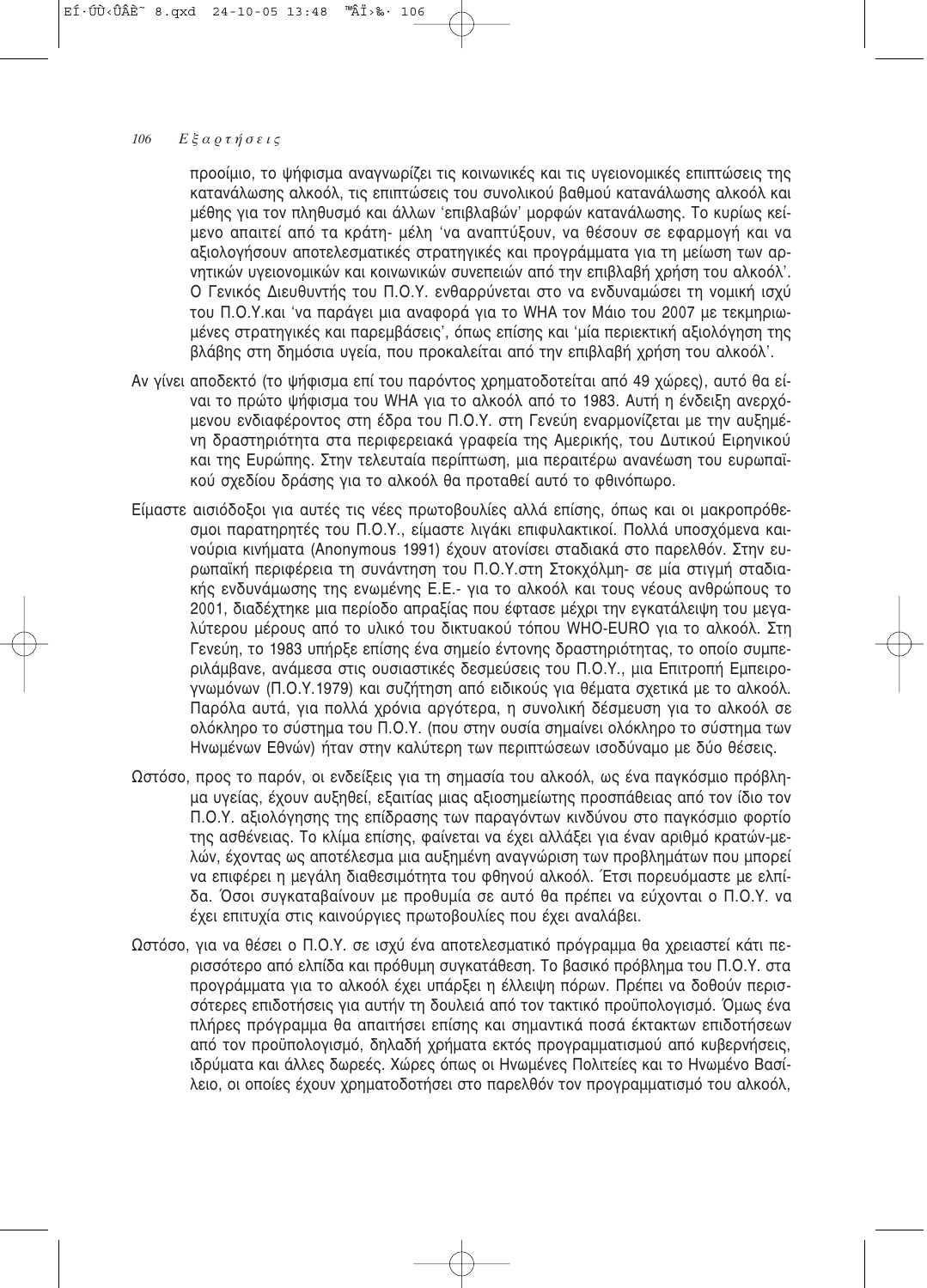χρειάζεται να πεισθούν όχι μόνο για να υποστηρίξουν το ψήφισμα, αλλά επίσης για να δεσμευθούν στη χρηματοδότηση της δουλειά του Π.Ο.Υ. σε αυτό το πεδίο.

- Ένα δεύτερο πρόβλημα, πιο πρόσφατο στην εμφάνισή του, είναι η επιθετική στάση που υιοθετήθηκε από τομείς όπως η βιομηχανία των αλκοολούχων ποτών. Οι οργανισμοί που έχουν ιδρυθεί από βιομηχανίες με κοινωνικές ευαισθησίες, όπως είναι η Ομάδα Portman, η Ομάδα Amsterdam και το Διεθνές Κέντρο της Πολιτικής για το Αλκοόλ (Anderson 2002), έχουν προοδευτικά εισχωρήσει ύπουλα στο σχεδιασμό πολιτικής για τη δημόσια υγεία σε σχέση με το αλκοόλ. Διευθύνουν και διαδίδουν τις δικές τους έρευνες, θέτουν σε αμφισβήτηση την αξία των ανεξάρτητων επιστημονικών μελετών, τακτικά παρακολουθούν τις δραστηριότητες του Π.Ο.Υ. και απαιτούν μια ισάξια θέση στο τραπέζι όταν διαμορφώνονται σημαντικές πολιτικές για τη δημόσια υγεία. Βάσει του προηγούμενου ιστορικού με βιομηχανίες, όπως είναι οι παραγωγοί καπνού και η βιομηχανία παιδικών τροφών, θα συμβουλεύαμε ένθερμα τον Π.Ο.Υ. να διατηρήσει μια σχέση απόστασης όσους έχουν εμφανείς οικονομικές συγκρούσεις ή συμφέροντα.
- Ένα ζήτημα που δεν περιλήφθηκε στο ψήφισμα, αλλά το οποίο χρειάζεται προσοχή από τον Π.Ο.Υ., είναι ο χειρισμός του αλκοόλ στο διακρατικό εμπόριο και τις εμπορικές συμφωνίες και διενέξεις. Δεν υπάρχει καμία διεθνής συμφωνία που να αναγνωρίζει ότι ο εθνικός και τοπικός κανονισμός για το αλκοόλ, που ως ένα επικίνδυνο προϊόν, χρειάζεται να προστατευτεί από την υπονόμευση των άλλων χωρών. Ο Π.Ο.Υ. χρειάζεται να αντιμετωπίσει την ανάγκη για μια συλλογική σύμβαση για το αλκοόλ, ώστε να συμβαδίζει με τη Σύμβαση του Πλαισίου Εργασίας για τον Έλεγχο του Καπνού.
- Εν περιλήψει, το αλκοόλ έχει τώρα αναδειχτεί ως κυρίαρχο μέρος της παγκόσμιας ατζέντας του Π.Ο.Υ. Έχει επιτύχει αυτή την αναγνώριση, εξαιτίας των ενδείξεων της τεράστιας επίδρασής του στην ασθένεια, στην αναπηρία και στα κοινωνικά προβλήματα. Αν ο Π.Ο.Υ. και τα κράτη-μέλη έχουν πραγματικά σοβαρή στάση απέναντι στο αλκοόλ, τώρα είναι η ώρα να επιδείξουν το ενδιαφέρον τους και με ψήφους και με την αντίστοιχη χρηματοδότηση.

### *Παραπομπές*

- Anderson, p. (2002) *Beverage Alcohol Industry's Social Aspects Organizations: A Public Health Warning*. London: Global Alcohol Policy Alliance.
- Anonymous (1991) Six horsemen ride out: WHO initiates a new programme on substance abuse. *British Journal of Addiction*, **86**, 1387-1390.
- World Health Organization (1979) Problems Related to Alcohol Consumption: Report of a WHO Expert Committee. Technical Report Series 650. Geneva, Switzerland: World Health Organization.
- World Health Organization (2004) Public Health Problems Caused by Alcohol: Report by the Secretariat. Eb115/37, 23 December. Geneva, Switzerland: World Health Organization.
- World Health Organization (2004) Public Health Problems Caused by Harmful Use of Alcohol: Report by the Secretariat. Eb115.R5, 22 January. Geneva, Switzerland: World Health Organization.

*"World Health Organization's global action on alcohol: resources required to match the rhetoric"* Addiction*, Volume 100, Number 5, May 2005*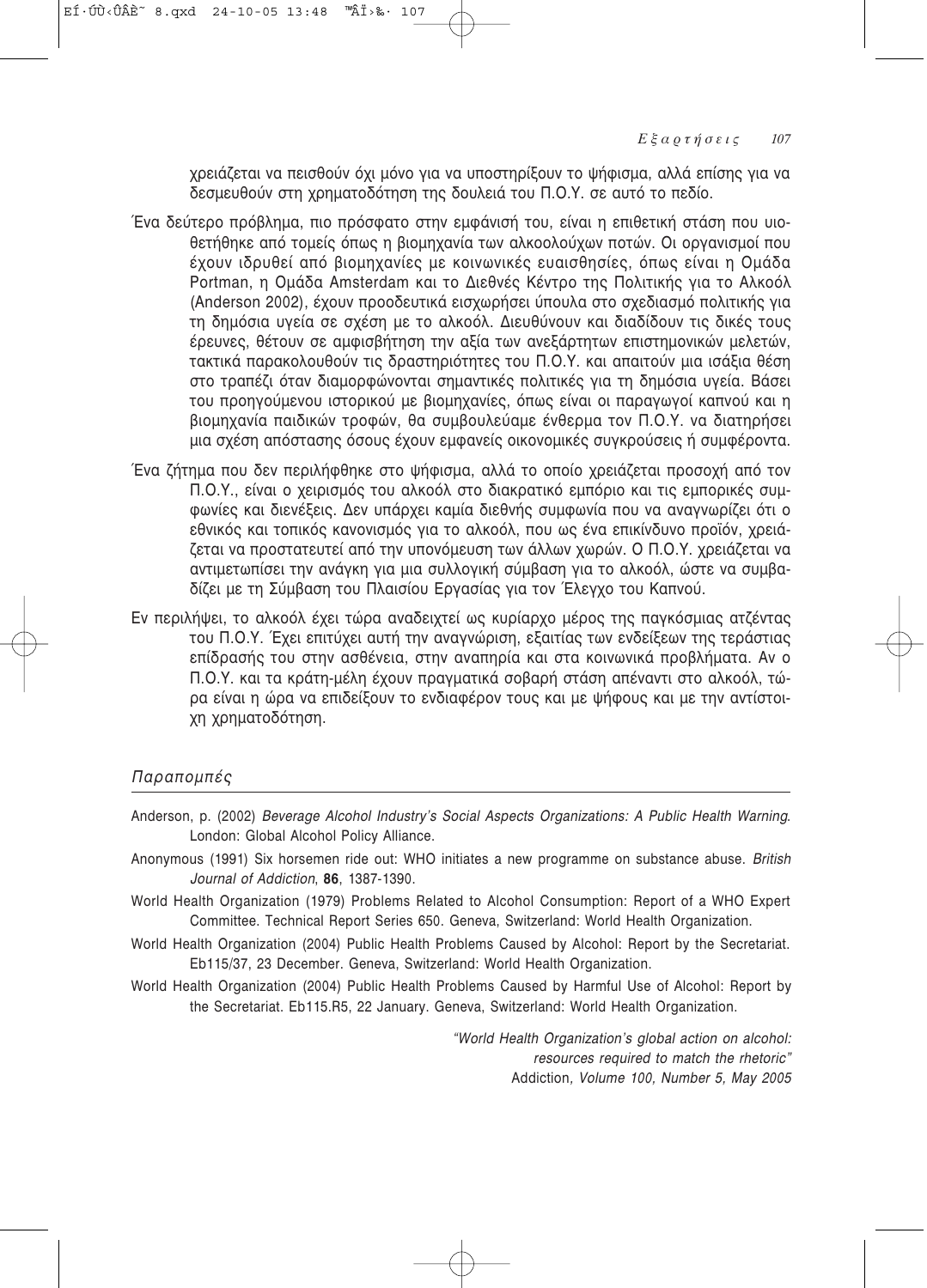$E$ ξαρτήσεις  $108\,$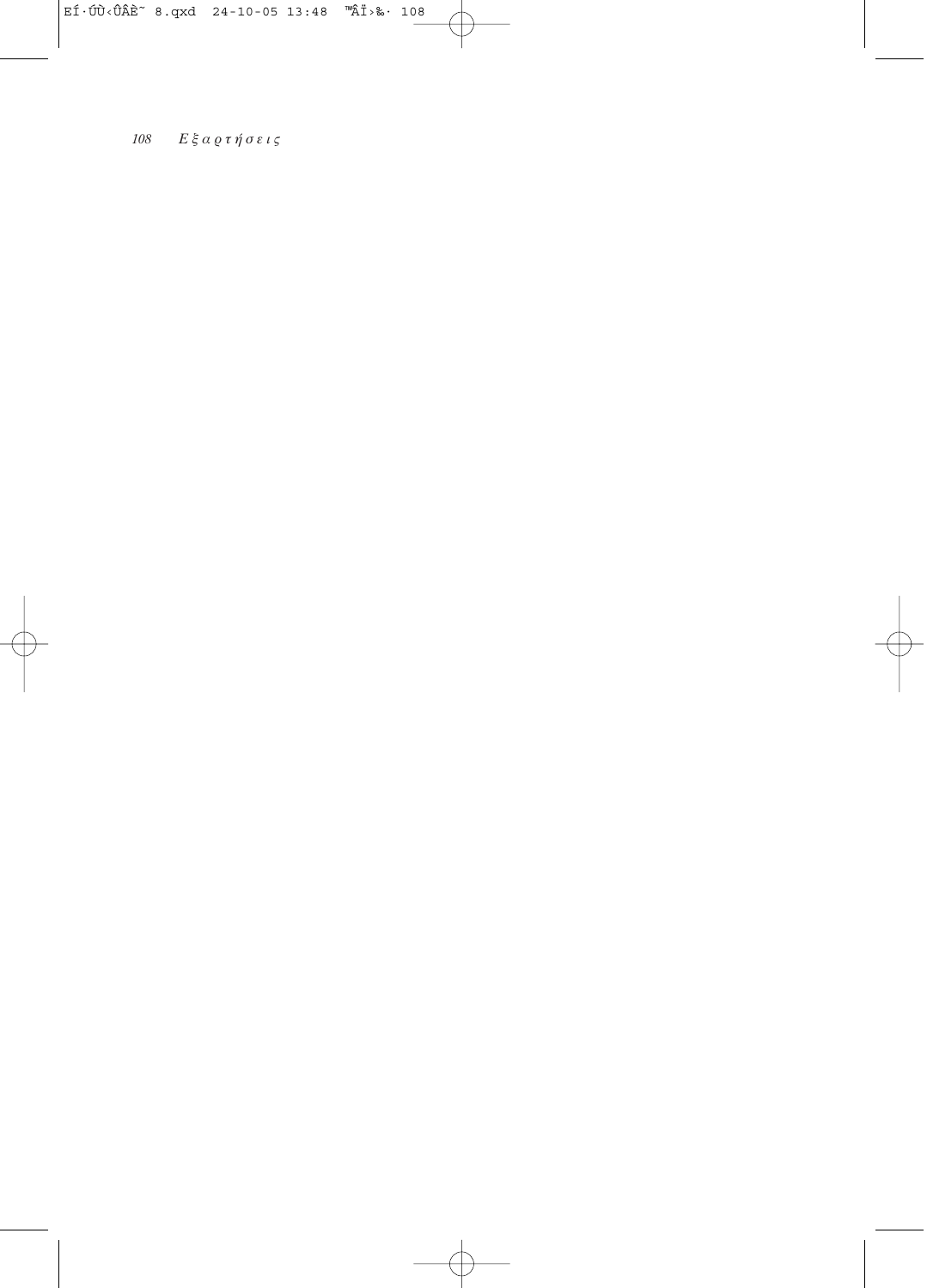$E \xi a \varrho \tau \eta \sigma \varepsilon \iota$ ς 109

# ΓΙΑ ΤΗΝ ΕΝΗΜΕΡΩΣΗ ΤΟΥ ΑΝΑΓΝΩΣΤΗ FOR THE READER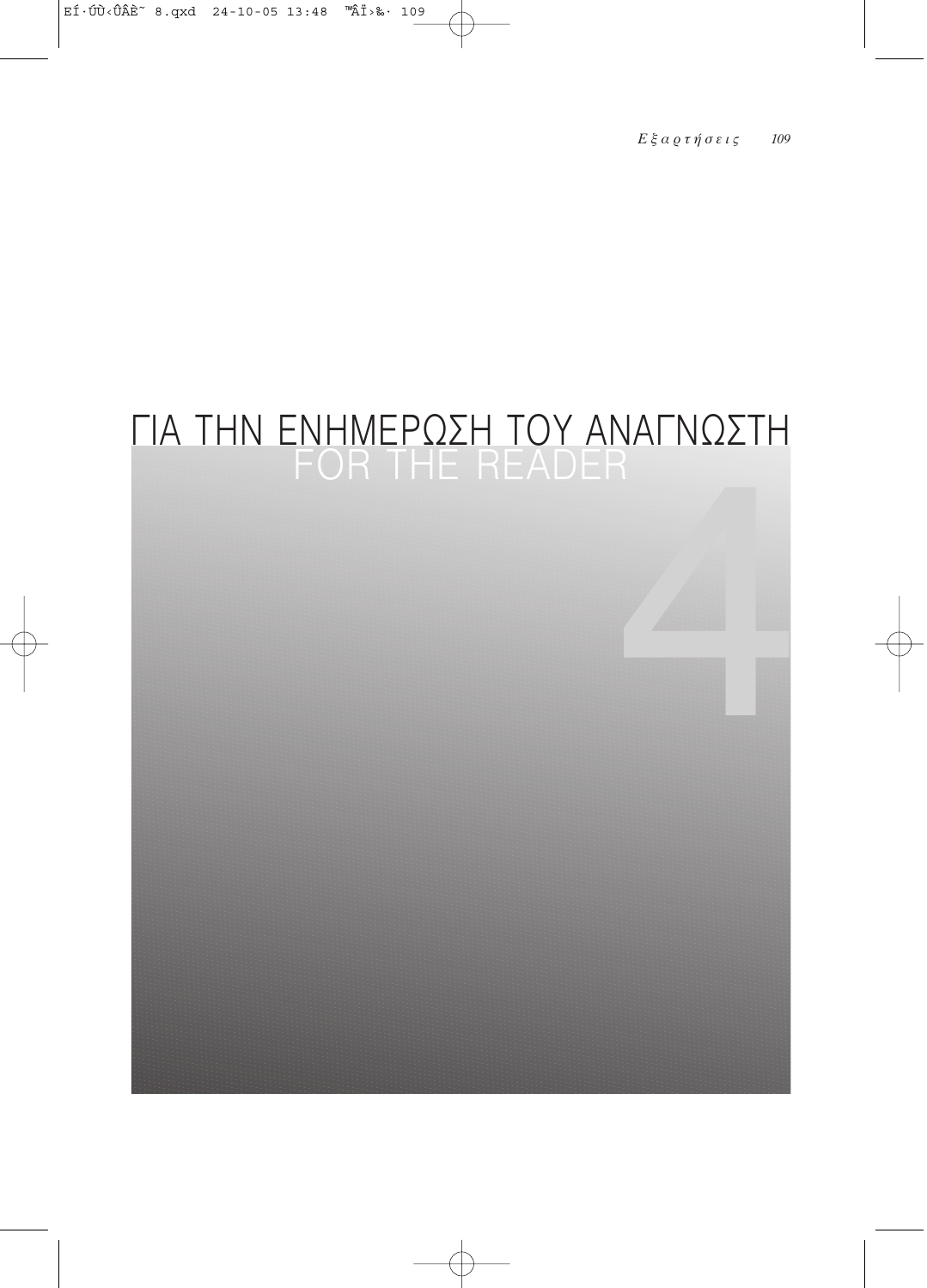$E$  ξ α  $\varrho$  τ ή σ ε ι ς 110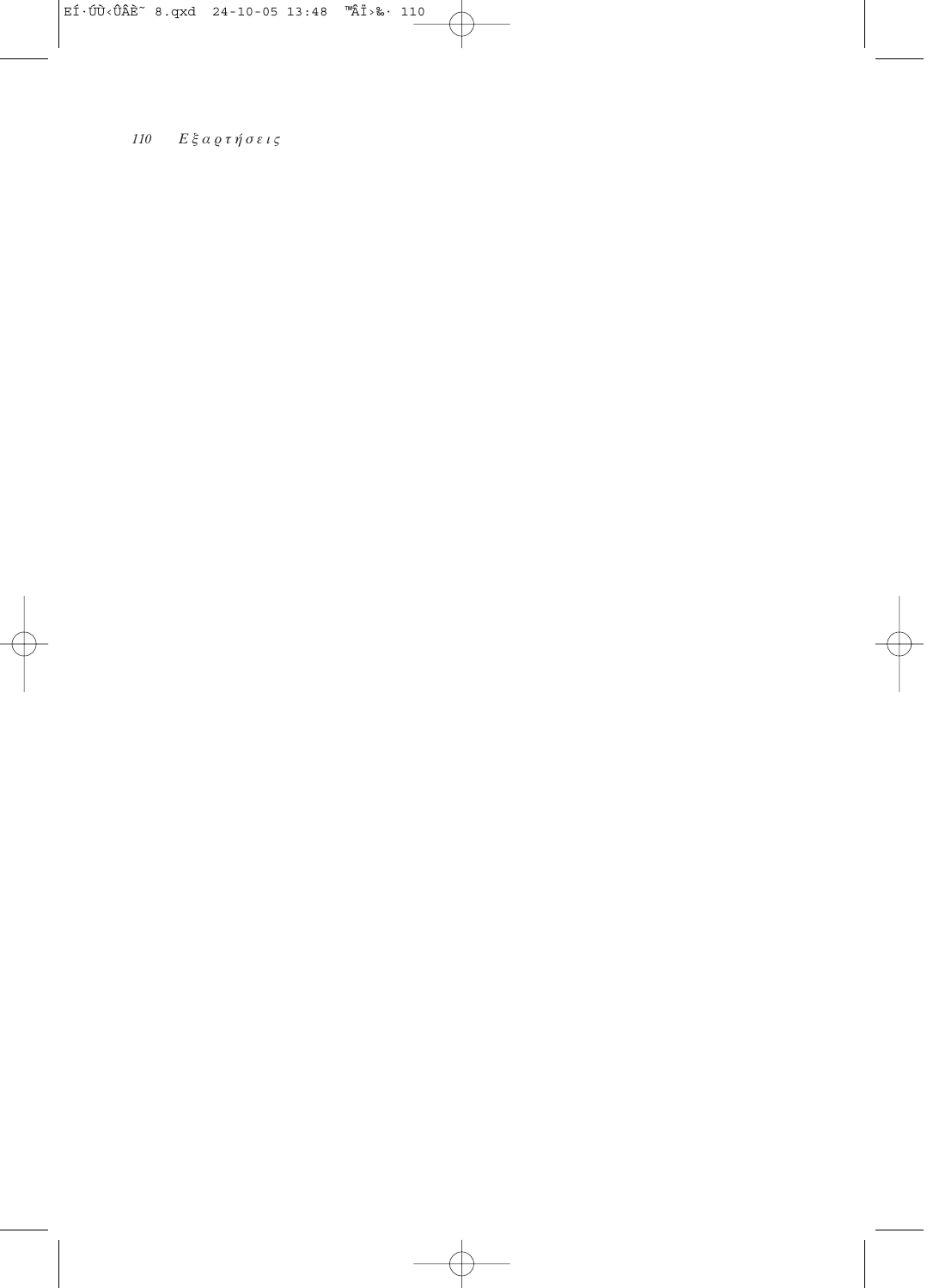### NFA KAI FFFONOTA

ΑΠΟ ΤΟ ΡΕΜΟ ΑΡΜΑΟ, ΤΟΝ ΞΕΝΟΦΩΝΤΑ ΣΕΛΠΕΣΑΚΗ ΚΑΙ ΤΗΝ ΚΩΝΣΤΑΝΤΙΝΑ ΥΦΑΝΤΗ BY REMOS ARMAOS, XENOFON SELPESAKIS AND KONSTANTINA IFANTI

- Ξεκινούμε τα Νέα και Γεγονότα του 8ου τεύχους με μία ευχή για καλό και δημιουργικό χειμώνα για όλους.
- Σε αυτό το τεύχος θα σας ενημερώσουμε για τα τρέχοντα συνέδρια και ημερίδες καθώς και για τα ευρωπαϊκά προγράμματα που έχουν εγκριθεί και τα οποία θα υλοποιήσει το  $KE. \Theta.E.A.$
- Επίσης θα αναφερθούμε σε τρία άρθρα που βρήκαμε ενδιαφέροντα από το περιοδικό Addiction και το ΕΚΠΝΤ, που αφορούν στην αποκάλυψη των νέων τάσεων στη χρήση στα περιοδικά για νέους, στις διαφορές που υπάρχουν στη χρήση για τα δύο φύλα καθώς και στους γονεϊκούς κανόνες και τη διαπαιδαγώγηση των παιδιών κατά του καπνίσματος. Θα κλείσουμε με την παρουσίαση ενός άρθρου από την εφημερίδα The Guardian που αναφέρεται σε ένα ριάλιτι της ολλανδικής τηλεόρασης και στο οποίο θα παρουσιάζεται σεξ και χρήση τοξικών ουσιών από τους συμμετέχοντες (τα σχόλια και ο προβληματισμός δικά σας). Κλείνοντας θα σας παρουσιάσουμε δύο βιβλία το ένα με τίτλο: Εξαρτήσεις: Οι Θεραπευτικές Κοινότητες το οποίο απαντά σε ερωτήματα όπως: τι οδηνεί τα άτομα στην τοξικοεξάρτηση, πώς γίνεται η θεραπεία στις θεραπευτικές κοινότητες, πόσοι θεραπεύονται και πόσοι ξαναγυρνούν στη χρήση; Το δεύτερο με τίτλο: Η κάνναβη και η νοητική λειτουργία, απαντά σε ερωτήματα κατά πόσο η μακρόχρονη χρήση κάνναβης μπορεί να προκαλέσει αλλοιώσεις στη νοητική λειτουργία.
- Η συντακτική ομάδα του Νέα και Γεγονότα έχει μεγαλώσει. Αυτή τη φορά ένα νέο μέλος προστέθηκε στην ομάδα η Κωνσταντίνα Υφαντή, την καλωσορίζουμε και της ευχόμαστε καλό νέο ξεκίνημα.

ΤΑ ΠΕΡΙΟΔΙΚΑ ΓΙΑ ΤΗ ΝΕΟΛΑΙΑ ΒΟΗΘΟΥΝ ΣΤΗΝ ΑΠΟΚΑΛΥΨΗ ΤΩΝ ΝΕΩΝ ΤΑΣΕΩΝ ΣΤΗ ΧΡΗΣΗ ΟΥΣΙΩΝ

- Για τη βιομηχανία του περιοδικού τύπου, οι νέοι αποτελούν μεγάλη επιχειρηματική επένδυση. Εκδότες και διαφημιστές επενδύουν στην έρευνα με στόχο να γνωρίσουν περισσότερο το αναγνωστικό κοινό τους και να σχεδιάσουν τα προϊόντα τους έτσι ώστε να αντικατοπτρίζουν τα ενδιαφέροντά, τον τρόπο ζωής και τη μόδα που έχει το κοινό τους.
- Με αφορμή την Παγκόσμια Ημέρα κατά της χρήσης ουσιών και της παράνομης διακίνησης στις 26 Ιουνίου, το ΕΚΠΝΤ δημοσίευσε ένα κείμενο σχετικά με το πως τα «μέσα ενημέρωσης της νεολαίας» -περιοδικά ποικίλης ύλης, μουσικά και μόδας- μπορούν να βοηθήσουν στον εντοπισμό, στην παρακολούθηση και στην ανταπόκριση σε τάσεις χρήσης τοξικών ουσιών που διαφαίνονται μεταξύ των νέων.
- «Εξαιτίας της κρυφής (παράνομης ή αθέμιτης) φύσης της χρήσης ναρκωτικών», λέει η αναφορά, «παρατηρείται χρονική υστέρηση μεταξύ της εμφάνισης μιας νέας τάσης στην κατάχρηση ουσιών και της παραγωγής και δημοσιοποίησης των δεδομένων σχετικά με αυτή». Σε μερικές χώρες όμως τα ενημερωτικά μέσα της νεολαίας συχνά πιάνουν το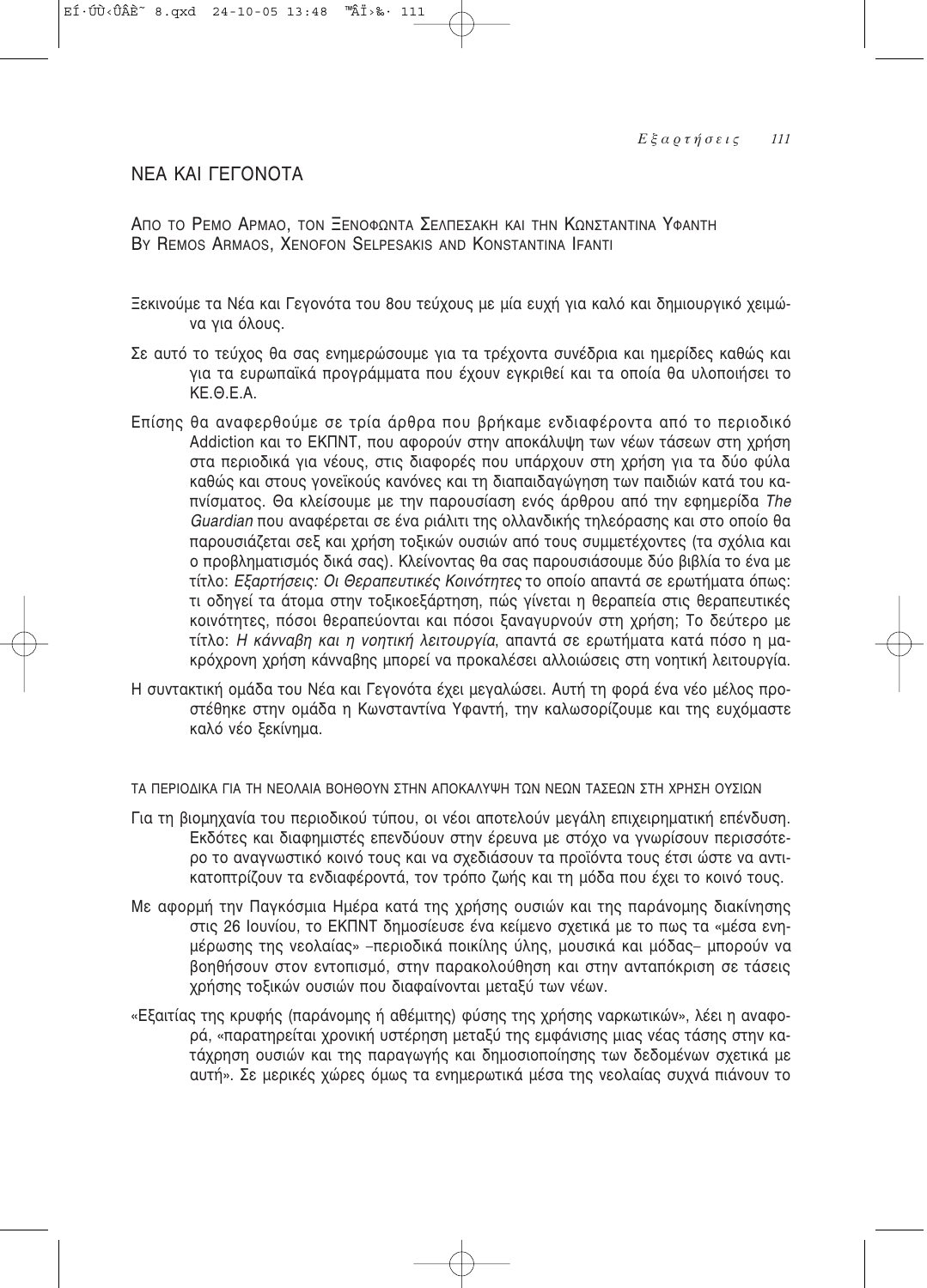σφυγμό των νέων τάσεων στη χρήση ουσιών πολύ νωρίτερα και πριν οι αναλυτές αρχίσουν να αναφέρουν τα ερευνητικά τους δεδομένα. Οι πρώτοι απολογισμοί σχετικά με τη χρήση της έκστασης για παράδειγμα σε ψυχαγωγικούς χώρους, δόθηκαν στη δημοσιότητα στα μέσα του 1980 από δημοσιογράφους που εργάζονταν σε περιοδικά που αφορούσαν τη νεολαία. Ωστόσο, δεν ήταν παρά στη δεκαετία του 1990 όπου ερευνητικά παρατηρητήρια για πρώτη φορά άρχισαν να συλλέγουν δεδομένα σχετικά με τη χρήση ουσιών.

- Σχολιάζοντας το θέμα ο Διευθυντής του ΕΚΠΝΤ Wolfgang Goetz ανέφερε: «η μόδα και οι τάσεις είναι σχετικές τόσο για την κατανόηση των μορφών της παράνομης χρήσης τοξικών ουσιών όσο και για την έρευνα του καταναλωτή γενικότερα». Περιοδικά της νεολαίας που περιέχουν αναφορές στις ουσίες ή το αλκοόλ μπορούν να αποκαλύψουν πολλά σχετικά με τις συνήθειες των ατόμων για το αλκοόλ και τα ναρκωτικά και να προσθέσουν αξία στην εικόνα που διαμορφώνουμε από πιο παραδοσιακές πηγές πληροφοριών.
- Το κείμενο εστιάζει σε περιοδικά μεγάλης κυκλοφορίας που απευθύνονται σε νέους με μεγάλη κοινωνικότητα (κυρίως 15-30 χρόνων). Συνολικά 1763 παραπομπές από 26 διαφορετικές δημοσιεύσεις αναλύθηκαν κατά τη διάρκεια της έρευνας καλύπτοντας πέντε χώρες-μέλη της Ευρωπαϊκής Ένωσης –την Ελλάδα, την Ιρλανδία, την Πορτογαλία, τη Φινλανδία και το Ηνωμένο Βασίλειο.
- Μεταξύ των συμπερασμάτων της έρευνας είναι ότι αναφορές ως προς την ηρωίνη και το κρακ που βρέθηκαν στο δείγμα παρουσιάστηκαν γενικά με πολύ αρνητικό τρόπο, χρησιμοποιώντας παρόμοιους όρους με αυτούς που εντοπίστηκαν σε περιοδικά ευρύτερης κυκλοφορίας. Σχετικά με τις ουσίες που χρησιμοποιούνται περισσότερο από τους νέους (έκσταση, κάνναβη) η εικόνα διαφέρει, με τα περιοδικά να αναφέρονται τόσο στα οφέλη όσο και στους κινδύνους.
- Η έρευνα αναφέρει ότι εάν και μόνο 2 Βρετανικά περιοδικά συμπεριελήφθησαν στη μελέτη. αυτά περιείχαν το 39% όλων των αναφορών σε ουσίες. Από αυτά τα δύο τρίτα βρέθηκαν σε ένα μόνο μουσικό περιοδικό. Είκοσι-δύο τοις εκατό των αναφορών σε ουσίες βρέθηκαν σε δείγμα Ιρλανδικών περιοδικών, 16% σε Πορτογαλικά και Ελληνικά περιοδικά και 7% στο Φινλανδικό δείγμα.
- Η έρευνα καταλήγει ότι τα περιοδικά που απευθύνονται στη νεολαία συστήνουν μια χρήσιμη και χαμηλού κόστους πηγή πληροφόρησης για την παρακολούθηση και κατανόηση των τάσεων της χρήσης ουσιών μεταξύ των νέων και ως τέτοια θα μπορούσε να χρησιμοποιηθεί στην σύσταση στρατηγικών για την κατάχρηση ουσιών. Ωστόσο δεν είναι ακόμα σίγουρος ο βαθμός κατά τον οποίο τα περιοδικά επηρεάζουν τη συμπεριφορά των νέων. Απαιτείται περισσότερη δουλειά στη μελέτη αυτής της επιρροής και επίσης θα πρέπει να καθοριστεί πως είναι δυνατόν να συνεργαστούμε εποικοδομητικά με τους παραγωγούς ΜΜΕ προκειμένου να ανακαλύψουμε τον πιθανό ρόλο των ΜΜΕ που απευθύνονται στους νέους κατά τη μεταφορά πληροφορίας για τις ουσίες στη νεολαία.

Για περισσότερες πληροφορίες: http://www.emcdda.eu.int/?nnodeid=10233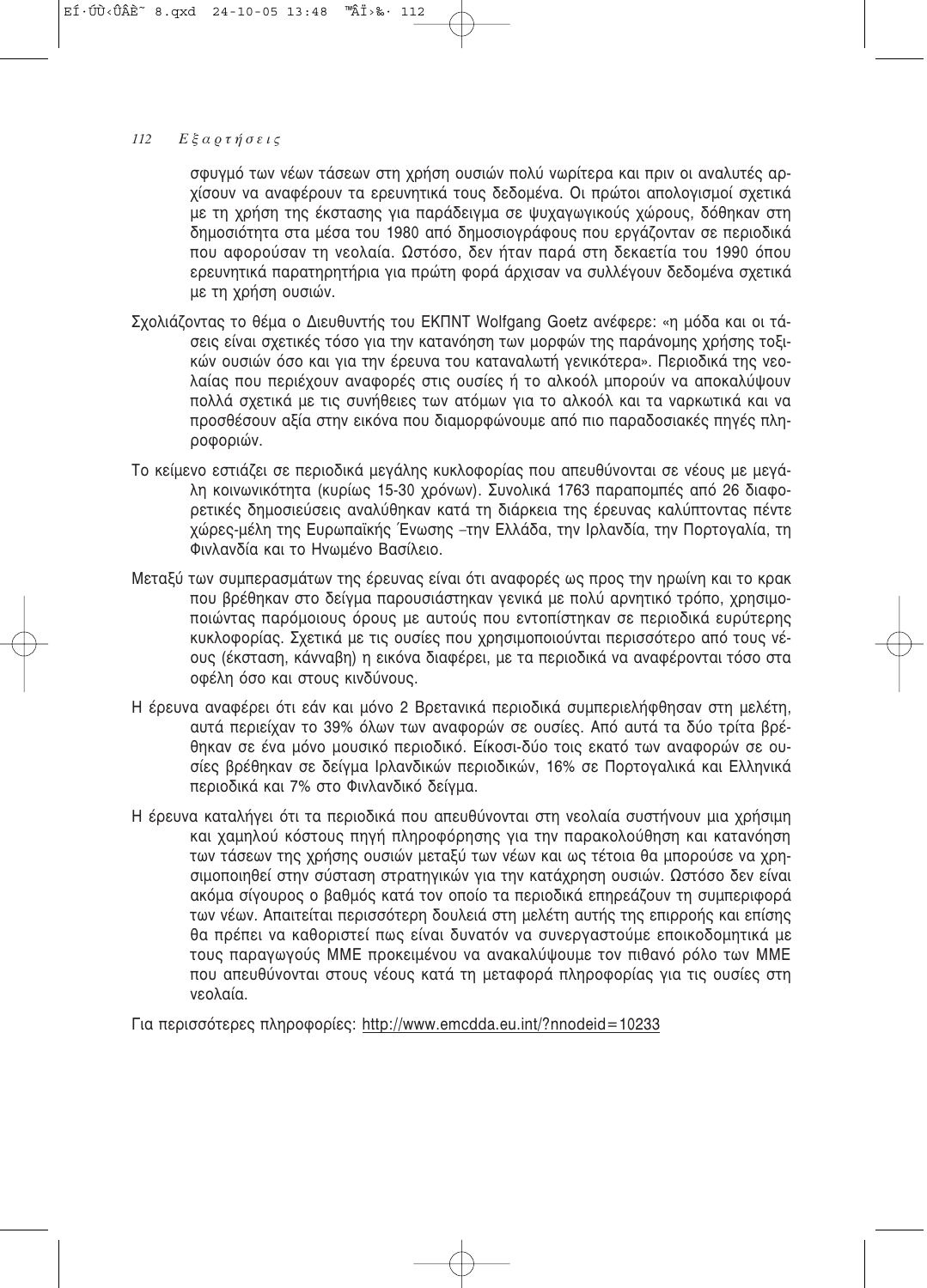Η ΧΡΗΣΗ ΤΟΞΙΚΩΝ ΟΥΣΙΩΝ ΣΤΟΥΣ ΑΝΤΡΕΣ ΚΑΙ ΣΤΙΣ ΓΥΝΑΙΚΕΣ: ΜΗΠΩΣ Η ΔΙΑΦΟΡΑ ΜΙΚΡΑΙΝΕΙ;

- Σχολιάζοντας τα στοιχεία τριών ερευνών ESPAD που έχουν γίνει σε σχολεία, στο γενικό πληθυσμό καθώς και σε θεραπευτικά προγράμματα το διάστημα (1995, 1999, 2003), η πρόεδρος του Ευρωπαϊκού Κέντρου Τεκμηρίωσης των Ναρκωτικών κα Salme Ahlström, ανέφερε πως υπάρχουν ενδείξεις ότι οι διαφορές που υπάρχουν ως προς τον τρόπο χρήσης των τοξικών ουσιών ανάμεσα στους άντρες και στις γυναίκες μειώνονται. Συγκεκριμένα αναφέρει: «Οι νέες γυναίκες στην Ευρώπη γίνονται όλο και πιο ευάλωτες στη χρήση τοξικών ουσιών και στην επιβλαβή κατανάλωση αλκοόλ. Χρειάζεται να διερευνήσουμε τα αίτια του φαινομένου αυτού με στόχο την ανάπτυξη προγραμμάτων πρόληψης με ευαισθητοποίηση στα χαρακτηριστικά του φύλου και ανάλογες θεραπευτικές παρεμβάσεις, οι οποίες θα απευθύνονται στις νέες γυναίκες με στόχο την αλλανή της συνκεκριμένης συμπεριφοράς. Αυτού του είδους τα μέτρα είναι αναγκαία να ληφθούν εάν θέλουμε να προλάβουμε τη δραματική αύξηση προβλημάτων στη δημόσια υγεία στο μέλλον».
- Τα αποτελέσματα της μελέτης δείχνουν ότι οι γυναίκες ξεπερνούν τους άντρες στη χρήση υπνωτικών και ηρεμιστικών χαπιών. Σε έρευνες που έχουν γίνει με μαθητές σχολείου (15-16 ετών) στην Ευρώπη (εκτός από την Κύπρο, την Ιρλανδία, την Αγγλία και τη Nορβηγία), αναφέρουν ότι το ποσοστό των γυναικών που έκαναν χρήση χαπιών και ηρεμιστικών χωρίς τη συνταγή γιατρού, είναι μεγαλύτερο από αυτό των αντρών.
- Τα δεδομένα που έχουμε από τα θεραπευτικά προγράμματα στην Ευρώπη δείχνουν ότι οι άντρες ακόμη υπερισχύουν στη συμμετοχή. Μόνο το 20% περίπου των πελατών σε θεραπεία είναι γυναίκες.
- Το ΕΚΠΝΤ θα αναφερθεί εκτενέστερα στο θέμα του φύλου στην ετήσια αναφορά του 2006.

ΟΙ ΓΟΝΕΪΚΟΙ ΚΑΝΟΝΕΣ ΚΑΙ Η ΔΙΑΠΑΙΔΑΓΩΓΗΣΗ ΤΩΝ ΠΑΙΔΙΩΝ ΚΑΤΑ ΤΟΥ ΚΑΠΝΙΣΜΑΤΟΣ

- Ένα άλλο άρθρο που μας φάνηκε ιδιαίτερα ενδιαφέρον είναι η διαπαιδαγώγηση των παιδιών στο πλαίσιο της οικογένειας, κατά του καπνίσματος και σε ποιο βαθμό συμβάλλει στη μείωση του καπνίσματος στους έφηβους.
- Σε μία έρευνα που έγινε στο Ινστιτούτο Οικογένειας και Φροντίδας του παιδιού στο Πανεπιστήμιο του Nijmegen της Ολλανδίας (όπου δόθηκαν ερωτηματολόνια νια συμπλήρωση σε 428 ολλανδικές τετραμελείς οικογένειες) μελετήθηκε η γονεϊκή επικοινωνία και η σχέση της με το κάπνισμα στους έφηβους. Παρατηρήθηκε λοιπόν ότι οι σταθεροί και συγκεκριμένοι κανόνες στη διαπαιδαγώγηση των παιδιών κατά του καπνίσματος μπορεί να αποτρέψουν ή να προλάβουν την έναρξη του καπνίσματος των παιδιών (Chassin et al., 1998).
- H διαπαιδαγώγηση κατά του καπνίσματος μπορεί να περιλαμβάνει: την απαγόρευση του καπνίσματος στους χώρους του σπιτιού, τη συμφωνία με τα παιδιά να μην ξεκινήσουν το κάπνισμα, την ενημέρωση των παιδιών για τις αρνητικές συνέπειες του καπνίσματος καθώς και τη συζήτηση για θέματα σχετικά με το κάπνισμα (Fearnow et al., 1998; Engels & Willemsen, 2004).
- Ο στόχος της παρούσας μελέτης είναι να συνεισφέρει στον τρόπο με τον οποίο οι γονείς διαχειρίζονται τα θέματα του καπνίσματος και να τους προτείνει τρόπους πρόληψης της έναρξης του καπνίσματος από τα παιδιά.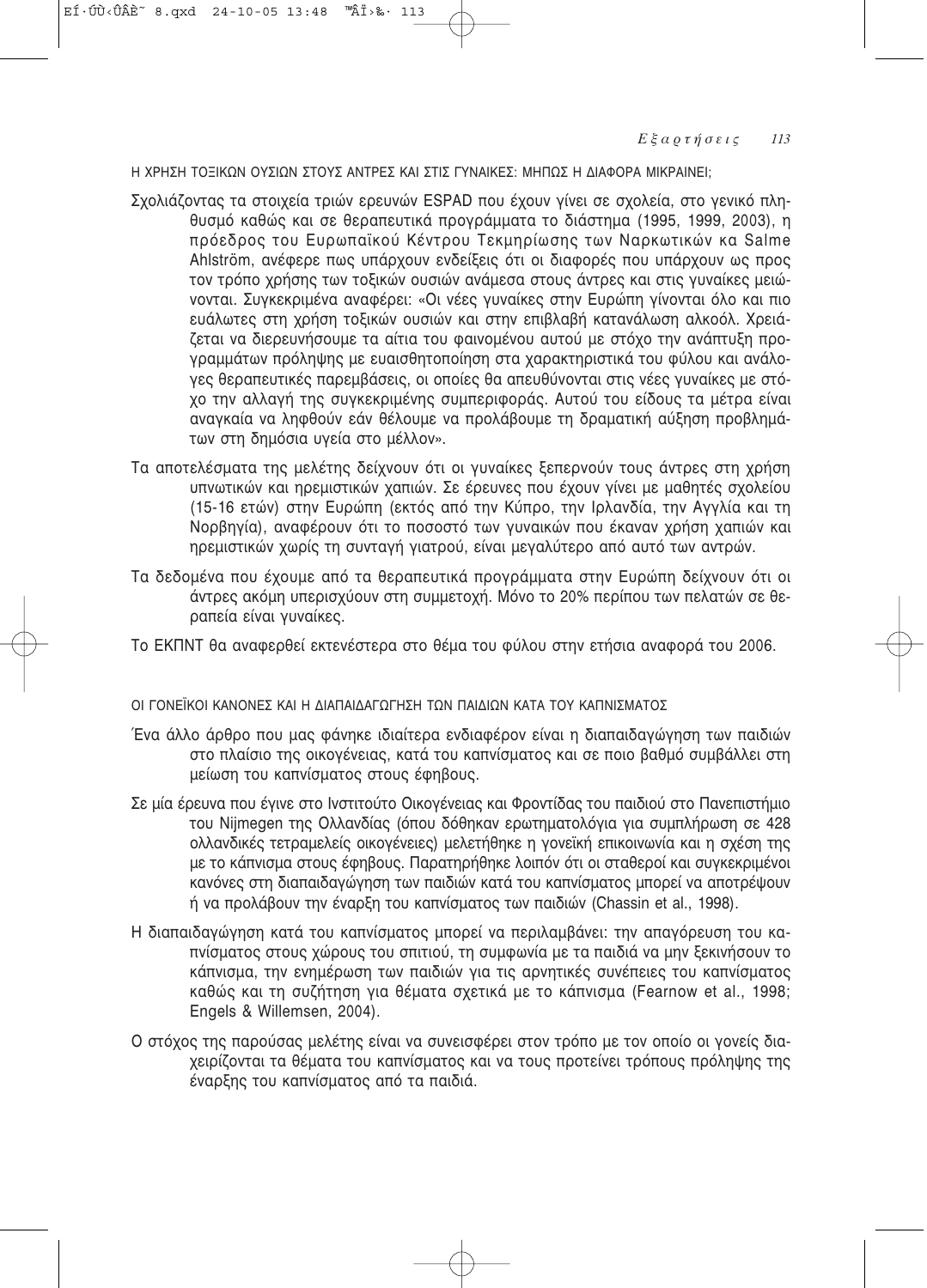- Από τους 856 έφηβους που έλαβαν μέρος στην έρευνα, το 35,7% των νεότερων και το 48,1% των μεγαλύτερων εφήβων ανέφεραν ότι έχουν δοκιμάσει να καπνίσουν τουλάχιστον μία φορά, ενώ το 18.5% των μητέρων και το 19.4% των πατέρων κάπνιζαν κανονικά.
- Ένας άλλος παράγοντας που παίζει προστατευτικό ρόλο είναι οι υψηλές επιδόσεις στο σχολείο των εφήβων: οι έφηβοι με μέση ή υψηλή επίδοση στα μαθήματα διέτρεχαν μικρότερο κίνδυνο να ξεκινήσουν το κάπνισμα από ό,τι οι μαθητές με χαμηλές επιδόσεις. Επιπλέον από τα αδέρφια το μικρότερο διέτρεχε μικρότερο κίνδυνο να ξεκινήσει το κάπνισμα από ό,τι το μεγαλύτερο.
- Η ποιότητα της επικοινωνίας ανάμεσα στους γονείς και τα παιδιά φάνηκε να είναι προστατευτικός παράγοντας. Οι έφηβοι είχαν μικρότερη διάθεση να ξεκινήσουν το κάπνισμα όταν η ποιότητα της επικοινωνίας ανάμεσα στο γονιό και το παιδί ήταν υψηλή. Οι έφηβοι με μητέρες που θα αντιδρούσαν αποτελεσματικά, εάν ανακάλυπταν ότι το παιδί τους πειραματίζεται με το κάπνισμα είχαν λιγότερες πιθανότητες να το ξεκινήσουν.
- Επιπλέον μακροχρόνιες έρευνες έχουν δείξει, ότι όταν ο ένας ή και οι δύο γονείς καπνίζουν, τα παιδιά τους διατρέχουν μεγαλύτερο κίνδυνο να ξεκινήσουν το κάπνισμα ή να γίνουν καπνιστές σε σύγκριση με τα παιδιά των οποίων οι γονείς δεν καπνίζουν (π.χ. Bauman et al., 1990; Bailey, Ennett & Ringwalt, 1993; Vink et al., 2003; Harakeh et al., 2004).
- Η διαπαιδαγώγηση κατά του καπνίσματος σχετίζεται με μείωση της έναρξης του καπνίσματος στους ανήλικους ανεξάρτητα από το εάν οι νονείς τους καπνίζουν ή όχι (στο ίδιο συμπέρασμα έχουν καταλήξει και άλλες μελέτες όπως αυτές των: Kandel & Wu (1995), Jackson & Henriksen (1997), Chassin et al. (1998), Henriksen & Jackson (1998), Clark et al. (1999).
- Η μελέτη αυτή προτείνει στους γονείς ότι ανεξάρτητα από το αν οι ίδιοι καπνίζουν ή όχι, εάν δεν διαπαιδαγωγούν τα παιδιά τους κατά του καπνίσματος είναι πιθανόν αυτά να ξεκινήσουν το κάπνισμα. Οι μελέτες δείχνουν επίσης ότι, όσα κάνουν με έργα οι γονείς είναι εξίσου σημαντικά με αυτά που λένε στα λόγια. Παρόλο που οι γονείς οι οποίοι κόβουν το κάπνισμα είναι πάρα πολύ θετικό παράδειγμα που δεν πρέπει να υποτιμάται, ωστόσο και οι γονείς που καπνίζουν είναι σημαντικό να ενθαρρύνονται να διαπαιδαγωγούν τα παιδιά τους κατά του καπνίσματος (Henriksen & Jackson, 1998).

#### ΣΕΞ ΣΤΟΝ ΑΕΡΑ ΚΑΙ ΧΡΗΣΗ ΟΥΣΙΟΝ ΦΕΡΝΟΥΝ ΤΑ ΡΙΑΛΙΤΙ ΤΗΣ ΟΛΛΑΝΛΙΚΗΣ ΤΗΛΕΟΡΑΣΗΣ

- Η χώρα που εξαπέλυσε το Big Brother σε έναν ανυποψίαστο κόσμο ξεκινά ένα νέο τηλεοπτικό ριάλιτι: πρόκειται για ένα νυχτερινό talkshow του οποίου οι παρουσιαστές θα κάνουν χρήση ναρκωτικών και θα εμπλέκονται σε σεξουαλικές πράξεις στον αέρα, ενώ στη συνέχεια θα συζητούν μεταξύ τους την εμπειρία.
- «Δεν επιδιώκουμε να σοκάρουμε, αλλά να πληροφορήσουμε» είπε ο διευθυντής παραγωγής Sjoerd van de Broek. «Η ιδέα είναι να δούμε αυτά τα θέματα σαν ένα κομμάτι θεατρικό, να τα αναθεωρήσουμε αν θέλετε. Γίνονται ατελείωτα σχόλια νια αυτά τα θέματα. αλλά χωρίς σοβαρή κριτική»
- Τα νέα του σόου έχουν προκαλέσει αρκετή σύγχυση στην Ολλανδία. «Είναι επικίνδυνο και αποτελεί κακό παράδειγμα» σχολίασε κυβερνητικός εκπρόσωπος του Χριστιανοδημο-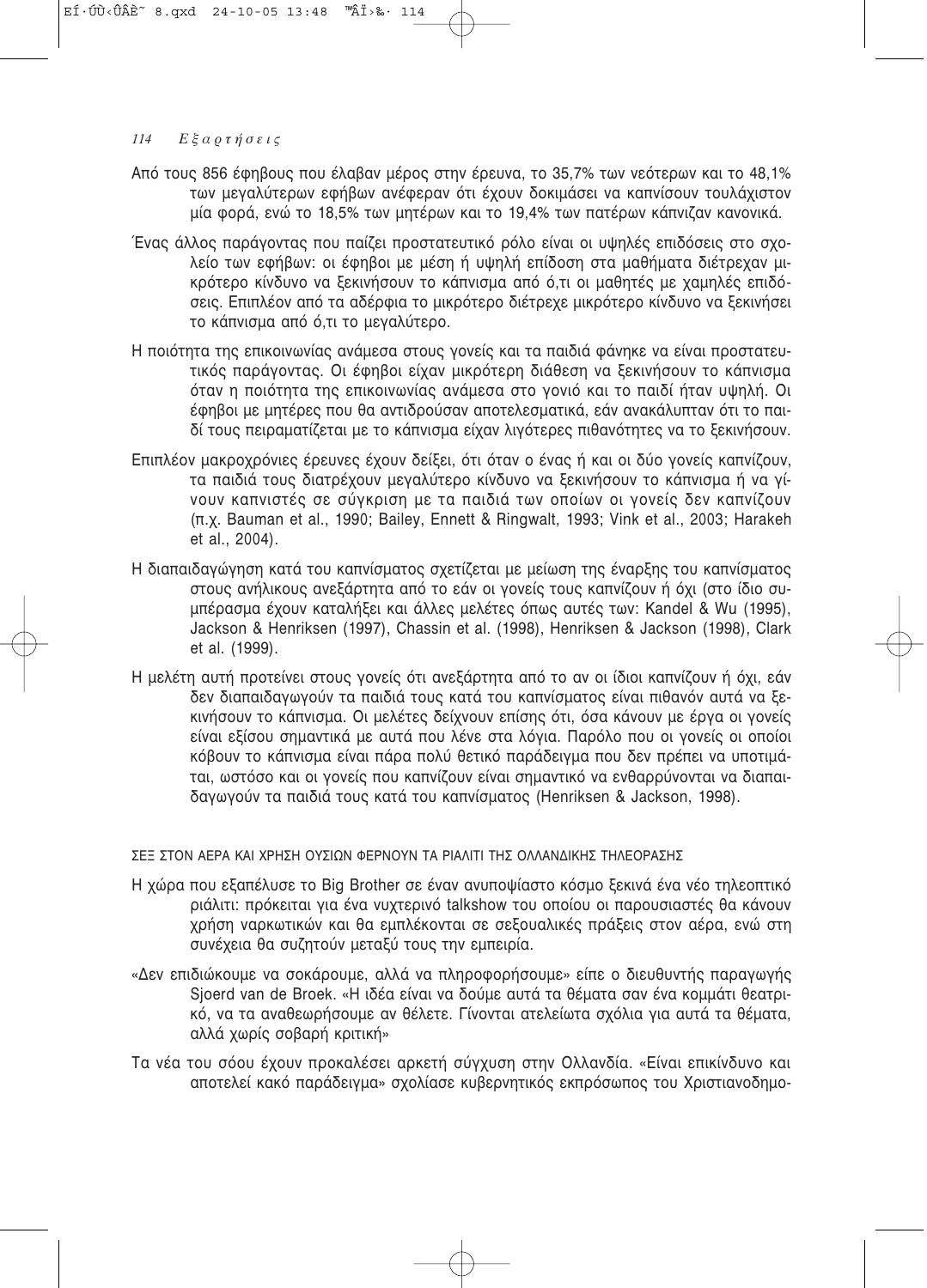#### *<i>Eξαρτήσεις* 115

κρατικού κόμματος στο Associated Press. Εκπρόσωπος του υπουργείου Δικαιοσύνης είπε ότι μέρη του σόου ήταν «πιθανόν παράνομα» αλλά ακόμα δεν ήταν σαφές αν κάποιος θα διωκόταν.

To άρθρο αυτό μας έχει προβληματίσει ιδιαιτέρως. Είναι δυνατόν να προβάλλονται τέτοιου είδους προγράμματα στο όνομα της πληροφόρησης και της τηλεθέασης; Ποιό στόχο μπορεί να εξυπηρετεί αυτού του είδους «η ενημέρωση» για τη χρήση τοξικών ουσιών και μάλιστα τις ώρες που πολλοί ανήλικοι μπορεί να παρακολουθούν; Τί μηνύματα θα περνά στους ανήλικους; Ποιά συμφέροντα εξυπηρετούνται μέσα από αυτό το ριάλιτι; Τελικά αυτού του είδους τα προγράμματα (ριάλιτι), ποιές ανάγκες, ποιού κοινού καλύπτουν; Αυτοί είναι οι προβληματισμοί μας και τα ερωτήματά μας και τα παραθέτουμε, μαζί με την ανησυχία μας για αυτές τις επιλογές.

*Πηγή: Εφημερίδα The Guardian, φύλλο 22/09/2005* 

#### $RIB$ ΔΙΟΠΑΡΟΥΣΙΑΣΗ

EÍ·ÚÙ‹ÛÂȘ 8.qxd 24-10-05 13:48 ™ÂÏ›‰· 115

«*Εξαρτήσεις: Οι Θεραπευτικές Κοινότητες»* 

ΔΡ Χ. ΠΟΥΛΟΠΟΥΛΟΣ

*Τι οδηγεί τα άτομα στην τοξικοεξάρτηση;* Ποιες είναι οι μέθοδοι θεραπείας των εξαρτημένων ατόμων; Πως γίνεται θεραπεία στις θεραπευτικές κοινότητες; *Πόσοι αποθεραπεύονται και πόσοι ξαναγυρνούν στη χρήση;* 

Το βιβλίο αυτό, γραμμένο από έναν ειδικό με πολυετή εμπειρία στο χώρο, επιχειρεί να απα-Vτήσει σ' αυτά και σε άλλα παρόμοια ερωτήματα. Εξετάζει τους κοινωνικούς, ψυχολογικούς και βιολογικούς παράγοντες που οδηγούν στην τοξικοεξάρτηση και αναπτύσσει τις σημαντικότερες μορφές θεραπευτικής αντιμετώπισης. Περιγράφει την οργάνωση και εξέλιξη των θεραπευτικών κοινοτήτων και το κοινωνικό πλαίσιο των χωρών στις οποίες αναπτύχθηκαν. Αναλύει τους στόχους, τα στάδια της θεραπείας, τις μεθόδους και τα ιδιαίτερα χαρακτηριστικά των θεραπευτικών κοινοτήτων. Συζητά θέματα όπως η κοινωνική επανένταξη, η υποτροπή, η κινητοποίηση, η πρόωρη εγκατάλειψη της θεραπείας, ο ρόλος της διεπιστημονικής θεραπευτικής ομάδας και τα σύνδρομο της επαγγελματικής εξουθένωσης. Τέλος, παρουσιάζει έρευνες σχετικά με την αποτελεσματικότητα των θεραπευτικών κοινοτήτων και προτείνει τρόπους για τη βελτίωση του μοντέλου και για την περαιτέρω εφαρμογή του στο πλαίσιο του σωφρονιστικού συστήματος και του συστήματος ψυχικής υγείας.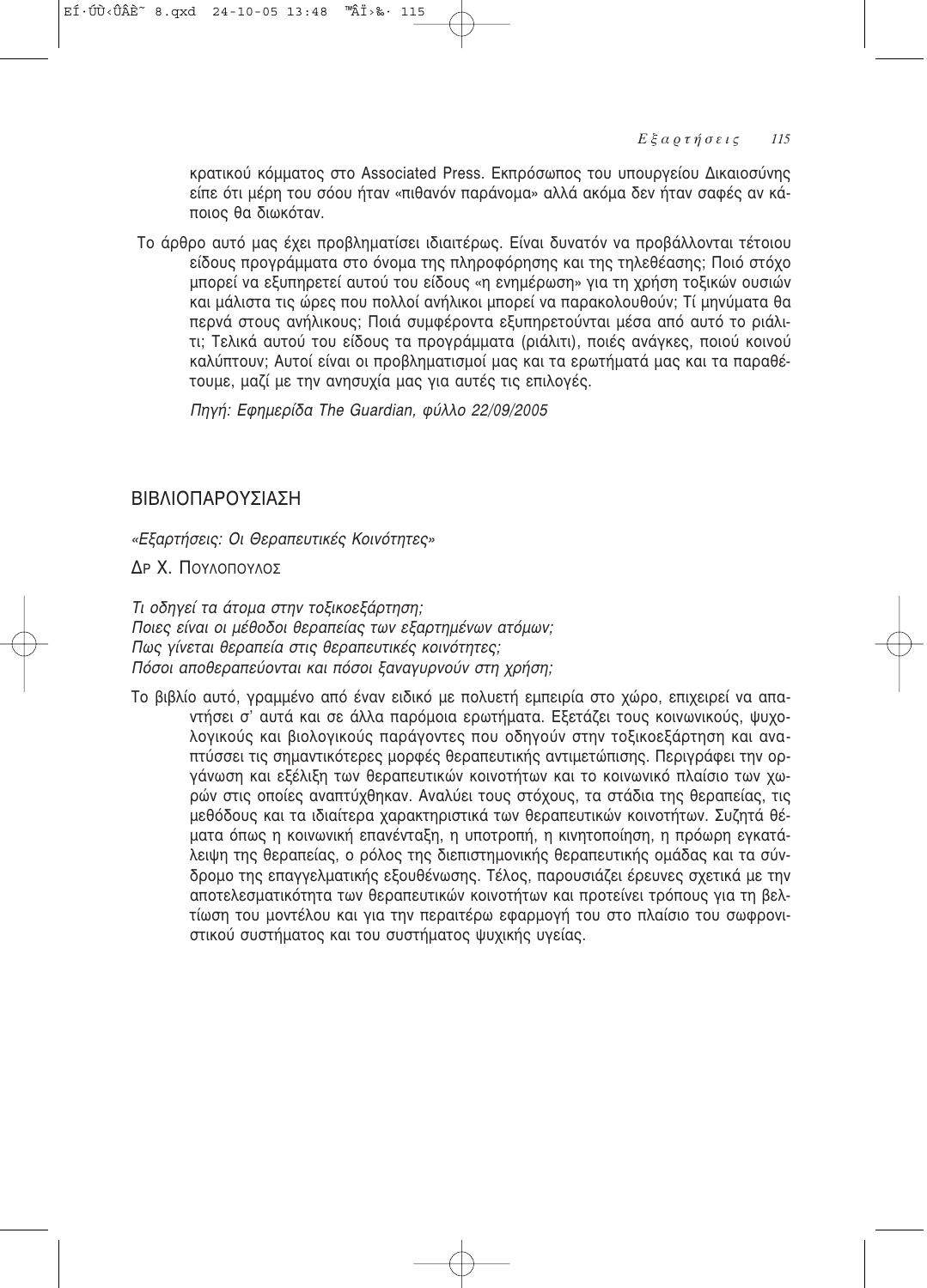«Η κάνναβη και η νοητική λειτουργία»

NADIA SOLOWIJ

*Εθνικό Κέντρο Έρευνας για τα Ναρκωτικά και το Αλκοόλ-Πανεπιστήμιο Νέας Νότιας Ουαλίας International Research Monographs in the Addictions, 1998*

- Η κάνναβη αποτελεί την πιο ευρέως χρησιμοποιούμενη παράνομη ουσία στον κόσμο. Ωστόσο το ερώτημα του κατά πόσο η μακρόχρονη χρήση της μπορεί να προκαλέσει μακροχρόνια και ανεπανόρθωτη νοητική εξασθένηση αποτελεί αντικείμενο έντονων συζητήσεων (στον επιστημονικό χώρο).
- Το συγκεκριμένο επίκαιρο και καλοδιατυπωμένο βιβλίο παραθέτει μία εκτεταμένη και περιεκτική κριτική επισκόπηση στη σχετική με την κάνναβη και τη νοητική λειτουργία βιβλιογραφία, εξετάζοντας τα δεδομένα υπό το πρίσμα των σημαντικών πρόσφατων ευρημάτων της φαρμακολογίας και της νευροφυσιολογίας σε σχέση με τη χρήση κάνναβης. Στο βιβλίο παρατίθενται μελέτες της ίδιας της συγγραφέως, οι οποίες αξιοποιούν ένα από τα πιο μοντέρνα και ευαίσθητα εργαλεία για την εκτίμηση της διανοητικής λειτουργίας: το «πιθανότητες συσχετιζόμενες με το γεγονός» ή ERPS (eventrelated potentials). Το συμπέρασμά της, ότι η μακροχρόνια χρήση κάνναβης ίσως παρουσιάσει μη αναστρέψιμες φθορές στη μνήμη, στη συγκέντρωση και την οργάνωση και την ενσωμάτωση σύνθετων λειτουργιών, είναι ιδιαίτερα ενδιαφέρον για πολλούς γιατρούς, ερευνητές και πολιτικούς.
- Στο βιβλίο αναλυτικά περιλαμβάνονται: μία ανασκόπηση της υπάρχουσας βιβλιογραφίας, οξείες και χρόνιες επιδράσεις στη νοητική λειτουργία, στοιχεία για την καταστροφή του εγκεφάλου από τη μακρόχρονη χρήση κάνναβης, μία έρευνα για τη συσχέτιση συχνότητας και διάρκειας χρήσης κάνναβης με τα αποτελέσματά της, το άγχος, η ψυχοπαθολογία και η εμπειρία από τη μακρόχρονη χρήση κάνναβης κ.α.

#### EYPΩΠΑΪΚΑ ΠΡΟΓΡΑΜΜΑΤΑ ΚΑΙ ΚΕ.Θ.Ε.Α.

- Το ΚΕ.Θ.Ε.Α. ολοκλήρωσε με επιτυχία τη συμμετοχή του στην υλοποίηση της κοινοτικής πρωτοβουλίας EQUAL για την καταπολέμηση των διακρίσεων και την προώθηση των απεξαρτημένων χρηστών στην ανορά ερνασίας.
- Στα πλαίσια του Γ' ΚΠΣ-ΕΠΕΑΕΚ (Επιμόρφωση εκπαιδευτικών) υποβλήθηκε σχέδιο δράση και υλοποιήθηκε με επιτυχία τον Ιούνιο του 2005 ταχύρυθμο σεμινάριο ανάπτυξης δεξιοτήτων σε θέματα Αγωγής Υγείας διάρκειας 80 ωρών για 69 Υπευθύνούς Αγωγής Υγείας της Α'/βάθμιας Εκπαίδευσης.
- Εγκρίθηκε από το Υπουργείο Εργασίας η κοινοτική πρωτοβουλία EQUAL 2 στην οποία θα συμμετέχει το KE.Θ.Ε.Α. μαζί με τον Ο.ΚΑ.ΝΑ., το ΕΚΤΕΠΝ, την Άρσις, το Ψ.Ν.Θ. και άλλους φορείς. Στα πλαίσια της EQUAL 2, το ΚΕ.Θ.Ε.Α. πρόκειται να συμμετέχει στην υλοποίηση μιας σειράς δράσεων κατά τα έτη 2005-2006 και 2007. Οι πιο σημαντικές από αυτές είναι:
	- μία έρευνα για την αποτελεσματικότητα των πολιτικών πρόληψης της υποτροπής,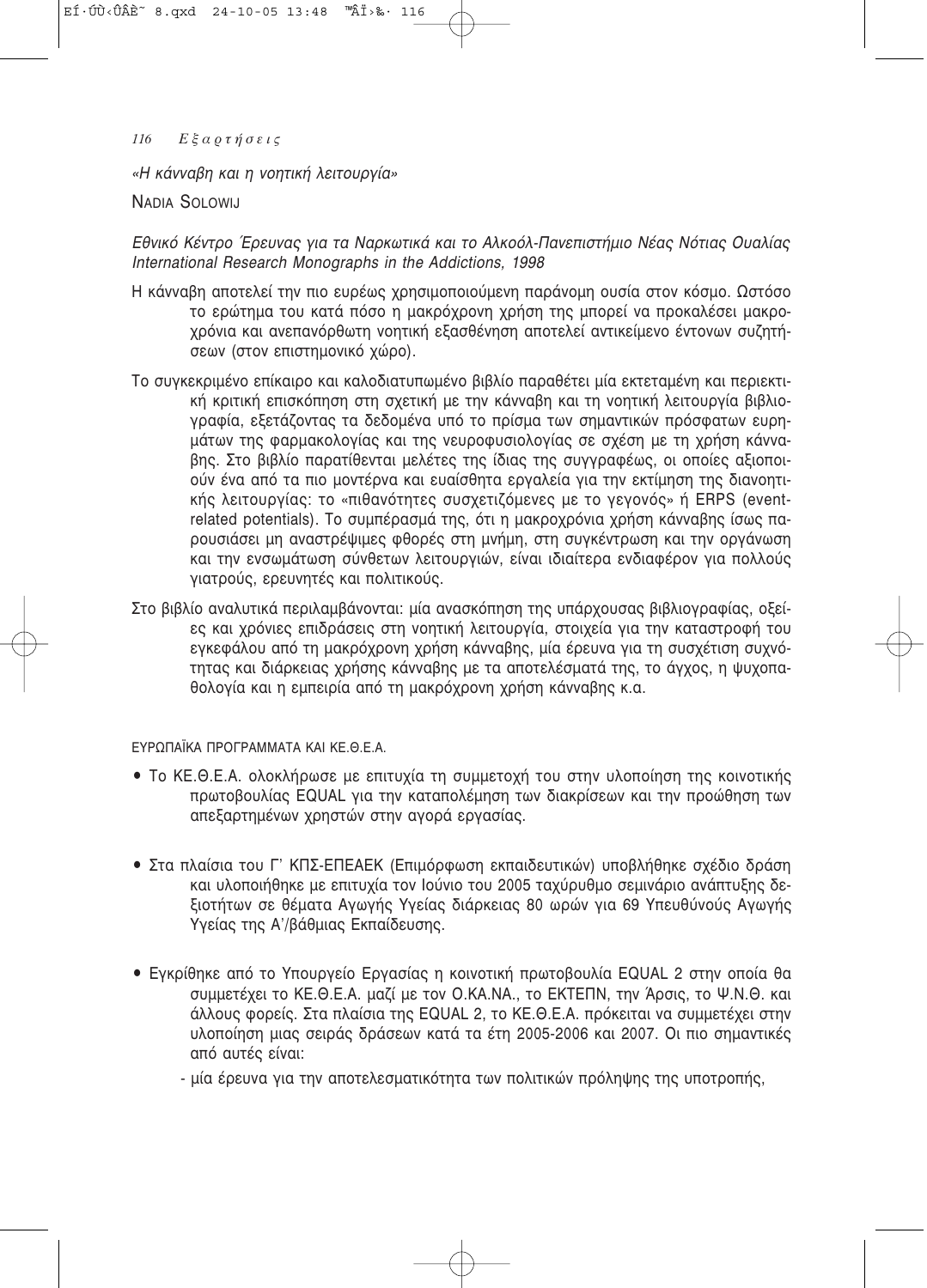#### *<i>Eξαρτήσεις* 117

EÍ·ÚÙ‹ÛÂȘ 8.qxd 24-10-05 13:48 ™ÂÏ›‰· 117

- η ανάπτυξη μίας δομής μεταθεραπευτικής υποστήριξης για την πρόληψη της υποτροπής στη Λάρισα,
- η ανάπτυξη καλλιέρνειας ελαιώνα 14 στρεμμάτων νια την παρανωνή βιολονικών προϊόντων ελιάς, στην Κρήτη,
- η υλοποίηση τριών προγραμμάτων κατάρτισης (σε κεραμική, βιολογική καλλιέργεια ελιάς, και ηλεκτρονική τυπονραφία) για μέλη προνραμμάτων σε Αθήνα. Θεσσαλονίκη και Κοήτη.
- *-* η εκπαίδευση εκπαιδευτών και η υλοποίηση μιας διακρατικής εκπαιδευτικής συνάντησης στην Αθήνα.
- Στο πλαίσιο του Ευρωπαϊκού προγράμματος ανταλλαγής στελεχών Leonardo Da Vinci, το ΚΕ.Θ.Ε.Α. θα δεχθεί για εκπαίδευση σε δικά του θεραπευτικά προγράμματα κατά το 2005 και 2006 εννιά στελέχη του θεραπευτικού σπιτιού Πυξίδα της Κύπρου.

#### ΣΥΝΕΛΡΙΑ

Ο Τομέας Πρόληψης του ΚΕ.Θ.Ε.Α. στο πλαίσιο της δραστηριοποίησης του Πανελλαδικού Δι-Κτύου Φορέων Πρόληψης της Χρήσης Εξαρτησιονόνων Ουσιών οργανώνει, από 9-12 Νοεμβρίου 2005, στη Λάρισα την 6η Πανελλαδική Συνάντηση του με τίτλο «Η πρόληψη τόπος συνάντησης και συν-απάντησης» για τη συνεργασία, το συντονισμό, τη συμπληρωματικότητα. Οι Πανελλαδικές Συναντήσεις Φορέων Πρόληψης, 12 χρόνια τώρα αποτελούν ένα χώρο ανταλλαγής προβληματισμών, απόψεων, ιδεών, εμπειρίας και επιστημονικής γνώσης με στόχο την προώθηση της Πρόληψης στη χώρα μας.

 $\Pi$ ληροφορίες: Τομέας Πρόληψης ΚΕ.Θ.Ε.Α. τηλ: 210 9212961, 9212304, φαξ: 210 *9212763, email: dprev@ath.forthnet.gr*

Η Οργάνωση για τη Μελέτη των Εξαρτήσεων (The Society for the Study of Addiction) οργανώ-Vει ετήσιο Συμπόσιο με τίτλο «Αν όντως είχαμε πολιτική και πρακτικές που στηρίζο-Vται σε στοιχεία – πως αυτές θα ήταν;» στις 17 -18 Νοεμβρίου 2005 στην πόλη York της Αγγλίας. Το συμπόσιο θα θέσει θέματα πολιτικής και πρακτικών που στηρίζονται σε ερευνητικά δεδομένα, κοιτώντας που συμβαίνουν, πότε δεν συμβαίνουν και για ποιους λόγους. Τι δύναμη έχουν οι κυβερνήσεις ώστε να μειώσουν τη βλάβη από το αλκοόλ, τις ουσίες και τον καπνό; Γιατί δεν έχουν τη δύναμη;

 $\eta$ *Πληροφορίες: Paula Singleton - τηλ: 0113 295 1315, email: p.singleton@nhs.net* 

Η Ομοσπονδία Επαγγελματιών για τις Ουσίες και το Αλκοόλ (Federation of Drug and Alcohol Professionals) σε συνεργασία με το National Offender Management Service (NOMS) και την Ευρωπαϊκή Ομοσπονδία για τη Θεραπεία των Εξαρτήσεων (ΕΑΤΑ) διοργανώνουν διήμερο συνέδριο με θέμα 'Prisons and Beyond..., 2006' στο Leicester της Αννλίας στις 16-17 Φεβρουαρίου 2006. Το συνέδριο απευθύνεται σε στελέχη που εργάζονται στο χώρο των εξαρτήσεων σε συστήματα ποινικής δικαιοσύνης, με έμφαση στις φυλακές και στις υπηρεσίες υποδοχής αποφυλακισμένων.

 $I$ στοσελίδα: www.fdap.org.uk/fdapevents/prisons2006.htm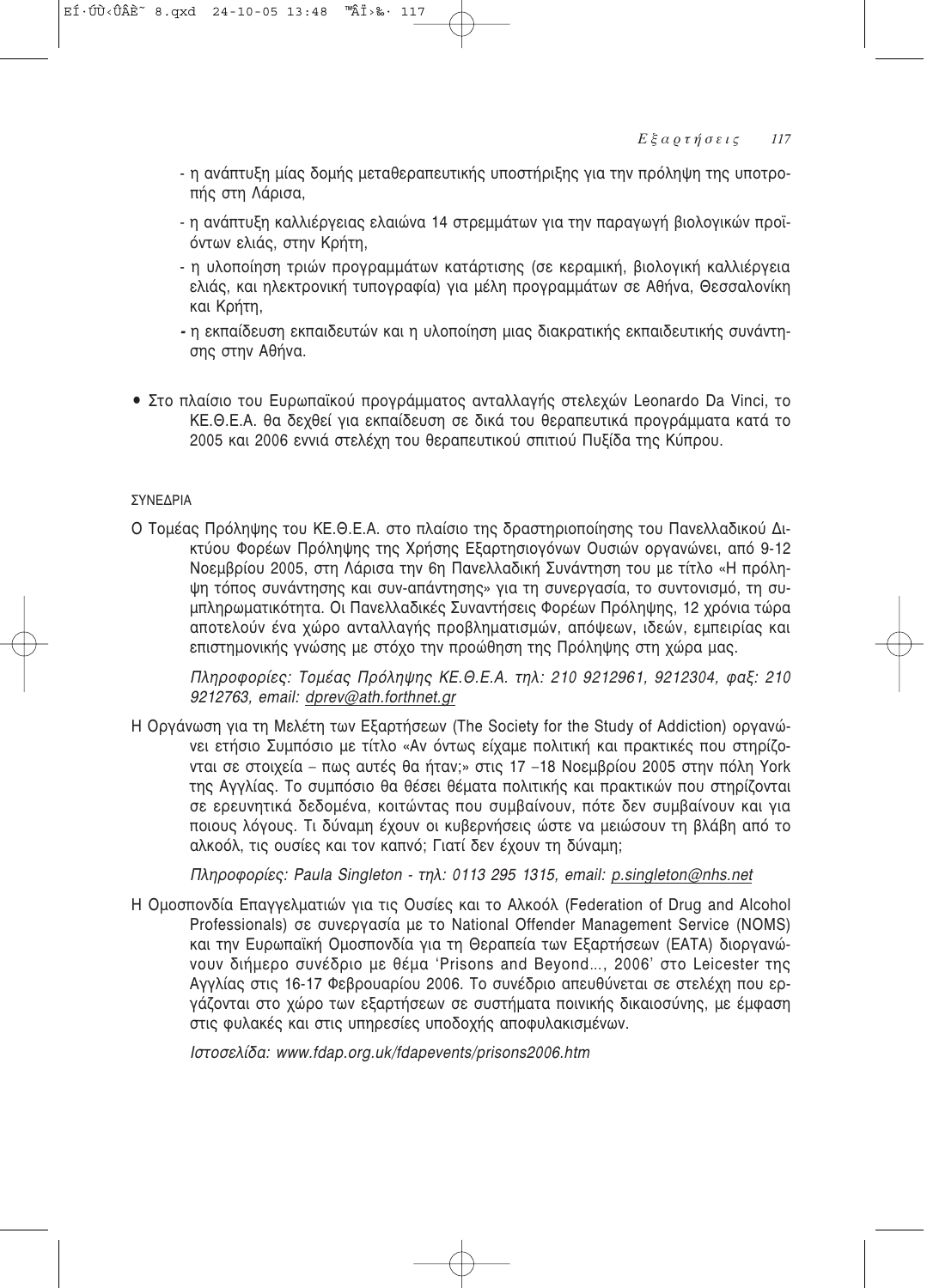ΕΠΙΚΟΙΝΩΝΙΑ

Στις προηγούμενες σελίδες διαβάσατε όσα εμείς επιλέξαμε ως σημαντικά, και πολύ πιθανόν να μας έχουν διαφύγει πολλά περισσότερα.

Μια και ο στόχος μας είναι να γίνεται η στήλη όλο και πιο ζωντανή και ενδιαφέρουσα, είμαστε ανοιχτοί να δημοσιεύσουμε, με τη σύμφωνη γνώμη του εκδότη, πληροφορίες και σχόλια που εσείς θα μας στείλετε για τη στήλη ΝΕΑ ΚΑΙ ΓΕΓΟΝΟΤΑ, ΚΕ.Θ.Ε.Α., Σορβόλου 24, 116 36, Αθήνα. Φαξ: +30 210 9241986, email: exartisis@kethea.gr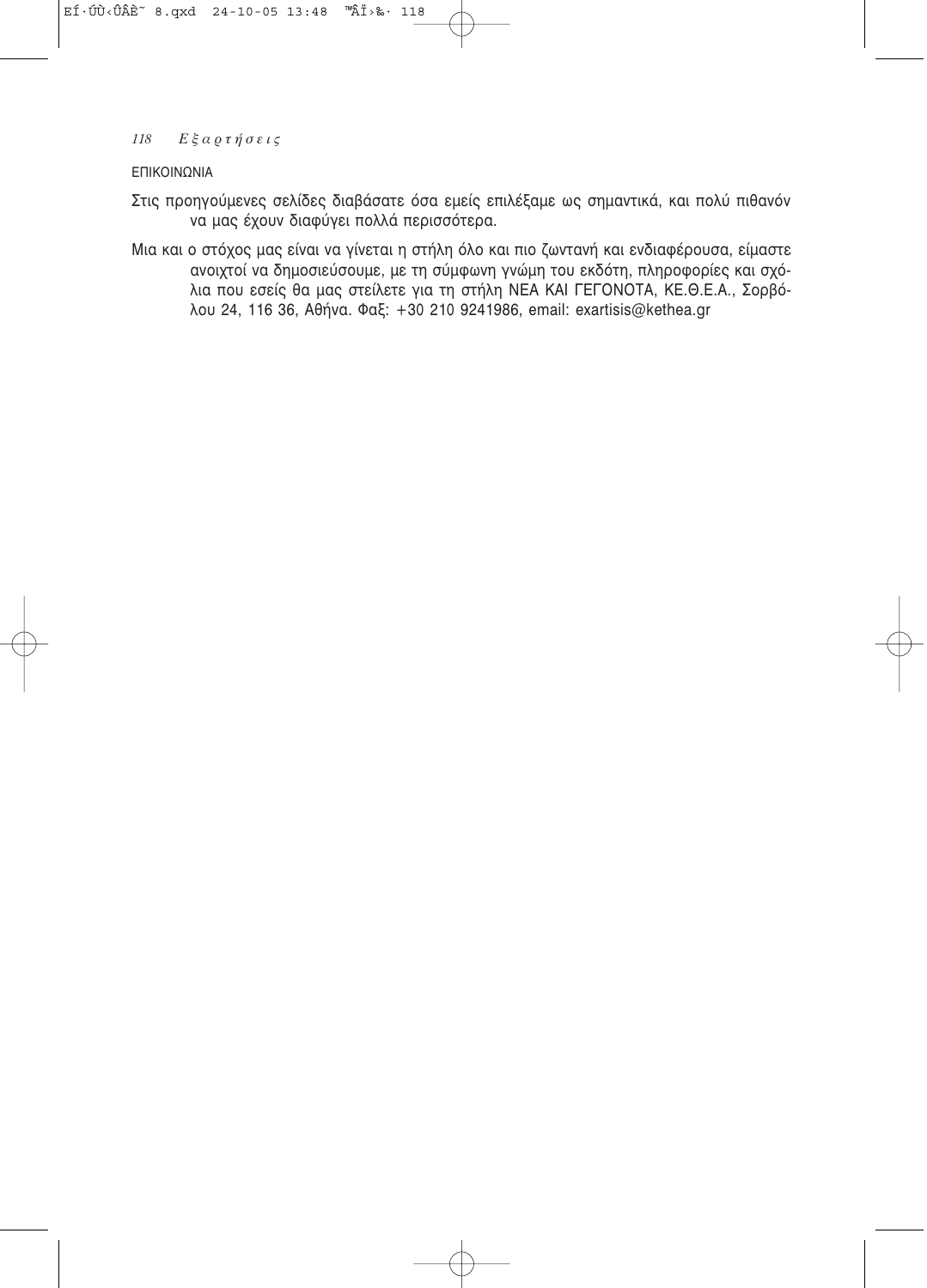Το προσωπικό της ομάδας σύνταξης σας ευχαριστεί εκ των προτέρων για τη βοήθειά σας στα ακόλουθα ζητήματα. Παρακαλείστε να διαβάσετε προσεκτικά τις οδηγίες που ακολουθούν όταν προετοιμάζετε το άρθρο και την περίληψή σας για υποβολή στο περιοδικό. Οι οδηγίες αυτές ακολουθούνται από όλα τα περιοδικά τα οποία συμμετέχουν στο ISAJE (Διεθνής Επιτροπή των Εκδοτών Περιοδικών για τις Εξαρτήσεις).

#### *TENIKA ΘΕΜΑΤΑ*

Στόχος του περιοδικού «Εξαρτήσεις» είναι να υπηρετήσει την διεθνή διεπιστημονική επικοινωνία ανάμεσα σε ακαδημαϊκούς και κλινικούς, να ενδυναμώσει τους δεσμούς μεταξύ επιστήμης και πολιτικής, να ενισχύσει και να εμπλουτίσει την ποιότητα των απόψεων. Βιβλία και σημαντικές αναφορές μπορούν να υποβληθούν για ανασκόπηση. Θα πρέπει ωστόσο να σας ενημερώσουμε εκ των προτέρων πως τα κείμενα δεν επιστρέφονται.

#### ΖΗΤΗΜΑΤΑ ΗΘΙΚΗΣ ΚΑΙ ΔΕΟΝΤΟΛΟΓΙΑΣ

Τα άρθρα γίνονται αποδεκτά με την προϋπόθεση πως υπόκεινται σε έλεγχο από την συντακτική επιτροπή. Όλα τα υποβληθέντα άρθρα πρέπει απαραιτήτως να συνοδεύονται από δήλωση υπογεγραμμένη από όλους τους συγγραφείς στην οποία θα αναφέρεται ότι:

(α) το υλικό που συμπεριλαμβάνεται στο άρθρο δεν έχει δημοσιευθεί εξ ολοκλήρου ή τμηματικά σε άλλο έντυπο.

(β) το κείμενο που υποβάλλεται για δημοσίευση δεν βρίσκεται ήδη υπό έκδοση,

(γ) όλοι οι συγγραφείς που υπογράφουν το άρθρο έχουν συμμετάσχει προσωπικά στη διαδικασία συγγραφής του και αναλαμβάνουν εξίσου την ευθύνη για το περιεχόμενό του,

(δ) έχουν τηρηθεί όλες οι αρχές ηθικής και δεοντολογίας που αφορούν στην προστασία των πελατών ή των συμμετεχόντων στις έρευνες, και στα πειράματα με ζώα. Στη δήλωση πρέπει επίσης να αναφέρονται ρητώς οι πηγές χρηματοδότησης, άμεσης και έμμεσης, καθώς και οποιαδήποτε σχέση με φαρμακευτικές βιομηχανίες, καπνοβιομηχανίες και βιομηχανίες παραγωγής αλκοόλ. Σχετικά με τα σημεία (α) και (β): εάν στοιχεία από τη συγκεκριμένη έρευνα παρουσιάζονται σε περισσότερες από μία δημοσιεύσεις, αυτό θα πρέπει να αναφερθεί στο άρθρο και/ή σε επιστολή προς τον εκδότη με σαφή επεξήγηση των διαφορών που υπάρχουν στο άρθρο και με συνημμένα αντίτυπα όλων των κειμένων στα οποία αναφέρεται η συγκεκριμένη έρευνα. Εάν, σε οποιοδήποτε στάδιο, οι συγγραφείς αποφασίσουν να αποσύρουν το άρθρο τους, καλούνται να ενημερώσουν εγκαίρως τον εκδότη.

#### **ЕКТА** УН

Οι συγγραφείς πρέπει να είναι όσο το δυνατόν πιο συνοπτικοί και στην περίπτωση που ο περιορισμός του άρθρου κριθεί σκόπιμος για τη διευκόλυνση της επικοινωνίας, το θέμα θα συζητηθεί με τον εκδότη. Η ανάλυση περιστατικών είναι αποδεκτή αλλά δεν θα πρέπει σε καμία περίπτωση να υπερβαίνει τις έξι σελίδες. Οι επιστολές δεν θα πρέπει να υπερβαίνουν τις δύο σελίδες.

#### ҮПОВОЛН КАІ МОРФН

Η υποβολή των εγγράφων πρέπει να γίνεται σε ηλεκτρονική μορφή ή δισκέτα. Θα πρέπει να είναι με διπλό διάστημα και περιθώρια τουλάχιστον 25 mm. Στην πρώτη σελίδα θα πρέπει να αναγράφεται ο τίτλος του άρθρου, ο οποίος δεν πρέπει να υπερβαίνει τους 45 χαρακτήρες, τα ονόματα των συγγραφέων, ο χώρος και η διεύθυνση διεξαγωγής της εργασίας και η πλήρης ταχυδρομική διεύθυνση του συγγραφέα, στον οποίο θα αποσταλούν τα σχόλια, η σχετική αλληλογραφία και τα αντίτυπα της έκδοσης. Στη δεύτερη σελίδα θα αναγράφονται μόνο ο τίτλος και τα ονόματα των συγγραφέων και η περίληψη. Παρακαλήστε να αποστείλετε ένα επιπλέον αντίγραφο της περίληψης μαζί με το υποβληθέν άρθρο. Ολόκληρο το άρθρο, συμπεριλαμβανομένων παραπομπών, πινάκων, στοιχείων,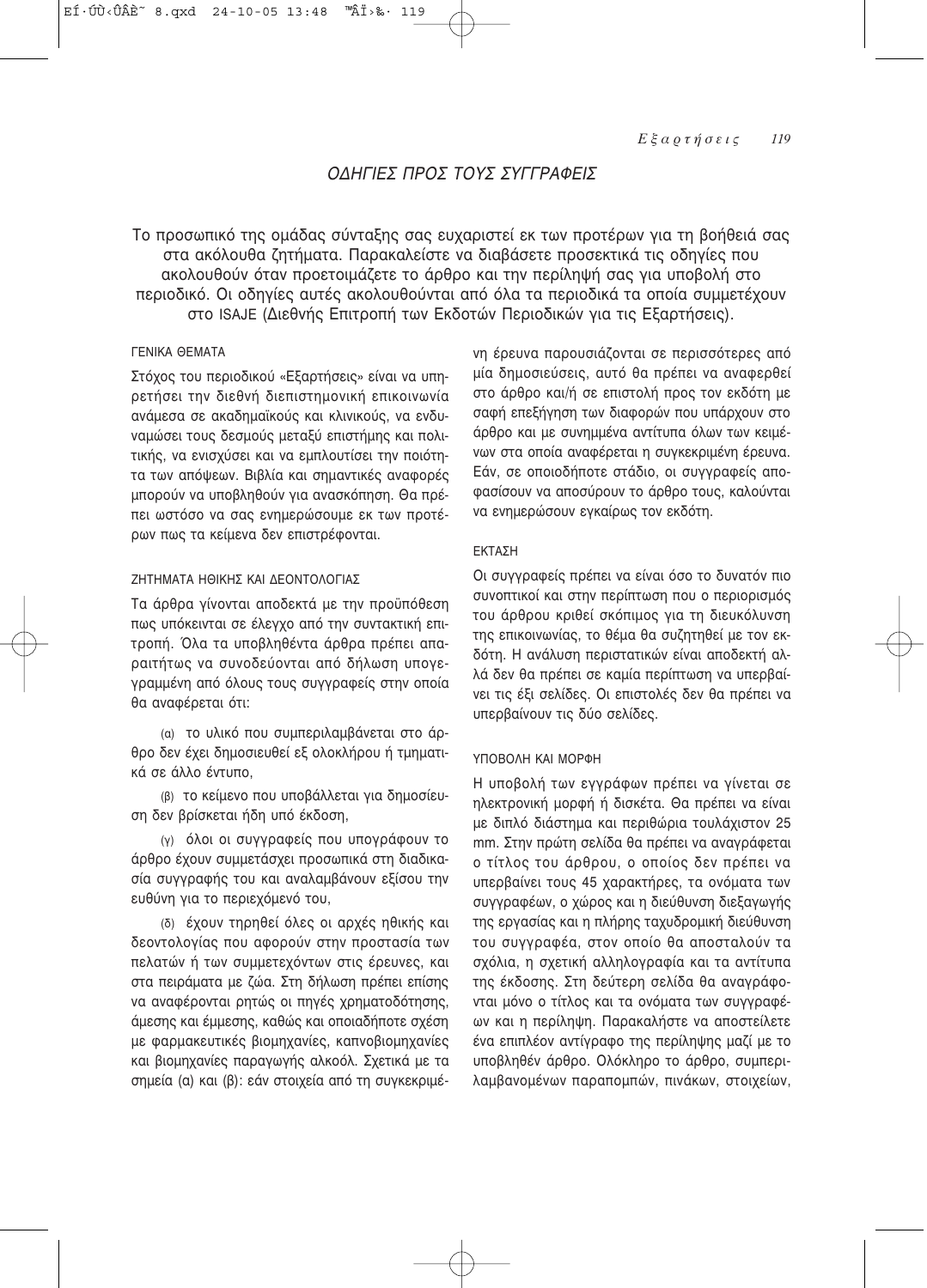#### 120 Εξαρτήσεις

και λοιπού υλικού, θα πρέπει να έχει συνεχή αρίθμηση από την πρώτη σελίδα του τίτλου ως το τέλος. Στο κάτω μέρος της σελίδας του τίτλου παρακαλήστε να αναφέρεται τον συνολικό αριθμό σελίδων του άρθρου. Επίσης είναι σκόπιμο να αποφεύγονται οι υποσημειώσεις, όπου είναι δυνατόν.

Παρακαλήστε να αποστέλλεται τα άρθρα στην ακόλουθη διεύθυνση:

Για το Περιοδικό Εξαρτήσεις  $KE.\Theta.E.A$ Σορβόλου 24, 116 36 Αθήνα είτε με email: exartisis@kethea.gr

#### ПЕРІЛНШН

Όταν πρόκειται για περιγραφές ερευνών, οι περιλήψεις θα πρέπει να περιλαμβάνουν τις ακόλουθες κατηγορίες: Στόχοι, Σχεδιασμός, Πλαίσιο, Συμμετέχοντες, Παρέμβαση (για τις πειραματικές δοκιμές μόνο), Μετρήσεις, Ευρήματα, και Συμπεράσματα. Τα Συμπεράσματα πρέπει να αναφέρονται με σαφήνεια, επειδή αυτά θα καθορίσουν σε μεγάλο μέρος την απόφαση του εκδότη. Κάθε εύρημα θα αποτιμηθεί σύμφωνα με την εγκυρότητα και την αξιοπιστία του. Όσον αφορά άλλου είδους κείμενα, δεν υπάρχουν συγκεκριμένοι κανόνες για τη δομή των περιλήψεων, αλλά πρέπει να είναι εμφανή τα συμπεράσματα της αποτίμησης καθώς αυτά θα αποτελέσουν κεντρικό θέμα στη διαδικασία του σχολιασμού. Οι περιλήψεις κυμαίνονται συνήθως στις 250 λέξεις.

#### ΠΑΡΑΠΟΜΠΕΣ

Οι παραπομπές μπορούν να γίνονται είτε με το σύστημα Harvard είτε με το σύστημα Vancouver. Όταν ακολουθείται το σύστημα Harvard στις παραπομπές πρέπει να τηρούνται τα ακόλουθα: πρώτο το όνομα του συγγραφέα, ακολουθεί η χρονολογία δημοσίευσης σε παρένθεση π.χ. Smith (1984). Εάν οι συγγραφείς είναι έως τρεις π.χ. Smith, Green & Jones (1984), τότε στην πρώτη παραπομπή αναφέρονται και οι τρεις ενώ στις υπόλοιπες αναφέρεται Smith et.al. (1984). Στην περίπτωση που οι συγγραφείς είναι περισσότεροι από τρεις, τότε σε όλες τις παραπομπές αναγράφεται: Smith et.al. (1984). Εάν υπάρχουν πολλές δημοσιεύσεις από τους ίδιους συγγραφείς μέσα στο ίδιο έτος, οι παραπομπές πρέπει να περιέχουν (α) (β) (γ) κ.λπ. μετά τη χρονολογία δημοσίευσης. Οι παραπομπές παρατίθενται μετά το τέλος του άρθρου με αλφαβητική σειρά, π.χ:

Abrams, D.B. & Wilson, G.T. (1979) Effects of alcohol on social anxiety... 88, 161-173. Blane, H.T. & Leonard, K.E. (1987) Psychological Theories.... (New York Guildford Press).

Όταν ακολουθείται το σύστημα Vancouver οι παραπομπές αριθμούνται σύμφωνα με τη σειρά που απαντώνται στο κείμενο. Σημειώστε τις παραπομπές στο κείμενο, στους πίνακες, στις λεζάντες βάζοντας διαδοχική αρίθμηση εντός παρενθέσεως (1, 2, 3, κ.λπ.). Οι παραπομπές που βρίσκονται μόνο μέσα σε πίνακες, ή λεζάντες σχημάτων θα πρέπει να αριθμούνται σύμφωνα με τη σειρά που απαντώνται στο κείμενο.

Η αριθμητική απαρίθμηση των παραπομπών πρέπει να παρατίθεται στο τέλος του άρθρου, παράδειγμα:

- 1. Cotton, N. (1987) The familial incidence of Alcoholism, Journal of Studies on Alcohol, 40, 89-116.
- 2. Merikangas, K.R. (1989) Genetics of alcoholism: a review of Human studies...

Ανεξάρτητα από το ποιο από τα δύο συστήματα θα επιλέξετε, για τους τίτλους των εφημερίδων, των περιοδικών και λοιπών εντύπων δεν πρέπει να χρησιμοποιούνται συντομογραφίες. Δεν είναι απαραίτητο να αναφέρεται ο αριθμός του τεύχους ή του τόμου, θα πρέπει όμως να αναφέρονται οπωσδήποτε όλοι οι συγγραφείς. Ο κατάλογος των παραπομπών δεν πρέπει να είναι ασκόπως μακροσκελής και πρέπει να περιλαμβάνει μόνο βιβλία και έντυπα στα οποία είναι δυνατή η πρόσβαση διά μέσου των συνηθισμένων βιβλιογραφικών πηγών. Όταν πρόκειται για ξενόγλωσσα άρθρα, ή βιβλία, θα πρέπει να δίνεται ο τίτλος και στα ελληνικά σε παρένθεση μετά τον πρωτότυπο τίτλο.

#### ΑΠΕΙΚΟΝΙΣΕΙΣ

Οι απεικονίσεις δεν πρέπει να είναι ενταγμένες στο κείμενο αλλά θα πρέπει να κατατεθούν χωριστά στο τέλος με το όνομα του συγγραφέα και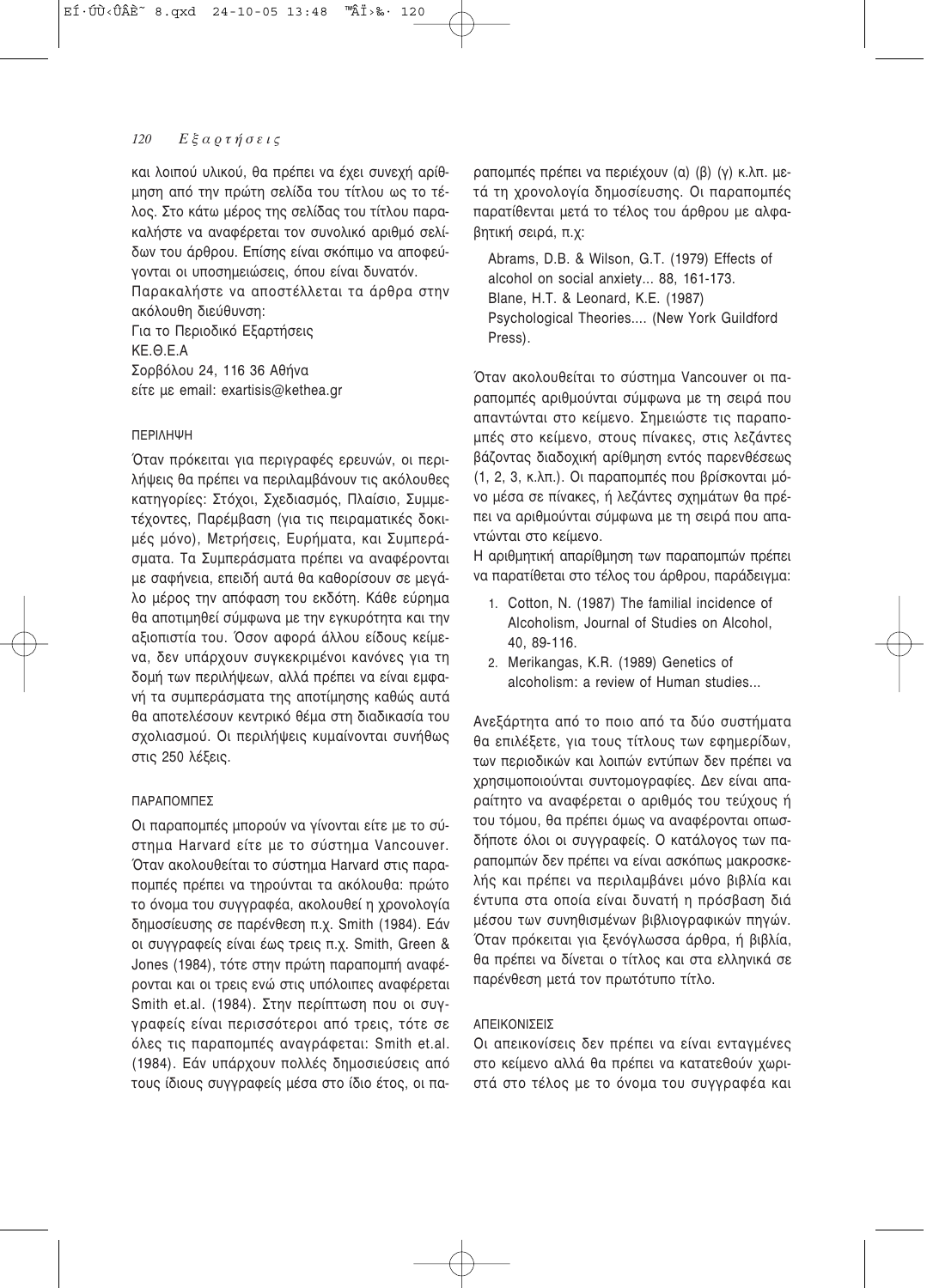σχετική αρίθμηση. Όλες οι απεικονίσεις θα πρέπει να είναι διπλάσιες από το τελικό τους μέγεθος. Όλες οι φωτογραφίες, τα γραφήματα, και τα διαγράμματα θα αναφέρονται ως «σχήματα» και θα πρέπει να έχουν διαδοχική καταχώρηση στο κείμενο με αριθμούς (π.χ. Σχήμα 1, Σχήμα 2). Η θέση των σχημάτων μέσα στο κείμενο θα πρέπει να υποδεικνύεται σαφώς. Οι τίτλοι για όλα τα σχήματα θα πρέπει να ανανράφονται σε χωριστή σελίδα και να εξηγούνται χωρίς αναφορά στο κείμενο. Στους τίτλους θα πρέπει επίσης να συμπεριλαμβάνονται και επεξηνήσεις για όλα τα σύμβολα που χρησιμοποιούνται.

#### *<u>INAKET</u>*

Οι πίνακες θα πρέπει να εκτυπώνονται σε χωριστή σελίδα, και η θέση τους στο κείμενο πρέπει να υποδεικνύεται σαφώς. Οι μονάδες πρέπει να αναγράφονται εντός παρενθέσεως στην πρώτη γραμμή της εκάστοτε στήλης και όχι στο κυρίως σώμα του πίνακα. Οι λέξεις ή οι αριθμοί πρέπει να επαναλαμβάνονται σε όλες τις γραμμές, ενώ τα ομοιωματικά, και λέξεις όπως: ομοίως, βλέπε, ως άνω κ.λπ. δεν πρέπει να χρησιμοποιούνται. Ακόμη οι πίνακες δεν θα πρέπει να έχουν διαγράμμιση.

#### ΕΠΙΜΕΛΕΙΑ

Η επιμέλεια γίνεται για έλεγχο και διευκόλυνση κάποιων βασικών διορθώσεων, όχι για γενική αναθεώρηση ή μετατροπή. Τα σχόλια επιμέλειας πρέπει να λαμβάνονται υπόψη και να επιστρέφεται το διορθωμένο κείμενο στον εκδότη μέσα σε τρεις ημέρες από την παραλαβή τους.

#### ANATYNA

Ένα αντίτυπο του περιοδικού, που περιέχει το άρθρο σας, θα σας αποσταλεί περίπου τρεις εβδομάδες μετά την έκδοση του τεύχους.

#### ΣΧΟΛΙΑΣΜΟΣ

Τα άρθρα αποστέλλονται από τον εκδότη στον αναπληρωτή της έκδοσης για αναθεώρηση. Ο τελευταίος αφού συμβουλευτεί τη συντακτική επιτροπή στέλνει τις προτάσεις του στον εκδότη. Ο εκδότης λαμβάνει την τελική απόφαση και επικοινωνεί με τους συγγραφείς. Τέλος, ο εκδότης και ο αναπληρωτής διατηρούν το δικαίωμα να επιστρέψουν κάποιο άρθρο πριν ακόμη φτάσει στους σχολιαστές, εάν κρίνουν πως το περιεχόμενό του δεν είναι κατάλληλο για το περιοδικό εξαιτίας μεθοδολονικών περιορισμών. θεματολονίας ή προβλημάτων στην παρουσίαση των στοιχείων.

#### ΠΝΕΥΜΑΤΙΚΗ ΙΛΙΟΚΤΗΣΙΑ

Είναι όρος της παρούσας έκδοσης οι συγγραφείς να διατηρούν τα πνευματικά δικαιώματα από τα άρθρα που προσκομίζουν. Αυτό παρέχει κάθε δικαίωμα στον οργανισμό, για πλήρη δημοσίευση και διάδοση του άρθρου και του περιοδικού σε όσο το δυνατόν ευρύτερο αναγνωστικό κοινό, τόσο σε έντυπη όσο και σε ηλεκτρονική μορφή. Φυσικά, οι συγγραφείς μπορούν να χρησιμοποιήσουν αλλού το άρθρο μετά από τη δημοσίευσή του από το περιοδικό και χωρίς να ζητηθεί έγκριση, υπό τον όρο πως θα αναφερθεί ως πρωτότυπη πηγή της δημοσίευσης το παρόν περιοδικό. Οι συγγραφείς ευθύνονται αποκλειστικά για την παραχώρηση των δικαιωμάτων αναπαραγωγής στοιχείων που βρήκαν από άλλες πηγές.

ΟΣΟΙ ΑΠΟ ΤΟΥΣ ΑΝΑΓΝΩΣΤΕΣ ΤΗΣ ΣΤΗΛΗΣ ΕΠΙΘΥΜΟΥΝ ΝΑ ΑΝΑΚΟΙΝΩΣΟΥΝ ΠΛΗΡΟΦΟΡΙΕΣ ΓΙΑ ΜΕΛΛΟΝΤΙΚΑ ΣΥΝΕΔΡΙΑ, ΝΕΕΣ ΕΚΔΟΣΕΙΣ, ΕΡΕΥΝΕΣ Η ΑΛΛΑ ΣΗΜΑΝΤΙΚΑ ΓΕΓΟΝΟΤΑ, ΤΑ ΟΠΟΙΑ ΑΦΟΡΟΥΝ ΘΕΜΑΤΑ ΣΧΕΤΙΚΑ ΜΕ ΤΗΝ ΕΞΑΡΤΗΣΗ ΑΠΟ ΨΥΧΟΤΡΟΠΕΣ ΟΥΣΙΕΣ, ΜΠΟΡΟΥΝ ΝΑ ΤΙΣ ΑΠΟΣΤΕΙΛΟΥΝ ΣΤΟ ΠΕΡΙΟΔΙΚΟ ΣΕ ΗΛΕΚΤΡΟΝΙΚΗ ΜΟΡΦΗ.

#### **F=APTH7FI7**

Το περιοδικό υιοθετεί πλήρως τη "Συμφωνία του Farmington" (Addiction, 1997, 92, 1617-1618).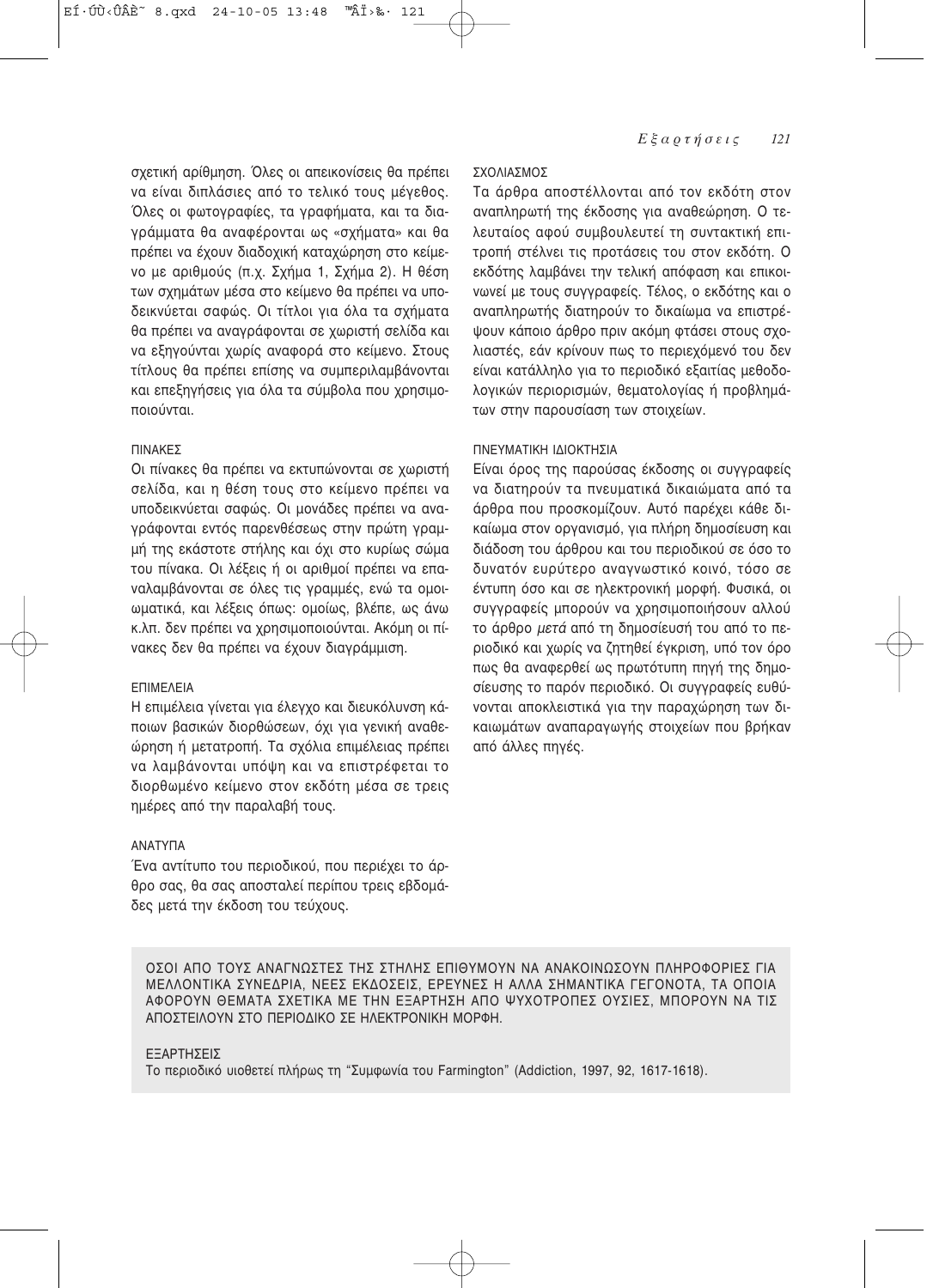#### *INSTRUCTIONS FOR AUTHORS*

#### **SUBMISSION**

For submissions by email and Letters to the Editor, please send at exartisis@kethea.gr

Please read below for further details on submitting your paper.

#### SUBMISSION GUIDELINES

The Journal fully supports the Farmington Consensus.

The editorial staff would be most grateful for your assistance in relation to the matters listed below. Please follow these guidelines carefully when preparing a submission.

#### ETHICAL STANDARDS

Manuscripts are accepted on the understanding that they may be are subject to editorial revision. Submissions must be accompanied by a signed statement from all authors saying that:

(a) the material has not been published in whole or in part elsewhere;

(b) the paper is not currently being considered for publication elsewhere;

(c) all authors have been personally and actively involved in substantive work leading to the report, and will hold themselves jointly and individually responsible for its content;

(d) all relevant ethical safeguards have been met in relation to patient or subject protection, or animal experimentation.

This statement must also declare sources of funding, direct or indirect, and any connection with the tobacco, alcohol or pharmaceutical industries. With regard to points (a) and (b): if data from the same study are reported in more than one publication, this should be stated in the manuscript and/or covering letter to the Editor, along with a clear explanation as to how the submitted manuscript differs, and copies of closely related manuscripts reporting these data should be enclosed. If at any stage during the handling of their submission, authors decide to withdraw it, we ask them to notify the Editor.

#### LENGTH

We ask authors to be as concise as possible and will negotiate with you personally and sympathetically if we feel shortening would improve communication. Case reports are welcomed but should not be more than 6 pages long. Letters should not be more than 2 pages long.

#### LANGUAGE

*Exartiseis'* expectation is that when the authors of a paper do not have Greek as a first language, they will have their text checked before submission. *Exartiseis* welcomes submissions from all parts of the world and may on occasion assist with language editing.

#### SUBMISSION AND LAYOUT

*Exartiseis* welcomes submissions in either hard copy or electronic form. For hard-copy submissions, please send two paper copies plus a Word disk version. They should be typed on one side of the paper, double spaced, with margins of at least 25 mm. The first sheet should contain the title of the paper, a short title not exceeding 45 characters, a total page and word count, names of authors, the address where the work was carried out, and the full postal and e-mail addresses of the author who will check proofs and receive correspondence and off-prints. Any Conflict of Interest declaration should be included on this page. The second sheet should contain only the title, names of authors and an abstract. Please state any sources of funding in the Acknowledgments section. The entire manuscript, including all references, tables, figures and any other material, should be numbered in one sequence from the title page onwards. Footnotes to the text should be avoided where possible.

#### ELECTRONIC SUBMISSIONS

When sending a final, revised version of an *accepted* article, it is essential that the hard copy exactly matches the material on disk. Save all files on a standard 3.5 inch high-density disk. We prefer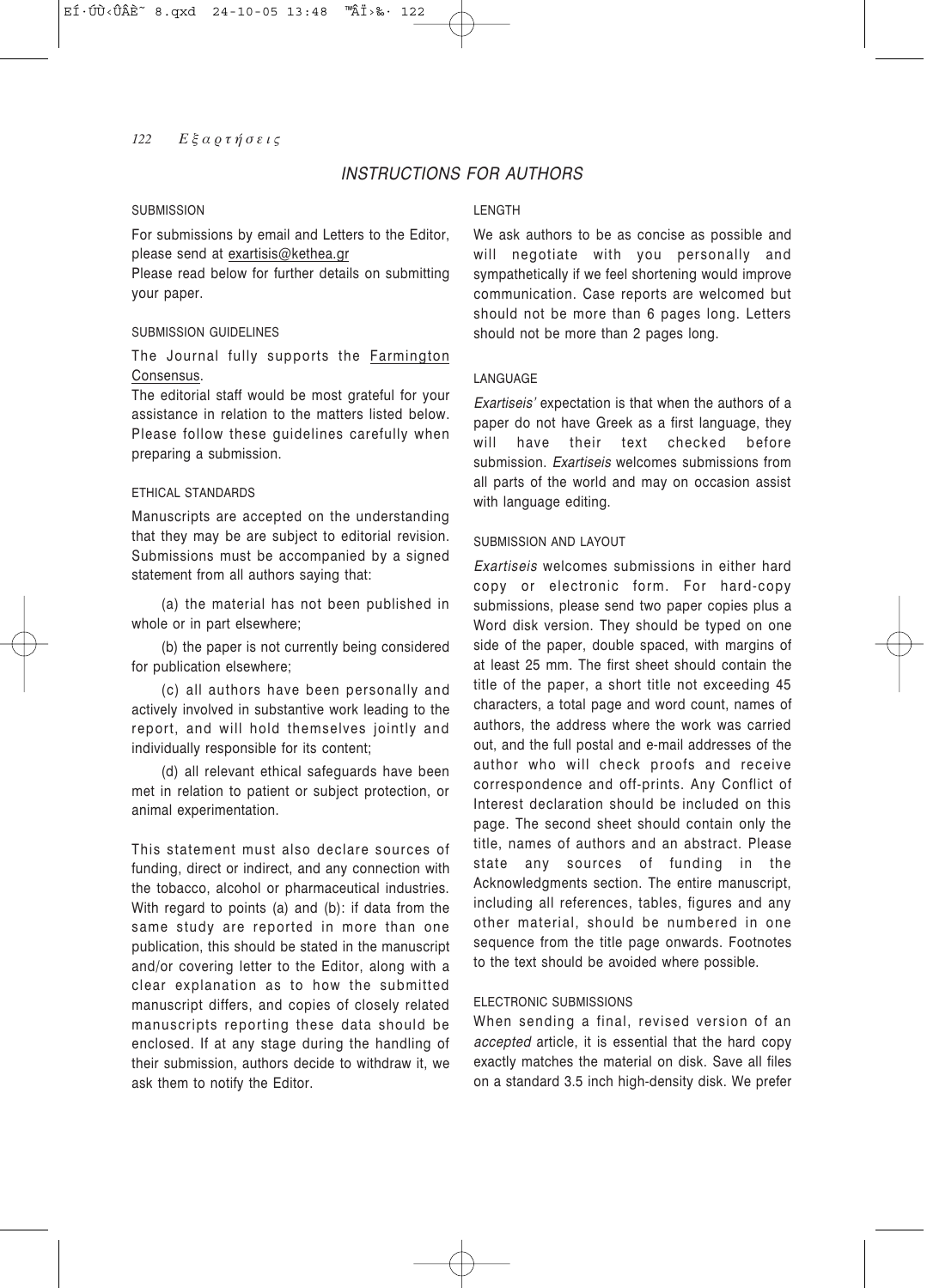to receive disks in Microsoft Word in a PC format, but can translate from most other common wordprocessing programs. Please specify which program you have used. Do not save your files as 'text only' or 'read only'.

#### ABSTRACT

In the case of research reports, abstracts should use the following headings: Aims, Design, Setting, Participants, Intervention (experimental trials only), Measurements, Findings and Conclusions. The findings should be clearly listed because it is these that will form the main basis for the editorial decision. Abstracts should normally be no more than 250 words long. Please include keywords.

#### **REFERENCES**

The reference list should not be needlessly profligate and should include only items that are retrievable through standard bibliographic sources. Either the Harvard or the Vancouver reference system should be followed.

When following the Harvard system, references should be indicated in the typescript by giving the authors name, with the year of publication in parentheses, e.g. Smith (1984); if there are three authors Smith, Green & Jones (1984) on the first citation and Smith *et al*. (1984) subsequently; or if there are more than three authors Smith *et al*. (1984) throughout. If several papers from the same authors and from the same year are cited, (a), (b), (c), etc. should be put after the year of publication. References should be listed at the end of the paper in alphabetical order.

When following the Vancouver system, references should be numbered consecutively in the order in which they are first mentioned in the text. Identify references in text, tables and legends using bracketed arabic numerals. References cited only in tables or in legends to figures should be numbered in accordance with a sequence established by the first mention in the text of the particular table or figure. Please include the references in the main text rather than embedding them as footnotes.

All authors should be included. Journal titles

#### *<i>E*ξαρτήσεις 123

should not be abbreviated. Please include first and last pages of book chapters. Where foreign language papers or books are cited, the title in English needs to be included in brackets after the foreign language version. Examples are:

#### Harvard

Abrams, D. B. & Wilson, G. T. (1979) Effects of alcohol on social anxiety in women: cognitive versus physiological processes. *Journal of Abnormal Psychology*, **88**, 161-173.

Blane, H. T. & Leonard, K. E. (1987) *Psychological Theories of Drinking and Alcoholism*. New York: Guilford Press.

#### Vancouver

- 1. Cotton, N. (1987) The familial incidence of alcoholism. *Journal of Studies on Alcohol*, **40**, 89–116.
- 2. Merikangas, K. R. (1989) Genetics of alcoholism: a review of human studies. In: Wetterberg, I., ed. *Genetics of Neuropsychiatric Diseases*, pp. 21–28. London: Macmillan.

#### ILLUSTRATIONS

These should not be inserted in the text but each provided separately and numbered on the back with Figure numbers, title of paper and name of author. All photographs, graphs and diagrams should be referred to as Figures in the text and should be numbered consecutively in Arabic numerals (e.g. Fig. 3). A list of legends for the figures should be submitted on a separate sheet; legends should include keys to any symbols.

#### ELECTRONIC ARTWORK

We would like to receive your artwork in electronic form. Please save graphics in any format embedded within the body of the text file. Always enclose a hard copy of digitally supplied figures.

#### TABLES

These should be typed on separate sheets and should be cited in the text. Words or numerals should be repeated on successive lines. Tables should not be ruled.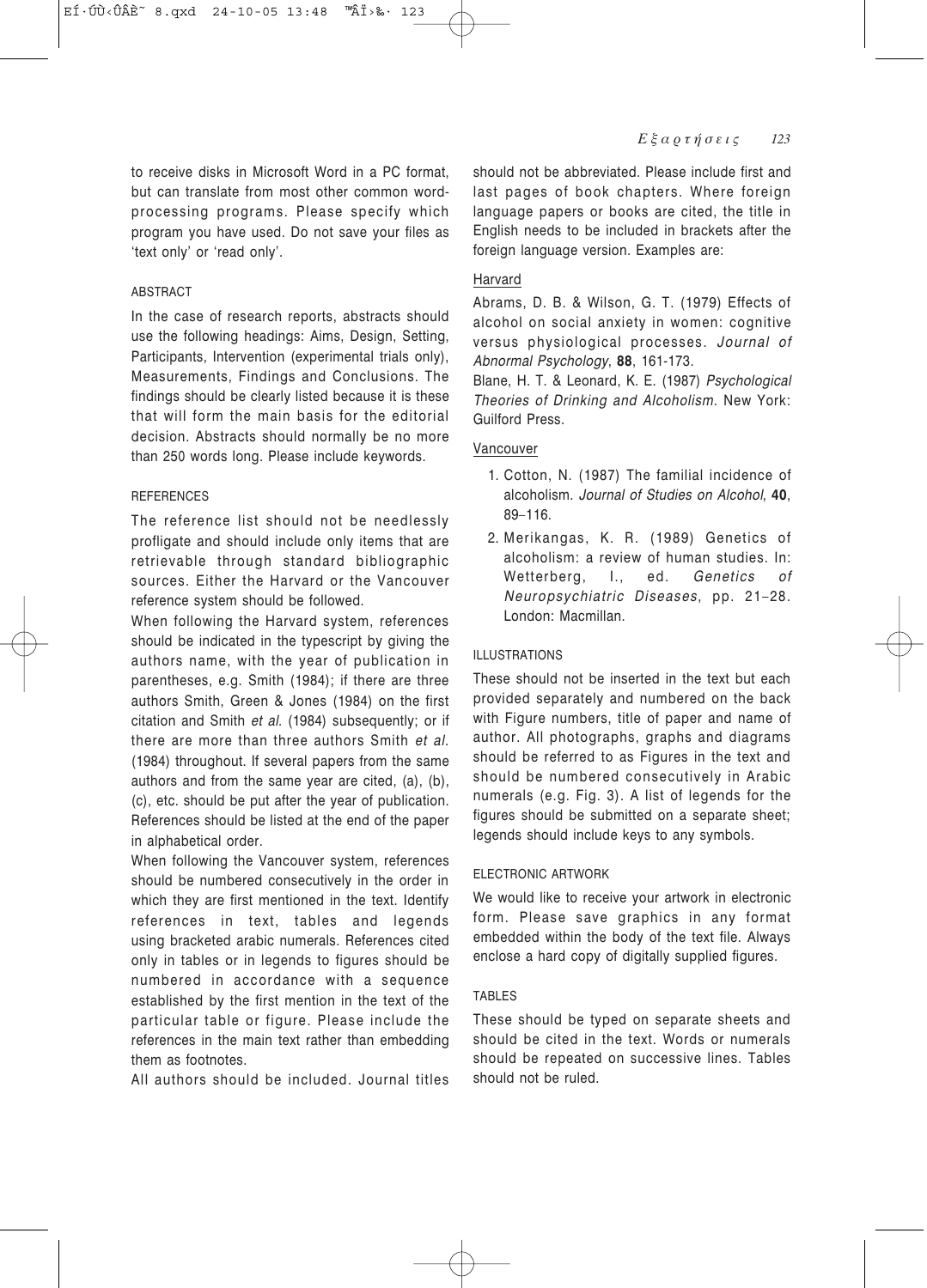#### REFEREEING POLICY

Papers will normally be sent by the Editor for review to an Assistant Editor, who will solicit referees reports and make a recommendation to the Editor. The Editor will make a decision on the paper and communicate this with the authors. The Editor or the Assistant Editor may return a paper unrefereed if in their judgement it is not suitable for the Journal.

#### COPYRIGHT

It is a condition of publication that authors vest copyright in their articles, including abstracts, in the Society for the Study of Addiction to Alcohol

and Other Drugs. Authors are themselves responsible for obtaining permission to reproduce copyright material from other sources. Authors will be required to assign copyright in their paper to the Journal Title. Copyright assignment is a condition of publication and papers will not be passed to the publisher for production unless copyright has been assigned. To assist authors an appropriate copyright assignment form will be supplied by the editorial office.

#### **OFFPRINTS**

Corresponding authors will receive a free copy of the issue in which their article appears.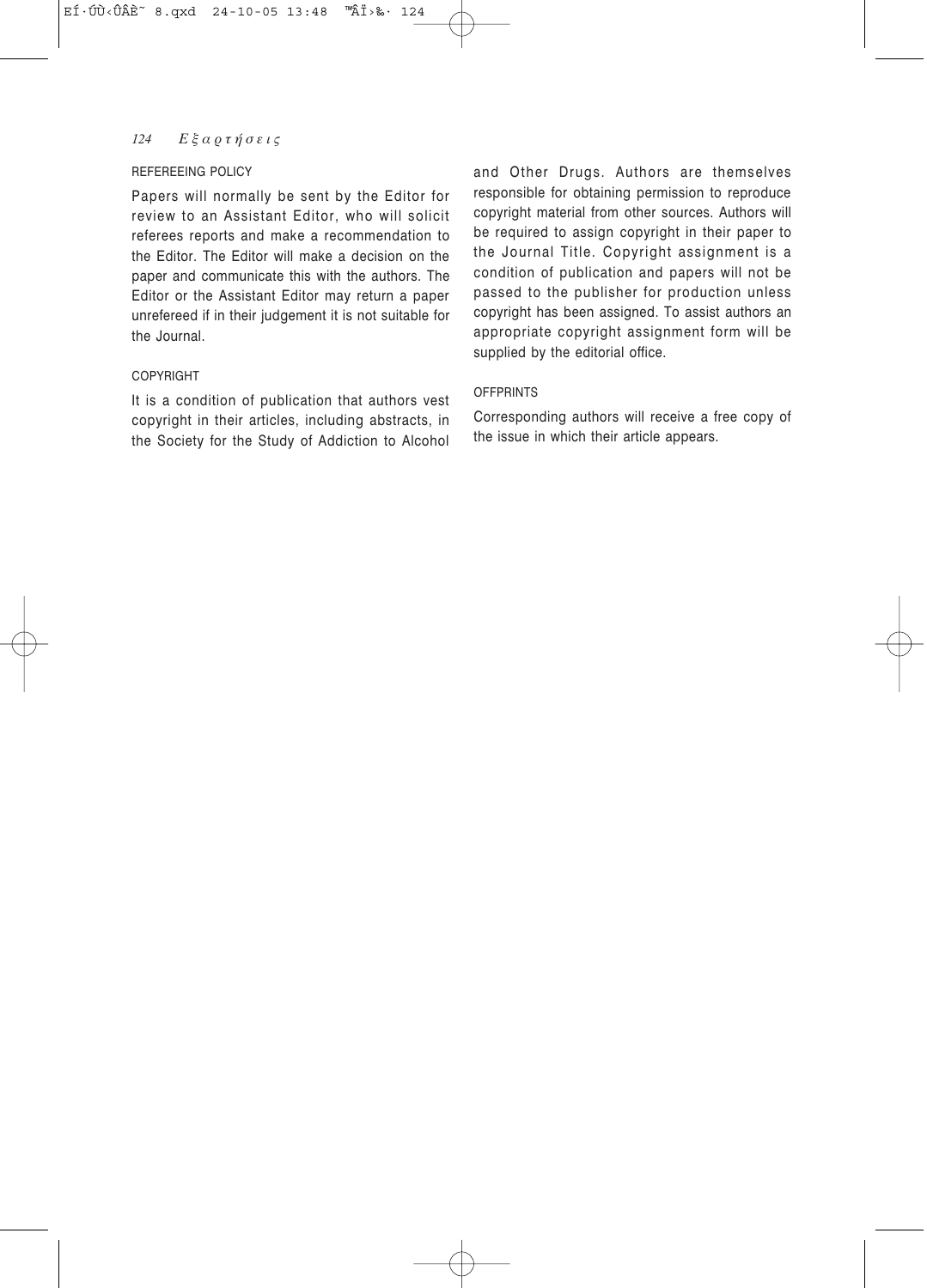ΤΟ ΟΓΔΟΟ ΤΕΥΧΟΣ ΤΟΥ ΕΠΙΣΤΗΜΟΝΙΚΟΥ ΠΕΡΙΟΔΙΚΟΥ **ΕΞΑΡΤΗΣΕΙΣ** ΤΥΠΩΘΗΚΕ ΤΟΝ ΟΚΤΩΒΡΙΟ ΤΟΥ 2005 ΣΕ 750 ΑΝΤΙΤΥΠΑ ΑΠΟ ΤΗΝ ΠΑΡΑΓΩΓΙΚΗ ΜΟΝΑΔΑ ΤΟΥ ΚΕΝΤΡΟΥ ΘΕΡΑΠΕΙΑΣ ΕΞΑΡΤΗΜΕΝΩΝ ΑΤΟΜΩΝ  $(KE. \Theta.E.A.)$ ΣΧΗΜΑ ΚΑΙ ΧΡΩΜΑ

 $E\acute{\text{I}}\cdot\acute{\text{U}}\grave{\text{U}}\cdot\hat{\text{U}}\hat{\text{A}}\hat{\text{E}}^{\sim}$  8.qxd 24-10-05 13:48  $\text{M}\acute{\text{A}}\ddot{\text{I}}\cdot\text{L}$  125

| Εποπτεία Έκδοσης Γεράσιμος ΝΟΤΑΡΑΣ                           | Editing supervision Gerassimos NOTARAS          |
|--------------------------------------------------------------|-------------------------------------------------|
| Πληκτρολόγηση Κειμένων<br>Τομέας Εκπαίδευσης ΚΕ.Θ.Ε.Α.       | Typing<br><b>KETHEA Department of Education</b> |
| Επιμέλεια Κειμένων - Διορθώσεις<br>Κωνσταντίνα ΥΦΑΝΤΗ        | Proofreading<br>Konstantina YFANTI              |
| Καλλιτεχνική Επιμέλεια Έκδοσης  Βουβούλα ΣΚΟΥΡΑ              | Illustration was by Vouvoula SKOURA             |
| Σχεδιασμός Λογότυπου Τέτη ΚΑΜΟΥΤΣΗ                           | Logo Teti KAMOUTSI                              |
| Ηλεκτρονική Επεξεργασία - Σελιδοποίηση<br>Σταύρος ΜΠΕΛΕΣΑΚΟΣ | Typeset - Layout<br>Stavros BELESSAKOS          |
| Εκτύπωση - Βιβλιοδεσία ΣΧΗΜΑ ΚΑΙ ΧΡΩΜΑ                       | Publication - Binding SCHEMA AND CHROMA         |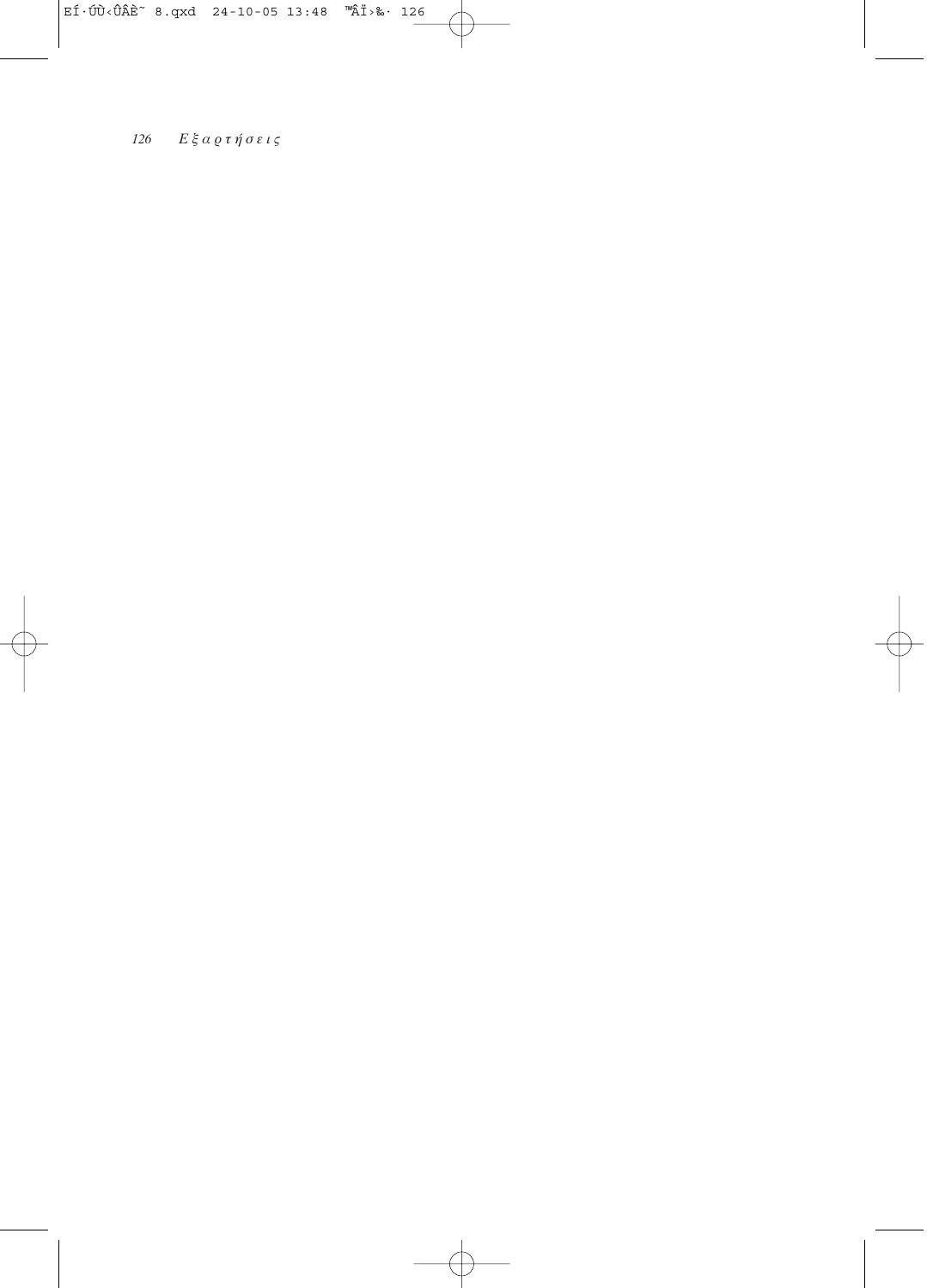| ΣΤΟΙΧΕΙΑ ΣΥΝΔΡΟΜΗΤΗ (ΠΑΡΑΚΑΛΩ ΣΥΜΠΛΗΡΩΣΤΕ ΜΕ ΚΕΦΑΛΑΙΑ)                                                                       | Θα ήθελα συνδρομή στο περιοδικό Εξαρτήσεις (ISSN 1109-5350) για το έτος 2005 (2 τεύχη)                                                                                                                                                                                     |  |
|------------------------------------------------------------------------------------------------------------------------------|----------------------------------------------------------------------------------------------------------------------------------------------------------------------------------------------------------------------------------------------------------------------------|--|
|                                                                                                                              |                                                                                                                                                                                                                                                                            |  |
|                                                                                                                              |                                                                                                                                                                                                                                                                            |  |
|                                                                                                                              |                                                                                                                                                                                                                                                                            |  |
|                                                                                                                              |                                                                                                                                                                                                                                                                            |  |
|                                                                                                                              |                                                                                                                                                                                                                                                                            |  |
|                                                                                                                              |                                                                                                                                                                                                                                                                            |  |
| ΕΙΔΟΣ ΣΥΝΔΡΟΜΗΣ<br>Ετήσια ατομική συνδρομή $\Box$ € 15,00<br>Ετήσια συνδρομή φορέων<br>Ετήσια φοιτητική συνδρομή (Π) € 10,00 |                                                                                                                                                                                                                                                                            |  |
| <b>ΤΡΟΠΟΣ ΠΛΗΡΩΜΗΣ</b><br>Με ταχυδρομική επιταγή<br>u                                                                        |                                                                                                                                                                                                                                                                            |  |
| Με τραπεζική επιταγή στο όνομα ΚΕ.Θ.Ε.Α.<br>u                                                                                |                                                                                                                                                                                                                                                                            |  |
| ραγγελίας στη διεύθυνση του περιοδικού.                                                                                      | Δ Με τραπεζική κατάθεση στο λογαριασμό 117/296000-12 της Εθνικής Τράπεζας της Ελλάδος,<br>όπου θα σημειώνεται η ένδειξη «για Εξαρτήσεις». Αντίγραφο της κατάθεσης όπου θα φαί-<br>νεται ευκρινώς το όνομα του καταθέτη, θα πρέπει να αποσταλεί μαζί με το παρόν δελτίο πα- |  |
| <b>Δ</b> Με κάρτα πληρωμής                                                                                                   |                                                                                                                                                                                                                                                                            |  |
|                                                                                                                              |                                                                                                                                                                                                                                                                            |  |
| Επιλέξτε τύπο κάρτας:                                                                                                        |                                                                                                                                                                                                                                                                            |  |
| Mastercard $\Box$ VISA $\Box$                                                                                                |                                                                                                                                                                                                                                                                            |  |
|                                                                                                                              |                                                                                                                                                                                                                                                                            |  |
|                                                                                                                              |                                                                                                                                                                                                                                                                            |  |
|                                                                                                                              | Όσοι επιθυμείτε την έκδοση τιμολογίου παρακαλώ συμπληρώστε τα παρακάτω στοιχεία:                                                                                                                                                                                           |  |
|                                                                                                                              |                                                                                                                                                                                                                                                                            |  |
|                                                                                                                              |                                                                                                                                                                                                                                                                            |  |
|                                                                                                                              |                                                                                                                                                                                                                                                                            |  |
|                                                                                                                              |                                                                                                                                                                                                                                                                            |  |
|                                                                                                                              |                                                                                                                                                                                                                                                                            |  |

Το παρόν έντυπο καθώς και το αποδεικτικό πληρωμής θα πρέπει να σταλούν στην παρακάτω<br>διεύθυνση: ΚΕ.Θ.Ε.Α., Σορβόλου 24, Αθήνα, 116 36

Για περισσότερες πληροφορίες μπορείτε να απευθυνθείτε στο τηλέφωνο 210 9241993-6 εσωτε-<br>ρικό 238, να στέλνετε φαξ στο 210 9241986, ή email στο <u>exartisis@kethea.gr</u>

# Δελτίο Παραγγελίας